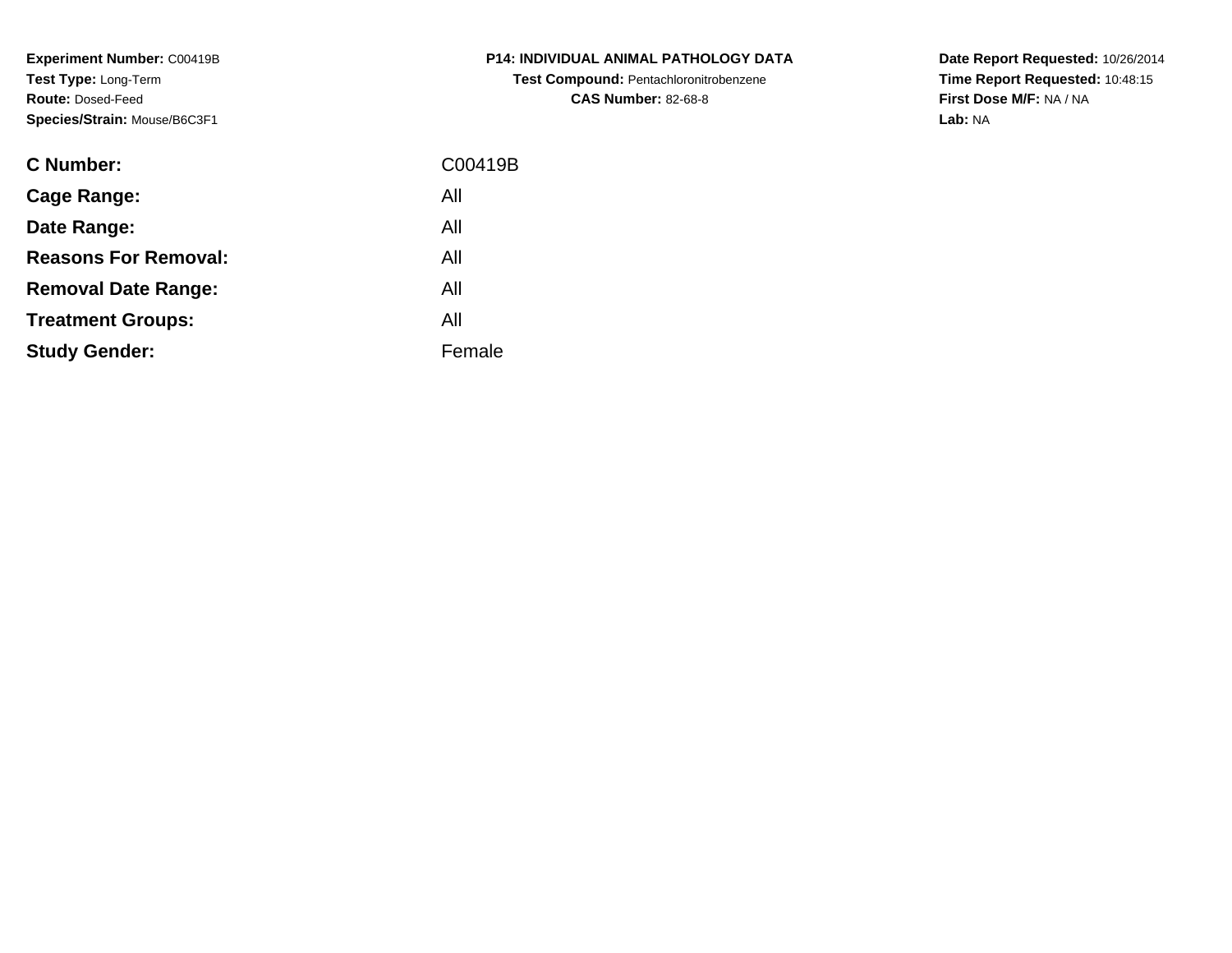**Test Type:** Long-Term

**Route:** Dosed-Feed

**Species/Strain:** Mouse/B6C3F1

### **P14: INDIVIDUAL ANIMAL PATHOLOGY DATA**

**Test Compound:** Pentachloronitrobenzene**CAS Number:** 82-68-8

| <b>ANIMAL ID: 1_001</b> | <b>TRT#: 1</b>            | <b>SEX: Female</b>              | DAY ON TEST: |  |
|-------------------------|---------------------------|---------------------------------|--------------|--|
|                         | <b>DOSE: 5000 PPM</b>     | <b>DISP: Natural Death</b>      | HISTO:       |  |
| <b>OBSERVATIONS</b>     |                           |                                 |              |  |
| Bone marrow             |                           | Fibrosis, Myelo                 |              |  |
| Kidney                  |                           | Glomerulosclerosis, Nos         |              |  |
|                         |                           | Inflammation, Chronic           |              |  |
| Liver                   |                           | Hematopoiesis                   |              |  |
|                         |                           | Necrosis, Coagulative           |              |  |
| Lymph node              | Mesenteric Lymph Node     | Angiectasis                     |              |  |
|                         | Mediastinal Lymph Node    | Hyperplasia, Lymphoid           |              |  |
|                         | Mediastinal Lymph Node    | Hyperplasia, Plasma Cell        |              |  |
| Ovary                   |                           | Cyst, Nos                       |              |  |
| Pituitary gland         | <b>Anterior Pituitary</b> | Hyperplasia, Nos                |              |  |
| Spleen                  |                           | Hematopoiesis                   |              |  |
| Stomach                 | Forestomach               | Acanthosis                      |              |  |
|                         | Forestomach               | Hyperkeratosis                  |              |  |
|                         | Forestomach               | Inflammation, Acute Necrotizing |              |  |
|                         | Forestomach               | Ulcer, Nos                      |              |  |
| Unspecified             | Multiple Organs Nos       | Inflammation, Active Chronic    |              |  |
| Urinary bladder         |                           | Inflammation, Chronic           |              |  |
| Uterus                  | Parovarian                | Abscess, Nos                    |              |  |
|                         | Endometrium               | Hyperplasia, Nos                |              |  |
| PRIMARY CAUSE OF DEATH  |                           |                                 |              |  |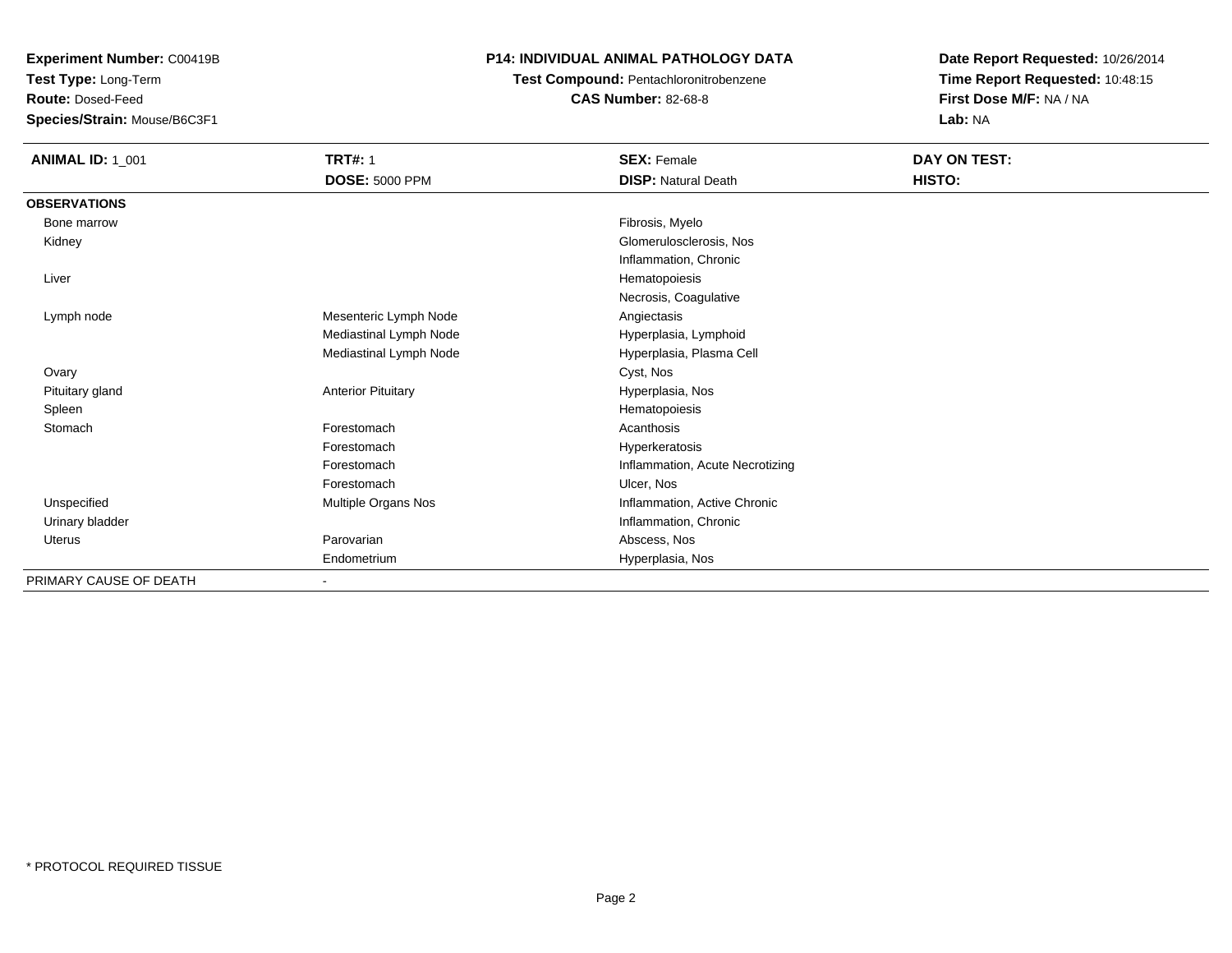**Test Type:** Long-Term

**Route:** Dosed-Feed

**Species/Strain:** Mouse/B6C3F1

### **P14: INDIVIDUAL ANIMAL PATHOLOGY DATA**

### **Test Compound:** Pentachloronitrobenzene

**CAS Number:** 82-68-8

| <b>ANIMAL ID: 1_002</b> | <b>TRT#: 1</b>           | <b>SEX: Female</b>           | DAY ON TEST: |
|-------------------------|--------------------------|------------------------------|--------------|
|                         | <b>DOSE: 5000 PPM</b>    | <b>DISP: Natural Death</b>   | HISTO:       |
| <b>OBSERVATIONS</b>     |                          |                              |              |
| Bone marrow             |                          | Hyperplasia, Hematopoietic   |              |
| Brain                   | Thalamus                 | Mineralization               |              |
| Eye                     | Nasolacrimal Duct        | Inflammation, Chronic        |              |
| Heart                   |                          | Degeneration, Nos            |              |
|                         |                          | Inflammation, Chronic        |              |
| Kidney                  |                          | Inflammation, Chronic        |              |
| Liver                   |                          | Hematopoiesis                |              |
| Lung                    |                          | <b>Bacterial Septicemia</b>  |              |
|                         |                          | Congestion, Nos              |              |
| Lymph node              | Tracheal Lymph Node      | Hyperplasia, Plasma Cell     |              |
|                         | Pancreatic Lymph Node    | Inflammation, Active Chronic |              |
| Mammary gland           |                          | Inflammation, Chronic        |              |
| Peritoneum              |                          | Inflammation, Acute          |              |
| Spleen                  |                          | Hematopoiesis                |              |
| Urinary bladder         |                          | Inflammation, Chronic        |              |
| Uterus                  | Parovarian               | Abscess, Nos                 |              |
|                         | Endometrium              | Hyperplasia, Nos             |              |
| PRIMARY CAUSE OF DEATH  | $\overline{\phantom{0}}$ |                              |              |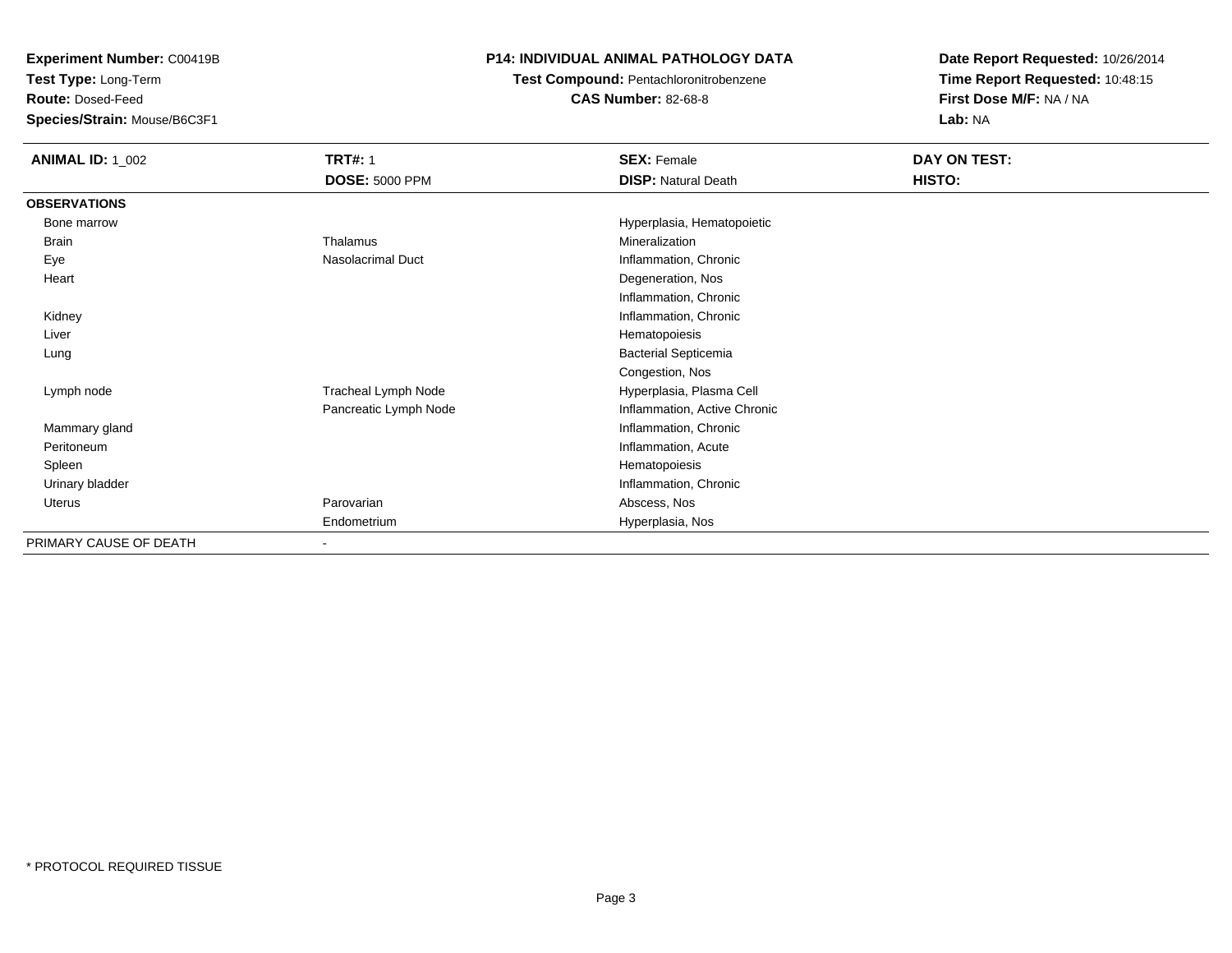**Test Type:** Long-Term

**Route:** Dosed-Feed

**Species/Strain:** Mouse/B6C3F1

### **P14: INDIVIDUAL ANIMAL PATHOLOGY DATA**

### **Test Compound:** Pentachloronitrobenzene

**CAS Number:** 82-68-8

| <b>ANIMAL ID: 1_003</b> | <b>TRT#: 1</b>         | <b>SEX: Female</b>         | DAY ON TEST: |
|-------------------------|------------------------|----------------------------|--------------|
|                         | <b>DOSE: 5000 PPM</b>  | <b>DISP: Natural Death</b> | HISTO:       |
| <b>OBSERVATIONS</b>     |                        |                            |              |
| Kidney                  |                        | Inflammation, Chronic      |              |
| Liver                   |                        | Hematopoiesis              |              |
| Lung                    |                        | Congestion, Nos            |              |
|                         | Pleura Nos             | Inflammation, Acute        |              |
| Lymph node              | Mediastinal Lymph Node | Depletion, Lymphoid        |              |
| Peritoneum              |                        | Inflammation, Acute        |              |
| Spleen                  |                        | Depletion, Lymphoid        |              |
|                         |                        | Hematopoiesis              |              |
| Unspecified             | <b>Mediastinum Nos</b> | Abscess, Nos               |              |
|                         |                        | Inflammation, Acute        |              |
| Urinary bladder         |                        | Inflammation, Chronic      |              |
| Uterus                  | Parovarian             | Abscess, Nos               |              |
| PRIMARY CAUSE OF DEATH  |                        |                            |              |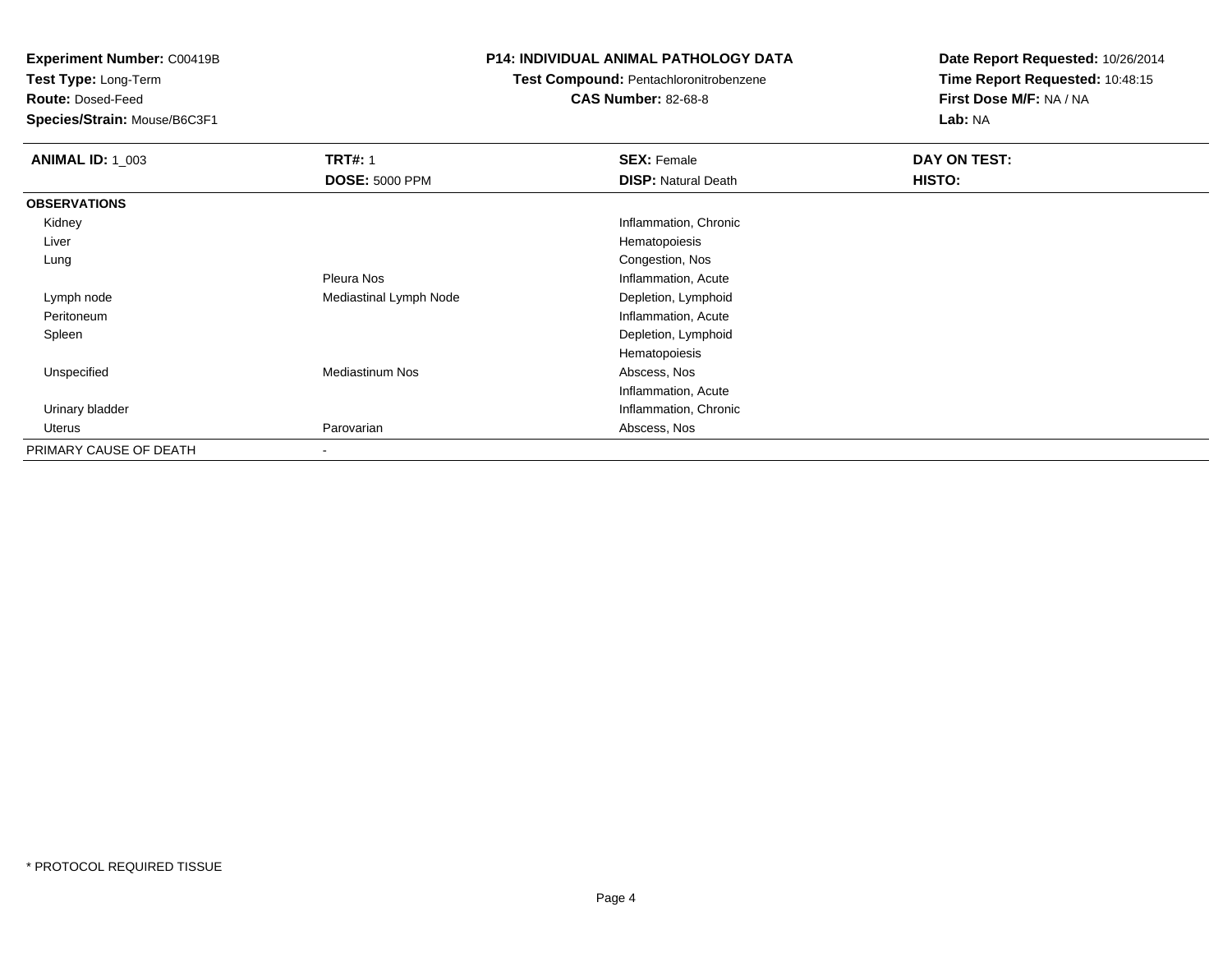**Test Type:** Long-Term

**Route:** Dosed-Feed

**Species/Strain:** Mouse/B6C3F1

### **P14: INDIVIDUAL ANIMAL PATHOLOGY DATA**

## **Test Compound:** Pentachloronitrobenzene

**CAS Number:** 82-68-8

| <b>ANIMAL ID: 1 004</b> | <b>TRT#: 1</b>           | <b>SEX: Female</b>              | DAY ON TEST: |
|-------------------------|--------------------------|---------------------------------|--------------|
|                         | <b>DOSE: 5000 PPM</b>    | <b>DISP:</b> Moribund Sacrifice | HISTO:       |
| <b>OBSERVATIONS</b>     |                          |                                 |              |
| Adrenal gland           | Medulla                  | Pheochromocytoma                |              |
| Brain                   | Thalamus                 | Mineralization                  |              |
| Kidney                  |                          | Glomerulosclerosis, Nos         |              |
|                         |                          | Inflammation, Chronic           |              |
| Mammary gland           |                          | Hyperplasia, Nos                |              |
| Nasal cavity            | Nose Nos                 | Abscess, Nos                    |              |
| Stomach                 | Forestomach              | Inflammation, Chronic           |              |
| Thyroid                 |                          | Follicular-Cell Adenoma         |              |
| Tooth                   |                          | Abscess, Nos                    |              |
|                         |                          | Deformity, Nos                  |              |
|                         |                          | Inflammation, Active Chronic    |              |
| Unspecified             | Multiple Organs Nos      | Lymphoma, Mixed-Malignant Type  |              |
| Uterus                  |                          | Hemangioma                      |              |
|                         |                          | Necrosis, Coagulative           |              |
|                         | Endometrium              | Thrombus, Organized             |              |
| PRIMARY CAUSE OF DEATH  | $\overline{\phantom{a}}$ |                                 |              |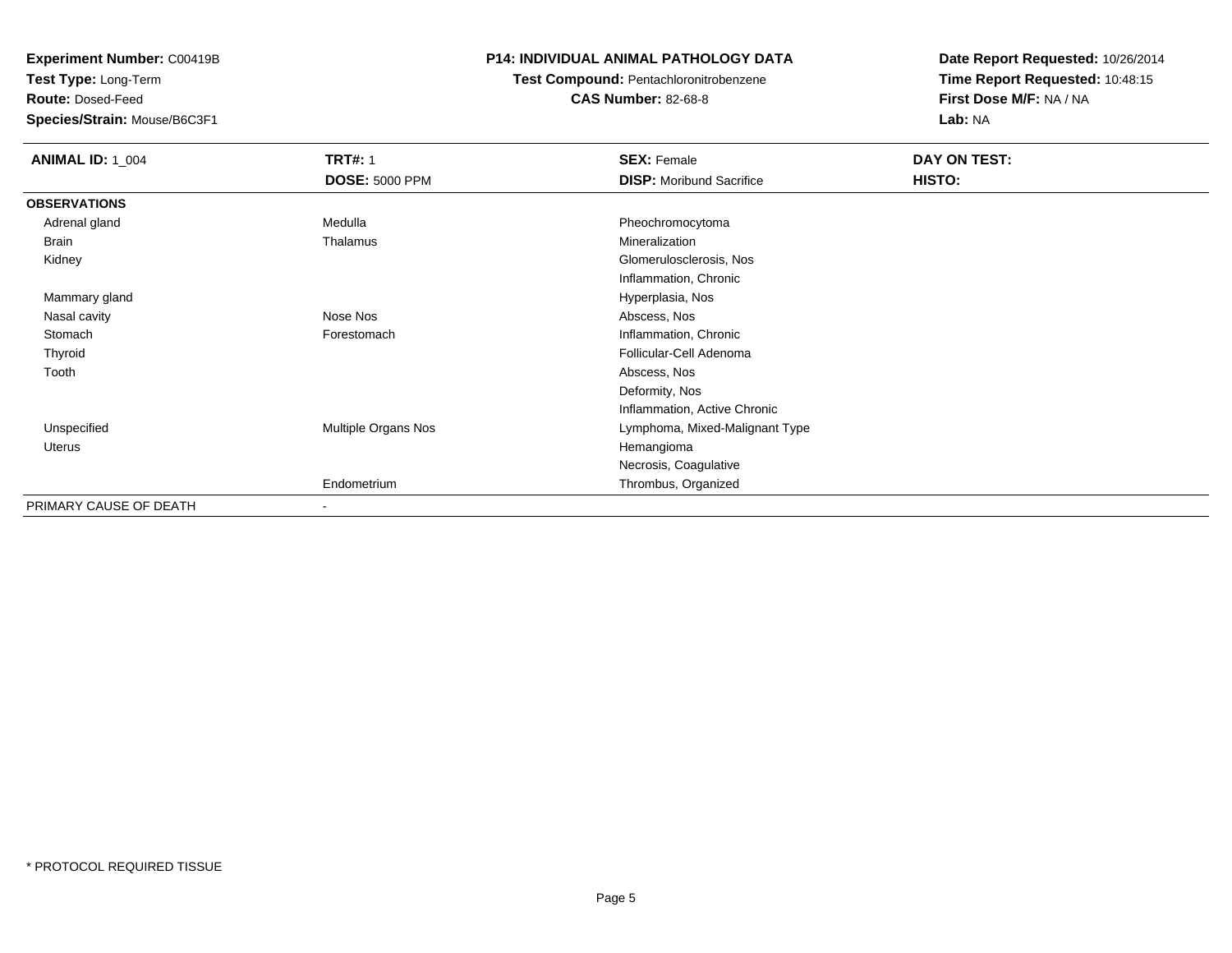**Test Type:** Long-Term

**Route:** Dosed-Feed

**Species/Strain:** Mouse/B6C3F1

### **P14: INDIVIDUAL ANIMAL PATHOLOGY DATA**

**Test Compound:** Pentachloronitrobenzene

**CAS Number:** 82-68-8

| <b>ANIMAL ID: 1_005</b> | <b>TRT#: 1</b>            | <b>SEX: Female</b>           | DAY ON TEST: |  |
|-------------------------|---------------------------|------------------------------|--------------|--|
|                         | <b>DOSE: 5000 PPM</b>     | <b>DISP: Natural Death</b>   | HISTO:       |  |
| <b>OBSERVATIONS</b>     |                           |                              |              |  |
| Bone marrow             |                           | Hyperplasia, Hematopoietic   |              |  |
| Heart                   |                           | Inflammation, Acute          |              |  |
| Kidney                  |                           | Inflammation, Active Chronic |              |  |
| Liver                   |                           | Hematopoiesis                |              |  |
| Lung                    | Pleura Nos                | Inflammation, Acute          |              |  |
|                         |                           | Inflammation, Acute          |              |  |
| Lymph node              | Mediastinal Lymph Node    | Hyperplasia, Plasma Cell     |              |  |
| Peritoneum              |                           | Inflammation, Acute          |              |  |
| Skeletal muscle         | <b>Intercostal Muscle</b> | Inflammation, Acute          |              |  |
| Spleen                  |                           | Hematopoiesis                |              |  |
| Stomach                 | Forestomach               | Acanthosis                   |              |  |
|                         | Forestomach               | Hyperkeratosis               |              |  |
|                         | Forestomach               | Inflammation, Chronic        |              |  |
| Urinary bladder         |                           | Inflammation, Chronic        |              |  |
| Uterus                  | Parovarian                | Abscess, Nos                 |              |  |
|                         | Endometrium               | Hyperplasia, Nos             |              |  |
| PRIMARY CAUSE OF DEATH  | ٠                         |                              |              |  |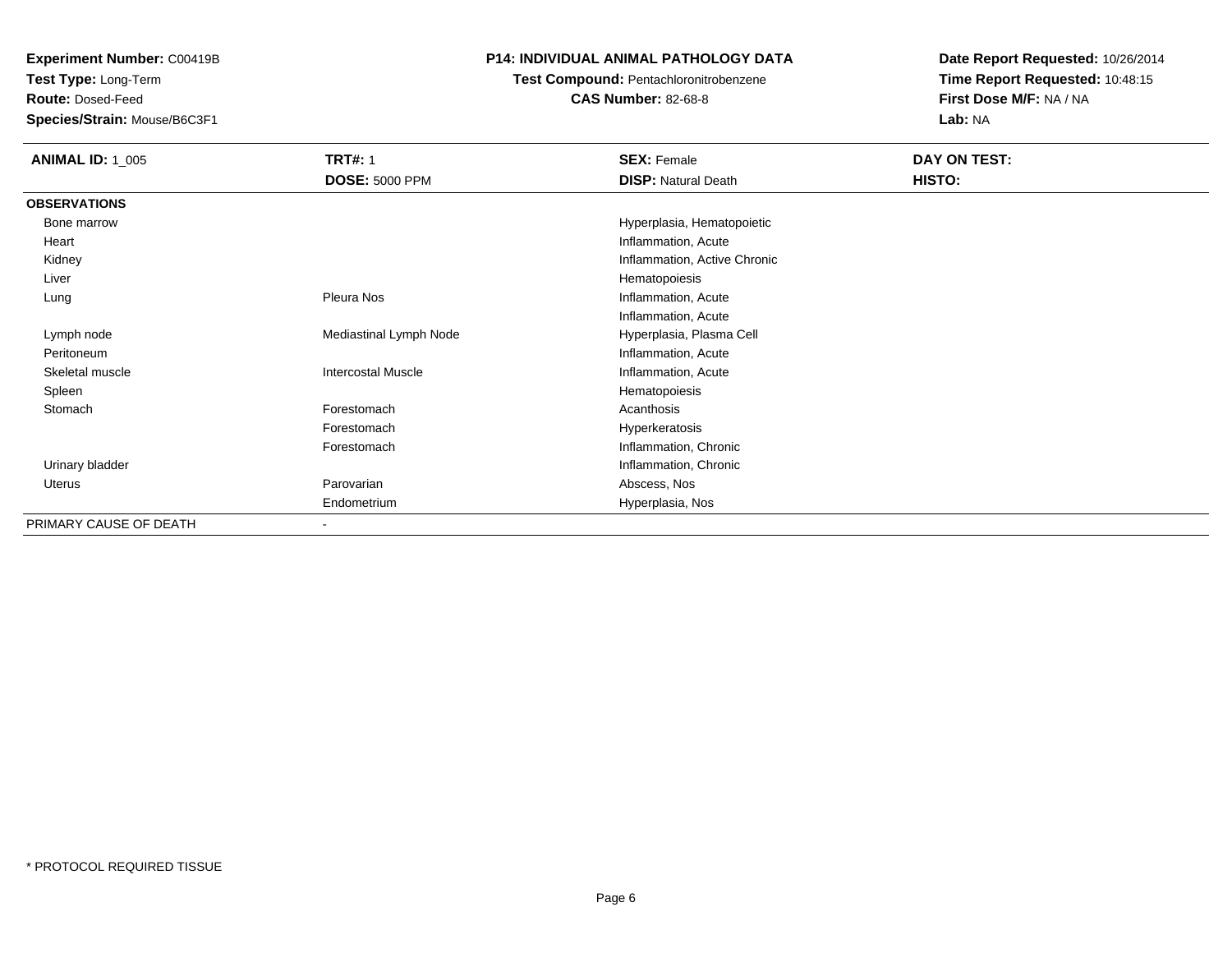**Test Type:** Long-Term

**Route:** Dosed-Feed

**Species/Strain:** Mouse/B6C3F1

### **P14: INDIVIDUAL ANIMAL PATHOLOGY DATA**

### **Test Compound:** Pentachloronitrobenzene

**CAS Number:** 82-68-8

| <b>ANIMAL ID: 1 006</b> | <b>TRT#: 1</b>            | <b>SEX: Female</b>         | DAY ON TEST: |
|-------------------------|---------------------------|----------------------------|--------------|
|                         | <b>DOSE: 5000 PPM</b>     | <b>DISP: Natural Death</b> | HISTO:       |
| <b>OBSERVATIONS</b>     |                           |                            |              |
| Kidney                  |                           | Inflammation, Chronic      |              |
| Lung                    |                           | Perivasculitis             |              |
| Peritoneum              |                           | Inflammation, Acute        |              |
| Salivary gland          |                           | Inflammation, Chronic      |              |
| Skeletal muscle         | <b>Intercostal Muscle</b> | Abscess, Nos               |              |
| Spleen                  |                           | Hematopoiesis              |              |
| Thymus                  |                           | Abscess, Nos               |              |
|                         |                           | Depletion, Lymphoid        |              |
| Urinary bladder         |                           | Inflammation, Chronic      |              |
| Uterus                  | Parovarian                | Abscess, Nos               |              |
|                         | Parovarian                | Adhesion, Nos              |              |
|                         | Endometrium               | Hyperplasia, Nos           |              |
| PRIMARY CAUSE OF DEATH  | $\overline{\phantom{a}}$  |                            |              |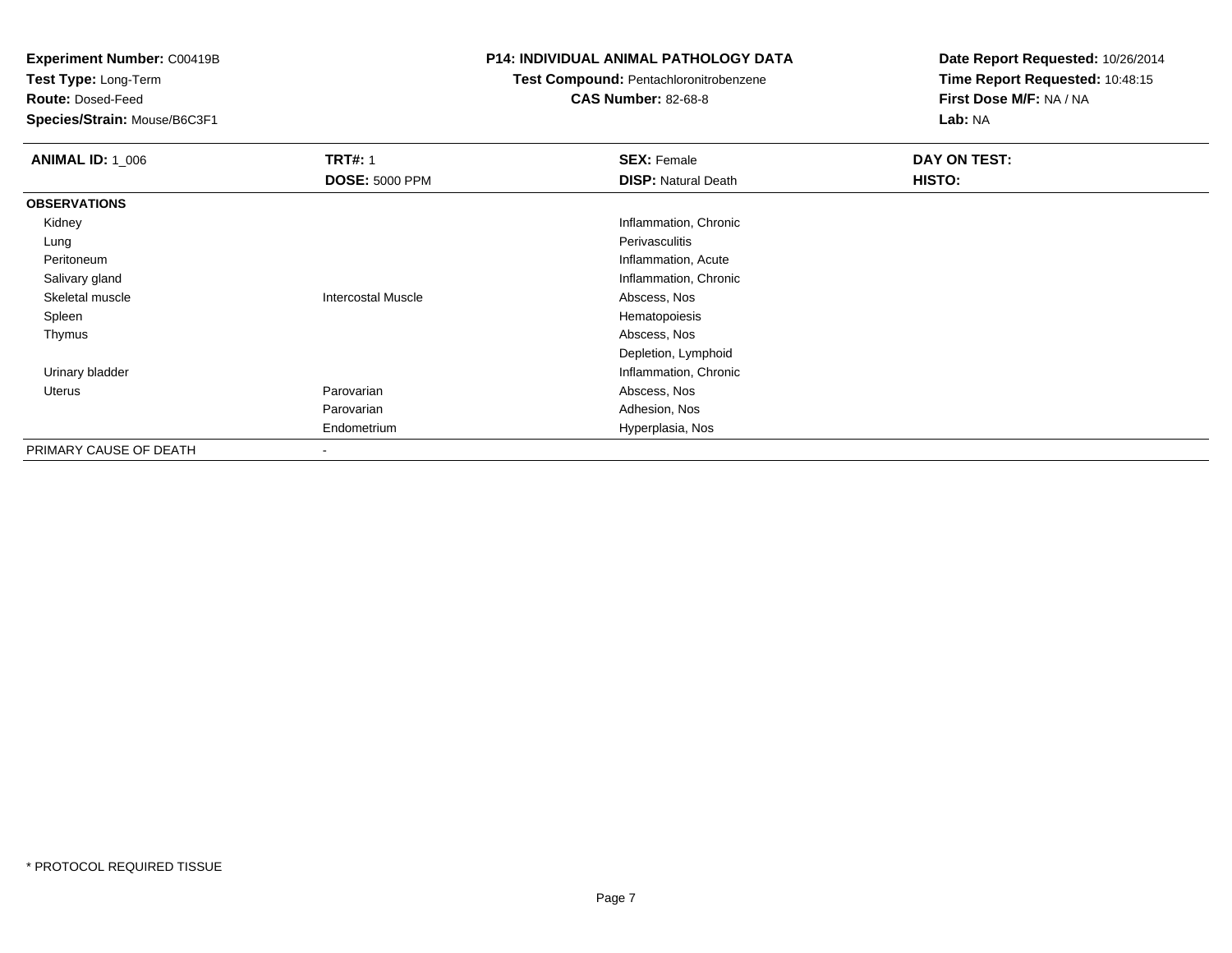| <b>Experiment Number: C00419B</b><br><b>Test Type: Long-Term</b><br><b>Route: Dosed-Feed</b><br>Species/Strain: Mouse/B6C3F1 |                            | <b>P14: INDIVIDUAL ANIMAL PATHOLOGY DATA</b><br>Test Compound: Pentachloronitrobenzene<br><b>CAS Number: 82-68-8</b> | Date Report Requested: 10/26/2014<br>Time Report Requested: 10:48:15<br>First Dose M/F: NA / NA<br>Lab: NA |
|------------------------------------------------------------------------------------------------------------------------------|----------------------------|----------------------------------------------------------------------------------------------------------------------|------------------------------------------------------------------------------------------------------------|
| <b>ANIMAL ID: 1 007</b>                                                                                                      | <b>TRT#: 1</b>             | <b>SEX: Female</b>                                                                                                   | DAY ON TEST:                                                                                               |
|                                                                                                                              | <b>DOSE: 5000 PPM</b>      | <b>DISP:</b> Terminal Sacrifice                                                                                      | HISTO:                                                                                                     |
| <b>OBSERVATIONS</b>                                                                                                          |                            |                                                                                                                      |                                                                                                            |
| Liver                                                                                                                        |                            | Congenital Malformation, Nos                                                                                         |                                                                                                            |
| Lung                                                                                                                         |                            | Histiocytosis                                                                                                        |                                                                                                            |
|                                                                                                                              |                            | Hyperplasia, Alveolar Epithelium                                                                                     |                                                                                                            |
| Spleen                                                                                                                       |                            | Lymphoma, Undifferentiated-Malignant Type                                                                            |                                                                                                            |
| Unspecified                                                                                                                  | <b>Multiple Organs Nos</b> | Inflammation, Chronic                                                                                                |                                                                                                            |
| Uterus                                                                                                                       |                            | Hydrometra                                                                                                           |                                                                                                            |
|                                                                                                                              | Endometrium                | Hyperplasia, Nos                                                                                                     |                                                                                                            |
| PRIMARY CAUSE OF DEATH                                                                                                       |                            |                                                                                                                      |                                                                                                            |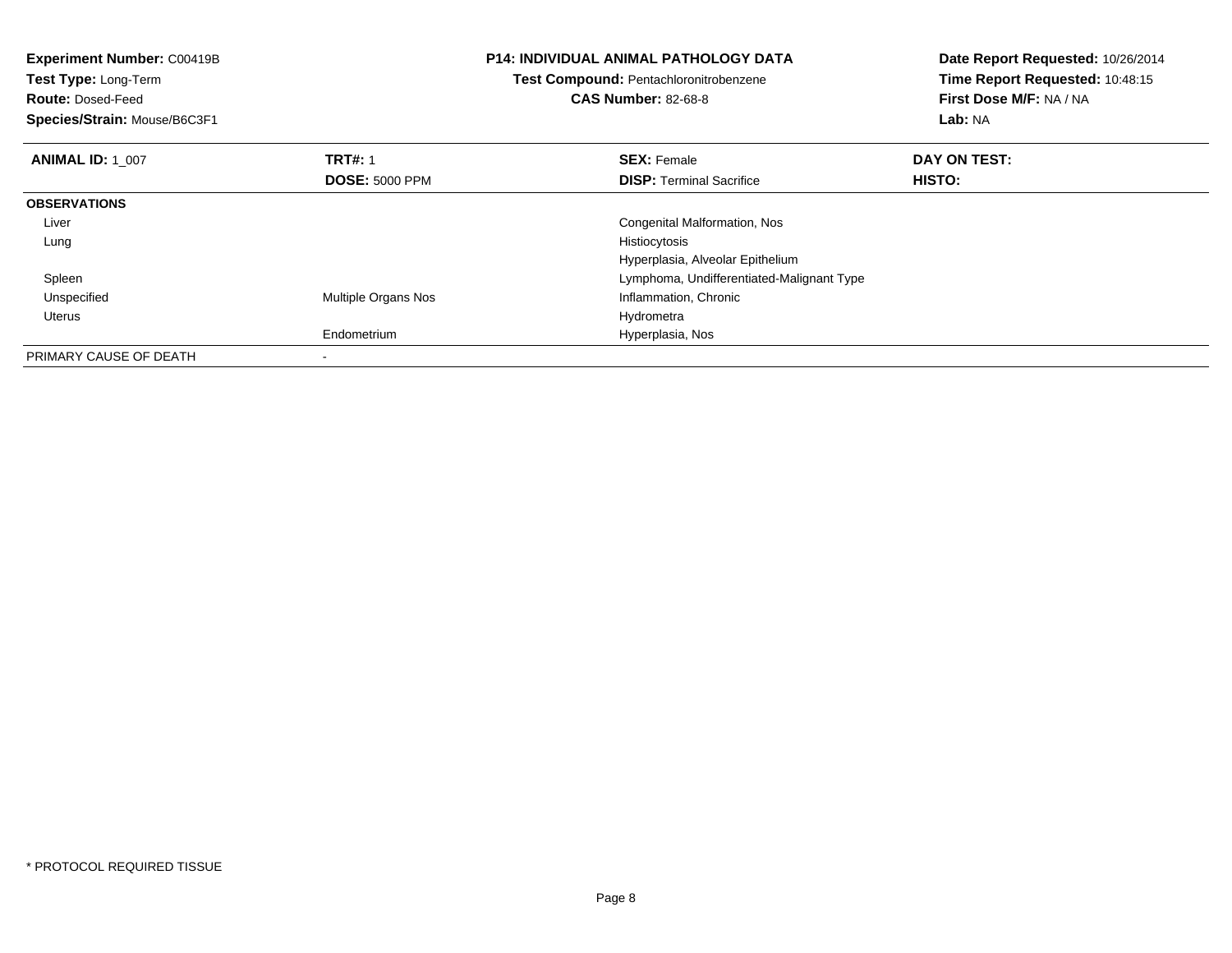| <b>Experiment Number: C00419B</b><br><b>Test Type: Long-Term</b> |                       | <b>P14: INDIVIDUAL ANIMAL PATHOLOGY DATA</b><br>Test Compound: Pentachloronitrobenzene | Date Report Requested: 10/26/2014<br>Time Report Requested: 10:48:15 |  |
|------------------------------------------------------------------|-----------------------|----------------------------------------------------------------------------------------|----------------------------------------------------------------------|--|
| <b>Route: Dosed-Feed</b>                                         |                       | <b>CAS Number: 82-68-8</b>                                                             | First Dose M/F: NA / NA                                              |  |
| Species/Strain: Mouse/B6C3F1                                     |                       |                                                                                        | Lab: NA                                                              |  |
| <b>ANIMAL ID:</b> 1 008                                          | <b>TRT#: 1</b>        | <b>SEX: Female</b>                                                                     | DAY ON TEST:                                                         |  |
|                                                                  | <b>DOSE: 5000 PPM</b> | <b>DISP:</b> Natural Death                                                             | HISTO:                                                               |  |
| <b>OBSERVATIONS</b>                                              |                       |                                                                                        |                                                                      |  |
| Unspecified                                                      | Thorax Nos            | Hemothorax                                                                             |                                                                      |  |
|                                                                  | Multiple Organs Nos   | Lymphoma, Nos-Malignant                                                                |                                                                      |  |
| PRIMARY CAUSE OF DEATH                                           |                       |                                                                                        |                                                                      |  |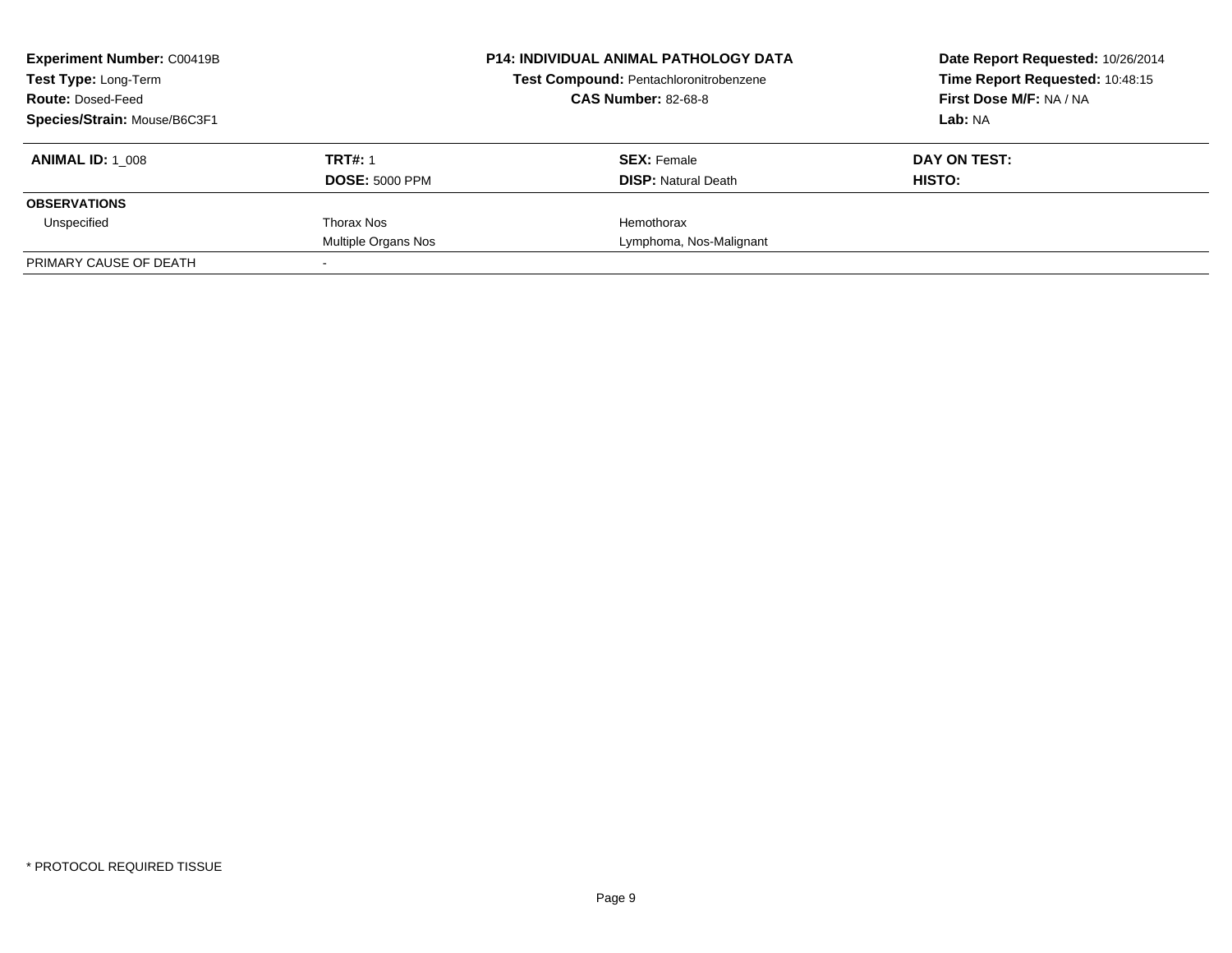**Test Type:** Long-Term

**Route:** Dosed-Feed

**Species/Strain:** Mouse/B6C3F1

### **P14: INDIVIDUAL ANIMAL PATHOLOGY DATA**

# **Test Compound:** Pentachloronitrobenzene

**CAS Number:** 82-68-8

| <b>ANIMAL ID: 1_009</b> | <b>TRT#: 1</b><br><b>DOSE: 5000 PPM</b> | <b>SEX: Female</b><br><b>DISP:</b> Terminal Sacrifice | DAY ON TEST:<br>HISTO: |
|-------------------------|-----------------------------------------|-------------------------------------------------------|------------------------|
| <b>OBSERVATIONS</b>     |                                         |                                                       |                        |
|                         |                                         |                                                       |                        |
| Adrenal gland           | <b>Cortex Nos</b>                       | Cyst, Nos                                             |                        |
| Bone marrow             |                                         | Fibrosis, Myelo                                       |                        |
| Brain                   | Thalamus                                | Mineralization                                        |                        |
| Kidney                  |                                         | Cyst, Nos                                             |                        |
|                         |                                         | Inflammation, Chronic                                 |                        |
| Liver                   |                                         | Inflammation, Active Chronic                          |                        |
|                         |                                         | Necrosis, Coagulative                                 |                        |
| Lymph node              | Mesenteric Lymph Node                   | Angiectasis                                           |                        |
| Ovary                   |                                         | Cyst, Parovarian                                      |                        |
| Pituitary gland         | <b>Anterior Pituitary</b>               | Hyperplasia, Nos                                      |                        |
| Spleen                  |                                         | Hyperplasia, Lymphoid                                 |                        |
| Urinary bladder         |                                         | Inflammation, Chronic                                 |                        |
| Uterus                  | Endometrium                             | Hyperplasia, Nos                                      |                        |
| PRIMARY CAUSE OF DEATH  |                                         |                                                       |                        |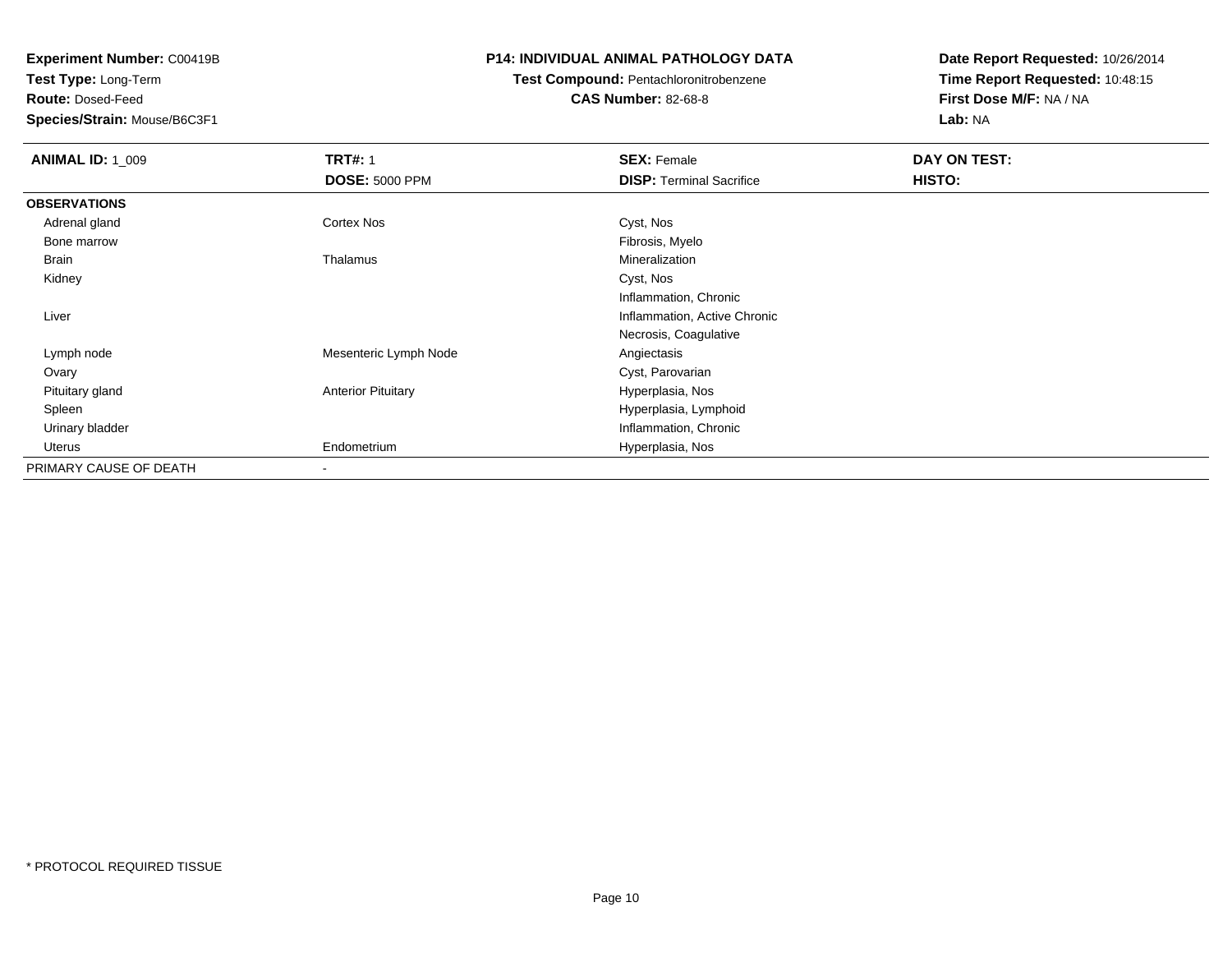**Test Type:** Long-Term

**Route:** Dosed-Feed

**Species/Strain:** Mouse/B6C3F1

#### **P14: INDIVIDUAL ANIMAL PATHOLOGY DATA**

### **Test Compound:** Pentachloronitrobenzene**CAS Number:** 82-68-8

| <b>ANIMAL ID: 1_010</b> | <b>TRT#: 1</b>            | <b>SEX: Female</b>               | DAY ON TEST: |  |
|-------------------------|---------------------------|----------------------------------|--------------|--|
|                         | <b>DOSE: 5000 PPM</b>     | <b>DISP:</b> Moribund Sacrifice  | HISTO:       |  |
| <b>OBSERVATIONS</b>     |                           |                                  |              |  |
| <b>Brain</b>            | Thalamus                  | Mineralization                   |              |  |
| Liver                   |                           | Inflammation, Active Chronic     |              |  |
|                         |                           | Necrosis, Coagulative            |              |  |
| Lung                    |                           | Histiocytosis                    |              |  |
|                         |                           | Hyperplasia, Alveolar Epithelium |              |  |
| Nasal cavity            | Nasal Gland               | Inflammation, Acute              |              |  |
| Ovary                   |                           | Cyst, Parovarian                 |              |  |
| Pituitary gland         | <b>Anterior Pituitary</b> | Adenoma, Nos                     |              |  |
| Stomach                 | Muscularis                | Mineralization                   |              |  |
| Unspecified             | Multiple Organs Nos       | Inflammation, Chronic            |              |  |
| PRIMARY CAUSE OF DEATH  |                           |                                  |              |  |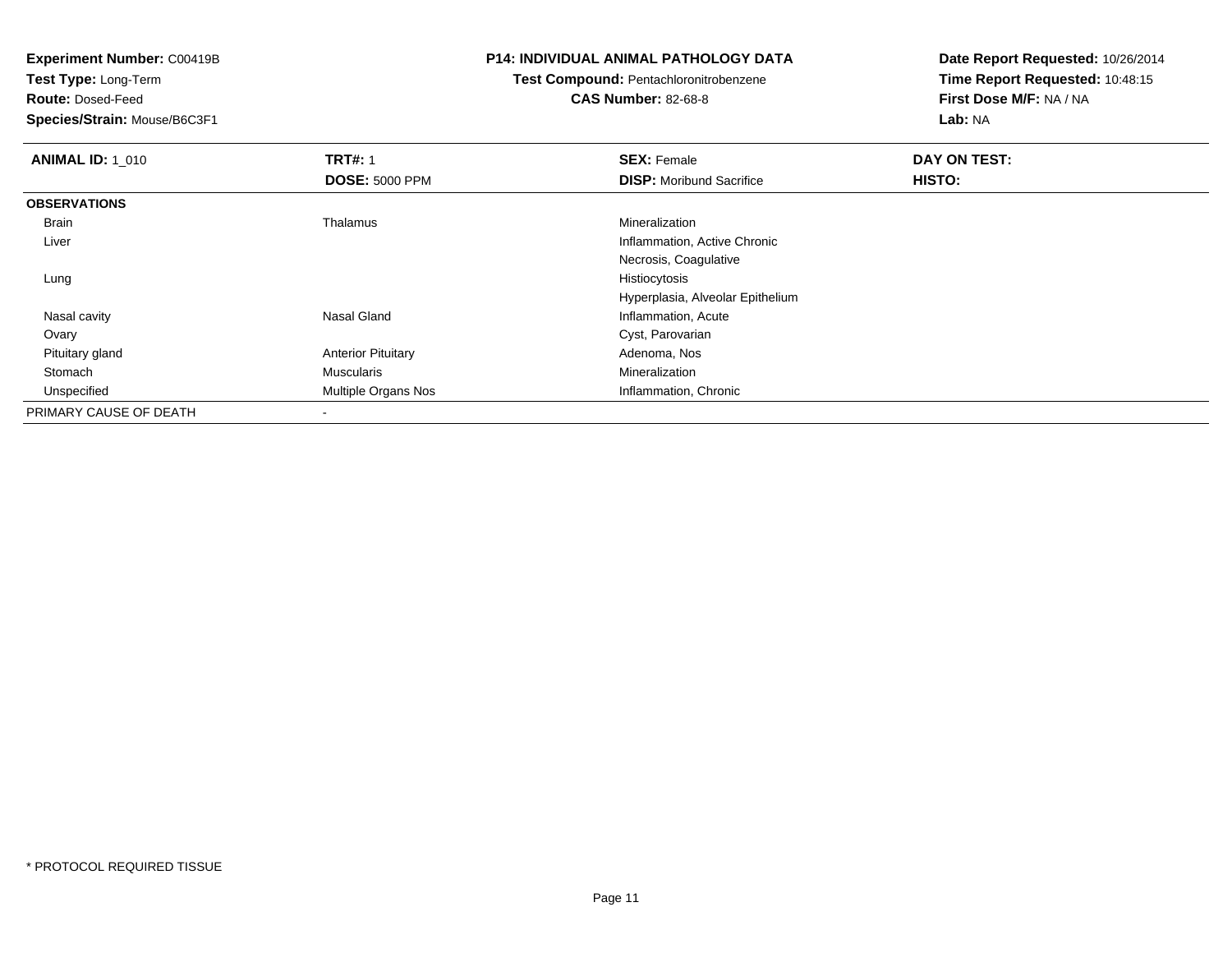| <b>Experiment Number: C00419B</b><br>Test Type: Long-Term<br><b>Route: Dosed-Feed</b> |                        | <b>P14: INDIVIDUAL ANIMAL PATHOLOGY DATA</b><br>Test Compound: Pentachloronitrobenzene<br><b>CAS Number: 82-68-8</b> | Date Report Requested: 10/26/2014<br>Time Report Requested: 10:48:15<br>First Dose M/F: NA / NA |
|---------------------------------------------------------------------------------------|------------------------|----------------------------------------------------------------------------------------------------------------------|-------------------------------------------------------------------------------------------------|
| Species/Strain: Mouse/B6C3F1                                                          |                        |                                                                                                                      | Lab: NA                                                                                         |
| <b>ANIMAL ID: 1 011</b>                                                               | <b>TRT#: 1</b>         | <b>SEX: Female</b>                                                                                                   | DAY ON TEST:                                                                                    |
|                                                                                       | <b>DOSE: 5000 PPM</b>  | <b>DISP:</b> Natural Death                                                                                           | HISTO:                                                                                          |
| <b>OBSERVATIONS</b>                                                                   |                        |                                                                                                                      |                                                                                                 |
| Kidney                                                                                |                        | Inflammation, Nos                                                                                                    |                                                                                                 |
| Liver                                                                                 |                        | Hematopoiesis                                                                                                        |                                                                                                 |
| Lymph node                                                                            | Mediastinal Lymph Node | Depletion, Lymphoid                                                                                                  |                                                                                                 |
| Peritoneum                                                                            |                        | Inflammation, Acute                                                                                                  |                                                                                                 |
| Spleen                                                                                |                        | Depletion, Lymphoid                                                                                                  |                                                                                                 |
|                                                                                       |                        | Hematopoiesis                                                                                                        |                                                                                                 |
| Unspecified                                                                           | <b>Mediastinum Nos</b> | Abscess, Nos                                                                                                         |                                                                                                 |
| Uterus                                                                                | Parovarian             | Abscess, Nos                                                                                                         |                                                                                                 |
| PRIMARY CAUSE OF DEATH                                                                |                        |                                                                                                                      |                                                                                                 |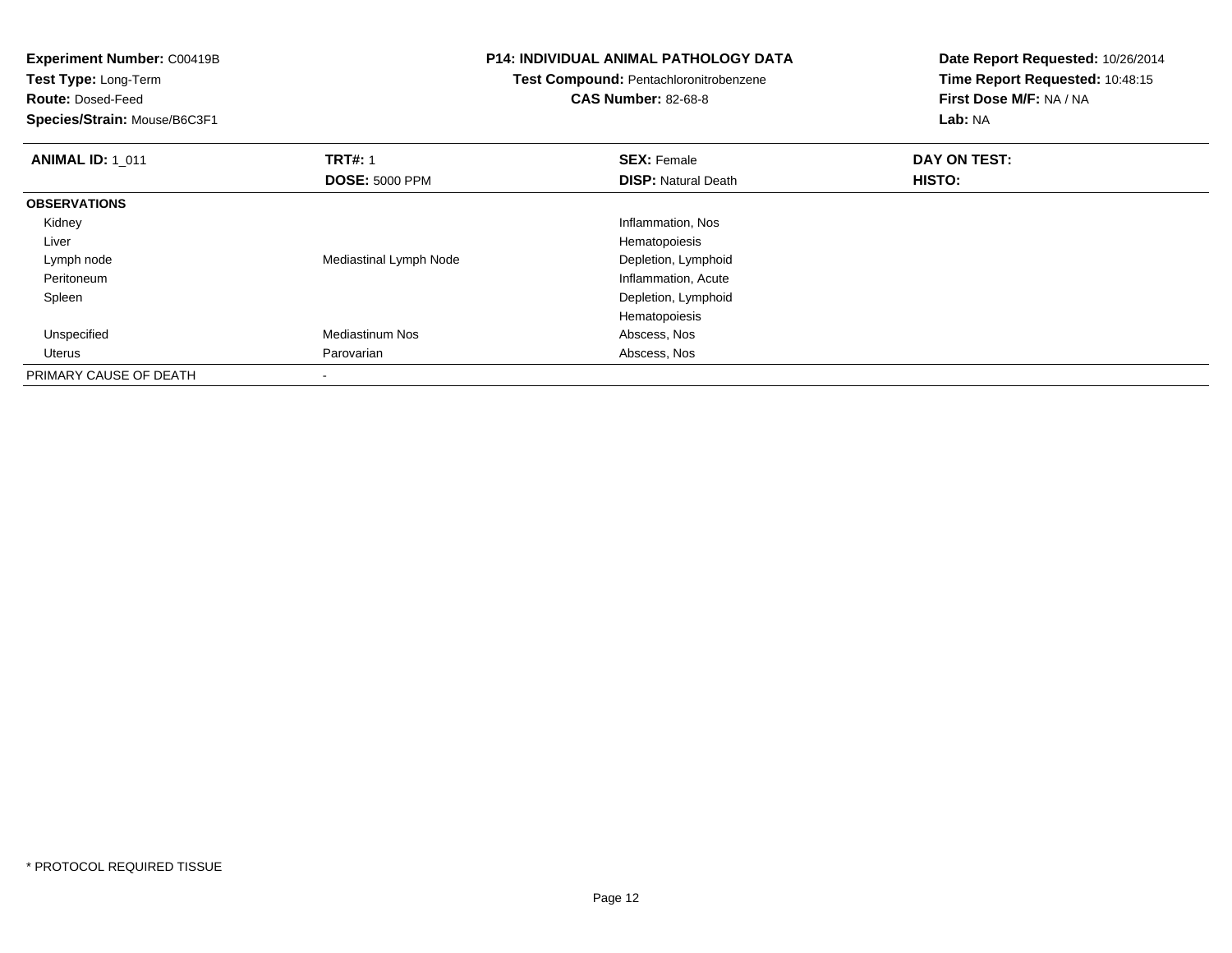**Test Type:** Long-Term

**Route:** Dosed-Feed

**Species/Strain:** Mouse/B6C3F1

### **P14: INDIVIDUAL ANIMAL PATHOLOGY DATA**

### **Test Compound:** Pentachloronitrobenzene**CAS Number:** 82-68-8

| <b>ANIMAL ID: 1_012</b> | <b>TRT#: 1</b>            | <b>SEX: Female</b>          | DAY ON TEST: |  |
|-------------------------|---------------------------|-----------------------------|--------------|--|
|                         | <b>DOSE: 5000 PPM</b>     | <b>DISP: Natural Death</b>  | HISTO:       |  |
| <b>OBSERVATIONS</b>     |                           |                             |              |  |
| Brain                   | Thalamus                  | Mineralization              |              |  |
| Kidney                  |                           | Glomerulonephritis, Nos     |              |  |
|                         |                           | Inflammation, Chronic       |              |  |
| Liver                   |                           | Hematopoiesis               |              |  |
|                         |                           | Hepatocellular Adenoma      |              |  |
| Lung                    | Pleura Nos                | Inflammation, Acute         |              |  |
| Lymph node              | Mesenteric Lymph Node     | Angiectasis                 |              |  |
|                         | Renal Lymph Node          | Hemorrhage                  |              |  |
|                         | Mediastinal Lymph Node    | Hyperplasia, Plasma Cell    |              |  |
| Peritoneum              |                           | Inflammation, Chronic       |              |  |
| Pituitary gland         | <b>Anterior Pituitary</b> | Hyperplasia, Nos            |              |  |
| Salivary gland          |                           | Inflammation, Chronic       |              |  |
| Skeletal muscle         | <b>Intercostal Muscle</b> | Inflammation, Acute         |              |  |
| Spleen                  |                           | Hematopoiesis               |              |  |
| Unspecified             | <b>Mediastinum Nos</b>    | Abscess, Nos                |              |  |
|                         | Multiple Organs Nos       | <b>Bacterial Septicemia</b> |              |  |
| Uterus                  | Parovarian                | Abscess, Nos                |              |  |
|                         | Endometrium               | Hyperplasia, Nos            |              |  |
|                         |                           | Inflammation, Acute         |              |  |
| PRIMARY CAUSE OF DEATH  |                           |                             |              |  |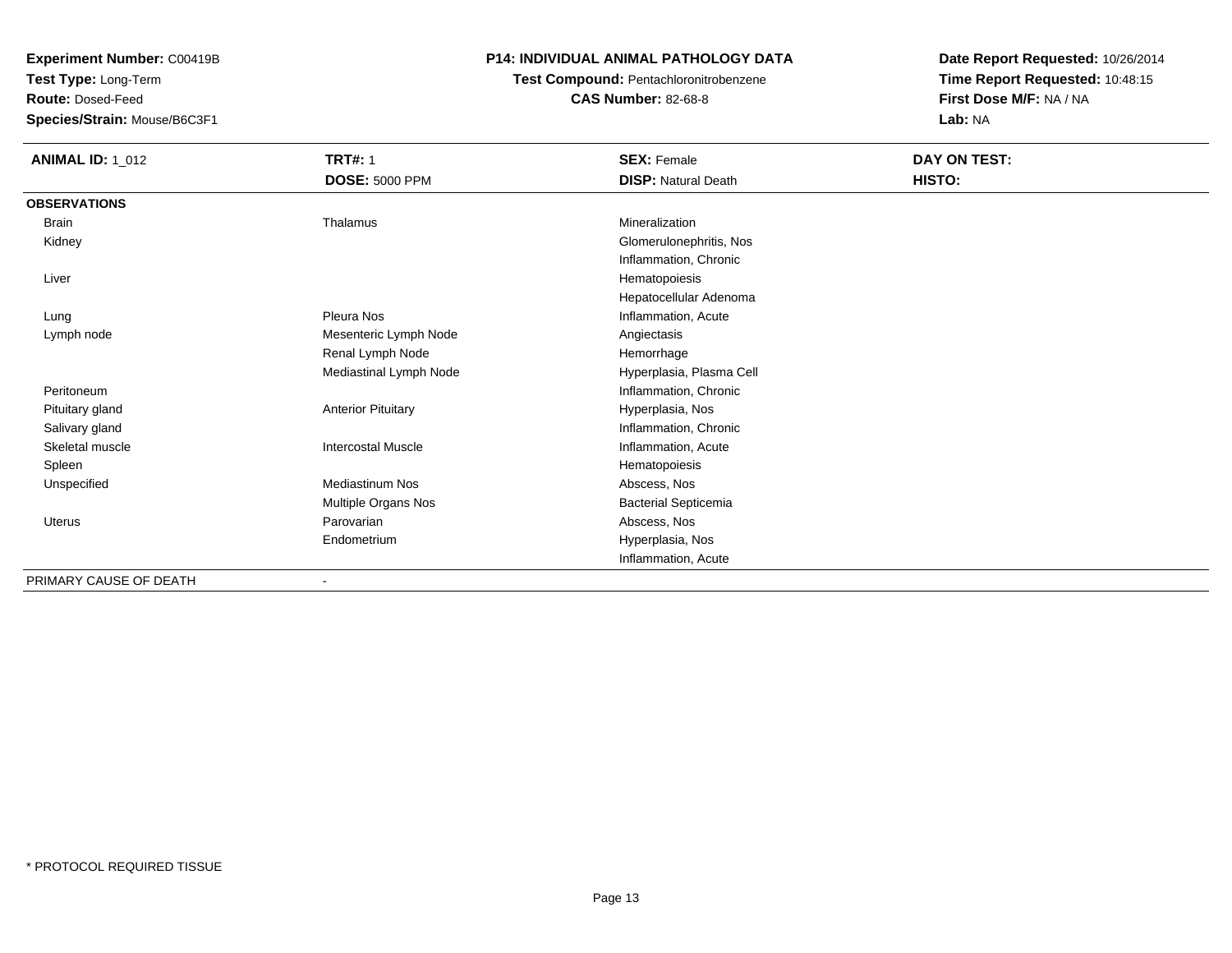| <b>Experiment Number: C00419B</b><br>Test Type: Long-Term<br><b>Route: Dosed-Feed</b><br>Species/Strain: Mouse/B6C3F1 |                       | <b>P14: INDIVIDUAL ANIMAL PATHOLOGY DATA</b><br>Test Compound: Pentachloronitrobenzene<br><b>CAS Number: 82-68-8</b> | Date Report Requested: 10/26/2014<br>Time Report Requested: 10:48:15<br>First Dose M/F: NA / NA<br>Lab: NA |
|-----------------------------------------------------------------------------------------------------------------------|-----------------------|----------------------------------------------------------------------------------------------------------------------|------------------------------------------------------------------------------------------------------------|
| <b>ANIMAL ID: 1 013</b>                                                                                               | <b>TRT#: 1</b>        | <b>SEX: Female</b>                                                                                                   | DAY ON TEST:                                                                                               |
|                                                                                                                       | <b>DOSE: 5000 PPM</b> | <b>DISP:</b> Natural Death                                                                                           | HISTO:                                                                                                     |
| <b>OBSERVATIONS</b>                                                                                                   |                       |                                                                                                                      |                                                                                                            |
| <b>Brain</b>                                                                                                          | Thalamus              | Mineralization                                                                                                       |                                                                                                            |
| Kidney                                                                                                                |                       | Inflammation, Chronic                                                                                                |                                                                                                            |
| Lung                                                                                                                  |                       | Congestion, Nos                                                                                                      |                                                                                                            |
|                                                                                                                       | Pleura Nos            | Inflammation, Acute                                                                                                  |                                                                                                            |
| Peritoneum                                                                                                            |                       | Inflammation, Acute                                                                                                  |                                                                                                            |
| Uterus                                                                                                                | Parovarian            | Abscess, Nos                                                                                                         |                                                                                                            |
| PRIMARY CAUSE OF DEATH                                                                                                |                       |                                                                                                                      |                                                                                                            |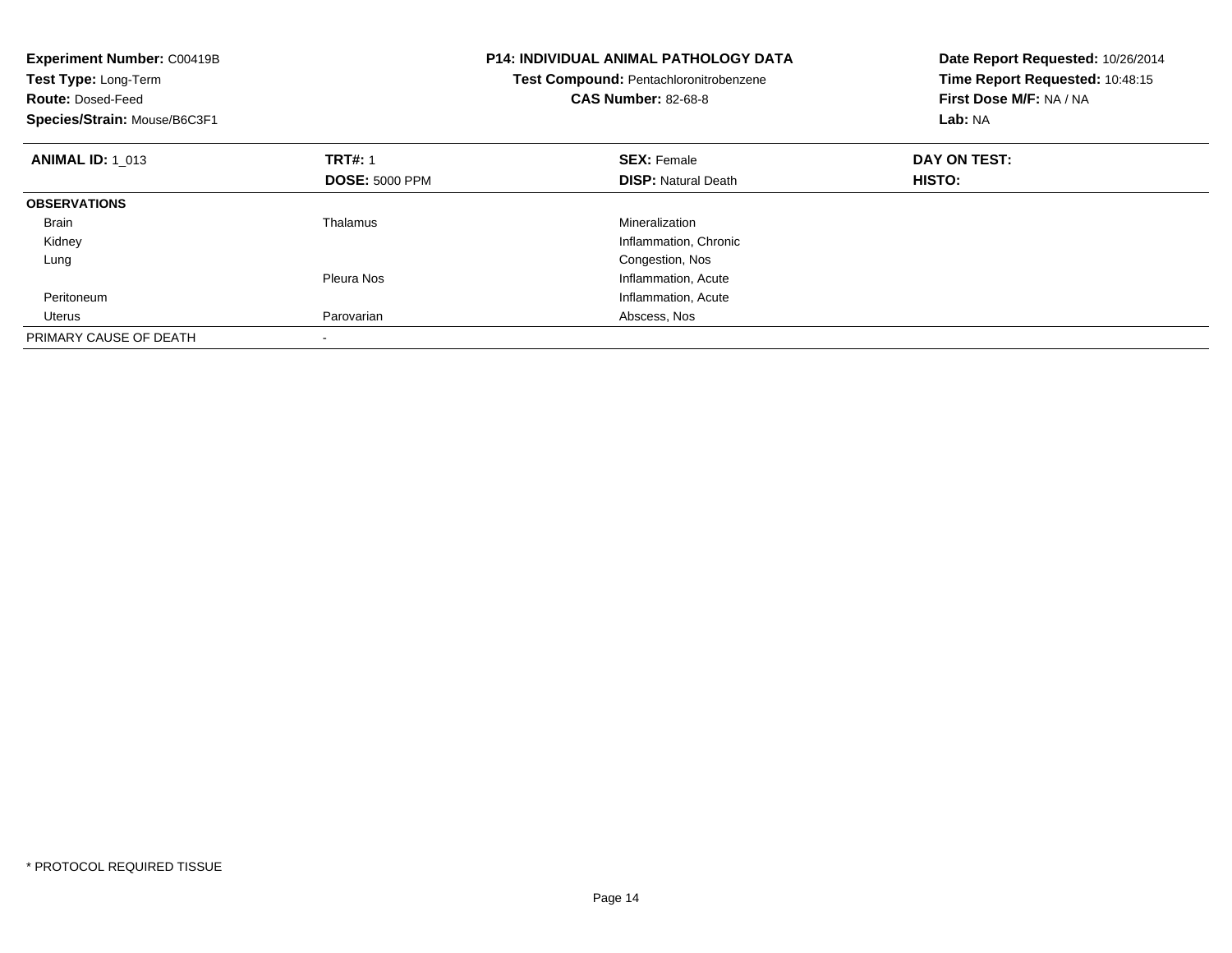**Test Type:** Long-Term

**Route:** Dosed-Feed

**Species/Strain:** Mouse/B6C3F1

#### **P14: INDIVIDUAL ANIMAL PATHOLOGY DATA**

# **Test Compound:** Pentachloronitrobenzene

**CAS Number:** 82-68-8

| <b>ANIMAL ID: 1_014</b> | <b>TRT#: 1</b>            | <b>SEX: Female</b>              | DAY ON TEST: |  |
|-------------------------|---------------------------|---------------------------------|--------------|--|
|                         | <b>DOSE: 5000 PPM</b>     | <b>DISP:</b> Terminal Sacrifice | HISTO:       |  |
| <b>OBSERVATIONS</b>     |                           |                                 |              |  |
| Bone marrow             |                           | Fibrosis, Myelo                 |              |  |
| Kidney                  |                           | Inflammation, Chronic           |              |  |
| Liver                   |                           | Hepatocellular Adenoma          |              |  |
| Ovary                   |                           | Cyst, Hemorrhagic               |              |  |
|                         |                           | Cyst, Nos                       |              |  |
|                         |                           | Cyst, Parovarian                |              |  |
| Pituitary gland         | <b>Anterior Pituitary</b> | Adenoma, Nos                    |              |  |
| Salivary gland          |                           | Inflammation, Chronic           |              |  |
| Stomach                 | Forestomach               | Mineralization                  |              |  |
| Uterus                  | Endometrium               | Hyperplasia, Nos                |              |  |
|                         |                           | Inflammation, Acute             |              |  |
| PRIMARY CAUSE OF DEATH  | $\blacksquare$            |                                 |              |  |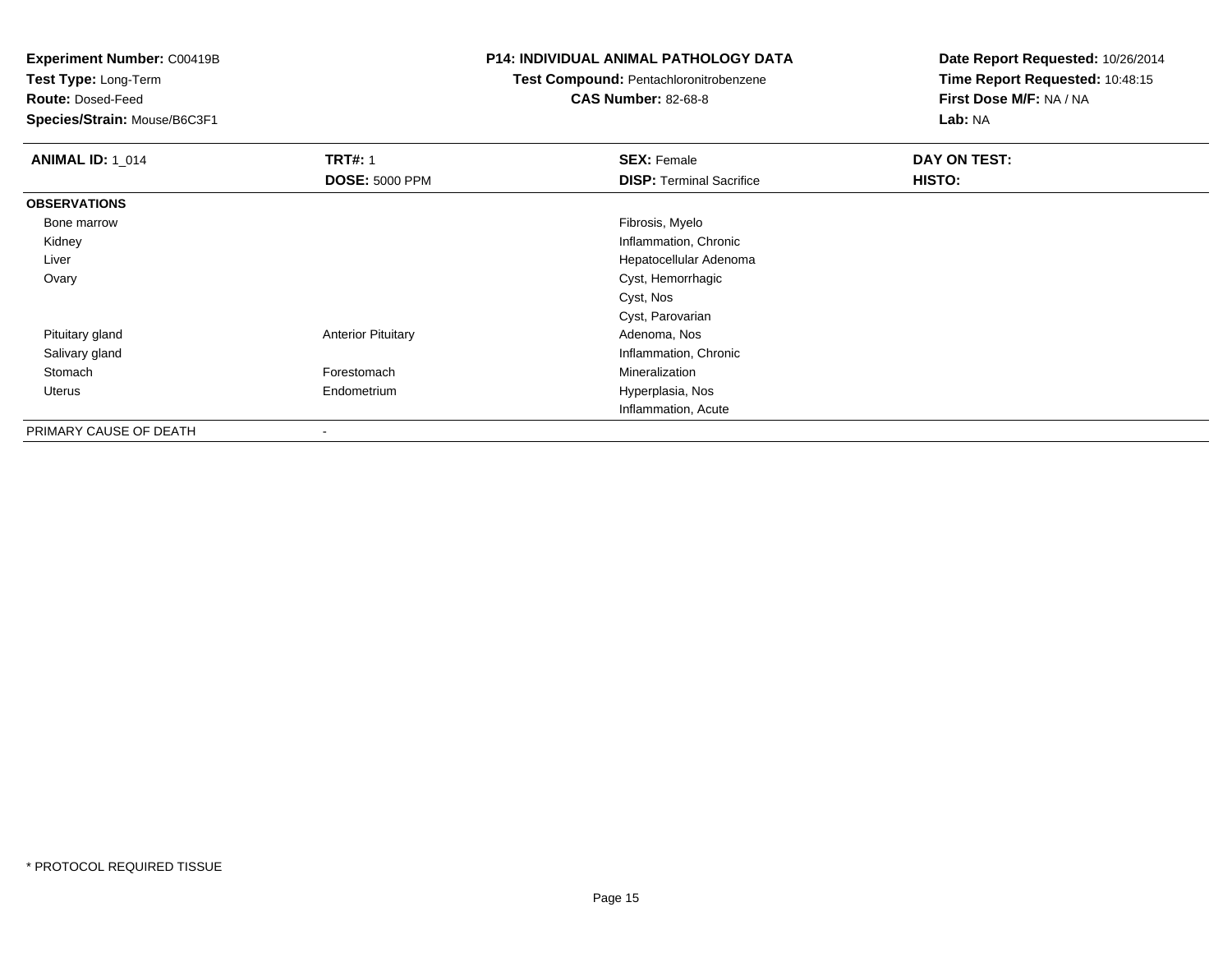**Test Type:** Long-Term

**Route:** Dosed-Feed

**Species/Strain:** Mouse/B6C3F1

### **P14: INDIVIDUAL ANIMAL PATHOLOGY DATA**

# **Test Compound:** Pentachloronitrobenzene

**CAS Number:** 82-68-8

| <b>ANIMAL ID: 1_015</b> | <b>TRT#: 1</b>            | <b>SEX: Female</b>              | DAY ON TEST: |  |
|-------------------------|---------------------------|---------------------------------|--------------|--|
|                         | <b>DOSE: 5000 PPM</b>     | <b>DISP: Terminal Sacrifice</b> | HISTO:       |  |
| <b>OBSERVATIONS</b>     |                           |                                 |              |  |
| Brain                   | Thalamus                  | Mineralization                  |              |  |
| Heart                   |                           | Fibrosis, Focal                 |              |  |
| Kidney                  | Glomerulus                | Adhesion, Nos                   |              |  |
|                         |                           | Glomerulonephritis, Nos         |              |  |
|                         |                           | Inflammation, Chronic           |              |  |
| Liver                   |                           | Inflammation, Active Chronic    |              |  |
| Mammary gland           |                           | Adenocarcinoma, Nos             |              |  |
| Nasal cavity            | Nasal Gland               | Inflammation, Acute             |              |  |
| Ovary                   |                           | Cyst, Nos                       |              |  |
| Pituitary gland         | <b>Anterior Pituitary</b> | Hyperplasia, Nos                |              |  |
| Salivary gland          |                           | Inflammation, Chronic           |              |  |
| Spleen                  |                           | Hyperplasia, Lymphoid           |              |  |
| Thymus                  |                           | Cyst, Nos                       |              |  |
| Urinary bladder         |                           | Inflammation, Chronic           |              |  |
| Uterus                  | Endometrium               | Hyperplasia, Nos                |              |  |
| PRIMARY CAUSE OF DEATH  | -                         |                                 |              |  |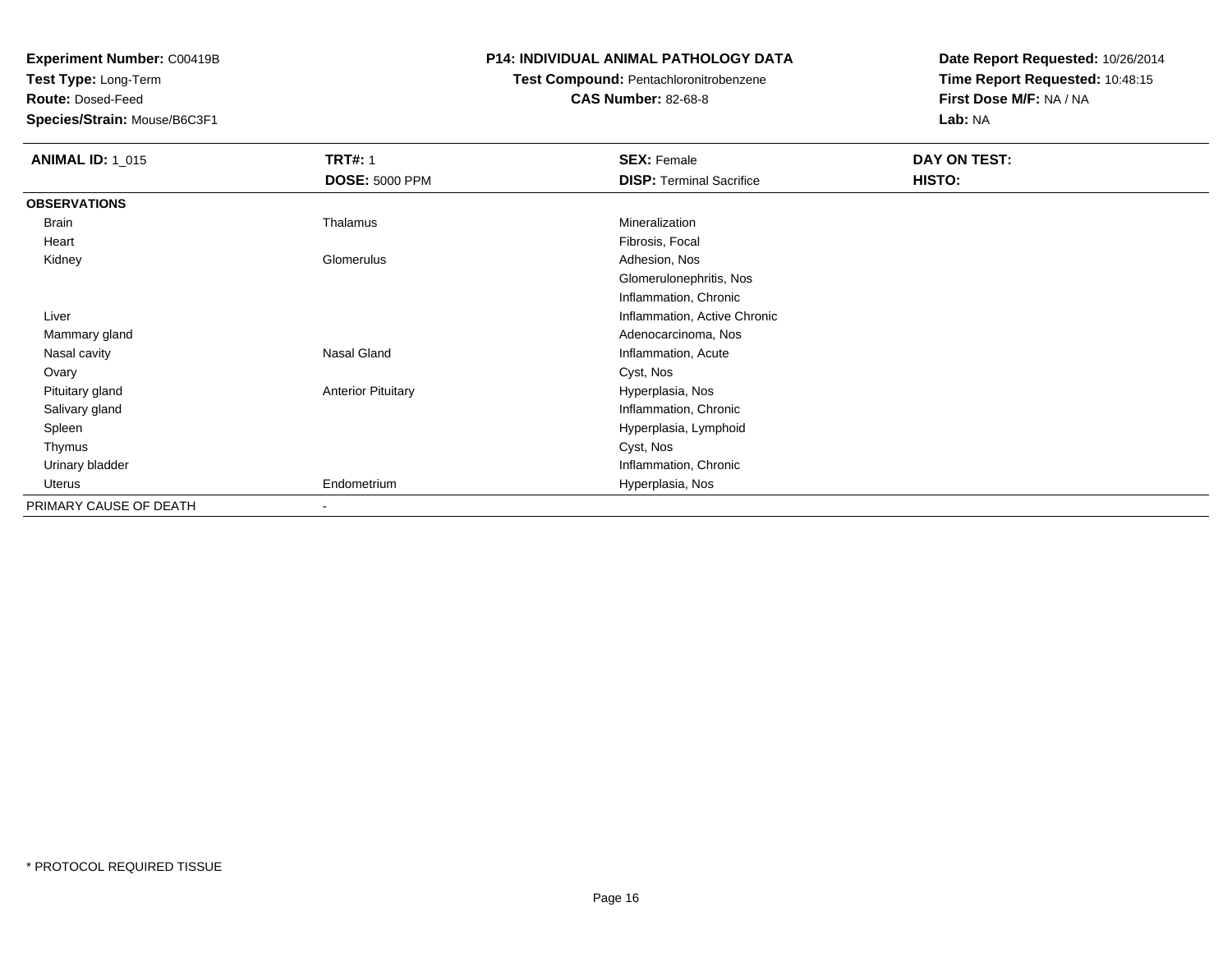**Test Type:** Long-Term

**Route:** Dosed-Feed

**Species/Strain:** Mouse/B6C3F1

### **P14: INDIVIDUAL ANIMAL PATHOLOGY DATA**

## **Test Compound:** Pentachloronitrobenzene

**CAS Number:** 82-68-8

| <b>ANIMAL ID: 1 016</b> | <b>TRT#: 1</b>            | <b>SEX: Female</b>           | DAY ON TEST: |
|-------------------------|---------------------------|------------------------------|--------------|
|                         | <b>DOSE: 5000 PPM</b>     | <b>DISP: Natural Death</b>   | HISTO:       |
| <b>OBSERVATIONS</b>     |                           |                              |              |
| Brain                   | Thalamus                  | Mineralization               |              |
| Kidney                  | Papilla                   | Necrosis, Coagulative        |              |
|                         |                           | Pyelonephritis, Nos          |              |
| Liver                   |                           | Hematopoiesis                |              |
| Lung                    |                           | Inflammation, Chronic        |              |
| Lymph node              | Mediastinal Lymph Node    | Hyperplasia, Plasma Cell     |              |
| Peritoneum              |                           | Inflammation, Active Chronic |              |
| Pituitary gland         | <b>Anterior Pituitary</b> | Hyperplasia, Nos             |              |
| Skeletal muscle         | <b>Intercostal Muscle</b> | Inflammation, Acute          |              |
| Spleen                  |                           | Hematopoiesis                |              |
| Thymus                  |                           | Depletion, Lymphoid          |              |
| Urinary bladder         |                           | Inflammation, Chronic        |              |
| Uterus                  | Parovarian                | Abscess, Nos                 |              |
|                         |                           | Hydrometra                   |              |
| PRIMARY CAUSE OF DEATH  | $\blacksquare$            |                              |              |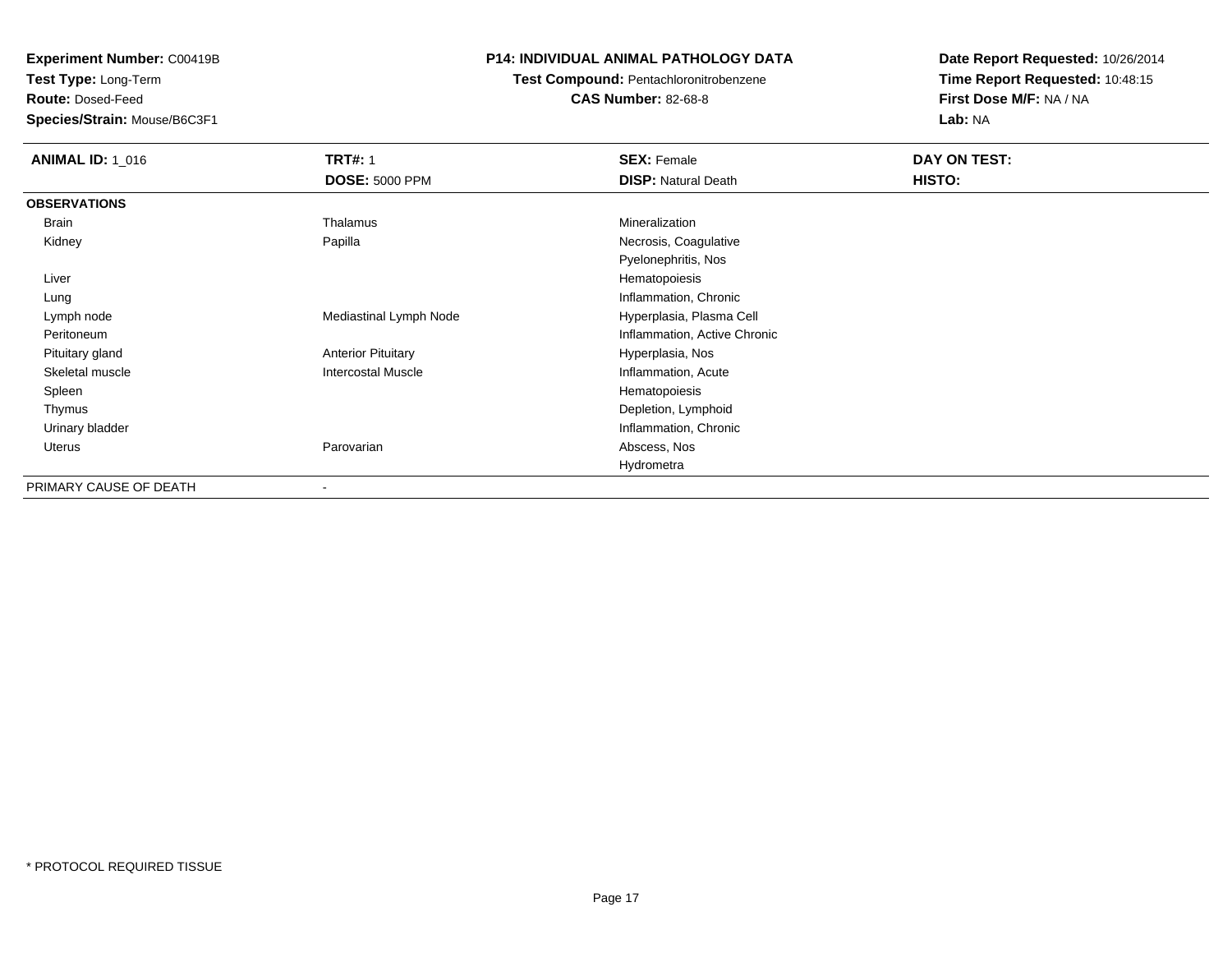**Test Type:** Long-Term

**Route:** Dosed-Feed

**Species/Strain:** Mouse/B6C3F1

### **P14: INDIVIDUAL ANIMAL PATHOLOGY DATA**

### **Test Compound:** Pentachloronitrobenzene

**CAS Number:** 82-68-8

| <b>ANIMAL ID: 1_017</b> | <b>TRT#: 1</b>            | <b>SEX: Female</b>               | DAY ON TEST: |
|-------------------------|---------------------------|----------------------------------|--------------|
|                         | <b>DOSE: 5000 PPM</b>     | <b>DISP: Terminal Sacrifice</b>  | HISTO:       |
| <b>OBSERVATIONS</b>     |                           |                                  |              |
| Bone marrow             |                           | Fibrosis, Myelo                  |              |
| Brain                   | Thalamus                  | Mineralization                   |              |
| Kidney                  |                           | Inflammation, Chronic            |              |
| Lung                    |                           | Alveolar/Bronchiolar Adenoma     |              |
|                         |                           | Histiocytosis                    |              |
|                         |                           | Hyperplasia, Alveolar Epithelium |              |
|                         |                           | Inflammation, Active Chronic     |              |
| Nasal cavity            | Nasal Gland               | Inflammation, Acute              |              |
| Ovary                   |                           | Cyst, Hemorrhagic                |              |
|                         |                           | Cyst, Parovarian                 |              |
|                         |                           | Cystadenoma, Nos                 |              |
| Pituitary gland         | <b>Anterior Pituitary</b> | Hyperplasia, Nos                 |              |
| Salivary gland          |                           | Inflammation, Chronic            |              |
| Urinary bladder         |                           | Inflammation, Chronic            |              |
| Uterus                  |                           | Angiectasis                      |              |
|                         | Endometrium               | Hyperplasia, Nos                 |              |
| PRIMARY CAUSE OF DEATH  | ۰                         |                                  |              |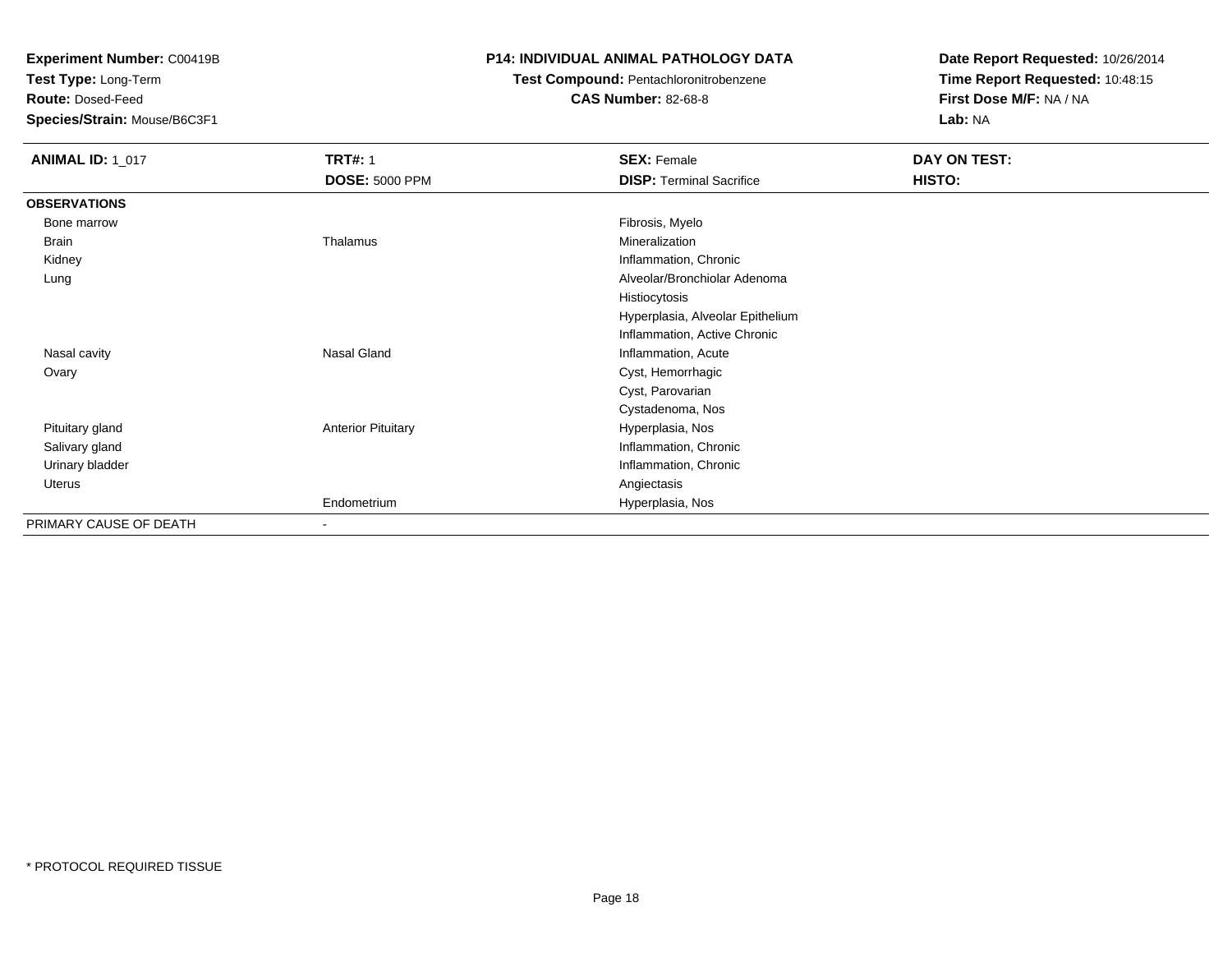**Test Type:** Long-Term

**Route:** Dosed-Feed

**Species/Strain:** Mouse/B6C3F1

### **P14: INDIVIDUAL ANIMAL PATHOLOGY DATA**

# **Test Compound:** Pentachloronitrobenzene

**CAS Number:** 82-68-8

| <b>ANIMAL ID: 1_018</b> | <b>TRT#: 1</b>            | <b>SEX: Female</b>               | DAY ON TEST: |  |
|-------------------------|---------------------------|----------------------------------|--------------|--|
|                         | <b>DOSE: 5000 PPM</b>     | <b>DISP: Terminal Sacrifice</b>  | HISTO:       |  |
| <b>OBSERVATIONS</b>     |                           |                                  |              |  |
| Brain                   | Thalamus                  | Mineralization                   |              |  |
| Kidney                  | Tubule                    | Atrophy, Focal                   |              |  |
|                         |                           | Inflammation, Chronic            |              |  |
| Lung                    |                           | Hyperplasia, Alveolar Epithelium |              |  |
|                         |                           | Inflammation, Active Chronic     |              |  |
| Nasal cavity            | Nasal Gland               | Inflammation, Acute              |              |  |
| Pancreas                |                           | Inflammation, Chronic            |              |  |
| Pituitary gland         | <b>Anterior Pituitary</b> | Adenoma, Nos                     |              |  |
| Salivary gland          |                           | Inflammation, Chronic            |              |  |
| Stomach                 | Forestomach               | Acanthosis                       |              |  |
|                         | Forestomach               | Hyperkeratosis                   |              |  |
|                         | Forestomach               | Inflammation, Chronic            |              |  |
| Urinary bladder         |                           | Inflammation, Chronic            |              |  |
| Uterus                  | Endometrium               | Hyperplasia, Nos                 |              |  |
| PRIMARY CAUSE OF DEATH  | $\blacksquare$            |                                  |              |  |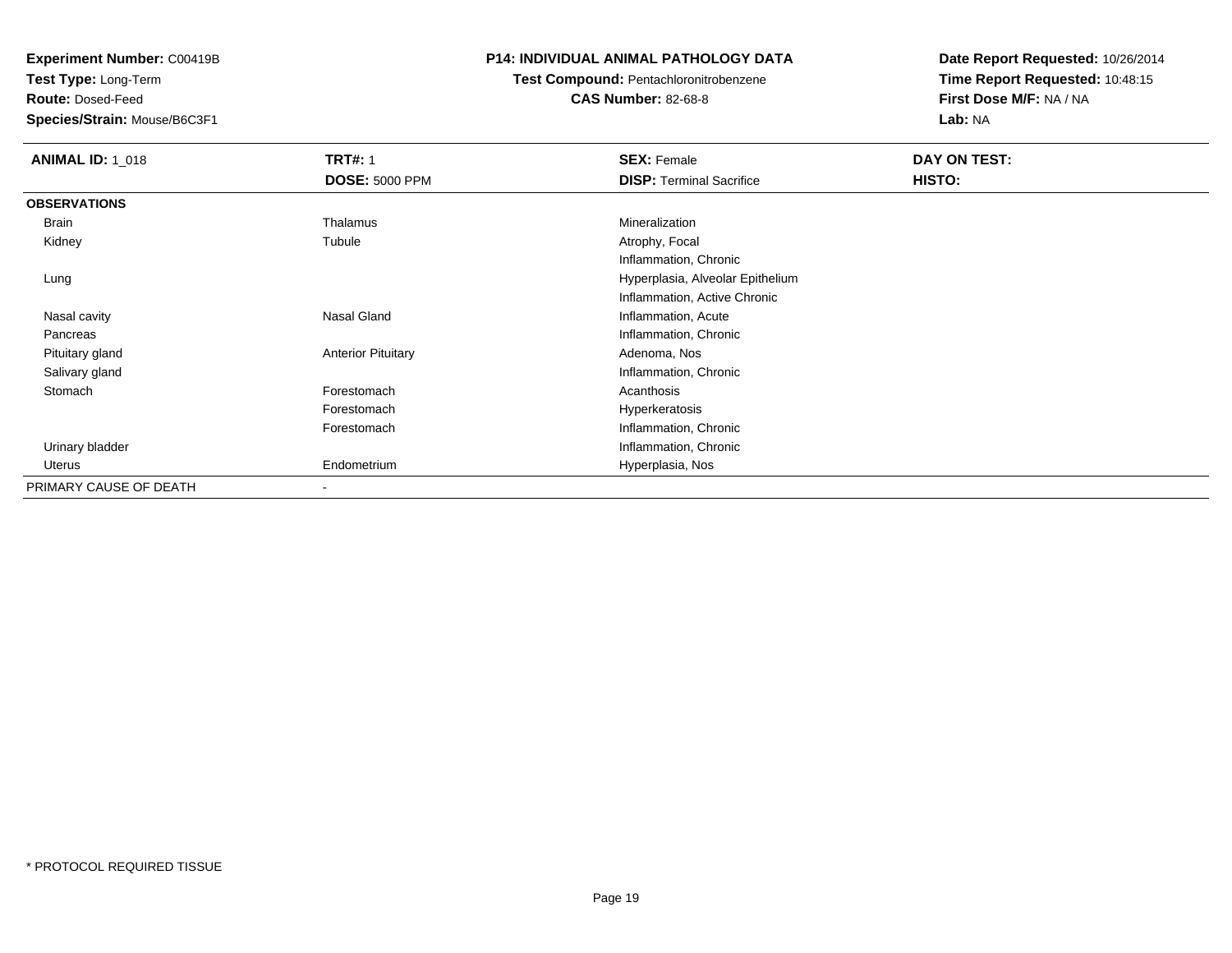**Test Type:** Long-Term

**Route:** Dosed-Feed

**Species/Strain:** Mouse/B6C3F1

### **P14: INDIVIDUAL ANIMAL PATHOLOGY DATA**

## **Test Compound:** Pentachloronitrobenzene

**CAS Number:** 82-68-8

| <b>ANIMAL ID: 1_019</b> | <b>TRT#: 1</b>        | <b>SEX: Female</b>              | DAY ON TEST: |
|-------------------------|-----------------------|---------------------------------|--------------|
|                         | <b>DOSE: 5000 PPM</b> | <b>DISP: Terminal Sacrifice</b> | HISTO:       |
| <b>OBSERVATIONS</b>     |                       |                                 |              |
| Bone marrow             |                       | Fibrosis, Myelo                 |              |
| Brain                   | Thalamus              | Mineralization                  |              |
| Kidney                  |                       | Inflammation, Chronic           |              |
| Lung                    |                       | Inflammation, Active Chronic    |              |
| Ovary                   |                       | Cyst, Nos                       |              |
|                         |                       | Cyst, Parovarian                |              |
| Salivary gland          |                       | Inflammation, Chronic           |              |
| Spleen                  |                       | Hyperplasia, Lymphoid           |              |
| Stomach                 | Forestomach           | Acanthosis                      |              |
|                         | Forestomach           | Hyperkeratosis                  |              |
|                         | Forestomach           | Hyperplasia, Basal Cell         |              |
| Urinary bladder         |                       | Inflammation, Chronic           |              |
| Uterus                  | Endometrium           | Hyperplasia, Nos                |              |
| PRIMARY CAUSE OF DEATH  | $\blacksquare$        |                                 |              |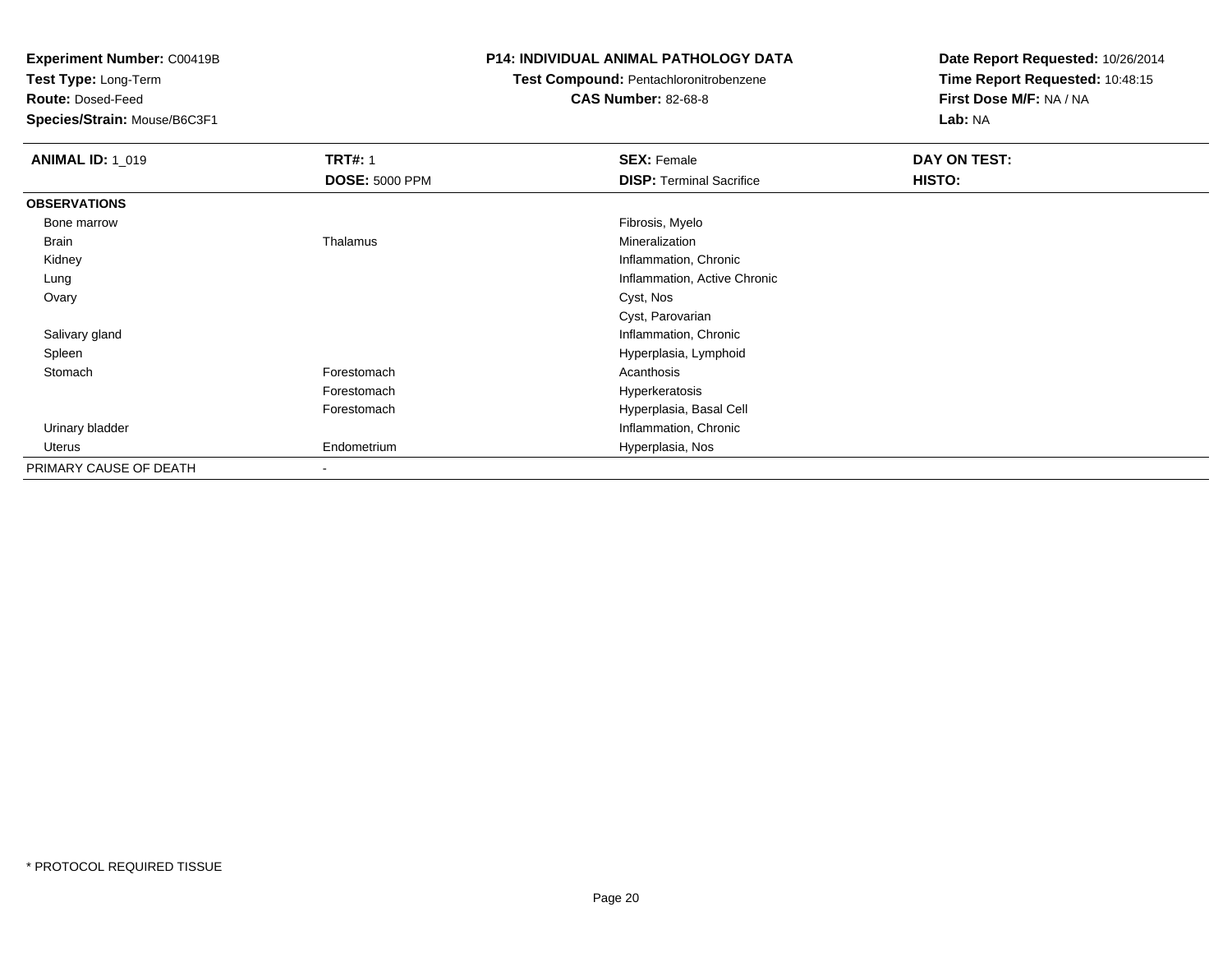**Experiment Number:** C00419B**Test Type:** Long-Term**Route:** Dosed-Feed **Species/Strain:** Mouse/B6C3F1**P14: INDIVIDUAL ANIMAL PATHOLOGY DATATest Compound:** Pentachloronitrobenzene**CAS Number:** 82-68-8**Date Report Requested:** 10/26/2014**Time Report Requested:** 10:48:15**First Dose M/F:** NA / NA**Lab:** NA**ANIMAL ID: 1\_020 C TRT#:** 1 **SEX:** Female **DAY ON TEST: DOSE:** 5000 PPM**DISP:** Terminal Sacrifice **HISTO: OBSERVATIONS** Bone marroww which is a state of the state of the state of the state of the state of the Fibrosis, Myelo state of the state of the state of the state of the state of the state of the state of the state of the state of the state of th Kidney Glomerulosclerosis, Nos Nasal cavity Nasal Gland Inflammation, Acute Ovary Cyst, Parovarians Dilatation, Ducts Pancreas Pituitary glandAnterior Pituitary **Adenoma, Nos** Adenoma, Nos Salivary gland Inflammation, Chronic Urinary bladder Inflammation, Chronic Uterus Endometrium Hyperplasia, Nos PRIMARY CAUSE OF DEATH-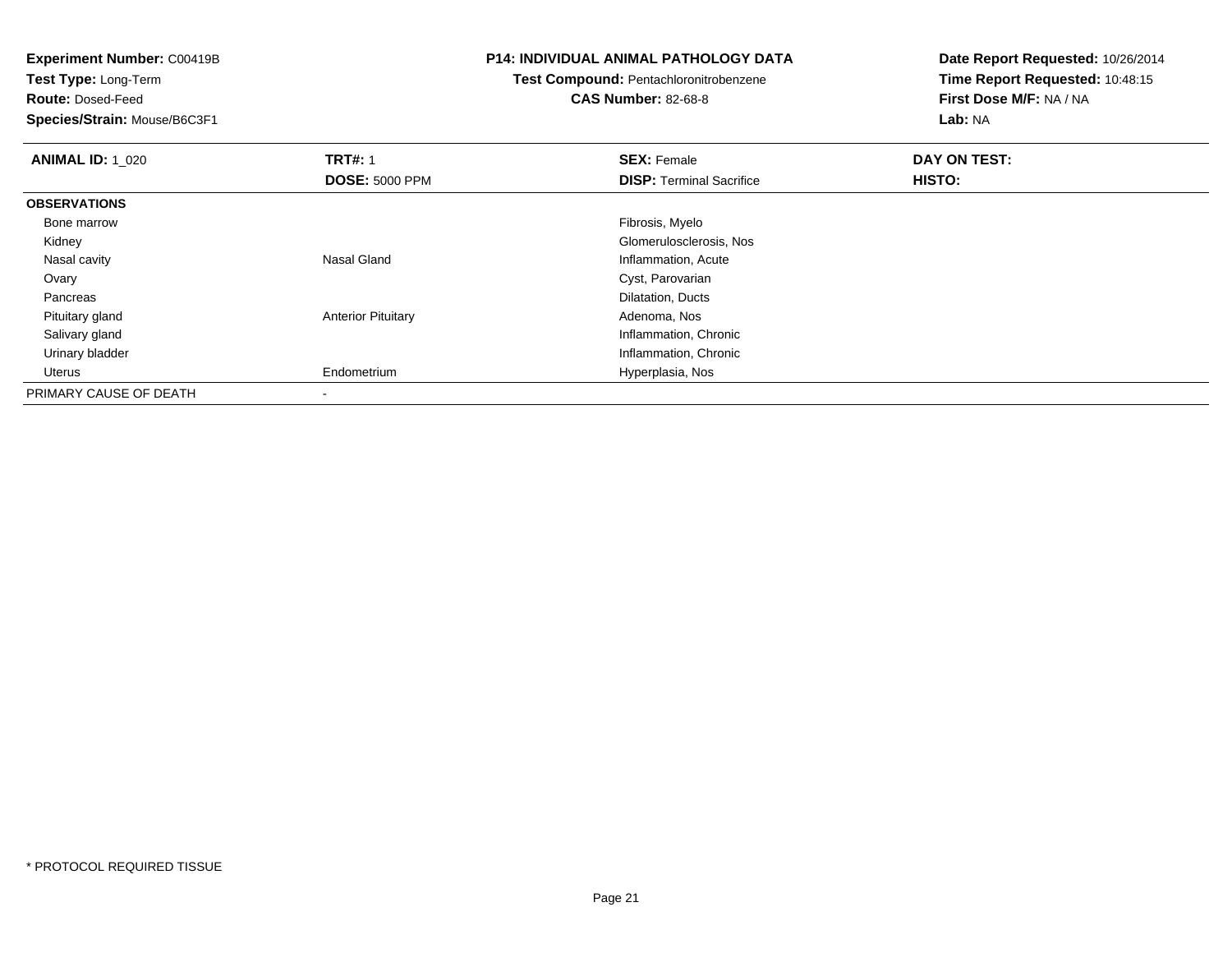**Test Type:** Long-Term

**Route:** Dosed-Feed

**Species/Strain:** Mouse/B6C3F1

### **P14: INDIVIDUAL ANIMAL PATHOLOGY DATA**

### **Test Compound:** Pentachloronitrobenzene**CAS Number:** 82-68-8

| <b>ANIMAL ID: 1_021</b> | <b>TRT#: 1</b>            | <b>SEX: Female</b>           | DAY ON TEST:  |  |
|-------------------------|---------------------------|------------------------------|---------------|--|
|                         | <b>DOSE: 5000 PPM</b>     | <b>DISP: Natural Death</b>   | <b>HISTO:</b> |  |
| <b>OBSERVATIONS</b>     |                           |                              |               |  |
| Brain                   | Cerebrum                  | Mineralization               |               |  |
| <b>Intestine Small</b>  | <b>Mesentery Nos</b>      | Inflammation, Acute/Chronic  |               |  |
| Liver                   |                           | Hematopoiesis                |               |  |
| Lung                    | Pleura Nos                | Inflammation, Acute/Chronic  |               |  |
| Lymph node              |                           | Abscess, Nos                 |               |  |
| Pancreas                |                           | Inflammation, Active Chronic |               |  |
| Peritoneum              |                           | Inflammation, Acute          |               |  |
| Skeletal muscle         | <b>Intercostal Muscle</b> | Inflammation, Acute          |               |  |
| Spleen                  |                           | Depletion, Lymphoid          |               |  |
|                         |                           | Hematopoiesis                |               |  |
| Unspecified             | Multiple Organs Nos       | Inflammation, Chronic        |               |  |
| Uterus                  | Parovarian                | Abscess, Nos                 |               |  |
|                         | Fallopian Tube Lumen      | Inflammation, Acute          |               |  |
| PRIMARY CAUSE OF DEATH  |                           |                              |               |  |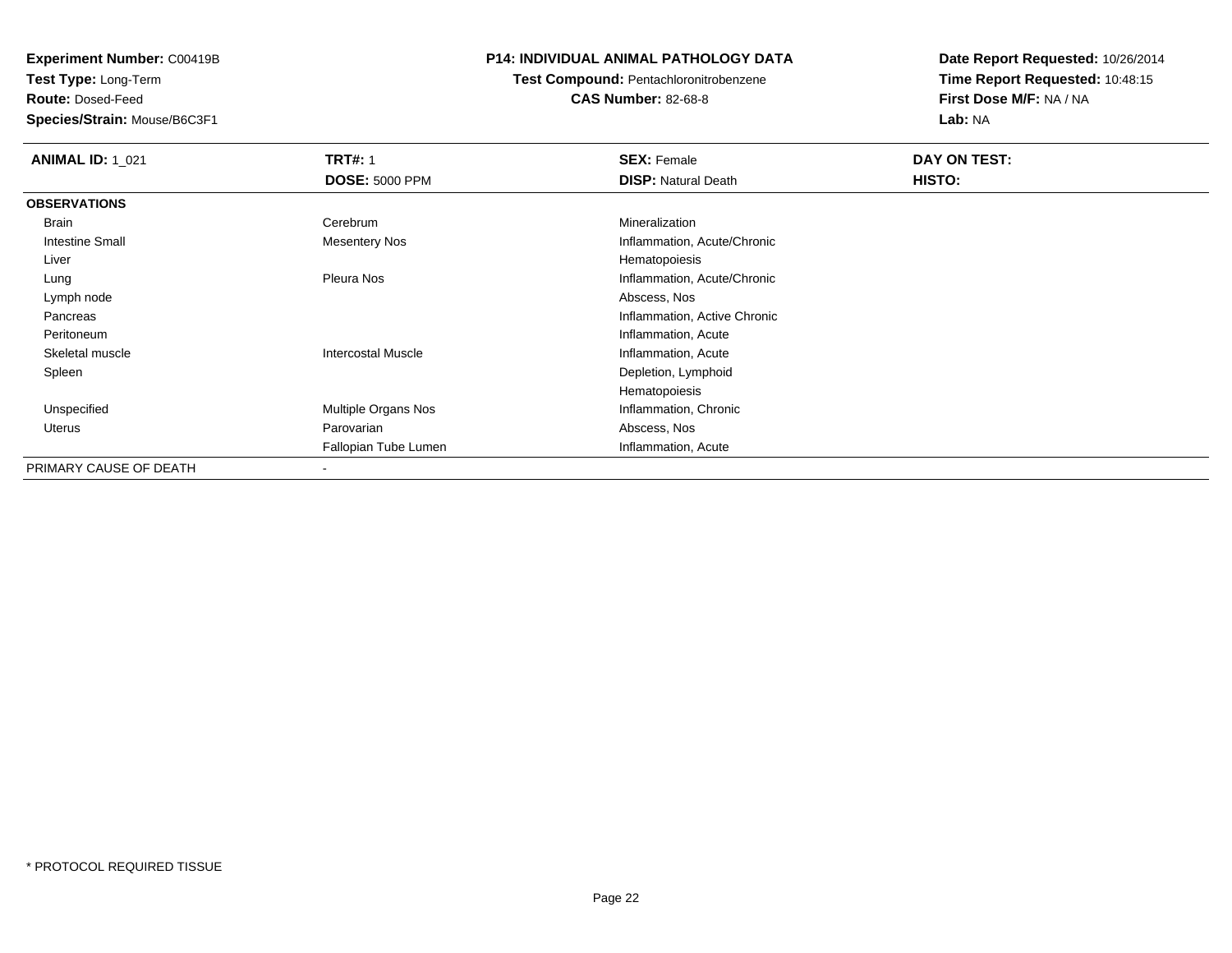**Test Type:** Long-Term

**Route:** Dosed-Feed

**Species/Strain:** Mouse/B6C3F1

### **P14: INDIVIDUAL ANIMAL PATHOLOGY DATA**

## **Test Compound:** Pentachloronitrobenzene

**CAS Number:** 82-68-8

| <b>ANIMAL ID: 1_022</b> | <b>TRT#: 1</b>           | <b>SEX: Female</b>                        | DAY ON TEST: |  |
|-------------------------|--------------------------|-------------------------------------------|--------------|--|
|                         | <b>DOSE: 5000 PPM</b>    | <b>DISP:</b> Moribund Sacrifice           | HISTO:       |  |
| <b>OBSERVATIONS</b>     |                          |                                           |              |  |
| Bone marrow             |                          | Fibrosis, Myelo                           |              |  |
| Brain                   | Thalamus                 | Mineralization                            |              |  |
| Kidney                  | Tubule                   | Dilatation, Nos                           |              |  |
|                         |                          | Glomerulosclerosis, Nos                   |              |  |
|                         |                          | Inflammation, Chronic                     |              |  |
|                         | Tubule                   | Regeneration, Nos                         |              |  |
| Lymph node              | Mesenteric Lymph Node    | Angiectasis                               |              |  |
| Nasal cavity            |                          | Inflammation, Acute                       |              |  |
| Ovary                   |                          | Cyst, Nos                                 |              |  |
| Salivary gland          |                          | Inflammation, Chronic                     |              |  |
| Tooth                   |                          | Abscess, Nos                              |              |  |
|                         |                          | Deformity, Nos                            |              |  |
|                         |                          | Inflammation, Active Chronic              |              |  |
| Unspecified             | Multiple Organs Nos      | Lymphoma, Undifferentiated-Malignant Type |              |  |
| Urinary bladder         |                          | Inflammation, Chronic                     |              |  |
| Uterus                  |                          | Angiectasis                               |              |  |
|                         | Parovarian               | Inflammation, Active Chronic              |              |  |
| PRIMARY CAUSE OF DEATH  | $\overline{\phantom{a}}$ |                                           |              |  |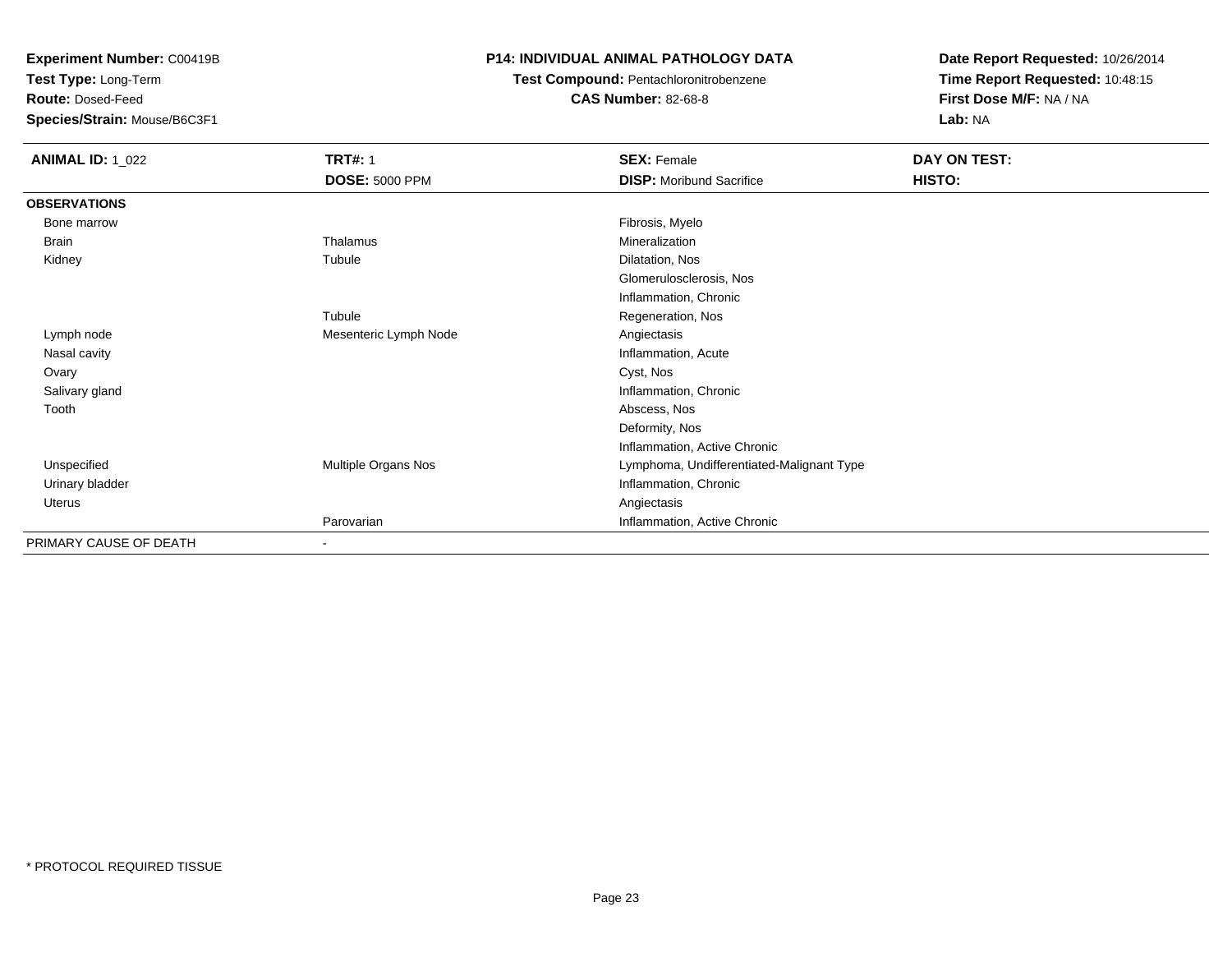**Test Type:** Long-Term

**Route:** Dosed-Feed

**Species/Strain:** Mouse/B6C3F1

### **P14: INDIVIDUAL ANIMAL PATHOLOGY DATA**

### **Test Compound:** Pentachloronitrobenzene

**CAS Number:** 82-68-8

| <b>ANIMAL ID: 1_023</b> | <b>TRT#: 1</b>        | <b>SEX: Female</b>           | DAY ON TEST: |
|-------------------------|-----------------------|------------------------------|--------------|
|                         | <b>DOSE: 5000 PPM</b> | <b>DISP: Natural Death</b>   | HISTO:       |
| <b>OBSERVATIONS</b>     |                       |                              |              |
| Bone marrow             |                       | Hyperplasia, Hematopoietic   |              |
| Heart                   |                       | Degeneration, Nos            |              |
| Kidney                  |                       | Metaplasia, Osseous          |              |
|                         | Papilla               | Necrosis, Coagulative        |              |
|                         |                       | Pyelonephritis, Nos          |              |
| Liver                   |                       | Hematopoiesis                |              |
| Lymph node              | Lumbar Lymph Node     | Abscess, Nos                 |              |
|                         | Mesenteric Lymph Node | Hemorrhage                   |              |
|                         | Lumbar Lymph Node     | Inflammation, Active Chronic |              |
| Spleen                  |                       | Hematopoiesis                |              |
| Unspecified             | Multiple Organs Nos   | Inflammation, Acute          |              |
| Urinary bladder         |                       | Inflammation, Chronic        |              |
| Uterus                  | Parovarian            | Abscess, Nos                 |              |
|                         |                       | Hyperplasia, Epithelial      |              |
| PRIMARY CAUSE OF DEATH  | $\blacksquare$        |                              |              |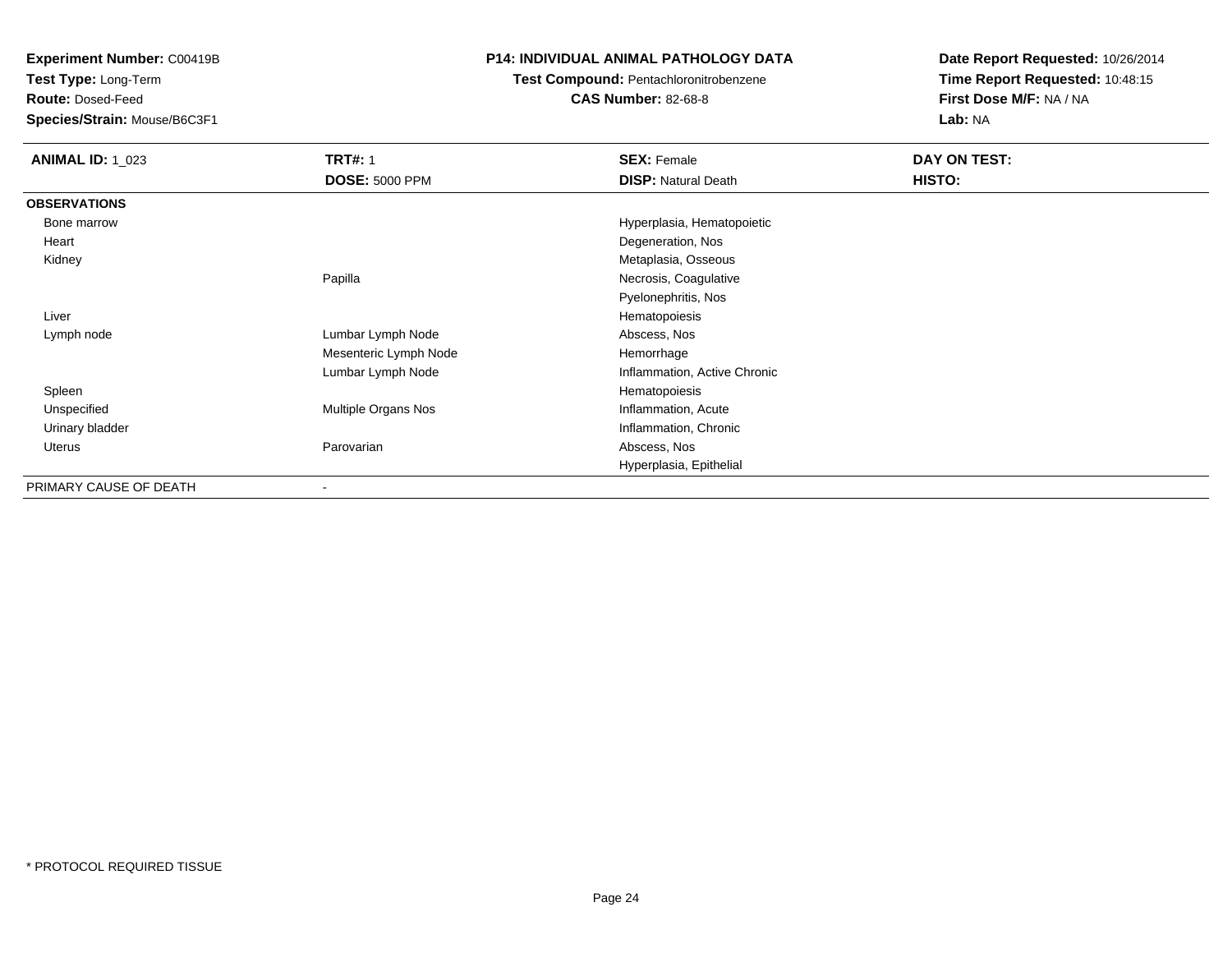**Test Type:** Long-Term

**Route:** Dosed-Feed

**Species/Strain:** Mouse/B6C3F1

### **P14: INDIVIDUAL ANIMAL PATHOLOGY DATA**

## **Test Compound:** Pentachloronitrobenzene

**CAS Number:** 82-68-8

| <b>ANIMAL ID: 1_024</b> | <b>TRT#: 1</b>               | <b>SEX: Female</b>           | DAY ON TEST: |  |
|-------------------------|------------------------------|------------------------------|--------------|--|
|                         | <b>DOSE: 5000 PPM</b>        | <b>DISP: Natural Death</b>   | HISTO:       |  |
| <b>OBSERVATIONS</b>     |                              |                              |              |  |
| Adrenal gland           |                              | Adhesion, Nos                |              |  |
| Brain                   | Thalamus                     | Mineralization               |              |  |
| Esophagus               |                              | Inflammation, Acute          |              |  |
| Kidney                  |                              | Inflammation, Chronic        |              |  |
| Liver                   |                              | Congestion, Nos              |              |  |
|                         |                              | Hematopoiesis                |              |  |
| Lung                    |                              | Atelectasis                  |              |  |
| Lymph node              | Mediastinal Lymph Node       | Abscess, Nos                 |              |  |
|                         | Mediastinal Lymph Node       | Hyperplasia, Plasma Cell     |              |  |
| Peritoneum              |                              | Inflammation, Acute          |              |  |
| Spleen                  |                              | Hematopoiesis                |              |  |
| Unspecified             | <b>Mediastinum Nos</b>       | Inflammation, Acute          |              |  |
| Urinary bladder         |                              | Inflammation, Chronic        |              |  |
| Uterus                  | Parovarian                   | Abscess, Nos                 |              |  |
|                         | Endometrium                  | Hyperplasia, Nos             |              |  |
|                         | Parovarian                   | Inflammation, Active Chronic |              |  |
| PRIMARY CAUSE OF DEATH  | $\qquad \qquad \blacksquare$ |                              |              |  |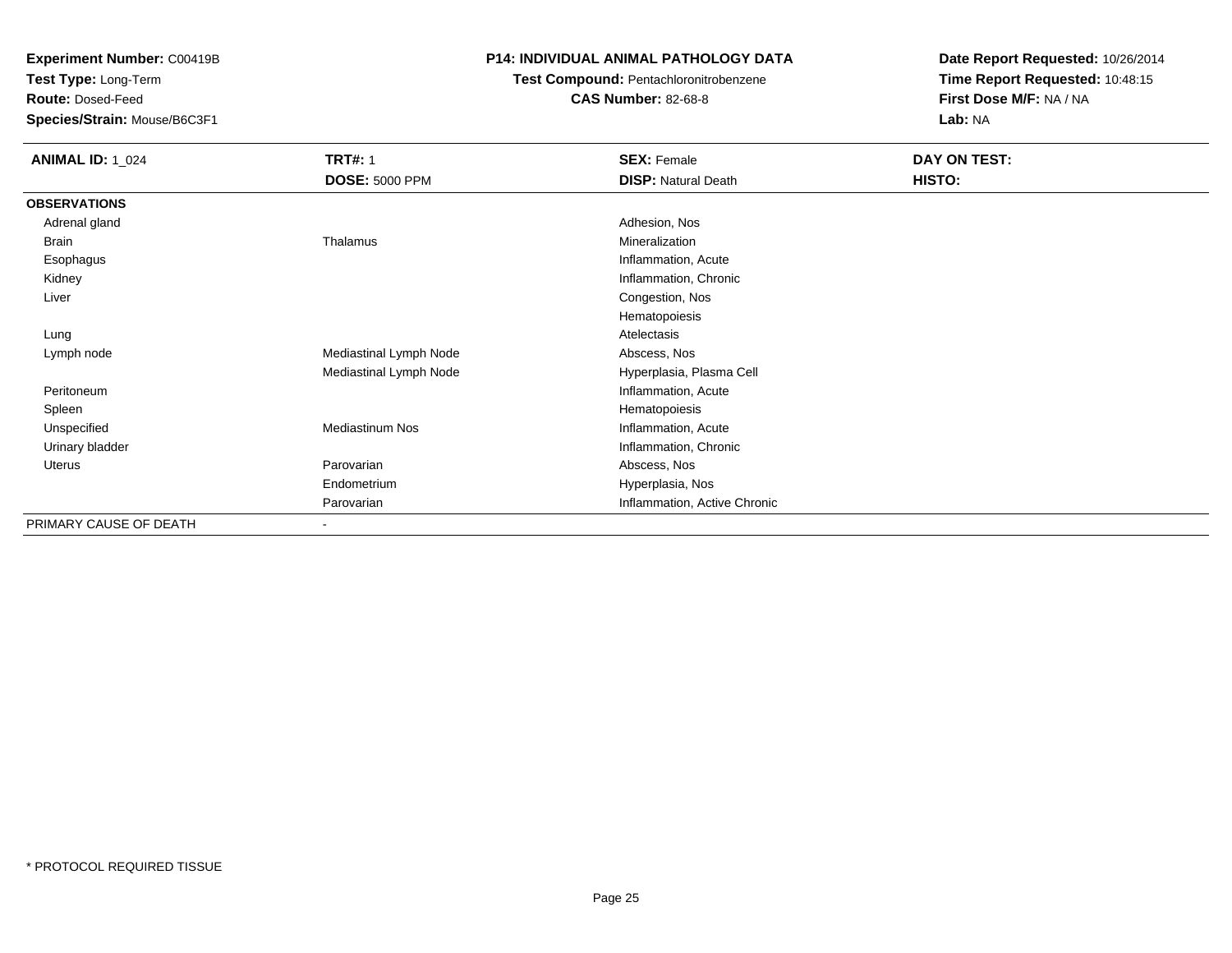**Test Type:** Long-Term

**Route:** Dosed-Feed

**Species/Strain:** Mouse/B6C3F1

### **P14: INDIVIDUAL ANIMAL PATHOLOGY DATA**

### **Test Compound:** Pentachloronitrobenzene**CAS Number:** 82-68-8

| <b>ANIMAL ID: 1_025</b> | <b>TRT#: 1</b>            | <b>SEX: Female</b>           | DAY ON TEST: |  |
|-------------------------|---------------------------|------------------------------|--------------|--|
|                         | <b>DOSE: 5000 PPM</b>     | <b>DISP: Natural Death</b>   | HISTO:       |  |
| <b>OBSERVATIONS</b>     |                           |                              |              |  |
| Heart                   | Myocardium Nos            | Degeneration, Nos            |              |  |
| Kidney                  |                           | Glomerulonephritis, Nos      |              |  |
|                         |                           | Inflammation, Chronic        |              |  |
| Liver                   |                           | Hematopoiesis                |              |  |
| Lymph node              | Mesenteric Lymph Node     | Hemorrhage                   |              |  |
|                         | Mandibular Lymph Node     | Hyperplasia, Nos             |              |  |
|                         | Mesenteric Lymph Node     | Hyperplasia, Nos             |              |  |
| Ovary                   |                           | Cyst, Nos                    |              |  |
| Pancreas                |                           | Adhesion, Nos                |              |  |
| Peritoneum              |                           | Inflammation, Acute          |              |  |
| Salivary gland          |                           | Inflammation, Chronic        |              |  |
| Skeletal muscle         | <b>Intercostal Muscle</b> | Inflammation, Active Chronic |              |  |
| Spleen                  |                           | Hematopoiesis                |              |  |
| Tooth                   |                           | Abscess, Nos                 |              |  |
| Urinary bladder         |                           | Inflammation, Chronic        |              |  |
| Uterus                  | Parovarian                | Abscess, Nos                 |              |  |
| PRIMARY CAUSE OF DEATH  |                           |                              |              |  |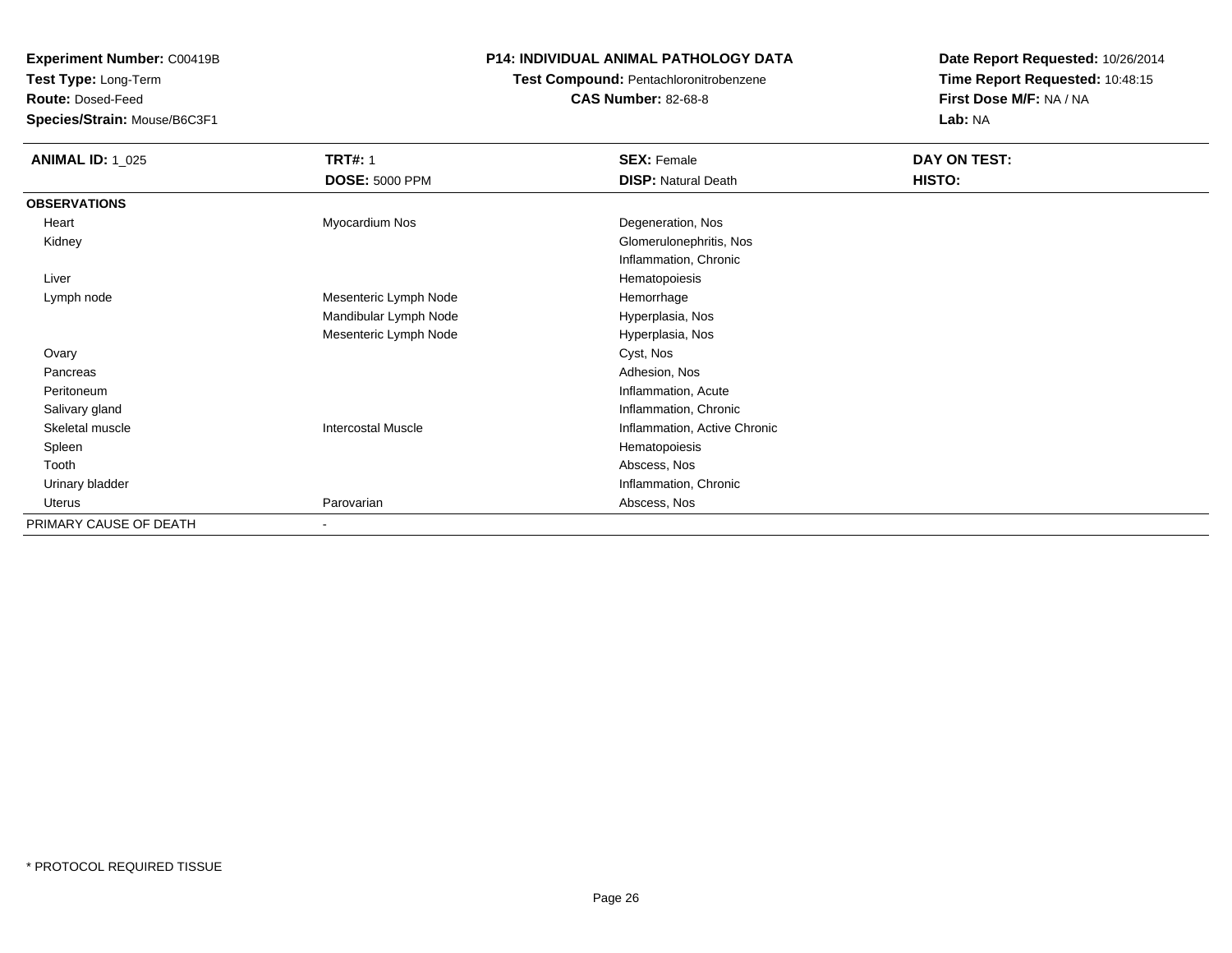**Test Type:** Long-Term

**Route:** Dosed-Feed

**Species/Strain:** Mouse/B6C3F1

### **P14: INDIVIDUAL ANIMAL PATHOLOGY DATA**

**Test Compound:** Pentachloronitrobenzene

**CAS Number:** 82-68-8

| <b>ANIMAL ID: 1_026</b> | <b>TRT#: 1</b>            | <b>SEX: Female</b>              | DAY ON TEST: |
|-------------------------|---------------------------|---------------------------------|--------------|
|                         | <b>DOSE: 5000 PPM</b>     | <b>DISP:</b> Moribund Sacrifice | HISTO:       |
| <b>OBSERVATIONS</b>     |                           |                                 |              |
| Heart                   |                           | Inflammation, Active Chronic    |              |
| Kidney                  |                           | Glomerulonephritis, Nos         |              |
|                         |                           | Inflammation, Chronic           |              |
| Liver                   |                           | Hematopoiesis                   |              |
| Nasal cavity            | Nasal Gland               | Inflammation, Acute             |              |
| Pancreas                |                           | Inflammation, Chronic           |              |
| Peritoneum              |                           | Inflammation, Acute             |              |
| Skeletal muscle         | <b>Intercostal Muscle</b> | Inflammation, Active Chronic    |              |
| Spleen                  |                           | Hematopoiesis                   |              |
| Stomach                 | Forestomach               | Acanthosis                      |              |
|                         | Forestomach               | Inflammation, Acute Necrotizing |              |
|                         | Forestomach               | Inflammation, Chronic           |              |
|                         | Forestomach               | Ulcer, Nos                      |              |
| Thymus                  |                           | Depletion, Lymphoid             |              |
| Urinary bladder         |                           | Inflammation, Chronic           |              |
| Uterus                  | Parovarian                | Abscess, Nos                    |              |
|                         | Endometrium               | Hyperplasia, Nos                |              |
|                         |                           | Inflammation, Acute             |              |
| PRIMARY CAUSE OF DEATH  |                           |                                 |              |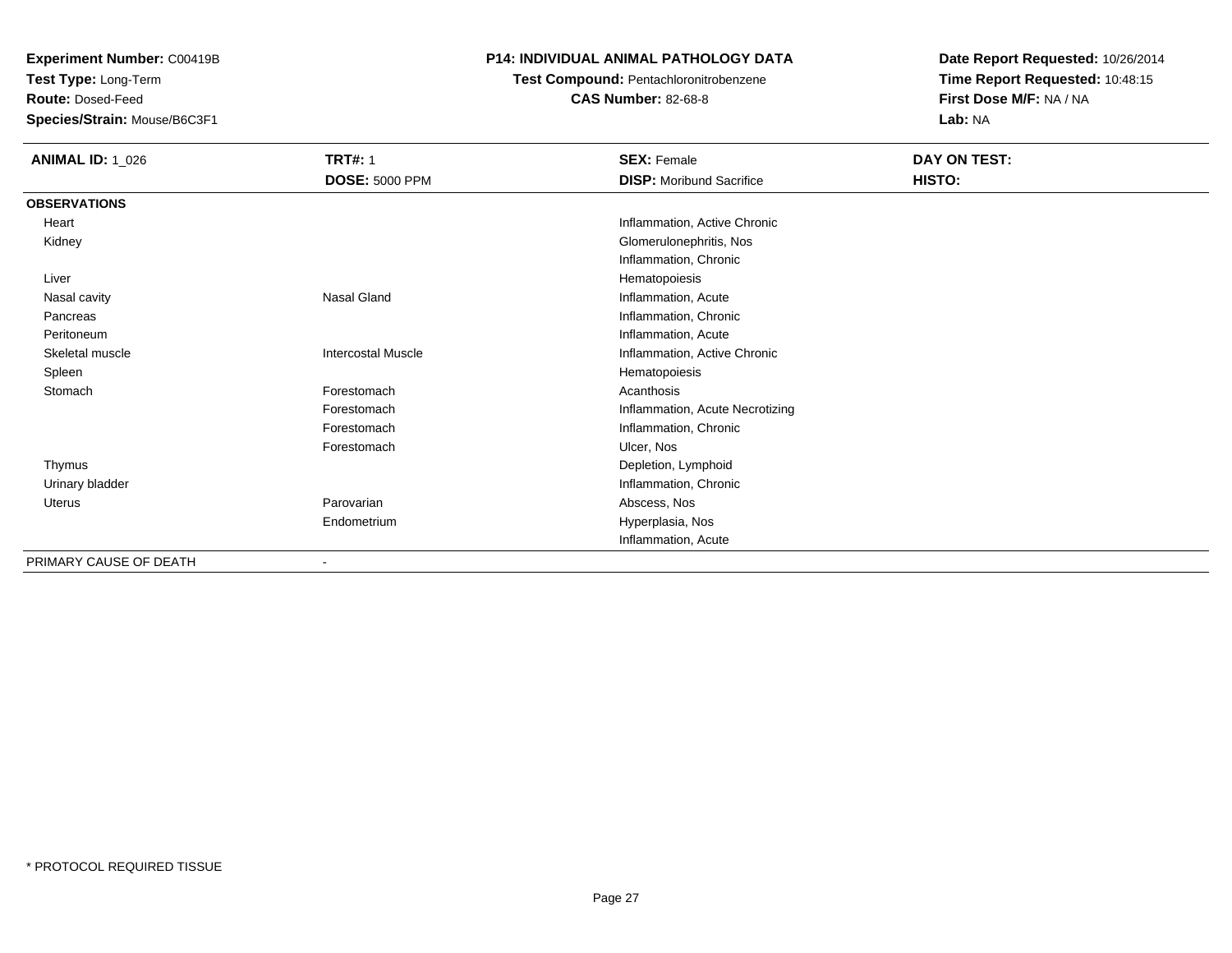|                       | <b>P14: INDIVIDUAL ANIMAL PATHOLOGY DATA</b> | Date Report Requested: 10/26/2014 |  |
|-----------------------|----------------------------------------------|-----------------------------------|--|
|                       | Test Compound: Pentachloronitrobenzene       | Time Report Requested: 10:48:15   |  |
|                       | <b>CAS Number: 82-68-8</b>                   | First Dose M/F: NA / NA           |  |
|                       |                                              | Lab: NA                           |  |
| <b>TRT#: 1</b>        | <b>SEX: Female</b>                           | DAY ON TEST:                      |  |
| <b>DOSE: 5000 PPM</b> | <b>DISP:</b> Moribund Sacrifice              | <b>HISTO:</b>                     |  |
|                       |                                              |                                   |  |
| Thalamus              | Mineralization                               |                                   |  |
| Canal                 | Necrosis, Nos                                |                                   |  |
| Hardarian Gland       | Adenocarcinoma, Nos                          |                                   |  |
|                       | Inflammation, Chronic                        |                                   |  |
|                       | Necrosis, Coagulative                        |                                   |  |
|                       | Adenocarcinoma, Nos, Metastatic              |                                   |  |
|                       | Hematopoiesis                                |                                   |  |
|                       | Inflammation, Chronic                        |                                   |  |
|                       | Hydrometra                                   |                                   |  |
|                       | Inflammation, Acute                          |                                   |  |
|                       |                                              |                                   |  |

PRIMARY CAUSE OF DEATH-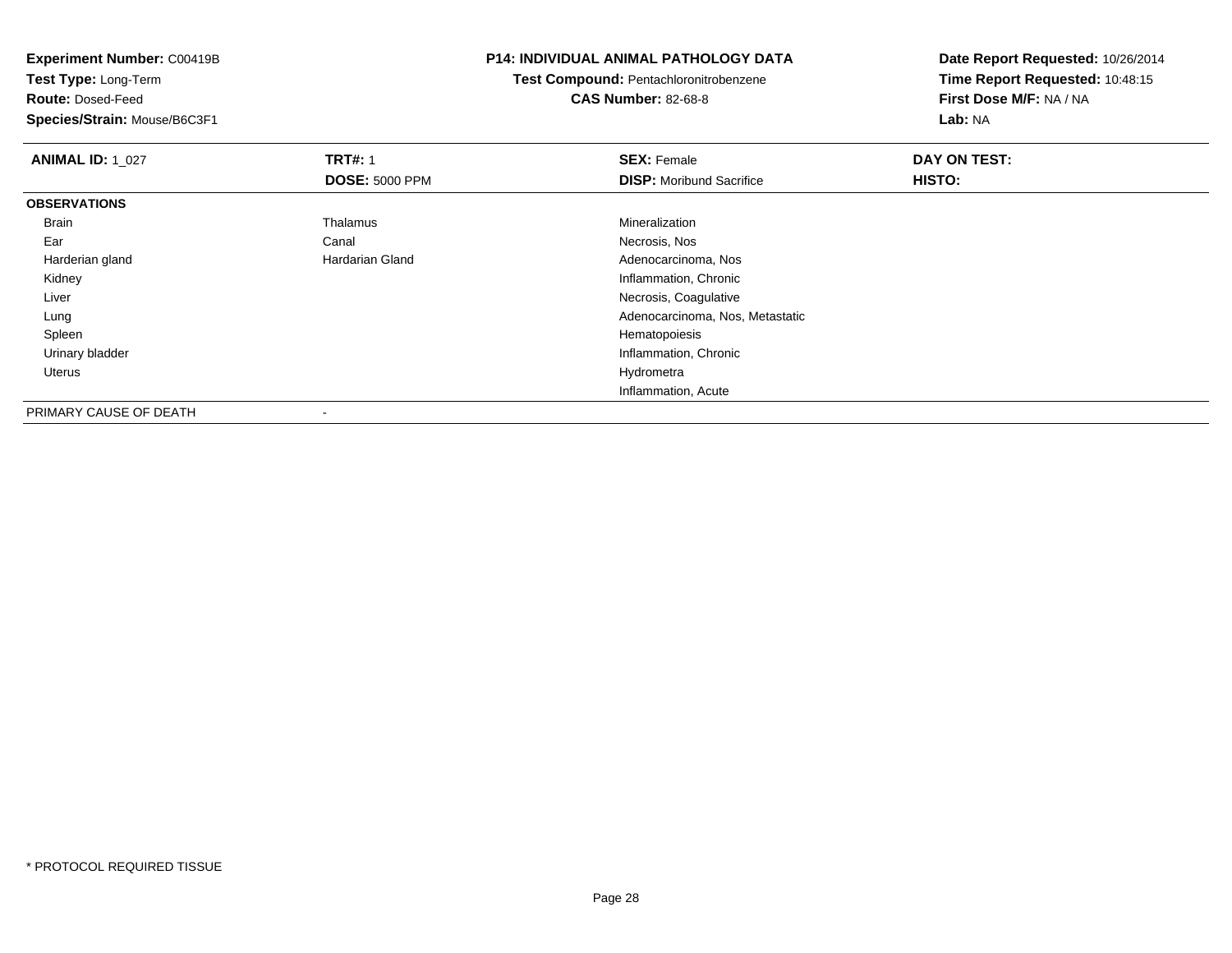**Test Type:** Long-Term

**Route:** Dosed-Feed

**Species/Strain:** Mouse/B6C3F1

### **P14: INDIVIDUAL ANIMAL PATHOLOGY DATA**

**Test Compound:** Pentachloronitrobenzene

**CAS Number:** 82-68-8

| <b>ANIMAL ID: 1_028</b> | <b>TRT#: 1</b>         | <b>SEX: Female</b>               | DAY ON TEST: |  |
|-------------------------|------------------------|----------------------------------|--------------|--|
|                         | <b>DOSE: 5000 PPM</b>  | <b>DISP: Natural Death</b>       | HISTO:       |  |
| <b>OBSERVATIONS</b>     |                        |                                  |              |  |
| Bone marrow             |                        | Hyperplasia, Hematopoietic       |              |  |
| Heart                   |                        | Fibrosis, Focal                  |              |  |
|                         |                        | Inflammation, Active Chronic     |              |  |
| Kidney                  |                        | Pyelonephritis, Nos              |              |  |
| Liver                   |                        | Hematopoiesis                    |              |  |
| Lymph node              | Mesenteric Lymph Node  | Adhesion, Nos                    |              |  |
|                         | Mesenteric Lymph Node  | Hyperplasia, Nos                 |              |  |
|                         | Mediastinal Lymph Node | Hyperplasia, Plasma Cell         |              |  |
| Peritoneum              |                        | Inflammation, Acute              |              |  |
| Spleen                  |                        | Hematopoiesis                    |              |  |
| Stomach                 | Forestomach            | Acanthosis                       |              |  |
|                         | Forestomach            | Hyperkeratosis                   |              |  |
| Uterus                  | Parovarian             | Abscess, Nos                     |              |  |
|                         | Parovarian             | Adhesion, Nos                    |              |  |
|                         |                        | <b>Endometrial Stromal Polyp</b> |              |  |
| PRIMARY CAUSE OF DEATH  |                        |                                  |              |  |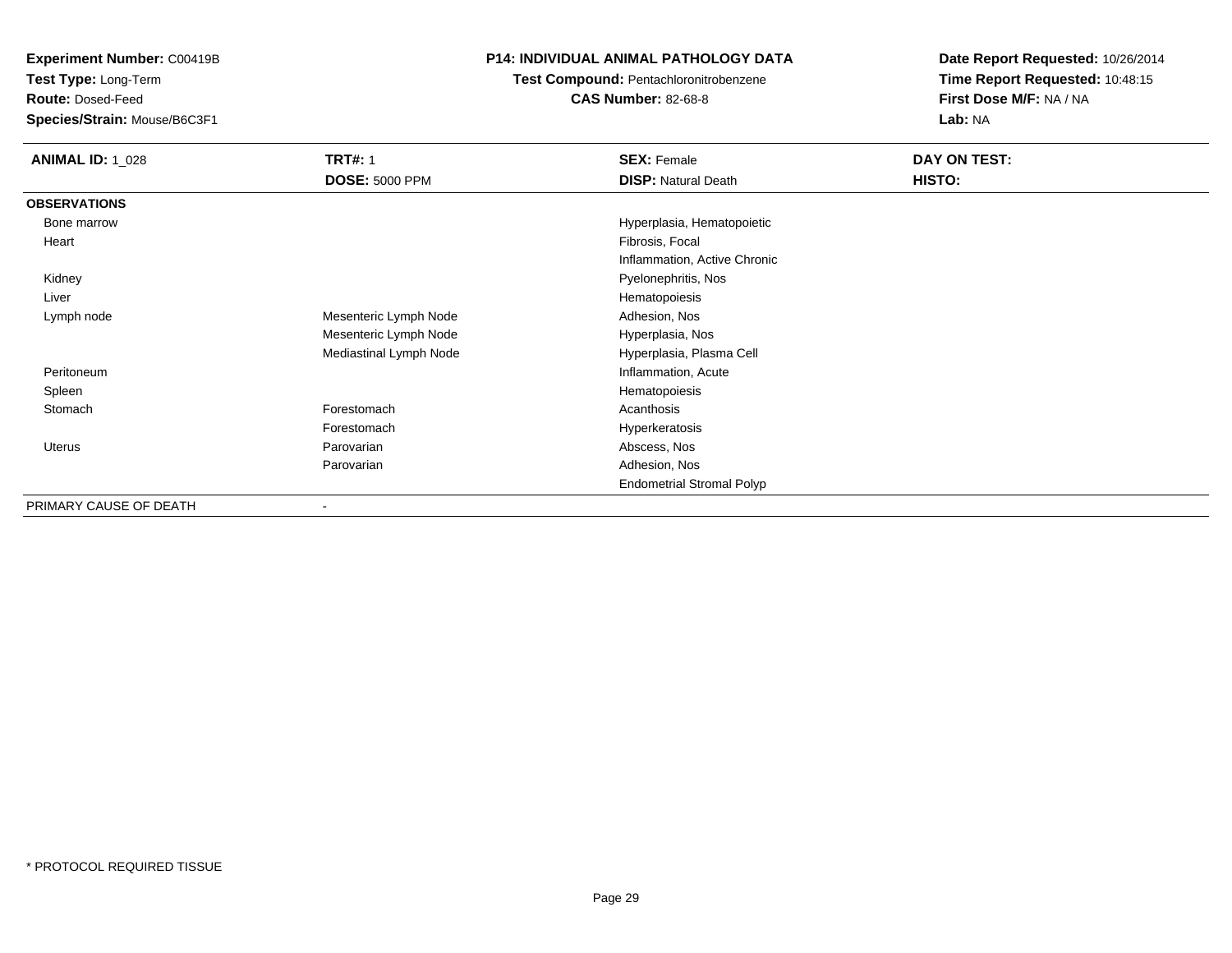**Test Type:** Long-Term

**Route:** Dosed-Feed

**Species/Strain:** Mouse/B6C3F1

### **P14: INDIVIDUAL ANIMAL PATHOLOGY DATA**

**Test Compound:** Pentachloronitrobenzene

**CAS Number:** 82-68-8

| <b>ANIMAL ID: 1_029</b> | <b>TRT#: 1</b>            | <b>SEX: Female</b>           | DAY ON TEST: |  |
|-------------------------|---------------------------|------------------------------|--------------|--|
|                         | <b>DOSE: 5000 PPM</b>     | <b>DISP: Natural Death</b>   | HISTO:       |  |
| <b>OBSERVATIONS</b>     |                           |                              |              |  |
| Bone marrow             |                           | Hyperplasia, Hematopoietic   |              |  |
| Kidney                  |                           | Inflammation, Chronic        |              |  |
| Skeletal muscle         | <b>Intercostal Muscle</b> | Inflammation, Acute          |              |  |
| Spleen                  |                           | Hematopoiesis                |              |  |
| Stomach                 | Forestomach               | Acanthosis                   |              |  |
|                         | Forestomach               | Inflammation, Active Chronic |              |  |
| Urinary bladder         |                           | Inflammation, Chronic        |              |  |
| Uterus                  | Parovarian                | Abscess, Nos                 |              |  |
|                         | Parovarian                | Adhesion, Nos                |              |  |
|                         | Endometrium               | Hyperplasia, Nos             |              |  |
|                         |                           | Inflammation, Acute          |              |  |
| PRIMARY CAUSE OF DEATH  | $\blacksquare$            |                              |              |  |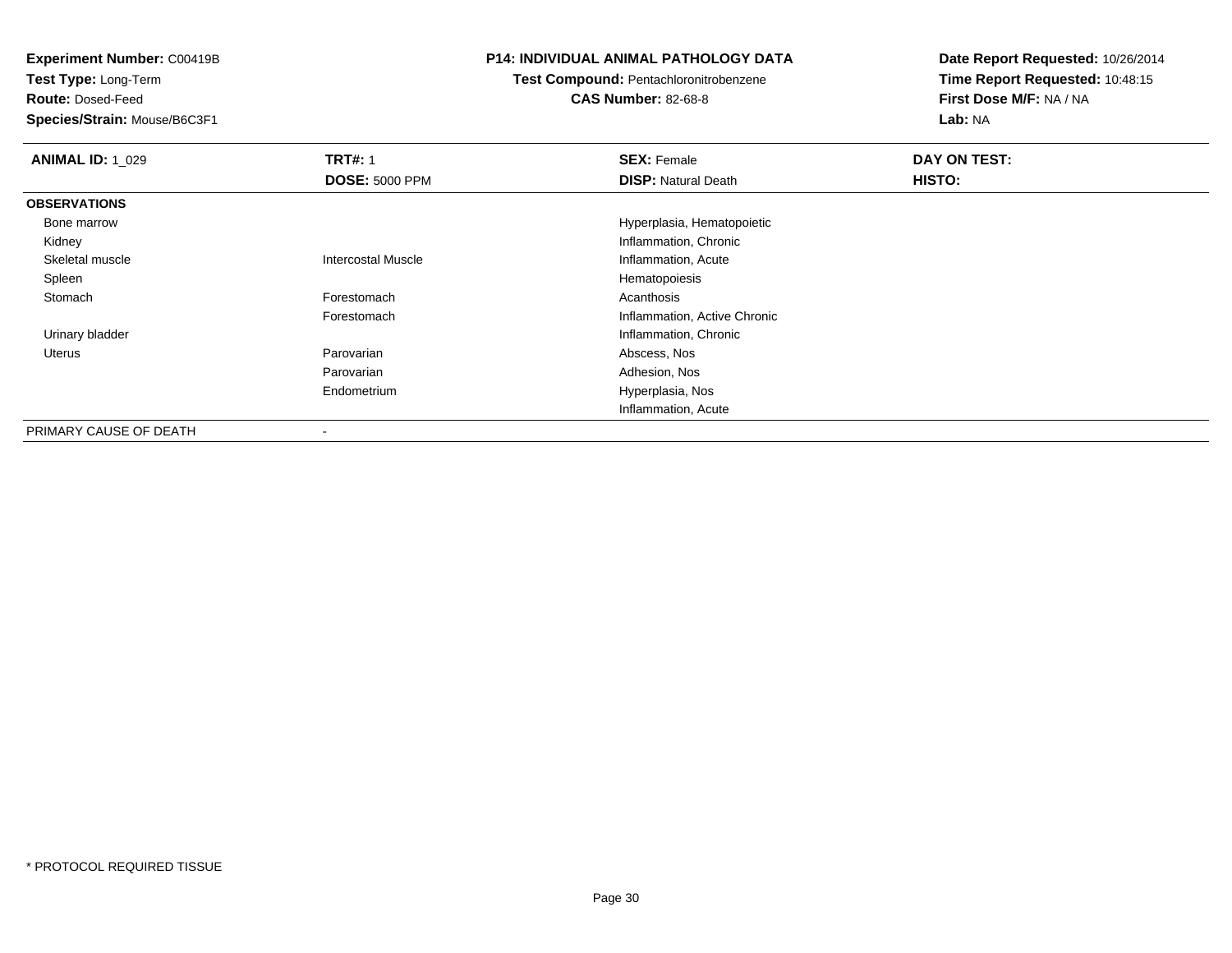**Test Type:** Long-Term

**Route:** Dosed-Feed

**Species/Strain:** Mouse/B6C3F1

### **P14: INDIVIDUAL ANIMAL PATHOLOGY DATA**

### **Test Compound:** Pentachloronitrobenzene

**CAS Number:** 82-68-8

| <b>ANIMAL ID: 1_030</b> | <b>TRT#: 1</b>           | <b>SEX: Female</b>           | DAY ON TEST: |  |
|-------------------------|--------------------------|------------------------------|--------------|--|
|                         | <b>DOSE: 5000 PPM</b>    | <b>DISP: Natural Death</b>   | HISTO:       |  |
| <b>OBSERVATIONS</b>     |                          |                              |              |  |
| Bone marrow             |                          | Hyperplasia, Hematopoietic   |              |  |
| Eye                     | <b>Nasolacrimal Duct</b> | Inflammation, Chronic        |              |  |
| Heart                   |                          | Inflammation, Active Chronic |              |  |
| Kidney                  |                          | Inflammation, Chronic        |              |  |
| Liver                   |                          | Hematopoiesis                |              |  |
| Lymph node              | Mediastinal Lymph Node   | Hyperplasia, Plasma Cell     |              |  |
| Spleen                  |                          | Depletion, Lymphoid          |              |  |
|                         |                          | Hematopoiesis                |              |  |
| Unspecified             | <b>Thorax Nos</b>        | Empyema                      |              |  |
|                         | Multiple Organs Nos      | Inflammation, Acute          |              |  |
| Urinary bladder         |                          | Inflammation, Chronic        |              |  |
| Uterus                  | Parovarian               | Abscess, Nos                 |              |  |
|                         | Parovarian               | Adhesion, Nos                |              |  |
|                         |                          | Hydrometra                   |              |  |
| PRIMARY CAUSE OF DEATH  | -                        |                              |              |  |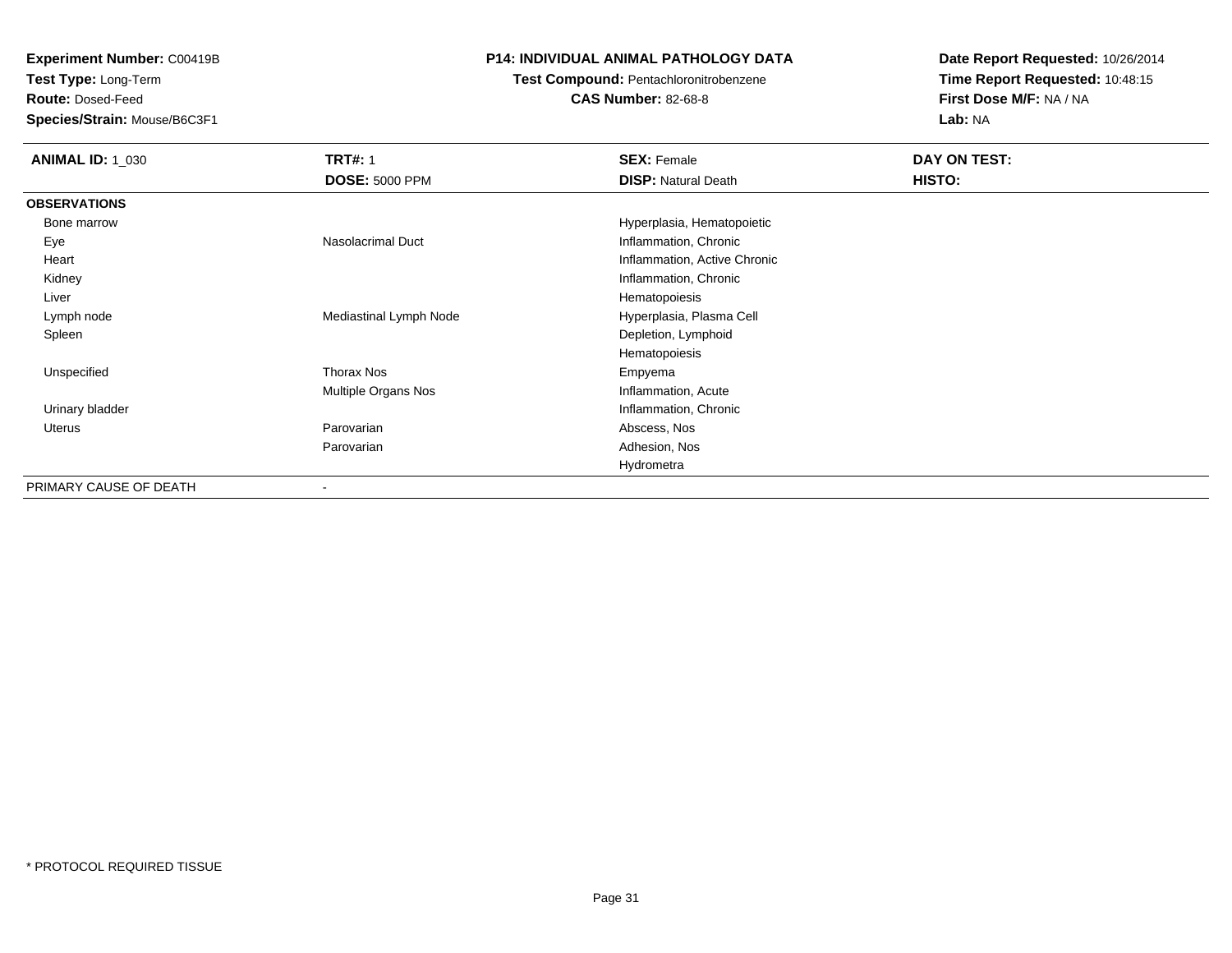**Test Type:** Long-Term

**Route:** Dosed-Feed

**Species/Strain:** Mouse/B6C3F1

### **P14: INDIVIDUAL ANIMAL PATHOLOGY DATA**

**Test Compound:** Pentachloronitrobenzene**CAS Number:** 82-68-8

| <b>ANIMAL ID: 1_031</b> | <b>TRT#: 1</b>        | <b>SEX: Female</b>               | DAY ON TEST: |  |
|-------------------------|-----------------------|----------------------------------|--------------|--|
|                         | <b>DOSE: 5000 PPM</b> | <b>DISP:</b> Terminal Sacrifice  | HISTO:       |  |
| <b>OBSERVATIONS</b>     |                       |                                  |              |  |
| Brain                   | Thalamus              | Mineralization                   |              |  |
| Kidney                  | Tubule                | Atrophy, Focal                   |              |  |
| Liver                   |                       | Cytoplasmic Change, Eosinophilic |              |  |
|                         |                       | Hematopoiesis                    |              |  |
| Lung                    |                       | Histiocytosis                    |              |  |
|                         |                       | Hyperplasia, Alveolar Epithelium |              |  |
|                         |                       | Inflammation, Active Chronic     |              |  |
|                         |                       | Mineralization                   |              |  |
| Spleen                  |                       | Hyperplasia, Lymphoid            |              |  |
| Unspecified             | Multiple Organs Nos   | Inflammation, Chronic            |              |  |
| Uterus                  | Endometrium           | Hyperplasia, Nos                 |              |  |
|                         |                       | Inflammation, Acute              |              |  |
| PRIMARY CAUSE OF DEATH  |                       |                                  |              |  |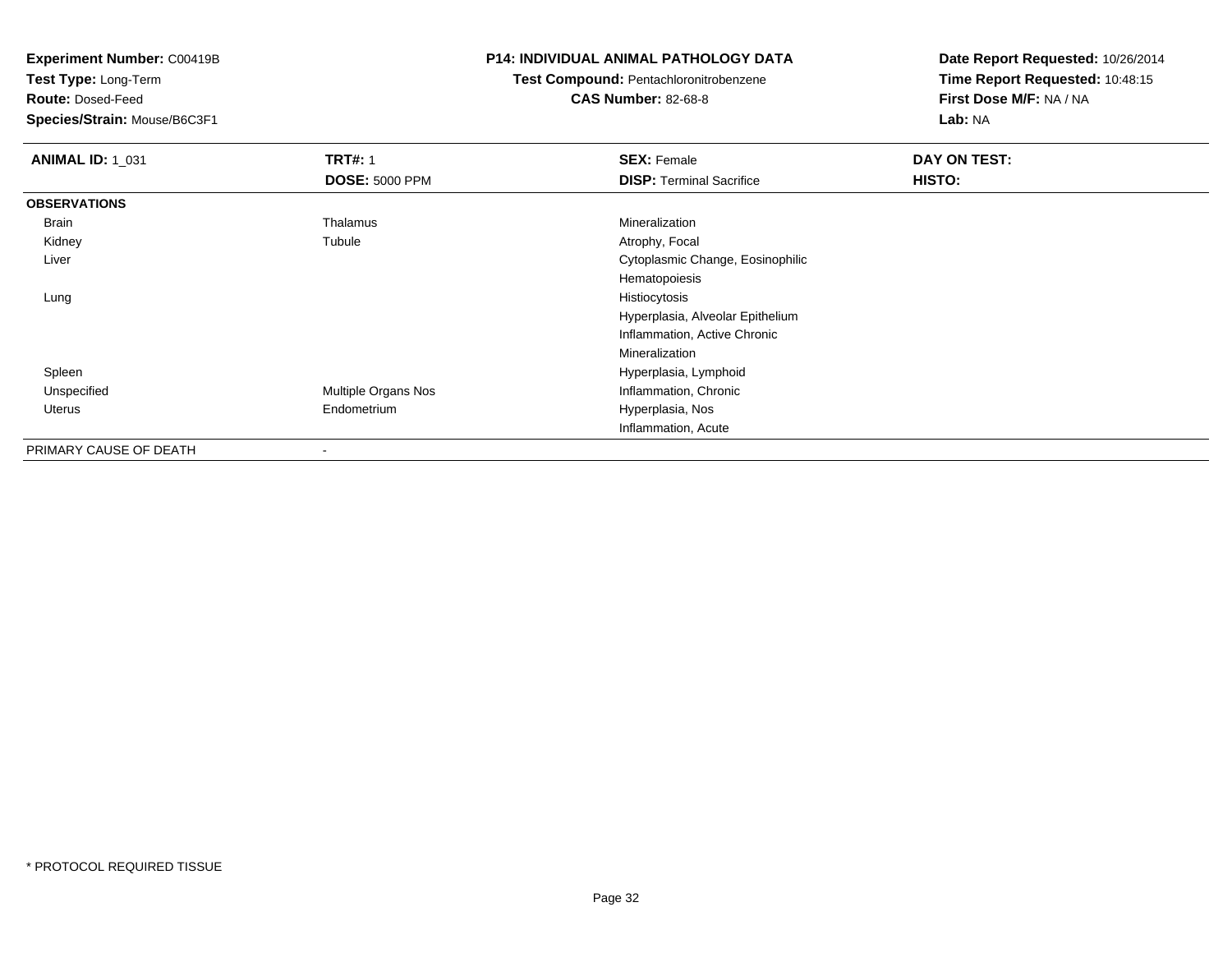**Test Type:** Long-Term

**Route:** Dosed-Feed

**Species/Strain:** Mouse/B6C3F1

### **P14: INDIVIDUAL ANIMAL PATHOLOGY DATA**

## **Test Compound:** Pentachloronitrobenzene

**CAS Number:** 82-68-8

| <b>ANIMAL ID: 1_032</b> | <b>TRT#: 1</b>            | <b>SEX: Female</b>              | DAY ON TEST: |  |
|-------------------------|---------------------------|---------------------------------|--------------|--|
|                         | <b>DOSE: 5000 PPM</b>     | <b>DISP: Terminal Sacrifice</b> | HISTO:       |  |
| <b>OBSERVATIONS</b>     |                           |                                 |              |  |
| Adrenal gland           |                           | Angiectasis                     |              |  |
| Blood vessel            | Artery Nos                | Hyperplasia, Focal              |              |  |
|                         | Artery Nos                | Inflammation, Chronic           |              |  |
| Bone marrow             |                           | Fibrosis, Myelo                 |              |  |
| Kidney                  |                           | Inflammation, Chronic           |              |  |
| Liver                   |                           | Inflammation, Active Chronic    |              |  |
|                         |                           | Necrosis, Coagulative           |              |  |
| Lung                    |                           | Inflammation, Chronic Focal     |              |  |
| Ovary                   |                           | Cyst, Nos                       |              |  |
|                         |                           | Teratoma, Nos                   |              |  |
| Pituitary gland         | <b>Anterior Pituitary</b> | Cyst, Nos                       |              |  |
| Salivary gland          |                           | Inflammation, Chronic           |              |  |
| Spleen                  |                           | Hyperplasia, Lymphoid           |              |  |
| Thymus                  |                           | Cyst, Nos                       |              |  |
| Uterus                  | Parovarian                | Abscess, Nos                    |              |  |
|                         | Endometrium               | Hyperplasia, Nos                |              |  |
| PRIMARY CAUSE OF DEATH  | $\overline{\phantom{a}}$  |                                 |              |  |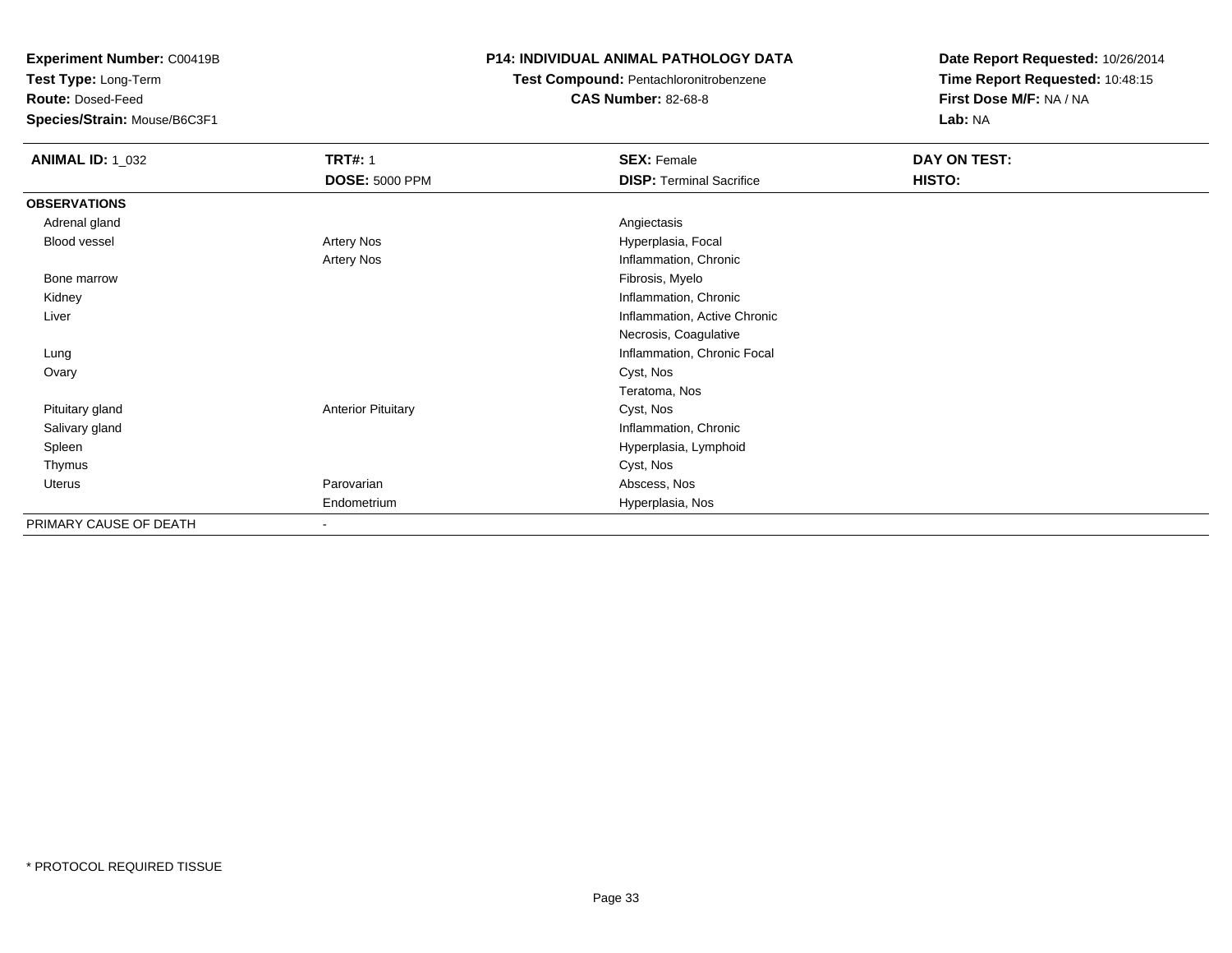**Test Type:** Long-Term

**Route:** Dosed-Feed

**Species/Strain:** Mouse/B6C3F1

### **P14: INDIVIDUAL ANIMAL PATHOLOGY DATA**

## **Test Compound:** Pentachloronitrobenzene

**CAS Number:** 82-68-8

| <b>ANIMAL ID: 1_033</b> | <b>TRT#: 1</b>            | <b>SEX: Female</b>           | DAY ON TEST: |
|-------------------------|---------------------------|------------------------------|--------------|
|                         | <b>DOSE: 5000 PPM</b>     | <b>DISP: Natural Death</b>   | HISTO:       |
| <b>OBSERVATIONS</b>     |                           |                              |              |
| Kidney                  |                           | Inflammation, Chronic        |              |
| Lung                    |                           | Alveolar/Bronchiolar Adenoma |              |
|                         |                           | Congestion, Nos              |              |
|                         | Pleura Nos                | Inflammation, Acute          |              |
| Lymph node              | Mediastinal Lymph Node    | Abscess, Nos                 |              |
|                         | Mediastinal Lymph Node    | Depletion, Lymphoid          |              |
| Peritoneum              |                           | Inflammation, Acute          |              |
| Skeletal muscle         | <b>Intercostal Muscle</b> | Inflammation, Acute          |              |
| Thymus                  |                           | Depletion, Lymphoid          |              |
| Urinary bladder         |                           | Inflammation, Chronic        |              |
| Uterus                  | Parovarian                | Abscess, Nos                 |              |
| PRIMARY CAUSE OF DEATH  |                           |                              |              |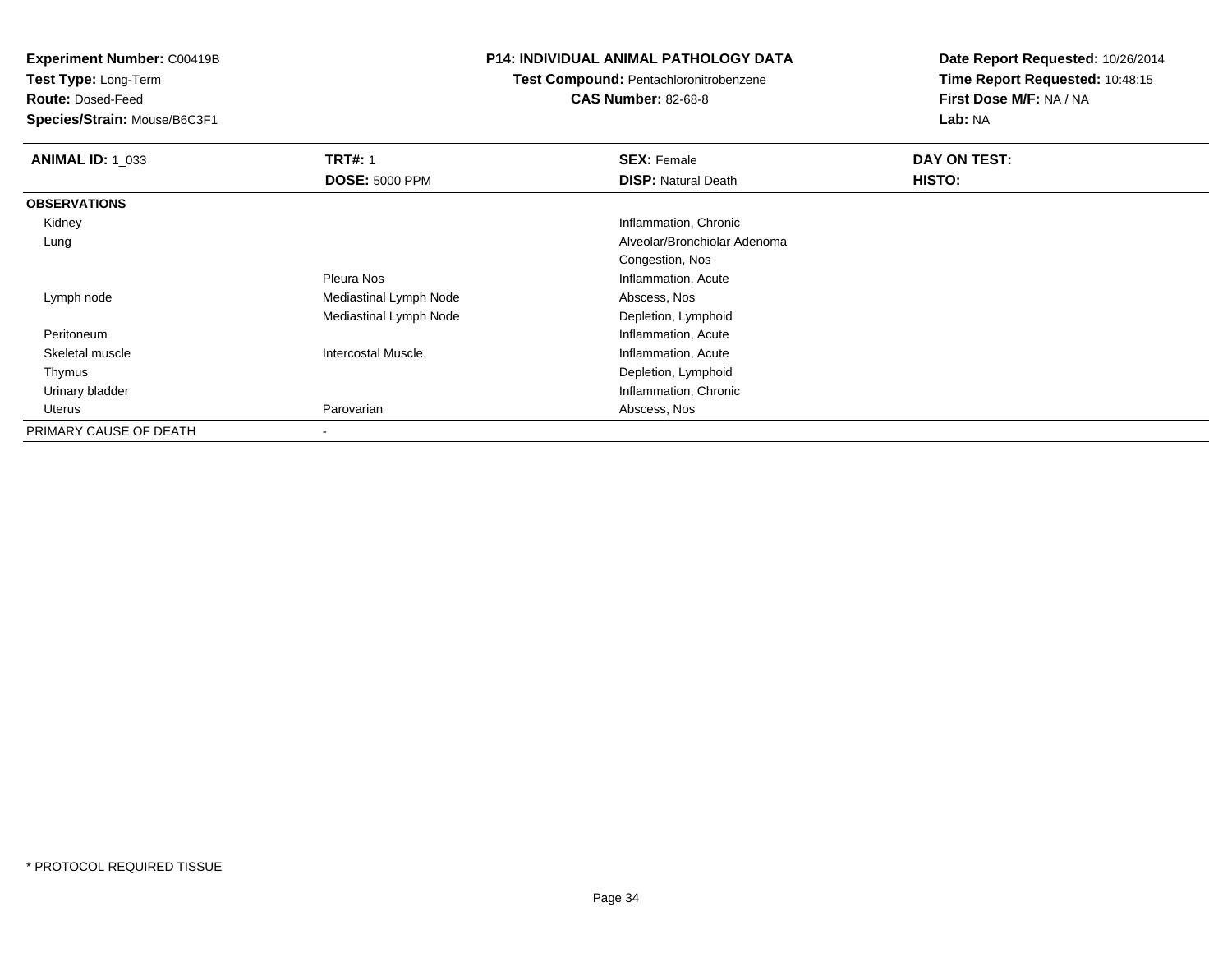**Experiment Number:** C00419B**Test Type:** Long-Term**Route:** Dosed-Feed **Species/Strain:** Mouse/B6C3F1**P14: INDIVIDUAL ANIMAL PATHOLOGY DATATest Compound:** Pentachloronitrobenzene**CAS Number:** 82-68-8**Date Report Requested:** 10/26/2014**Time Report Requested:** 10:48:15**First Dose M/F:** NA / NA**Lab:** NA**ANIMAL ID: 1\_034 TRT#:** 1 **SEX:** Female **DAY ON TEST: DOSE:** 5000 PPM**DISP:** Natural Death **HISTO: OBSERVATIONS** Liver HematopoiesisInflammation, Acute Peritoneumm<br>
Inflammation, Acute Skeletal muscleIntercostal Muscle **Inflammation**, Acute **Inflammation**, Acute Spleenn and the state of the state of the state of the state of the state of the state of the state of the state of the state of the state of the state of the state of the state of the state of the state of the state of the stat UnspecifiedMultiple Organs Nos **Hyperplasia**, Plasma Cell Multiple Organs Nos Inflammation, Chronic Uterus Parovarian Abscess, Nos Parovarian Adhesion, Nos EndometriumHyperplasia, Nos

PRIMARY CAUSE OF DEATH-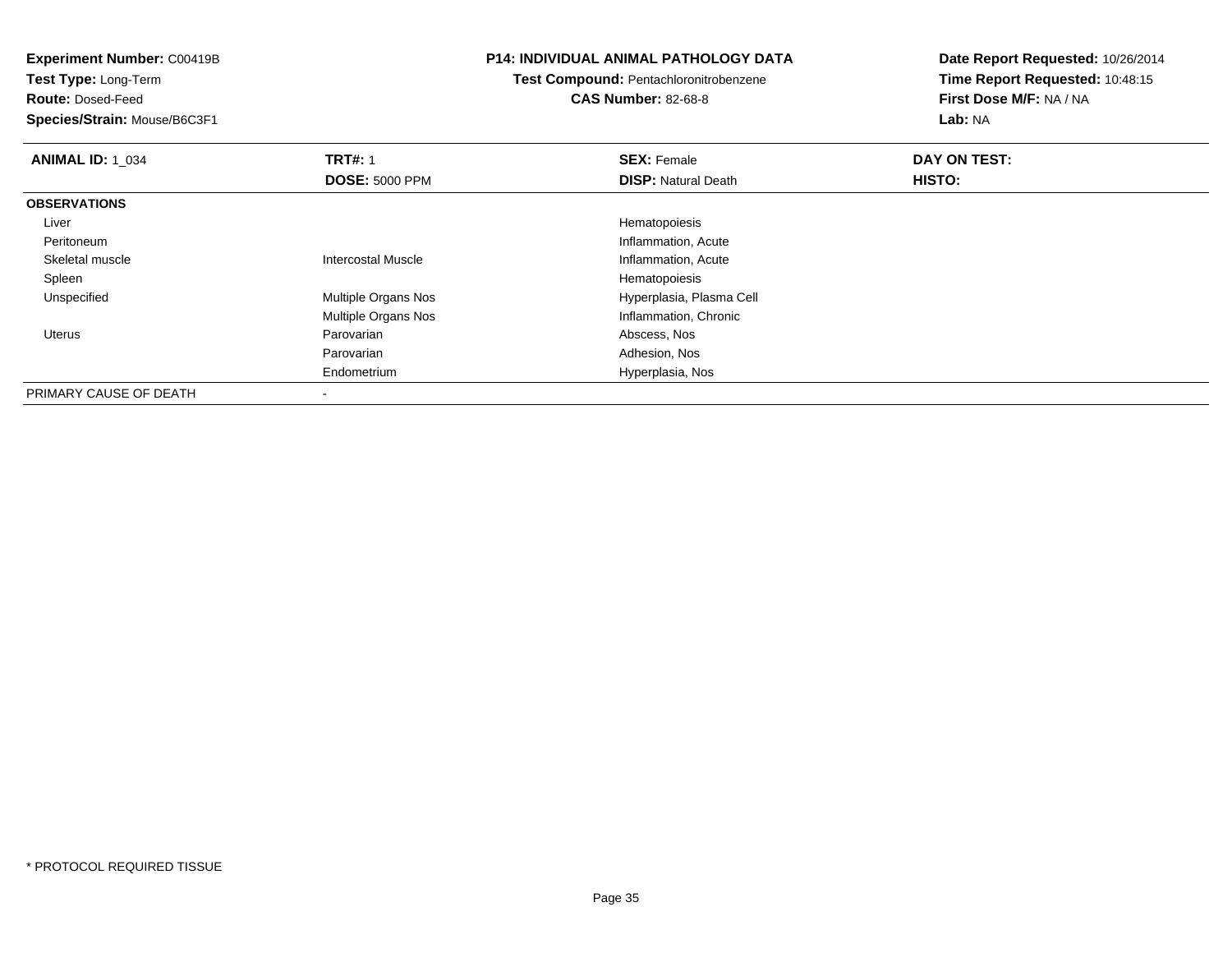**Test Type:** Long-Term

**Route:** Dosed-Feed

**Species/Strain:** Mouse/B6C3F1

### **P14: INDIVIDUAL ANIMAL PATHOLOGY DATA**

## **Test Compound:** Pentachloronitrobenzene

**CAS Number:** 82-68-8

| <b>ANIMAL ID: 1_035</b> | <b>TRT#: 1</b><br><b>DOSE: 5000 PPM</b> | <b>SEX: Female</b><br><b>DISP:</b> Terminal Sacrifice | DAY ON TEST:<br>HISTO: |
|-------------------------|-----------------------------------------|-------------------------------------------------------|------------------------|
|                         |                                         |                                                       |                        |
| <b>OBSERVATIONS</b>     |                                         |                                                       |                        |
| Adrenal gland           |                                         | Angiectasis                                           |                        |
|                         | <b>Cortex Nos</b>                       | Hyperplasia, Nos                                      |                        |
| Brain                   | Thalamus                                | Mineralization                                        |                        |
| Kidney                  |                                         | Inflammation, Chronic                                 |                        |
| Liver                   |                                         | Hepatocellular Adenoma                                |                        |
| Lung                    |                                         | Histiocytosis                                         |                        |
|                         |                                         | Hyperplasia, Alveolar Epithelium                      |                        |
| Nasal cavity            |                                         | Inflammation, Acute                                   |                        |
| Pituitary gland         | <b>Anterior Pituitary</b>               | Hyperplasia, Nos                                      |                        |
| Salivary gland          |                                         | Inflammation, Chronic                                 |                        |
| Thymus                  |                                         | Cyst, Nos                                             |                        |
| Urinary bladder         |                                         | Inflammation, Chronic                                 |                        |
| Uterus                  | Endometrium                             | Hyperplasia, Nos                                      |                        |
| PRIMARY CAUSE OF DEATH  |                                         |                                                       |                        |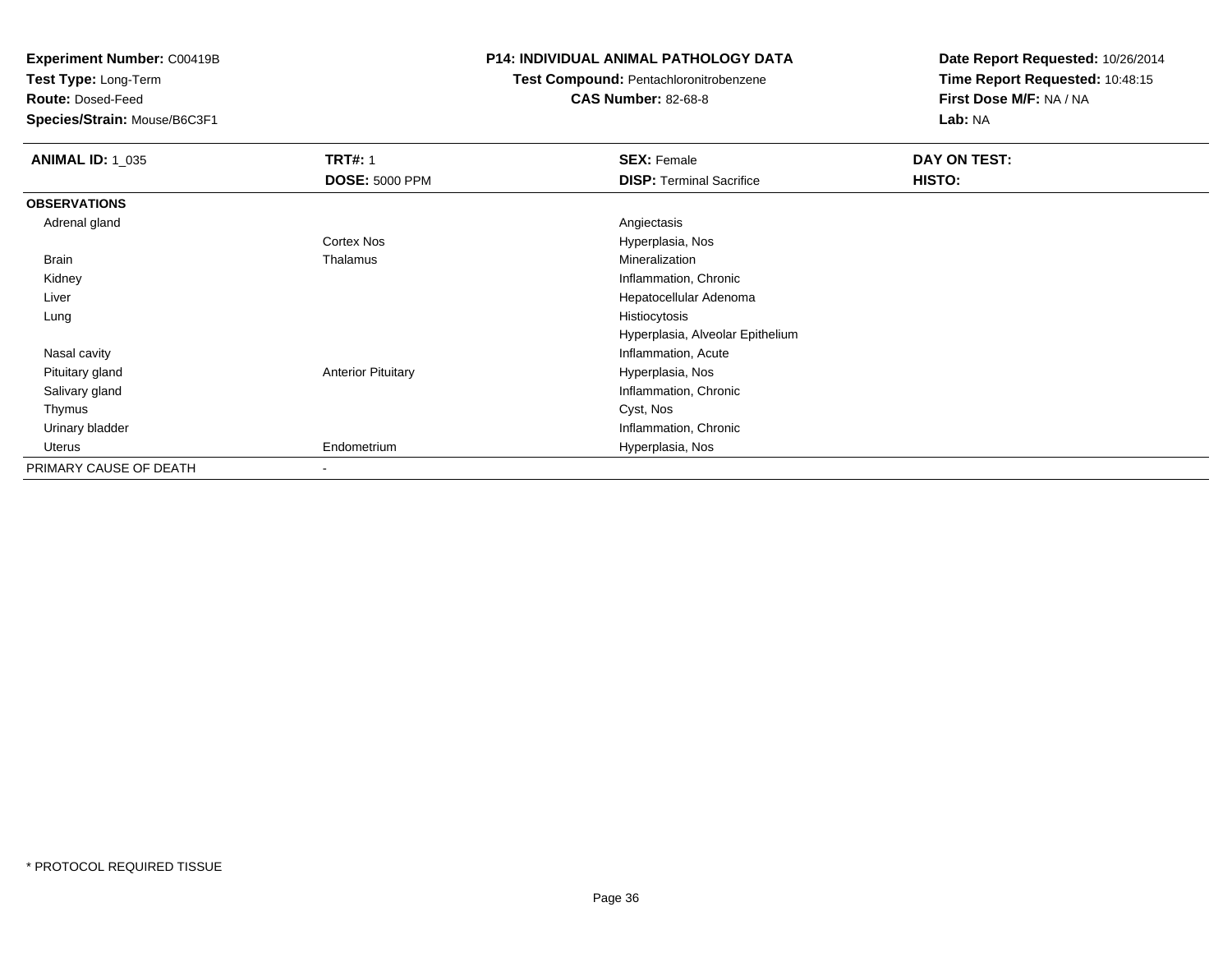| <b>Experiment Number: C00419B</b><br><b>Test Type: Long-Term</b><br><b>Route: Dosed-Feed</b> |                       | <b>P14: INDIVIDUAL ANIMAL PATHOLOGY DATA</b><br>Test Compound: Pentachloronitrobenzene<br><b>CAS Number: 82-68-8</b> | Date Report Requested: 10/26/2014<br>Time Report Requested: 10:48:15<br>First Dose M/F: NA / NA |
|----------------------------------------------------------------------------------------------|-----------------------|----------------------------------------------------------------------------------------------------------------------|-------------------------------------------------------------------------------------------------|
| Species/Strain: Mouse/B6C3F1                                                                 |                       |                                                                                                                      | Lab: NA                                                                                         |
| <b>ANIMAL ID:</b> 1 036                                                                      | <b>TRT#: 1</b>        | <b>SEX: Female</b>                                                                                                   | DAY ON TEST:                                                                                    |
|                                                                                              | <b>DOSE: 5000 PPM</b> | <b>DISP:</b> Natural Death                                                                                           | HISTO:                                                                                          |
| <b>OBSERVATIONS</b>                                                                          |                       |                                                                                                                      |                                                                                                 |
| Heart                                                                                        |                       | Mineralization                                                                                                       |                                                                                                 |
| Unspecified                                                                                  | Multiple Organs Nos   | Lymphoma, Histiocytic-Malignant Type                                                                                 |                                                                                                 |
| PRIMARY CAUSE OF DEATH                                                                       |                       |                                                                                                                      |                                                                                                 |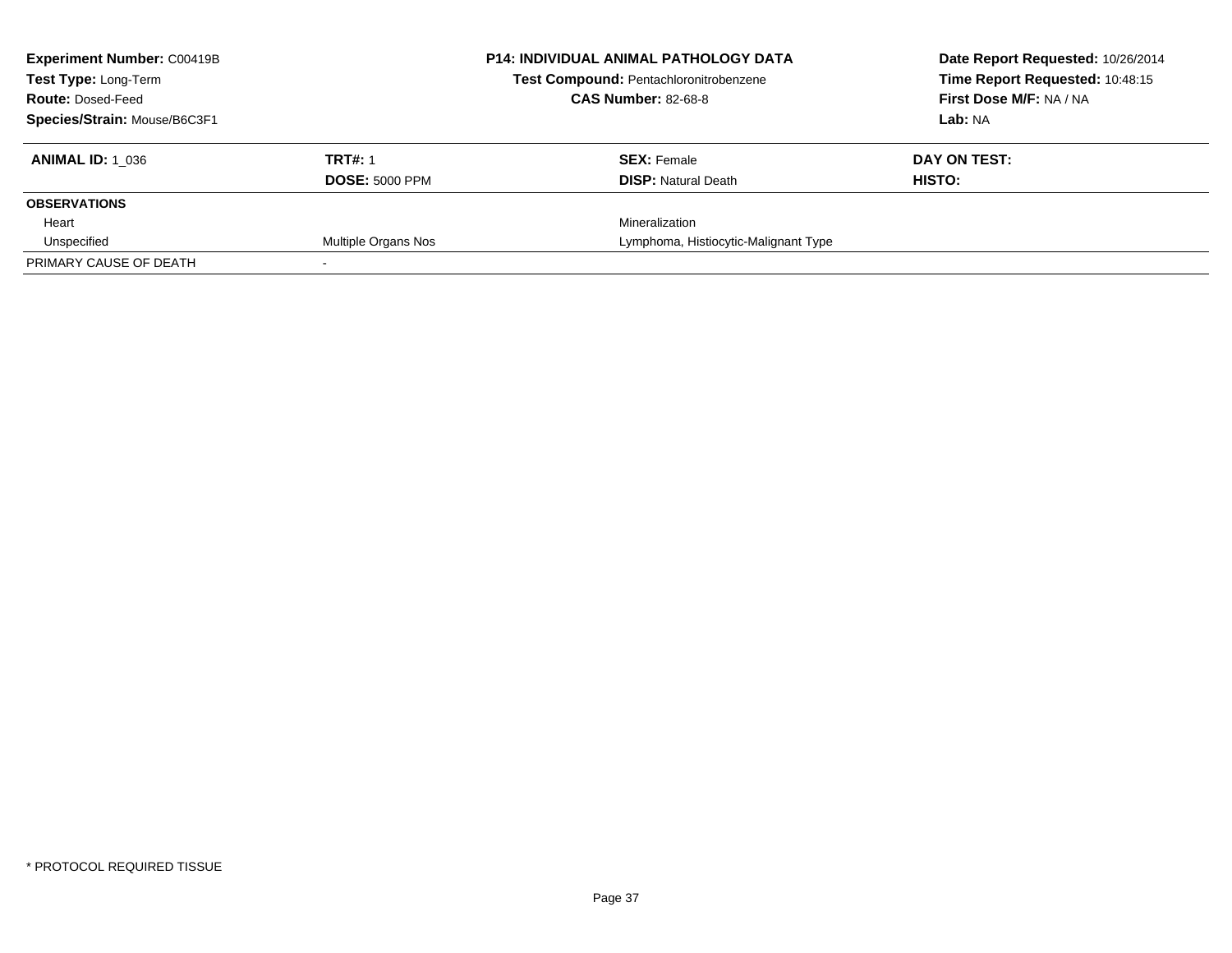| <b>Experiment Number: C00419B</b><br>Test Type: Long-Term<br><b>Route: Dosed-Feed</b><br>Species/Strain: Mouse/B6C3F1 |                           | <b>P14: INDIVIDUAL ANIMAL PATHOLOGY DATA</b><br><b>Test Compound: Pentachloronitrobenzene</b><br><b>CAS Number: 82-68-8</b> | Date Report Requested: 10/26/2014<br>Time Report Requested: 10:48:15<br>First Dose M/F: NA / NA<br>Lab: NA |
|-----------------------------------------------------------------------------------------------------------------------|---------------------------|-----------------------------------------------------------------------------------------------------------------------------|------------------------------------------------------------------------------------------------------------|
| <b>ANIMAL ID: 1_037</b>                                                                                               | <b>TRT#: 1</b>            | <b>SEX: Female</b>                                                                                                          | DAY ON TEST:                                                                                               |
|                                                                                                                       | <b>DOSE: 5000 PPM</b>     | <b>DISP:</b> Terminal Sacrifice                                                                                             | HISTO:                                                                                                     |
| <b>OBSERVATIONS</b>                                                                                                   |                           |                                                                                                                             |                                                                                                            |
| Bone marrow                                                                                                           |                           | Fibrosis, Myelo                                                                                                             |                                                                                                            |
| Lung                                                                                                                  |                           | Perivasculitis                                                                                                              |                                                                                                            |
| Ovary                                                                                                                 |                           | Mineralization                                                                                                              |                                                                                                            |
| Pituitary gland                                                                                                       | <b>Anterior Pituitary</b> | Adenoma, Nos                                                                                                                |                                                                                                            |
| Stomach                                                                                                               | Forestomach               | Acanthosis                                                                                                                  |                                                                                                            |
|                                                                                                                       | Forestomach               | Hyperkeratosis                                                                                                              |                                                                                                            |
|                                                                                                                       | Forestomach               | Inflammation, Acute Necrotizing                                                                                             |                                                                                                            |
|                                                                                                                       | Forestomach               | Ulcer, Nos                                                                                                                  |                                                                                                            |
| Unspecified                                                                                                           | Multiple Organs Nos       | Inflammation, Chronic                                                                                                       |                                                                                                            |
| PRIMARY CAUSE OF DEATH                                                                                                |                           |                                                                                                                             |                                                                                                            |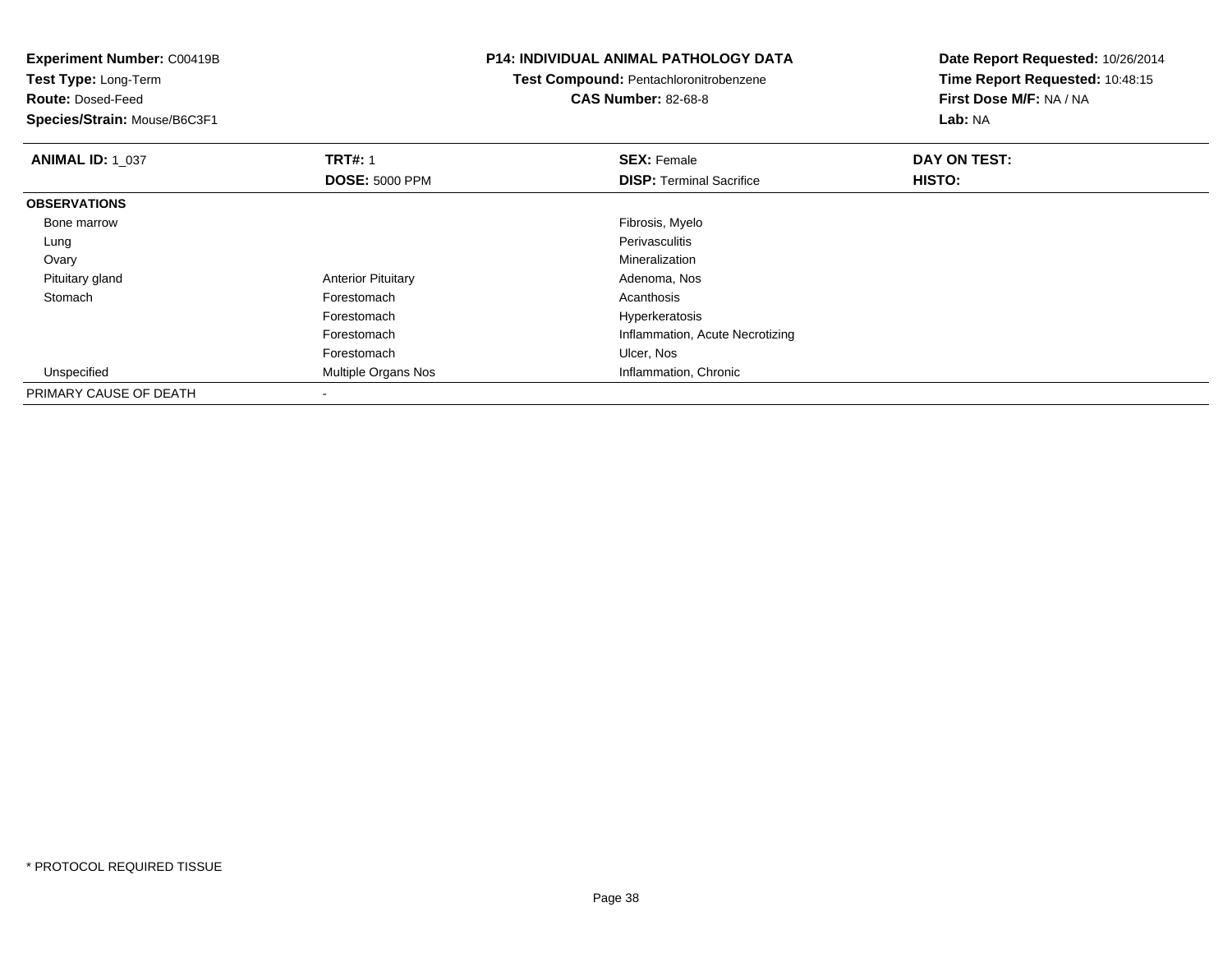**Test Type:** Long-Term

**Route:** Dosed-Feed

**Species/Strain:** Mouse/B6C3F1

#### **P14: INDIVIDUAL ANIMAL PATHOLOGY DATA**

# **Test Compound:** Pentachloronitrobenzene

**CAS Number:** 82-68-8

| <b>ANIMAL ID: 1_038</b> | <b>TRT#: 1</b>        | <b>SEX: Female</b>         | DAY ON TEST: |
|-------------------------|-----------------------|----------------------------|--------------|
|                         | <b>DOSE: 5000 PPM</b> | <b>DISP: Natural Death</b> | HISTO:       |
| <b>OBSERVATIONS</b>     |                       |                            |              |
| Kidney                  |                       | Inflammation, Chronic      |              |
| Liver                   |                       | Hematopoiesis              |              |
| Lymph node              | Inguinal Lymph Node   | Hyperplasia, Lymphoid      |              |
| Peritoneum              |                       | Adhesion, Fibrous          |              |
| Spleen                  |                       | Hematopoiesis              |              |
| Thymus                  |                       | Depletion, Lymphoid        |              |
| Unspecified             | Mediastinum Nos       | Abscess, Nos               |              |
|                         | Thorax Nos            | Empyema                    |              |
|                         | Multiple Organs Nos   | Inflammation, Acute        |              |
| <b>Uterus</b>           | Parovarian            | Abscess, Nos               |              |
|                         | Endometrium           | Hyperplasia, Nos           |              |
| PRIMARY CAUSE OF DEATH  |                       |                            |              |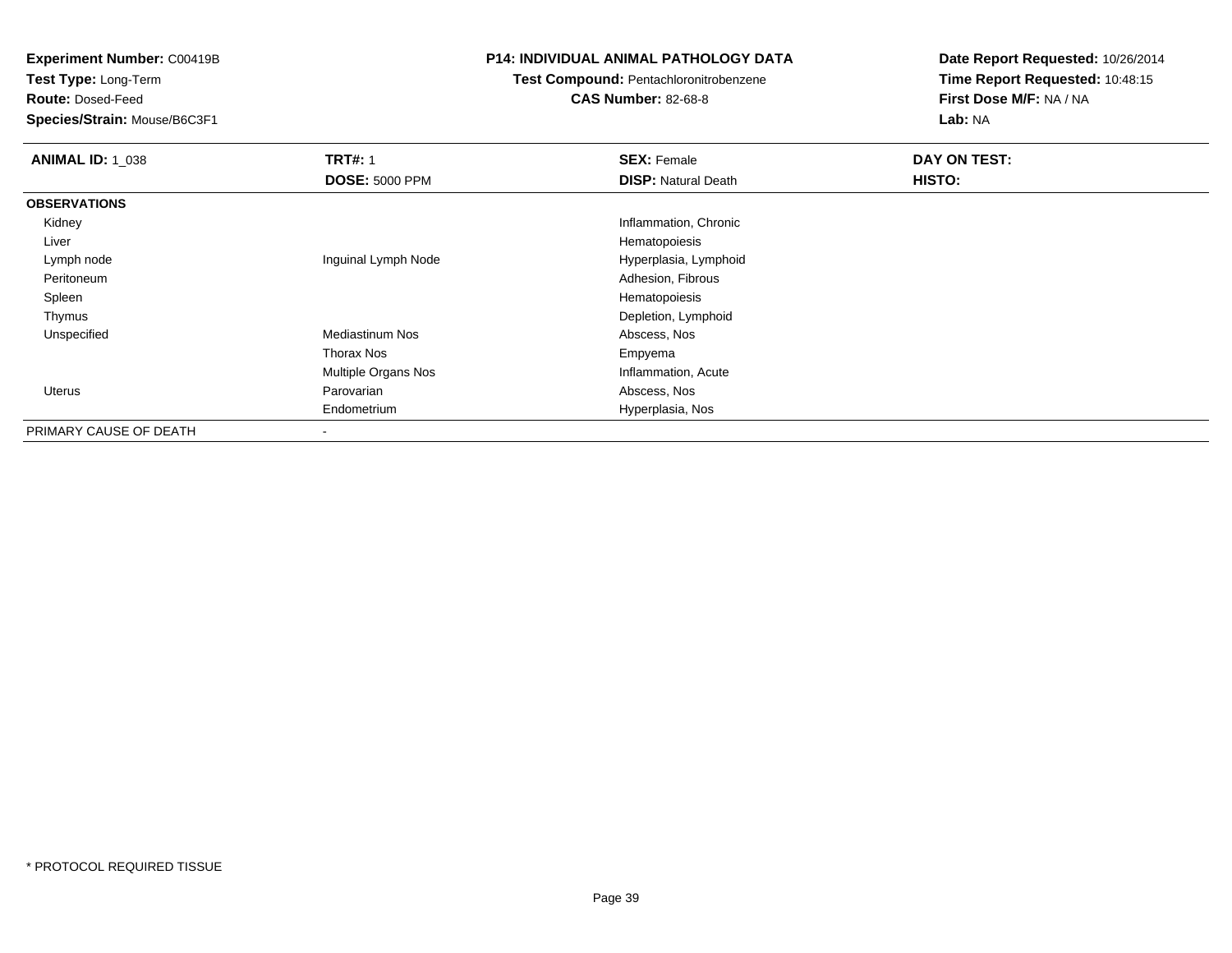**Test Type:** Long-Term

**Route:** Dosed-Feed

**Species/Strain:** Mouse/B6C3F1

#### **P14: INDIVIDUAL ANIMAL PATHOLOGY DATA**

#### **Test Compound:** Pentachloronitrobenzene**CAS Number:** 82-68-8

| <b>ANIMAL ID: 1_039</b> | <b>TRT#: 1</b>            | <b>SEX: Female</b>              | DAY ON TEST: |  |
|-------------------------|---------------------------|---------------------------------|--------------|--|
|                         | <b>DOSE: 5000 PPM</b>     | <b>DISP:</b> Moribund Sacrifice | HISTO:       |  |
| <b>OBSERVATIONS</b>     |                           |                                 |              |  |
| Brain                   | Thalamus                  | Mineralization                  |              |  |
| Heart                   |                           | Degeneration, Nos               |              |  |
| Kidney                  |                           | Inflammation, Chronic           |              |  |
| Liver                   |                           | Hematopoiesis                   |              |  |
| Lymph node              | Mesenteric Lymph Node     | Adhesion, Nos                   |              |  |
|                         | Mediastinal Lymph Node    | Hyperplasia, Plasma Cell        |              |  |
| Pituitary gland         | <b>Anterior Pituitary</b> | Hyperplasia, Nos                |              |  |
| Skeletal muscle         | <b>Abdominal Muscle</b>   | Abscess, Nos                    |              |  |
| Spleen                  |                           | Hematopoiesis                   |              |  |
| Thymus                  | Lymphocytes               | Necrosis, Nos                   |              |  |
| Unspecified             | Multiple Organs Nos       | Inflammation, Active Chronic    |              |  |
|                         | Multiple Organs Nos       | Inflammation, Acute             |              |  |
| Uterus                  | Parovarian                | Abscess, Nos                    |              |  |
|                         | Endometrium               | Hyperplasia, Nos                |              |  |
| PRIMARY CAUSE OF DEATH  | $\,$                      |                                 |              |  |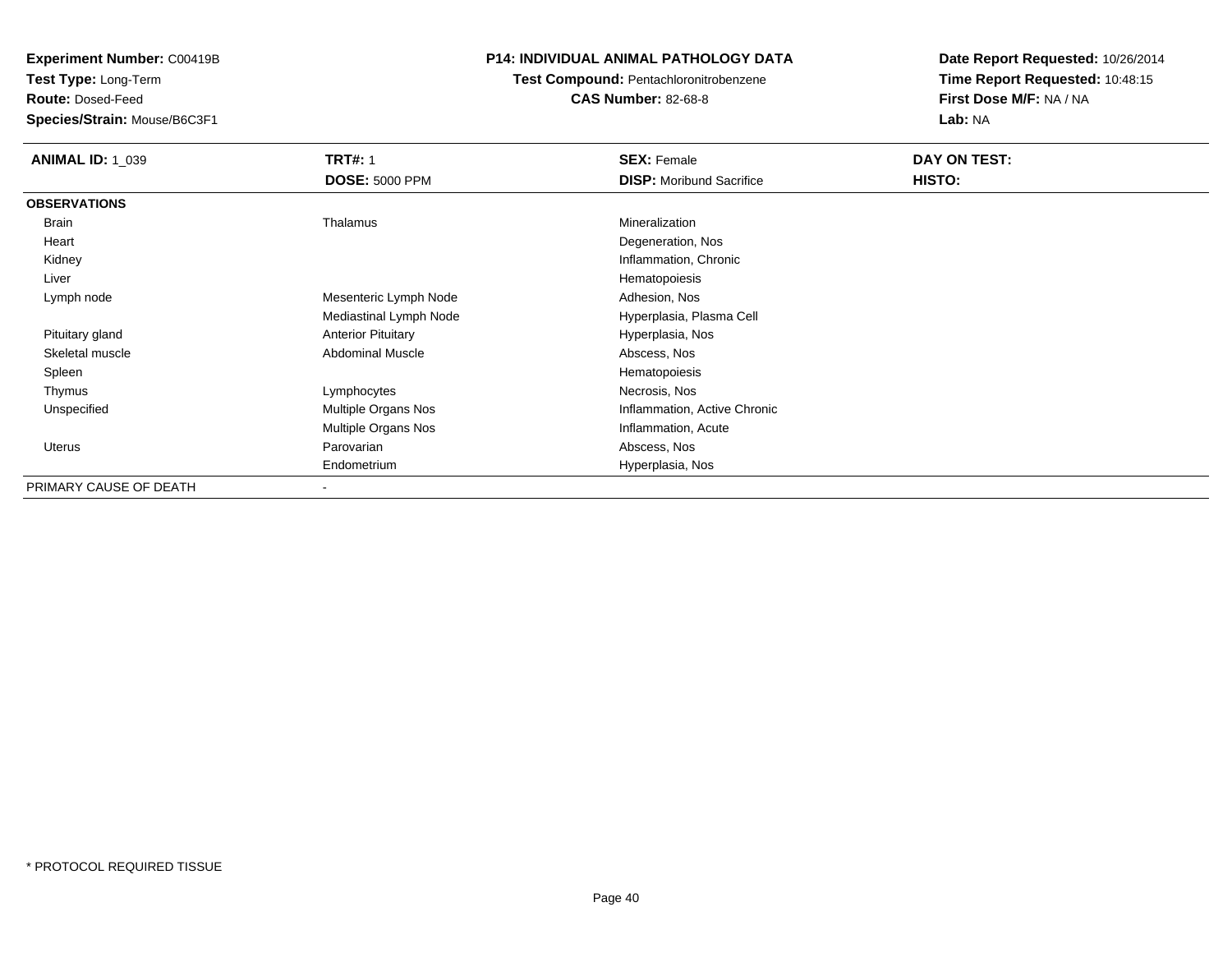**Test Type:** Long-Term

**Route:** Dosed-Feed

**Species/Strain:** Mouse/B6C3F1

#### **P14: INDIVIDUAL ANIMAL PATHOLOGY DATA**

# **Test Compound:** Pentachloronitrobenzene

**CAS Number:** 82-68-8

| <b>ANIMAL ID: 1_040</b> | <b>TRT#: 1</b>           | <b>SEX: Female</b>           | DAY ON TEST:  |
|-------------------------|--------------------------|------------------------------|---------------|
|                         | <b>DOSE: 5000 PPM</b>    | <b>DISP: Natural Death</b>   | <b>HISTO:</b> |
| <b>OBSERVATIONS</b>     |                          |                              |               |
| Brain                   | Thalamus                 | Mineralization               |               |
| Heart                   |                          | Inflammation, Active Chronic |               |
| Lymph node              |                          | Abscess, Nos                 |               |
|                         | Mediastinal Lymph Node   | Depletion, Lymphoid          |               |
|                         |                          | Depletion, Lymphoid          |               |
| Mammary gland           |                          | Inflammation, Chronic        |               |
| Peritoneum              |                          | Inflammation, Acute          |               |
| Spleen                  |                          | Depletion, Lymphoid          |               |
|                         |                          | Hematopoiesis                |               |
| Urinary bladder         |                          | Inflammation, Chronic        |               |
| Uterus                  | Parovarian               | Abscess, Nos                 |               |
|                         | Parovarian               | Adhesion, Nos                |               |
|                         |                          | Hyperplasia, Epithelial      |               |
| PRIMARY CAUSE OF DEATH  | $\overline{\phantom{a}}$ |                              |               |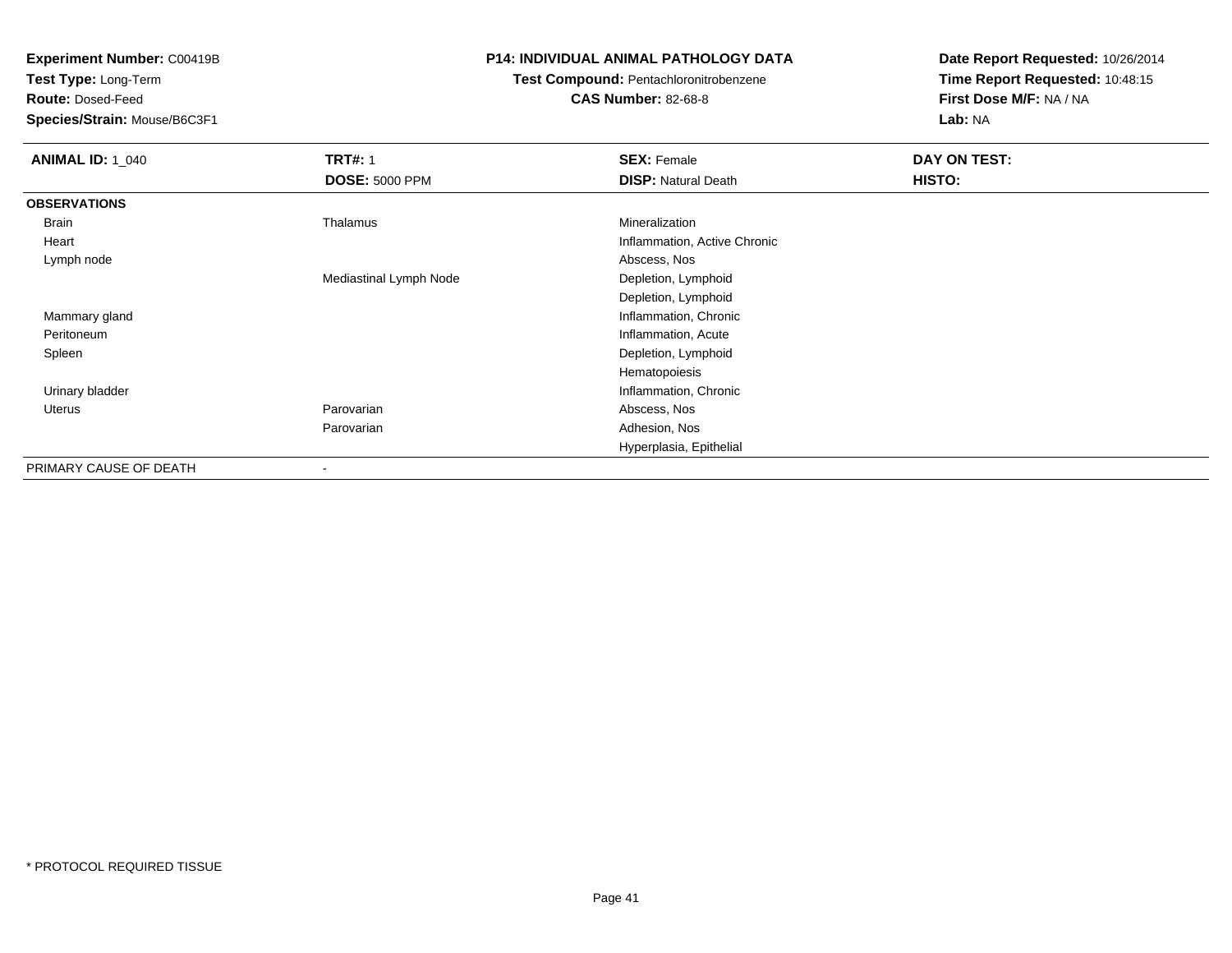**Test Type:** Long-Term

**Route:** Dosed-Feed

**Species/Strain:** Mouse/B6C3F1

#### **P14: INDIVIDUAL ANIMAL PATHOLOGY DATA**

### **Test Compound:** Pentachloronitrobenzene

**CAS Number:** 82-68-8

| <b>ANIMAL ID: 1 041</b> | <b>TRT#: 1</b>           | <b>SEX: Female</b>           | DAY ON TEST: |
|-------------------------|--------------------------|------------------------------|--------------|
|                         | <b>DOSE: 5000 PPM</b>    | <b>DISP: Natural Death</b>   | HISTO:       |
| <b>OBSERVATIONS</b>     |                          |                              |              |
| Kidney                  |                          | Glomerulosclerosis, Nos      |              |
|                         |                          | Inflammation, Chronic        |              |
| Liver                   |                          | Hematopoiesis                |              |
| Lung                    |                          | Alveolar/Bronchiolar Adenoma |              |
| Lymph node              | Mediastinal Lymph Node   | Abscess, Nos                 |              |
| Peritoneum              |                          | Inflammation, Active Chronic |              |
| Spleen                  |                          | Hematopoiesis                |              |
| Thymus                  |                          | Depletion, Lymphoid          |              |
| Unspecified             | Multiple Organs Nos      | Inflammation, Acute          |              |
| Uterus                  | Parovarian               | Abscess, Nos                 |              |
|                         | Endometrium              | Hyperplasia, Nos             |              |
|                         |                          | Inflammation, Acute          |              |
| PRIMARY CAUSE OF DEATH  | $\overline{\phantom{a}}$ |                              |              |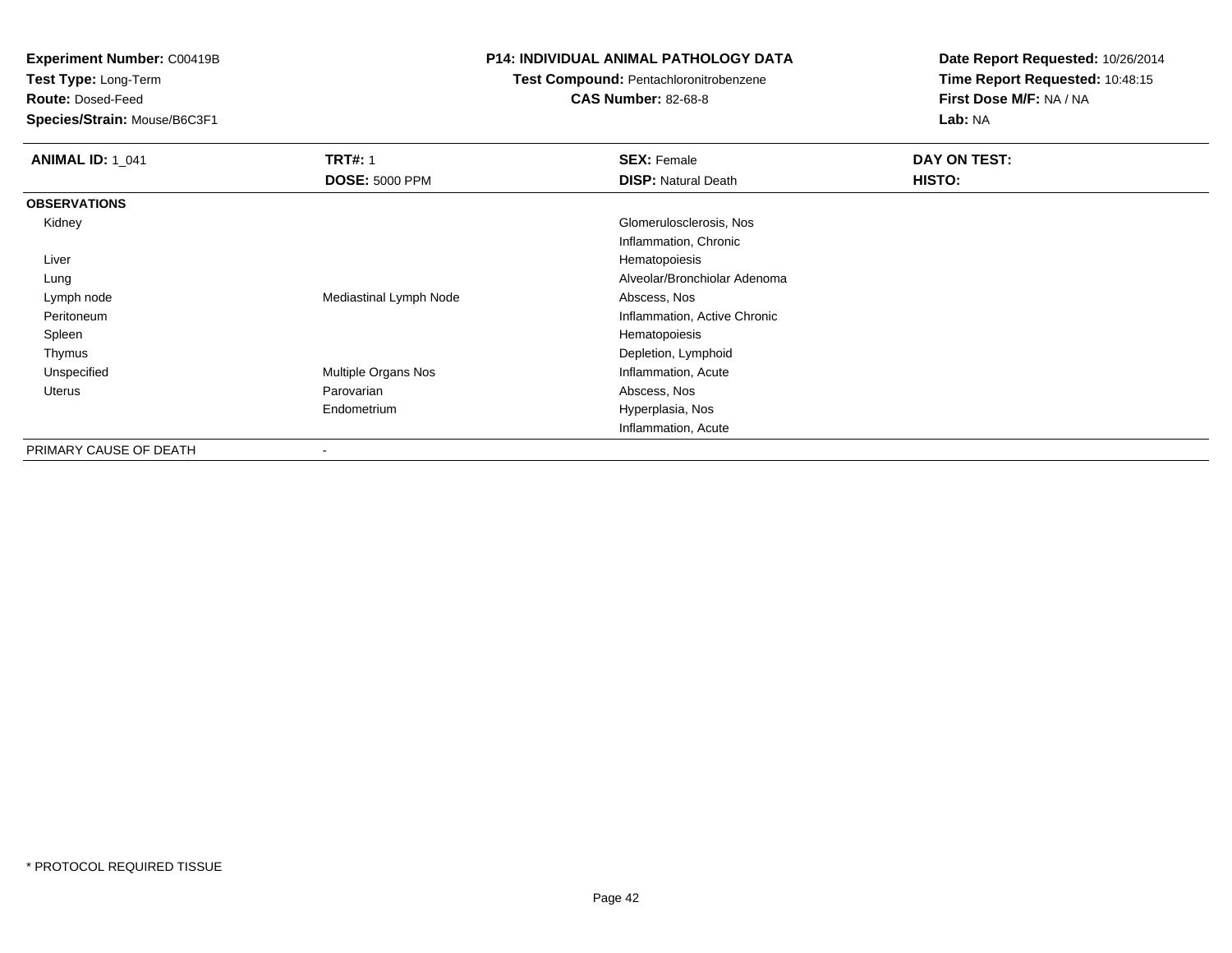| <b>Experiment Number: C00419B</b><br>Test Type: Long-Term |                       | <b>P14: INDIVIDUAL ANIMAL PATHOLOGY DATA</b> | Date Report Requested: 10/26/2014 |
|-----------------------------------------------------------|-----------------------|----------------------------------------------|-----------------------------------|
|                                                           |                       | Test Compound: Pentachloronitrobenzene       | Time Report Requested: 10:48:15   |
| <b>Route: Dosed-Feed</b>                                  |                       | <b>CAS Number: 82-68-8</b>                   | First Dose M/F: NA / NA           |
| Species/Strain: Mouse/B6C3F1                              |                       |                                              | Lab: NA                           |
| <b>ANIMAL ID: 1 042</b>                                   | <b>TRT#: 1</b>        | <b>SEX: Female</b>                           | DAY ON TEST:                      |
|                                                           | <b>DOSE: 5000 PPM</b> | <b>DISP:</b> Natural Death                   | <b>HISTO:</b>                     |
| <b>OBSERVATIONS</b>                                       |                       |                                              |                                   |
| Heart                                                     | Epicardium            | Inflammation, Acute                          |                                   |
| Lung                                                      | Pleura Nos            | Inflammation, Acute                          |                                   |
| Lymph node                                                | Renal Lymph Node      | Hyperplasia, Nos                             |                                   |
|                                                           | Lumbar Lymph Node     | Hyperplasia, Plasma Cell                     |                                   |
| Peritoneum                                                |                       | Inflammation, Acute                          |                                   |
| Unspecified                                               | Multiple Organs Nos   | Depletion, Lymphoid                          |                                   |
| Uterus                                                    | Parovarian            | Abscess, Nos                                 |                                   |
|                                                           |                       | Abscess, Nos                                 |                                   |
| PRIMARY CAUSE OF DEATH                                    |                       |                                              |                                   |

-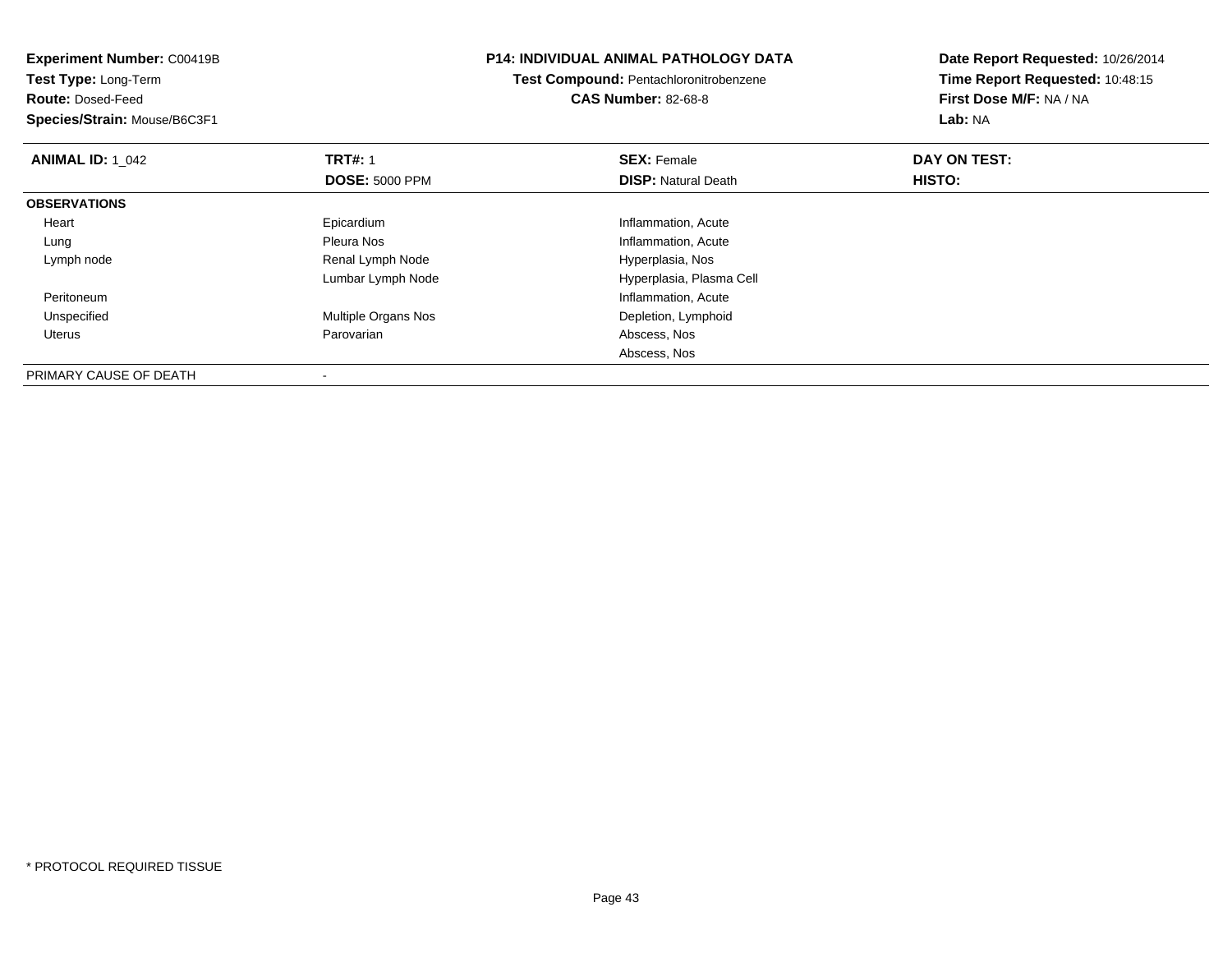**Test Type:** Long-Term

**Route:** Dosed-Feed

**Species/Strain:** Mouse/B6C3F1

#### **P14: INDIVIDUAL ANIMAL PATHOLOGY DATA**

### **Test Compound:** Pentachloronitrobenzene

**CAS Number:** 82-68-8

| <b>ANIMAL ID: 1 043</b> | <b>TRT#: 1</b><br><b>DOSE: 5000 PPM</b> | <b>SEX: Female</b><br><b>DISP: Natural Death</b> | DAY ON TEST:<br>HISTO: |
|-------------------------|-----------------------------------------|--------------------------------------------------|------------------------|
| <b>OBSERVATIONS</b>     |                                         |                                                  |                        |
| Bone marrow             |                                         | Hyperplasia, Hematopoietic                       |                        |
| <b>Brain</b>            |                                         | Hemorrhage                                       |                        |
| Eye                     | Nasolacrimal Duct                       | Inflammation, Chronic                            |                        |
| Kidney                  |                                         | Inflammation, Chronic                            |                        |
| Liver                   |                                         | Hematopoiesis                                    |                        |
| Salivary gland          |                                         | Inflammation, Chronic                            |                        |
| Spleen                  |                                         | Hematopoiesis                                    |                        |
| Stomach                 |                                         | Hyperplasia, Epithelial                          |                        |
| Thymus                  |                                         | Depletion, Lymphoid                              |                        |
| Unspecified             | Multiple Organs Nos                     | Inflammation, Acute                              |                        |
| Uterus                  | Parovarian                              | Adhesion, Nos                                    |                        |
|                         |                                         | Hydrometra                                       |                        |
|                         | Endometrium                             | Hyperplasia, Nos                                 |                        |
| PRIMARY CAUSE OF DEATH  | $\overline{\phantom{a}}$                |                                                  |                        |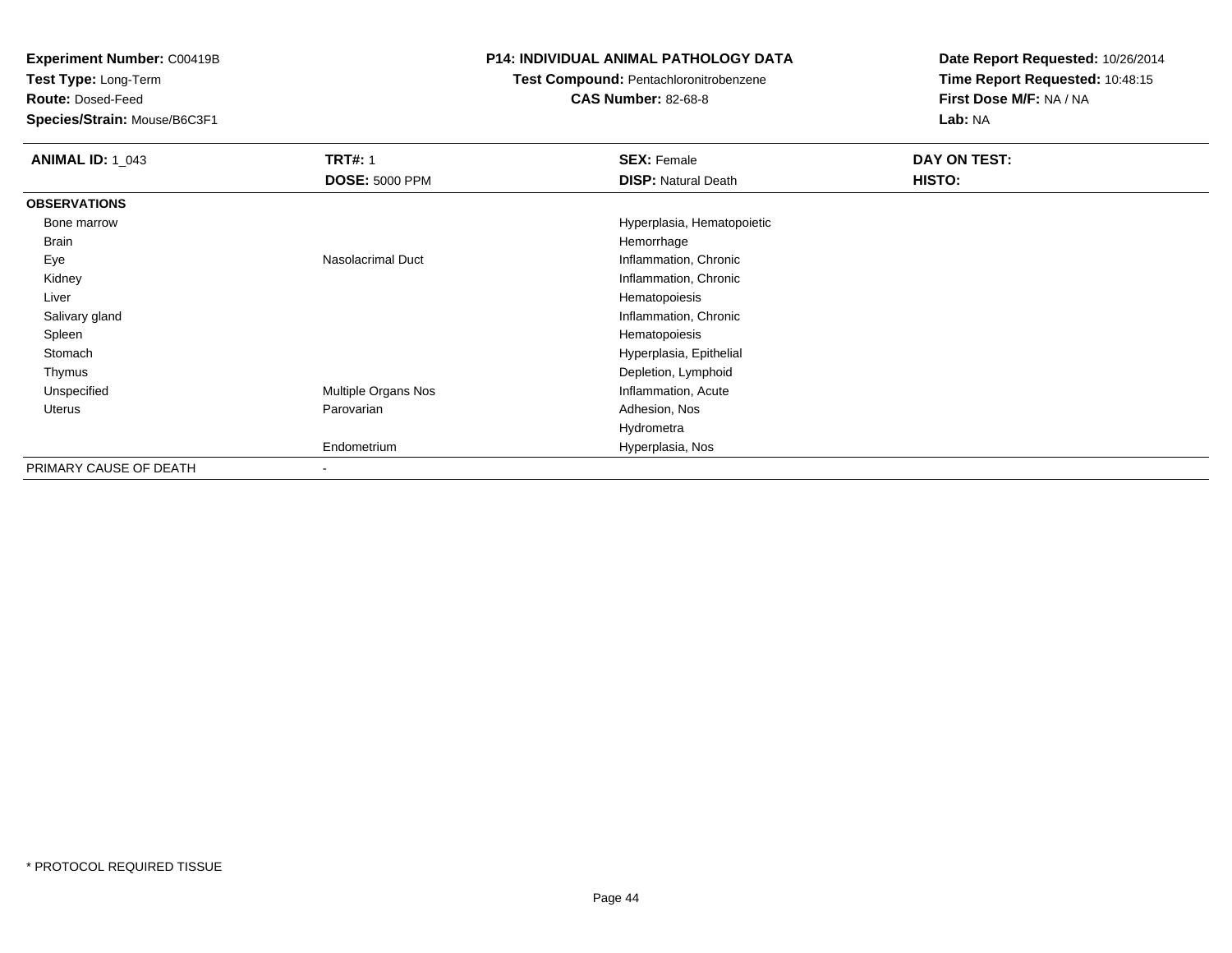**Test Type:** Long-Term

**Route:** Dosed-Feed

**Species/Strain:** Mouse/B6C3F1

#### **P14: INDIVIDUAL ANIMAL PATHOLOGY DATA**

# **Test Compound:** Pentachloronitrobenzene

**CAS Number:** 82-68-8

| <b>ANIMAL ID: 1_044</b> | <b>TRT#: 1</b>            | <b>SEX: Female</b>           | DAY ON TEST: |  |
|-------------------------|---------------------------|------------------------------|--------------|--|
|                         | <b>DOSE: 5000 PPM</b>     | <b>DISP: Natural Death</b>   | HISTO:       |  |
| <b>OBSERVATIONS</b>     |                           |                              |              |  |
| Adrenal gland           | Capsule                   | Adhesion, Nos                |              |  |
|                         | Capsule                   | Inflammation, Active Chronic |              |  |
| Bone marrow             |                           | Hyperplasia, Hematopoietic   |              |  |
| Brain                   | Thalamus                  | Mineralization               |              |  |
| Heart                   |                           | Inflammation, Active Chronic |              |  |
| Kidney                  |                           | Inflammation, Chronic        |              |  |
| Lymph node              | Mesenteric Lymph Node     | Hyperplasia, Nos             |              |  |
| Pancreas                |                           | Adhesion, Nos                |              |  |
| Peritoneum              |                           | Inflammation, Acute          |              |  |
| Skeletal muscle         | <b>Intercostal Muscle</b> | Inflammation, Active Chronic |              |  |
| Spleen                  |                           | Hematopoiesis                |              |  |
| Unspecified             | Multiple Organs Nos       | Leukemoid Reaction           |              |  |
| Uterus                  | Parovarian                | Abscess, Nos                 |              |  |
|                         | Parovarian                | Adhesion, Nos                |              |  |
|                         | Parovarian                | Inflammation, Active Chronic |              |  |
| PRIMARY CAUSE OF DEATH  | $\overline{\phantom{a}}$  |                              |              |  |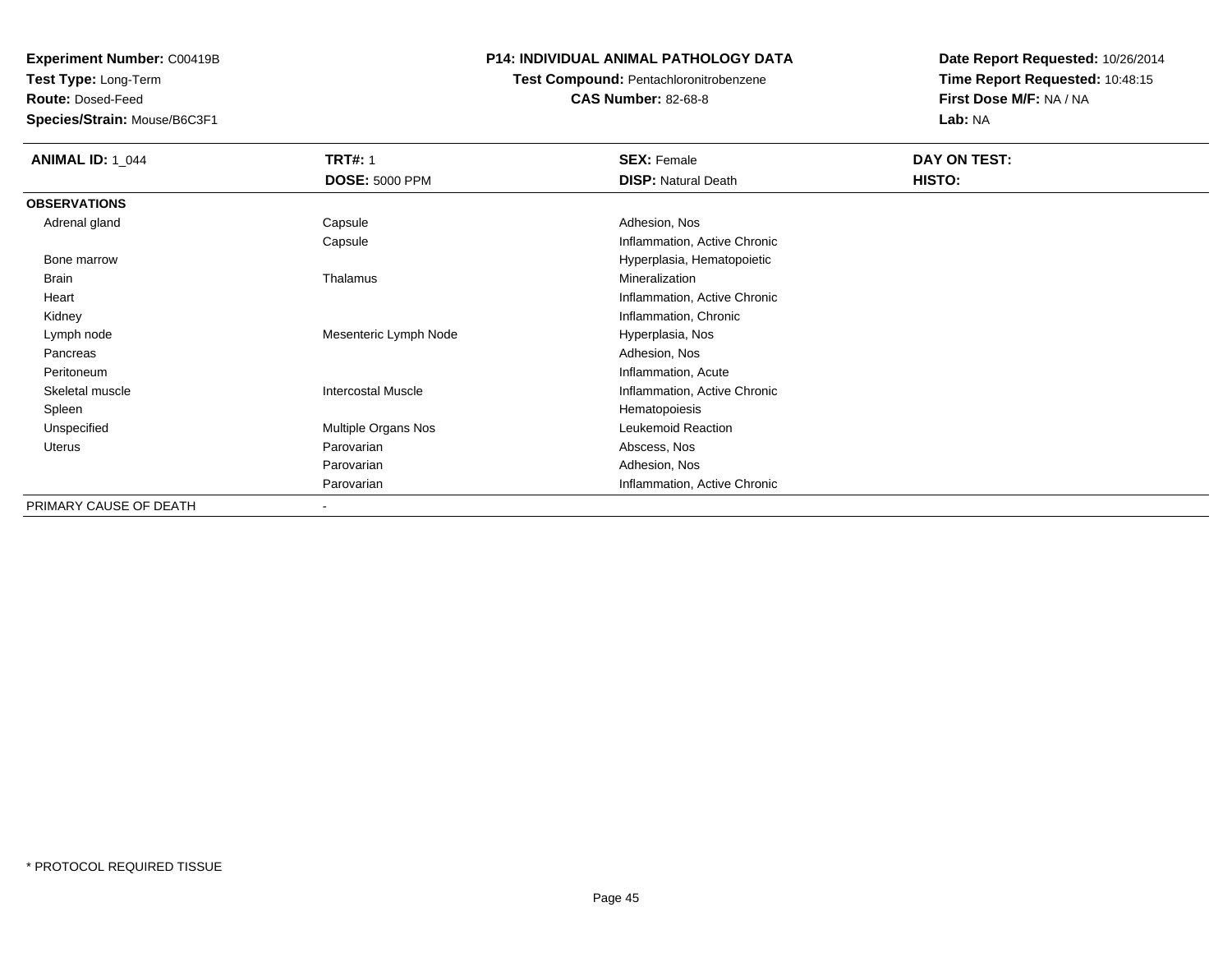**Test Type:** Long-Term

**Route:** Dosed-Feed

**Species/Strain:** Mouse/B6C3F1

#### **P14: INDIVIDUAL ANIMAL PATHOLOGY DATA**

# **Test Compound:** Pentachloronitrobenzene

**CAS Number:** 82-68-8

| <b>ANIMAL ID: 1_045</b> | <b>TRT#: 1</b>             | <b>SEX: Female</b>              | DAY ON TEST: |  |
|-------------------------|----------------------------|---------------------------------|--------------|--|
|                         | <b>DOSE: 5000 PPM</b>      | <b>DISP: Terminal Sacrifice</b> | HISTO:       |  |
| <b>OBSERVATIONS</b>     |                            |                                 |              |  |
| Bone marrow             |                            | Fibrosis, Myelo                 |              |  |
| Brain                   | Thalamus                   | Mineralization                  |              |  |
| Liver                   |                            | Hepatocellular Adenoma          |              |  |
| Pancreas                |                            | Atrophy, Nos                    |              |  |
| Pituitary gland         | <b>Anterior Pituitary</b>  | Adenoma, Nos                    |              |  |
| Tooth                   |                            | Abscess, Nos                    |              |  |
|                         |                            | Inflammation, Active Chronic    |              |  |
| Unspecified             | <b>Multiple Organs Nos</b> | Lymphoma, Mixed-Malignant Type  |              |  |
| Uterus                  | Endometrium                | Hyperplasia, Nos                |              |  |
| PRIMARY CAUSE OF DEATH  |                            |                                 |              |  |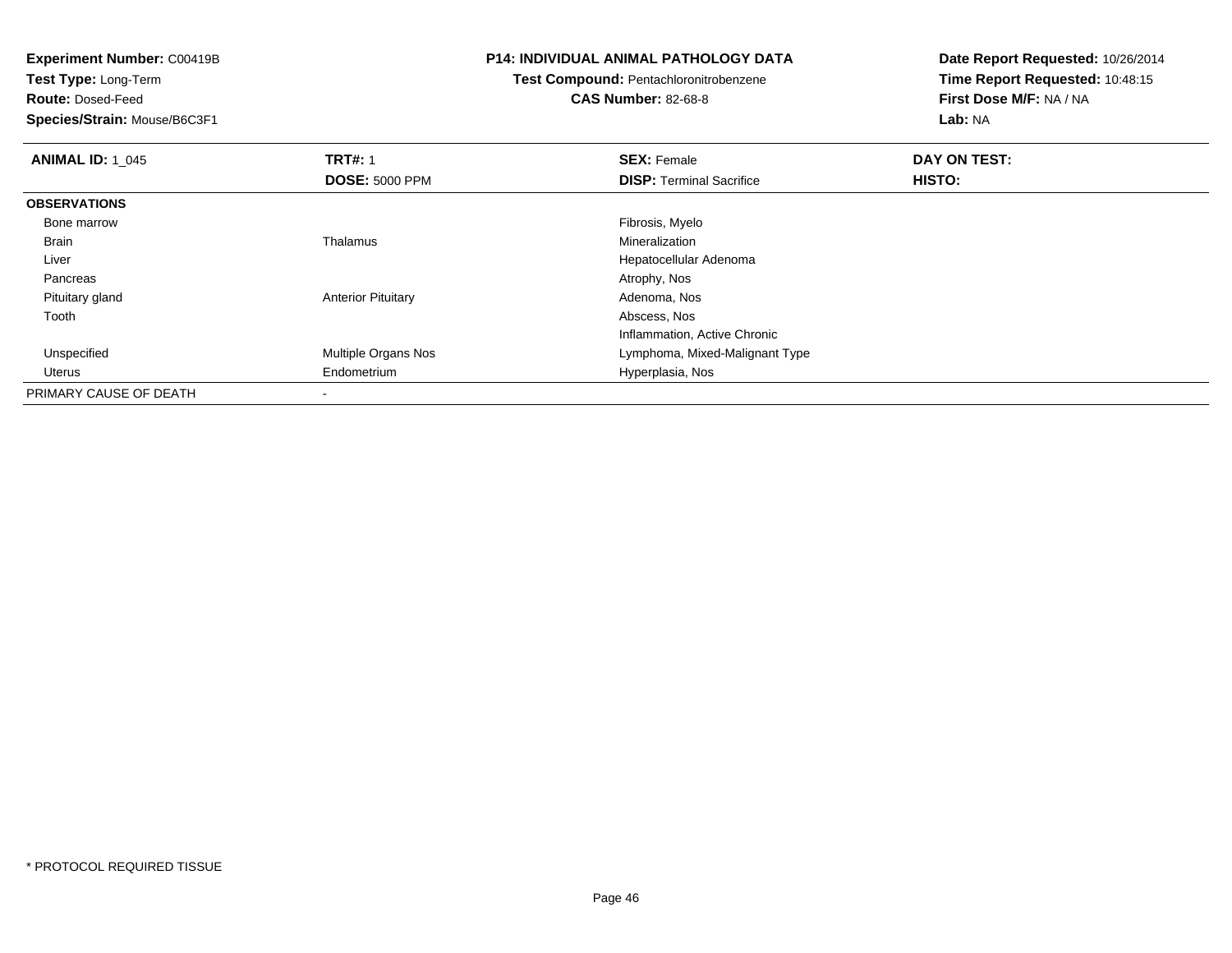**Test Type:** Long-Term

**Route:** Dosed-Feed

**Species/Strain:** Mouse/B6C3F1

#### **P14: INDIVIDUAL ANIMAL PATHOLOGY DATA**

#### **Test Compound:** Pentachloronitrobenzene**CAS Number:** 82-68-8

| <b>ANIMAL ID: 1_046</b> | <b>TRT#: 1</b>               | <b>SEX: Female</b>           | DAY ON TEST: |  |
|-------------------------|------------------------------|------------------------------|--------------|--|
|                         | <b>DOSE: 5000 PPM</b>        | <b>DISP: Natural Death</b>   | HISTO:       |  |
| <b>OBSERVATIONS</b>     |                              |                              |              |  |
| Blood vessel            | <b>Mesenteric Artery Nos</b> | Thrombus, Mural              |              |  |
|                         | Renal Artery Nos             | Thrombus, Organized          |              |  |
| Heart                   |                              | Degeneration, Nos            |              |  |
| Kidney                  | Papilla                      | Necrosis, Coagulative        |              |  |
|                         |                              | Pyelonephritis, Nos          |              |  |
| Liver                   |                              | Abscess, Nos                 |              |  |
|                         |                              | Congestion, Nos              |              |  |
|                         |                              | Hematopoiesis                |              |  |
| Lung                    | Pleura Nos                   | Inflammation, Acute          |              |  |
| Pituitary gland         | <b>Anterior Pituitary</b>    | Angiectasis                  |              |  |
| Spleen                  |                              | Hematopoiesis                |              |  |
| Unspecified             | Multiple Organs Nos          | Inflammation, Active Chronic |              |  |
| Urinary bladder         |                              | Inflammation, Chronic        |              |  |
| Uterus                  | Parovarian                   | Abscess, Nos                 |              |  |
|                         |                              | Hydrometra                   |              |  |
|                         | Endometrium                  | Hyperplasia, Nos             |              |  |
| PRIMARY CAUSE OF DEATH  |                              |                              |              |  |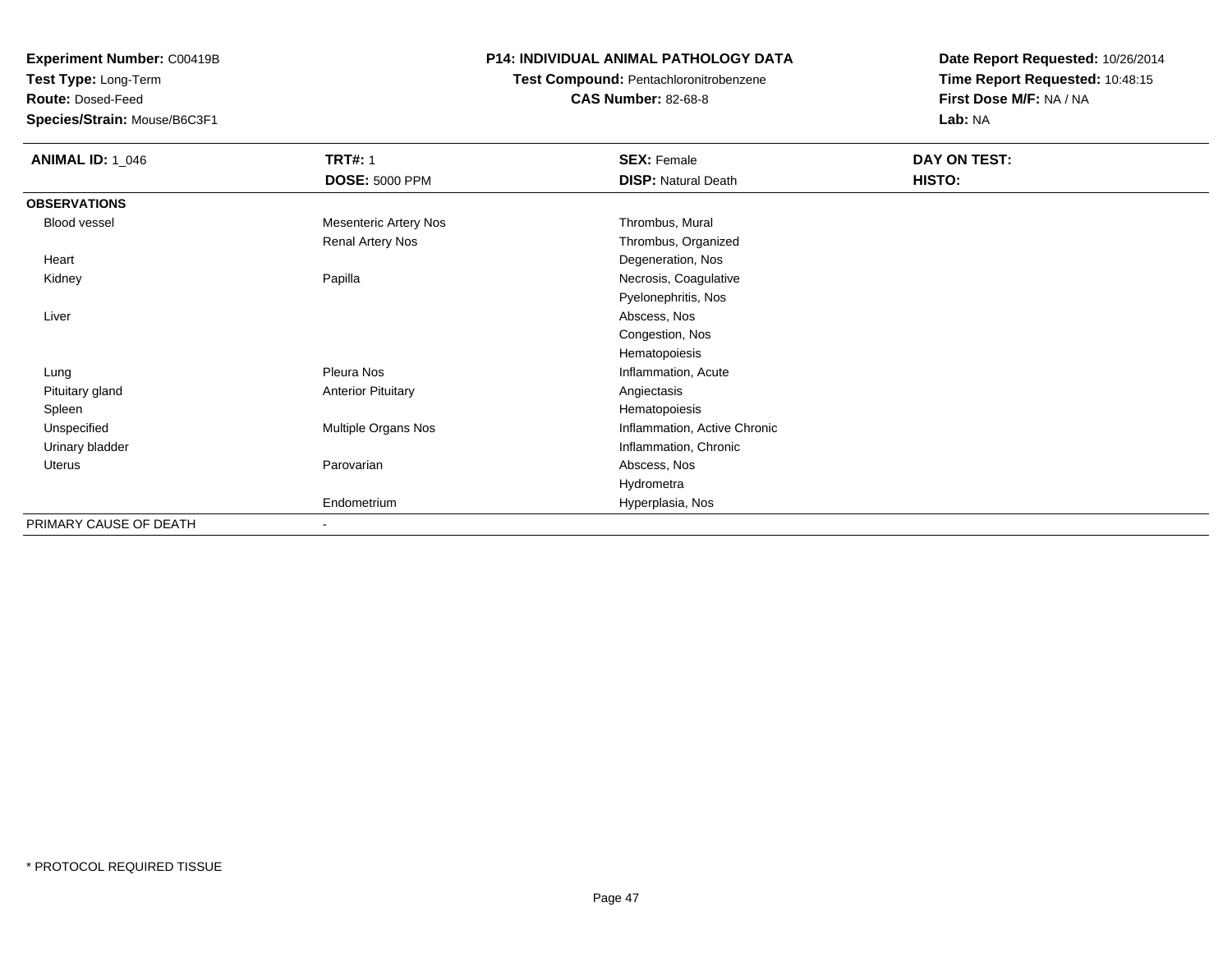| <b>Experiment Number: C00419B</b><br>Test Type: Long-Term<br><b>Route: Dosed-Feed</b><br>Species/Strain: Mouse/B6C3F1 |                           | <b>P14: INDIVIDUAL ANIMAL PATHOLOGY DATA</b><br>Test Compound: Pentachloronitrobenzene<br><b>CAS Number: 82-68-8</b> | Date Report Requested: 10/26/2014<br>Time Report Requested: 10:48:15<br>First Dose M/F: NA / NA<br>Lab: NA |
|-----------------------------------------------------------------------------------------------------------------------|---------------------------|----------------------------------------------------------------------------------------------------------------------|------------------------------------------------------------------------------------------------------------|
| <b>ANIMAL ID: 1_047</b>                                                                                               | <b>TRT#: 1</b>            | <b>SEX: Female</b>                                                                                                   | DAY ON TEST:                                                                                               |
|                                                                                                                       | <b>DOSE: 5000 PPM</b>     | <b>DISP:</b> Terminal Sacrifice                                                                                      | HISTO:                                                                                                     |
| <b>OBSERVATIONS</b>                                                                                                   |                           |                                                                                                                      |                                                                                                            |
| Bone marrow                                                                                                           |                           | Fibrosis, Myelo                                                                                                      |                                                                                                            |
| Kidney                                                                                                                |                           | Inflammation, Chronic                                                                                                |                                                                                                            |
| Liver                                                                                                                 |                           | Inflammation, Active Chronic                                                                                         |                                                                                                            |
|                                                                                                                       |                           | Necrosis, Coagulative                                                                                                |                                                                                                            |
| Ovary                                                                                                                 |                           | Angiectasis                                                                                                          |                                                                                                            |
| Pancreas                                                                                                              |                           | Dilatation, Ducts                                                                                                    |                                                                                                            |
| Pituitary gland                                                                                                       | <b>Anterior Pituitary</b> | Hyperplasia, Nos                                                                                                     |                                                                                                            |
| Uterus                                                                                                                | Endometrium               | Hyperplasia, Nos                                                                                                     |                                                                                                            |
| PRIMARY CAUSE OF DEATH                                                                                                |                           |                                                                                                                      |                                                                                                            |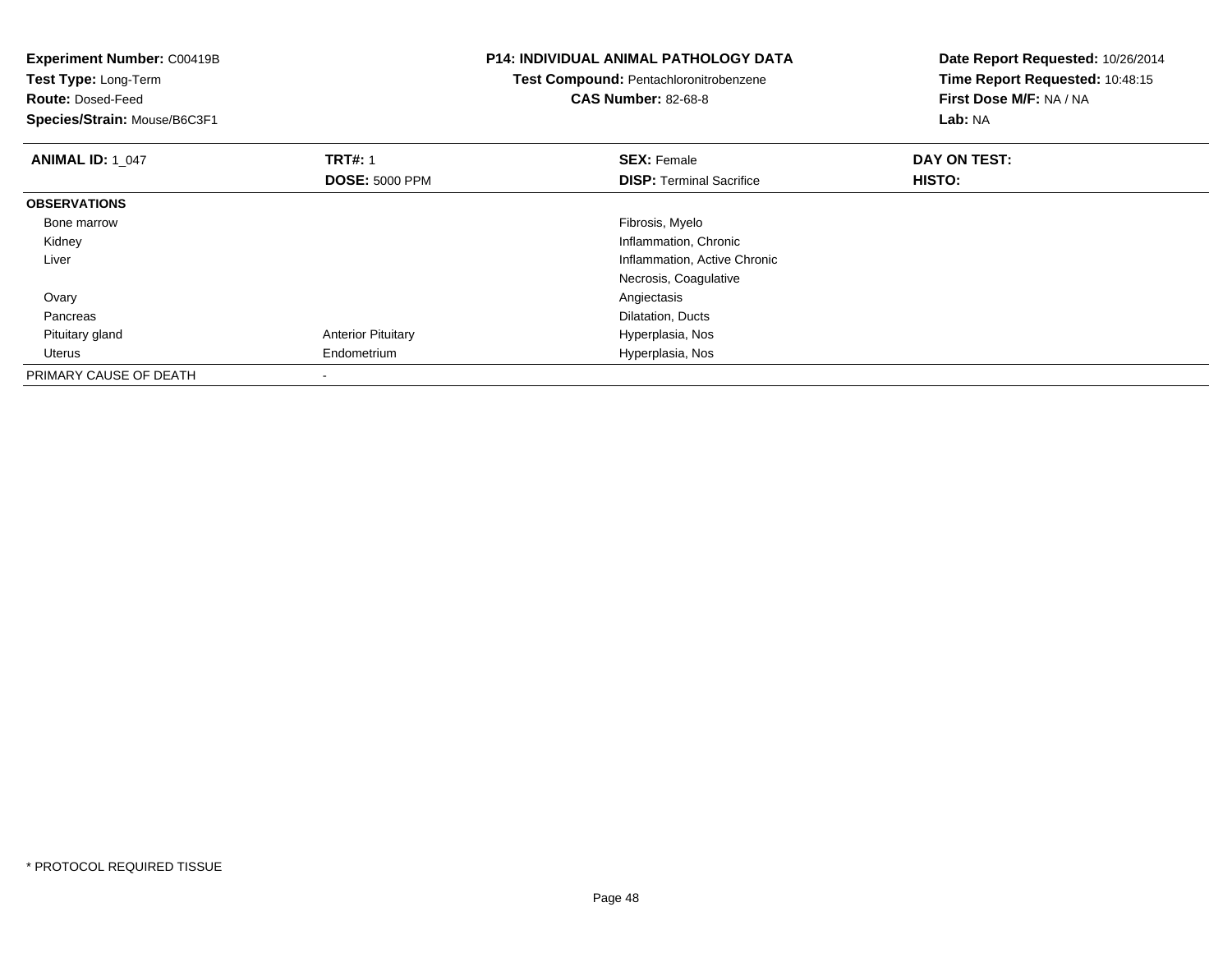**Test Type:** Long-Term

**Route:** Dosed-Feed

**Species/Strain:** Mouse/B6C3F1

#### **P14: INDIVIDUAL ANIMAL PATHOLOGY DATA**

## **Test Compound:** Pentachloronitrobenzene

**CAS Number:** 82-68-8

| <b>ANIMAL ID: 1 048</b> | <b>TRT#: 1</b>        | <b>SEX: Female</b>           | DAY ON TEST: |
|-------------------------|-----------------------|------------------------------|--------------|
|                         | <b>DOSE: 5000 PPM</b> | <b>DISP: Natural Death</b>   | HISTO:       |
| <b>OBSERVATIONS</b>     |                       |                              |              |
| Bone marrow             |                       | Hyperplasia, Hematopoietic   |              |
| Brain                   |                       | Inflammation, Acute Focal    |              |
| Heart                   |                       | Inflammation, Acute          |              |
| Kidney                  |                       | Inflammation, Chronic        |              |
| Liver                   |                       | Hematopoiesis                |              |
| Lung                    |                       | Hemorrhage                   |              |
| Lymph node              | Lumbar Lymph Node     | Abscess, Nos                 |              |
|                         | Lumbar Lymph Node     | Hyperplasia, Plasma Cell     |              |
| Ovary                   |                       | Hemorrhage                   |              |
| Peritoneum              |                       | Inflammation, Active Chronic |              |
| Spleen                  |                       | Hematopoiesis                |              |
| Unspecified             | Multiple Organs Nos   | <b>Bacterial Septicemia</b>  |              |
| Uterus                  | Parovarian            | Abscess, Nos                 |              |
| PRIMARY CAUSE OF DEATH  |                       |                              |              |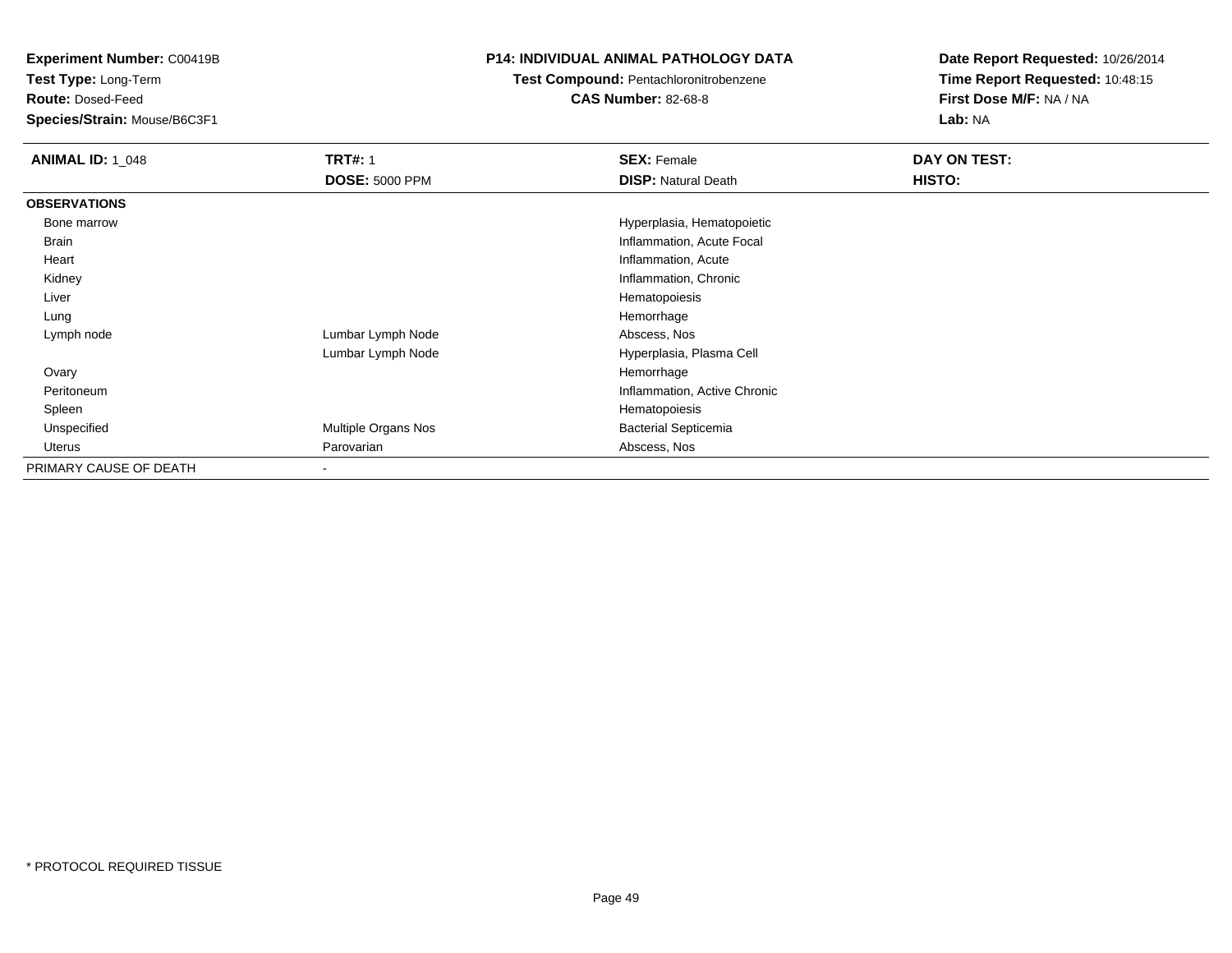| <b>Experiment Number: C00419B</b><br><b>Test Type: Long-Term</b> |                           | <b>P14: INDIVIDUAL ANIMAL PATHOLOGY DATA</b> | Date Report Requested: 10/26/2014 |
|------------------------------------------------------------------|---------------------------|----------------------------------------------|-----------------------------------|
|                                                                  |                           | Test Compound: Pentachloronitrobenzene       | Time Report Requested: 10:48:15   |
| <b>Route: Dosed-Feed</b>                                         |                           | <b>CAS Number: 82-68-8</b>                   | First Dose M/F: NA / NA           |
| Species/Strain: Mouse/B6C3F1                                     |                           |                                              | Lab: NA                           |
| <b>ANIMAL ID: 1 049</b>                                          | <b>TRT#: 1</b>            | <b>SEX: Female</b>                           | DAY ON TEST:                      |
|                                                                  | <b>DOSE: 5000 PPM</b>     | <b>DISP: Natural Death</b>                   | HISTO:                            |
| <b>OBSERVATIONS</b>                                              |                           |                                              |                                   |
| Brain                                                            | Thalamus                  | Mineralization                               |                                   |
| Lung                                                             |                           | Alveolar/Bronchiolar Adenoma                 |                                   |
| Lymph node                                                       | Mesenteric Lymph Node     | Hemorrhage                                   |                                   |
| Mammary gland                                                    |                           | Inflammation, Chronic                        |                                   |
| Ovary                                                            |                           | Cyst, Parovarian                             |                                   |
| Pituitary gland                                                  | <b>Anterior Pituitary</b> | Hyperplasia, Nos                             |                                   |
| Unspecified                                                      | Multiple Organs Nos       | Lymphoma, Undifferentiated-Malignant Type    |                                   |
| Uterus                                                           | Endometrium               | Hyperplasia, Nos                             |                                   |
| PRIMARY CAUSE OF DEATH                                           |                           |                                              |                                   |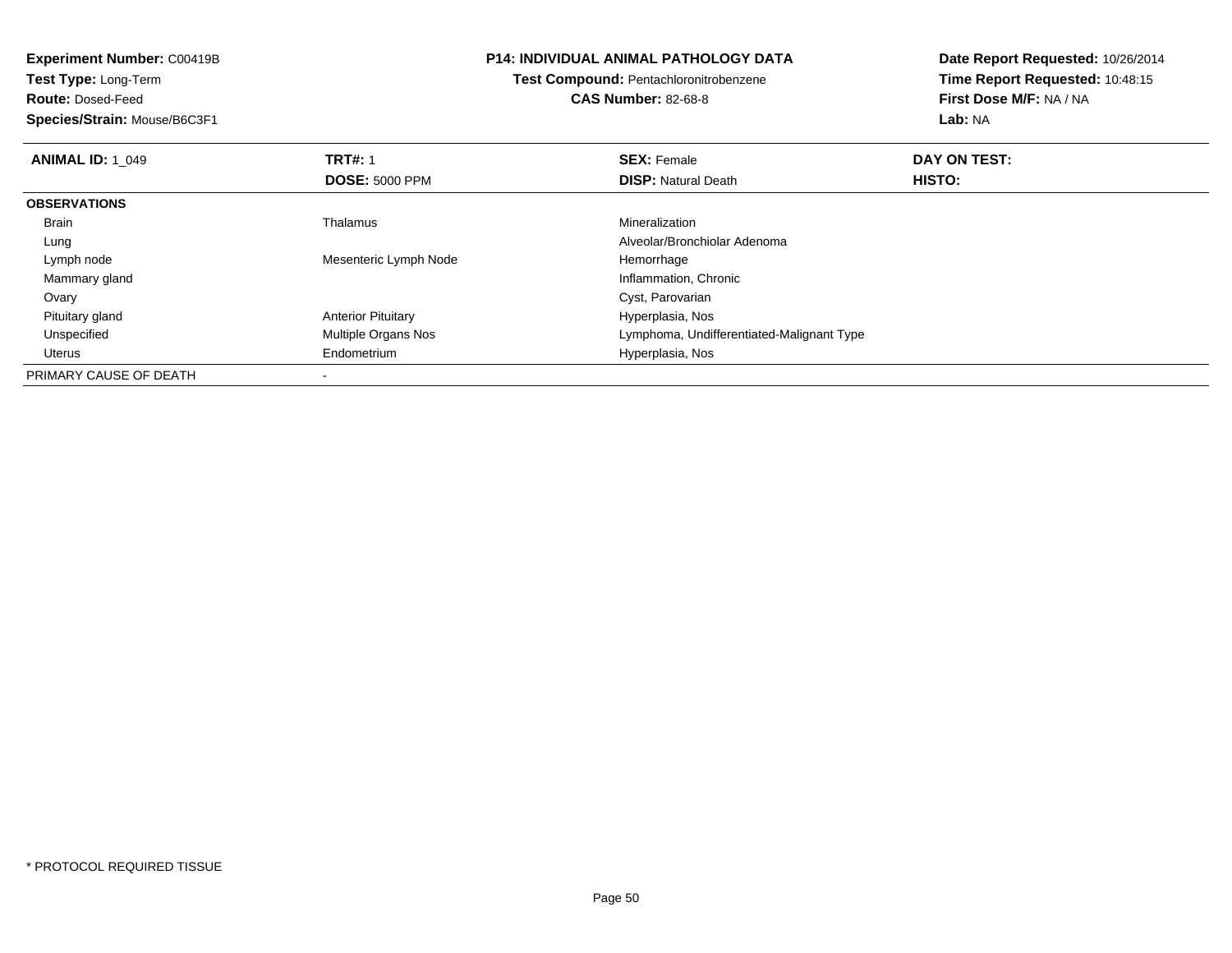**Test Type:** Long-Term

**Route:** Dosed-Feed

**Species/Strain:** Mouse/B6C3F1

#### **P14: INDIVIDUAL ANIMAL PATHOLOGY DATA**

# **Test Compound:** Pentachloronitrobenzene

**CAS Number:** 82-68-8

| <b>ANIMAL ID: 1_050</b> | <b>TRT#: 1</b>            | <b>SEX: Female</b>         | DAY ON TEST: |  |
|-------------------------|---------------------------|----------------------------|--------------|--|
|                         | <b>DOSE: 5000 PPM</b>     | <b>DISP: Natural Death</b> | HISTO:       |  |
| <b>OBSERVATIONS</b>     |                           |                            |              |  |
| Adrenal gland           |                           | Congestion, Nos            |              |  |
| Bone marrow             |                           | Hyperplasia, Hematopoietic |              |  |
| Eye                     | Nasolacrimal Duct         | Inflammation, Acute        |              |  |
| Kidney                  |                           | Pyelonephritis, Nos        |              |  |
| Liver                   |                           | Hematopoiesis              |              |  |
| Lymph node              | Mediastinal Lymph Node    | Depletion, Lymphoid        |              |  |
|                         | Renal Lymph Node          | Depletion, Lymphoid        |              |  |
|                         | Renal Lymph Node          | Hyperplasia, Nos           |              |  |
|                         | Mediastinal Lymph Node    | Hyperplasia, Plasma Cell   |              |  |
| Peritoneum              |                           | Inflammation, Acute        |              |  |
| Skeletal muscle         | <b>Intercostal Muscle</b> | Inflammation, Acute        |              |  |
| Spleen                  |                           | Depletion, Lymphoid        |              |  |
|                         |                           | Hematopoiesis              |              |  |
| Uterus                  | Parovarian                | Abscess, Nos               |              |  |
|                         | Parovarian                | Adhesion, Nos              |              |  |
| PRIMARY CAUSE OF DEATH  | $\blacksquare$            |                            |              |  |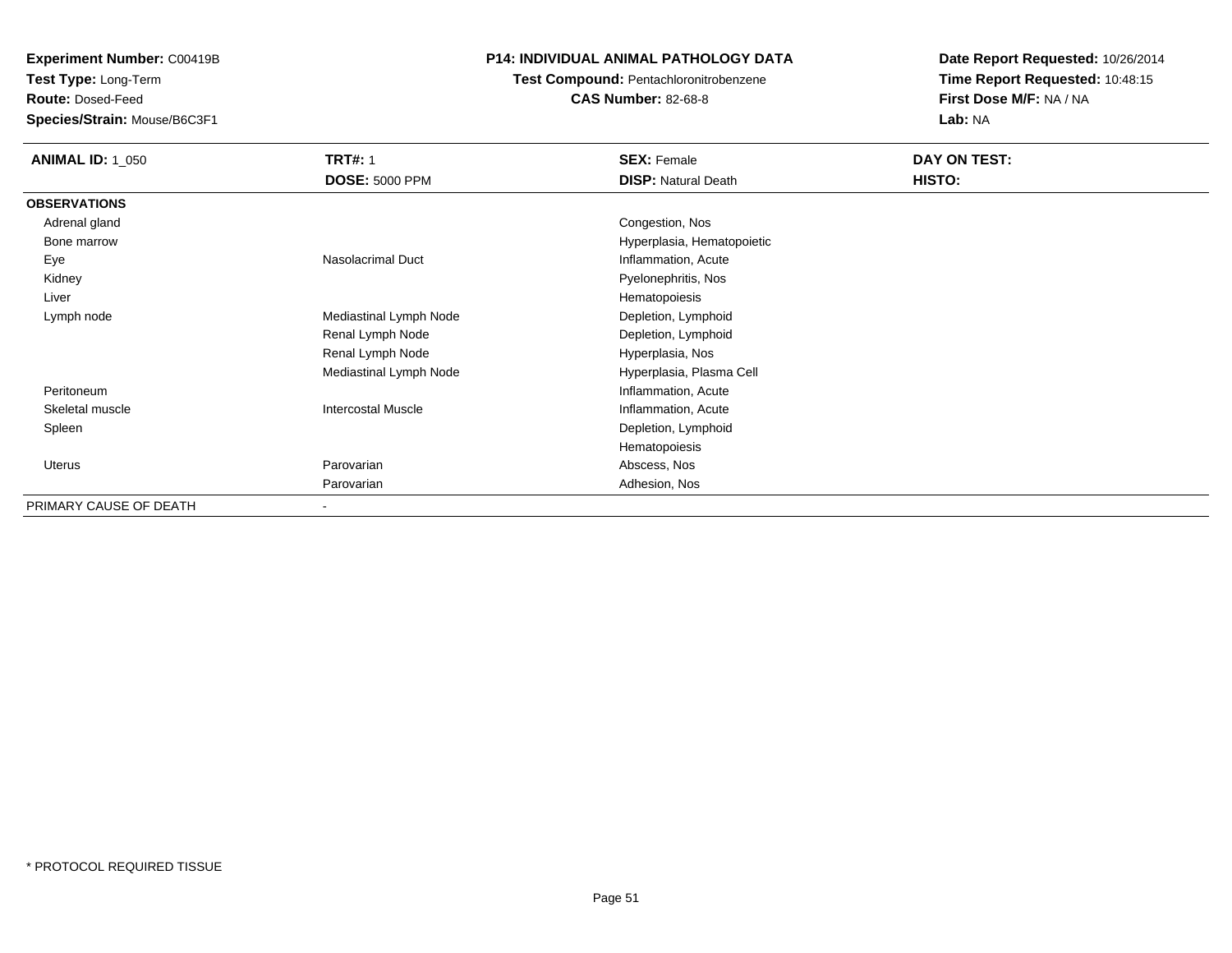| <b>Experiment Number: C00419B</b><br>Test Type: Long-Term<br><b>Route: Dosed-Feed</b><br>Species/Strain: Mouse/B6C3F1 |                           | <b>P14: INDIVIDUAL ANIMAL PATHOLOGY DATA</b><br><b>Test Compound: Pentachloronitrobenzene</b><br><b>CAS Number: 82-68-8</b> | Date Report Requested: 10/26/2014<br>Time Report Requested: 10:48:15<br>First Dose M/F: NA / NA<br>Lab: NA |
|-----------------------------------------------------------------------------------------------------------------------|---------------------------|-----------------------------------------------------------------------------------------------------------------------------|------------------------------------------------------------------------------------------------------------|
| <b>ANIMAL ID: 2 001</b>                                                                                               | <b>TRT#: 2</b>            | <b>SEX: Female</b>                                                                                                          | DAY ON TEST:                                                                                               |
|                                                                                                                       | <b>DOSE: 2500 PPM</b>     | <b>DISP:</b> Terminal Sacrifice                                                                                             | HISTO:                                                                                                     |
| <b>OBSERVATIONS</b>                                                                                                   |                           |                                                                                                                             |                                                                                                            |
| Bone marrow                                                                                                           |                           | Fibrosis, Myelo                                                                                                             |                                                                                                            |
| Liver                                                                                                                 |                           | Inflammation, Active Chronic                                                                                                |                                                                                                            |
| Nasal cavity                                                                                                          | Nasal Gland               | Inflammation, Acute                                                                                                         |                                                                                                            |
| Ovary                                                                                                                 |                           | Cyst, Parovarian                                                                                                            |                                                                                                            |
| Pituitary gland                                                                                                       | <b>Anterior Pituitary</b> | Hyperplasia, Nos                                                                                                            |                                                                                                            |
| Stomach                                                                                                               | Forestomach               | Squamous Cell Papilloma                                                                                                     |                                                                                                            |
| Unspecified                                                                                                           | Multiple Organs Nos       | Inflammation, Chronic                                                                                                       |                                                                                                            |
| Uterus                                                                                                                |                           | Hyperplasia, Epithelial                                                                                                     |                                                                                                            |
| PRIMARY CAUSE OF DEATH                                                                                                |                           |                                                                                                                             |                                                                                                            |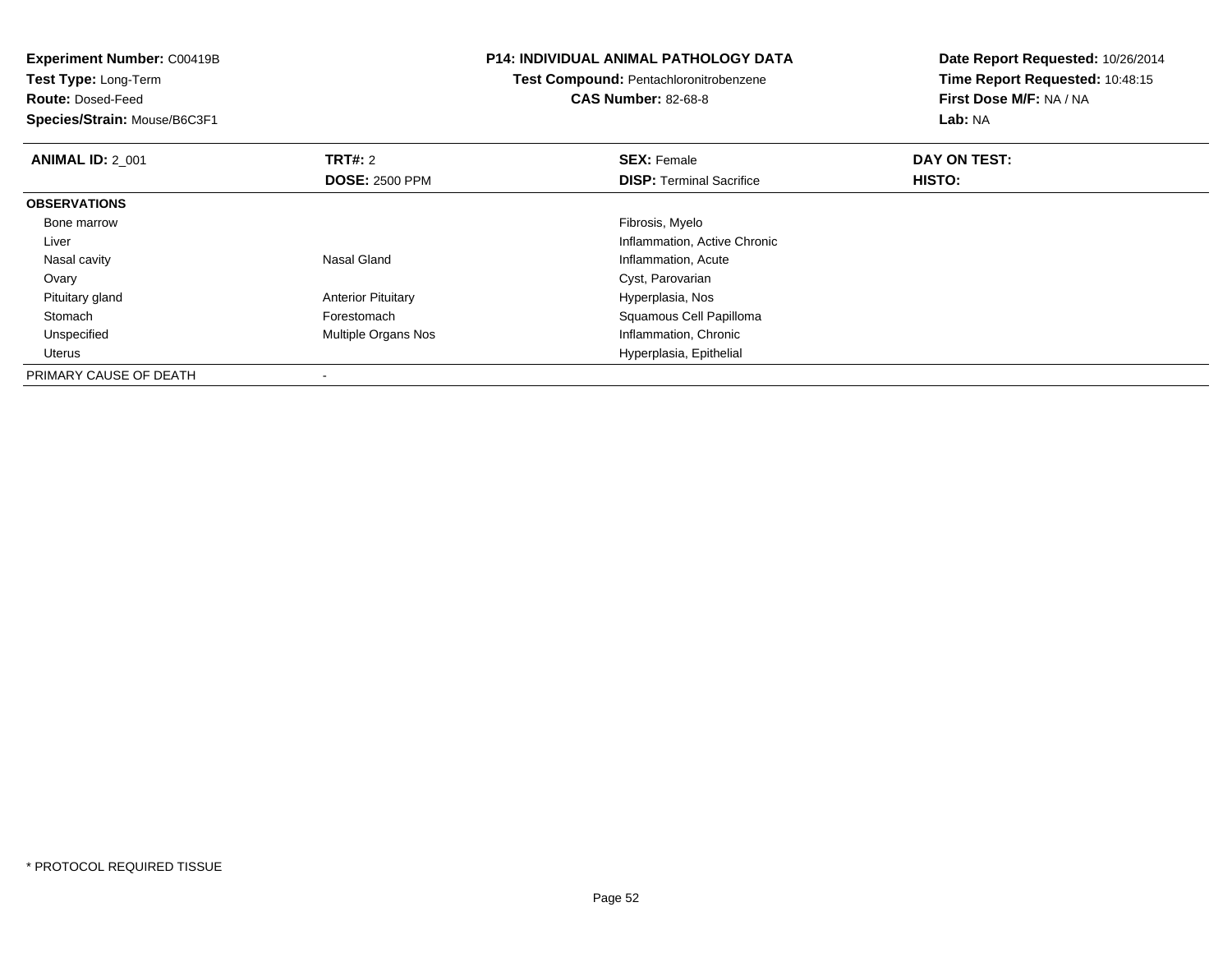**Test Type:** Long-Term

**Route:** Dosed-Feed

**Species/Strain:** Mouse/B6C3F1

#### **P14: INDIVIDUAL ANIMAL PATHOLOGY DATA**

## **Test Compound:** Pentachloronitrobenzene

**CAS Number:** 82-68-8

| <b>ANIMAL ID: 2_002</b> | TRT#: 2                   | <b>SEX: Female</b>              | DAY ON TEST: |
|-------------------------|---------------------------|---------------------------------|--------------|
|                         | <b>DOSE: 2500 PPM</b>     | <b>DISP: Terminal Sacrifice</b> | HISTO:       |
| <b>OBSERVATIONS</b>     |                           |                                 |              |
| Bone marrow             |                           | Fibrosis, Myelo                 |              |
| Brain                   | Thalamus                  | Mineralization                  |              |
| Kidney                  | Tubule                    | Regeneration, Nos               |              |
| Liver                   |                           | Necrosis, Coagulative           |              |
| Nasal cavity            | Nasal Gland               | Inflammation, Acute             |              |
| Ovary                   |                           | Granulosa-Cell Tumor            |              |
| Pituitary gland         | <b>Anterior Pituitary</b> | Angiectasis                     |              |
|                         | <b>Anterior Pituitary</b> | Hyperplasia, Nos                |              |
| Stomach                 | Forestomach               | Inflammation, Acute             |              |
|                         | Forestomach               | Squamous Cell Papilloma         |              |
| Tooth                   |                           | Abscess, Nos                    |              |
|                         |                           | Deformity, Nos                  |              |
| Unspecified             | Multiple Organs Nos       | Inflammation, Chronic           |              |
| Uterus                  |                           | Hyperplasia, Epithelial         |              |
| PRIMARY CAUSE OF DEATH  | $\blacksquare$            |                                 |              |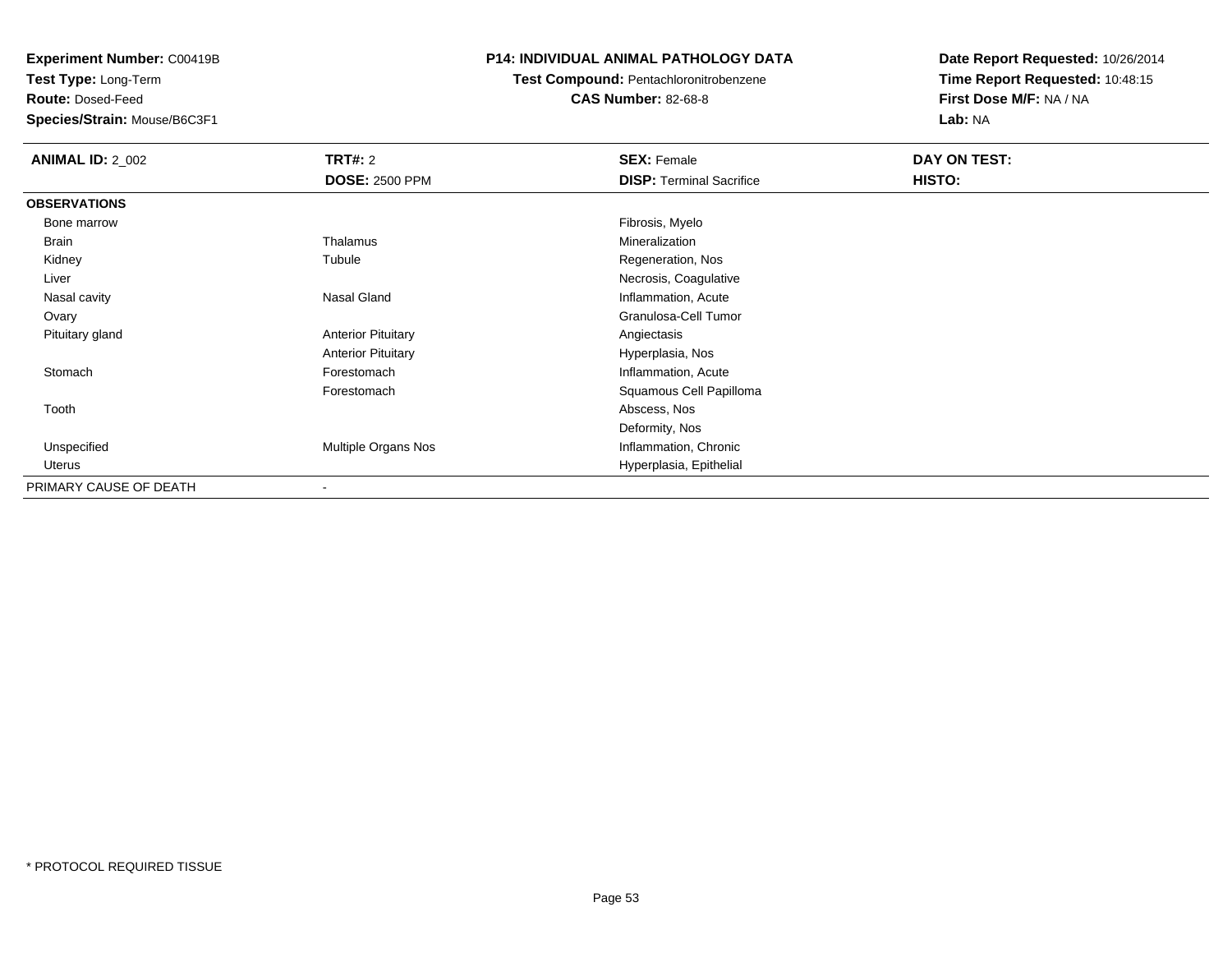**Test Type:** Long-Term

**Route:** Dosed-Feed

**Species/Strain:** Mouse/B6C3F1

#### **P14: INDIVIDUAL ANIMAL PATHOLOGY DATA**

## **Test Compound:** Pentachloronitrobenzene

**CAS Number:** 82-68-8

| <b>ANIMAL ID: 2_003</b> | <b>TRT#: 2</b>            | <b>SEX: Female</b>              | DAY ON TEST: |  |
|-------------------------|---------------------------|---------------------------------|--------------|--|
|                         | <b>DOSE: 2500 PPM</b>     | <b>DISP: Terminal Sacrifice</b> | HISTO:       |  |
| <b>OBSERVATIONS</b>     |                           |                                 |              |  |
| Bone marrow             |                           | Fibrosis, Myelo                 |              |  |
| Brain                   | Thalamus                  | Mineralization                  |              |  |
| Kidney                  |                           | Metaplasia, Osseous             |              |  |
| Nasal cavity            | Nasal Gland               | Inflammation, Acute             |              |  |
| Ovary                   |                           | Cyst, Hemorrhagic               |              |  |
| Pituitary gland         | <b>Anterior Pituitary</b> | Hyperplasia, Nos                |              |  |
| Salivary gland          |                           | Inflammation, Chronic           |              |  |
| Spleen                  |                           | Hyperplasia, Lymphoid           |              |  |
| Stomach                 | Forestomach               | Acanthosis                      |              |  |
|                         | Forestomach               | Foreign Body, Nos               |              |  |
|                         | Forestomach               | Hyperkeratosis                  |              |  |
|                         | Forestomach               | Hyperplasia, Basal Cell         |              |  |
|                         | Forestomach               | Inflammation, Active Chronic    |              |  |
| Urinary bladder         |                           | Inflammation, Chronic           |              |  |
| Uterus                  | Fallopian Tube Lumen      | Dilatation, Nos                 |              |  |
|                         |                           | Hyperplasia, Epithelial         |              |  |
| PRIMARY CAUSE OF DEATH  | ۰                         |                                 |              |  |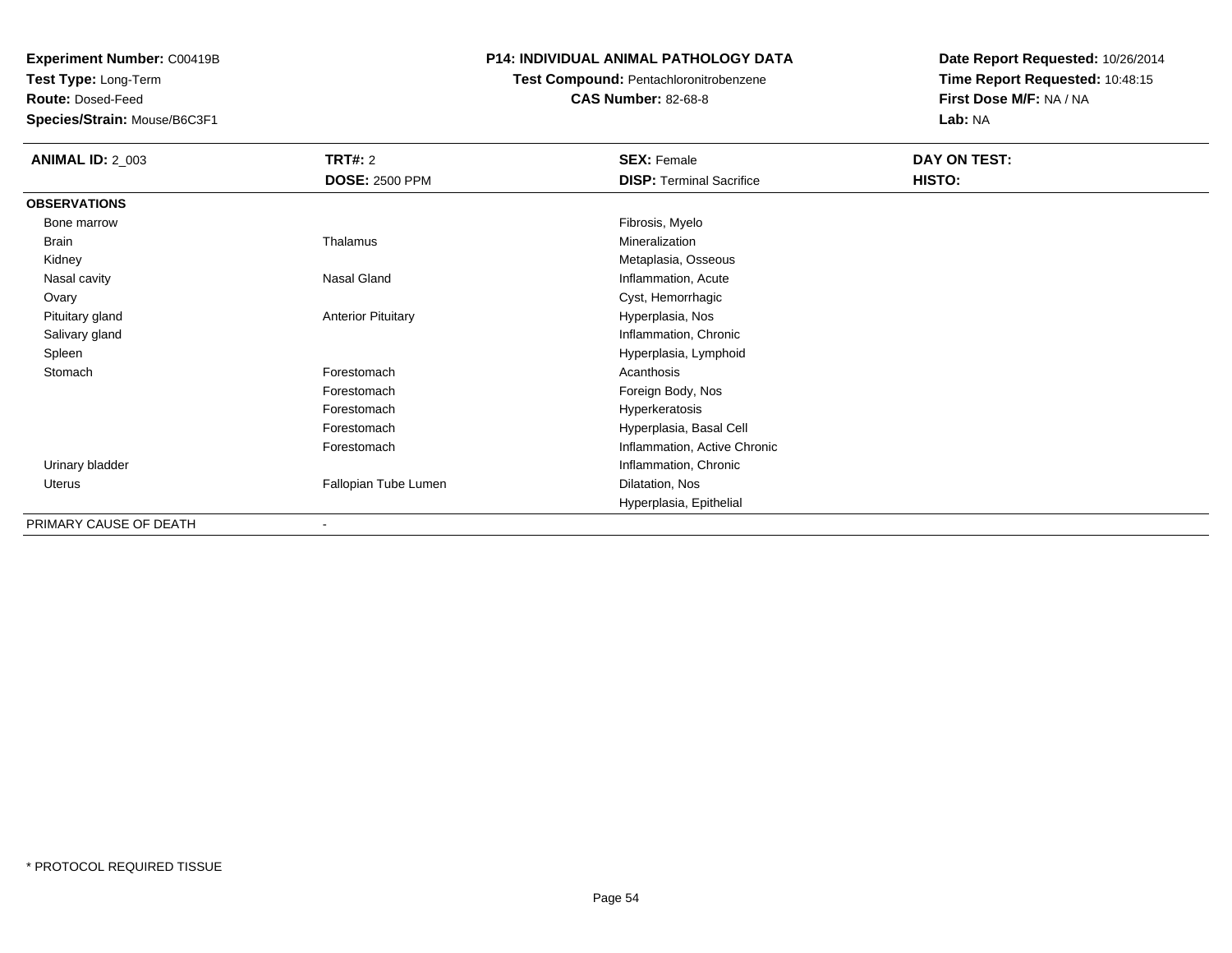**Test Type:** Long-Term

**Route:** Dosed-Feed

**Species/Strain:** Mouse/B6C3F1

#### **P14: INDIVIDUAL ANIMAL PATHOLOGY DATA**

**Test Compound:** Pentachloronitrobenzene

**CAS Number:** 82-68-8

| <b>ANIMAL ID: 2_004</b> | <b>TRT#: 2</b>           | <b>SEX: Female</b>           | DAY ON TEST: |  |
|-------------------------|--------------------------|------------------------------|--------------|--|
|                         | <b>DOSE: 2500 PPM</b>    | <b>DISP: Natural Death</b>   | HISTO:       |  |
| <b>OBSERVATIONS</b>     |                          |                              |              |  |
| Kidney                  |                          | Inflammation, Chronic        |              |  |
| Liver                   |                          | Congestion, Nos              |              |  |
|                         |                          | Hematopoiesis                |              |  |
| Lymph node              | Mediastinal Lymph Node   | Abscess, Nos                 |              |  |
|                         | Tracheal Lymph Node      | Abscess, Nos                 |              |  |
|                         | Renal Lymph Node         | Adhesion, Nos                |              |  |
|                         | Renal Lymph Node         | Angiectasis                  |              |  |
|                         | Renal Lymph Node         | Hyperplasia, Nos             |              |  |
|                         | Tracheal Lymph Node      | Hyperplasia, Plasma Cell     |              |  |
| Spleen                  |                          | Depletion, Lymphoid          |              |  |
|                         |                          | Hematopoiesis                |              |  |
| Stomach                 | Forestomach              | Adhesion, Nos                |              |  |
| Unspecified             | Multiple Organs Nos      | <b>Bacterial Septicemia</b>  |              |  |
|                         | Multiple Organs Nos      | Inflammation, Acute          |              |  |
| Uterus                  | Parovarian               | Abscess, Nos                 |              |  |
|                         | Parovarian               | Adhesion, Nos                |              |  |
|                         |                          | Hydrometra                   |              |  |
|                         | Parovarian               | Inflammation, Active Chronic |              |  |
| PRIMARY CAUSE OF DEATH  | $\overline{\phantom{0}}$ |                              |              |  |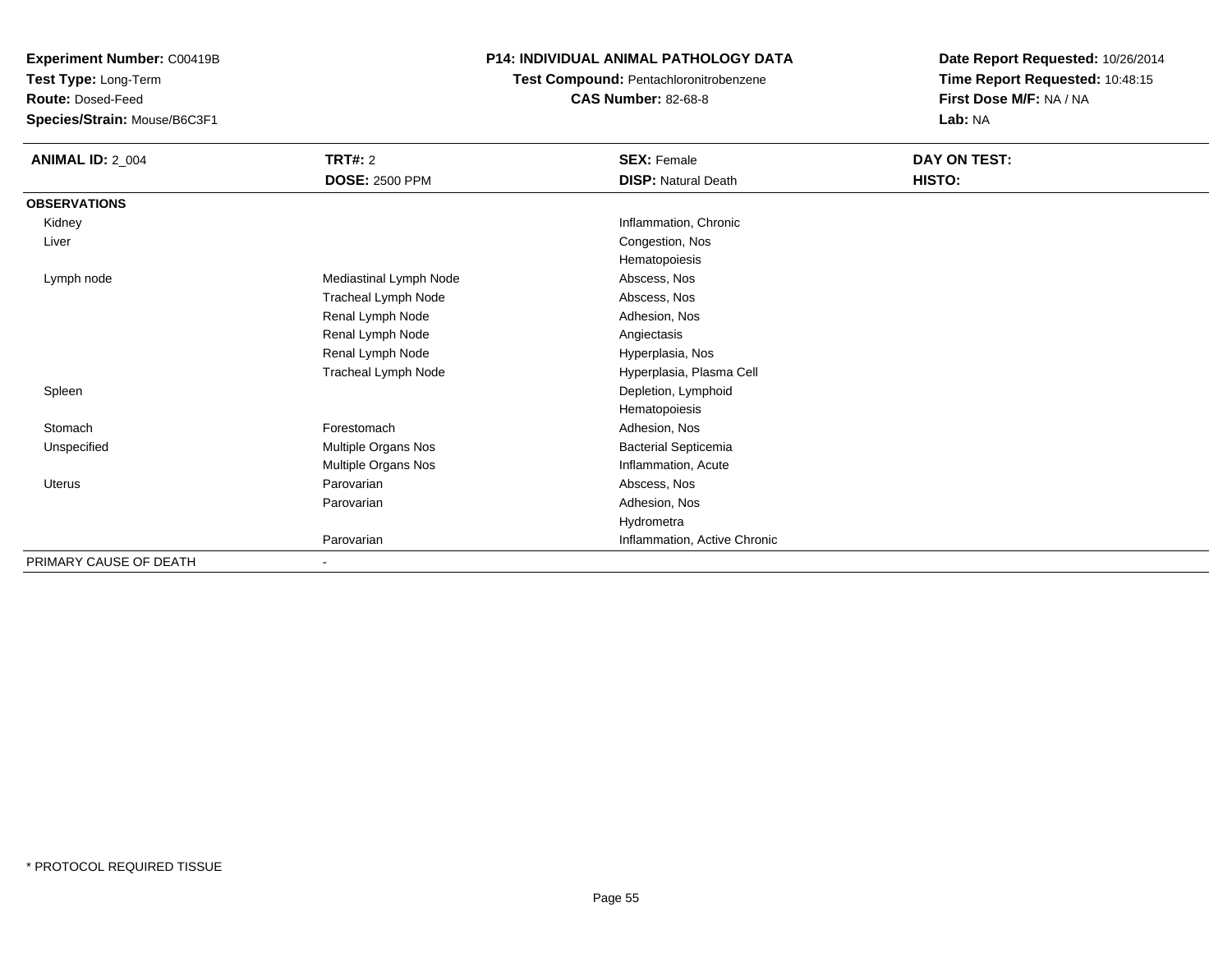**Test Type:** Long-Term

**Route:** Dosed-Feed

**Species/Strain:** Mouse/B6C3F1

#### **P14: INDIVIDUAL ANIMAL PATHOLOGY DATA**

**Test Compound:** Pentachloronitrobenzene

**CAS Number:** 82-68-8

| <b>ANIMAL ID: 2_005</b> | TRT#: 2                   | <b>SEX: Female</b>              | DAY ON TEST: |
|-------------------------|---------------------------|---------------------------------|--------------|
|                         | <b>DOSE: 2500 PPM</b>     | <b>DISP: Terminal Sacrifice</b> | HISTO:       |
| <b>OBSERVATIONS</b>     |                           |                                 |              |
| Bone marrow             |                           | Fibrosis, Myelo                 |              |
| Brain                   | Thalamus                  | Mineralization                  |              |
| Liver                   |                           | Hepatocytomegaly                |              |
|                         |                           | Necrosis, Coagulative           |              |
| Lung                    |                           | Alveolar/Bronchiolar Adenoma    |              |
| Ovary                   |                           | Angiectasis                     |              |
|                         |                           | Cyst, Nos                       |              |
|                         |                           | Cyst, Parovarian                |              |
| Pituitary gland         | <b>Anterior Pituitary</b> | Cyst, Nos                       |              |
|                         | <b>Anterior Pituitary</b> | Hyperplasia, Nos                |              |
| Unspecified             | Multiple Organs Nos       | Inflammation, Chronic           |              |
| Uterus                  |                           | Hyperplasia, Epithelial         |              |
| PRIMARY CAUSE OF DEATH  |                           |                                 |              |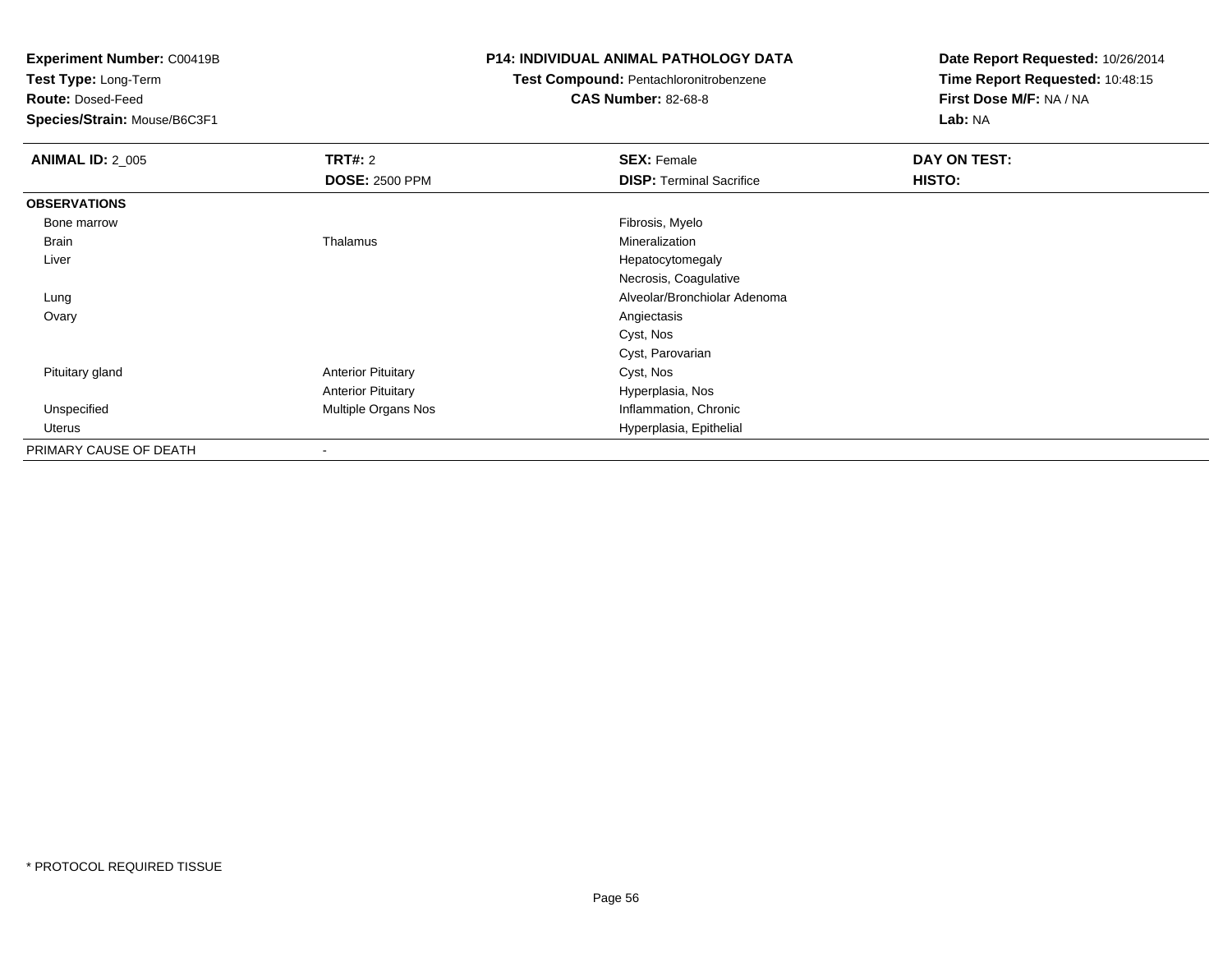**Test Type:** Long-Term

**Route:** Dosed-Feed

**Species/Strain:** Mouse/B6C3F1

#### **P14: INDIVIDUAL ANIMAL PATHOLOGY DATA**

# **Test Compound:** Pentachloronitrobenzene

**CAS Number:** 82-68-8

| <b>ANIMAL ID: 2_006</b> | <b>TRT#: 2</b>            | <b>SEX: Female</b>              | DAY ON TEST: |  |
|-------------------------|---------------------------|---------------------------------|--------------|--|
|                         | <b>DOSE: 2500 PPM</b>     | <b>DISP:</b> Terminal Sacrifice | HISTO:       |  |
| <b>OBSERVATIONS</b>     |                           |                                 |              |  |
| Brain                   | Thalamus                  | Mineralization                  |              |  |
| Kidney                  |                           | Inflammation, Chronic           |              |  |
| Liver                   |                           | Inflammation, Chronic           |              |  |
|                         |                           | Necrosis, Coagulative           |              |  |
| Lymph node              | Mesenteric Lymph Node     | Angiectasis                     |              |  |
| Ovary                   |                           | Abscess, Nos                    |              |  |
| Pituitary gland         | <b>Anterior Pituitary</b> | Adenoma, Nos                    |              |  |
| Salivary gland          |                           | Inflammation, Chronic           |              |  |
| Stomach                 | <b>Glandular Stomach</b>  | Mineralization                  |              |  |
| Urinary bladder         |                           | Inflammation, Chronic           |              |  |
| Uterus                  |                           | Hyperplasia, Epithelial         |              |  |
| PRIMARY CAUSE OF DEATH  |                           |                                 |              |  |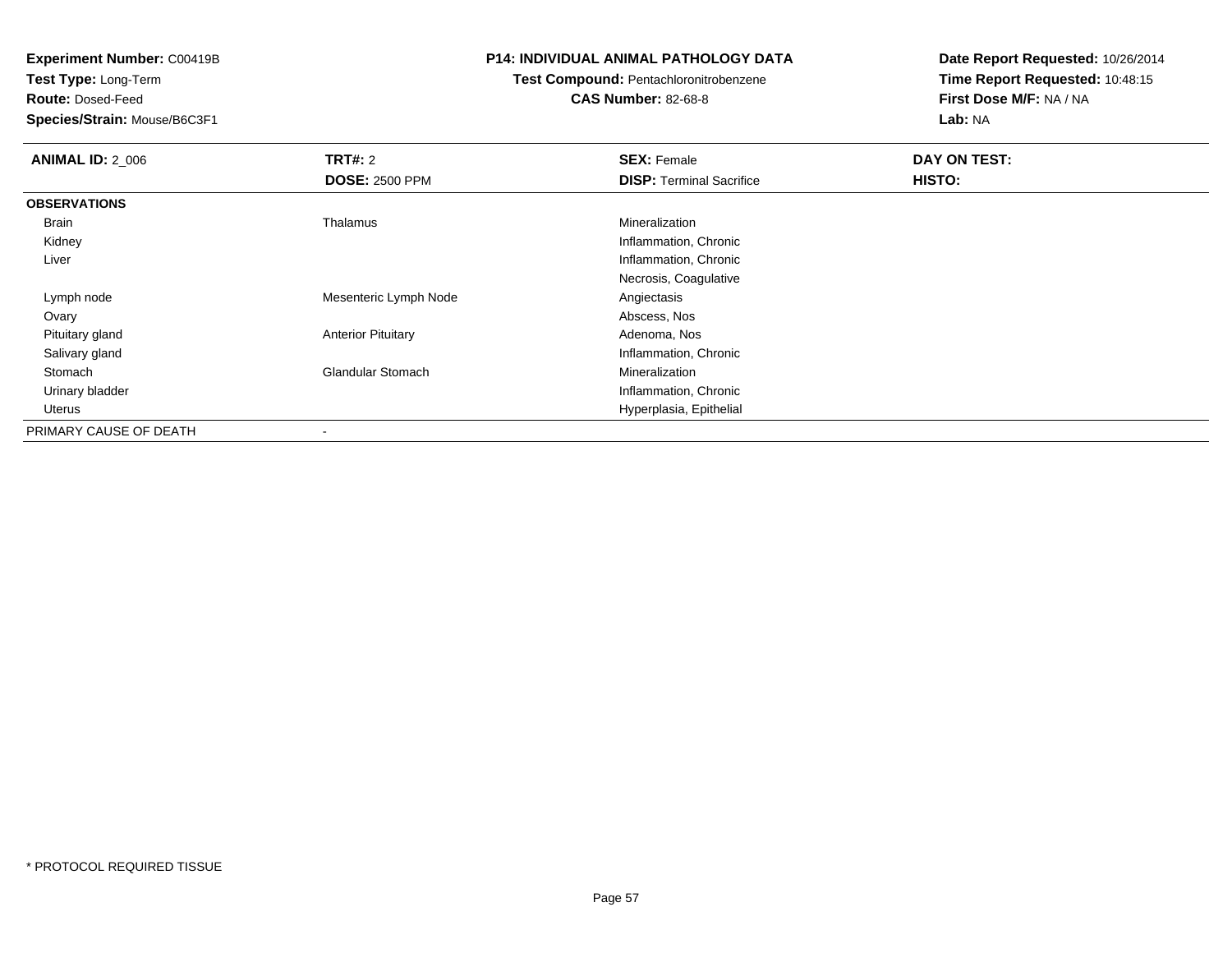**Test Type:** Long-Term

**Route:** Dosed-Feed

**Species/Strain:** Mouse/B6C3F1

#### **P14: INDIVIDUAL ANIMAL PATHOLOGY DATA**

#### **Test Compound:** Pentachloronitrobenzene**CAS Number:** 82-68-8

| <b>ANIMAL ID: 2_007</b> | TRT#: 2                   | <b>SEX: Female</b>               | DAY ON TEST: |
|-------------------------|---------------------------|----------------------------------|--------------|
|                         | <b>DOSE: 2500 PPM</b>     | <b>DISP: Terminal Sacrifice</b>  | HISTO:       |
| <b>OBSERVATIONS</b>     |                           |                                  |              |
| Brain                   | Thalamus                  | Mineralization                   |              |
| Kidney                  |                           | Glomerulosclerosis, Nos          |              |
| Liver                   |                           | Hematopoiesis                    |              |
|                         |                           | Inflammation, Active Chronic     |              |
|                         |                           | Necrosis, Coagulative            |              |
| Lung                    |                           | Hyperplasia, Alveolar Epithelium |              |
|                         |                           | Inflammation, Active Chronic     |              |
| Nasal cavity            | Nasal Gland               | Inflammation, Acute              |              |
| Pituitary gland         | <b>Anterior Pituitary</b> | Hyperplasia, Nos                 |              |
| Spleen                  |                           | Hematopoiesis                    |              |
| Unspecified             | Multiple Organs Nos       | Inflammation, Chronic            |              |
| <b>Uterus</b>           | Parovarian                | Abscess, Nos                     |              |
|                         | Endometrium               | Hyperplasia, Nos                 |              |
|                         | Fallopian Tube Lumen      | Inflammation, Acute              |              |
|                         |                           | Inflammation, Acute              |              |
| PRIMARY CAUSE OF DEATH  |                           |                                  |              |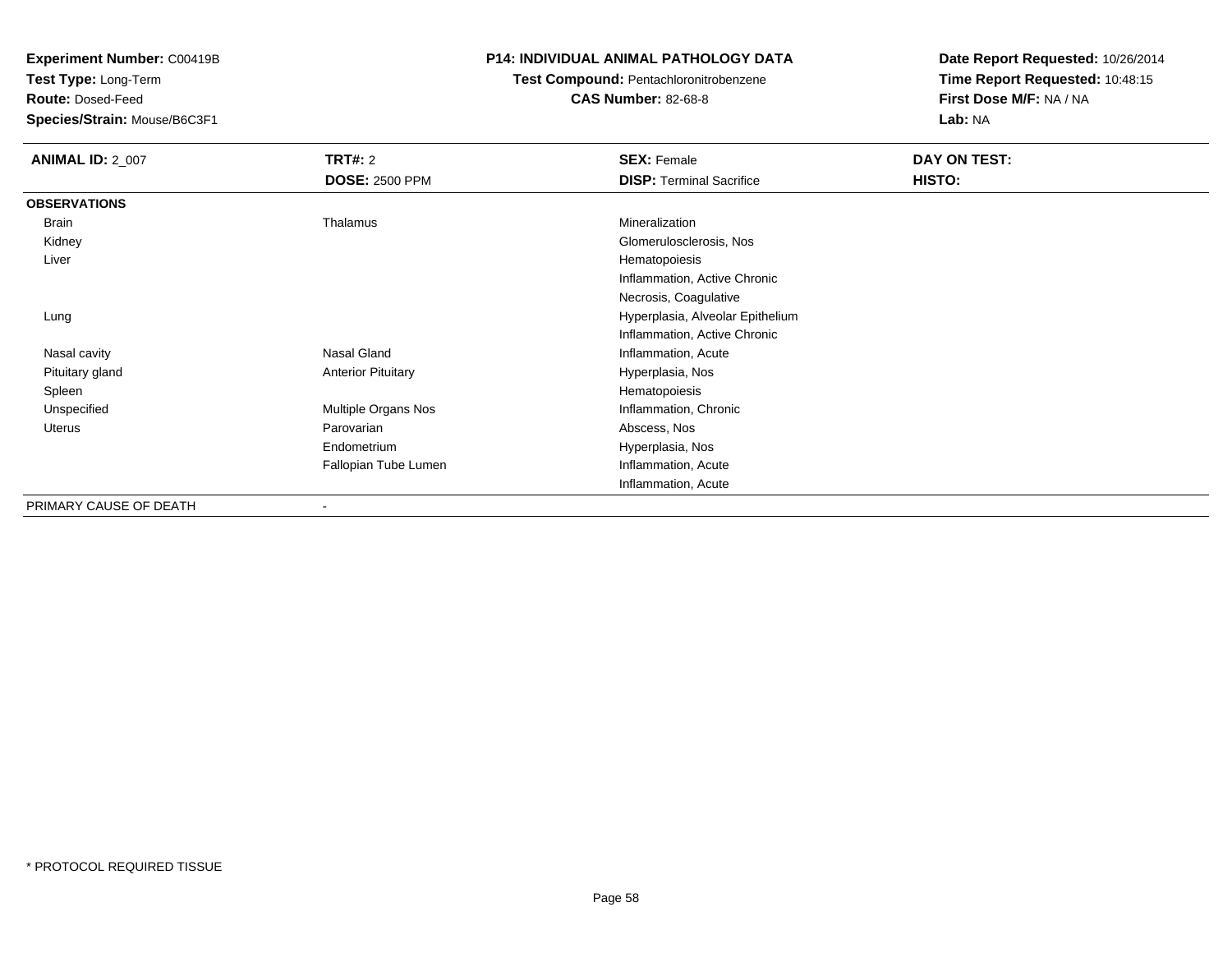**Test Type:** Long-Term

**Route:** Dosed-Feed

**Species/Strain:** Mouse/B6C3F1

#### **P14: INDIVIDUAL ANIMAL PATHOLOGY DATA**

#### **Test Compound:** Pentachloronitrobenzene**CAS Number:** 82-68-8

| <b>ANIMAL ID: 2_008</b> | <b>TRT#: 2</b>        | <b>SEX: Female</b>              | DAY ON TEST: |  |
|-------------------------|-----------------------|---------------------------------|--------------|--|
|                         | <b>DOSE: 2500 PPM</b> | <b>DISP: Terminal Sacrifice</b> | HISTO:       |  |
| <b>OBSERVATIONS</b>     |                       |                                 |              |  |
| Brain                   | Thalamus              | Mineralization                  |              |  |
| Kidney                  |                       | Inflammation, Chronic           |              |  |
| Liver                   |                       | Hepatocytomegaly                |              |  |
|                         |                       | Nuclear Enlargement             |              |  |
| Lymph node              | Lumbar Lymph Node     | Hyperplasia, Lymphoid           |              |  |
|                         | Renal Lymph Node      | Hyperplasia, Nos                |              |  |
|                         | Mesenteric Lymph Node | Lymphoma, Mixed-Malignant Type  |              |  |
| Nasal cavity            | Nasal Gland           | Inflammation, Acute             |              |  |
| Ovary                   |                       | Cyst, Nos                       |              |  |
| Salivary gland          |                       | Inflammation, Chronic           |              |  |
| Spleen                  |                       | Hyperplasia, Lymphoid           |              |  |
| Stomach                 | Forestomach           | Acanthosis                      |              |  |
|                         | Forestomach           | Foreign Body, Nos               |              |  |
|                         | Forestomach           | Hyperkeratosis                  |              |  |
|                         | Forestomach           | Inflammation, Active Chronic    |              |  |
| Urinary bladder         |                       | Inflammation, Chronic           |              |  |
| <b>Uterus</b>           | Endometrium           | Hyperplasia, Nos                |              |  |
| PRIMARY CAUSE OF DEATH  |                       |                                 |              |  |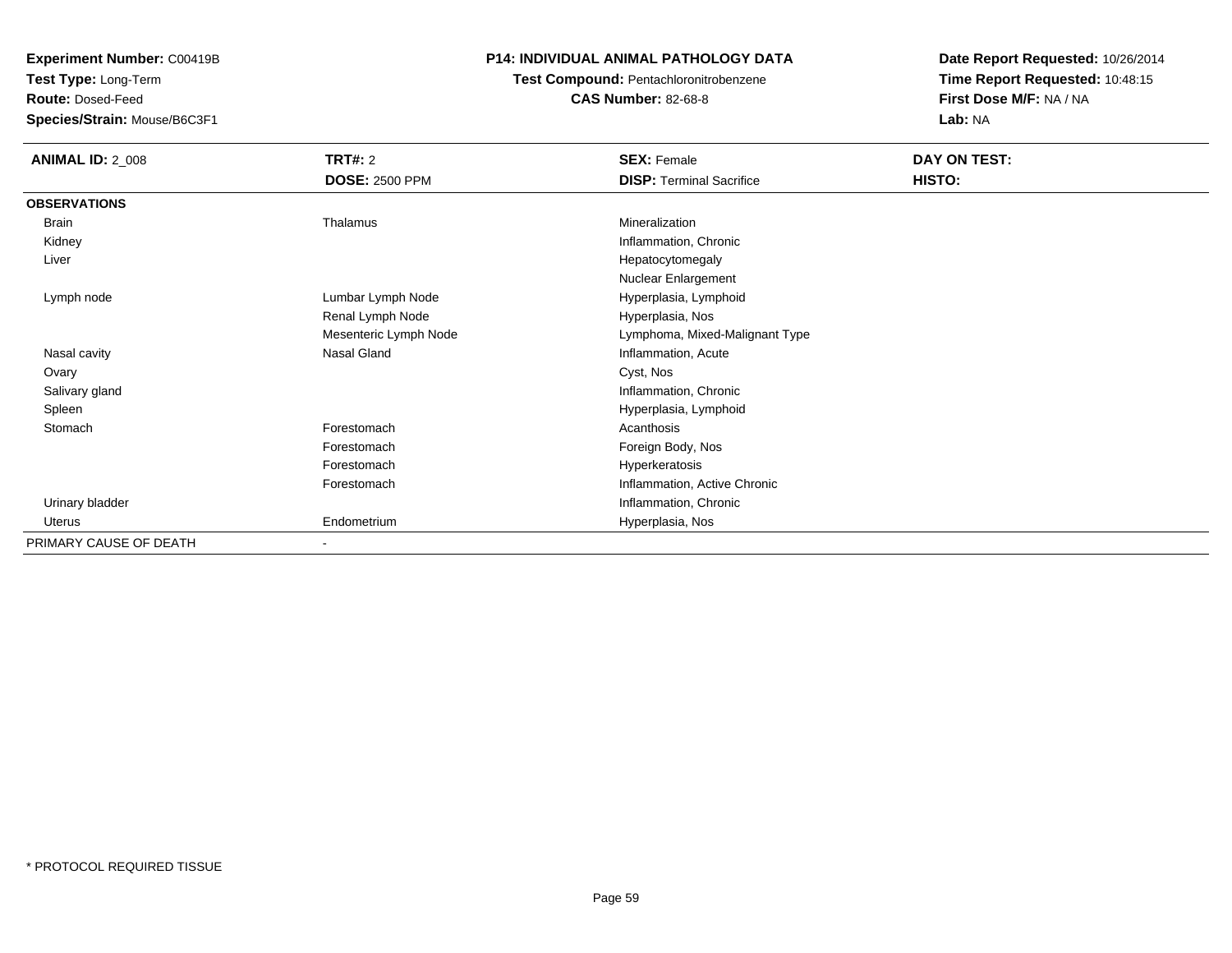**Test Type:** Long-Term

**Route:** Dosed-Feed

**Species/Strain:** Mouse/B6C3F1

#### **P14: INDIVIDUAL ANIMAL PATHOLOGY DATA**

#### **Test Compound:** Pentachloronitrobenzene**CAS Number:** 82-68-8

| <b>ANIMAL ID: 2_009</b> | TRT#: 2                    | <b>SEX: Female</b>              | DAY ON TEST: |  |
|-------------------------|----------------------------|---------------------------------|--------------|--|
|                         | <b>DOSE: 2500 PPM</b>      | <b>DISP: Terminal Sacrifice</b> | HISTO:       |  |
| <b>OBSERVATIONS</b>     |                            |                                 |              |  |
| Brain                   | Thalamus                   | Mineralization                  |              |  |
| Kidney                  |                            | Glomerulosclerosis, Nos         |              |  |
| Liver                   |                            | Hematopoiesis                   |              |  |
|                         |                            | Necrosis, Coagulative           |              |  |
| Lung                    |                            | Congestion, Nos                 |              |  |
| Nasal cavity            | Nasal Gland                | Inflammation, Acute             |              |  |
| Spleen                  |                            | Hyperplasia, Lymphoid           |              |  |
| Unspecified             | <b>Multiple Organs Nos</b> | Inflammation, Chronic           |              |  |
| <b>Uterus</b>           | Endometrium                | Hyperplasia, Nos                |              |  |
|                         |                            | Inflammation, Acute             |              |  |
| PRIMARY CAUSE OF DEATH  |                            |                                 |              |  |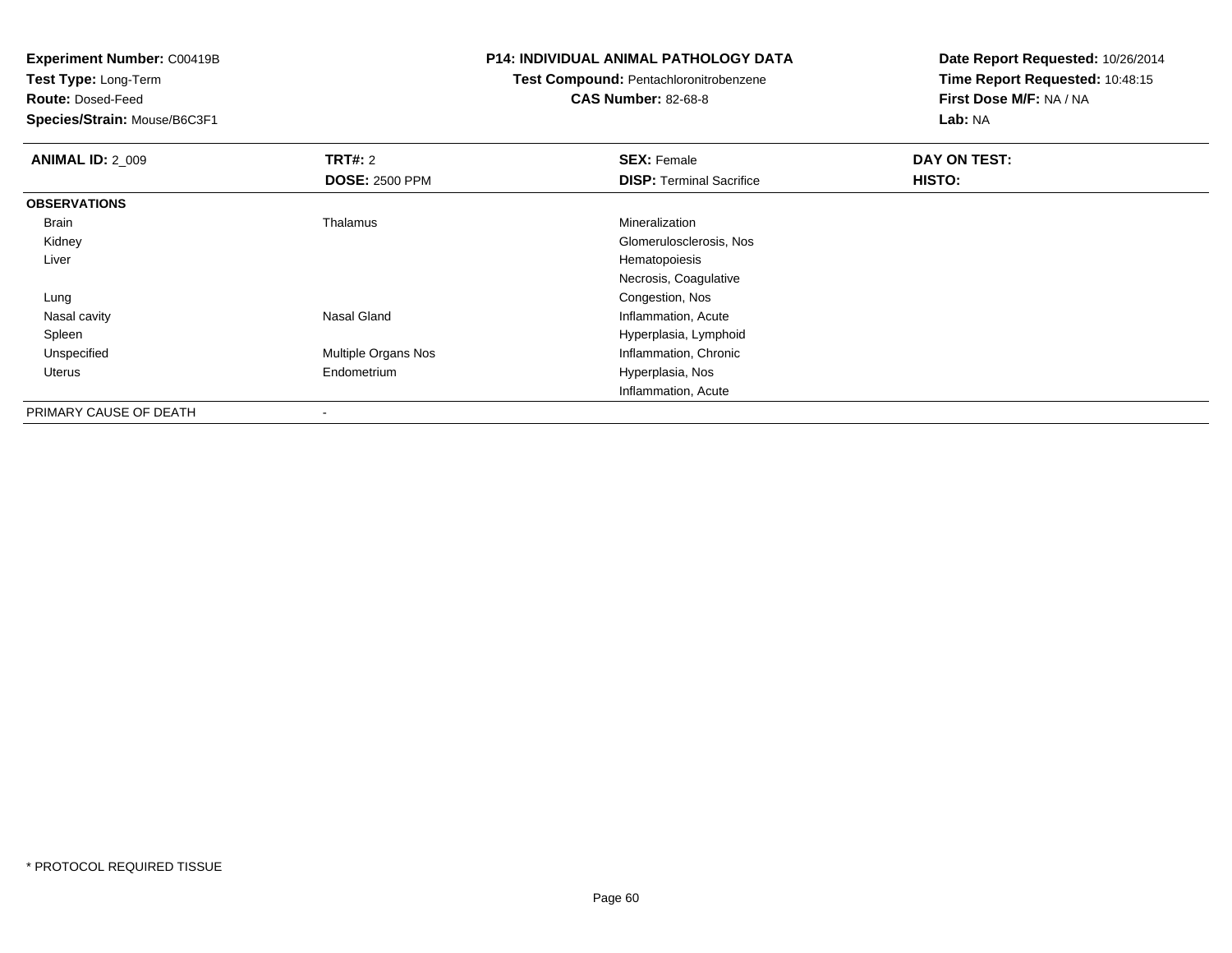**Test Type:** Long-Term

**Route:** Dosed-Feed

**Species/Strain:** Mouse/B6C3F1

#### **P14: INDIVIDUAL ANIMAL PATHOLOGY DATA**

## **Test Compound:** Pentachloronitrobenzene

**CAS Number:** 82-68-8

| <b>ANIMAL ID: 2 010</b> | <b>TRT#:</b> 2            | <b>SEX: Female</b>               | DAY ON TEST: |  |
|-------------------------|---------------------------|----------------------------------|--------------|--|
|                         | <b>DOSE: 2500 PPM</b>     | <b>DISP:</b> Moribund Sacrifice  | HISTO:       |  |
| <b>OBSERVATIONS</b>     |                           |                                  |              |  |
| Bone marrow             |                           | Fibrosis, Myelo                  |              |  |
| <b>Brain</b>            | Thalamus                  | Mineralization                   |              |  |
| Lung                    |                           | Hyperplasia, Alveolar Epithelium |              |  |
|                         |                           | Inflammation, Acute              |              |  |
| Lymph node              | Mesenteric Lymph Node     | Angiectasis                      |              |  |
| Nasal cavity            | Nasal Gland               | Inflammation, Acute              |              |  |
| Ovary                   |                           | Cyst, Nos                        |              |  |
| Pituitary gland         | <b>Anterior Pituitary</b> | Hyperplasia, Nos                 |              |  |
| Spleen                  |                           | Hematopoiesis                    |              |  |
| Unspecified             | Multiple Organs Nos       | Inflammation, Chronic            |              |  |
|                         | Multiple Organs Nos       | Lymphoma, Mixed-Malignant Type   |              |  |
| Uterus                  | Endometrium               | Hyperplasia, Nos                 |              |  |
| PRIMARY CAUSE OF DEATH  |                           |                                  |              |  |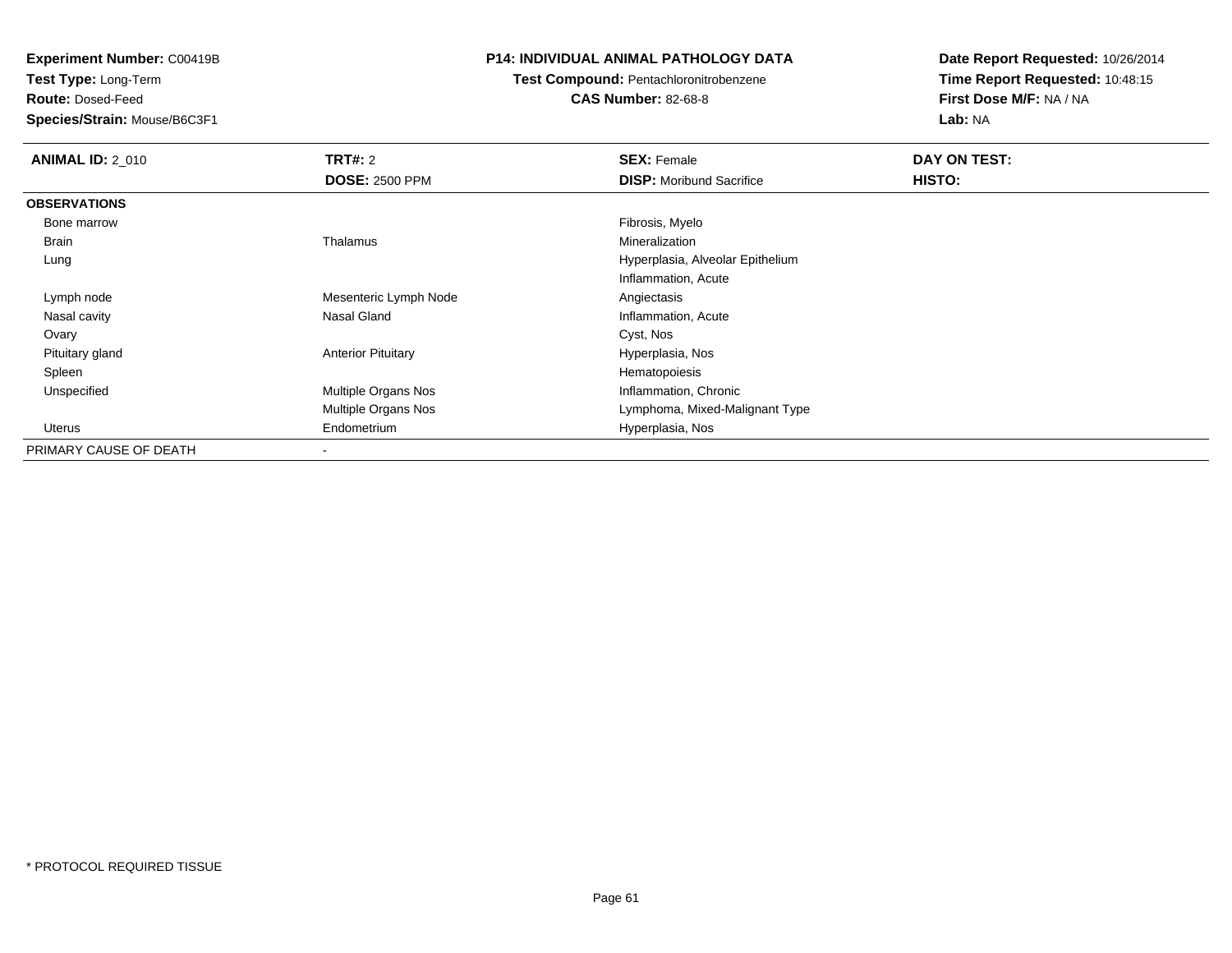**Test Type:** Long-Term

**Route:** Dosed-Feed

**Species/Strain:** Mouse/B6C3F1

#### **P14: INDIVIDUAL ANIMAL PATHOLOGY DATA**

### **Test Compound:** Pentachloronitrobenzene

**CAS Number:** 82-68-8

| <b>ANIMAL ID: 2 011</b> | <b>TRT#: 2</b>        | <b>SEX: Female</b>           | DAY ON TEST: |
|-------------------------|-----------------------|------------------------------|--------------|
|                         | <b>DOSE: 2500 PPM</b> | <b>DISP: Natural Death</b>   | HISTO:       |
| <b>OBSERVATIONS</b>     |                       |                              |              |
| Bone marrow             |                       | Hyperplasia, Hematopoietic   |              |
| Brain                   | Thalamus              | Mineralization               |              |
| Kidney                  |                       | Inflammation, Chronic        |              |
| Lung                    |                       | Abscess, Nos                 |              |
|                         | Pleura Nos            | Inflammation, Acute          |              |
| Peritoneum              |                       | Inflammation, Acute          |              |
| Spleen                  | Capsule               | Fibrosis, Focal              |              |
|                         |                       | Hematopoiesis                |              |
| Stomach                 | Omentum Nos           | Inflammation, Active Chronic |              |
| Uterus                  |                       | Abscess, Nos                 |              |
|                         | Endometrium           | Hyperplasia, Nos             |              |
|                         |                       | Inflammation, Active Chronic |              |
| PRIMARY CAUSE OF DEATH  |                       |                              |              |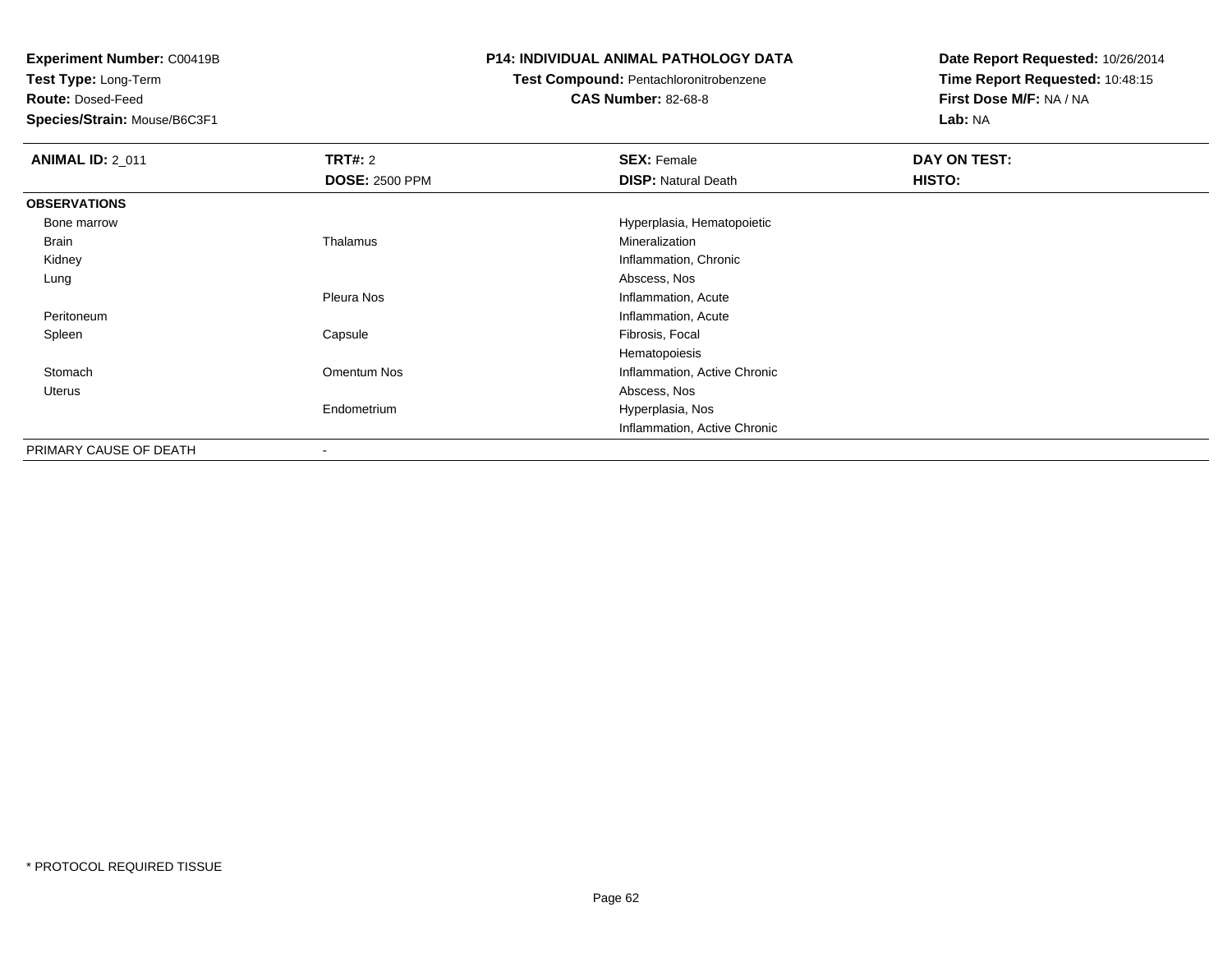| Experiment Number: C00419B<br>Test Type: Long-Term<br><b>Route: Dosed-Feed</b><br>Species/Strain: Mouse/B6C3F1 |                       | <b>P14: INDIVIDUAL ANIMAL PATHOLOGY DATA</b><br>Test Compound: Pentachloronitrobenzene<br><b>CAS Number: 82-68-8</b> | Date Report Requested: 10/26/2014<br>Time Report Requested: 10:48:15<br>First Dose M/F: NA / NA<br>Lab: NA |
|----------------------------------------------------------------------------------------------------------------|-----------------------|----------------------------------------------------------------------------------------------------------------------|------------------------------------------------------------------------------------------------------------|
| <b>ANIMAL ID: 2_012</b>                                                                                        | <b>TRT#: 2</b>        | <b>SEX: Female</b>                                                                                                   | DAY ON TEST:                                                                                               |
|                                                                                                                | <b>DOSE: 2500 PPM</b> | <b>DISP:</b> Moribund Sacrifice                                                                                      | <b>HISTO:</b>                                                                                              |
| <b>OBSERVATIONS</b>                                                                                            |                       |                                                                                                                      |                                                                                                            |
| Brain                                                                                                          | Thalamus              | Mineralization                                                                                                       |                                                                                                            |
| Liver                                                                                                          |                       | Inflammation, Active Chronic                                                                                         |                                                                                                            |
|                                                                                                                |                       | Necrosis, Coagulative                                                                                                |                                                                                                            |
| Lung                                                                                                           |                       | Alveolar/Bronchiolar Adenoma                                                                                         |                                                                                                            |
| Nasal cavity                                                                                                   |                       | Inflammation, Acute                                                                                                  |                                                                                                            |
| Unspecified                                                                                                    | Multiple Organs Nos   | Inflammation, Chronic                                                                                                |                                                                                                            |
| Uterus                                                                                                         | Endometrium           | Hyperplasia, Nos                                                                                                     |                                                                                                            |
|                                                                                                                |                       | Inflammation, Acute                                                                                                  |                                                                                                            |
| PRIMARY CAUSE OF DEATH                                                                                         |                       |                                                                                                                      |                                                                                                            |

-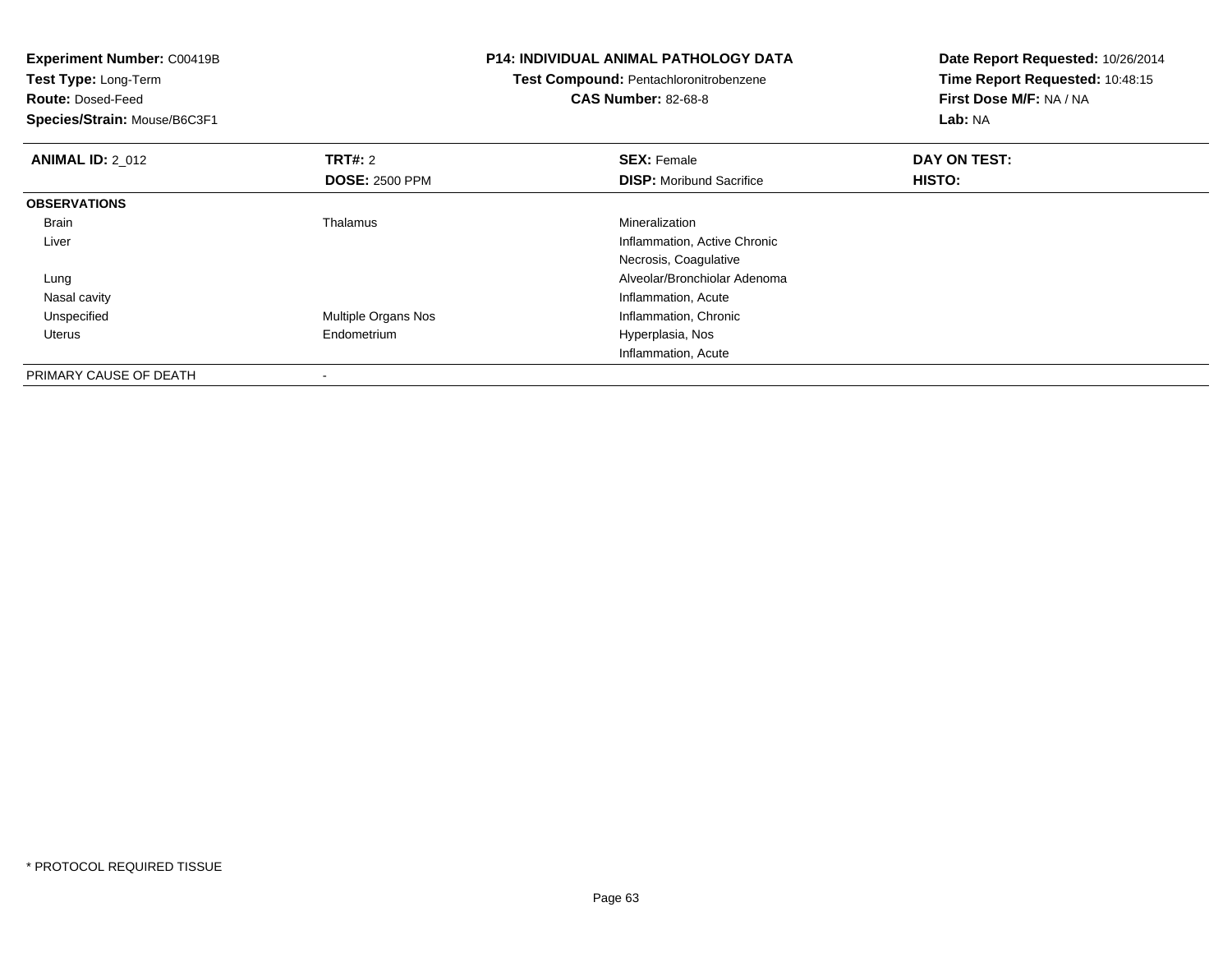**Test Type:** Long-Term

**Route:** Dosed-Feed

**Species/Strain:** Mouse/B6C3F1

#### **P14: INDIVIDUAL ANIMAL PATHOLOGY DATA**

**Test Compound:** Pentachloronitrobenzene

**CAS Number:** 82-68-8

| <b>ANIMAL ID: 2_013</b> | <b>TRT#: 2</b>        | <b>SEX: Female</b>           | DAY ON TEST: |  |
|-------------------------|-----------------------|------------------------------|--------------|--|
|                         | <b>DOSE: 2500 PPM</b> | <b>DISP: Natural Death</b>   | HISTO:       |  |
| <b>OBSERVATIONS</b>     |                       |                              |              |  |
| Adrenal gland           |                       | Inflammation, Chronic        |              |  |
| Bone marrow             |                       | Hyperplasia, Hematopoietic   |              |  |
| Heart                   |                       | Mineralization               |              |  |
| Kidney                  |                       | Inflammation, Chronic        |              |  |
| Liver                   |                       | Hematopoiesis                |              |  |
| Lung                    |                       | Inflammation, Acute          |              |  |
| Lymph node              | Mesenteric Lymph Node | Hyperplasia, Nos             |              |  |
|                         | Pancreatic Lymph Node | Hyperplasia, Plasma Cell     |              |  |
| Peritoneum              |                       | Inflammation, Acute          |              |  |
| Skin                    |                       | Inflammation, Acute          |              |  |
| Spleen                  |                       | Hematopoiesis                |              |  |
| Thymus                  |                       | Depletion, Lymphoid          |              |  |
| Unspecified             | Multiple Organs Nos   | <b>Bacterial Septicemia</b>  |              |  |
| Uterus                  | Parovarian            | Abscess, Nos                 |              |  |
|                         | Parovarian            | Inflammation, Active Chronic |              |  |
|                         |                       | Inflammation, Acute          |              |  |
| PRIMARY CAUSE OF DEATH  |                       |                              |              |  |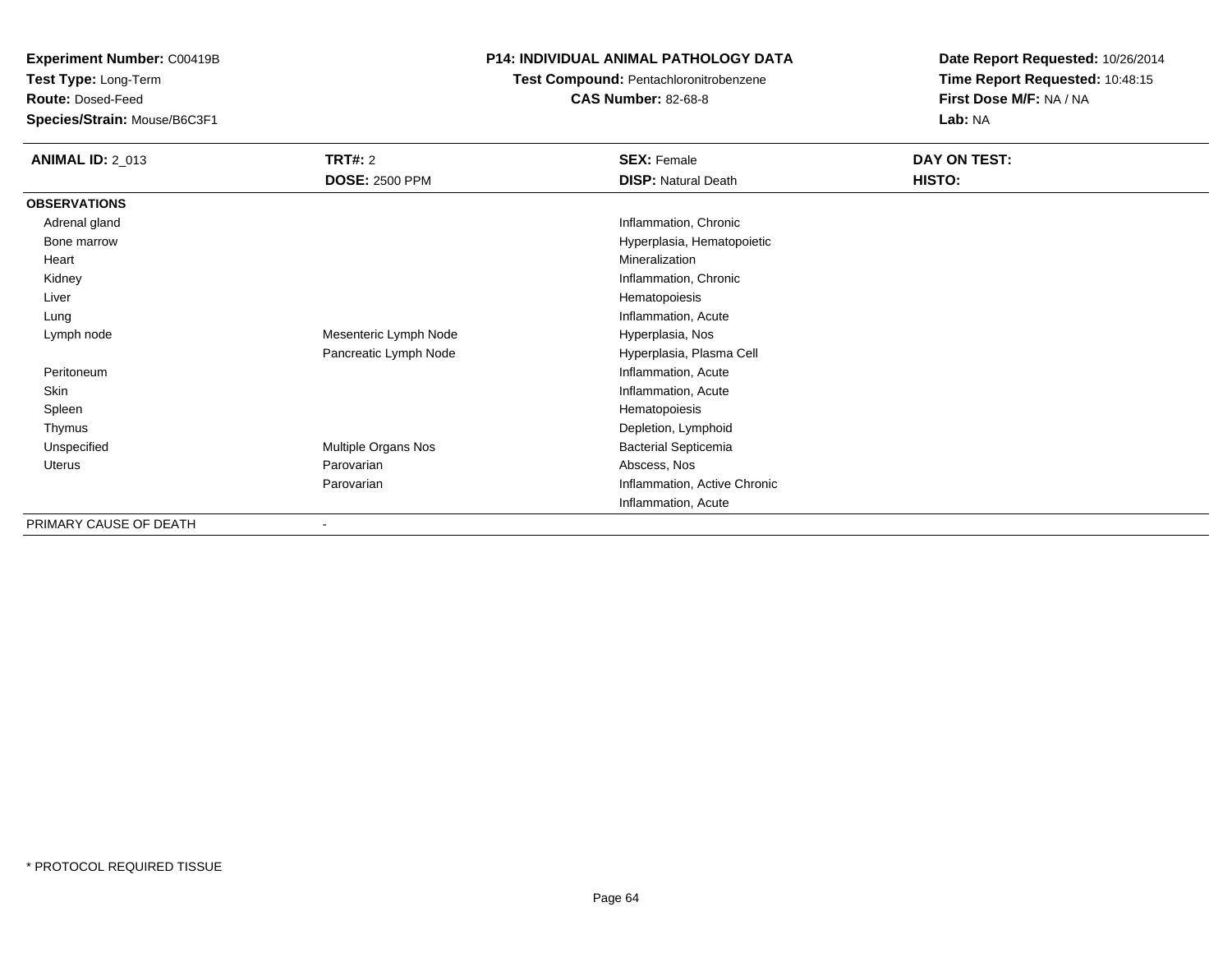**Test Type:** Long-Term

**Route:** Dosed-Feed

**Species/Strain:** Mouse/B6C3F1

#### **P14: INDIVIDUAL ANIMAL PATHOLOGY DATA**

**Test Compound:** Pentachloronitrobenzene

**CAS Number:** 82-68-8

| <b>ANIMAL ID: 2_014</b> | <b>TRT#: 2</b>            | <b>SEX: Female</b>              | DAY ON TEST: |  |
|-------------------------|---------------------------|---------------------------------|--------------|--|
|                         | <b>DOSE: 2500 PPM</b>     | <b>DISP:</b> Terminal Sacrifice | HISTO:       |  |
| <b>OBSERVATIONS</b>     |                           |                                 |              |  |
| Bone marrow             |                           | Fibrosis, Myelo                 |              |  |
| Lymph node              | Mesenteric Lymph Node     | Angiectasis                     |              |  |
| Nasal cavity            | Nasopharynx Nos           | Congenital Malformation, Nos    |              |  |
| Ovary                   |                           | Cystadenoma, Nos                |              |  |
| Pituitary gland         | <b>Anterior Pituitary</b> | Adenoma, Nos                    |              |  |
|                         | <b>Anterior Pituitary</b> | Cyst, Nos                       |              |  |
| Spleen                  |                           | Hyperplasia, Lymphoid           |              |  |
| Stomach                 | Forestomach               | Acanthosis                      |              |  |
|                         | Forestomach               | Hyperkeratosis                  |              |  |
|                         | Forestomach               | Inflammation, Active Chronic    |              |  |
| Unspecified             | Multiple Organs Nos       | Inflammation, Chronic           |              |  |
| Uterus                  | Endometrium               | Hyperplasia, Nos                |              |  |
|                         |                           | Leiomyoma                       |              |  |
| PRIMARY CAUSE OF DEATH  |                           |                                 |              |  |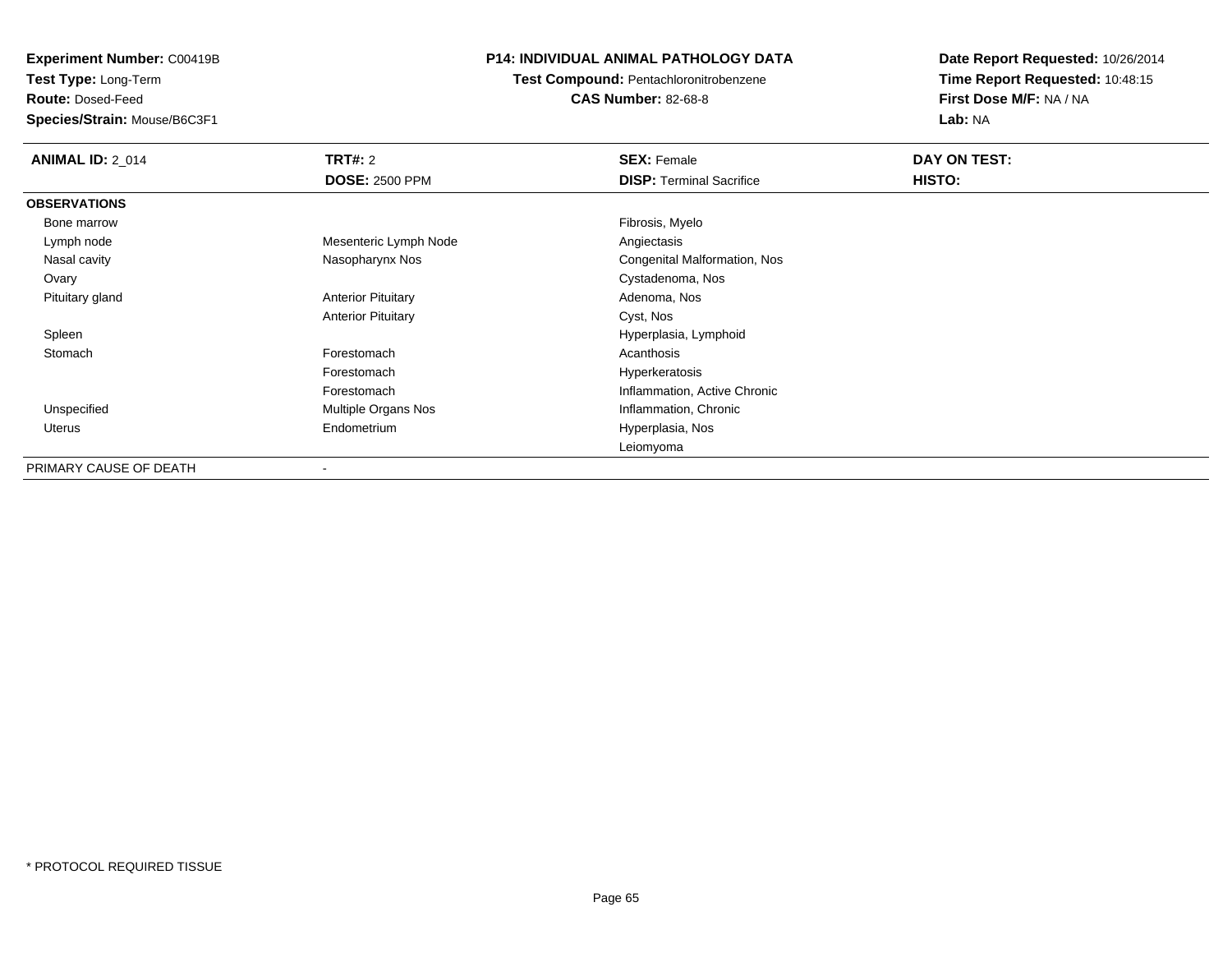**Experiment Number:** C00419B**Test Type:** Long-Term**Route:** Dosed-Feed **Species/Strain:** Mouse/B6C3F1**P14: INDIVIDUAL ANIMAL PATHOLOGY DATATest Compound:** Pentachloronitrobenzene**CAS Number:** 82-68-8**Date Report Requested:** 10/26/2014**Time Report Requested:** 10:48:15**First Dose M/F:** NA / NA**Lab:** NA**ANIMAL ID: 2 015 TRT#:** 2 **SEX:** Female **DAY ON TEST: DOSE:** 2500 PPM**DISP:** Natural Death **HISTO: OBSERVATIONS** Heart Inflammation, Active Chronic Kidney Inflammation, Chronic Lung Congestion, Nos Pleura Nos Inflammation, Acute Adenocarcinoma, Nos Mammary gland Peritoneumntiammation, Acute and The Contract of the Contract of the Contract of the Inflammation, Acute and The Contract of the Contract of the Contract of the Contract of the Contract of the Contract of the Contract of the Contrac Spleen Hematopoiesis Uterus Parovarian Abscess, Nos Endometrium Hyperplasia, Nos PRIMARY CAUSE OF DEATH-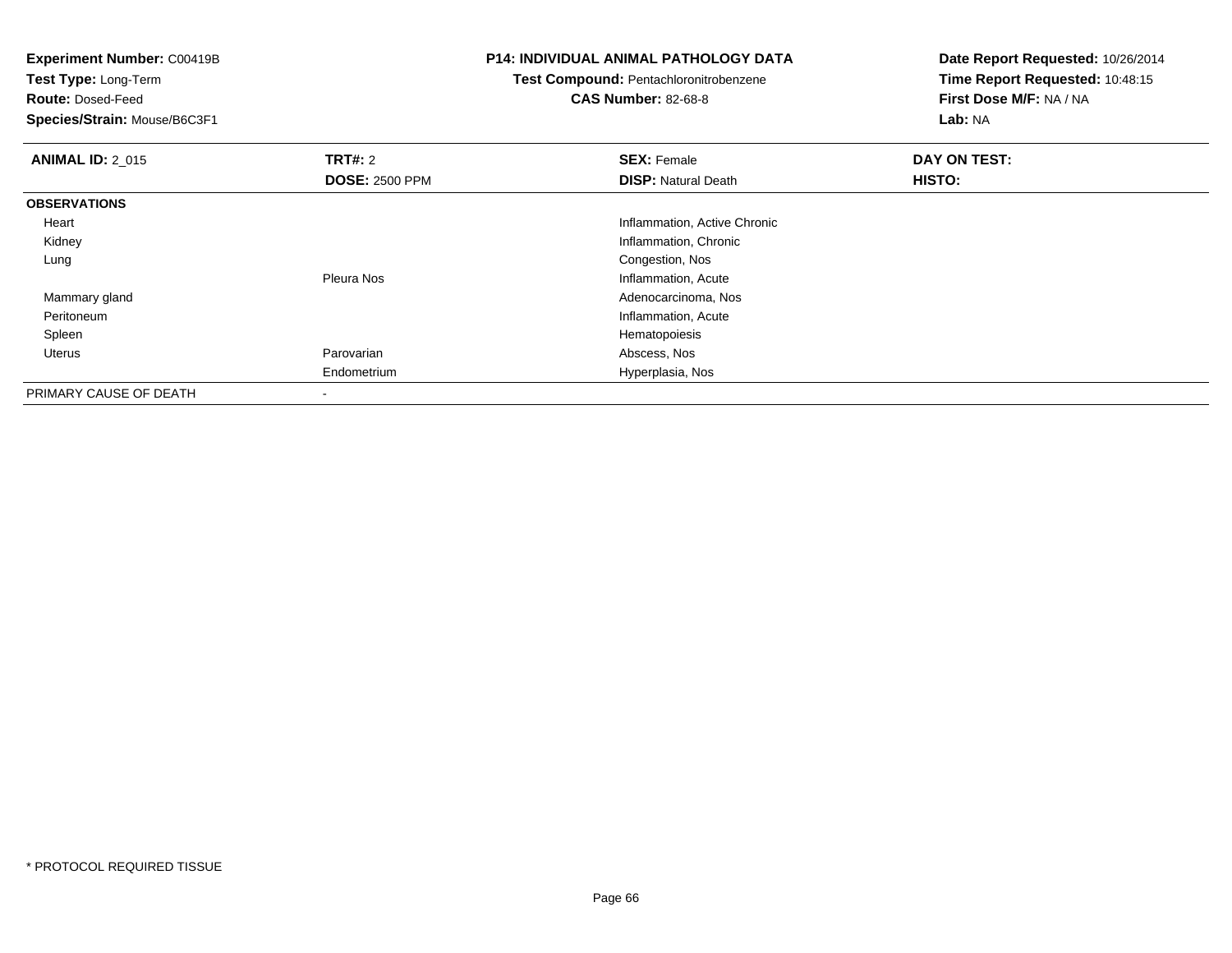| <b>Experiment Number: C00419B</b><br>Test Type: Long-Term<br><b>Route: Dosed-Feed</b><br>Species/Strain: Mouse/B6C3F1 |                       | <b>P14: INDIVIDUAL ANIMAL PATHOLOGY DATA</b><br>Test Compound: Pentachloronitrobenzene<br><b>CAS Number: 82-68-8</b> | Date Report Requested: 10/26/2014<br>Time Report Requested: 10:48:15<br>First Dose M/F: NA / NA<br>Lab: NA |  |
|-----------------------------------------------------------------------------------------------------------------------|-----------------------|----------------------------------------------------------------------------------------------------------------------|------------------------------------------------------------------------------------------------------------|--|
| <b>ANIMAL ID: 2 016</b>                                                                                               | <b>TRT#: 2</b>        | <b>SEX: Female</b>                                                                                                   | DAY ON TEST:                                                                                               |  |
|                                                                                                                       | <b>DOSE: 2500 PPM</b> | <b>DISP: Natural Death</b>                                                                                           | HISTO:                                                                                                     |  |
| <b>OBSERVATIONS</b>                                                                                                   |                       |                                                                                                                      |                                                                                                            |  |
| Adrenal gland                                                                                                         |                       | Hemorrhage                                                                                                           |                                                                                                            |  |
| Bone marrow                                                                                                           |                       | Hyperplasia, Hematopoietic                                                                                           |                                                                                                            |  |
| Liver                                                                                                                 |                       | Hematopoiesis                                                                                                        |                                                                                                            |  |
|                                                                                                                       |                       | Metamorphosis, Fatty                                                                                                 |                                                                                                            |  |
| Lymph node                                                                                                            |                       | Inflammation, Acute                                                                                                  |                                                                                                            |  |
| Ovary                                                                                                                 |                       | Abscess, Nos                                                                                                         |                                                                                                            |  |
|                                                                                                                       |                       | Necrosis, Nos                                                                                                        |                                                                                                            |  |
| Spleen                                                                                                                |                       | Depletion, Lymphoid                                                                                                  |                                                                                                            |  |
|                                                                                                                       |                       | Hematopoiesis                                                                                                        |                                                                                                            |  |
| PRIMARY CAUSE OF DEATH                                                                                                |                       |                                                                                                                      |                                                                                                            |  |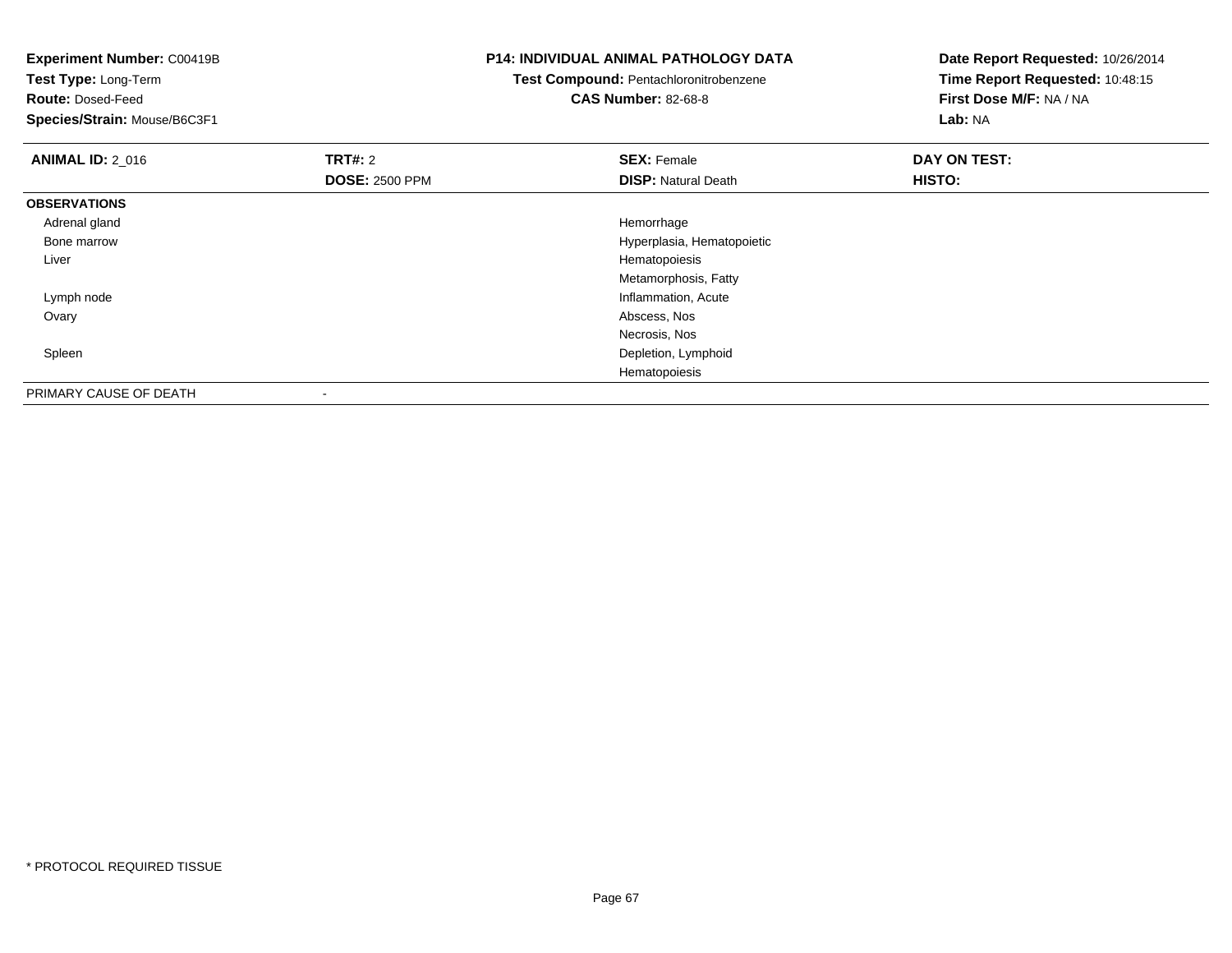**Test Type:** Long-Term

**Route:** Dosed-Feed

**Species/Strain:** Mouse/B6C3F1

#### **P14: INDIVIDUAL ANIMAL PATHOLOGY DATA**

# **Test Compound:** Pentachloronitrobenzene

**CAS Number:** 82-68-8

| <b>ANIMAL ID: 2_017</b> | <b>TRT#: 2</b>            | <b>SEX: Female</b>         | DAY ON TEST: |
|-------------------------|---------------------------|----------------------------|--------------|
|                         | <b>DOSE: 2500 PPM</b>     | <b>DISP: Natural Death</b> | HISTO:       |
| <b>OBSERVATIONS</b>     |                           |                            |              |
| Brain                   | Thalamus                  | Mineralization             |              |
| Kidney                  |                           | Glomerulosclerosis, Nos    |              |
|                         |                           | Inflammation, Chronic      |              |
| Liver                   |                           | Hematopoiesis              |              |
| Lymph node              | Mesenteric Lymph Node     | Angiectasis                |              |
| Ovary                   |                           | Cyst, Hemorrhagic          |              |
| Pituitary gland         | <b>Anterior Pituitary</b> | Hyperplasia, Nos           |              |
| Salivary gland          |                           | Inflammation, Chronic      |              |
| Spleen                  |                           | Hematopoiesis              |              |
| Unspecified             | Multiple Organs Nos       | Inflammation, Acute        |              |
| Urinary bladder         |                           | Inflammation, Chronic      |              |
| Uterus                  | Parovarian                | Abscess, Nos               |              |
|                         | Endometrium               | Hyperplasia, Nos           |              |
| PRIMARY CAUSE OF DEATH  |                           |                            |              |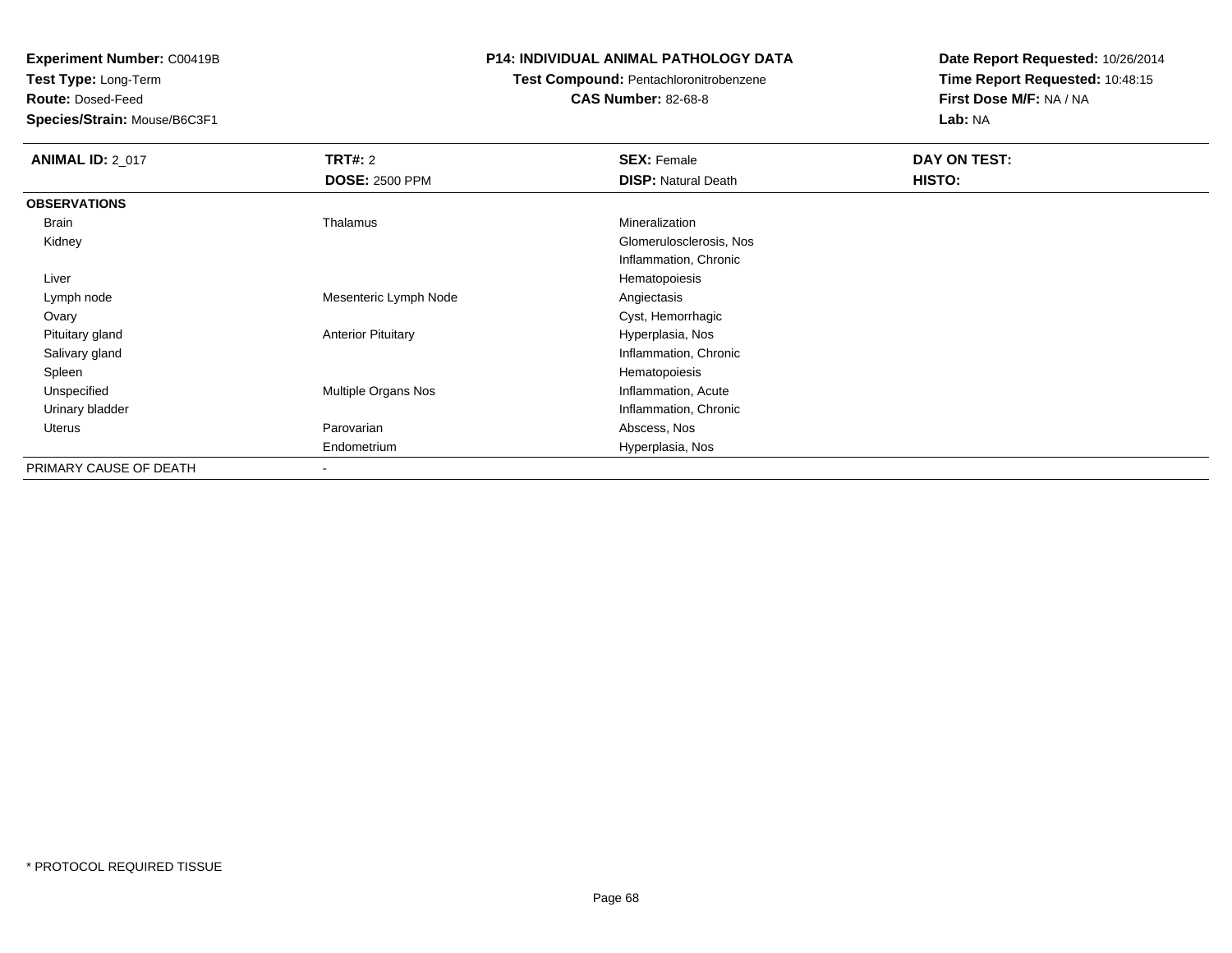**Test Type:** Long-Term

**Route:** Dosed-Feed

**Species/Strain:** Mouse/B6C3F1

#### **P14: INDIVIDUAL ANIMAL PATHOLOGY DATA**

### **Test Compound:** Pentachloronitrobenzene

**CAS Number:** 82-68-8

| <b>ANIMAL ID: 2_018</b> | TRT#: 2                   | <b>SEX: Female</b>              | DAY ON TEST: |  |
|-------------------------|---------------------------|---------------------------------|--------------|--|
|                         | <b>DOSE: 2500 PPM</b>     | <b>DISP: Terminal Sacrifice</b> | HISTO:       |  |
| <b>OBSERVATIONS</b>     |                           |                                 |              |  |
| Bone marrow             |                           | Fibrosis, Myelo                 |              |  |
| Brain                   | Thalamus                  | Mineralization                  |              |  |
| Kidney                  |                           | Inflammation, Chronic           |              |  |
|                         | Tubule                    | Regeneration, Nos               |              |  |
| Liver                   |                           | Hematopoiesis                   |              |  |
| Ovary                   |                           | Cyst, Nos                       |              |  |
| Pituitary gland         | <b>Anterior Pituitary</b> | Hyperplasia, Nos                |              |  |
| Skin                    |                           | Inflammation, Acute Necrotizing |              |  |
| Spleen                  |                           | Hematopoiesis                   |              |  |
| Urinary bladder         |                           | Inflammation, Chronic           |              |  |
| <b>Uterus</b>           | Endometrium               | Hyperplasia, Nos                |              |  |
|                         |                           | Inflammation, Acute             |              |  |
|                         | Parovarian                | Inflammation, Chronic           |              |  |
| PRIMARY CAUSE OF DEATH  | ٠                         |                                 |              |  |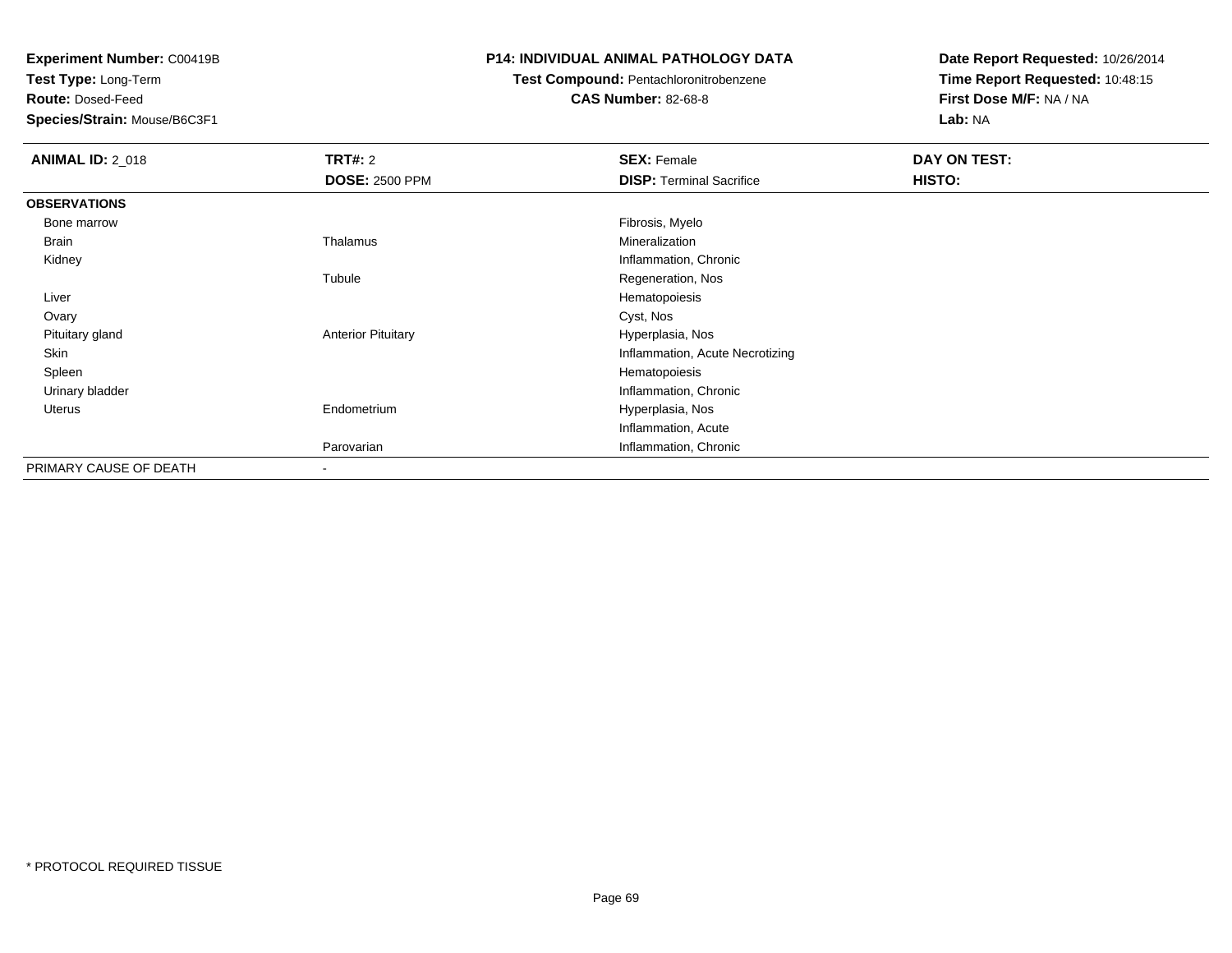**Test Type:** Long-Term

**Route:** Dosed-Feed

**Species/Strain:** Mouse/B6C3F1

#### **P14: INDIVIDUAL ANIMAL PATHOLOGY DATA**

### **Test Compound:** Pentachloronitrobenzene

**CAS Number:** 82-68-8

| <b>ANIMAL ID: 2_019</b> | TRT#: 2                    | <b>SEX: Female</b>           | DAY ON TEST: |  |
|-------------------------|----------------------------|------------------------------|--------------|--|
|                         | <b>DOSE: 2500 PPM</b>      | <b>DISP: Natural Death</b>   | HISTO:       |  |
| <b>OBSERVATIONS</b>     |                            |                              |              |  |
| Bone marrow             |                            | Hyperplasia, Hematopoietic   |              |  |
| Heart                   |                            | Inflammation, Active Chronic |              |  |
| Intestine Large         | Colon                      | Adhesion, Fibrous            |              |  |
| Liver                   |                            | Hematopoiesis                |              |  |
| Lung                    |                            | Congestion, Nos              |              |  |
|                         | Pleura Nos                 | Inflammation, Acute          |              |  |
| Lymph node              | <b>Tracheal Lymph Node</b> | Hyperplasia, Plasma Cell     |              |  |
| Peritoneum              |                            | Inflammation, Acute          |              |  |
| Skin                    |                            | Cyst, Epidermal Inclusion    |              |  |
| Thymus                  |                            | Depletion, Lymphoid          |              |  |
| Uterus                  | Parovarian                 | Abscess, Nos                 |              |  |
| PRIMARY CAUSE OF DEATH  | $\blacksquare$             |                              |              |  |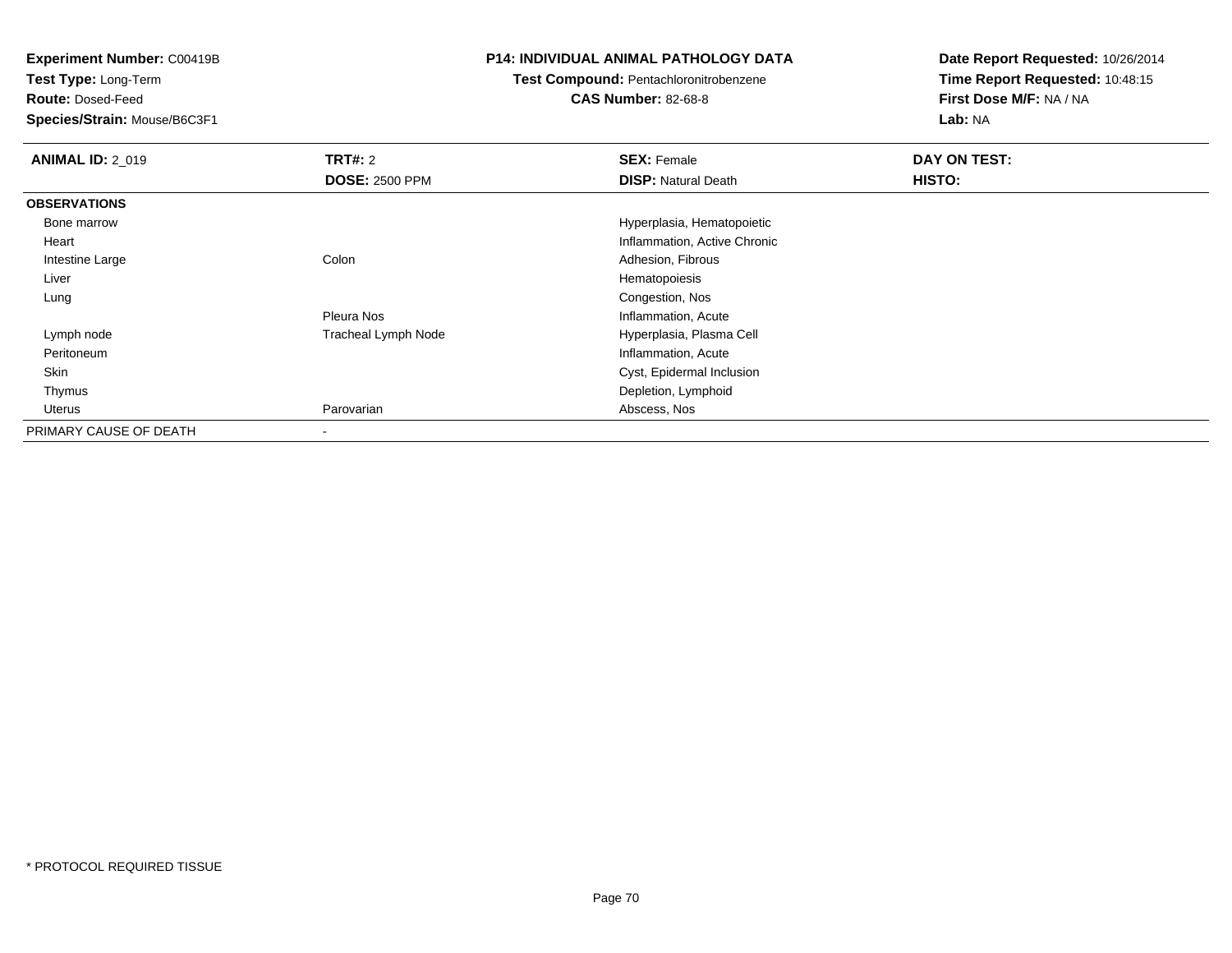**Test Type:** Long-Term

**Route:** Dosed-Feed

**Species/Strain:** Mouse/B6C3F1

#### **P14: INDIVIDUAL ANIMAL PATHOLOGY DATA**

**Test Compound:** Pentachloronitrobenzene**CAS Number:** 82-68-8

| <b>ANIMAL ID: 2 020</b> | TRT#: 2                    | <b>SEX: Female</b>                   | DAY ON TEST: |  |
|-------------------------|----------------------------|--------------------------------------|--------------|--|
|                         | <b>DOSE: 2500 PPM</b>      | <b>DISP:</b> Terminal Sacrifice      | HISTO:       |  |
| <b>OBSERVATIONS</b>     |                            |                                      |              |  |
| Bone marrow             |                            | Fibrosis, Myelo                      |              |  |
| Kidney                  |                            | Glomerulonephritis, Nos              |              |  |
| Nasal cavity            | Nasal Gland                | Inflammation, Acute                  |              |  |
| Pituitary gland         | <b>Anterior Pituitary</b>  | Hyperplasia, Nos                     |              |  |
| Stomach                 | Forestomach                | Acanthosis                           |              |  |
|                         | Forestomach                | Hyperkeratosis                       |              |  |
|                         | Forestomach                | Inflammation, Active Chronic         |              |  |
|                         | <b>Glandular Stomach</b>   | Mineralization                       |              |  |
| Unspecified             | Multiple Organs Nos        | Inflammation, Chronic                |              |  |
|                         | <b>Multiple Organs Nos</b> | Lymphoma, Lymphocytic-Malignant Type |              |  |
| Uterus                  | Endometrium                | Hyperplasia, Nos                     |              |  |
| PRIMARY CAUSE OF DEATH  |                            |                                      |              |  |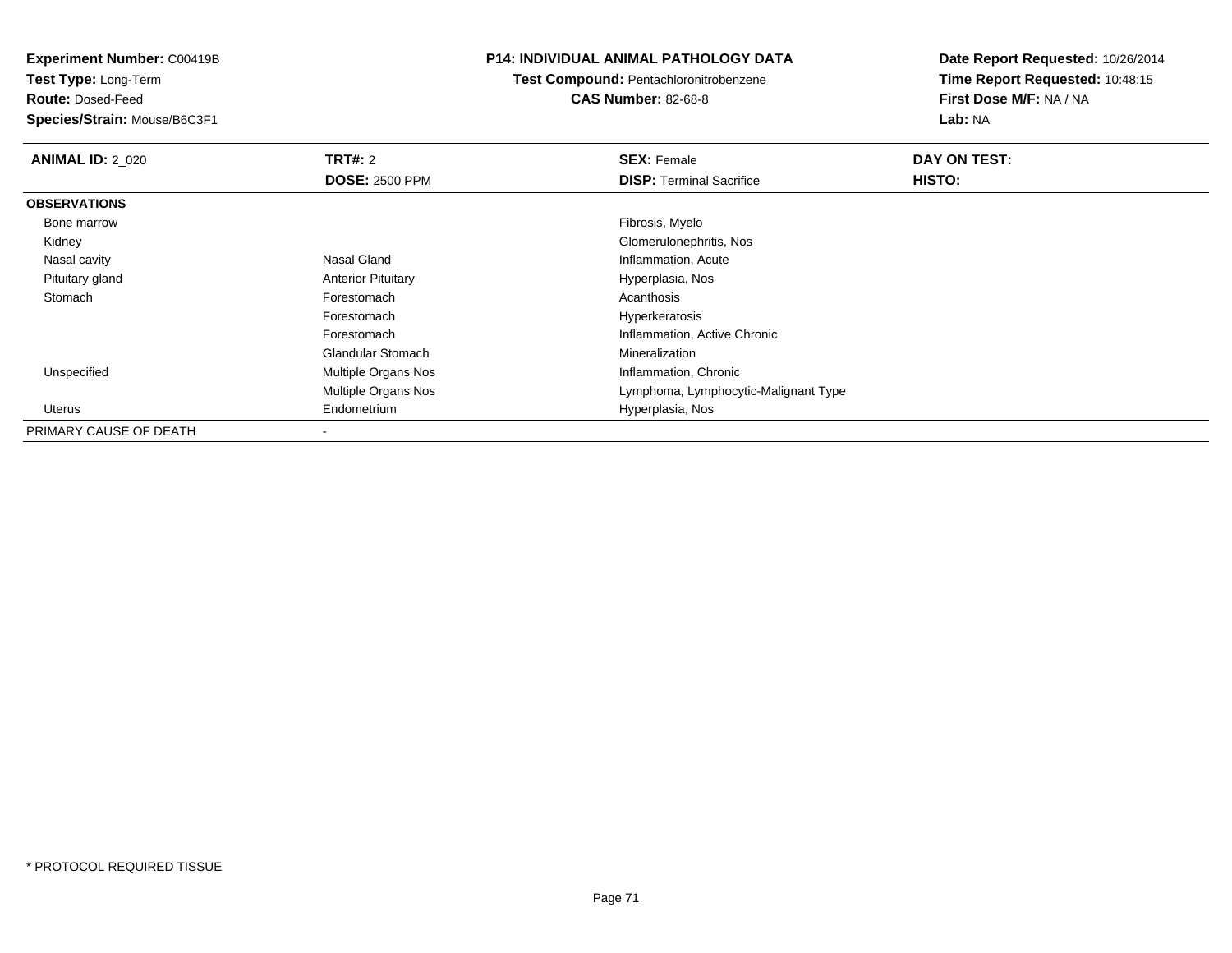**Test Type:** Long-Term

**Route:** Dosed-Feed

**Species/Strain:** Mouse/B6C3F1

#### **P14: INDIVIDUAL ANIMAL PATHOLOGY DATA**

### **Test Compound:** Pentachloronitrobenzene

**CAS Number:** 82-68-8

| <b>ANIMAL ID: 2_021</b> | <b>TRT#: 2</b><br><b>DOSE: 2500 PPM</b> | <b>SEX: Female</b><br><b>DISP: Natural Death</b> | DAY ON TEST:<br>HISTO: |
|-------------------------|-----------------------------------------|--------------------------------------------------|------------------------|
| <b>OBSERVATIONS</b>     |                                         |                                                  |                        |
| Bone marrow             |                                         | Hyperplasia, Hematopoietic                       |                        |
| Brain                   | Thalamus                                | Mineralization                                   |                        |
| Kidney                  |                                         | Inflammation, Chronic                            |                        |
| Liver                   |                                         | Hematopoiesis                                    |                        |
| Lung                    | Pleura Nos                              | Inflammation, Acute                              |                        |
|                         |                                         | Perivasculitis                                   |                        |
| Lymph node              | Mesenteric Lymph Node                   | Abscess, Nos                                     |                        |
| Peritoneum              |                                         | Inflammation, Active Chronic                     |                        |
| Skeletal muscle         | <b>Intercostal Muscle</b>               | Inflammation, Acute                              |                        |
| Spleen                  |                                         | Depletion, Lymphoid                              |                        |
|                         |                                         | Hematopoiesis                                    |                        |
| Stomach                 | Omentum Nos                             | Necrosis, Nos                                    |                        |
| Uterus                  | Parovarian                              | Abscess, Nos                                     |                        |
|                         | Parovarian                              | Adhesion, Nos                                    |                        |
|                         | Endometrium                             | Hyperplasia, Nos                                 |                        |
|                         | Parovarian                              | Inflammation, Active Chronic                     |                        |
| PRIMARY CAUSE OF DEATH  | $\overline{\phantom{a}}$                |                                                  |                        |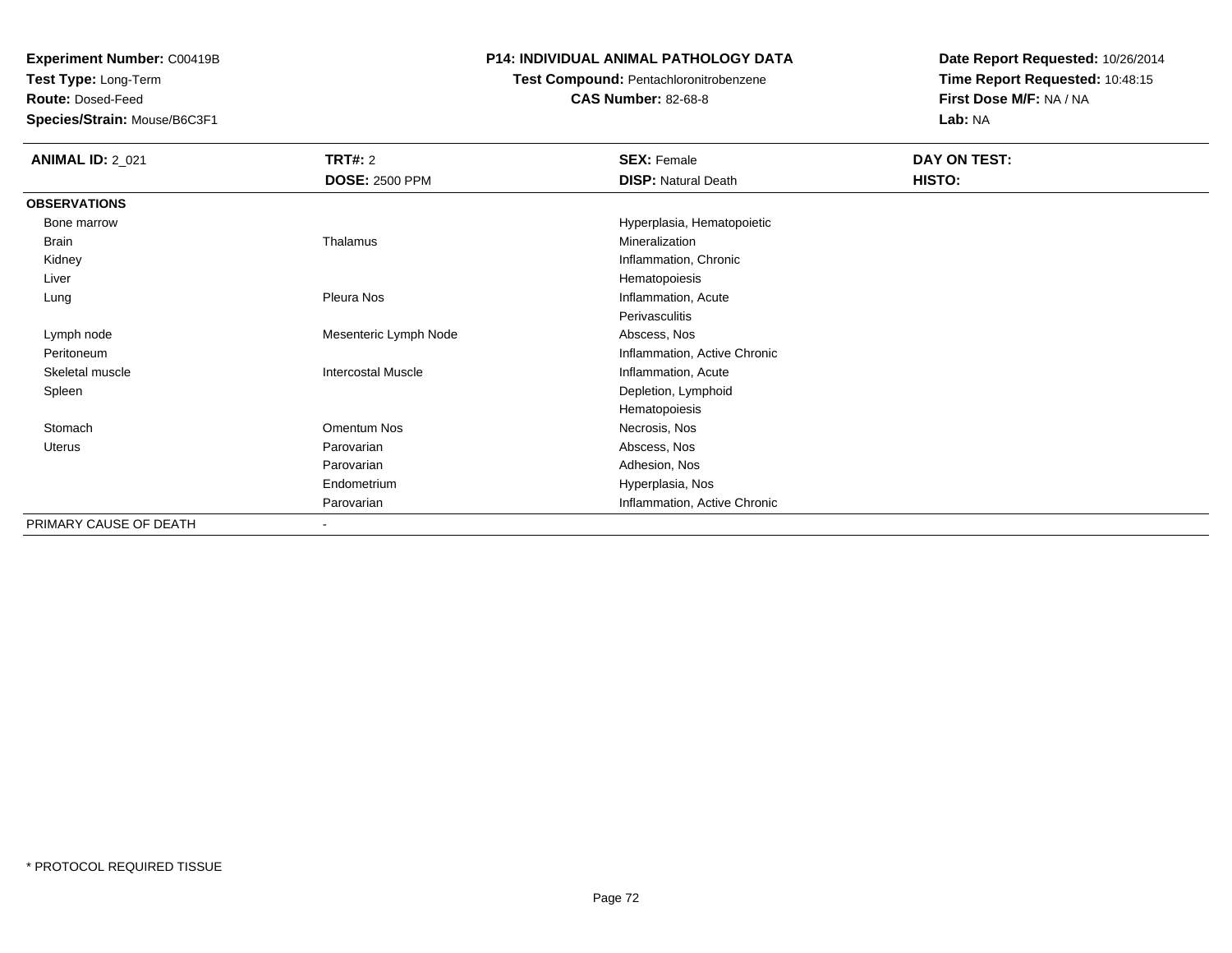**Test Type:** Long-Term

**Route:** Dosed-Feed

**Species/Strain:** Mouse/B6C3F1

### **P14: INDIVIDUAL ANIMAL PATHOLOGY DATA**

### **Test Compound:** Pentachloronitrobenzene

**CAS Number:** 82-68-8

| <b>ANIMAL ID: 2_022</b> | <b>TRT#: 2</b>           | <b>SEX: Female</b>           | DAY ON TEST:  |
|-------------------------|--------------------------|------------------------------|---------------|
|                         | <b>DOSE: 2500 PPM</b>    | <b>DISP: Natural Death</b>   | <b>HISTO:</b> |
| <b>OBSERVATIONS</b>     |                          |                              |               |
| Bone marrow             |                          | Hyperplasia, Hematopoietic   |               |
| Kidney                  |                          | Inflammation, Active Chronic |               |
| Liver                   |                          | Hematopoiesis                |               |
| Lung                    |                          | Congestion, Nos              |               |
|                         | Pleura Nos               | Inflammation, Acute          |               |
| Ovary                   |                          | Cyst, Nos                    |               |
|                         |                          | Inflammation, Acute          |               |
| Peritoneum              |                          | Inflammation, Acute          |               |
| Spleen                  |                          | Hematopoiesis                |               |
| Uterus                  | Parovarian               | Abscess, Nos                 |               |
|                         | Parovarian               | Adhesion, Nos                |               |
|                         | Endometrium              | Hyperplasia, Nos             |               |
|                         | Parovarian               | Inflammation, Active Chronic |               |
|                         |                          | Metaplasia, Squamous         |               |
| PRIMARY CAUSE OF DEATH  | $\overline{\phantom{a}}$ |                              |               |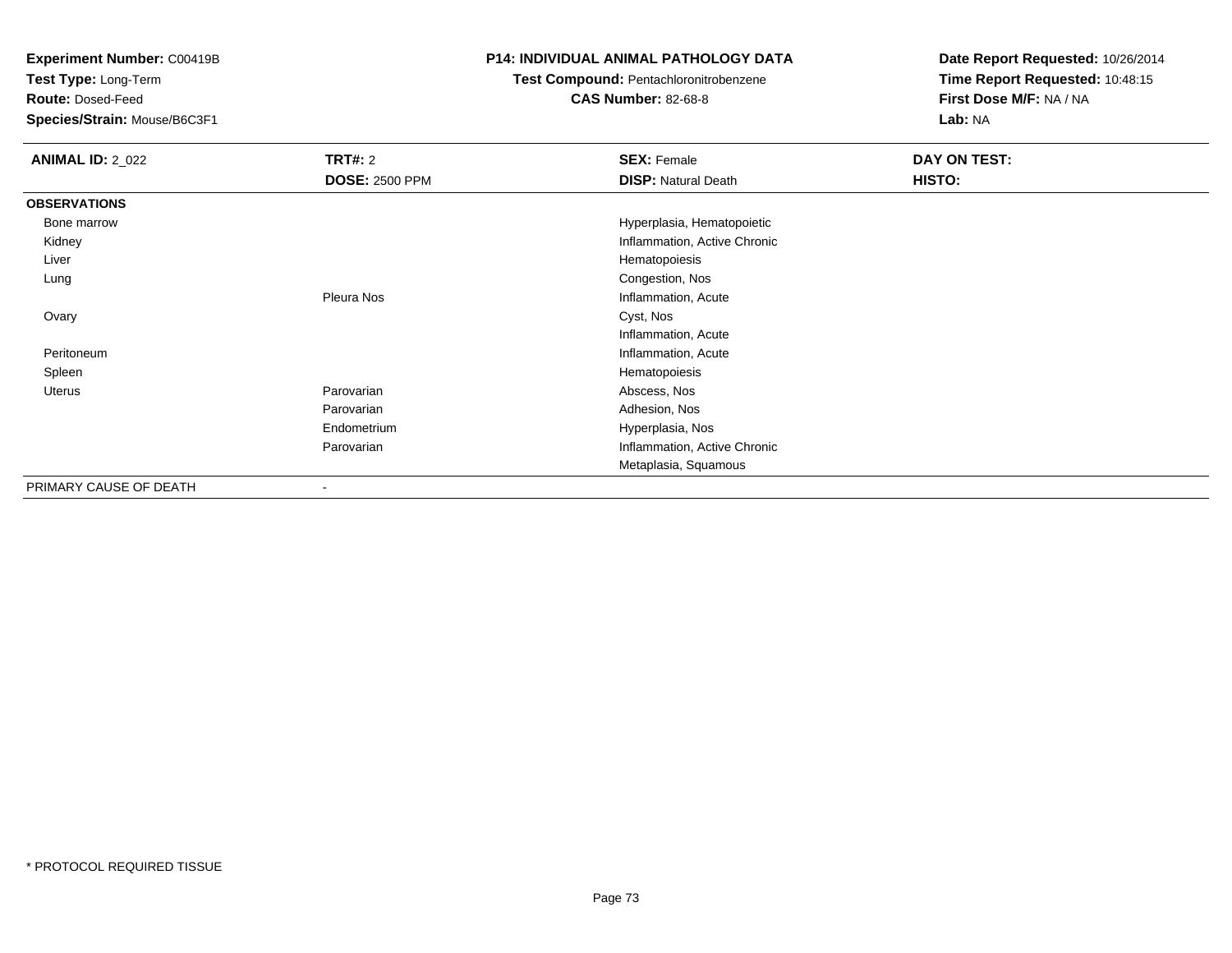**Test Type:** Long-Term

**Route:** Dosed-Feed

**Species/Strain:** Mouse/B6C3F1

### **P14: INDIVIDUAL ANIMAL PATHOLOGY DATA**

**Test Compound:** Pentachloronitrobenzene

**CAS Number:** 82-68-8

| <b>ANIMAL ID: 2_023</b> | TRT#: 2                   | <b>SEX: Female</b>              | DAY ON TEST: |
|-------------------------|---------------------------|---------------------------------|--------------|
|                         | <b>DOSE: 2500 PPM</b>     | <b>DISP: Natural Death</b>      | HISTO:       |
| <b>OBSERVATIONS</b>     |                           |                                 |              |
| Bone marrow             |                           | Hyperplasia, Hematopoietic      |              |
| Brain                   | Thalamus                  | Mineralization                  |              |
| Heart                   |                           | Inflammation, Chronic           |              |
| Kidney                  |                           | Glomerulonephritis, Nos         |              |
| Liver                   |                           | Hematopoiesis                   |              |
| Lymph node              | Mesenteric Lymph Node     | Hyperplasia, Nos                |              |
|                         | Mediastinal Lymph Node    | Hyperplasia, Plasma Cell        |              |
| Peritoneum              |                           | Inflammation, Acute Necrotizing |              |
| Pituitary gland         | <b>Anterior Pituitary</b> | Hyperplasia, Nos                |              |
| Skeletal muscle         | <b>Intercostal Muscle</b> | Inflammation, Acute             |              |
|                         | <b>Abdominal Muscle</b>   | Inflammation, Chronic           |              |
| Spleen                  |                           | Hematopoiesis                   |              |
| Unspecified             | Multiple Organs Nos       | Adhesion, Nos                   |              |
| Urinary bladder         |                           | Inflammation, Chronic           |              |
| Uterus                  | Parovarian                | Abscess, Nos                    |              |
|                         | Parovarian                | Inflammation, Active Chronic    |              |
|                         |                           | Inflammation, Acute             |              |
| PRIMARY CAUSE OF DEATH  |                           |                                 |              |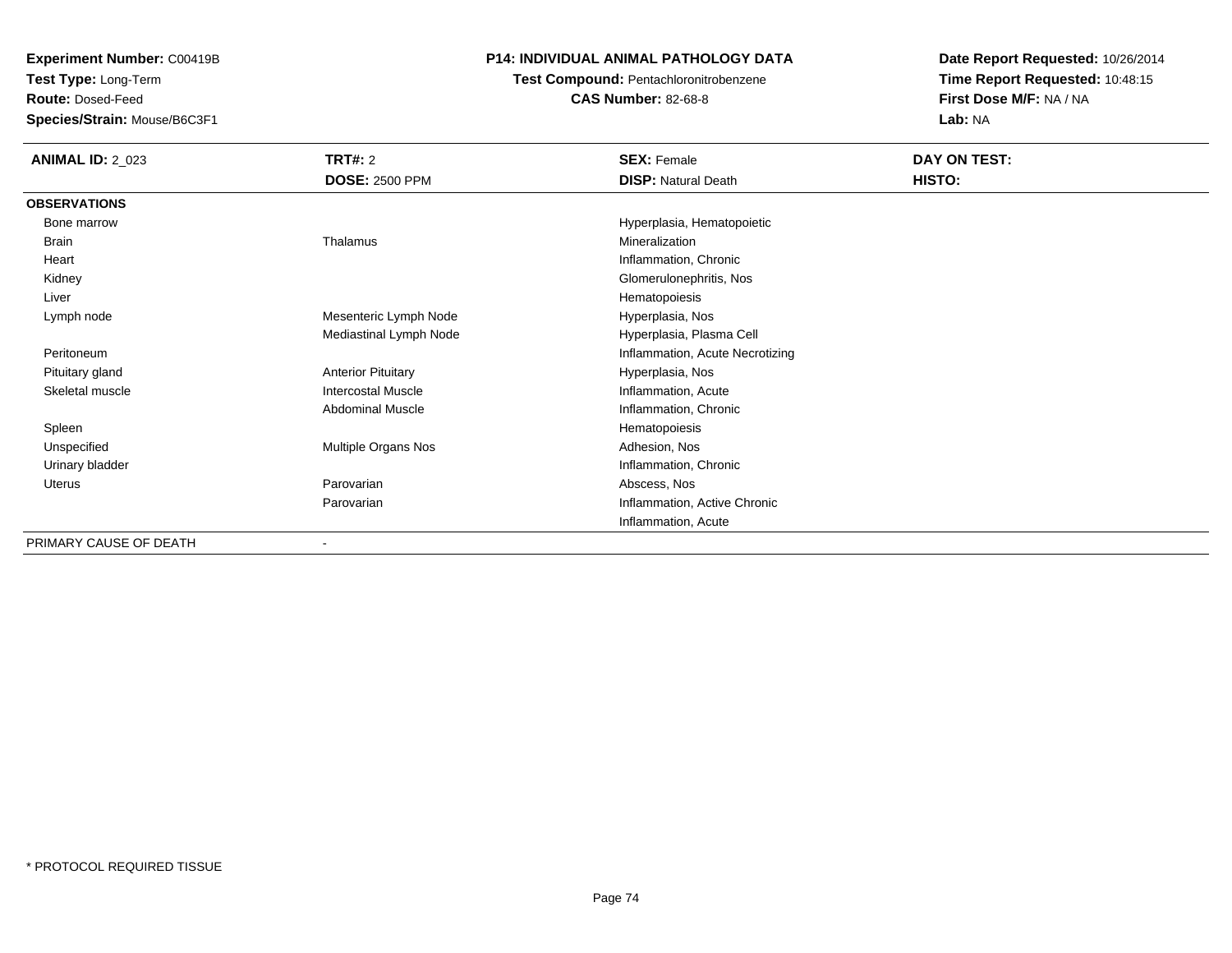**Experiment Number:** C00419B**Test Type:** Long-Term**Route:** Dosed-Feed **Species/Strain:** Mouse/B6C3F1**P14: INDIVIDUAL ANIMAL PATHOLOGY DATATest Compound:** Pentachloronitrobenzene**CAS Number:** 82-68-8**Date Report Requested:** 10/26/2014**Time Report Requested:** 10:48:15**First Dose M/F:** NA / NA**Lab:** NA**ANIMAL ID: 2 024 TRT#:** 2 **SEX:** Female **DAY ON TEST: DOSE:** 2500 PPM**DISP:** Natural Death **HISTO: OBSERVATIONS** Kidney Inflammation, Chronic Lung Congestion, Nos Lymph nodeMediastinal Lymph Node Mesenteric Lymph Node Angiectasis Mandibular Lymph Node Depletion, Lymphoid Mesenteric Lymph NodeDepletion, Lymphoid<br>Inflammation, Acute Peritoneumm<br>
Inflammation, Acute Urinary bladder Inflammation, Chronic Uterus Parovarian Abscess, Nos ParovarianInflammation, Active Chronic

PRIMARY CAUSE OF DEATH-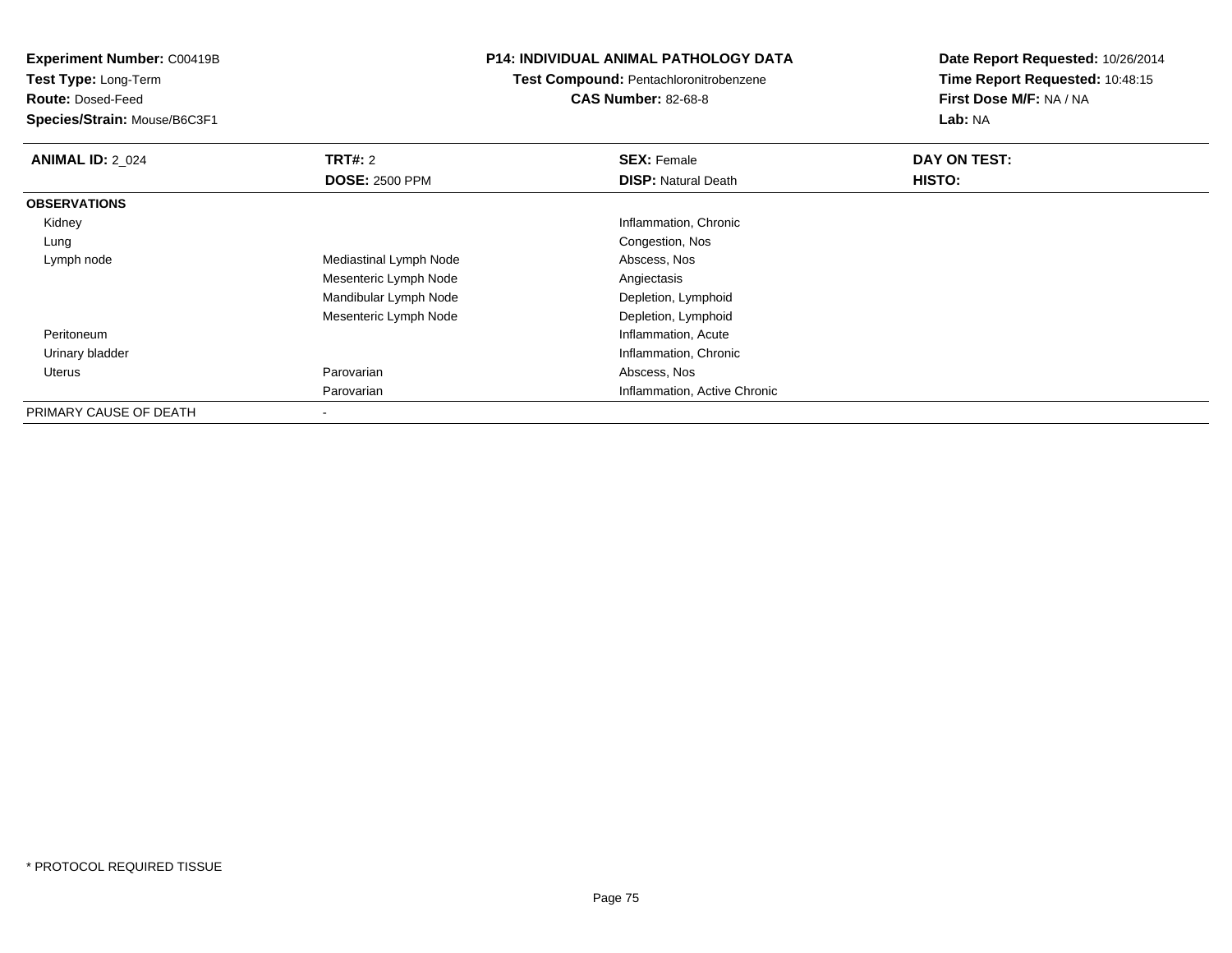**Test Type:** Long-Term

**Route:** Dosed-Feed

**Species/Strain:** Mouse/B6C3F1

### **P14: INDIVIDUAL ANIMAL PATHOLOGY DATA**

# **Test Compound:** Pentachloronitrobenzene

**CAS Number:** 82-68-8

| <b>ANIMAL ID: 2_025</b> | TRT#: 2                   | <b>SEX: Female</b>              | DAY ON TEST: |  |
|-------------------------|---------------------------|---------------------------------|--------------|--|
|                         | <b>DOSE: 2500 PPM</b>     | <b>DISP:</b> Moribund Sacrifice | HISTO:       |  |
| <b>OBSERVATIONS</b>     |                           |                                 |              |  |
| Brain                   | Thalamus                  | Mineralization                  |              |  |
| Kidney                  |                           | Glomerulonephritis, Nos         |              |  |
|                         |                           | Inflammation, Chronic           |              |  |
| Liver                   |                           | Hematopoiesis                   |              |  |
|                         |                           | Hepatocellular Adenoma          |              |  |
|                         |                           | Necrosis, Coagulative           |              |  |
| Lymph node              | Mesenteric Lymph Node     | Angiectasis                     |              |  |
| Pancreas                |                           | Inflammation, Chronic           |              |  |
| Pituitary gland         | <b>Anterior Pituitary</b> | Hyperplasia, Nos                |              |  |
| Spleen                  |                           | Hematopoiesis                   |              |  |
| Thymus                  |                           | Cyst, Nos                       |              |  |
| Unspecified             | Multiple Organs Nos       | Inflammation, Acute             |              |  |
| Uterus                  | Parovarian                | Abscess, Nos                    |              |  |
|                         | Fallopian Tube            | Dilatation, Nos                 |              |  |
|                         | Endometrium               | Hyperplasia, Nos                |              |  |
|                         | Parovarian                | Inflammation, Chronic           |              |  |
| PRIMARY CAUSE OF DEATH  | ٠                         |                                 |              |  |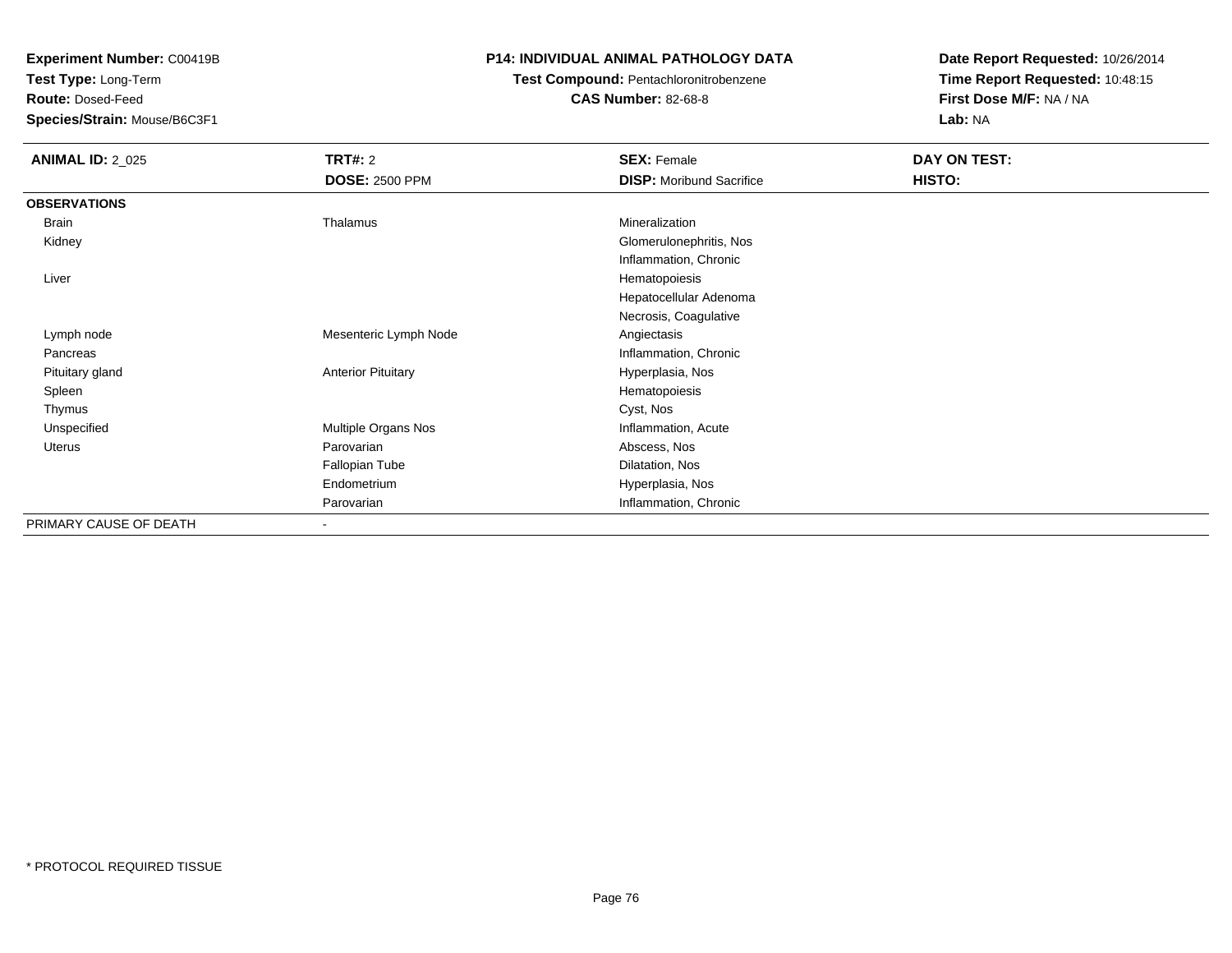| Experiment Number: C00419B<br>Test Type: Long-Term<br><b>Route: Dosed-Feed</b><br>Species/Strain: Mouse/B6C3F1 |                       | <b>P14: INDIVIDUAL ANIMAL PATHOLOGY DATA</b><br>Test Compound: Pentachloronitrobenzene<br><b>CAS Number: 82-68-8</b> | Date Report Requested: 10/26/2014<br>Time Report Requested: 10:48:15<br>First Dose M/F: NA / NA<br>Lab: NA |
|----------------------------------------------------------------------------------------------------------------|-----------------------|----------------------------------------------------------------------------------------------------------------------|------------------------------------------------------------------------------------------------------------|
| <b>ANIMAL ID: 2 026</b>                                                                                        | <b>TRT#: 2</b>        | <b>SEX: Female</b>                                                                                                   | DAY ON TEST:                                                                                               |
|                                                                                                                | <b>DOSE: 2500 PPM</b> | <b>DISP:</b> Natural Death                                                                                           | HISTO:                                                                                                     |
| <b>OBSERVATIONS</b>                                                                                            |                       |                                                                                                                      |                                                                                                            |
| Lymph node                                                                                                     | Mesenteric Lymph Node | Necrosis, Nos                                                                                                        |                                                                                                            |
| Ovary                                                                                                          |                       | Teratoma, Nos                                                                                                        |                                                                                                            |
| Salivary gland                                                                                                 |                       | Inflammation, Chronic                                                                                                |                                                                                                            |
| Spleen                                                                                                         | <b>Follicles</b>      | Necrosis, Nos                                                                                                        |                                                                                                            |
| Thymus                                                                                                         |                       | Necrosis, Nos                                                                                                        |                                                                                                            |
| <b>Uterus</b>                                                                                                  |                       | Hyperplasia, Epithelial                                                                                              |                                                                                                            |
|                                                                                                                |                       | Hyperplasia, Stromal                                                                                                 |                                                                                                            |
|                                                                                                                | Parovarian            | Inflammation, Active Chronic                                                                                         |                                                                                                            |
| PRIMARY CAUSE OF DEATH                                                                                         |                       |                                                                                                                      |                                                                                                            |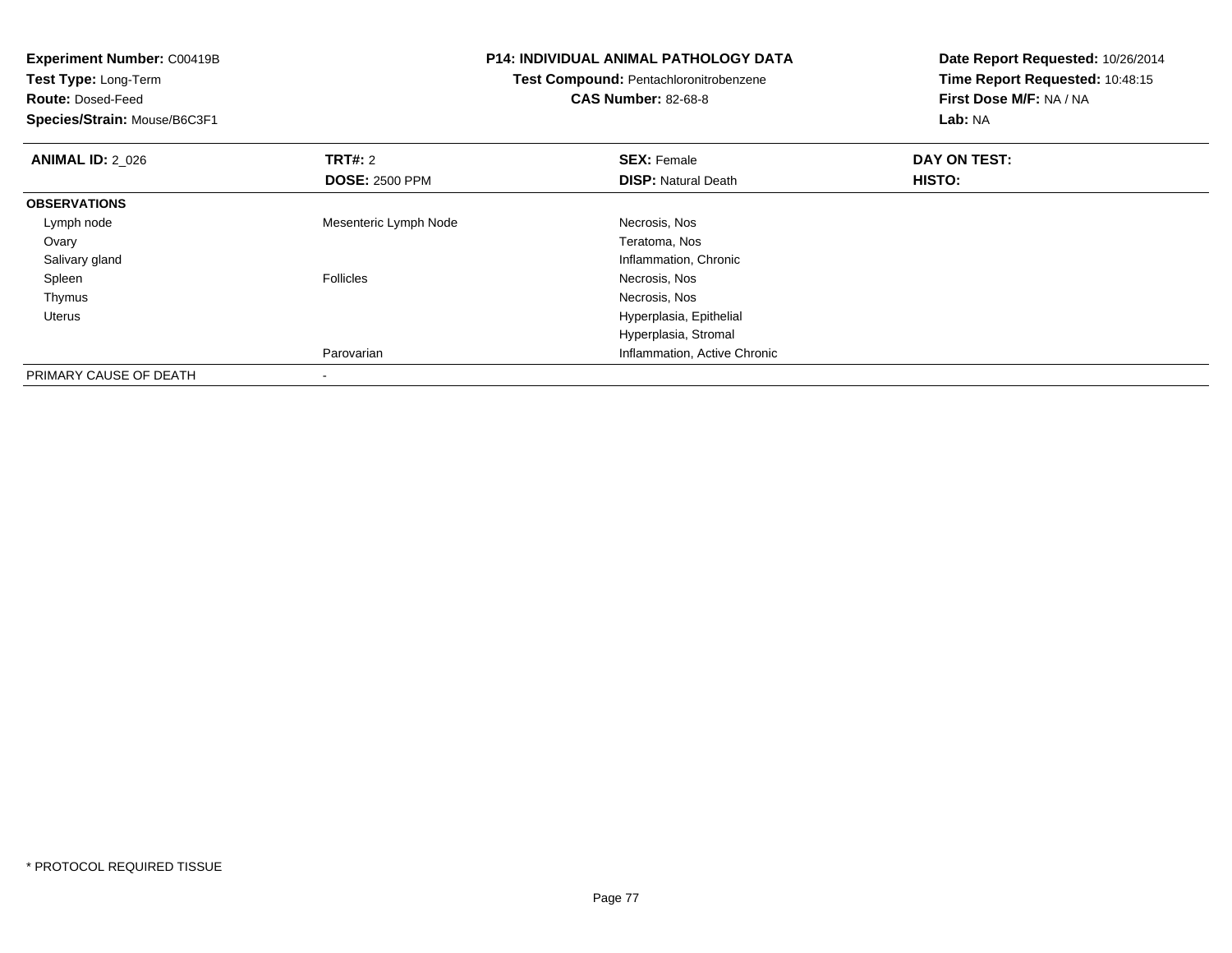**Test Type:** Long-Term

**Route:** Dosed-Feed

**Species/Strain:** Mouse/B6C3F1

### **P14: INDIVIDUAL ANIMAL PATHOLOGY DATA**

### **Test Compound:** Pentachloronitrobenzene**CAS Number:** 82-68-8

| <b>ANIMAL ID: 2_027</b> | TRT#: 2                | <b>SEX: Female</b>              | DAY ON TEST: |  |
|-------------------------|------------------------|---------------------------------|--------------|--|
|                         | <b>DOSE: 2500 PPM</b>  | <b>DISP: Natural Death</b>      | HISTO:       |  |
| <b>OBSERVATIONS</b>     |                        |                                 |              |  |
| <b>Brain</b>            | Thalamus               | Mineralization                  |              |  |
| Heart                   |                        | Inflammation, Chronic           |              |  |
| Kidney                  | Glomerulus             | Adhesion, Nos                   |              |  |
|                         |                        | Inflammation, Chronic           |              |  |
| Liver                   |                        | Adhesion, Fibrous               |              |  |
| Lung                    |                        | Inflammation, Chronic           |              |  |
| Lymph node              | Mesenteric Lymph Node  | Depletion, Lymphoid             |              |  |
|                         | Pancreatic Lymph Node  | Depletion, Lymphoid             |              |  |
|                         | Mediastinal Lymph Node | Hyperplasia, Plasma Cell        |              |  |
|                         | Tracheal Lymph Node    | Hyperplasia, Plasma Cell        |              |  |
| Peritoneum              |                        | Inflammation, Acute Necrotizing |              |  |
| Spleen                  |                        | Depletion, Lymphoid             |              |  |
|                         |                        | Hematopoiesis                   |              |  |
| <b>Uterus</b>           | Parovarian             | Abscess, Nos                    |              |  |
| PRIMARY CAUSE OF DEATH  |                        |                                 |              |  |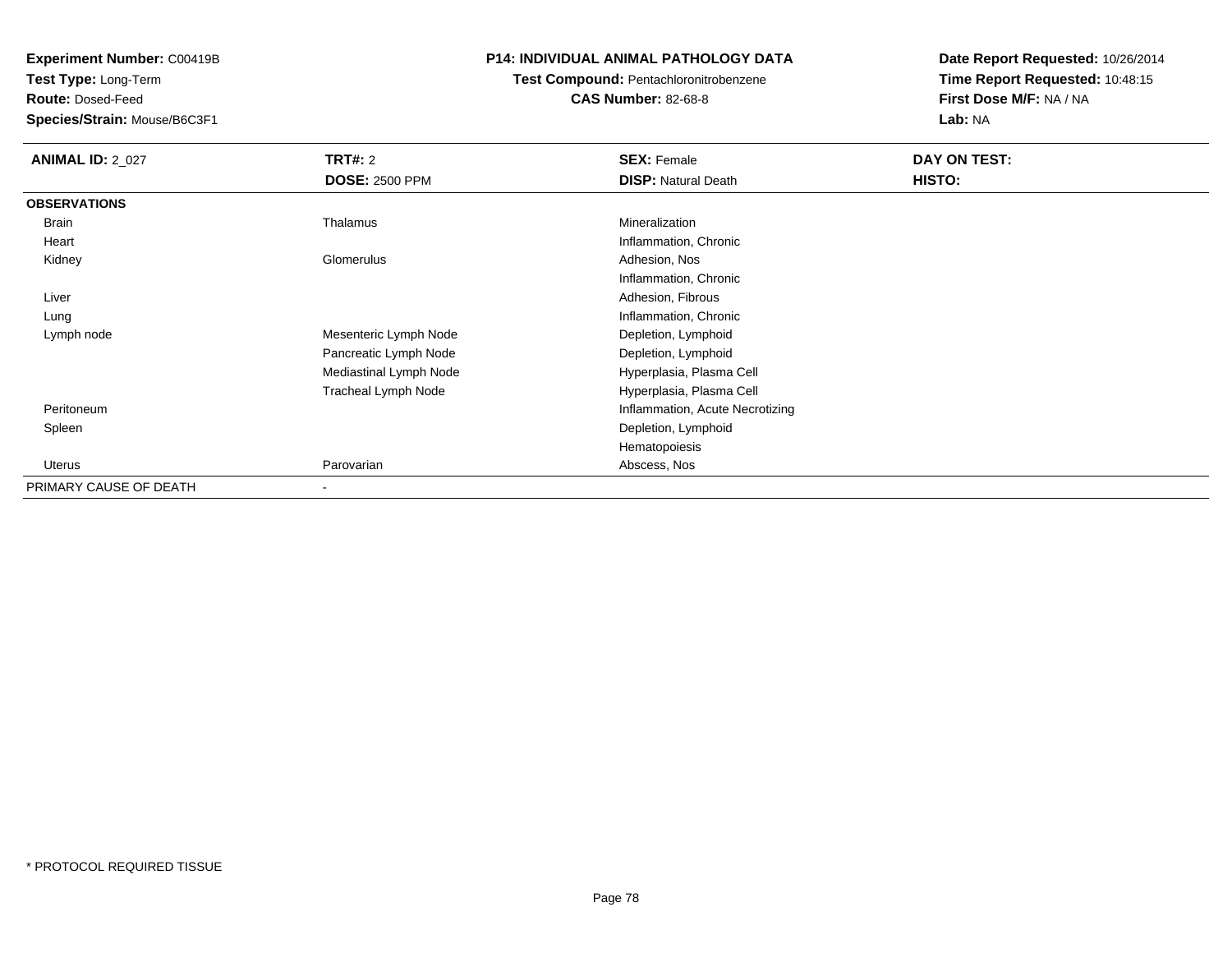**Test Type:** Long-Term

**Route:** Dosed-Feed

**Species/Strain:** Mouse/B6C3F1

### **P14: INDIVIDUAL ANIMAL PATHOLOGY DATA**

## **Test Compound:** Pentachloronitrobenzene

**CAS Number:** 82-68-8

| <b>ANIMAL ID: 2 028</b> | <b>TRT#:</b> 2           | <b>SEX: Female</b>           | DAY ON TEST: |
|-------------------------|--------------------------|------------------------------|--------------|
|                         | <b>DOSE: 2500 PPM</b>    | <b>DISP: Natural Death</b>   | HISTO:       |
| <b>OBSERVATIONS</b>     |                          |                              |              |
| Bone marrow             |                          | Hyperplasia, Hematopoietic   |              |
| Heart                   |                          | Inflammation, Chronic        |              |
| Kidney                  |                          | Inflammation, Chronic        |              |
| Liver                   |                          | Hematopoiesis                |              |
|                         |                          | Necrosis, Coagulative        |              |
| Lymph node              | Mediastinal Lymph Node   | Hyperplasia, Plasma Cell     |              |
| Salivary gland          |                          | Inflammation, Chronic        |              |
| Spleen                  |                          | Depletion, Lymphoid          |              |
|                         |                          | Hematopoiesis                |              |
| <b>Uterus</b>           | Parovarian               | Abscess, Nos                 |              |
|                         | Parovarian               | Adhesion, Nos                |              |
|                         | Parovarian               | Inflammation, Active Chronic |              |
| PRIMARY CAUSE OF DEATH  | $\overline{\phantom{a}}$ |                              |              |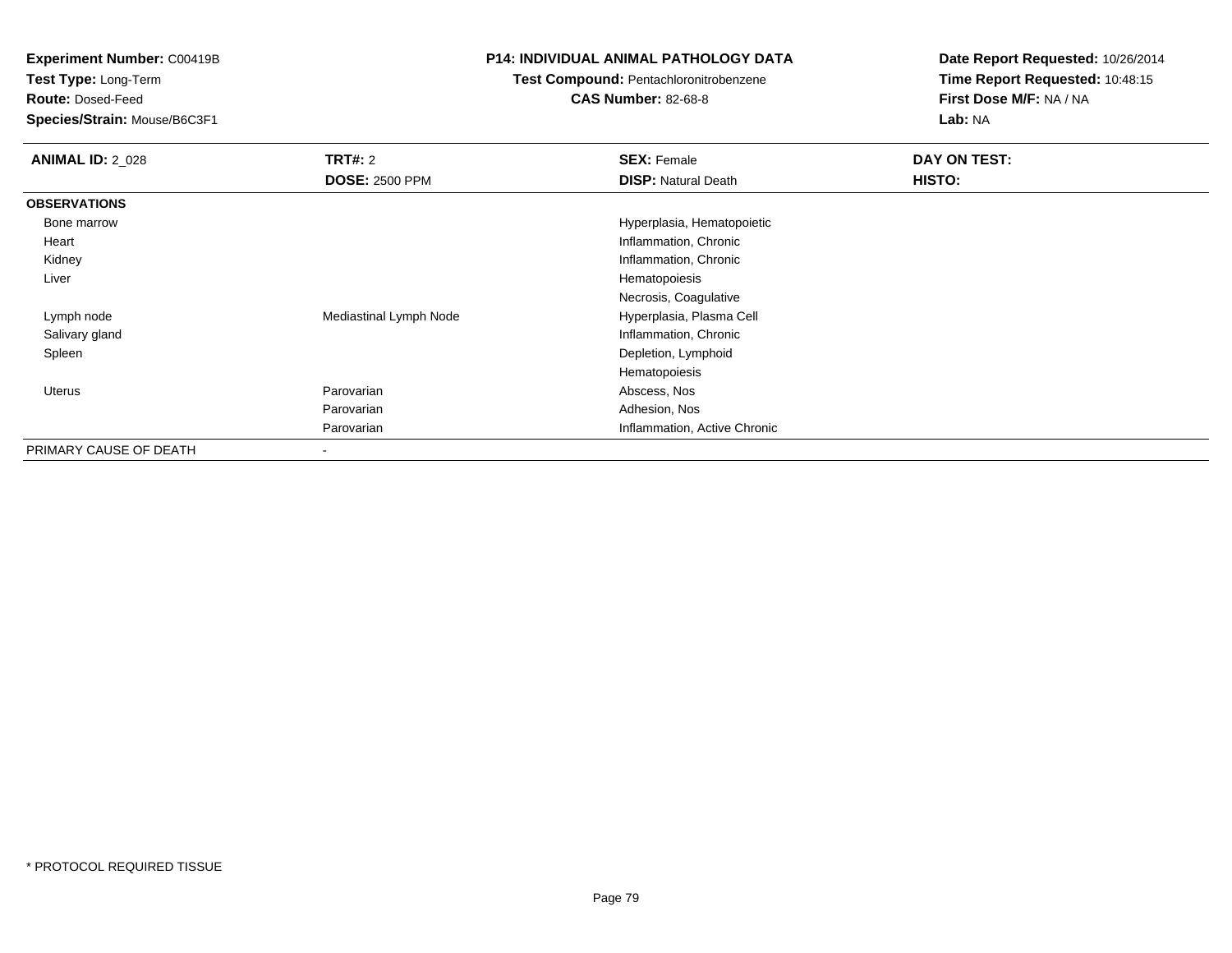**Test Type:** Long-Term

**Route:** Dosed-Feed

**Species/Strain:** Mouse/B6C3F1

### **P14: INDIVIDUAL ANIMAL PATHOLOGY DATA**

### **Test Compound:** Pentachloronitrobenzene**CAS Number:** 82-68-8

| <b>ANIMAL ID: 2_029</b> | <b>TRT#: 2</b>             | <b>SEX: Female</b>               | DAY ON TEST: |  |
|-------------------------|----------------------------|----------------------------------|--------------|--|
|                         | <b>DOSE: 2500 PPM</b>      | <b>DISP:</b> Moribund Sacrifice  | HISTO:       |  |
| <b>OBSERVATIONS</b>     |                            |                                  |              |  |
| Liver                   |                            | Hepatocellular Adenoma           |              |  |
|                         |                            | Inflammation, Active Chronic     |              |  |
| Lung                    |                            | Hyperplasia, Alveolar Epithelium |              |  |
|                         |                            | Inflammation, Active Chronic     |              |  |
| Lymph node              | Mesenteric Lymph Node      | Angiectasis                      |              |  |
|                         | Mandibular Lymph Node      | Hyperplasia, Nos                 |              |  |
| Nasal cavity            | Nasal Gland                | Inflammation, Acute              |              |  |
| Ovary                   |                            | Cyst, Parovarian                 |              |  |
| Pituitary gland         | <b>Anterior Pituitary</b>  | Hyperplasia, Nos                 |              |  |
| Unspecified             | <b>Multiple Organs Nos</b> | Inflammation, Chronic            |              |  |
| Uterus                  | Endometrium                | Hyperplasia, Nos                 |              |  |
| PRIMARY CAUSE OF DEATH  |                            |                                  |              |  |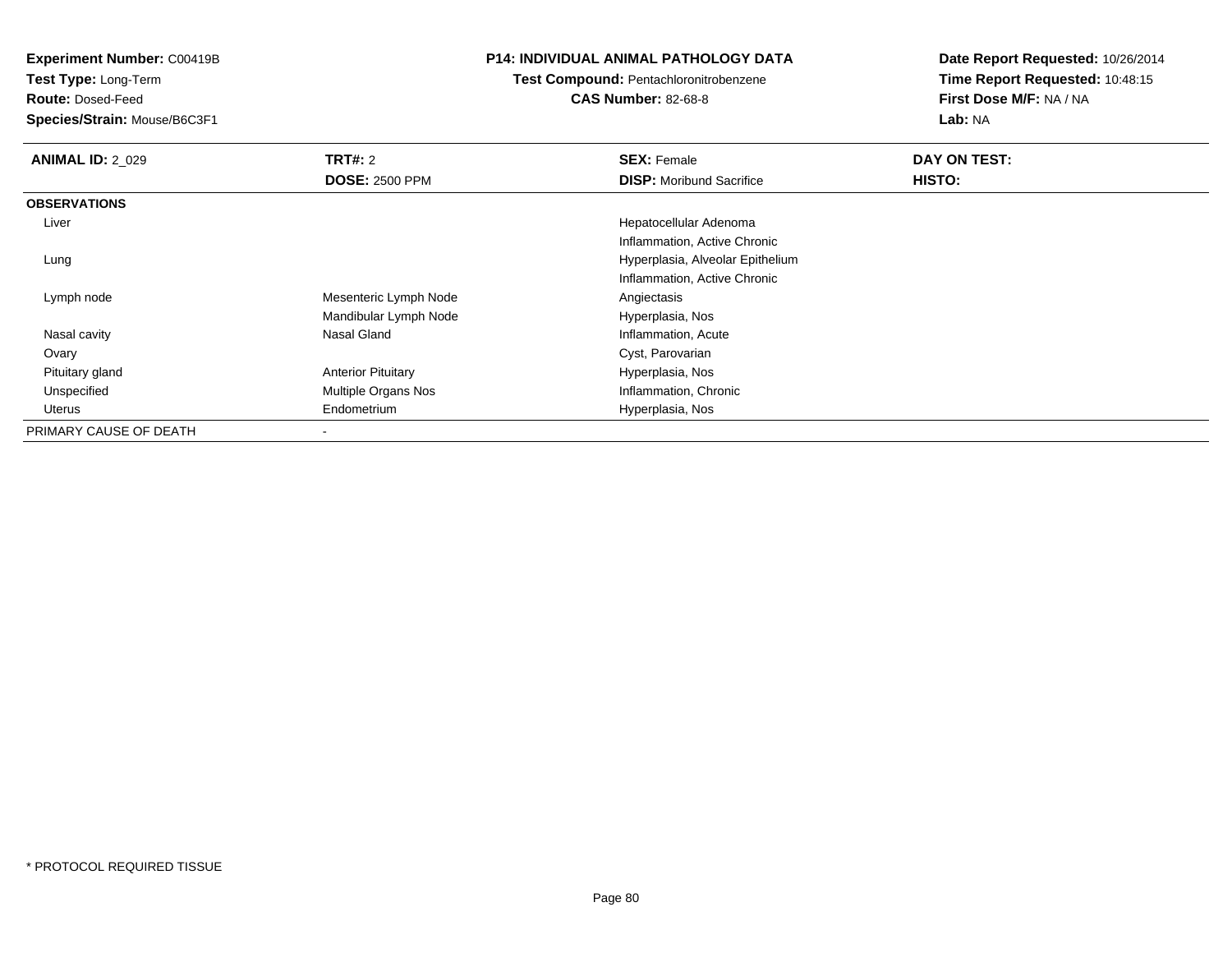**Test Type:** Long-Term

**Route:** Dosed-Feed

**Species/Strain:** Mouse/B6C3F1

#### **P14: INDIVIDUAL ANIMAL PATHOLOGY DATA**

# **Test Compound:** Pentachloronitrobenzene

**CAS Number:** 82-68-8

| <b>ANIMAL ID: 2 030</b> | TRT#: 2                   | <b>SEX: Female</b>                        | DAY ON TEST:  |  |
|-------------------------|---------------------------|-------------------------------------------|---------------|--|
|                         | <b>DOSE: 2500 PPM</b>     | <b>DISP:</b> Moribund Sacrifice           | <b>HISTO:</b> |  |
| <b>OBSERVATIONS</b>     |                           |                                           |               |  |
| Bone marrow             |                           | Fibrosis, Myelo                           |               |  |
| Brain                   | Thalamus                  | Mineralization                            |               |  |
| Heart                   |                           | Inflammation, Chronic                     |               |  |
| Lung                    | <b>Bronchiole</b>         | Inflammation, Acute Necrotizing           |               |  |
| Lymph node              |                           | Angiectasis                               |               |  |
| Ovary                   |                           | Cyst, Nos                                 |               |  |
| Pancreas                |                           | Inflammation, Chronic                     |               |  |
| Pituitary gland         | <b>Anterior Pituitary</b> | Adenoma, Nos                              |               |  |
| Unspecified             | Multiple Organs Nos       | Lymphoma, Undifferentiated-Malignant Type |               |  |
| Uterus                  | Endometrium               | Hyperplasia, Nos                          |               |  |
| PRIMARY CAUSE OF DEATH  | $\overline{\phantom{a}}$  |                                           |               |  |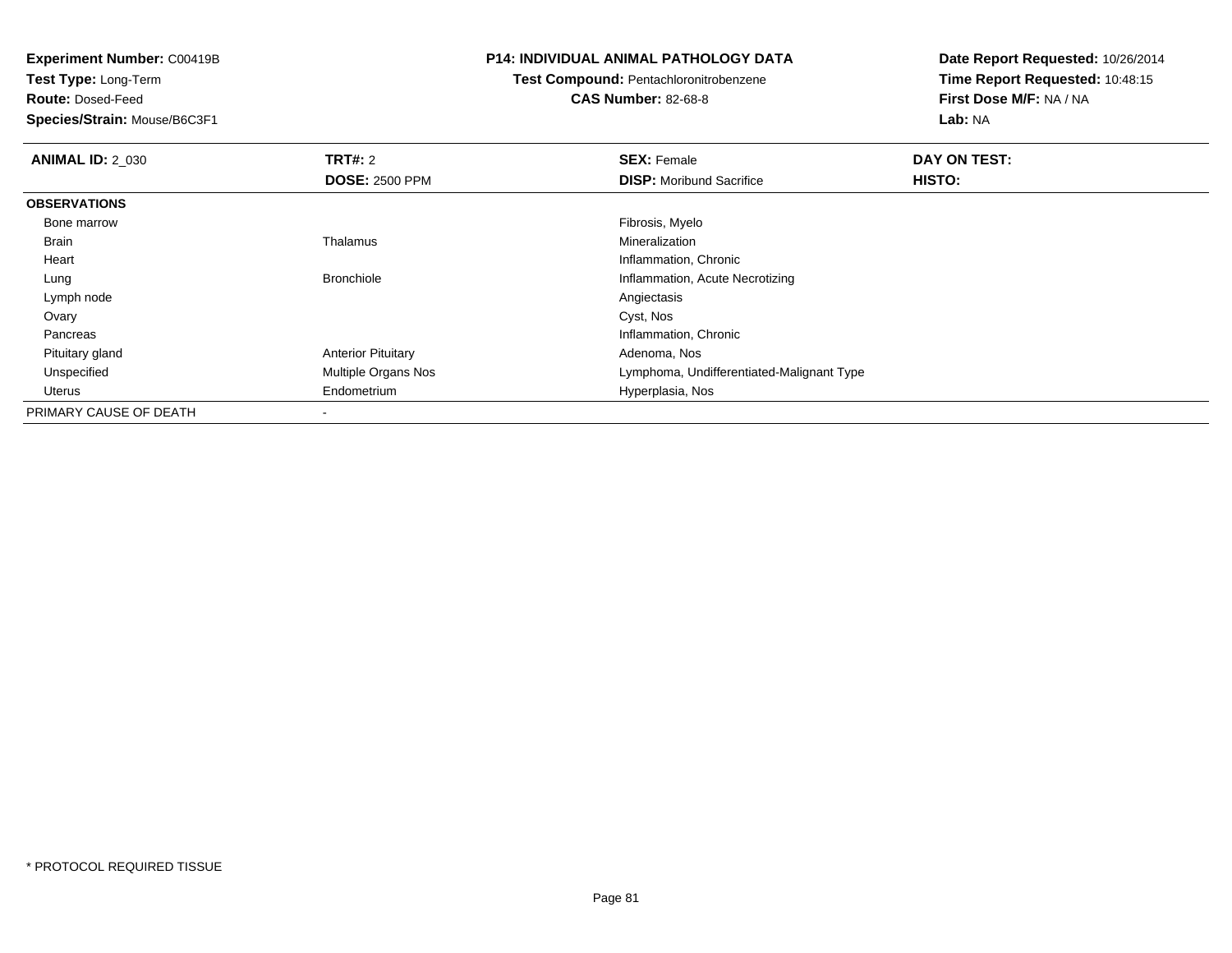**Test Type:** Long-Term

**Route:** Dosed-Feed

**Species/Strain:** Mouse/B6C3F1

### **P14: INDIVIDUAL ANIMAL PATHOLOGY DATA**

## **Test Compound:** Pentachloronitrobenzene

**CAS Number:** 82-68-8

| <b>ANIMAL ID: 2 031</b> | TRT#: 2                   | <b>SEX: Female</b>             | DAY ON TEST: |
|-------------------------|---------------------------|--------------------------------|--------------|
|                         | <b>DOSE: 2500 PPM</b>     | <b>DISP:</b> Accidently Killed | HISTO:       |
| <b>OBSERVATIONS</b>     |                           |                                |              |
| Bone marrow             |                           | Fibrosis, Myelo                |              |
| Brain                   | Thalamus                  | Mineralization                 |              |
| Kidney                  |                           | Inflammation, Chronic          |              |
|                         | Cortex                    | Metaplasia, Osseous            |              |
| Liver                   |                           | Congestion, Nos                |              |
| Lung                    |                           | Perivasculitis                 |              |
| Lymph node              | Mesenteric Lymph Node     | Hyperplasia, Nos               |              |
| Ovary                   |                           | Cyst, Parovarian               |              |
| Pituitary gland         | <b>Anterior Pituitary</b> | Hyperplasia, Nos               |              |
| Spleen                  |                           | Hyperplasia, Lymphoid          |              |
| Urinary bladder         |                           | Inflammation, Chronic          |              |
| Uterus                  | Endometrium               | Hyperplasia, Nos               |              |
| PRIMARY CAUSE OF DEATH  | $\overline{\phantom{a}}$  |                                |              |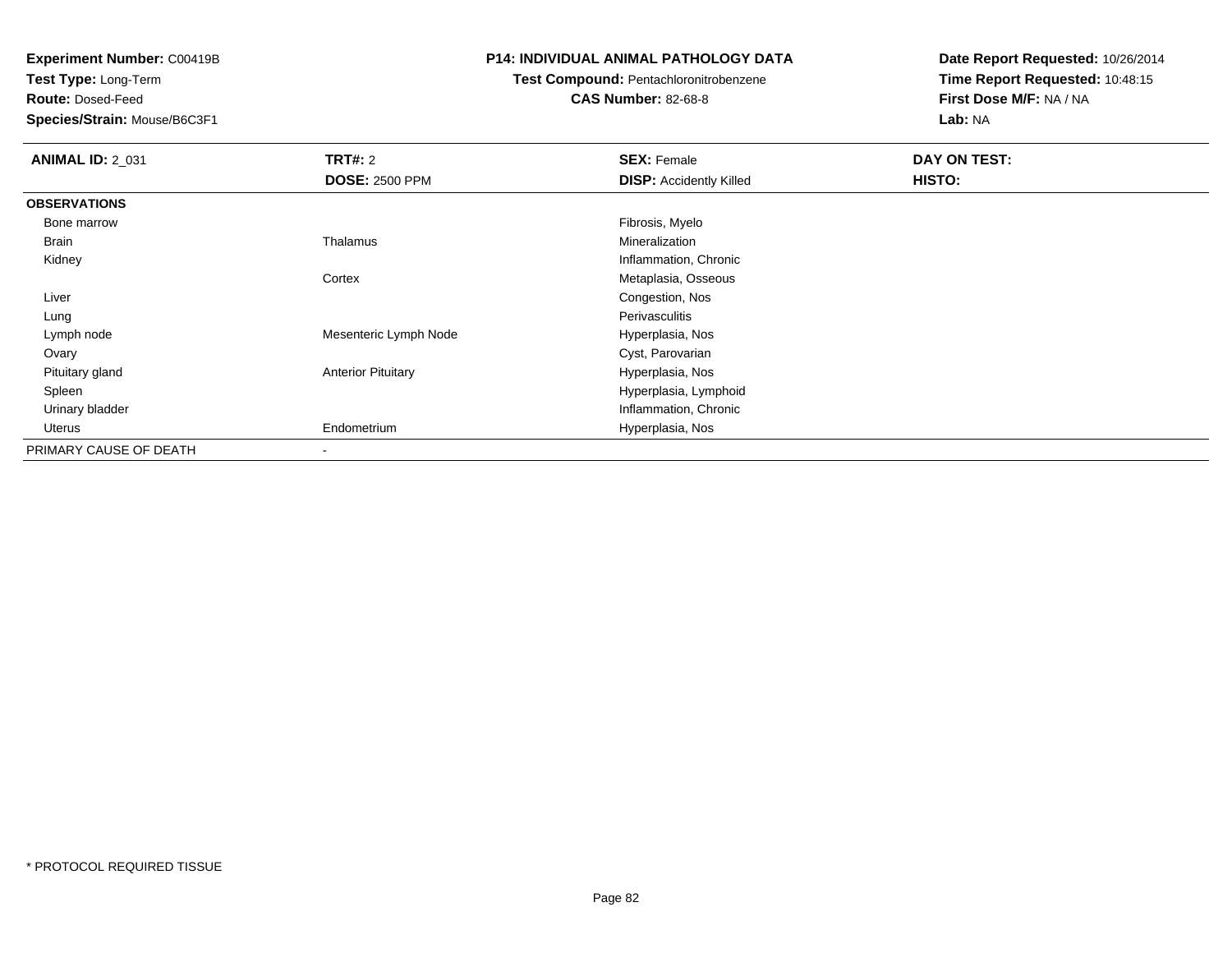| <b>Experiment Number: C00419B</b><br>Test Type: Long-Term<br><b>Route: Dosed-Feed</b><br>Species/Strain: Mouse/B6C3F1 |                       |                                | <b>P14: INDIVIDUAL ANIMAL PATHOLOGY DATA</b><br>Test Compound: Pentachloronitrobenzene<br><b>CAS Number: 82-68-8</b> |  | Date Report Requested: 10/26/2014<br>Time Report Requested: 10:48:15<br>First Dose M/F: NA / NA<br>Lab: NA |
|-----------------------------------------------------------------------------------------------------------------------|-----------------------|--------------------------------|----------------------------------------------------------------------------------------------------------------------|--|------------------------------------------------------------------------------------------------------------|
| <b>ANIMAL ID: 2 032</b>                                                                                               | TRT#: 2               | <b>SEX: Female</b>             | DAY ON TEST:                                                                                                         |  |                                                                                                            |
|                                                                                                                       | <b>DOSE: 2500 PPM</b> | <b>DISP:</b> Accidently Killed | HISTO:                                                                                                               |  |                                                                                                            |
| <b>OBSERVATIONS</b>                                                                                                   |                       |                                |                                                                                                                      |  |                                                                                                            |
| Bone marrow                                                                                                           |                       | Fibrosis, Myelo                |                                                                                                                      |  |                                                                                                            |
| Kidney                                                                                                                |                       | Inflammation, Chronic          |                                                                                                                      |  |                                                                                                            |
| Thymus                                                                                                                |                       | Depletion, Lymphoid            |                                                                                                                      |  |                                                                                                            |
| PRIMARY CAUSE OF DEATH                                                                                                |                       |                                |                                                                                                                      |  |                                                                                                            |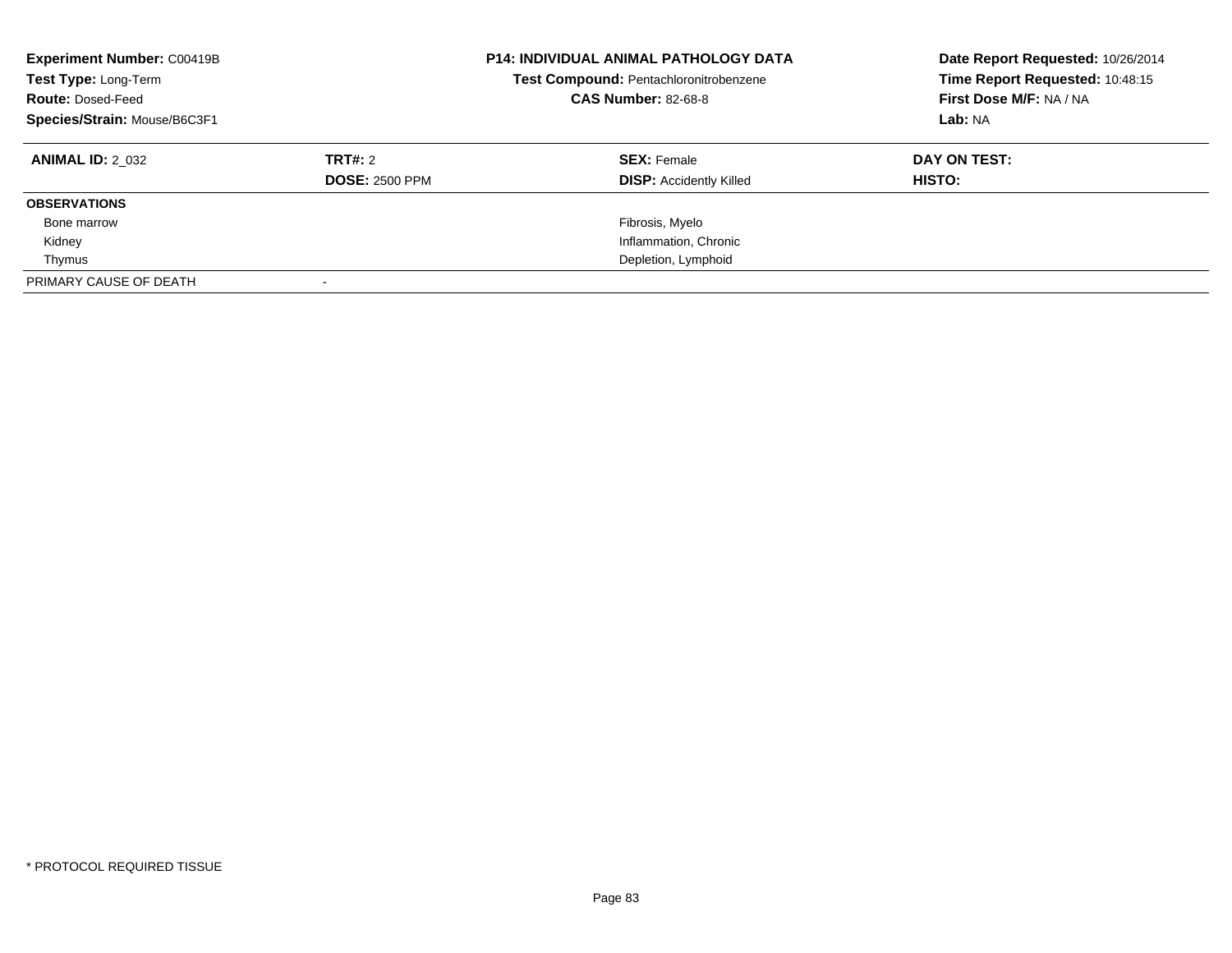**Test Type:** Long-Term

**Route:** Dosed-Feed

**Species/Strain:** Mouse/B6C3F1

### **P14: INDIVIDUAL ANIMAL PATHOLOGY DATA**

**Test Compound:** Pentachloronitrobenzene

**CAS Number:** 82-68-8

| <b>ANIMAL ID: 2 033</b> | <b>TRT#: 2</b>             | <b>SEX: Female</b>           | DAY ON TEST: |  |
|-------------------------|----------------------------|------------------------------|--------------|--|
|                         | <b>DOSE: 2500 PPM</b>      | <b>DISP: Natural Death</b>   | HISTO:       |  |
| <b>OBSERVATIONS</b>     |                            |                              |              |  |
| Bone marrow             |                            | Hyperplasia, Hematopoietic   |              |  |
| Liver                   |                            | Hematopoiesis                |              |  |
| Lymph node              | <b>Tracheal Lymph Node</b> | Hyperplasia, Plasma Cell     |              |  |
| Peritoneum              |                            | Inflammation, Active Chronic |              |  |
| Skeletal muscle         | <b>Intercostal Muscle</b>  | Inflammation, Acute          |              |  |
| Spleen                  |                            | Hematopoiesis                |              |  |
| Unspecified             | <b>Multiple Organs Nos</b> | Depletion, Lymphoid          |              |  |
|                         | <b>Multiple Organs Nos</b> | Inflammation, Chronic        |              |  |
| Uterus                  | Parovarian                 | Abscess, Nos                 |              |  |
|                         | Parovarian                 | Adhesion, Nos                |              |  |
|                         | Endometrium                | Hyperplasia, Nos             |              |  |
|                         |                            | Inflammation, Acute          |              |  |
| PRIMARY CAUSE OF DEATH  |                            |                              |              |  |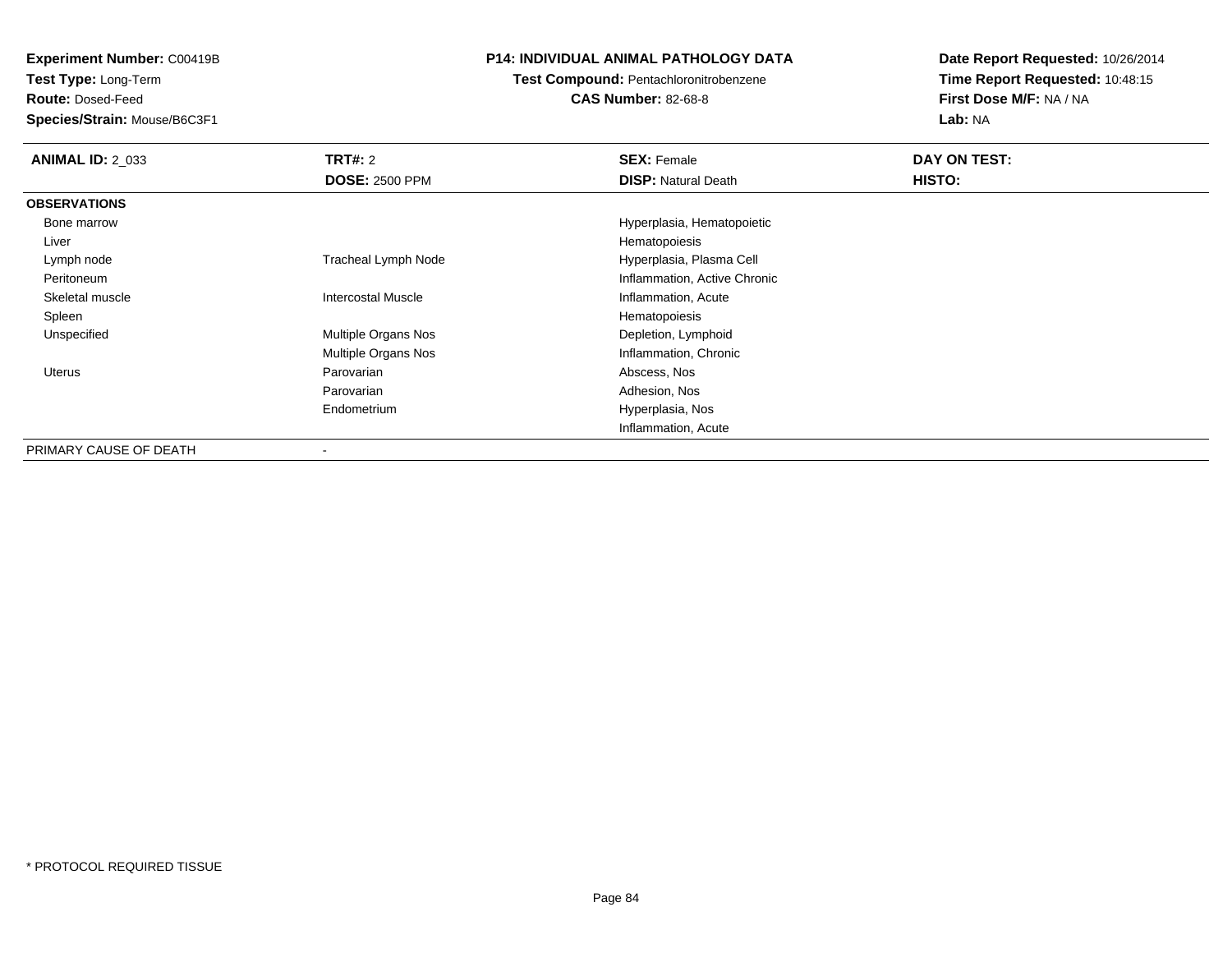**Test Type:** Long-Term

**Route:** Dosed-Feed

**Species/Strain:** Mouse/B6C3F1

### **P14: INDIVIDUAL ANIMAL PATHOLOGY DATA**

**Test Compound:** Pentachloronitrobenzene

**CAS Number:** 82-68-8

| <b>ANIMAL ID: 2_034</b> | <b>TRT#: 2</b>        | <b>SEX: Female</b>               | DAY ON TEST: |  |
|-------------------------|-----------------------|----------------------------------|--------------|--|
|                         | <b>DOSE: 2500 PPM</b> | <b>DISP:</b> Accidently Killed   | HISTO:       |  |
| <b>OBSERVATIONS</b>     |                       |                                  |              |  |
| Kidney                  |                       | Inflammation, Chronic            |              |  |
| Lung                    |                       | Aspiration, Foreign Body         |              |  |
|                         |                       | Hemorrhage                       |              |  |
|                         |                       | Perivasculitis                   |              |  |
| Pancreas                |                       | Inflammation, Chronic            |              |  |
| Salivary gland          |                       | Inflammation, Chronic            |              |  |
| Stomach                 | Omentum Nos           | Fibrosis                         |              |  |
|                         | Omentum Nos           | Inflammation, Chronic            |              |  |
|                         | Omentum Nos           | Mineralization                   |              |  |
|                         | Omentum Nos           | Necrosis, Nos                    |              |  |
| Urinary bladder         |                       | Inflammation, Chronic            |              |  |
| <b>Uterus</b>           |                       | <b>Endometrial Stromal Polyp</b> |              |  |
|                         | Endometrium           | Hyperplasia, Nos                 |              |  |
| PRIMARY CAUSE OF DEATH  | $\blacksquare$        |                                  |              |  |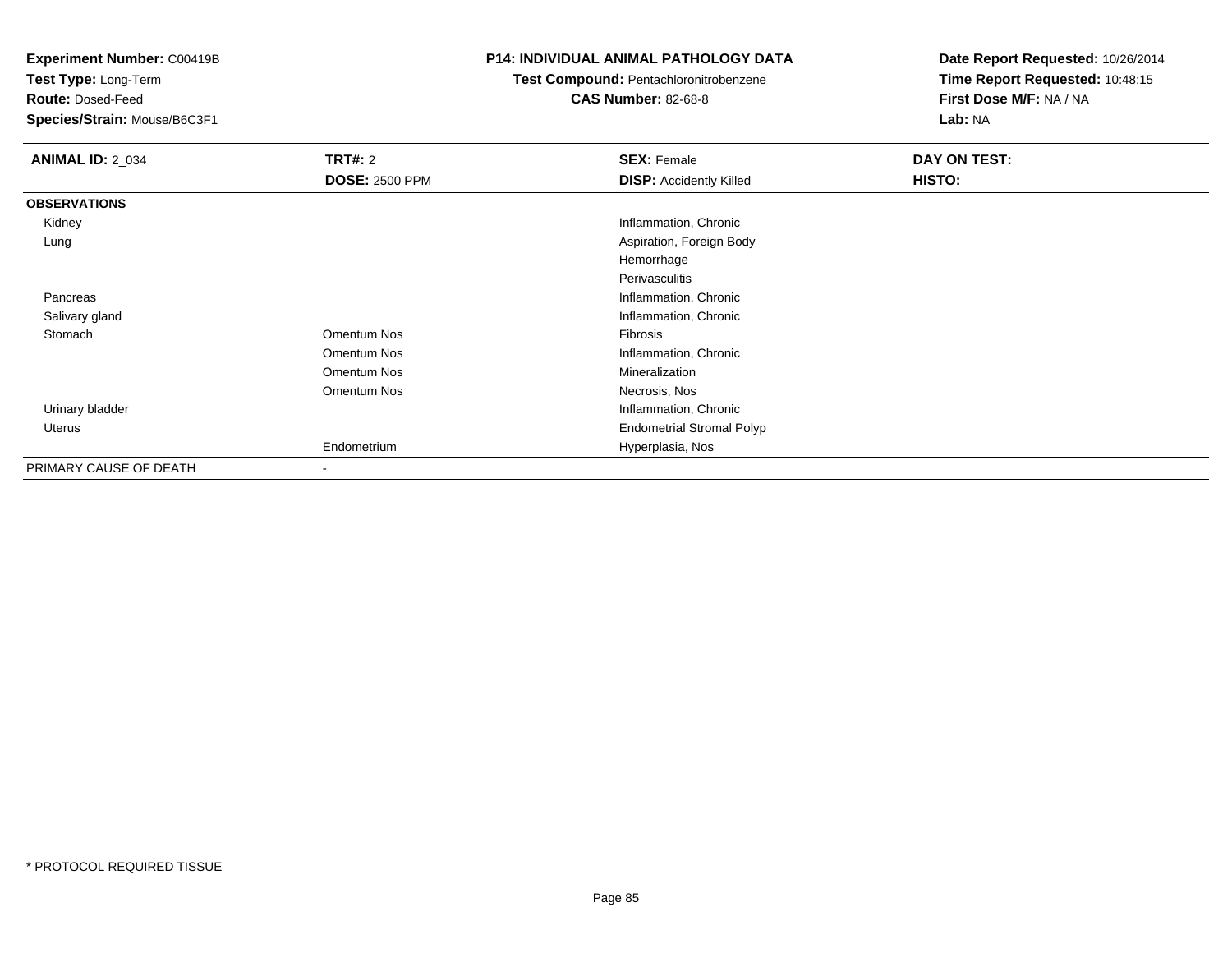**Test Type:** Long-Term

**Route:** Dosed-Feed

**Species/Strain:** Mouse/B6C3F1

### **P14: INDIVIDUAL ANIMAL PATHOLOGY DATA**

### **Test Compound:** Pentachloronitrobenzene**CAS Number:** 82-68-8

| <b>ANIMAL ID: 2 035</b> | <b>TRT#: 2</b>        | <b>SEX: Female</b>             | DAY ON TEST: |  |
|-------------------------|-----------------------|--------------------------------|--------------|--|
|                         | <b>DOSE: 2500 PPM</b> | <b>DISP:</b> Accidently Killed | HISTO:       |  |
| <b>OBSERVATIONS</b>     |                       |                                |              |  |
| Brain                   | Thalamus              | Mineralization                 |              |  |
| Kidney                  |                       | Glomerulonephritis, Nos        |              |  |
|                         |                       | Inflammation, Chronic          |              |  |
| Lung                    |                       | Aspiration, Foreign Body       |              |  |
| Lymph node              | Mesenteric Lymph Node | Hyperplasia, Nos               |              |  |
| Salivary gland          |                       | Inflammation, Chronic          |              |  |
| Thymus                  |                       | Necrosis, Nos                  |              |  |
| Urinary bladder         |                       | Inflammation, Chronic          |              |  |
| Uterus                  |                       | Hydrometra                     |              |  |
|                         | Endometrium           | Hyperplasia, Nos               |              |  |
| PRIMARY CAUSE OF DEATH  |                       |                                |              |  |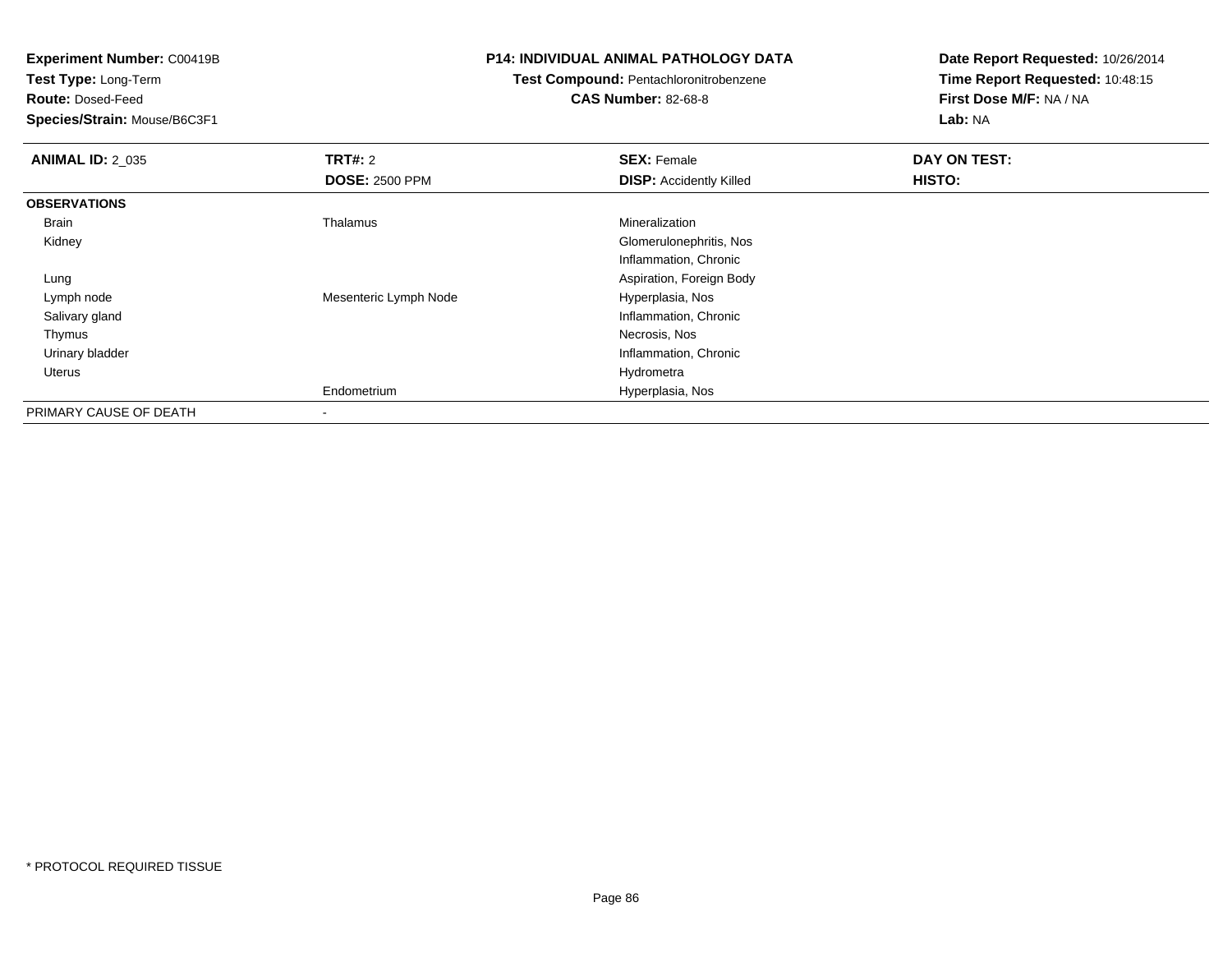**Experiment Number:** C00419B**Test Type:** Long-Term**Route:** Dosed-Feed **Species/Strain:** Mouse/B6C3F1**P14: INDIVIDUAL ANIMAL PATHOLOGY DATATest Compound:** Pentachloronitrobenzene**CAS Number:** 82-68-8**Date Report Requested:** 10/26/2014**Time Report Requested:** 10:48:15**First Dose M/F:** NA / NA**Lab:** NA**ANIMAL ID: 2 036 6 DAY ON TEST: TRT#:** 2 **SEX:** Female **SEX:** Female **DOSE:** 2500 PPM**DISP:** Terminal Sacrifice **HISTO: OBSERVATIONS** Bone marroww which is a state of the state of the state of the state of the state of the Fibrosis, Myelo state of the state of the state of the state of the state of the state of the state of the state of the state of the state of th Liver Hepatocellular Adenoma Nasal cavity Nasal GlandNasal Gland<br>
Anterior Pituitary<br>
Anterior Pituitary<br> **Inflammation, Acute Anterior Pituitary**  Pituitary glandHyperplasia, Nos Salivary glandInflammation, Chronic<br>Inflammation, Chronic<br>Inflammation, Chronic StomachInflammation, Chronic Wall Mineralizationd **Example 20 Multiple Organs Nos** Communist Communist Cymphoma, Undifferentiated-Malignant Type Unspecified Urinary bladder Inflammation, Chronic Uterus Endometrium Hyperplasia, Nos PRIMARY CAUSE OF DEATH-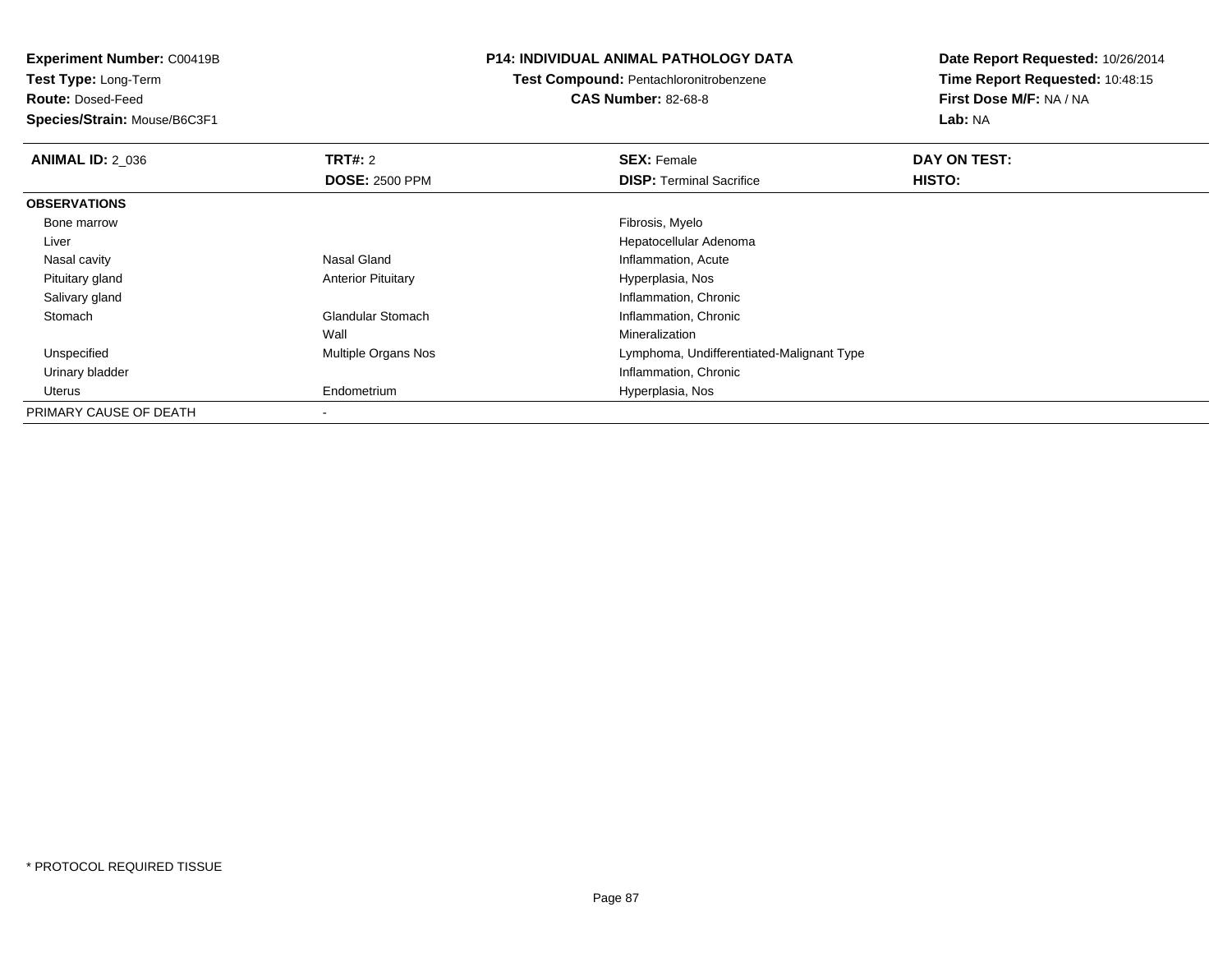**Experiment Number:** C00419B**Test Type:** Long-Term**Route:** Dosed-Feed **Species/Strain:** Mouse/B6C3F1**P14: INDIVIDUAL ANIMAL PATHOLOGY DATATest Compound:** Pentachloronitrobenzene**CAS Number:** 82-68-8**Date Report Requested:** 10/26/2014**Time Report Requested:** 10:48:15**First Dose M/F:** NA / NA**Lab:** NA**ANIMAL ID: 2 037 TRT#:** <sup>2</sup> **SEX:** Female **DAY ON TEST: DOSE:** 2500 PPM**DISP:** Terminal Sacrifice **HISTO: OBSERVATIONS** Brain Thalamus Mineralization Liver Necrosis, Coagulativeg and the contraction of the contraction of the contraction of the contraction of the chronic state of the chronic state of the chronic state of the chronic state of the chronic state of the chronic state of the chronic st Lung Lymph nodeMesenteric Lymph Node<br>
Cyst, Nos<br>
Cyst, Nos Ovaryy and the control of the control of the control of the control of the control of the control of the control of the control of the control of the control of the control of the control of the control of the control of the co Pituitary glandAnterior Pituitary **Adenoma, Nos**<br>
Multiple Organs Nos **Adenoma, Chronic**<br>
Inflammation, Chronic UnspecifiedMultiple Organs Nos Multiple Organs Nos Lymphoma, Undifferentiated-Malignant Type Uterus Endometrium Hyperplasia, Nos PRIMARY CAUSE OF DEATH-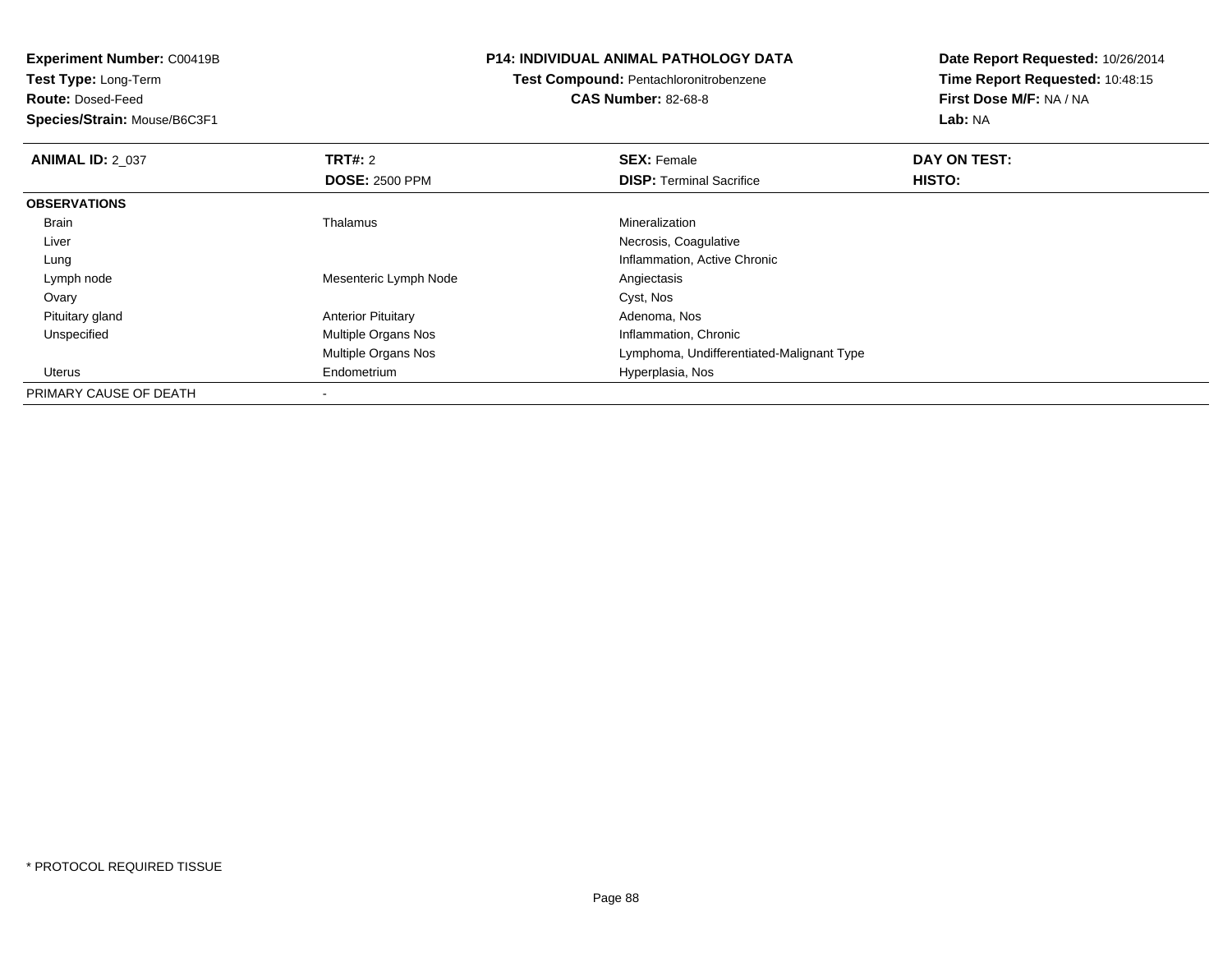**Test Type:** Long-Term

**Route:** Dosed-Feed

**Species/Strain:** Mouse/B6C3F1

#### **P14: INDIVIDUAL ANIMAL PATHOLOGY DATA**

**Test Compound:** Pentachloronitrobenzene**CAS Number:** 82-68-8

| <b>ANIMAL ID: 2_038</b> | TRT#: 2                  | <b>SEX: Female</b>                   | DAY ON TEST:  |  |
|-------------------------|--------------------------|--------------------------------------|---------------|--|
|                         | <b>DOSE: 2500 PPM</b>    | <b>DISP: Terminal Sacrifice</b>      | <b>HISTO:</b> |  |
| <b>OBSERVATIONS</b>     |                          |                                      |               |  |
| Brain                   | Thalamus                 | Mineralization                       |               |  |
| Kidney                  |                          | Glomerulonephritis, Nos              |               |  |
| Liver                   |                          | Hepatocellular Carcinoma             |               |  |
| Lung                    |                          | Hemorrhage                           |               |  |
|                         |                          | Hepatocellular Carcinoma, Metastatic |               |  |
| Lymph node              | Mesenteric Lymph Node    | Angiectasis                          |               |  |
|                         | Renal Lymph Node         | Angiectasis                          |               |  |
| Nasal cavity            | Nasal Gland              | Inflammation, Acute                  |               |  |
| Unspecified             | Multiple Organs Nos      | Inflammation, Chronic                |               |  |
| Uterus                  | Endometrium              | Hyperplasia, Nos                     |               |  |
| PRIMARY CAUSE OF DEATH  | $\overline{\phantom{a}}$ |                                      |               |  |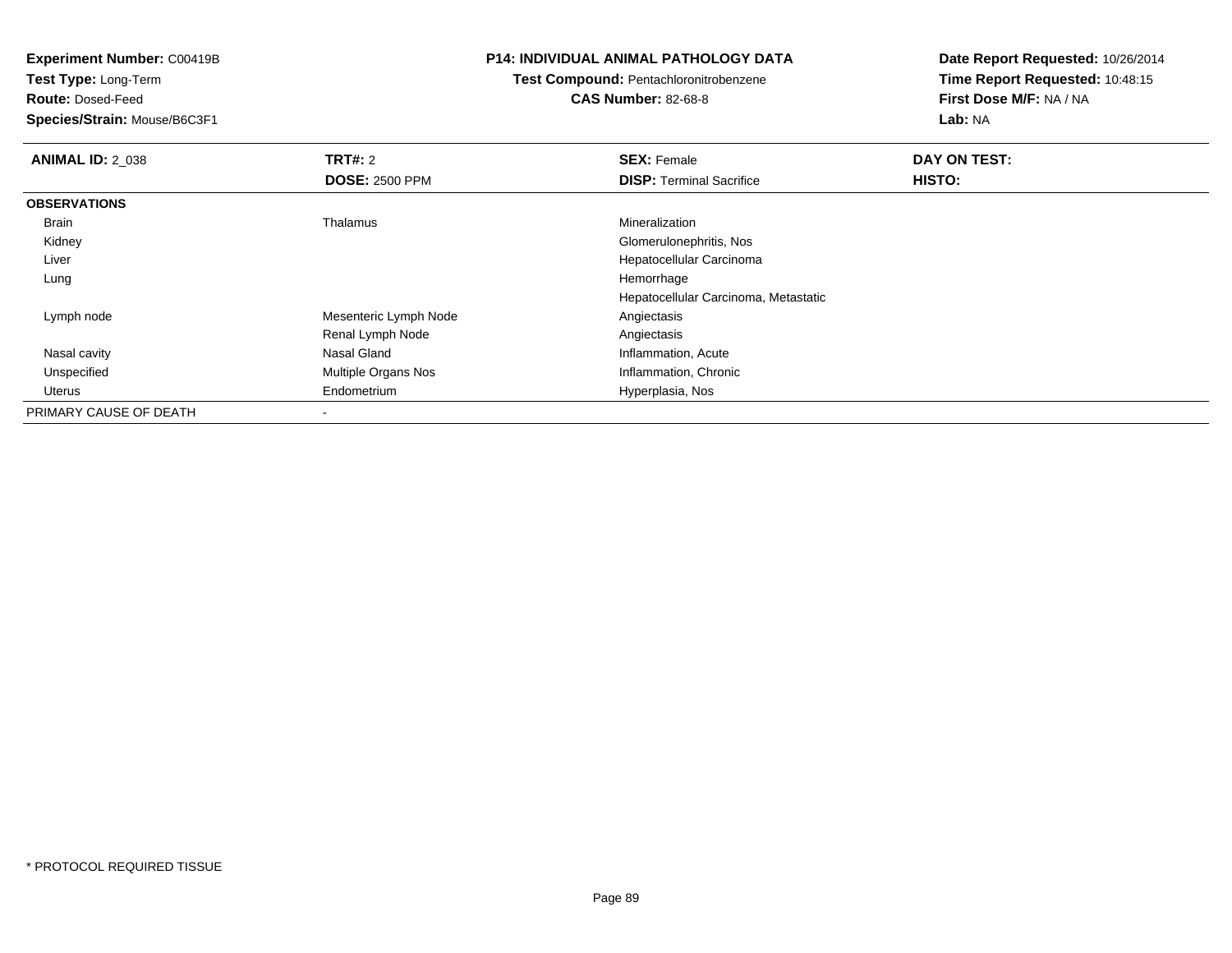| <b>Experiment Number: C00419B</b><br>Test Type: Long-Term<br><b>Route: Dosed-Feed</b><br>Species/Strain: Mouse/B6C3F1 |                           | <b>P14: INDIVIDUAL ANIMAL PATHOLOGY DATA</b><br>Test Compound: Pentachloronitrobenzene<br><b>CAS Number: 82-68-8</b> | Date Report Requested: 10/26/2014<br>Time Report Requested: 10:48:15<br>First Dose M/F: NA / NA<br>Lab: NA |
|-----------------------------------------------------------------------------------------------------------------------|---------------------------|----------------------------------------------------------------------------------------------------------------------|------------------------------------------------------------------------------------------------------------|
| <b>ANIMAL ID: 2 039</b>                                                                                               | TRT#: 2                   | <b>SEX:</b> Female                                                                                                   | DAY ON TEST:                                                                                               |
|                                                                                                                       | <b>DOSE: 2500 PPM</b>     | <b>DISP:</b> Terminal Sacrifice                                                                                      | HISTO:                                                                                                     |
| <b>OBSERVATIONS</b>                                                                                                   |                           |                                                                                                                      |                                                                                                            |
| Bone marrow                                                                                                           |                           | Fibrosis, Myelo                                                                                                      |                                                                                                            |
| Intestine Small                                                                                                       | Peyers Patch              | Hyperplasia, Lymphoid                                                                                                |                                                                                                            |
| Pituitary gland                                                                                                       | <b>Anterior Pituitary</b> | Adenoma, Nos                                                                                                         |                                                                                                            |
| Unspecified                                                                                                           | Multiple Organs Nos       | Lymphoma, Mixed-Malignant Type                                                                                       |                                                                                                            |
| Uterus                                                                                                                | Endometrium               | Hyperplasia, Nos                                                                                                     |                                                                                                            |
| PRIMARY CAUSE OF DEATH                                                                                                |                           |                                                                                                                      |                                                                                                            |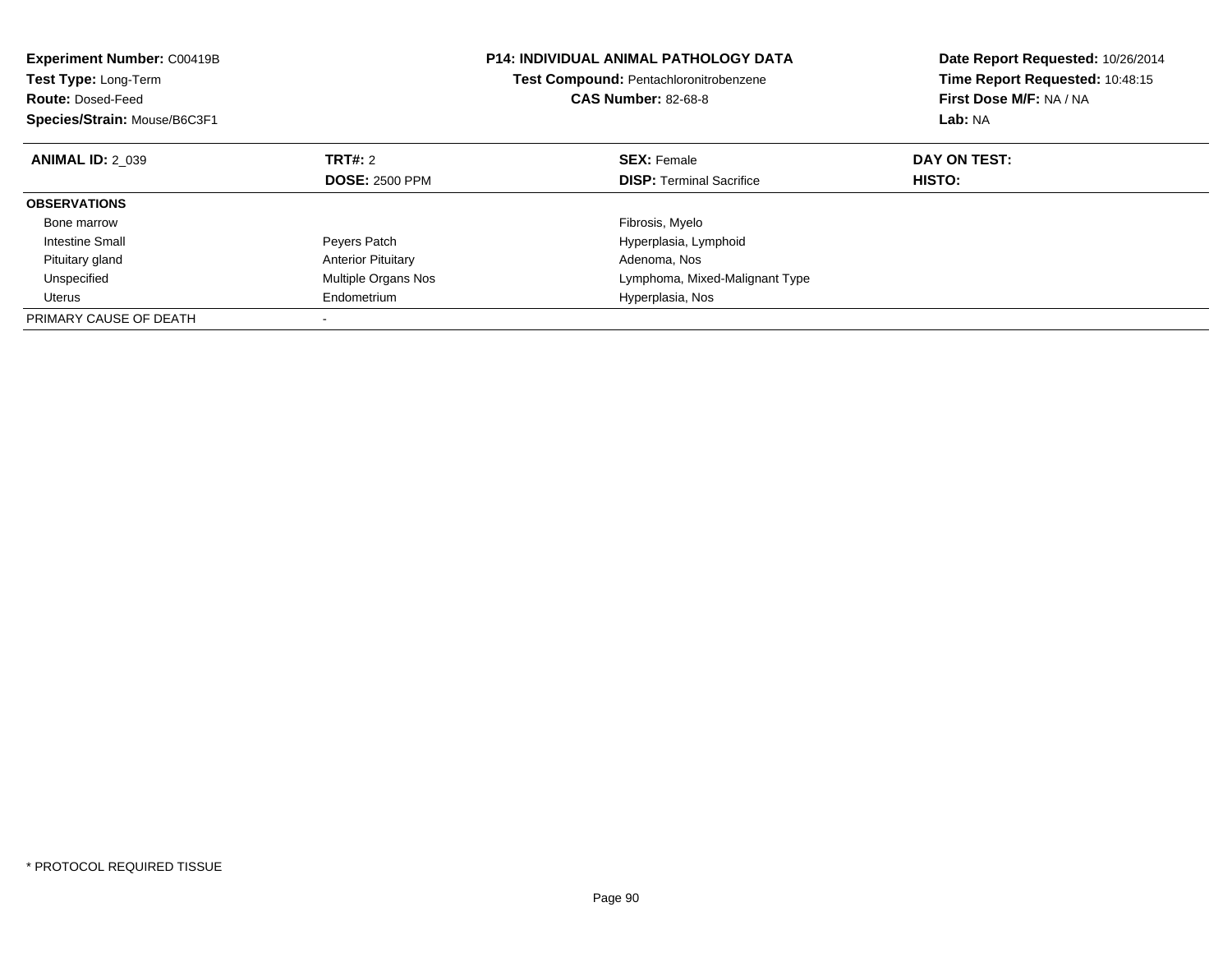**Experiment Number:** C00419B**Test Type:** Long-Term**Route:** Dosed-Feed **Species/Strain:** Mouse/B6C3F1**P14: INDIVIDUAL ANIMAL PATHOLOGY DATATest Compound:** Pentachloronitrobenzene**CAS Number:** 82-68-8**Date Report Requested:** 10/26/2014**Time Report Requested:** 10:48:15**First Dose M/F:** NA / NA**Lab:** NA**ANIMAL ID: 2 040 Communist SEX: Female DAY ON TEST: DAY ON TEST: DOSE:** 2500 PPM**DISP:** Moribund Sacrifice **HISTO: OBSERVATIONS** Bonee and the settlement of the Pelvic Bones and the Settlement of the Osteosarcoma Kidneyy the contract of the contract of the contract of the contract of the contract of the contract of the contract of the contract of the contract of the contract of the contract of the contract of the contract of the contract Tubule **Degeneration**, Nos Nephrosis, Hydro Liver Hematopoiesis Osteosarcoma, Metastatic Lung**Ovary** y and the control of the control of the control of the control of the control of the control of the control of the control of the control of the control of the control of the control of the control of the control of the co PeritoneumPeritoneal Cavity Nos<br>
Hemoperitoneum<br>
Hematopoiesis Spleenn and the state of the state of the state of the state of the state of the state of the state of the state of the state of the state of the state of the state of the state of the state of the state of the state of the stat Uterus Hyperplasia, Epithelial Inflammation, Acute

PRIMARY CAUSE OF DEATH-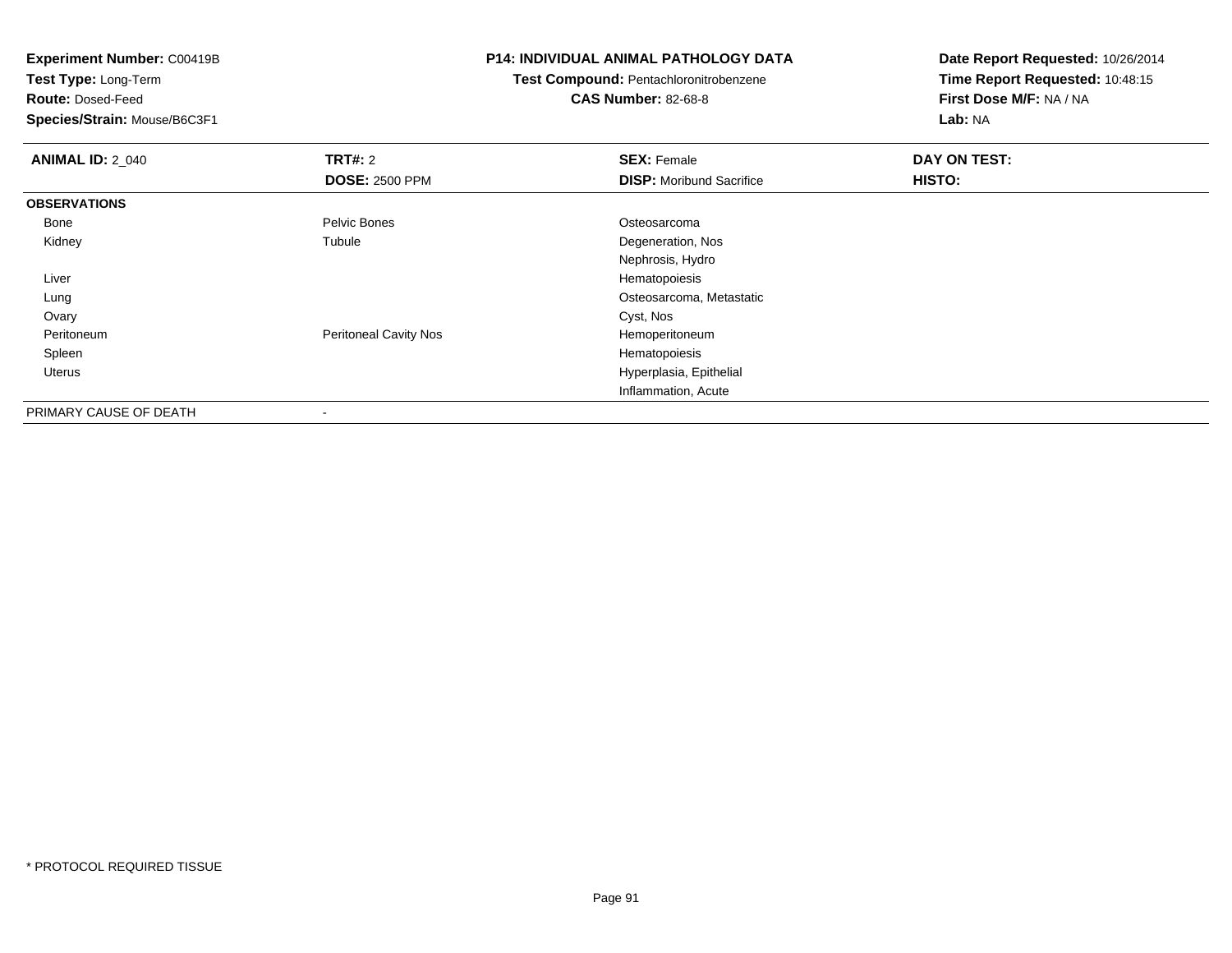**Test Type:** Long-Term

**Route:** Dosed-Feed

**Species/Strain:** Mouse/B6C3F1

### **P14: INDIVIDUAL ANIMAL PATHOLOGY DATA**

## **Test Compound:** Pentachloronitrobenzene

**CAS Number:** 82-68-8

| <b>ANIMAL ID: 2_041</b> | <b>TRT#:</b> 2         | <b>SEX: Female</b>         | DAY ON TEST: |
|-------------------------|------------------------|----------------------------|--------------|
|                         | <b>DOSE: 2500 PPM</b>  | <b>DISP:</b> Natural Death | HISTO:       |
| <b>OBSERVATIONS</b>     |                        |                            |              |
| Kidney                  |                        | Glomerulonephritis, Nos    |              |
|                         |                        | Inflammation, Chronic      |              |
| Liver                   |                        | Hematopoiesis              |              |
| Lung                    |                        | Perivasculitis             |              |
| Lymph node              | Mediastinal Lymph Node | Abscess, Nos               |              |
|                         | Mediastinal Lymph Node | Hyperplasia, Plasma Cell   |              |
| Peritoneum              |                        | Inflammation, Acute        |              |
| Spleen                  |                        | Depletion, Lymphoid        |              |
|                         |                        | Hematopoiesis              |              |
| <b>Uterus</b>           | Parovarian             | Abscess, Nos               |              |
|                         | Parovarian             | Adhesion, Nos              |              |
|                         | Endometrium            | Hyperplasia, Nos           |              |
| PRIMARY CAUSE OF DEATH  | ٠                      |                            |              |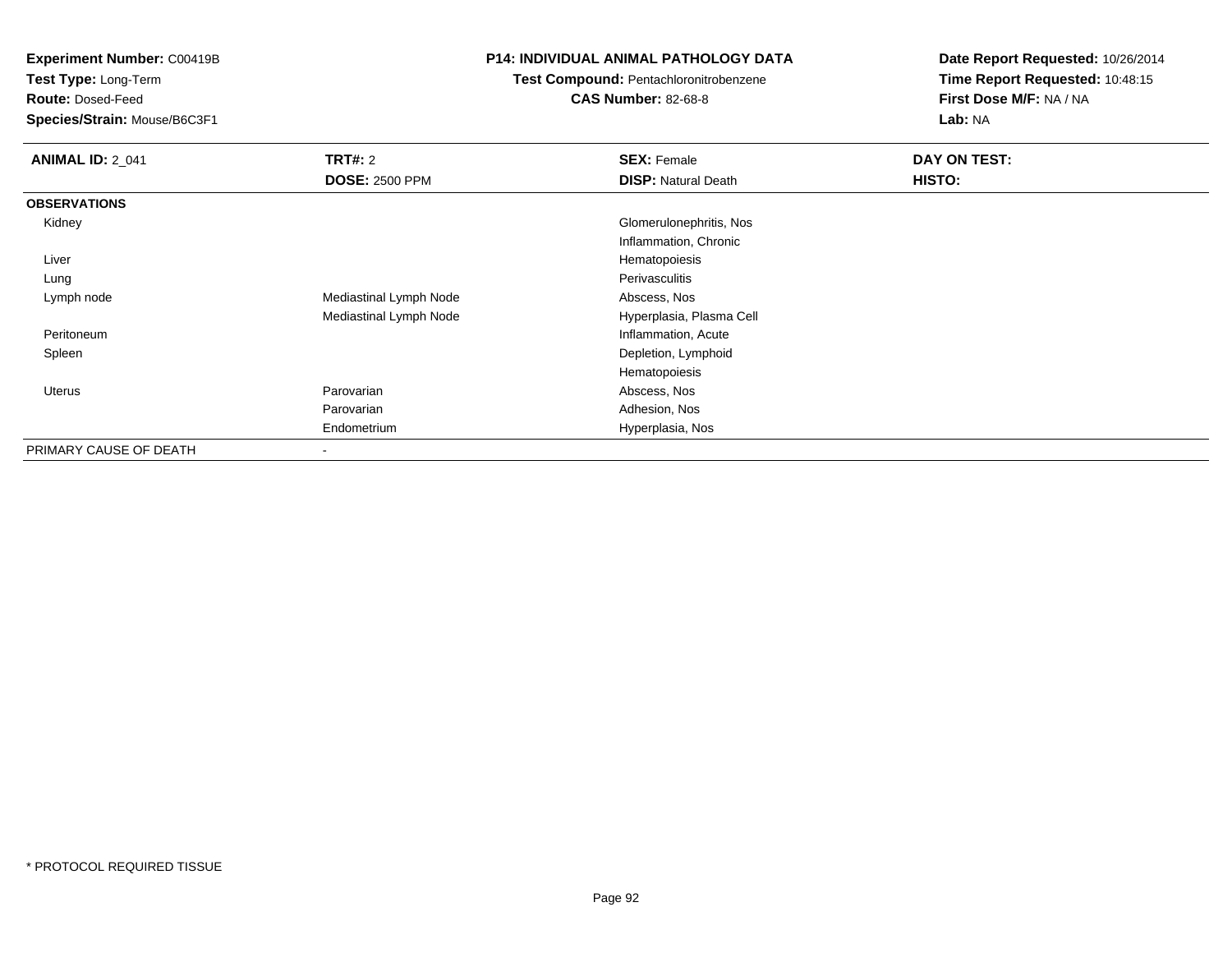**Test Type:** Long-Term

**Route:** Dosed-Feed

**Species/Strain:** Mouse/B6C3F1

### **P14: INDIVIDUAL ANIMAL PATHOLOGY DATA**

**Test Compound:** Pentachloronitrobenzene**CAS Number:** 82-68-8

| <b>ANIMAL ID: 2_042</b> | <b>TRT#: 2</b>            | <b>SEX: Female</b>               | DAY ON TEST: |  |
|-------------------------|---------------------------|----------------------------------|--------------|--|
|                         | <b>DOSE: 2500 PPM</b>     | <b>DISP: Terminal Sacrifice</b>  | HISTO:       |  |
| <b>OBSERVATIONS</b>     |                           |                                  |              |  |
| <b>Blood vessel</b>     | Aorta Nos                 | Mineralization                   |              |  |
| Brain                   | Thalamus                  | Mineralization                   |              |  |
| Kidney                  | Tubule                    | Regeneration, Nos                |              |  |
| Lung                    |                           | Hyperplasia, Alveolar Epithelium |              |  |
|                         |                           | Inflammation, Active Chronic     |              |  |
|                         |                           | Inflammation, Interstitial       |              |  |
| Lymph node              | Mediastinal Lymph Node    | Hyperplasia, Lymphoid            |              |  |
|                         |                           | Hyperplasia, Lymphoid            |              |  |
| Nasal cavity            | Nasal Gland               | Inflammation, Acute              |              |  |
| Ovary                   |                           | Cyst, Parovarian                 |              |  |
| Pancreas                |                           | Atrophy, Nos                     |              |  |
| Pituitary gland         | <b>Anterior Pituitary</b> | Adenoma, Nos                     |              |  |
| Spleen                  |                           | Hyperplasia, Lymphoid            |              |  |
| Unspecified             | Multiple Organs Nos       | Inflammation, Chronic            |              |  |
| Uterus                  | Endometrium               | Hyperplasia, Nos                 |              |  |
| PRIMARY CAUSE OF DEATH  |                           |                                  |              |  |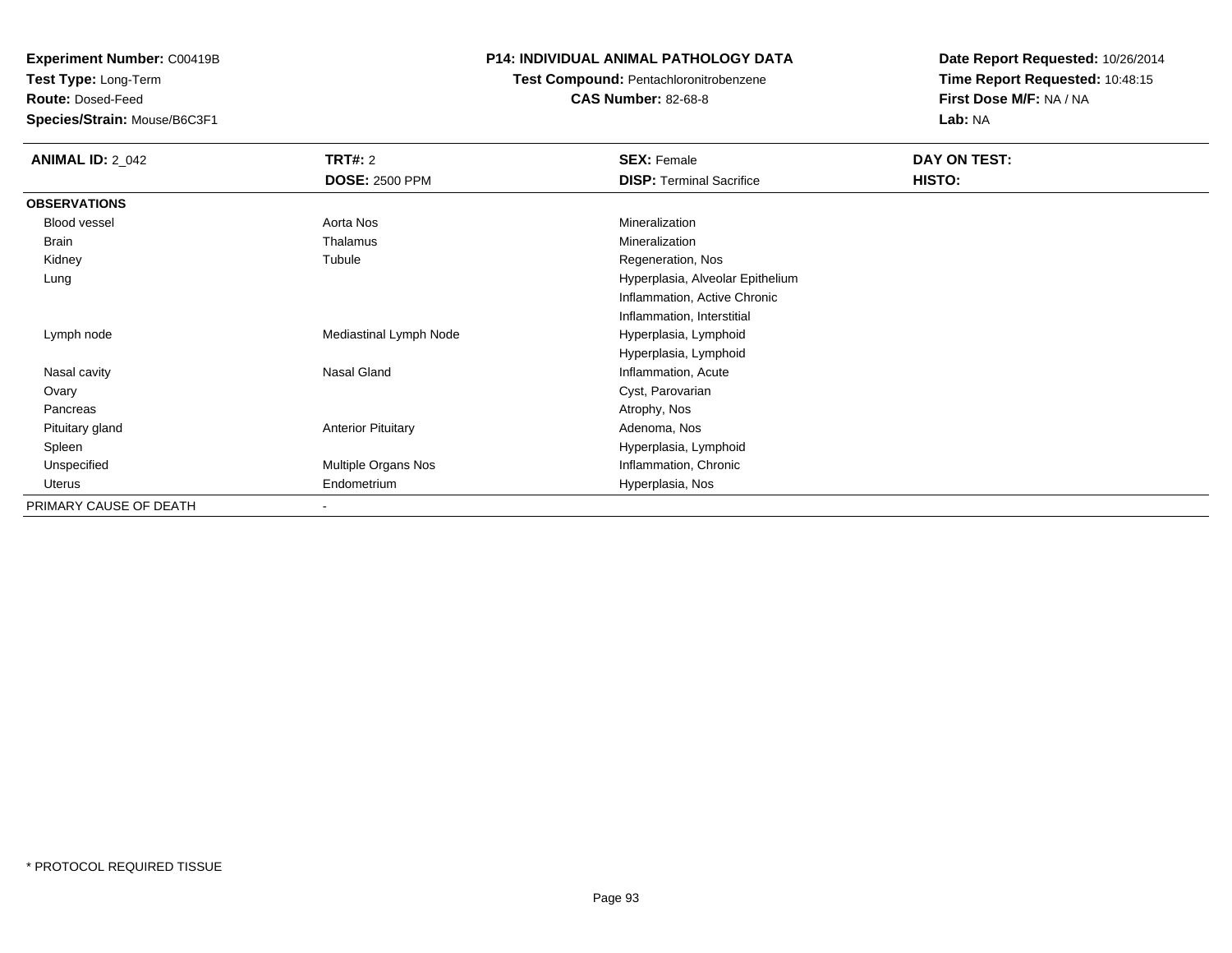| <b>Experiment Number: C00419B</b><br>Test Type: Long-Term<br><b>Route: Dosed-Feed</b><br>Species/Strain: Mouse/B6C3F1 |                       | <b>P14: INDIVIDUAL ANIMAL PATHOLOGY DATA</b><br>Test Compound: Pentachloronitrobenzene<br><b>CAS Number: 82-68-8</b> | Date Report Requested: 10/26/2014<br>Time Report Requested: 10:48:15<br>First Dose M/F: NA / NA<br>Lab: NA |
|-----------------------------------------------------------------------------------------------------------------------|-----------------------|----------------------------------------------------------------------------------------------------------------------|------------------------------------------------------------------------------------------------------------|
| <b>ANIMAL ID: 2 043</b>                                                                                               | TRT#: 2               | <b>SEX: Female</b>                                                                                                   | DAY ON TEST:                                                                                               |
|                                                                                                                       | <b>DOSE: 2500 PPM</b> | <b>DISP:</b> Accidently Killed                                                                                       | HISTO:                                                                                                     |
| <b>OBSERVATIONS</b>                                                                                                   |                       |                                                                                                                      |                                                                                                            |
| <b>Brain</b>                                                                                                          | Thalamus              | Mineralization                                                                                                       |                                                                                                            |
| Eye                                                                                                                   | Nasolacrimal Duct     | Inflammation, Chronic                                                                                                |                                                                                                            |
| Kidney                                                                                                                |                       | Glomerulonephritis, Chronic                                                                                          |                                                                                                            |
|                                                                                                                       |                       | Inflammation, Chronic                                                                                                |                                                                                                            |
| Mammary gland                                                                                                         |                       | Galactocele                                                                                                          |                                                                                                            |
| PRIMARY CAUSE OF DEATH                                                                                                |                       |                                                                                                                      |                                                                                                            |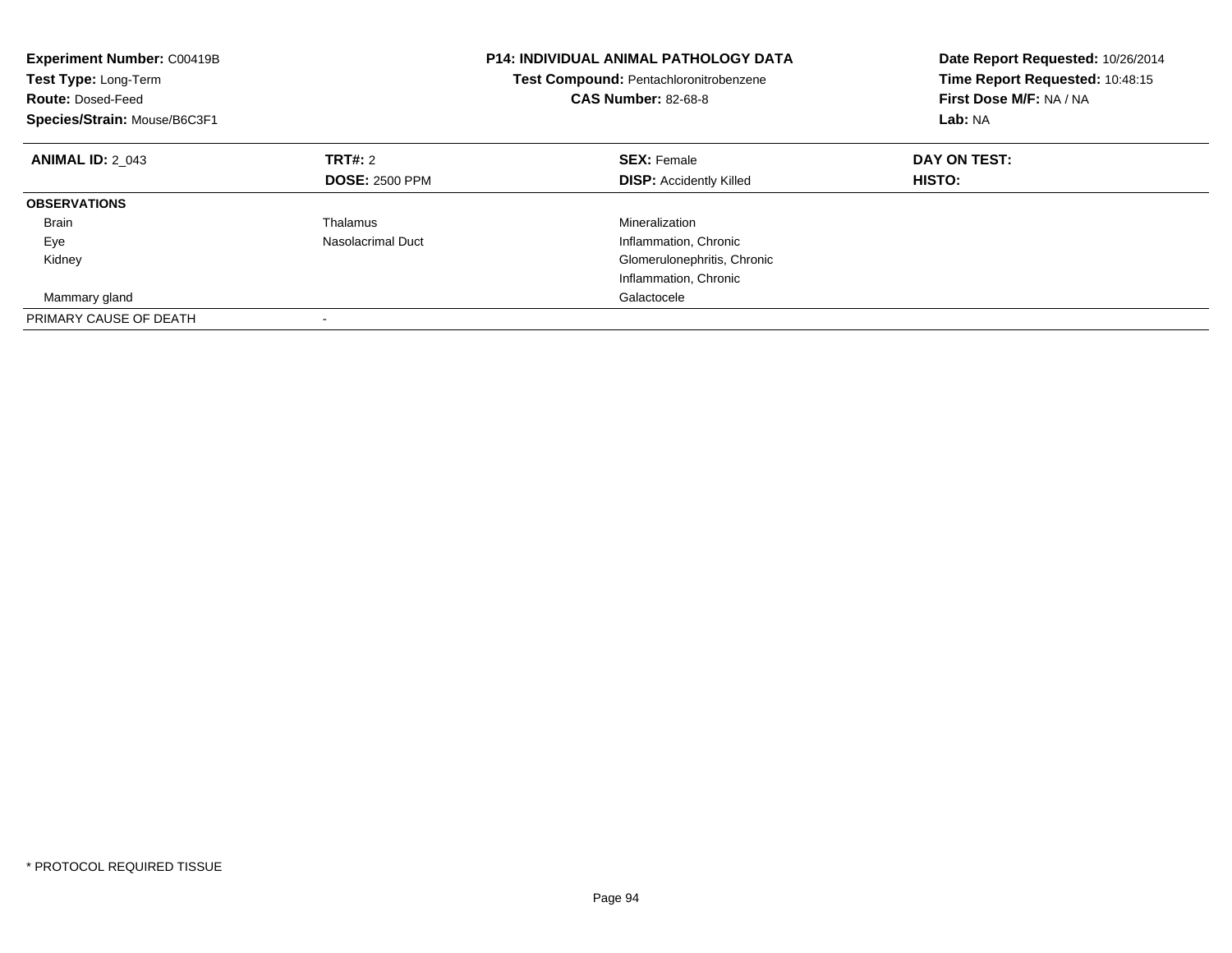**Test Type:** Long-Term

**Route:** Dosed-Feed

**Species/Strain:** Mouse/B6C3F1

### **P14: INDIVIDUAL ANIMAL PATHOLOGY DATA**

# **Test Compound:** Pentachloronitrobenzene

**CAS Number:** 82-68-8

| <b>ANIMAL ID: 2_044</b> | <b>TRT#: 2</b>         | <b>SEX: Female</b>           | DAY ON TEST: |  |
|-------------------------|------------------------|------------------------------|--------------|--|
|                         | <b>DOSE: 2500 PPM</b>  | <b>DISP: Natural Death</b>   | HISTO:       |  |
| <b>OBSERVATIONS</b>     |                        |                              |              |  |
| Brain                   | Thalamus               | Mineralization               |              |  |
| Heart                   |                        | Hemangiosarcoma              |              |  |
|                         |                        | Thrombus, Organized          |              |  |
| Lung                    |                        | Alveolar/Bronchiolar Adenoma |              |  |
|                         |                        | Hemangiosarcoma, Metastatic  |              |  |
|                         |                        | Hemorrhage                   |              |  |
|                         |                        | Histiocytosis                |              |  |
| Lymph node              | Mediastinal Lymph Node | Hemorrhage                   |              |  |
| Ovary                   |                        | Cyst, Parovarian             |              |  |
|                         |                        | Mineralization               |              |  |
| Thyroid                 |                        | Cyst, Follicular Nos         |              |  |
| Unspecified             | <b>Thorax Nos</b>      | Hemothorax                   |              |  |
|                         | Multiple Organs Nos    | Inflammation, Chronic        |              |  |
| <b>Uterus</b>           | Endometrium            | Hyperplasia, Nos             |              |  |
|                         |                        | Inflammation, Acute          |              |  |
| PRIMARY CAUSE OF DEATH  |                        |                              |              |  |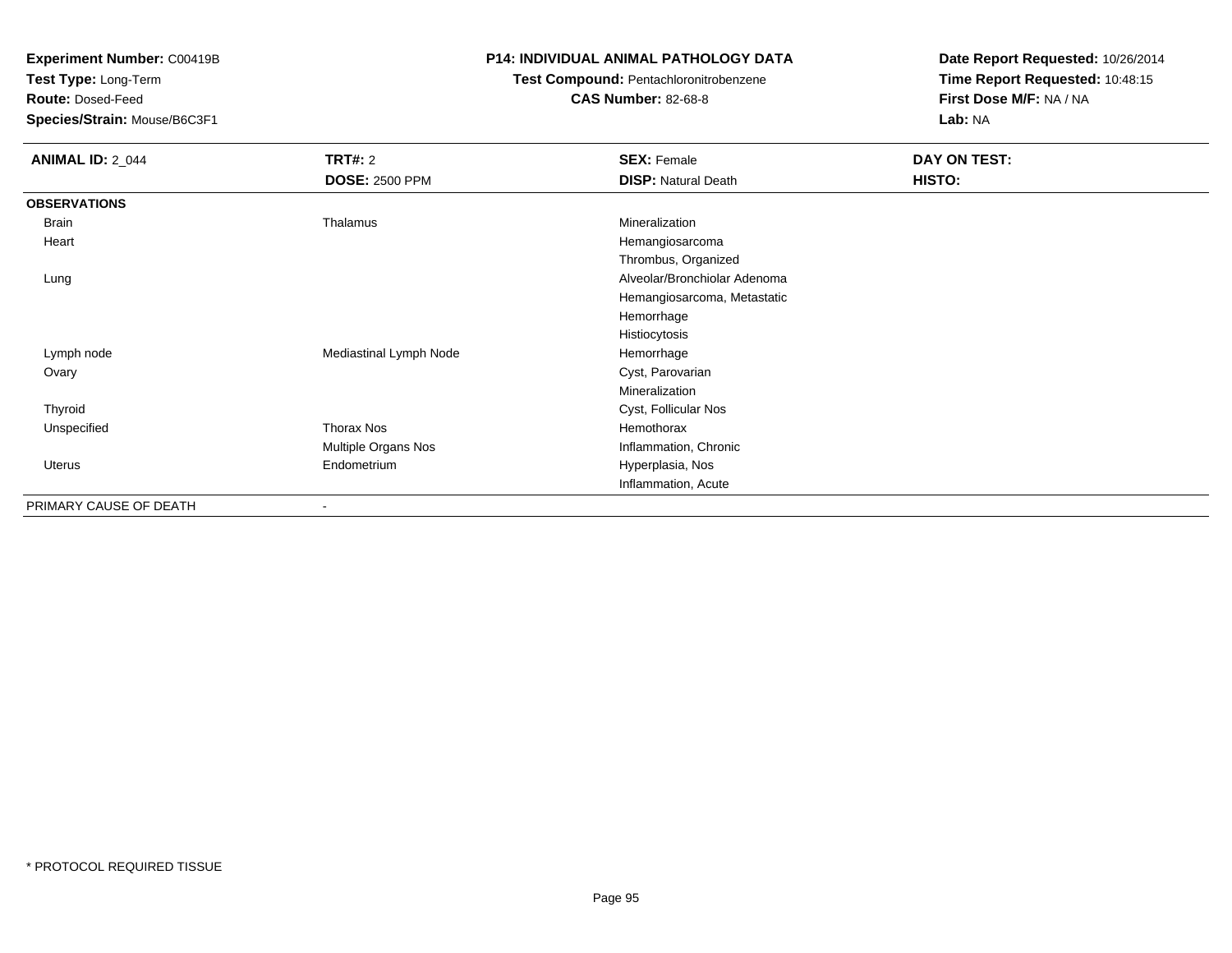**Experiment Number:** C00419B**Test Type:** Long-Term**Route:** Dosed-Feed **Species/Strain:** Mouse/B6C3F1**P14: INDIVIDUAL ANIMAL PATHOLOGY DATATest Compound:** Pentachloronitrobenzene**CAS Number:** 82-68-8**Date Report Requested:** 10/26/2014**Time Report Requested:** 10:48:15**First Dose M/F:** NA / NA**Lab:** NA**ANIMAL ID: 2 045 TRT#:** 2 **SEX:** Female **DAY ON TEST: DOSE:** 2500 PPM**DISP:** Natural Death **HISTO: OBSERVATIONS** Brain Thalamus Mineralization Kidney Inflammation, Chronic Liver Hematopoiesis Congestion, Nos Lung Pituitary glandAnterior Pituitary **Adenoma, Nosting Adenoma, Nosting Adenoma**, Nosting Adenoma, Nosting Adenoma, Nosting Adenoma, Nosting Adenoma, Nosting Adenoma, Nosting Adenoma, Nosting Adenoma, Nosting Adenoma, Nosting Adenoma, Nosti Spleenn and the state of the state of the state of the state of the state of the state of the state of the state of the state of the state of the state of the state of the state of the state of the state of the state of the stat UnspecifiedMultiple Organs Nos **Inflammation**, Acute Uterus Parovarian Abscess, Nos Endometrium Hyperplasia, Nos PRIMARY CAUSE OF DEATH-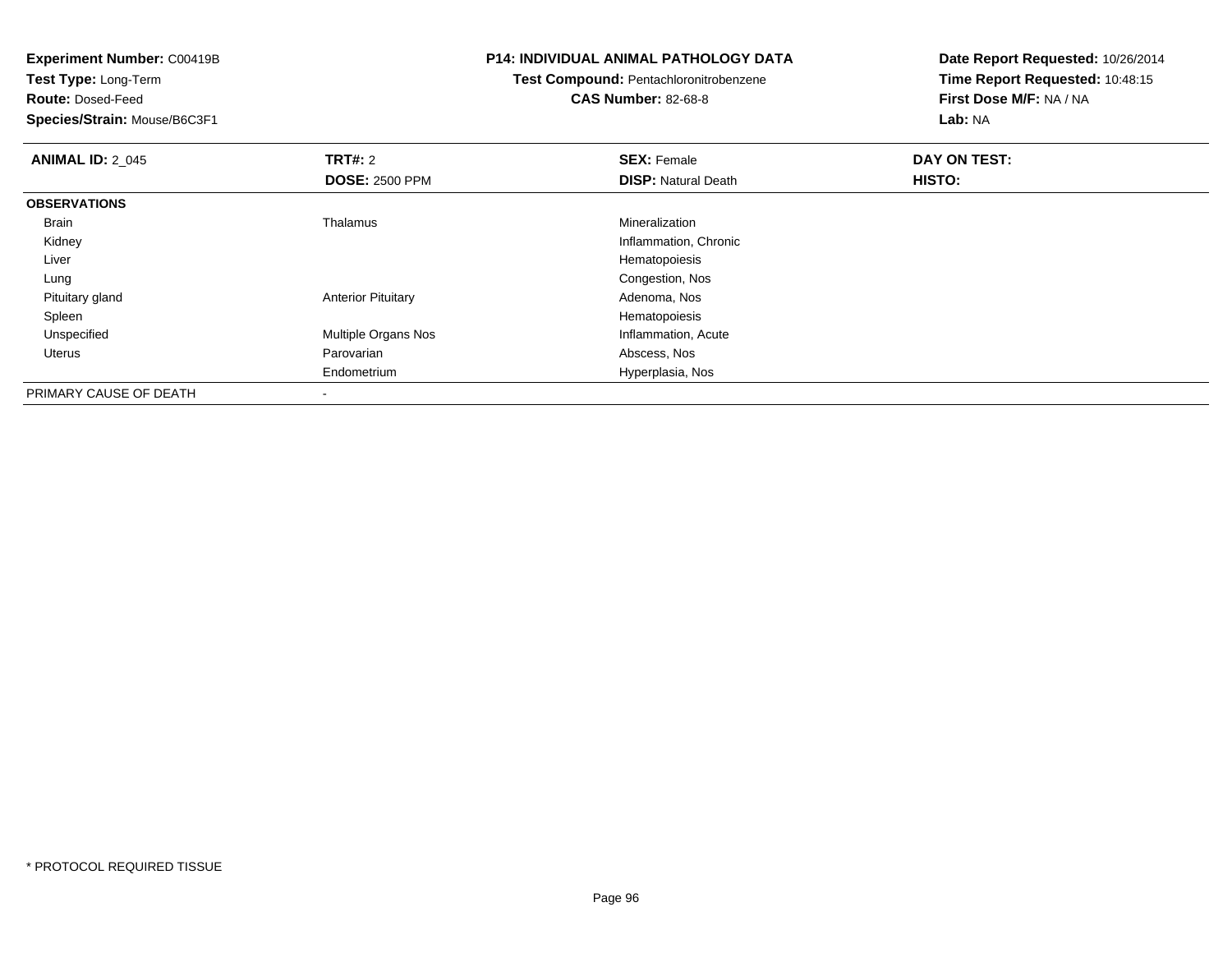**Test Type:** Long-Term

**Route:** Dosed-Feed

**Species/Strain:** Mouse/B6C3F1

### **P14: INDIVIDUAL ANIMAL PATHOLOGY DATA**

## **Test Compound:** Pentachloronitrobenzene

**CAS Number:** 82-68-8

| <b>ANIMAL ID: 2_046</b> | <b>TRT#: 2</b>           | <b>SEX: Female</b>           | DAY ON TEST: |  |
|-------------------------|--------------------------|------------------------------|--------------|--|
|                         | <b>DOSE: 2500 PPM</b>    | <b>DISP: Natural Death</b>   | HISTO:       |  |
| <b>OBSERVATIONS</b>     |                          |                              |              |  |
| Heart                   |                          | Abscess, Nos                 |              |  |
| Kidney                  |                          | Inflammation, Chronic        |              |  |
| Liver                   |                          | Hematopoiesis                |              |  |
| Lung                    |                          | Abscess, Nos                 |              |  |
|                         |                          | Alveolar/Bronchiolar Adenoma |              |  |
| Lymph node              | Mediastinal Lymph Node   | Abscess, Nos                 |              |  |
| Pancreas                |                          | Adhesion, Nos                |              |  |
| Skin                    |                          | Inflammation, Acute/Chronic  |              |  |
| Spleen                  |                          | Depletion, Lymphoid          |              |  |
|                         |                          | Hematopoiesis                |              |  |
| Uterus                  | Parovarian               | Abscess, Nos                 |              |  |
|                         | Parovarian               | Adhesion, Nos                |              |  |
|                         | Endometrium              | Hyperplasia, Nos             |              |  |
|                         | Parovarian               | Inflammation, Active Chronic |              |  |
| PRIMARY CAUSE OF DEATH  | $\overline{\phantom{a}}$ |                              |              |  |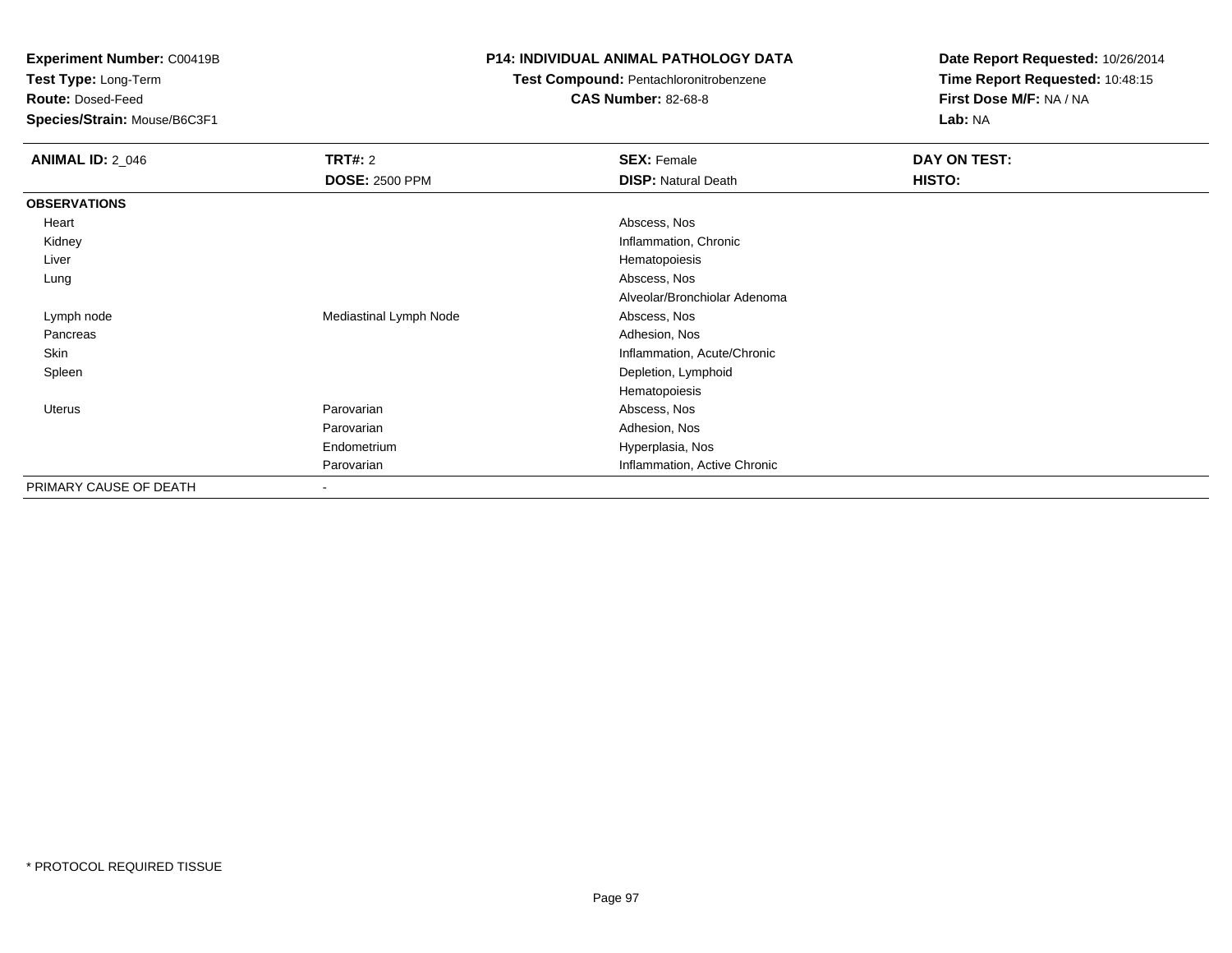**Test Type:** Long-Term

**Route:** Dosed-Feed

**Species/Strain:** Mouse/B6C3F1

#### **P14: INDIVIDUAL ANIMAL PATHOLOGY DATA**

# **Test Compound:** Pentachloronitrobenzene

**CAS Number:** 82-68-8

| <b>ANIMAL ID: 2 047</b> | TRT#: 2                    | <b>SEX: Female</b>              | DAY ON TEST: |  |
|-------------------------|----------------------------|---------------------------------|--------------|--|
|                         | <b>DOSE: 2500 PPM</b>      | <b>DISP: Terminal Sacrifice</b> | HISTO:       |  |
| <b>OBSERVATIONS</b>     |                            |                                 |              |  |
| Bone marrow             |                            | Fibrosis, Myelo                 |              |  |
| Brain                   | Thalamus                   | Mineralization                  |              |  |
| Kidney                  | Tubule                     | Regeneration, Nos               |              |  |
| Liver                   |                            | Inflammation, Active Chronic    |              |  |
|                         |                            | Necrosis, Coagulative           |              |  |
| Lymph node              | Pancreatic Lymph Node      | Angiectasis                     |              |  |
| Pituitary gland         | <b>Anterior Pituitary</b>  | Hyperplasia, Nos                |              |  |
| Thyroid                 |                            | Hyperplasia, Follicular Cell    |              |  |
| Unspecified             | <b>Multiple Organs Nos</b> | Inflammation, Chronic           |              |  |
| Uterus                  | Endometrium                | Hyperplasia, Nos                |              |  |
| PRIMARY CAUSE OF DEATH  | $\overline{\phantom{a}}$   |                                 |              |  |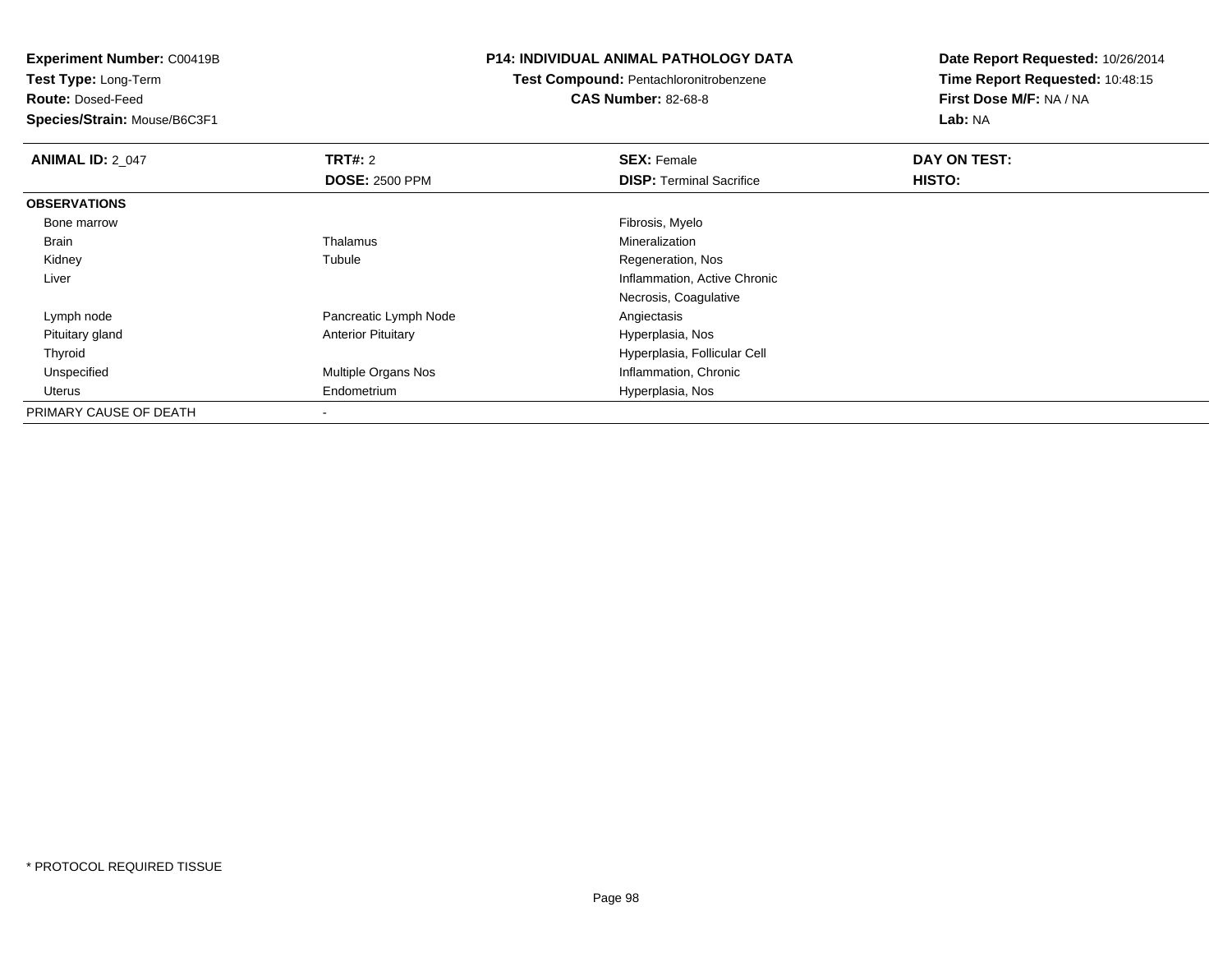**Test Type:** Long-Term

**Route:** Dosed-Feed

**Species/Strain:** Mouse/B6C3F1

### **P14: INDIVIDUAL ANIMAL PATHOLOGY DATA**

### **Test Compound:** Pentachloronitrobenzene

**CAS Number:** 82-68-8

| <b>ANIMAL ID: 2 048</b> | <b>TRT#: 2</b>        | <b>SEX: Female</b>           | DAY ON TEST: |
|-------------------------|-----------------------|------------------------------|--------------|
|                         | <b>DOSE: 2500 PPM</b> | <b>DISP: Natural Death</b>   | HISTO:       |
| <b>OBSERVATIONS</b>     |                       |                              |              |
| Bone marrow             |                       | Hyperplasia, Hematopoietic   |              |
| Kidney                  |                       | Glomerulonephritis, Nos      |              |
| Liver                   |                       | Hematopoiesis                |              |
| Lymph node              | Mesenteric Lymph Node | Angiectasis                  |              |
| Pancreas                |                       | Inflammation, Active Chronic |              |
| Peritoneum              |                       | Inflammation, Acute          |              |
| Spleen                  |                       | Hematopoiesis                |              |
| Stomach                 | Omentum Nos           | Inflammation, Chronic        |              |
| Thymus                  |                       | Depletion, Lymphoid          |              |
| Urinary bladder         |                       | Inflammation, Chronic        |              |
| Uterus                  | Parovarian            | Abscess, Nos                 |              |
|                         | Endometrium           | Hyperplasia, Nos             |              |
| PRIMARY CAUSE OF DEATH  |                       |                              |              |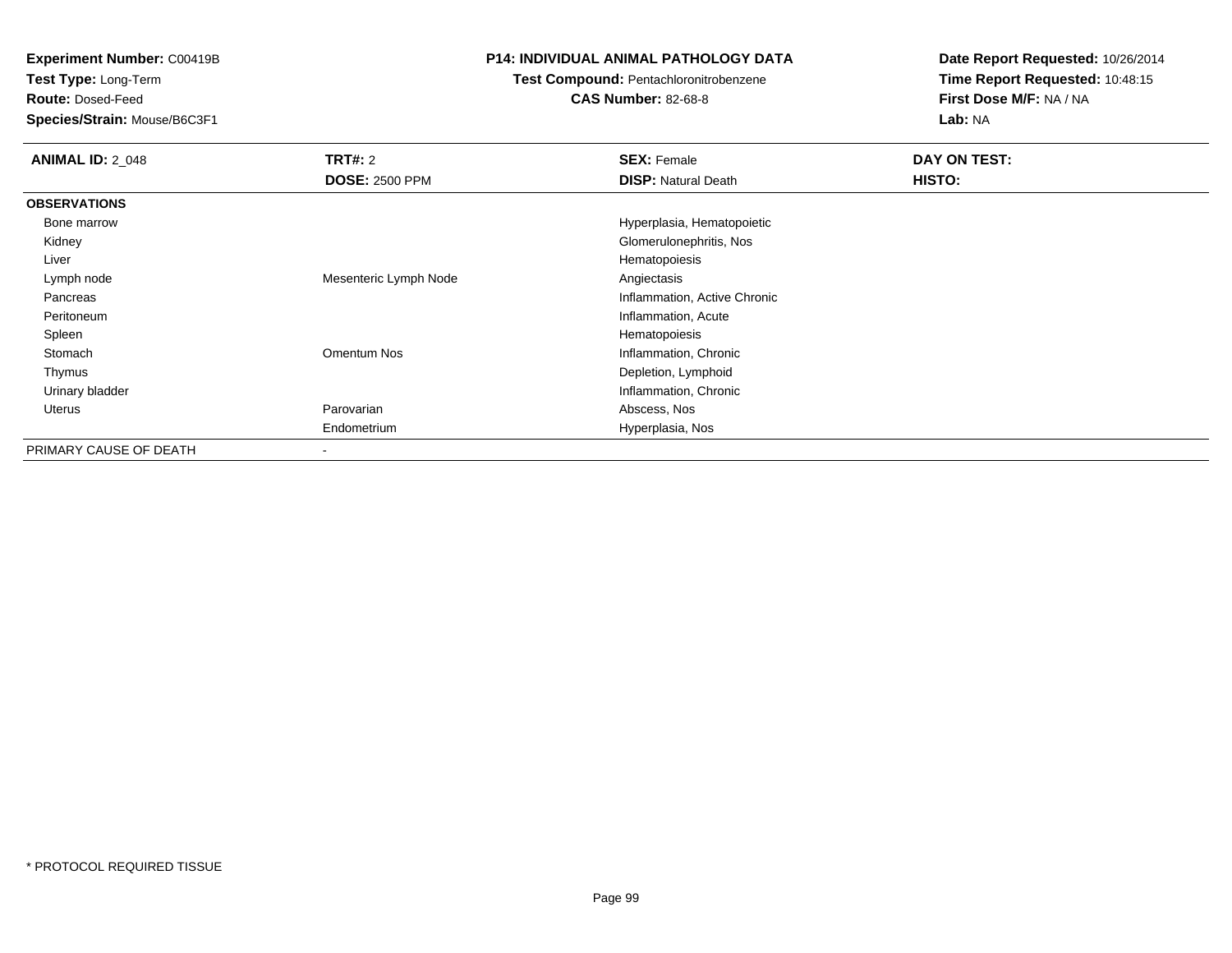**Test Type:** Long-Term

**Route:** Dosed-Feed

**Species/Strain:** Mouse/B6C3F1

### **P14: INDIVIDUAL ANIMAL PATHOLOGY DATA**

## **Test Compound:** Pentachloronitrobenzene

**CAS Number:** 82-68-8

| <b>ANIMAL ID: 2_049</b> | <b>TRT#: 2</b>            | <b>SEX: Female</b>              | DAY ON TEST: |
|-------------------------|---------------------------|---------------------------------|--------------|
|                         | <b>DOSE: 2500 PPM</b>     | <b>DISP: Terminal Sacrifice</b> | HISTO:       |
| <b>OBSERVATIONS</b>     |                           |                                 |              |
| <b>Brain</b>            | Thalamus                  | Mineralization                  |              |
| Kidney                  |                           | Glomerulonephritis, Nos         |              |
|                         | Tubule                    | Regeneration, Nos               |              |
| Liver                   |                           | Hematopoiesis                   |              |
|                         |                           | Inflammation, Active Chronic    |              |
|                         |                           | Necrosis, Coagulative           |              |
| Lung                    |                           | Histiocytosis                   |              |
|                         |                           | Perivasculitis                  |              |
| Ovary                   |                           | Cyst, Parovarian                |              |
| Pituitary gland         | <b>Anterior Pituitary</b> | Hyperplasia, Nos                |              |
| Spleen                  |                           | Hematopoiesis                   |              |
| Unspecified             | Multiple Organs Nos       | Inflammation, Chronic           |              |
| Uterus                  | Parovarian                | Abscess, Nos                    |              |
|                         | Endometrium               | Hyperplasia, Nos                |              |
|                         |                           | Inflammation, Acute             |              |
| PRIMARY CAUSE OF DEATH  | $\blacksquare$            |                                 |              |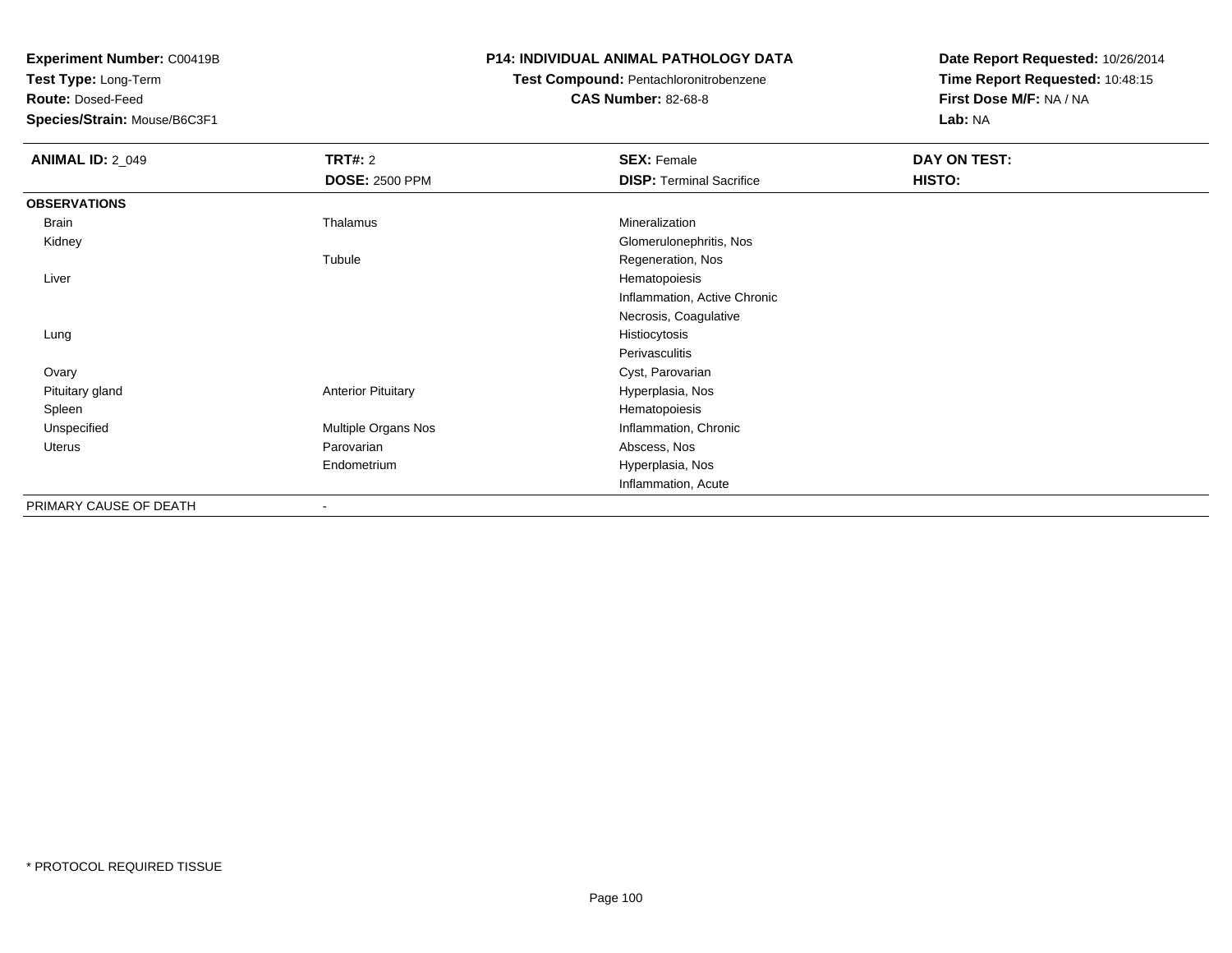**Test Type:** Long-Term

**Route:** Dosed-Feed

**Species/Strain:** Mouse/B6C3F1

### **P14: INDIVIDUAL ANIMAL PATHOLOGY DATA**

## **Test Compound:** Pentachloronitrobenzene

**CAS Number:** 82-68-8

| <b>ANIMAL ID: 2_050</b> | <b>TRT#: 2</b>           | <b>SEX: Female</b>           | DAY ON TEST: |
|-------------------------|--------------------------|------------------------------|--------------|
|                         | <b>DOSE: 2500 PPM</b>    | <b>DISP: Natural Death</b>   | HISTO:       |
| <b>OBSERVATIONS</b>     |                          |                              |              |
| Bone marrow             |                          | Hyperplasia, Hematopoietic   |              |
| Brain                   | Thalamus                 | Mineralization               |              |
| Kidney                  |                          | Inflammation, Chronic        |              |
| Liver                   |                          | Hematopoiesis                |              |
| Lung                    | Pleura Nos               | Inflammation, Acute          |              |
| Peritoneum              |                          | Inflammation, Active Chronic |              |
| Spleen                  |                          | Depletion, Lymphoid          |              |
|                         |                          | Hematopoiesis                |              |
| Thymus                  |                          | Depletion, Lymphoid          |              |
| Urinary bladder         |                          | Inflammation, Chronic        |              |
| <b>Uterus</b>           | Parovarian               | Abscess, Nos                 |              |
|                         | Endometrium              | Hyperplasia, Nos             |              |
|                         | Parovarian               | Inflammation, Active Chronic |              |
|                         |                          | Inflammation, Acute          |              |
| PRIMARY CAUSE OF DEATH  | $\overline{\phantom{a}}$ |                              |              |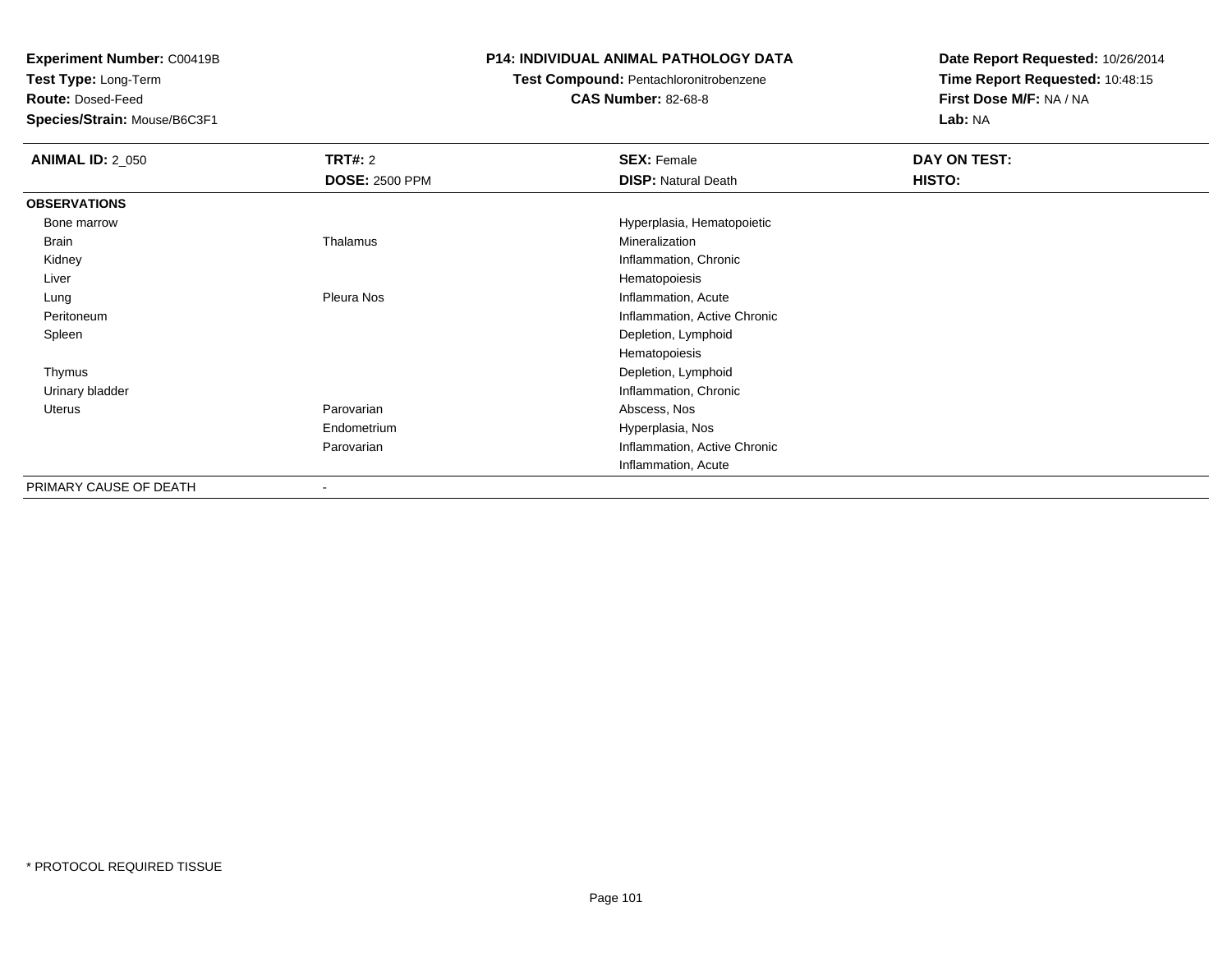**Test Type:** Long-Term

**Route:** Dosed-Feed

**Species/Strain:** Mouse/B6C3F1

### **P14: INDIVIDUAL ANIMAL PATHOLOGY DATA**

## **Test Compound:** Pentachloronitrobenzene

**CAS Number:** 82-68-8

| <b>ANIMAL ID: 3_001</b> | TRT#: 3                   | <b>SEX: Female</b>              | DAY ON TEST:  |
|-------------------------|---------------------------|---------------------------------|---------------|
|                         | <b>DOSE: 0</b>            | <b>DISP: Terminal Sacrifice</b> | <b>HISTO:</b> |
| <b>OBSERVATIONS</b>     |                           |                                 |               |
| Bone marrow             |                           | Fibrosis, Myelo                 |               |
| Kidney                  |                           | Inflammation, Chronic           |               |
|                         |                           | Metaplasia, Osseous             |               |
|                         | Tubule                    | Regeneration, Nos               |               |
| Lung                    |                           | Perivasculitis                  |               |
| Ovary                   |                           | Cyst, Nos                       |               |
| Pituitary gland         | <b>Anterior Pituitary</b> | Adenoma, Nos                    |               |
| Salivary gland          |                           | Inflammation, Chronic           |               |
| Spleen                  |                           | Hyperplasia, Lymphoid           |               |
| Urinary bladder         |                           | Inflammation, Chronic           |               |
| Uterus                  | Endometrium               | Hyperplasia, Nos                |               |
| PRIMARY CAUSE OF DEATH  | $\blacksquare$            |                                 |               |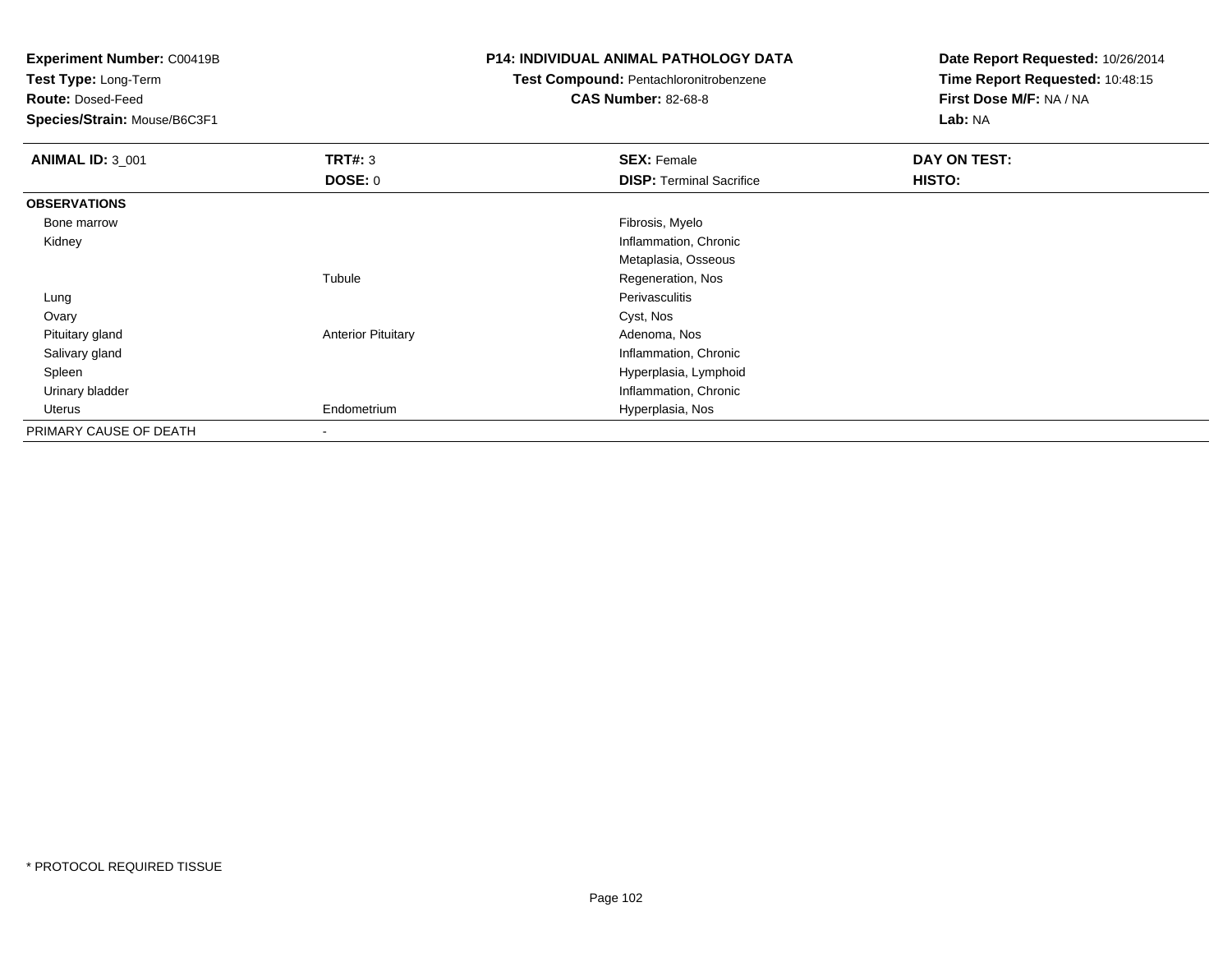**Test Type:** Long-Term

**Route:** Dosed-Feed

**Species/Strain:** Mouse/B6C3F1

### **P14: INDIVIDUAL ANIMAL PATHOLOGY DATA**

## **Test Compound:** Pentachloronitrobenzene

**CAS Number:** 82-68-8

| <b>ANIMAL ID: 3 002</b> | TRT#: 3        | <b>SEX: Female</b>                        | DAY ON TEST: |
|-------------------------|----------------|-------------------------------------------|--------------|
|                         | <b>DOSE: 0</b> | <b>DISP: Terminal Sacrifice</b>           | HISTO:       |
| <b>OBSERVATIONS</b>     |                |                                           |              |
| Bone marrow             |                | Fibrosis, Myelo                           |              |
| Brain                   | Thalamus       | Mineralization                            |              |
| Kidney                  |                | Inflammation, Chronic                     |              |
| Lung                    |                | Hemorrhage                                |              |
|                         |                | Hyperplasia, Alveolar Epithelium          |              |
|                         |                | Inflammation, Active Chronic              |              |
| Pancreas                |                | Inflammation, Chronic                     |              |
| Salivary gland          |                | Inflammation, Chronic                     |              |
| Spleen                  |                | Lymphoma, Undifferentiated-Malignant Type |              |
| Stomach                 | Forestomach    | Inflammation, Active Chronic              |              |
| Uterus                  | Endometrium    | Hyperplasia, Nos                          |              |
| PRIMARY CAUSE OF DEATH  | $\,$           |                                           |              |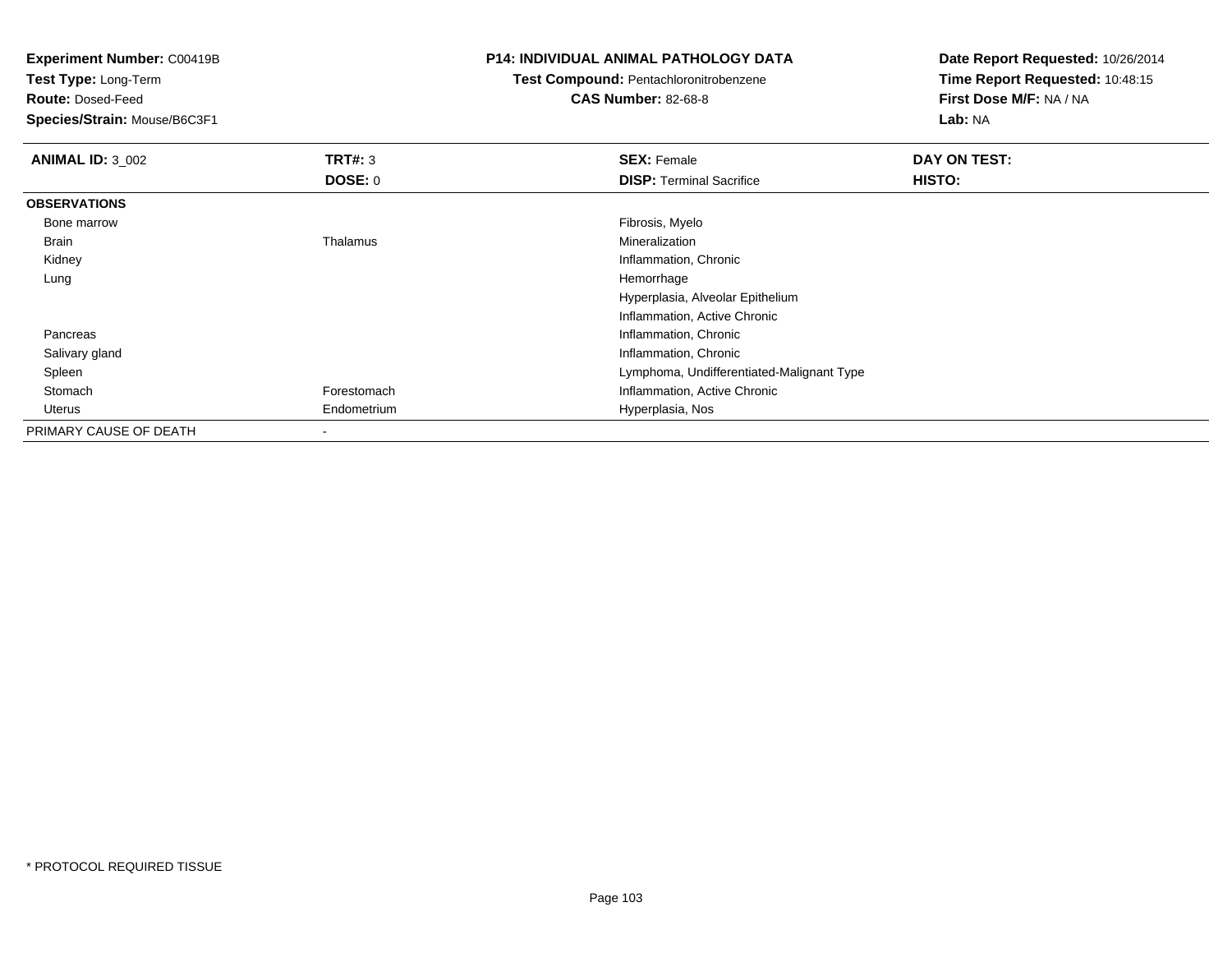| <b>Experiment Number: C00419B</b><br>Test Type: Long-Term<br><b>Route: Dosed-Feed</b><br>Species/Strain: Mouse/B6C3F1 |                           | <b>P14: INDIVIDUAL ANIMAL PATHOLOGY DATA</b><br>Test Compound: Pentachloronitrobenzene<br><b>CAS Number: 82-68-8</b> | Date Report Requested: 10/26/2014<br>Time Report Requested: 10:48:15<br>First Dose M/F: NA / NA<br>Lab: NA |
|-----------------------------------------------------------------------------------------------------------------------|---------------------------|----------------------------------------------------------------------------------------------------------------------|------------------------------------------------------------------------------------------------------------|
| <b>ANIMAL ID: 3 003</b>                                                                                               | <b>TRT#:</b> 3            | <b>SEX: Female</b>                                                                                                   | DAY ON TEST:                                                                                               |
|                                                                                                                       | DOSE: 0                   | <b>DISP: Natural Death</b>                                                                                           | HISTO:                                                                                                     |
| <b>OBSERVATIONS</b>                                                                                                   |                           |                                                                                                                      |                                                                                                            |
| Bone marrow                                                                                                           |                           | Hyperplasia, Hematopoietic                                                                                           |                                                                                                            |
| Liver                                                                                                                 |                           | Hematopoiesis                                                                                                        |                                                                                                            |
| Lung                                                                                                                  |                           | Congestion, Nos                                                                                                      |                                                                                                            |
| Peritoneum                                                                                                            |                           | Inflammation, Active Chronic                                                                                         |                                                                                                            |
| Skeletal muscle                                                                                                       | <b>Intercostal Muscle</b> | Inflammation, Acute                                                                                                  |                                                                                                            |
| Spleen                                                                                                                |                           | Hematopoiesis                                                                                                        |                                                                                                            |
| <b>Uterus</b>                                                                                                         | Parovarian                | Abscess, Nos                                                                                                         |                                                                                                            |
|                                                                                                                       | Endometrium               | Hyperplasia, Nos                                                                                                     |                                                                                                            |
| PRIMARY CAUSE OF DEATH                                                                                                |                           |                                                                                                                      |                                                                                                            |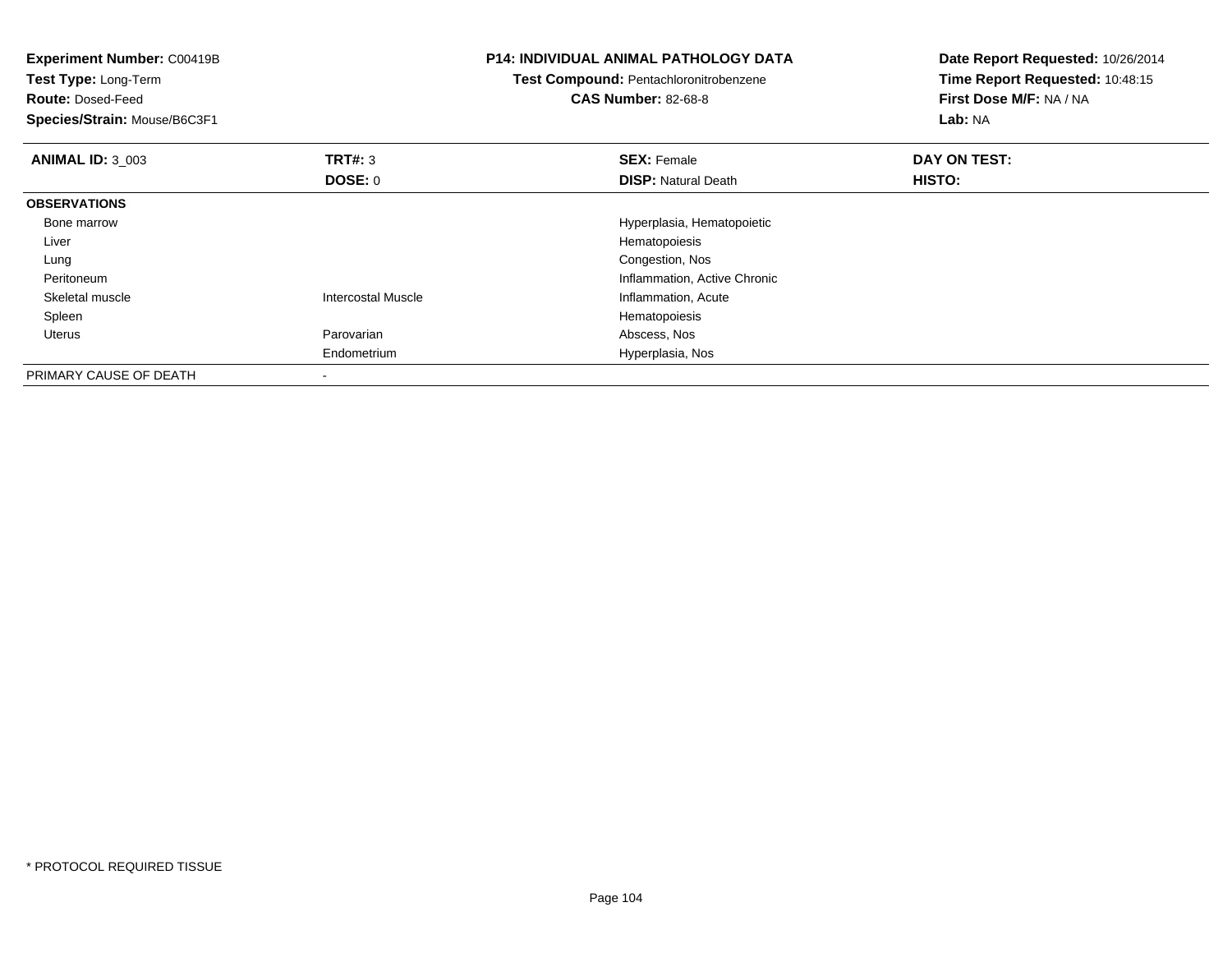**Test Type:** Long-Term

**Route:** Dosed-Feed

**Species/Strain:** Mouse/B6C3F1

### **P14: INDIVIDUAL ANIMAL PATHOLOGY DATA**

# **Test Compound:** Pentachloronitrobenzene

**CAS Number:** 82-68-8

| <b>ANIMAL ID: 3 004</b> | <b>TRT#: 3</b>            | <b>SEX: Female</b>              | DAY ON TEST: |
|-------------------------|---------------------------|---------------------------------|--------------|
|                         | <b>DOSE: 0</b>            | <b>DISP:</b> Terminal Sacrifice | HISTO:       |
| <b>OBSERVATIONS</b>     |                           |                                 |              |
| Bone marrow             |                           | Fibrosis, Myelo                 |              |
| <b>Brain</b>            | Thalamus                  | Mineralization                  |              |
| Eye                     | Nasolacrimal Duct         | Inflammation, Active Chronic    |              |
| Kidney                  |                           | Inflammation, Chronic           |              |
| Liver                   |                           | Hepatocellular Carcinoma        |              |
| Lymph node              | Mesenteric Lymph Node     | Angiectasis                     |              |
| Nasal cavity            | Nasal Gland               | Inflammation, Acute             |              |
| Ovary                   |                           | Cyst, Nos                       |              |
| Pituitary gland         | <b>Anterior Pituitary</b> | Hyperplasia, Nos                |              |
| Salivary gland          |                           | Inflammation, Chronic           |              |
| Stomach                 | Forestomach               | Inflammation, Active Chronic    |              |
|                         | Forestomach               | Ulcer, Nos                      |              |
| Uterus                  | Endometrium               | Hyperplasia, Nos                |              |
| PRIMARY CAUSE OF DEATH  |                           |                                 |              |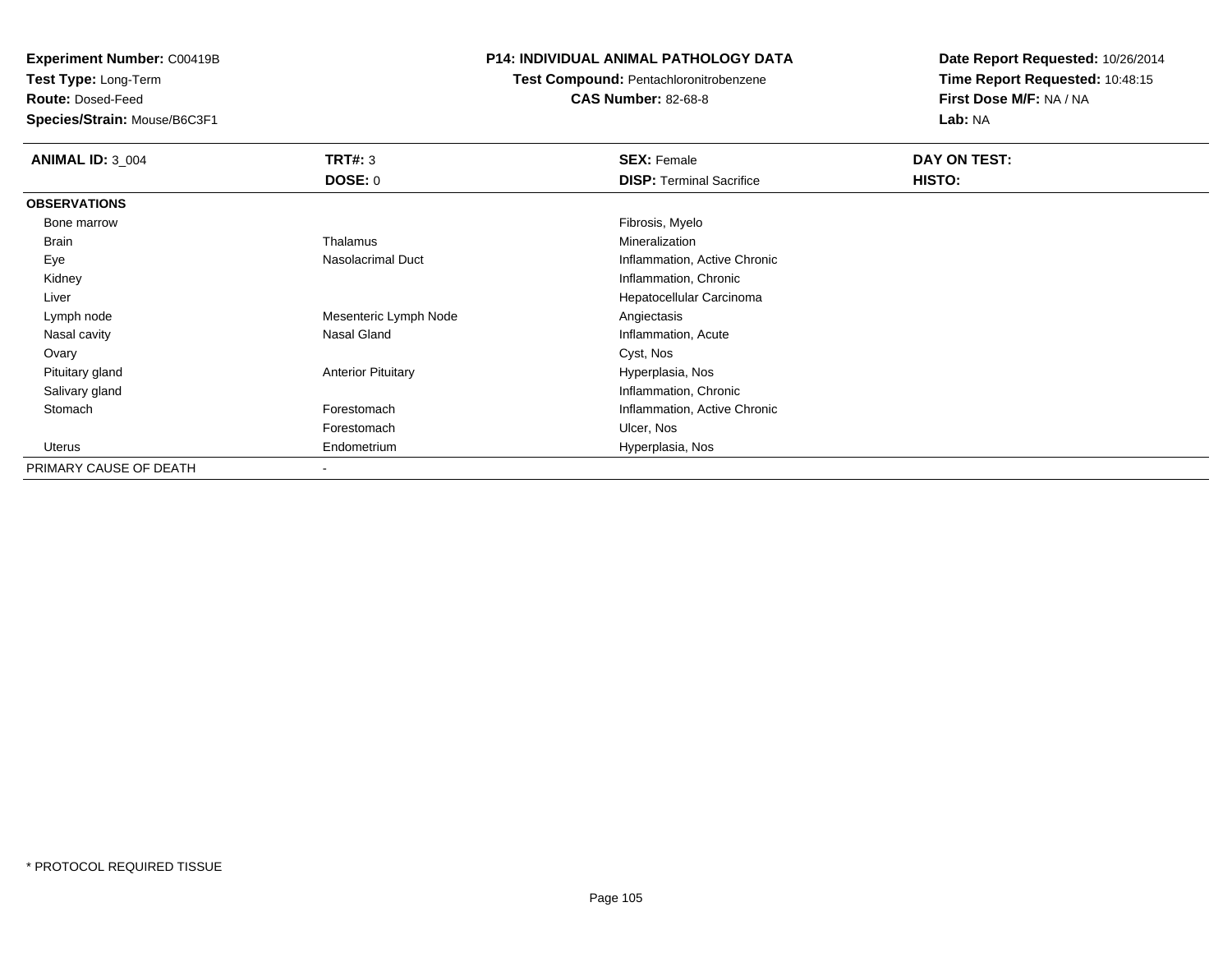| <b>Experiment Number: C00419B</b><br>Test Type: Long-Term |                        | <b>P14: INDIVIDUAL ANIMAL PATHOLOGY DATA</b> | Date Report Requested: 10/26/2014<br>Time Report Requested: 10:48:15 |
|-----------------------------------------------------------|------------------------|----------------------------------------------|----------------------------------------------------------------------|
|                                                           |                        | Test Compound: Pentachloronitrobenzene       |                                                                      |
| <b>Route: Dosed-Feed</b>                                  |                        | <b>CAS Number: 82-68-8</b>                   | First Dose M/F: NA / NA                                              |
| Species/Strain: Mouse/B6C3F1                              |                        |                                              | Lab: NA                                                              |
| <b>ANIMAL ID: 3_005</b>                                   | <b>TRT#: 3</b>         | <b>SEX: Female</b>                           | DAY ON TEST:                                                         |
|                                                           | <b>DOSE: 0</b>         | <b>DISP:</b> Terminal Sacrifice              | HISTO:                                                               |
| <b>OBSERVATIONS</b>                                       |                        |                                              |                                                                      |
| Bone marrow                                               |                        | Fibrosis, Myelo                              |                                                                      |
| Harderian gland                                           | <b>Hardarian Gland</b> | Adenoma, Nos                                 |                                                                      |
| Kidney                                                    |                        | Inflammation, Chronic                        |                                                                      |
| Lung                                                      |                        | Hemorrhage                                   |                                                                      |
| Salivary gland                                            |                        | Inflammation, Chronic                        |                                                                      |
| Spleen                                                    |                        | Hyperplasia, Lymphoid                        |                                                                      |
| Stomach                                                   | Omentum Nos            | Necrosis, Nos                                |                                                                      |
| Urinary bladder                                           |                        | Inflammation, Chronic                        |                                                                      |
| Uterus                                                    | Endometrium            | Hyperplasia, Nos                             |                                                                      |
| PRIMARY CAUSE OF DEATH                                    |                        |                                              |                                                                      |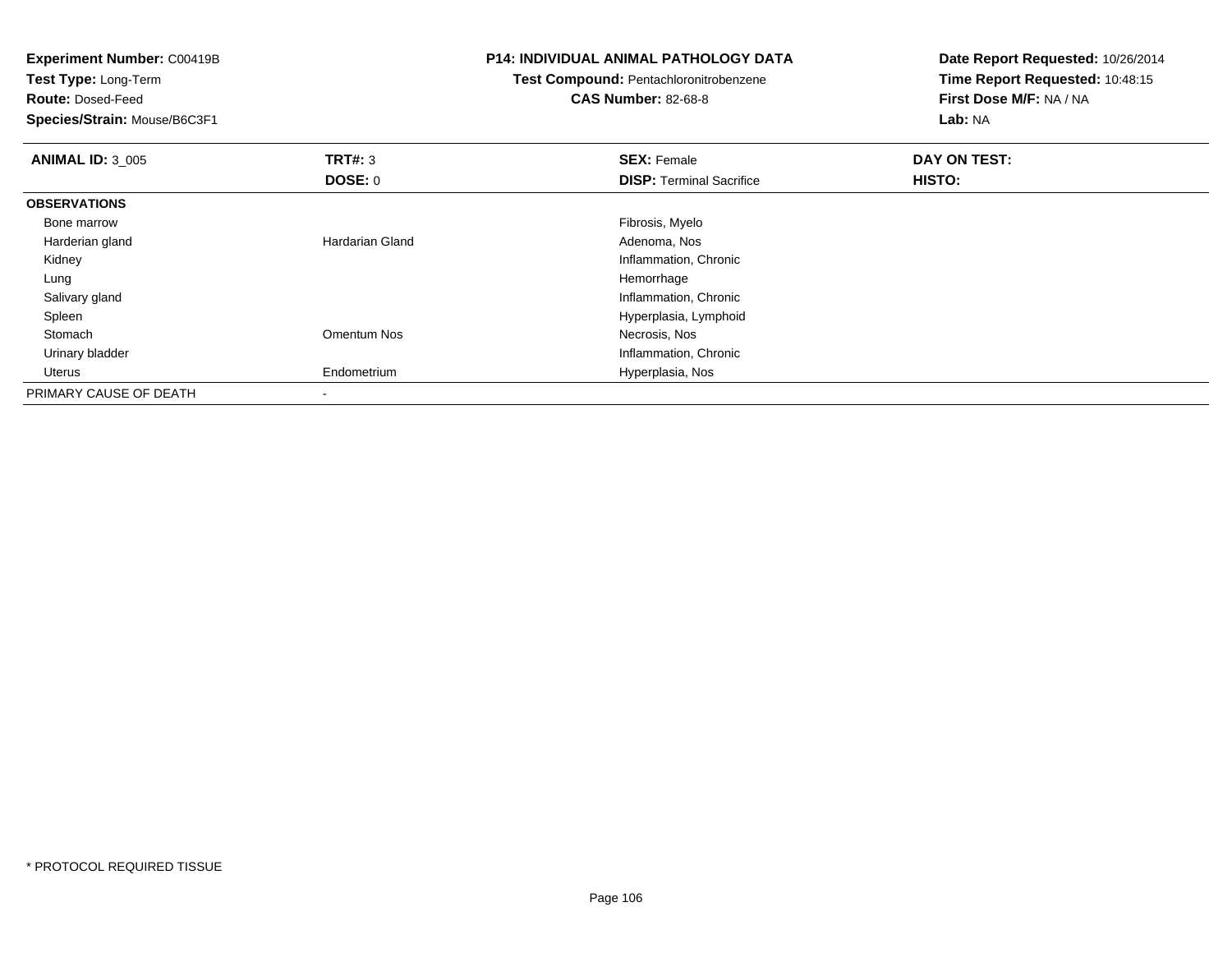**Test Type:** Long-Term

**Route:** Dosed-Feed

**Species/Strain:** Mouse/B6C3F1

### **P14: INDIVIDUAL ANIMAL PATHOLOGY DATA**

### **Test Compound:** Pentachloronitrobenzene

### **CAS Number:** 82-68-8

| <b>ANIMAL ID: 3_006</b> | TRT#: 3               | <b>SEX: Female</b>              | DAY ON TEST: |
|-------------------------|-----------------------|---------------------------------|--------------|
|                         | <b>DOSE: 0</b>        | <b>DISP:</b> Moribund Sacrifice | HISTO:       |
| <b>OBSERVATIONS</b>     |                       |                                 |              |
| Bone marrow             |                       | Fibrosis, Myelo                 |              |
| Brain                   | Thalamus              | Mineralization                  |              |
| Kidney                  |                       | Inflammation, Chronic           |              |
| Lymph node              | Mesenteric Lymph Node | Angiectasis                     |              |
| Ovary                   |                       | Cyst, Nos                       |              |
| Spleen                  |                       | Depletion, Lymphoid             |              |
|                         |                       | Hematopoiesis                   |              |
| Thymus                  |                       | Depletion, Lymphoid             |              |
| Unspecified             | Axilla                | Fibrosarcoma                    |              |
| Urinary bladder         |                       | Inflammation, Chronic           |              |
| Uterus                  | Endometrium           | Hyperplasia, Nos                |              |
| PRIMARY CAUSE OF DEATH  | $\blacksquare$        |                                 |              |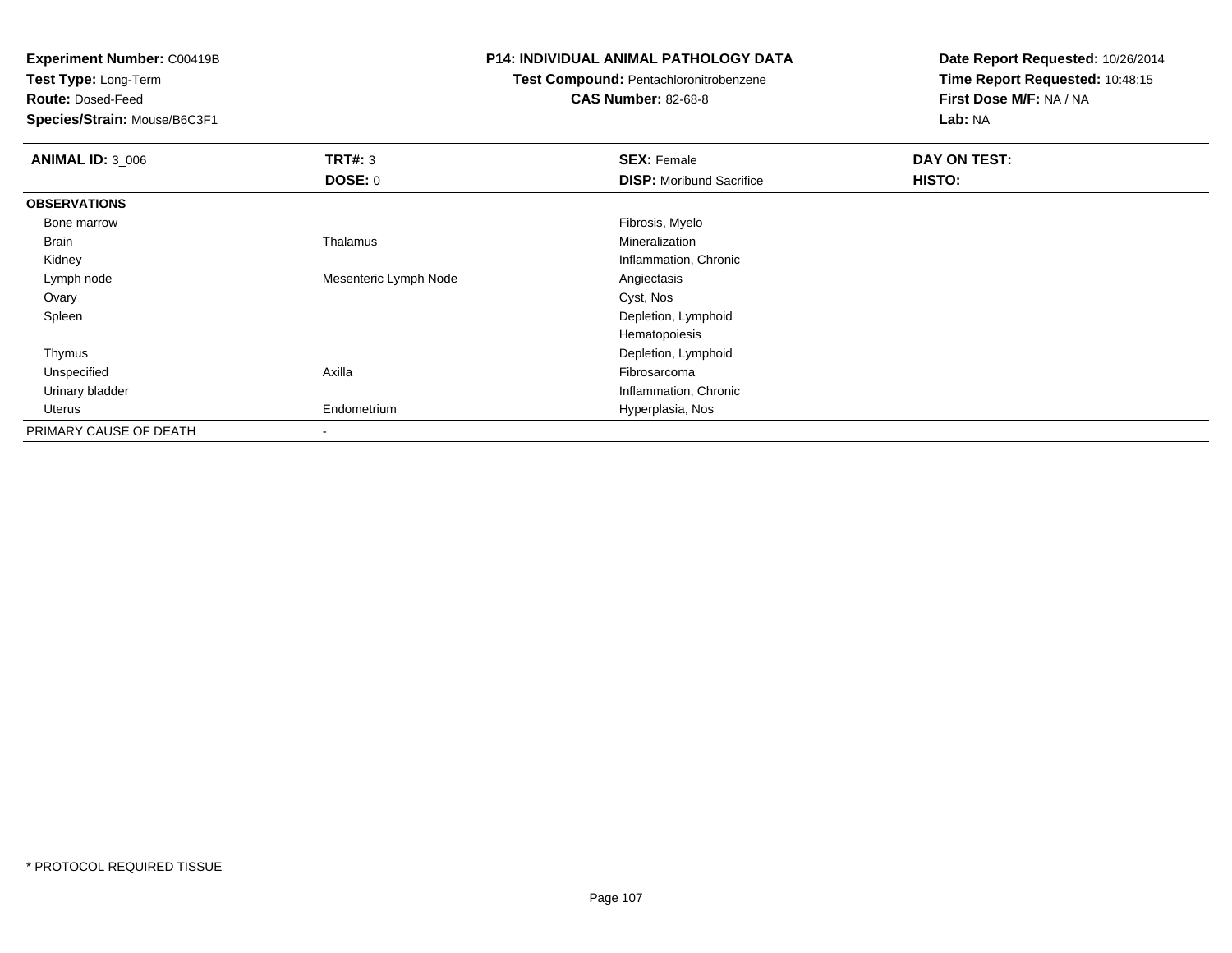| <b>Experiment Number: C00419B</b><br>Test Type: Long-Term<br><b>Route: Dosed-Feed</b><br>Species/Strain: Mouse/B6C3F1 |                     | <b>P14: INDIVIDUAL ANIMAL PATHOLOGY DATA</b><br><b>Test Compound: Pentachloronitrobenzene</b><br><b>CAS Number: 82-68-8</b> | Date Report Requested: 10/26/2014<br>Time Report Requested: 10:48:15<br>First Dose M/F: NA / NA<br>Lab: NA |
|-----------------------------------------------------------------------------------------------------------------------|---------------------|-----------------------------------------------------------------------------------------------------------------------------|------------------------------------------------------------------------------------------------------------|
| <b>ANIMAL ID: 3 007</b>                                                                                               | TRT#: 3             | <b>SEX: Female</b>                                                                                                          | DAY ON TEST:                                                                                               |
|                                                                                                                       | DOSE: 0             | <b>DISP:</b> Terminal Sacrifice                                                                                             | <b>HISTO:</b>                                                                                              |
| <b>OBSERVATIONS</b>                                                                                                   |                     |                                                                                                                             |                                                                                                            |
| Liver                                                                                                                 |                     | Necrosis, Coagulative                                                                                                       |                                                                                                            |
| Spleen                                                                                                                |                     | Necrosis, Coagulative                                                                                                       |                                                                                                            |
| Unspecified                                                                                                           | Multiple Organs Nos | Lymphoma, Undifferentiated-Malignant Type                                                                                   |                                                                                                            |
| Uterus                                                                                                                | Endometrium         | Hyperplasia, Nos                                                                                                            |                                                                                                            |
| PRIMARY CAUSE OF DEATH                                                                                                |                     |                                                                                                                             |                                                                                                            |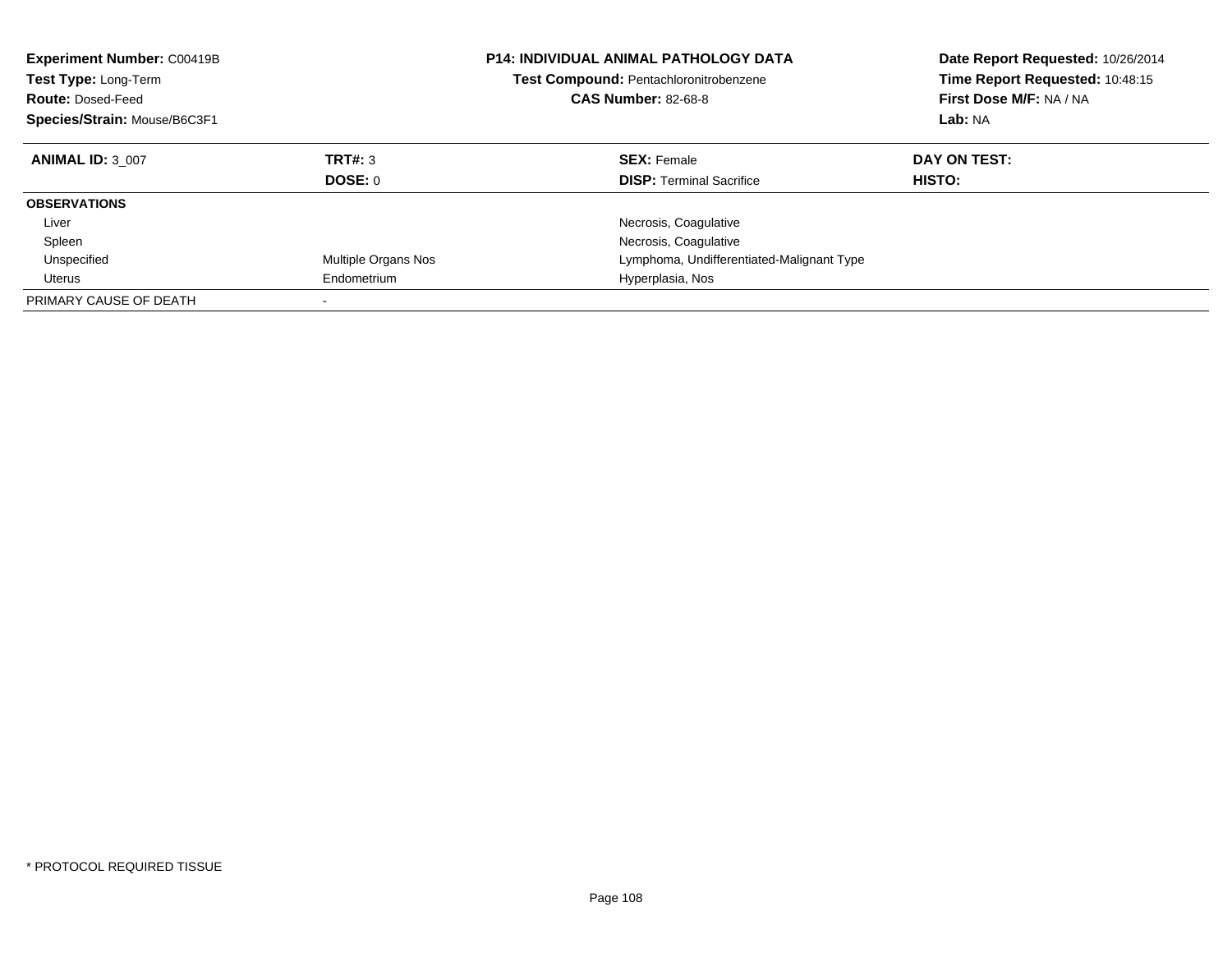| <b>Experiment Number: C00419B</b><br>Test Type: Long-Term<br><b>Route: Dosed-Feed</b><br>Species/Strain: Mouse/B6C3F1 |                        | <b>P14: INDIVIDUAL ANIMAL PATHOLOGY DATA</b><br>Test Compound: Pentachloronitrobenzene<br><b>CAS Number: 82-68-8</b> | Date Report Requested: 10/26/2014<br>Time Report Requested: 10:48:15<br>First Dose M/F: NA / NA<br>Lab: NA |
|-----------------------------------------------------------------------------------------------------------------------|------------------------|----------------------------------------------------------------------------------------------------------------------|------------------------------------------------------------------------------------------------------------|
| <b>ANIMAL ID: 3 008</b>                                                                                               | <b>TRT#: 3</b>         | <b>SEX: Female</b>                                                                                                   | DAY ON TEST:                                                                                               |
|                                                                                                                       | <b>DOSE: 0</b>         | <b>DISP: Natural Death</b>                                                                                           | HISTO:                                                                                                     |
| <b>OBSERVATIONS</b>                                                                                                   |                        |                                                                                                                      |                                                                                                            |
| Heart                                                                                                                 |                        | Fibrosis, Focal                                                                                                      |                                                                                                            |
| Lung                                                                                                                  | Pleura Nos             | Inflammation, Acute                                                                                                  |                                                                                                            |
| Lymph node                                                                                                            | Mediastinal Lymph Node | Inflammation, Acute/Chronic                                                                                          |                                                                                                            |
| Peritoneum                                                                                                            |                        | Inflammation, Acute                                                                                                  |                                                                                                            |
| Unspecified                                                                                                           | Multiple Organs Nos    | <b>Bacterial Septicemia</b>                                                                                          |                                                                                                            |
| Uterus                                                                                                                | Parovarian             | Abscess, Nos                                                                                                         |                                                                                                            |
|                                                                                                                       | Parovarian             | Adhesion, Nos                                                                                                        |                                                                                                            |
| PRIMARY CAUSE OF DEATH                                                                                                |                        |                                                                                                                      |                                                                                                            |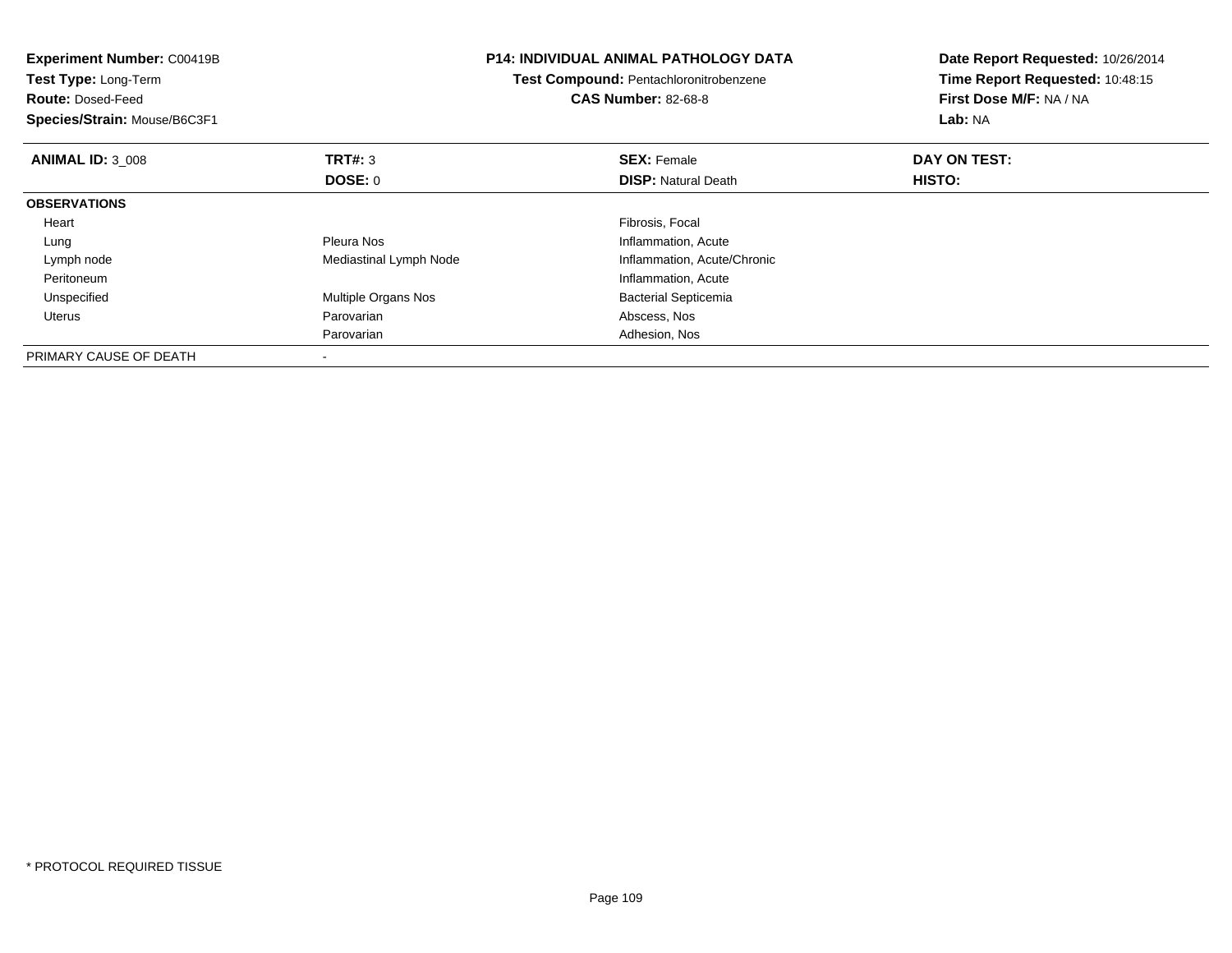| <b>Experiment Number: C00419B</b><br>Test Type: Long-Term |                | <b>P14: INDIVIDUAL ANIMAL PATHOLOGY DATA</b> | Date Report Requested: 10/26/2014<br>Time Report Requested: 10:48:15 |  |
|-----------------------------------------------------------|----------------|----------------------------------------------|----------------------------------------------------------------------|--|
|                                                           |                | Test Compound: Pentachloronitrobenzene       |                                                                      |  |
| <b>Route: Dosed-Feed</b>                                  |                | <b>CAS Number: 82-68-8</b>                   | First Dose M/F: NA / NA                                              |  |
| Species/Strain: Mouse/B6C3F1                              |                |                                              | Lab: NA                                                              |  |
| <b>ANIMAL ID: 3_009</b>                                   | TRT#: 3        | <b>SEX: Female</b>                           | DAY ON TEST:                                                         |  |
|                                                           | <b>DOSE: 0</b> | <b>DISP:</b> Terminal Sacrifice              | <b>HISTO:</b>                                                        |  |
| <b>OBSERVATIONS</b>                                       |                |                                              |                                                                      |  |
| Brain                                                     | Thalamus       | Mineralization                               |                                                                      |  |
| Kidney                                                    |                | Lymphoma, Undifferentiated-Malignant Type    |                                                                      |  |
|                                                           |                | Nephrosis, Hydro                             |                                                                      |  |
| Ovary                                                     |                | Angiectasis                                  |                                                                      |  |
|                                                           |                | Cyst, Parovarian                             |                                                                      |  |
| Salivary gland                                            |                | Inflammation, Chronic                        |                                                                      |  |
| Thyroid                                                   |                | Cyst, Follicular Nos                         |                                                                      |  |
| Urinary bladder                                           |                | Inflammation, Chronic                        |                                                                      |  |
| Uterus                                                    | Endometrium    | Hyperplasia, Nos                             |                                                                      |  |
|                                                           | Parovarian     | Inflammation, Chronic                        |                                                                      |  |
| PRIMARY CAUSE OF DEATH                                    |                |                                              |                                                                      |  |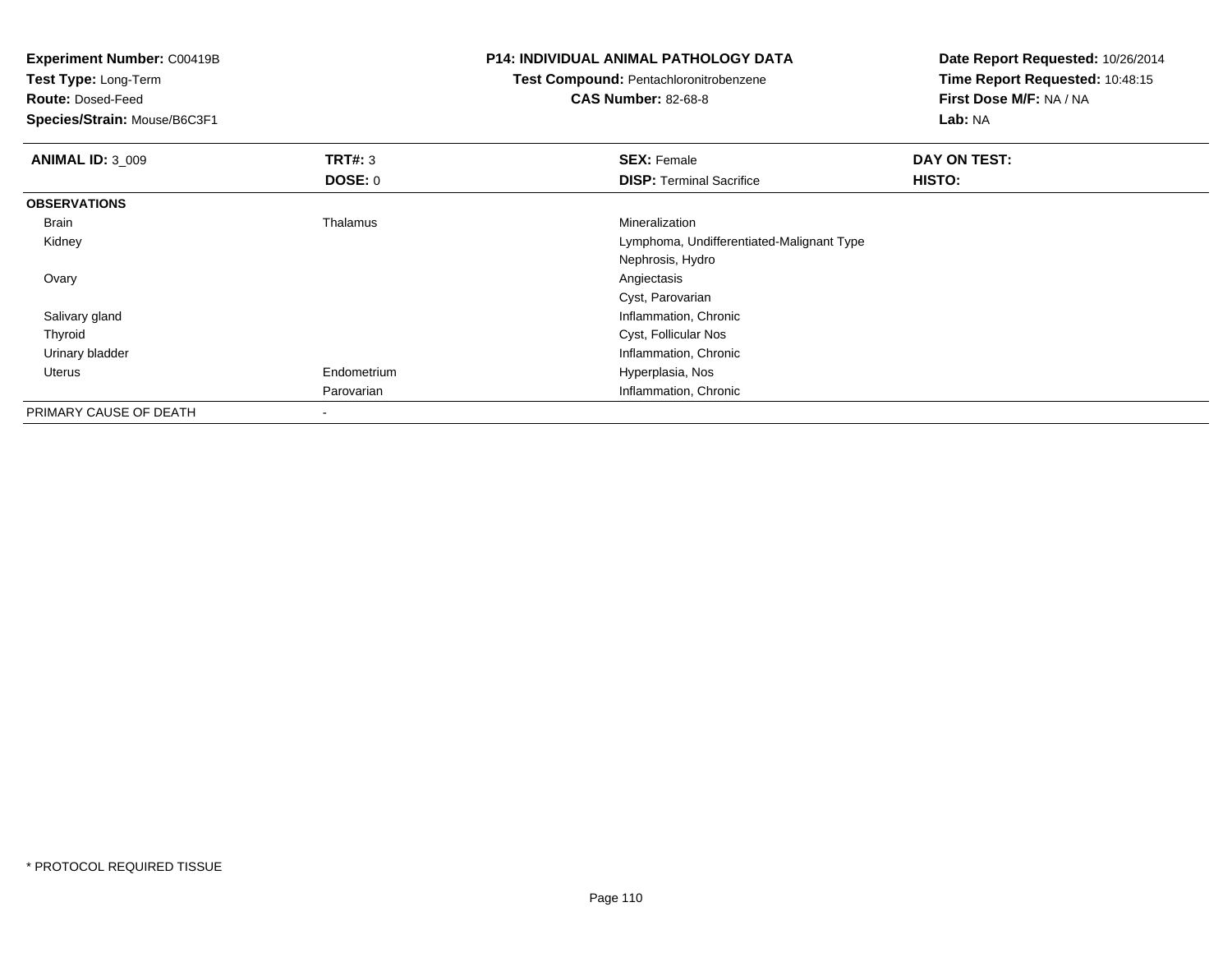| <b>Experiment Number: C00419B</b><br>Test Type: Long-Term |                           | P14: INDIVIDUAL ANIMAL PATHOLOGY DATA  | Date Report Requested: 10/26/2014 |
|-----------------------------------------------------------|---------------------------|----------------------------------------|-----------------------------------|
|                                                           |                           | Test Compound: Pentachloronitrobenzene | Time Report Requested: 10:48:15   |
| <b>Route: Dosed-Feed</b>                                  |                           | <b>CAS Number: 82-68-8</b>             | First Dose M/F: NA / NA           |
| Species/Strain: Mouse/B6C3F1                              |                           |                                        | Lab: NA                           |
| <b>ANIMAL ID: 3 010</b>                                   | TRT#: 3                   | <b>SEX: Female</b>                     | DAY ON TEST:                      |
|                                                           | <b>DOSE: 0</b>            | <b>DISP:</b> Natural Death             | HISTO:                            |
| <b>OBSERVATIONS</b>                                       |                           |                                        |                                   |
| <b>Brain</b>                                              | Thalamus                  | Mineralization                         |                                   |
| Eye                                                       | Nasolacrimal Duct         | Inflammation, Active Chronic           |                                   |
| Kidney                                                    |                           | Inflammation, Chronic                  |                                   |
| Liver                                                     |                           | Metamorphosis, Fatty                   |                                   |
| Skeletal muscle                                           | <b>Intercostal Muscle</b> | Inflammation, Active Chronic           |                                   |
| Spleen                                                    |                           | Depletion, Lymphoid                    |                                   |
| Unspecified                                               | Multiple Organs Nos       | Mesothelioma, Metastatic               |                                   |
| Uterus                                                    |                           | Hydrometra                             |                                   |
| PRIMARY CAUSE OF DEATH                                    |                           |                                        |                                   |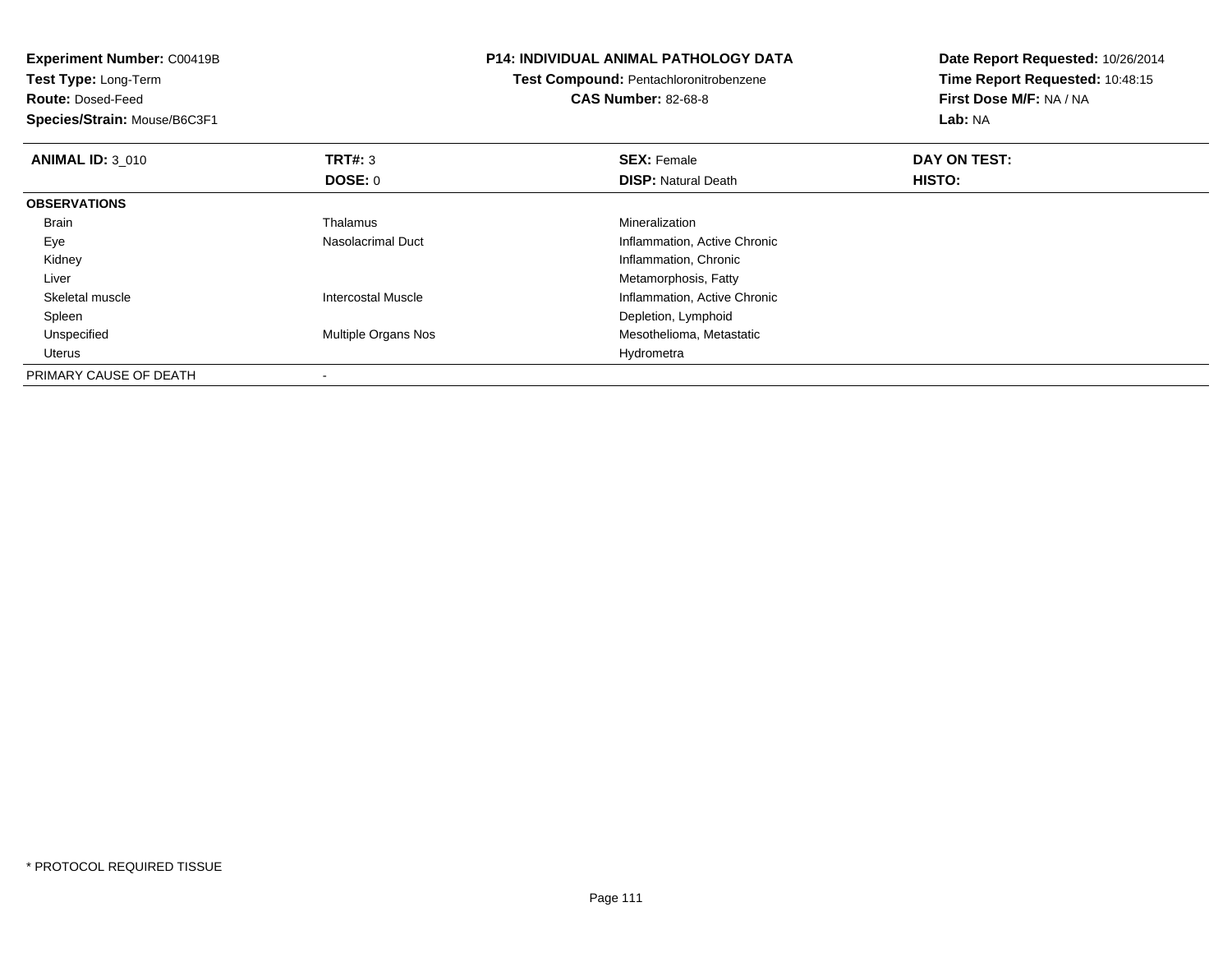**Test Type:** Long-Term

**Route:** Dosed-Feed

**Species/Strain:** Mouse/B6C3F1

## **P14: INDIVIDUAL ANIMAL PATHOLOGY DATA**

## **Test Compound:** Pentachloronitrobenzene

**CAS Number:** 82-68-8

| <b>ANIMAL ID: 3_011</b> | <b>TRT#: 3</b>            | <b>SEX: Female</b>           | DAY ON TEST: |  |
|-------------------------|---------------------------|------------------------------|--------------|--|
|                         | DOSE: 0                   | <b>DISP: Natural Death</b>   | HISTO:       |  |
| <b>OBSERVATIONS</b>     |                           |                              |              |  |
| Bone marrow             |                           | Hyperplasia, Hematopoietic   |              |  |
| Brain                   | Thalamus                  | Mineralization               |              |  |
| Liver                   |                           | Hematopoiesis                |              |  |
|                         |                           | Necrosis, Coagulative        |              |  |
| Lung                    |                           | Congestion, Nos              |              |  |
|                         |                           | Hemorrhage                   |              |  |
| Peritoneum              |                           | Inflammation, Acute          |              |  |
| Skeletal muscle         | <b>Intercostal Muscle</b> | Inflammation, Acute          |              |  |
| Spleen                  |                           | Hematopoiesis                |              |  |
| Urinary bladder         |                           | Inflammation, Chronic        |              |  |
| Uterus                  | Parovarian                | Abscess, Nos                 |              |  |
|                         | Endometrium               | Hyperplasia, Nos             |              |  |
|                         | Parovarian                | Inflammation, Active Chronic |              |  |
|                         |                           | Inflammation, Acute          |              |  |
|                         | Endometrium               | Thrombus, Organized          |              |  |
| PRIMARY CAUSE OF DEATH  | $\overline{\phantom{a}}$  |                              |              |  |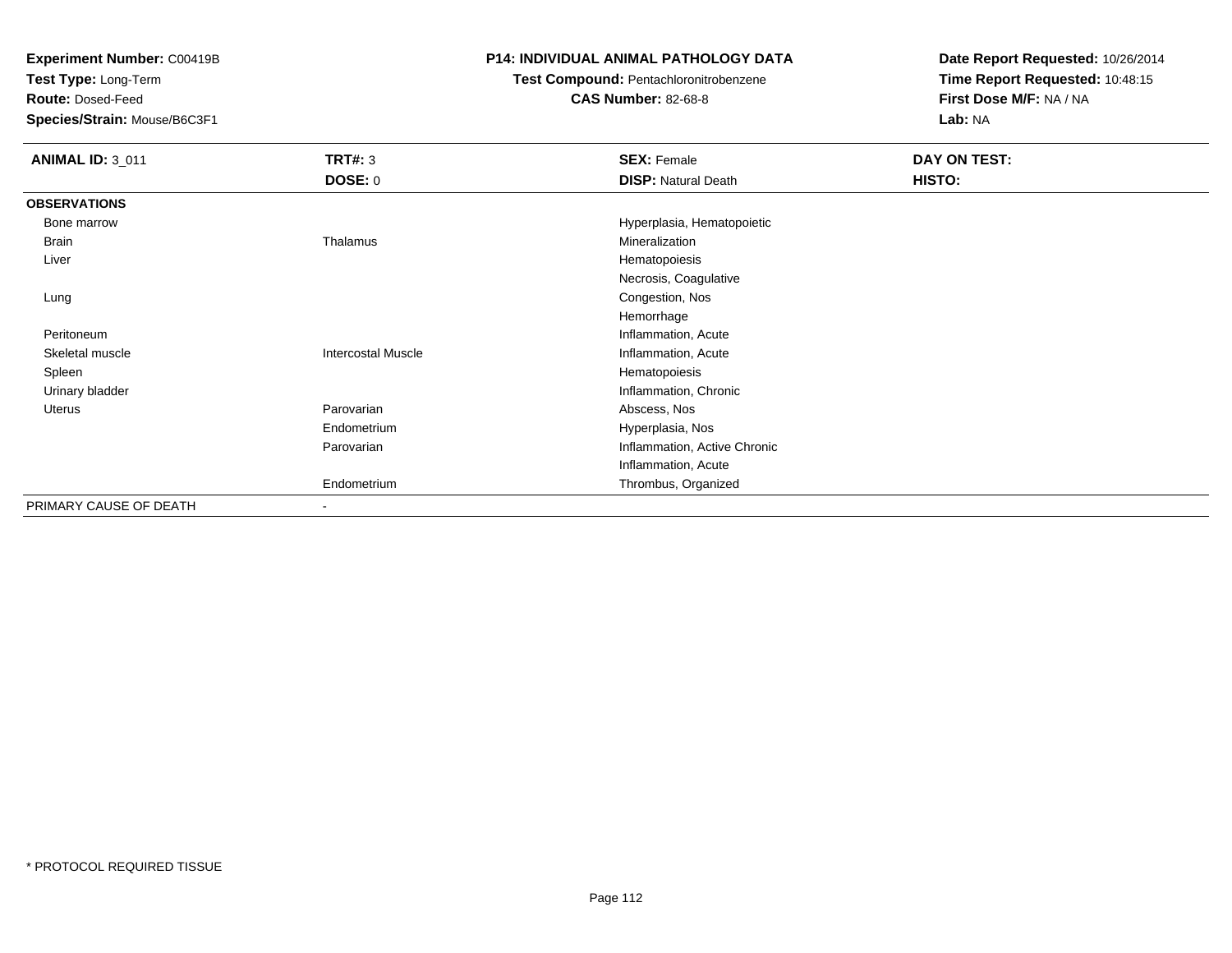| <b>Experiment Number: C00419B</b><br>Test Type: Long-Term<br><b>Route: Dosed-Feed</b><br>Species/Strain: Mouse/B6C3F1 |                          | <b>P14: INDIVIDUAL ANIMAL PATHOLOGY DATA</b><br>Test Compound: Pentachloronitrobenzene<br><b>CAS Number: 82-68-8</b> | Date Report Requested: 10/26/2014<br>Time Report Requested: 10:48:15<br>First Dose M/F: NA / NA<br>Lab: NA |  |
|-----------------------------------------------------------------------------------------------------------------------|--------------------------|----------------------------------------------------------------------------------------------------------------------|------------------------------------------------------------------------------------------------------------|--|
| <b>ANIMAL ID: 3 012</b>                                                                                               | <b>TRT#: 3</b>           | <b>SEX: Female</b>                                                                                                   | DAY ON TEST:                                                                                               |  |
|                                                                                                                       | DOSE: 0                  | <b>DISP: Natural Death</b>                                                                                           | HISTO:                                                                                                     |  |
| <b>OBSERVATIONS</b>                                                                                                   |                          |                                                                                                                      |                                                                                                            |  |
| Bone marrow                                                                                                           |                          | Fibrosis, Myelo                                                                                                      |                                                                                                            |  |
| Kidney                                                                                                                |                          | Inflammation, Chronic                                                                                                |                                                                                                            |  |
| Lung                                                                                                                  |                          | Alveolar/Bronchiolar Carcinoma                                                                                       |                                                                                                            |  |
|                                                                                                                       |                          | Histiocytosis                                                                                                        |                                                                                                            |  |
| Salivary gland                                                                                                        |                          | Inflammation, Chronic                                                                                                |                                                                                                            |  |
| Stomach                                                                                                               | Forestomach              | Ulcer, Nos                                                                                                           |                                                                                                            |  |
| Thyroid                                                                                                               |                          | Hyperplasia, Follicular Cell                                                                                         |                                                                                                            |  |
| Urinary bladder                                                                                                       |                          | Inflammation, Chronic                                                                                                |                                                                                                            |  |
| PRIMARY CAUSE OF DEATH                                                                                                | $\overline{\phantom{a}}$ |                                                                                                                      |                                                                                                            |  |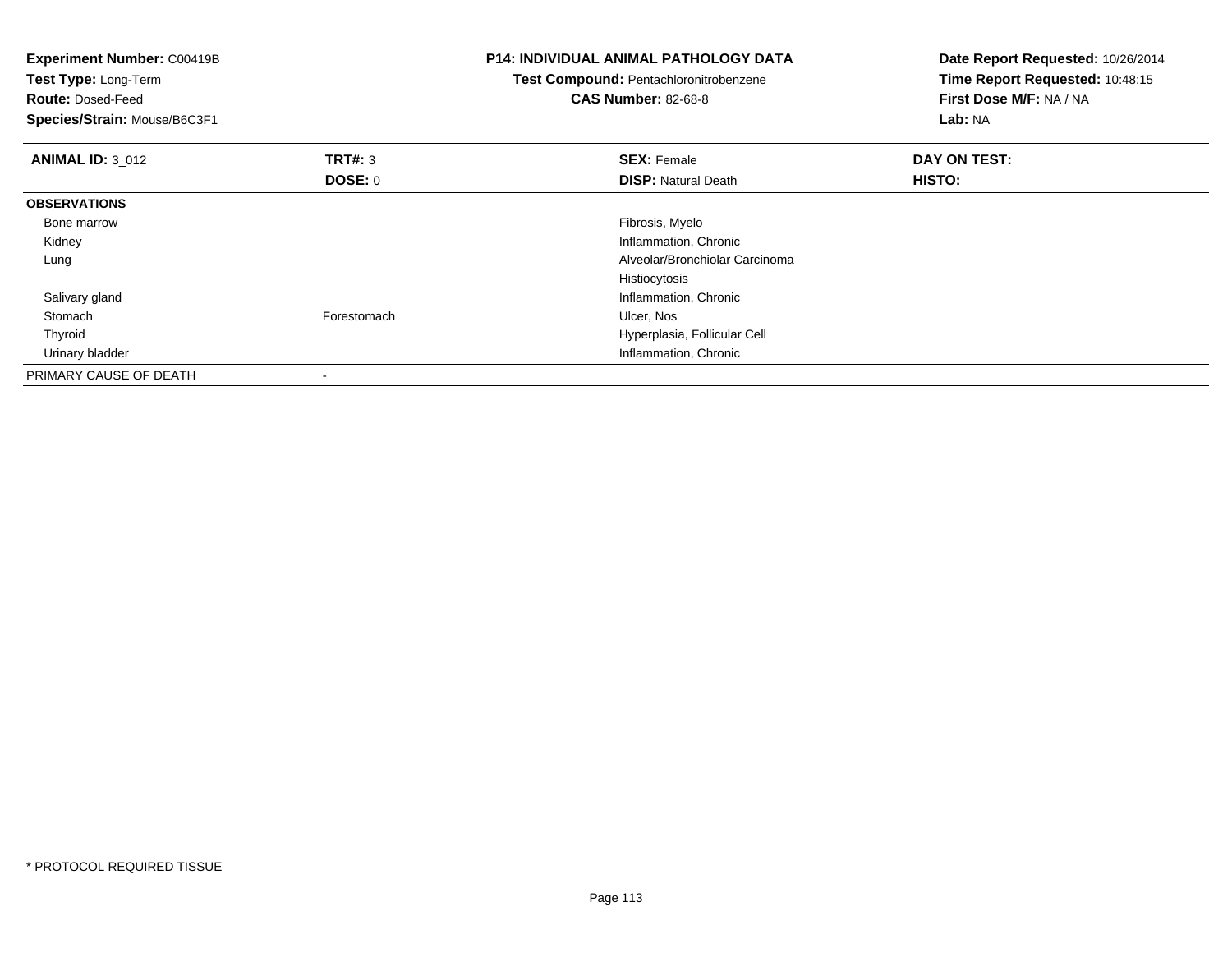**Test Type:** Long-Term

**Route:** Dosed-Feed

**Species/Strain:** Mouse/B6C3F1

### **P14: INDIVIDUAL ANIMAL PATHOLOGY DATA**

# **Test Compound:** Pentachloronitrobenzene

**CAS Number:** 82-68-8

| <b>ANIMAL ID: 3_013</b> | TRT#: 3                   | <b>SEX: Female</b>               | DAY ON TEST:  |  |
|-------------------------|---------------------------|----------------------------------|---------------|--|
|                         | DOSE: 0                   | <b>DISP: Terminal Sacrifice</b>  | <b>HISTO:</b> |  |
| <b>OBSERVATIONS</b>     |                           |                                  |               |  |
| Bone marrow             |                           | Fibrosis, Myelo                  |               |  |
| Kidney                  | Tubule                    | Regeneration, Nos                |               |  |
| Liver                   |                           | Clear-Cell Change                |               |  |
| Lung                    |                           | Hyperplasia, Alveolar Epithelium |               |  |
|                         |                           | Inflammation, Active Chronic     |               |  |
| Pituitary gland         | <b>Anterior Pituitary</b> | Hyperplasia, Nos                 |               |  |
| Thymus                  |                           | Cyst, Nos                        |               |  |
| Unspecified             | Multiple Organs Nos       | Inflammation, Chronic            |               |  |
| Uterus                  |                           | Hydrometra                       |               |  |
|                         | Endometrium               | Hyperplasia, Nos                 |               |  |
| PRIMARY CAUSE OF DEATH  | $\overline{\phantom{a}}$  |                                  |               |  |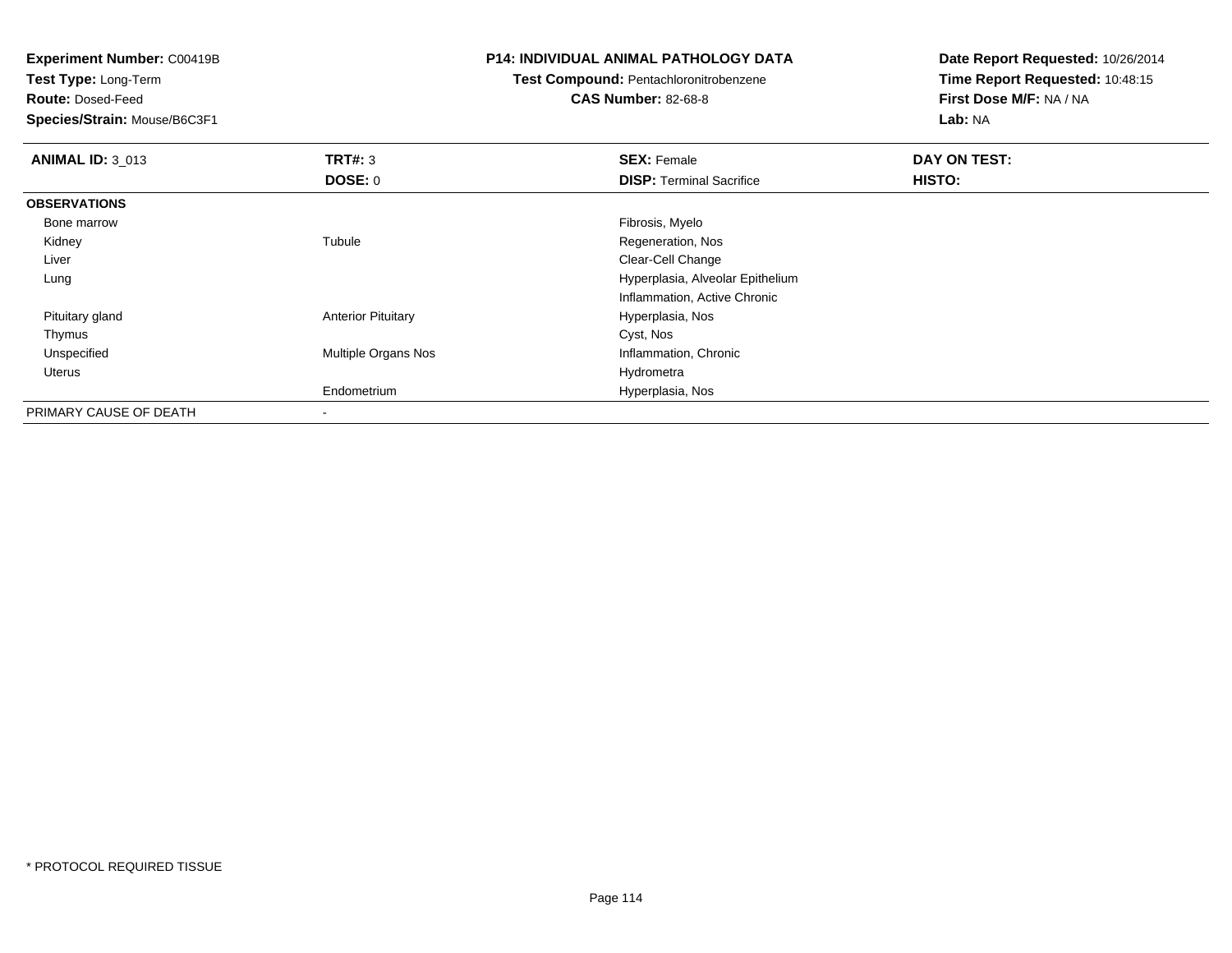| <b>Experiment Number: C00419B</b><br>Test Type: Long-Term<br><b>Route: Dosed-Feed</b><br>Species/Strain: Mouse/B6C3F1 |                          | <b>P14: INDIVIDUAL ANIMAL PATHOLOGY DATA</b><br>Test Compound: Pentachloronitrobenzene<br><b>CAS Number: 82-68-8</b> | Date Report Requested: 10/26/2014<br>Time Report Requested: 10:48:15<br>First Dose M/F: NA / NA<br>Lab: NA |  |
|-----------------------------------------------------------------------------------------------------------------------|--------------------------|----------------------------------------------------------------------------------------------------------------------|------------------------------------------------------------------------------------------------------------|--|
| <b>ANIMAL ID: 3 014</b>                                                                                               | TRT#: 3                  | <b>SEX: Female</b>                                                                                                   | DAY ON TEST:                                                                                               |  |
|                                                                                                                       | DOSE: 0                  | <b>DISP:</b> Moribund Sacrifice                                                                                      | HISTO:                                                                                                     |  |
| <b>OBSERVATIONS</b>                                                                                                   |                          |                                                                                                                      |                                                                                                            |  |
| Eye                                                                                                                   | <b>Nasolacrimal Duct</b> | Inflammation, Nos                                                                                                    |                                                                                                            |  |
| Kidney                                                                                                                | Tubule                   | Cast, Nos                                                                                                            |                                                                                                            |  |
|                                                                                                                       |                          | Pyelonephritis, Nos                                                                                                  |                                                                                                            |  |
|                                                                                                                       | Tubule                   | Regeneration, Nos                                                                                                    |                                                                                                            |  |
| Pancreas                                                                                                              |                          | Inflammation, Active Chronic                                                                                         |                                                                                                            |  |
| Salivary gland                                                                                                        |                          | Inflammation, Chronic                                                                                                |                                                                                                            |  |
| Spleen                                                                                                                |                          | Depletion, Lymphoid                                                                                                  |                                                                                                            |  |
| Uterus                                                                                                                | Parovarian               | Fibrosis                                                                                                             |                                                                                                            |  |
| PRIMARY CAUSE OF DEATH                                                                                                |                          |                                                                                                                      |                                                                                                            |  |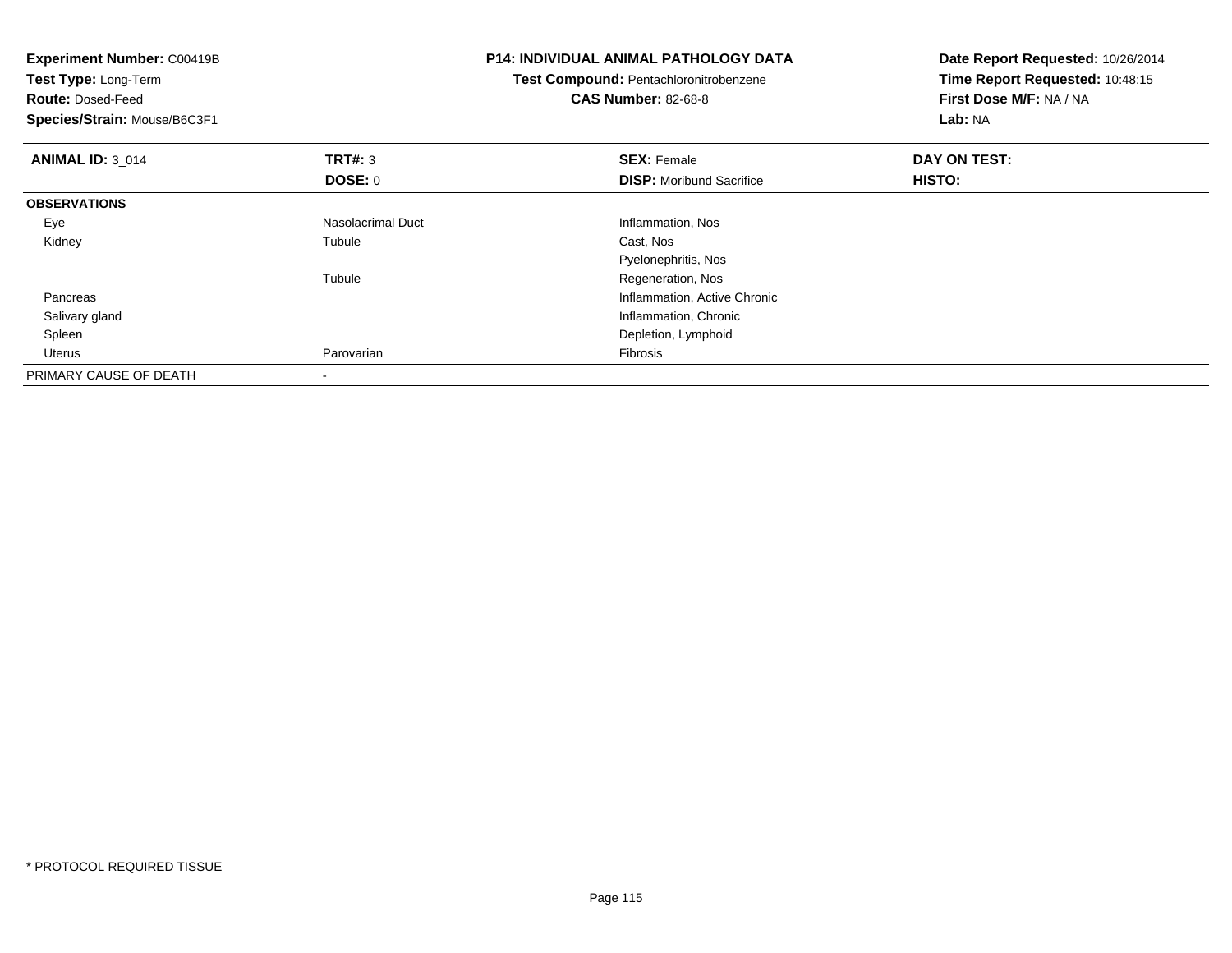| <b>Experiment Number: C00419B</b><br>Test Type: Long-Term<br><b>Route: Dosed-Feed</b><br>Species/Strain: Mouse/B6C3F1 |                           | <b>P14: INDIVIDUAL ANIMAL PATHOLOGY DATA</b><br><b>Test Compound: Pentachloronitrobenzene</b><br><b>CAS Number: 82-68-8</b> | Date Report Requested: 10/26/2014<br>Time Report Requested: 10:48:15<br>First Dose M/F: NA / NA<br>Lab: NA |  |
|-----------------------------------------------------------------------------------------------------------------------|---------------------------|-----------------------------------------------------------------------------------------------------------------------------|------------------------------------------------------------------------------------------------------------|--|
| <b>ANIMAL ID: 3_015</b>                                                                                               | TRT#: 3                   | <b>SEX: Female</b>                                                                                                          | DAY ON TEST:                                                                                               |  |
|                                                                                                                       | <b>DOSE: 0</b>            | <b>DISP:</b> Terminal Sacrifice                                                                                             | HISTO:                                                                                                     |  |
| <b>OBSERVATIONS</b>                                                                                                   |                           |                                                                                                                             |                                                                                                            |  |
| Kidney                                                                                                                |                           | Inflammation, Chronic                                                                                                       |                                                                                                            |  |
| Lung                                                                                                                  |                           | Alveolar/Bronchiolar Adenoma                                                                                                |                                                                                                            |  |
|                                                                                                                       |                           | Histiocytosis                                                                                                               |                                                                                                            |  |
| Ovary                                                                                                                 |                           | Cyst, Nos                                                                                                                   |                                                                                                            |  |
|                                                                                                                       |                           | Papillary Adenoma                                                                                                           |                                                                                                            |  |
| Pituitary gland                                                                                                       | <b>Anterior Pituitary</b> | Adenoma, Nos                                                                                                                |                                                                                                            |  |
| Thymus                                                                                                                |                           | Lymphoma, Lymphocytic-Malignant Type                                                                                        |                                                                                                            |  |
| Urinary bladder                                                                                                       |                           | Inflammation, Chronic                                                                                                       |                                                                                                            |  |
| Uterus                                                                                                                | Endometrium               | Hyperplasia, Nos                                                                                                            |                                                                                                            |  |
| PRIMARY CAUSE OF DEATH                                                                                                | ۰                         |                                                                                                                             |                                                                                                            |  |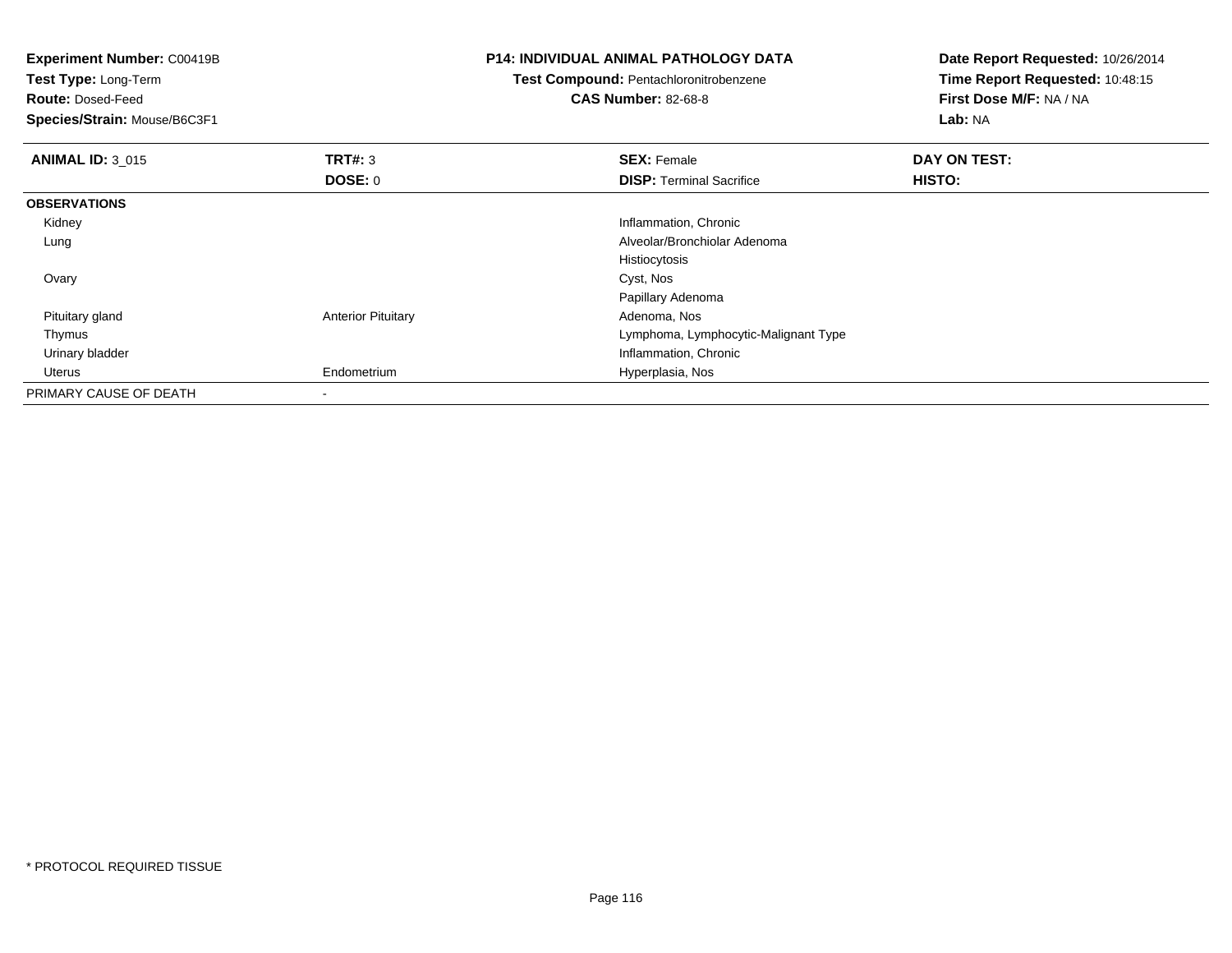| Experiment Number: C00419B<br>Test Type: Long-Term<br><b>Route: Dosed-Feed</b><br>Species/Strain: Mouse/B6C3F1 |                       | <b>P14: INDIVIDUAL ANIMAL PATHOLOGY DATA</b><br>Test Compound: Pentachloronitrobenzene<br><b>CAS Number: 82-68-8</b> | Date Report Requested: 10/26/2014<br>Time Report Requested: 10:48:15<br>First Dose M/F: NA / NA<br>Lab: NA |
|----------------------------------------------------------------------------------------------------------------|-----------------------|----------------------------------------------------------------------------------------------------------------------|------------------------------------------------------------------------------------------------------------|
| <b>ANIMAL ID: 3 016</b>                                                                                        | <b>TRT#: 3</b>        | <b>SEX: Female</b>                                                                                                   | DAY ON TEST:                                                                                               |
|                                                                                                                | DOSE: 0               | <b>DISP: Natural Death</b>                                                                                           | HISTO:                                                                                                     |
| <b>OBSERVATIONS</b>                                                                                            |                       |                                                                                                                      |                                                                                                            |
| Heart                                                                                                          | Epicardium            | Inflammation, Acute                                                                                                  |                                                                                                            |
| Lung                                                                                                           | Pleura Nos            | Inflammation, Acute                                                                                                  |                                                                                                            |
| Lymph node                                                                                                     | Mesenteric Lymph Node | Hyperplasia, Nos                                                                                                     |                                                                                                            |
| Peritoneum                                                                                                     |                       | Inflammation, Acute                                                                                                  |                                                                                                            |
| Unspecified                                                                                                    | Multiple Organs Nos   | Inflammation, Active Chronic                                                                                         |                                                                                                            |
| Uterus                                                                                                         | Parovarian            | Necrosis, Nos                                                                                                        |                                                                                                            |
| PRIMARY CAUSE OF DEATH                                                                                         |                       |                                                                                                                      |                                                                                                            |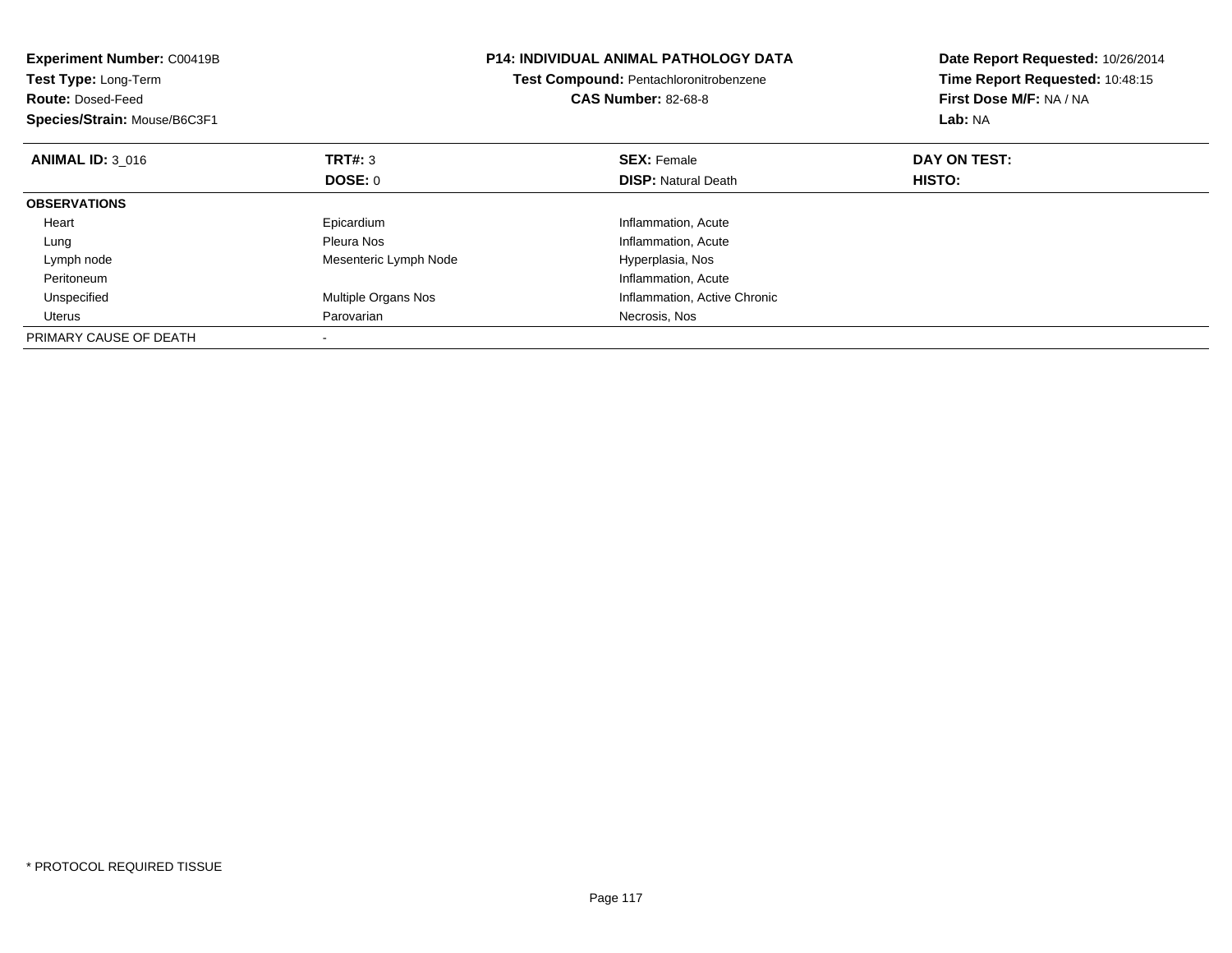**Test Type:** Long-Term

**Route:** Dosed-Feed

**Species/Strain:** Mouse/B6C3F1

## **P14: INDIVIDUAL ANIMAL PATHOLOGY DATA**

# **Test Compound:** Pentachloronitrobenzene

**CAS Number:** 82-68-8

| <b>ANIMAL ID: 3_017</b> | TRT#: 3             | <b>SEX: Female</b>                        | DAY ON TEST: |
|-------------------------|---------------------|-------------------------------------------|--------------|
|                         | <b>DOSE: 0</b>      | <b>DISP: Terminal Sacrifice</b>           | HISTO:       |
| <b>OBSERVATIONS</b>     |                     |                                           |              |
| Bone marrow             |                     | Fibrosis, Myelo                           |              |
| Brain                   | Thalamus            | Mineralization                            |              |
| Harderian gland         | Hardarian Gland     | Adenoma, Nos                              |              |
| Kidney                  |                     | Inflammation, Chronic                     |              |
|                         |                     | Mineralization                            |              |
|                         | Tubule              | Regeneration, Nos                         |              |
| Liver                   |                     | Inflammation, Active Chronic              |              |
| Ovary                   |                     | Cyst, Hemorrhagic                         |              |
| Pancreas                |                     | Atrophy, Nos                              |              |
| Unspecified             | Multiple Organs Nos | Lymphoma, Undifferentiated-Malignant Type |              |
| Uterus                  | Endometrium         | Hyperplasia, Nos                          |              |
| PRIMARY CAUSE OF DEATH  | ۰                   |                                           |              |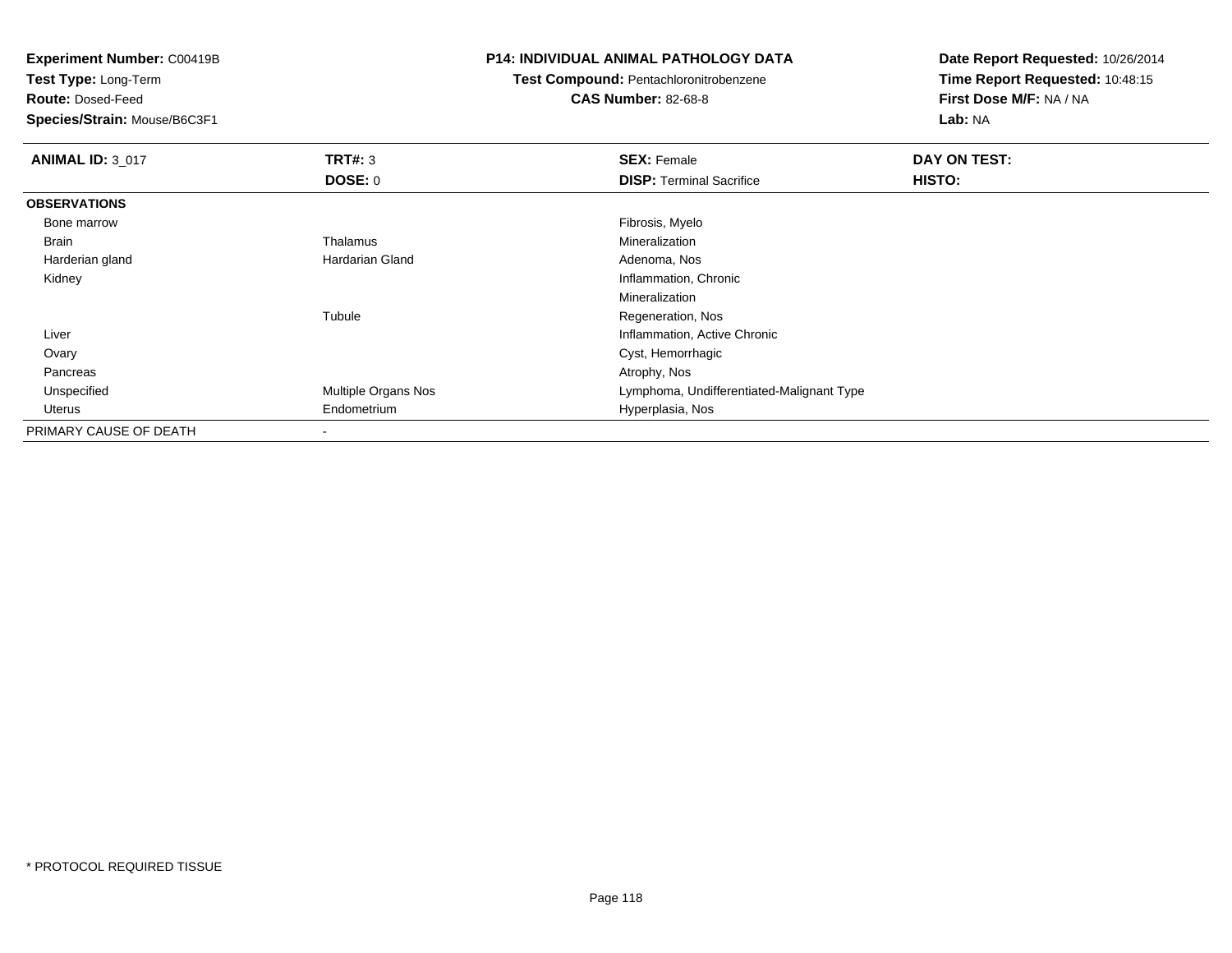**Test Type:** Long-Term

**Route:** Dosed-Feed

**Species/Strain:** Mouse/B6C3F1

## **P14: INDIVIDUAL ANIMAL PATHOLOGY DATA**

# **Test Compound:** Pentachloronitrobenzene

**CAS Number:** 82-68-8

| <b>ANIMAL ID: 3_018</b> | TRT#: 3                   | <b>SEX: Female</b>              | DAY ON TEST: |  |
|-------------------------|---------------------------|---------------------------------|--------------|--|
|                         | <b>DOSE: 0</b>            | <b>DISP: Terminal Sacrifice</b> | HISTO:       |  |
| <b>OBSERVATIONS</b>     |                           |                                 |              |  |
| Bone marrow             |                           | Fibrosis, Myelo                 |              |  |
| Brain                   | Thalamus                  | Mineralization                  |              |  |
| Lung                    |                           | Perivasculitis                  |              |  |
| Nasal cavity            | Nasal Gland               | Inflammation, Acute             |              |  |
| Ovary                   |                           | Cyst, Nos                       |              |  |
| Pituitary gland         | <b>Anterior Pituitary</b> | Cyst, Nos                       |              |  |
|                         | <b>Anterior Pituitary</b> | Hyperplasia, Nos                |              |  |
| Spleen                  |                           | Hyperplasia, Lymphoid           |              |  |
| Unspecified             | Multiple Organs Nos       | Inflammation, Chronic           |              |  |
| Uterus                  | Endometrium               | Hyperplasia, Nos                |              |  |
| PRIMARY CAUSE OF DEATH  | $\overline{\phantom{a}}$  |                                 |              |  |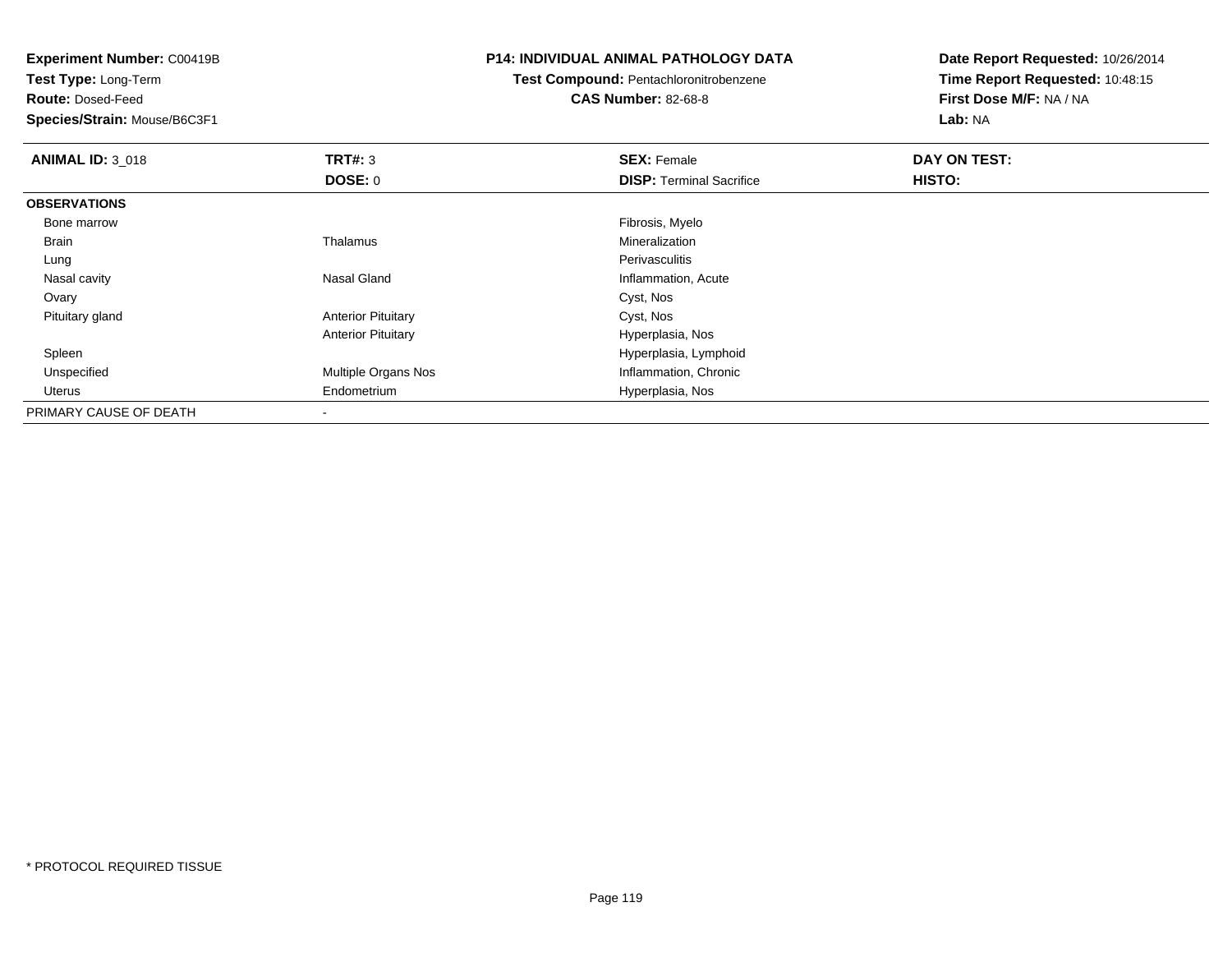**Test Type:** Long-Term

**Route:** Dosed-Feed

**Species/Strain:** Mouse/B6C3F1

## **P14: INDIVIDUAL ANIMAL PATHOLOGY DATA**

**Test Compound:** Pentachloronitrobenzene**CAS Number:** 82-68-8

| <b>ANIMAL ID: 3_019</b> | TRT#: 3                   | <b>SEX: Female</b>                        | DAY ON TEST: |  |
|-------------------------|---------------------------|-------------------------------------------|--------------|--|
|                         | <b>DOSE: 0</b>            | <b>DISP: Terminal Sacrifice</b>           | HISTO:       |  |
| <b>OBSERVATIONS</b>     |                           |                                           |              |  |
| Brain                   | Thalamus                  | Mineralization                            |              |  |
| Kidney                  |                           | Inflammation, Chronic                     |              |  |
| Lung                    | Alveoli                   | Metaplasia, Osseous                       |              |  |
| Nasal cavity            | Nasal Gland               | Inflammation, Acute                       |              |  |
| Ovary                   |                           | Cyst, Nos                                 |              |  |
|                         |                           | Cyst, Parovarian                          |              |  |
| Pituitary gland         | <b>Anterior Pituitary</b> | Hyperplasia, Nos                          |              |  |
| Salivary gland          |                           | Inflammation, Chronic                     |              |  |
| Spleen                  |                           | Lymphoma, Undifferentiated-Malignant Type |              |  |
| Stomach                 | Forestomach               | Acanthosis                                |              |  |
|                         | Forestomach               | Inflammation, Active Chronic              |              |  |
|                         | Forestomach               | Ulcer, Nos                                |              |  |
| Thymus                  |                           | Cyst, Nos                                 |              |  |
| Urinary bladder         |                           | Inflammation, Chronic                     |              |  |
| Uterus                  |                           | Hydrometra                                |              |  |
|                         | Endometrium               | Hyperplasia, Nos                          |              |  |
| PRIMARY CAUSE OF DEATH  | $\overline{\phantom{a}}$  |                                           |              |  |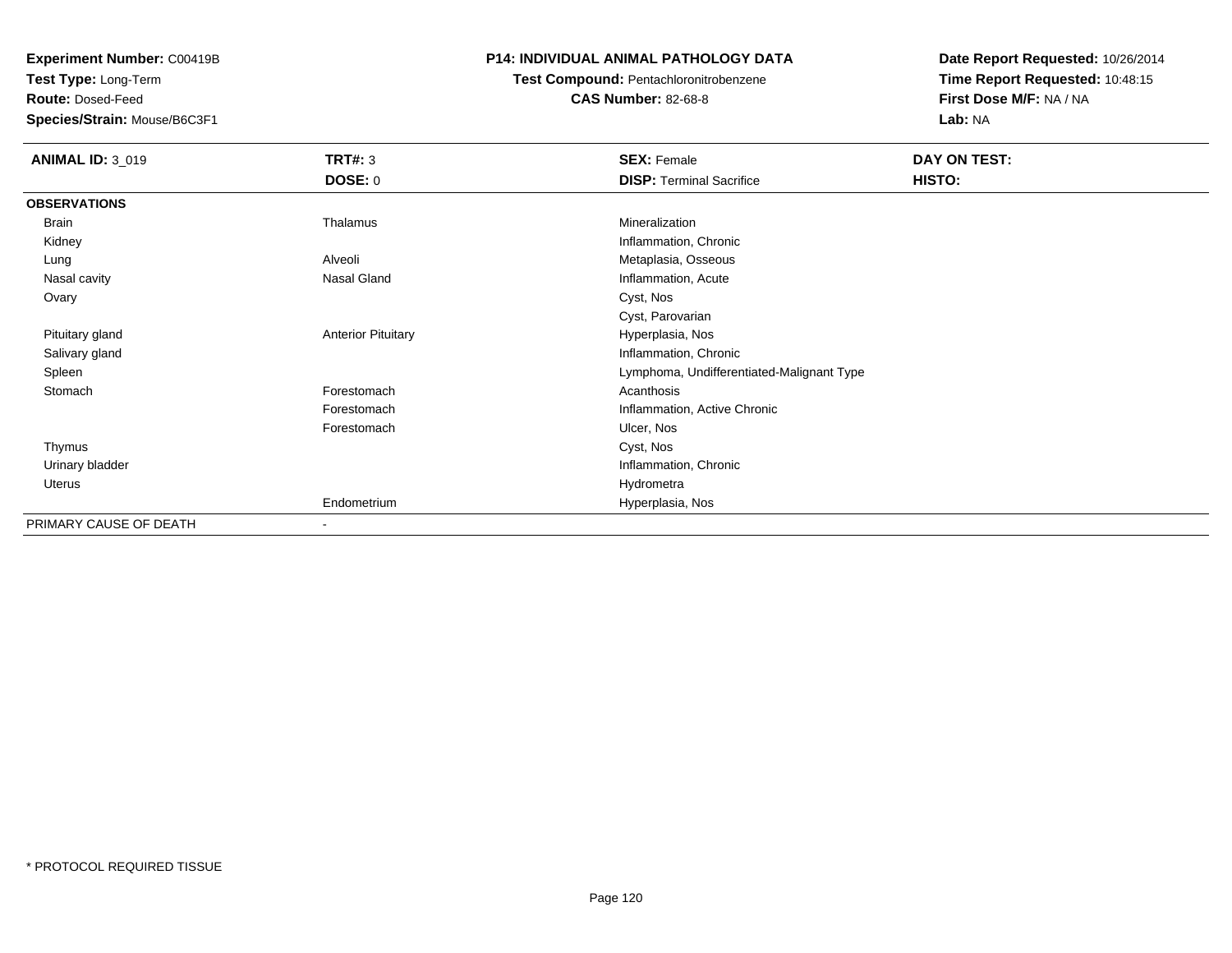| <b>Experiment Number: C00419B</b><br>Test Type: Long-Term<br><b>Route: Dosed-Feed</b><br>Species/Strain: Mouse/B6C3F1 |             | <b>P14: INDIVIDUAL ANIMAL PATHOLOGY DATA</b><br>Test Compound: Pentachloronitrobenzene<br><b>CAS Number: 82-68-8</b> | Date Report Requested: 10/26/2014<br>Time Report Requested: 10:48:15<br>First Dose M/F: NA / NA<br>Lab: NA |
|-----------------------------------------------------------------------------------------------------------------------|-------------|----------------------------------------------------------------------------------------------------------------------|------------------------------------------------------------------------------------------------------------|
| <b>ANIMAL ID: 3_020</b>                                                                                               | TRT#: 3     | <b>SEX: Female</b>                                                                                                   | DAY ON TEST:                                                                                               |
|                                                                                                                       | DOSE: 0     | <b>DISP:</b> Terminal Sacrifice                                                                                      | HISTO:                                                                                                     |
| <b>OBSERVATIONS</b>                                                                                                   |             |                                                                                                                      |                                                                                                            |
| Bone marrow                                                                                                           |             | Fibrosis, Myelo                                                                                                      |                                                                                                            |
| Brain                                                                                                                 | Thalamus    | Mineralization                                                                                                       |                                                                                                            |
| Kidney                                                                                                                |             | Inflammation, Chronic                                                                                                |                                                                                                            |
| Salivary gland                                                                                                        |             | Inflammation, Chronic                                                                                                |                                                                                                            |
| Stomach                                                                                                               | Forestomach | Acanthosis                                                                                                           |                                                                                                            |
|                                                                                                                       | Forestomach | Hyperkeratosis                                                                                                       |                                                                                                            |
|                                                                                                                       | Forestomach | Inflammation, Active Chronic                                                                                         |                                                                                                            |
| Urinary bladder                                                                                                       |             | Inflammation, Chronic                                                                                                |                                                                                                            |
| Uterus                                                                                                                | Endometrium | Hyperplasia, Nos                                                                                                     |                                                                                                            |
| PRIMARY CAUSE OF DEATH                                                                                                |             |                                                                                                                      |                                                                                                            |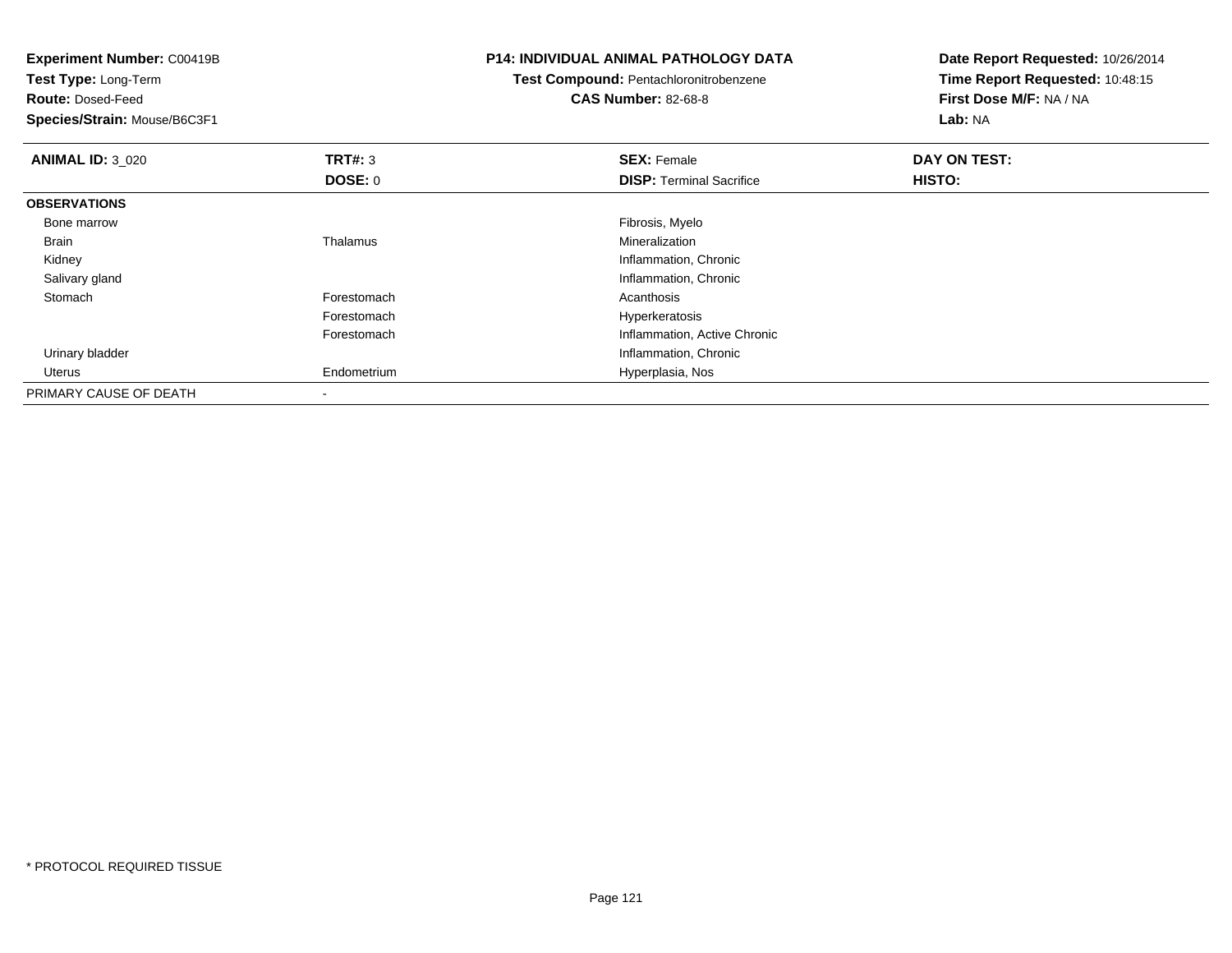| <b>Experiment Number: C00419B</b><br>Test Type: Long-Term |                       | P14: INDIVIDUAL ANIMAL PATHOLOGY DATA         | Date Report Requested: 10/26/2014 |
|-----------------------------------------------------------|-----------------------|-----------------------------------------------|-----------------------------------|
|                                                           |                       | <b>Test Compound: Pentachloronitrobenzene</b> | Time Report Requested: 10:48:15   |
| <b>Route: Dosed-Feed</b>                                  |                       | <b>CAS Number: 82-68-8</b>                    | First Dose M/F: NA / NA           |
| Species/Strain: Mouse/B6C3F1                              |                       |                                               | Lab: NA                           |
| <b>ANIMAL ID: 3 021</b>                                   | <b>TRT#: 3</b>        | <b>SEX: Female</b>                            | DAY ON TEST:                      |
|                                                           | <b>DOSE: 0</b>        | <b>DISP:</b> Terminal Sacrifice               | <b>HISTO:</b>                     |
| <b>OBSERVATIONS</b>                                       |                       |                                               |                                   |
| Bone marrow                                               |                       | Fibrosis, Myelo                               |                                   |
| Liver                                                     |                       | Inflammation, Active Chronic                  |                                   |
|                                                           |                       | Necrosis, Coagulative                         |                                   |
| Lymph node                                                | Mesenteric Lymph Node | Hyperplasia, Nos                              |                                   |
| Spleen                                                    |                       | Hyperplasia, Lymphoid                         |                                   |
| Stomach                                                   | Forestomach           | Squamous Cell Papilloma                       |                                   |
| Unspecified                                               | Multiple Organs Nos   | Inflammation, Chronic                         |                                   |
| Uterus                                                    | Endometrium           | Hyperplasia, Nos                              |                                   |
|                                                           |                       | Inflammation, Active Chronic                  |                                   |
| <b>DOIMADY CAUCE OF DEATH</b>                             |                       |                                               |                                   |

PRIMARY CAUSE OF DEATH-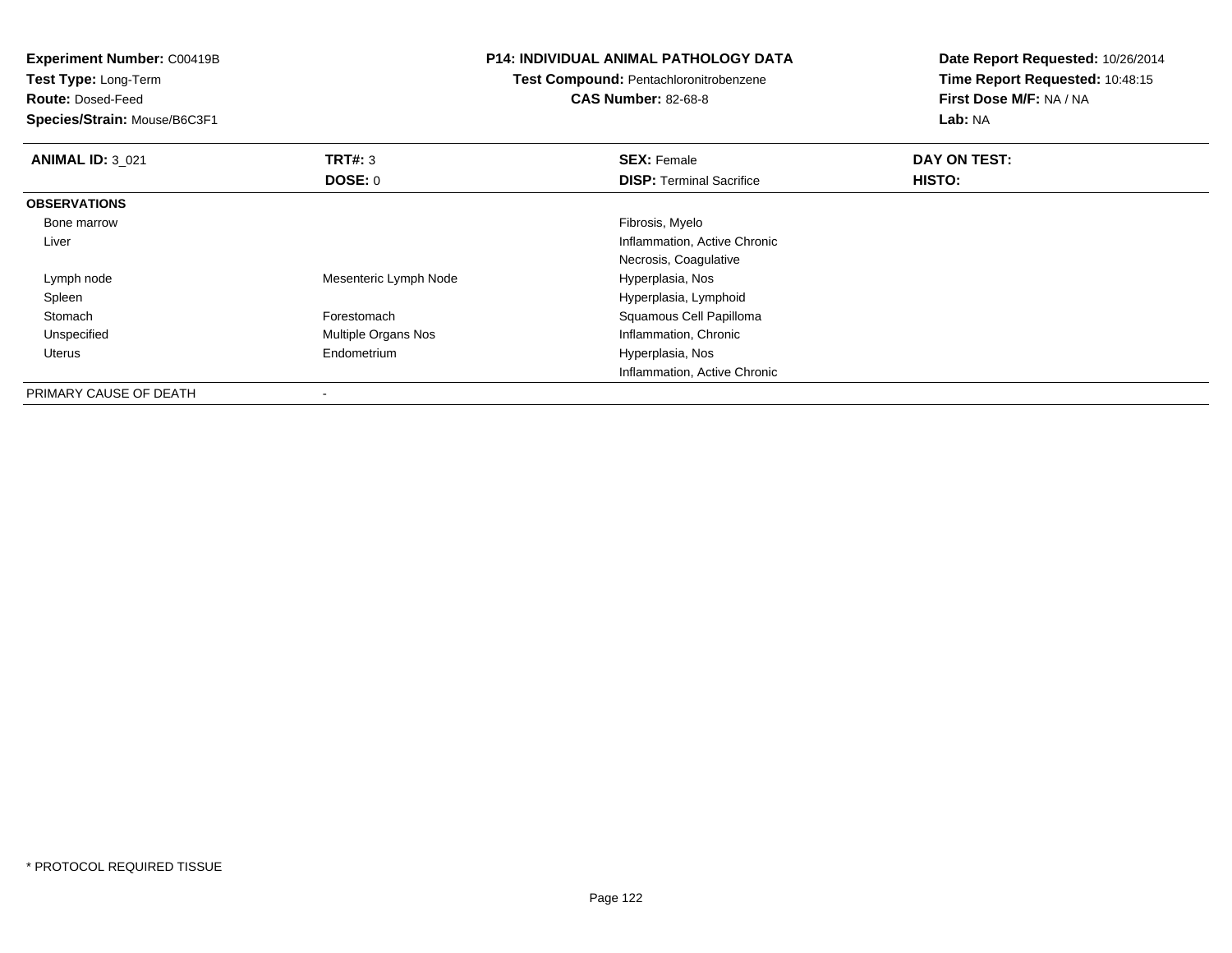**Test Type:** Long-Term

**Route:** Dosed-Feed

**Species/Strain:** Mouse/B6C3F1

## **P14: INDIVIDUAL ANIMAL PATHOLOGY DATA**

## **Test Compound:** Pentachloronitrobenzene**CAS Number:** 82-68-8

| <b>ANIMAL ID: 3_022</b> | <b>TRT#: 3</b>            | <b>SEX: Female</b>                 | DAY ON TEST: |  |
|-------------------------|---------------------------|------------------------------------|--------------|--|
|                         | DOSE: 0                   | <b>DISP:</b> Moribund Sacrifice    | HISTO:       |  |
| <b>OBSERVATIONS</b>     |                           |                                    |              |  |
| Adrenal gland           | <b>Periadrenal Tissue</b> | Abscess, Nos                       |              |  |
|                         | <b>Periadrenal Tissue</b> | Inflammation, Active Chronic       |              |  |
| Bone marrow             |                           | Hyperplasia, Hematopoietic         |              |  |
| Eye                     | <b>Nasolacrimal Duct</b>  | Inflammation, Active Chronic       |              |  |
| Kidney                  |                           | Adhesion, Nos                      |              |  |
|                         | Pelvis                    | Inflammation, Chronic Focal        |              |  |
| Liver                   |                           | Hematopoiesis                      |              |  |
| Lymph node              | Mediastinal Lymph Node    | Depletion, Lymphoid                |              |  |
| Salivary gland          |                           | Inflammation, Chronic              |              |  |
| Spleen                  |                           | Hematopoiesis                      |              |  |
| Stomach                 | Omentum Nos               | Abscess, Nos                       |              |  |
|                         | Forestomach               | Acanthosis                         |              |  |
|                         | Forestomach               | Hyperkeratosis                     |              |  |
|                         | Forestomach               | Hyperplasia, Basal Cell            |              |  |
|                         | Forestomach               | Hyperplasia, Pseudoepitheliomatous |              |  |
|                         | Omentum Nos               | Inflammation, Active Chronic       |              |  |
|                         | Forestomach               | Inflammation, Acute Focal          |              |  |
| Thymus                  |                           | Depletion, Lymphoid                |              |  |
| Urinary bladder         |                           | Hemangioma                         |              |  |
|                         |                           | Inflammation, Acute Focal          |              |  |
| <b>Uterus</b>           | Endometrium               | Hyperplasia, Nos                   |              |  |
| PRIMARY CAUSE OF DEATH  | ۰                         |                                    |              |  |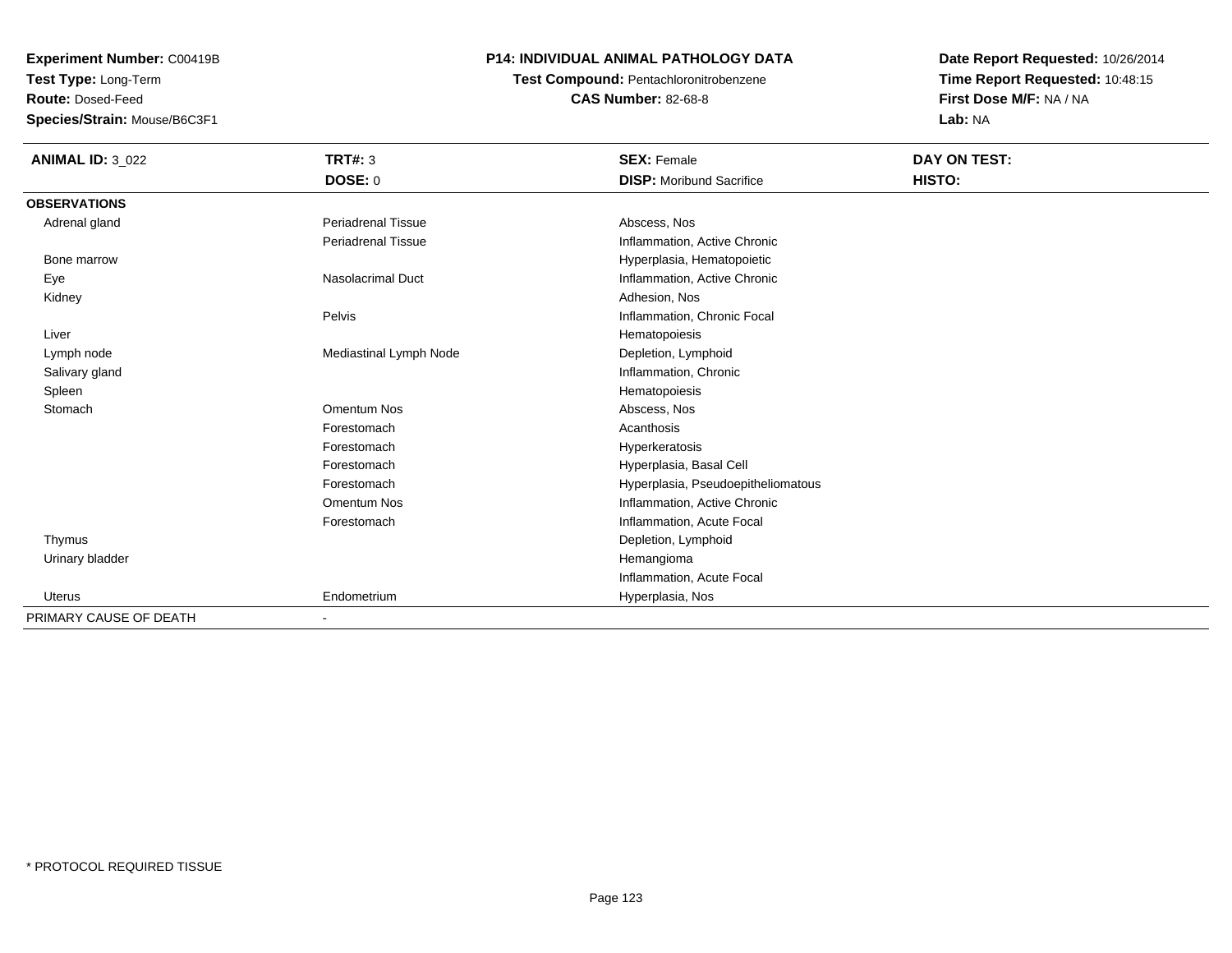**Test Type:** Long-Term

**Route:** Dosed-Feed

**Species/Strain:** Mouse/B6C3F1

## **P14: INDIVIDUAL ANIMAL PATHOLOGY DATA**

## **Test Compound:** Pentachloronitrobenzene**CAS Number:** 82-68-8

| <b>ANIMAL ID: 3 023</b> | TRT#: 3                   | <b>SEX: Female</b>              | DAY ON TEST: |
|-------------------------|---------------------------|---------------------------------|--------------|
|                         | <b>DOSE: 0</b>            | <b>DISP:</b> Moribund Sacrifice | HISTO:       |
| <b>OBSERVATIONS</b>     |                           |                                 |              |
| Bone marrow             |                           | Fibrosis, Myelo                 |              |
| Kidney                  |                           | Inflammation, Chronic           |              |
| Liver                   |                           | Inflammation, Active Chronic    |              |
| Mammary gland           |                           | Hyperplasia, Nos                |              |
| Ovary                   |                           | Cyst, Parovarian                |              |
| Pancreas                |                           | Inflammation, Chronic           |              |
| Pituitary gland         | <b>Anterior Pituitary</b> | Adenoma, Nos                    |              |
| Stomach                 | Forestomach               | Acanthosis                      |              |
|                         | Forestomach               | Hyperkeratosis                  |              |
|                         | Forestomach               | Inflammation, Active Chronic    |              |
| Uterus                  | Endometrium               | Hyperplasia, Nos                |              |
| PRIMARY CAUSE OF DEATH  | $\blacksquare$            |                                 |              |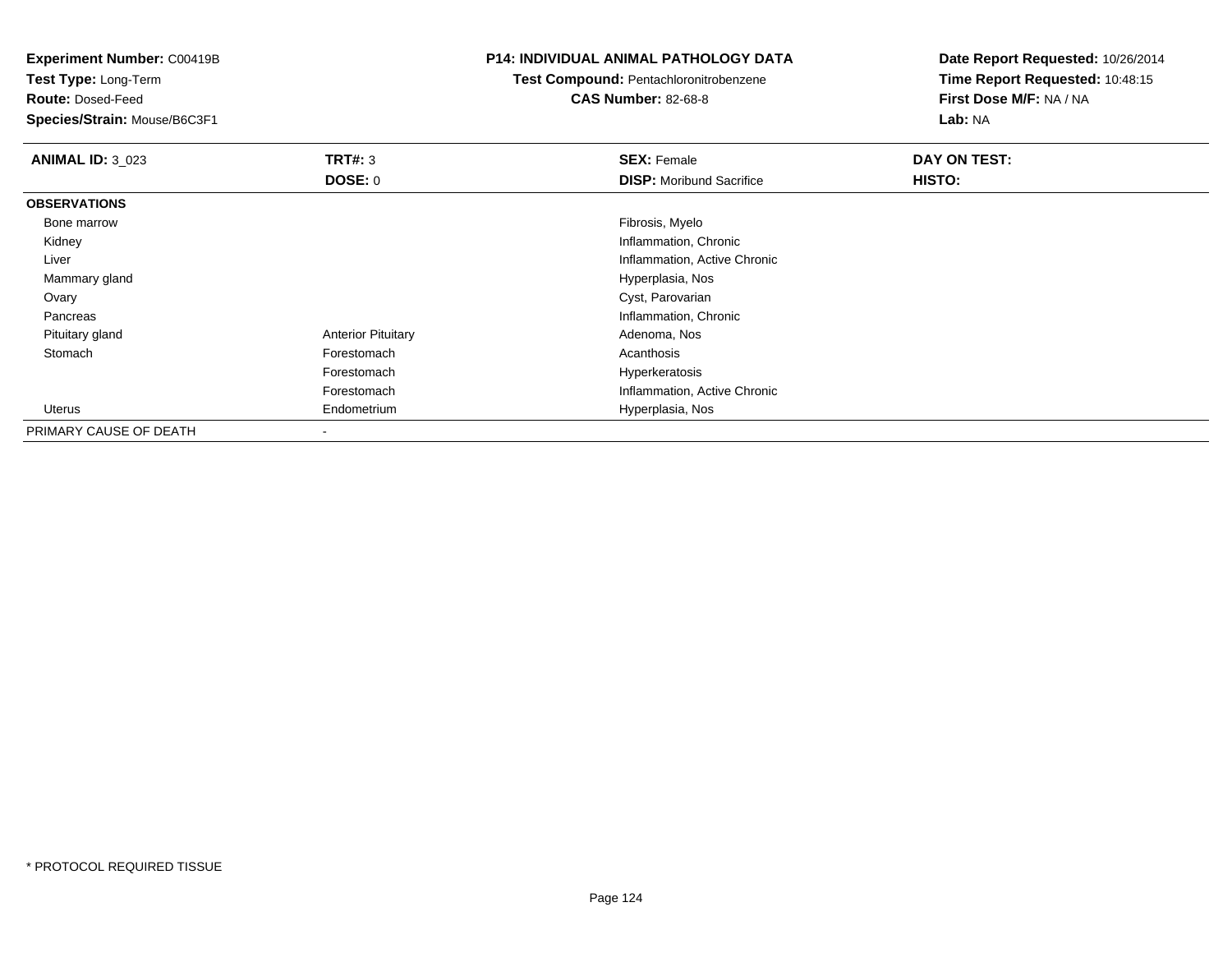**Test Type:** Long-Term

**Route:** Dosed-Feed

**Species/Strain:** Mouse/B6C3F1

## **P14: INDIVIDUAL ANIMAL PATHOLOGY DATA**

**Test Compound:** Pentachloronitrobenzene

**CAS Number:** 82-68-8

| <b>ANIMAL ID: 3_024</b> | <b>TRT#: 3</b>               | <b>SEX: Female</b>              | DAY ON TEST: |  |
|-------------------------|------------------------------|---------------------------------|--------------|--|
|                         | <b>DOSE: 0</b>               | <b>DISP: Terminal Sacrifice</b> | HISTO:       |  |
| <b>OBSERVATIONS</b>     |                              |                                 |              |  |
| Bone marrow             |                              | Fibrosis, Myelo                 |              |  |
| <b>Brain</b>            | Thalamus                     | Mineralization                  |              |  |
| Heart                   |                              | Inflammation, Chronic           |              |  |
| <b>Intestine Small</b>  | Peyers Patch                 | Hyperplasia, Lymphoid           |              |  |
| Kidney                  |                              | Glomerulonephritis, Nos         |              |  |
|                         |                              | Inflammation, Chronic           |              |  |
|                         | Tubule                       | Regeneration, Nos               |              |  |
| Mammary gland           |                              | Hyperplasia, Nos                |              |  |
| Pancreas                |                              | Atrophy, Nos                    |              |  |
|                         |                              | Histiocytosis                   |              |  |
| Pituitary gland         | <b>Anterior Pituitary</b>    | Adenoma, Nos                    |              |  |
| Spleen                  |                              | Hematopoiesis                   |              |  |
| Stomach                 | Forestomach                  | Acanthosis                      |              |  |
|                         | Forestomach                  | Hyperkeratosis                  |              |  |
| Unspecified             | Multiple Organs Nos          | Inflammation, Active Chronic    |              |  |
| Urinary bladder         |                              | Inflammation, Chronic           |              |  |
| Uterus                  | Parovarian                   | Abscess, Nos                    |              |  |
|                         | Endometrium                  | Hyperplasia, Nos                |              |  |
|                         | Parovarian                   | Inflammation, Chronic           |              |  |
| PRIMARY CAUSE OF DEATH  | $\qquad \qquad \blacksquare$ |                                 |              |  |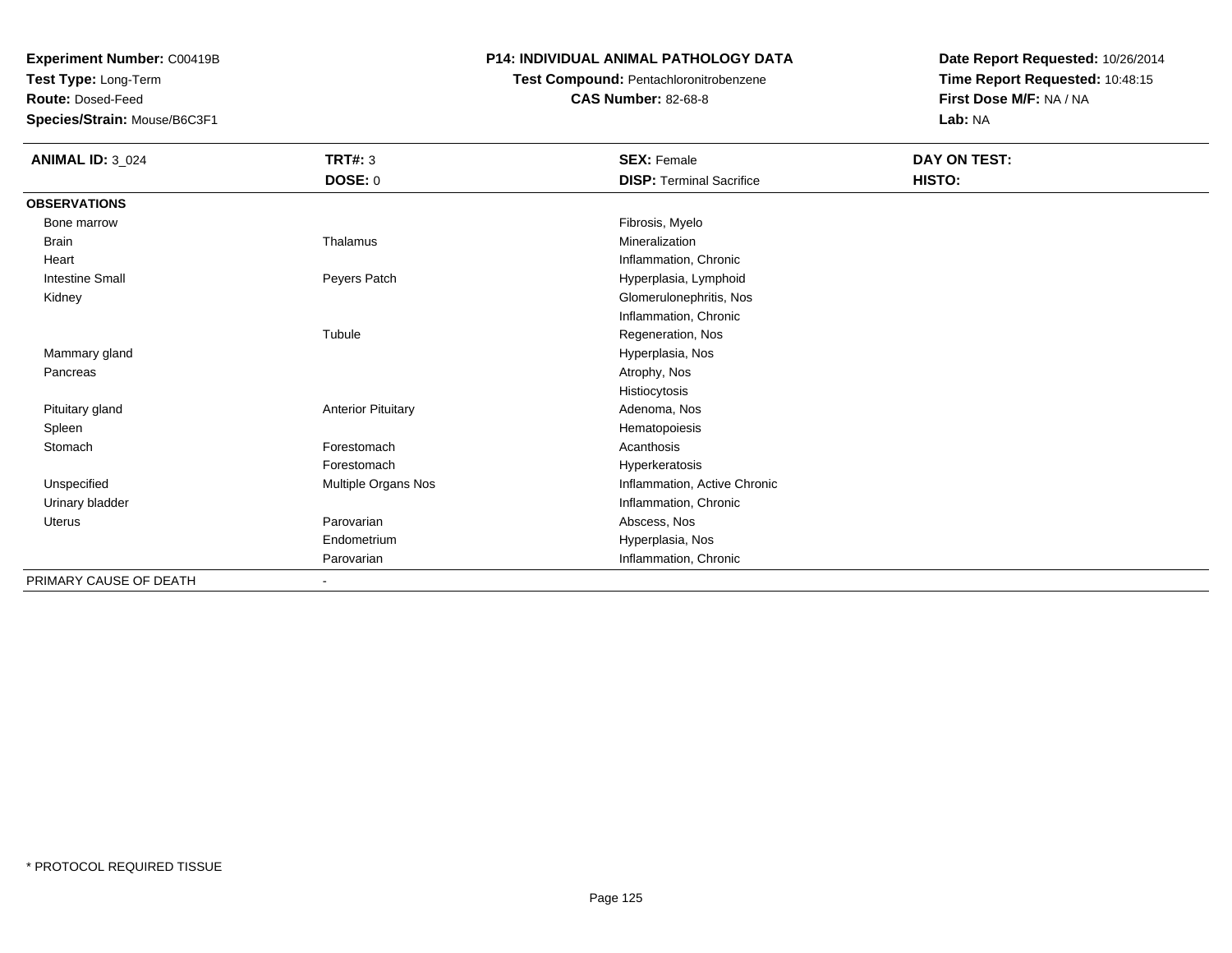**Experiment Number:** C00419B**Test Type:** Long-Term**Route:** Dosed-Feed **Species/Strain:** Mouse/B6C3F1**P14: INDIVIDUAL ANIMAL PATHOLOGY DATATest Compound:** Pentachloronitrobenzene**CAS Number:** 82-68-8**Date Report Requested:** 10/26/2014**Time Report Requested:** 10:48:15**First Dose M/F:** NA / NA**Lab:** NA**ANIMAL ID:** 3\_025 **TRT#:** <sup>3</sup> **SEX:** Female **DAY ON TEST: DOSE:** 0**DISP:** Natural Death **HISTO: OBSERVATIONS** Bone marrow Hyperplasia, Hematopoietic LungCongestion, Nos<br>Depletion, Lymphoid Lymph nodeMesenteric Lymph Node Tracheal Lymph Node Depletion, Lymphoid Tracheal Lymph NodeInflammation, Acute<br>Inflammation, Acute Peritoneumname is a control of the control of the control of the control of the control of the control of the control of the control of the control of the control of the control of the control of the control of the control of the co Spleen Depletion, Lymphoid Hematopoiesisd **Multiple Organs Nos Inflammation**, Chronic Unspecified Uterus Parovarian Abscess, Nos PRIMARY CAUSE OF DEATH-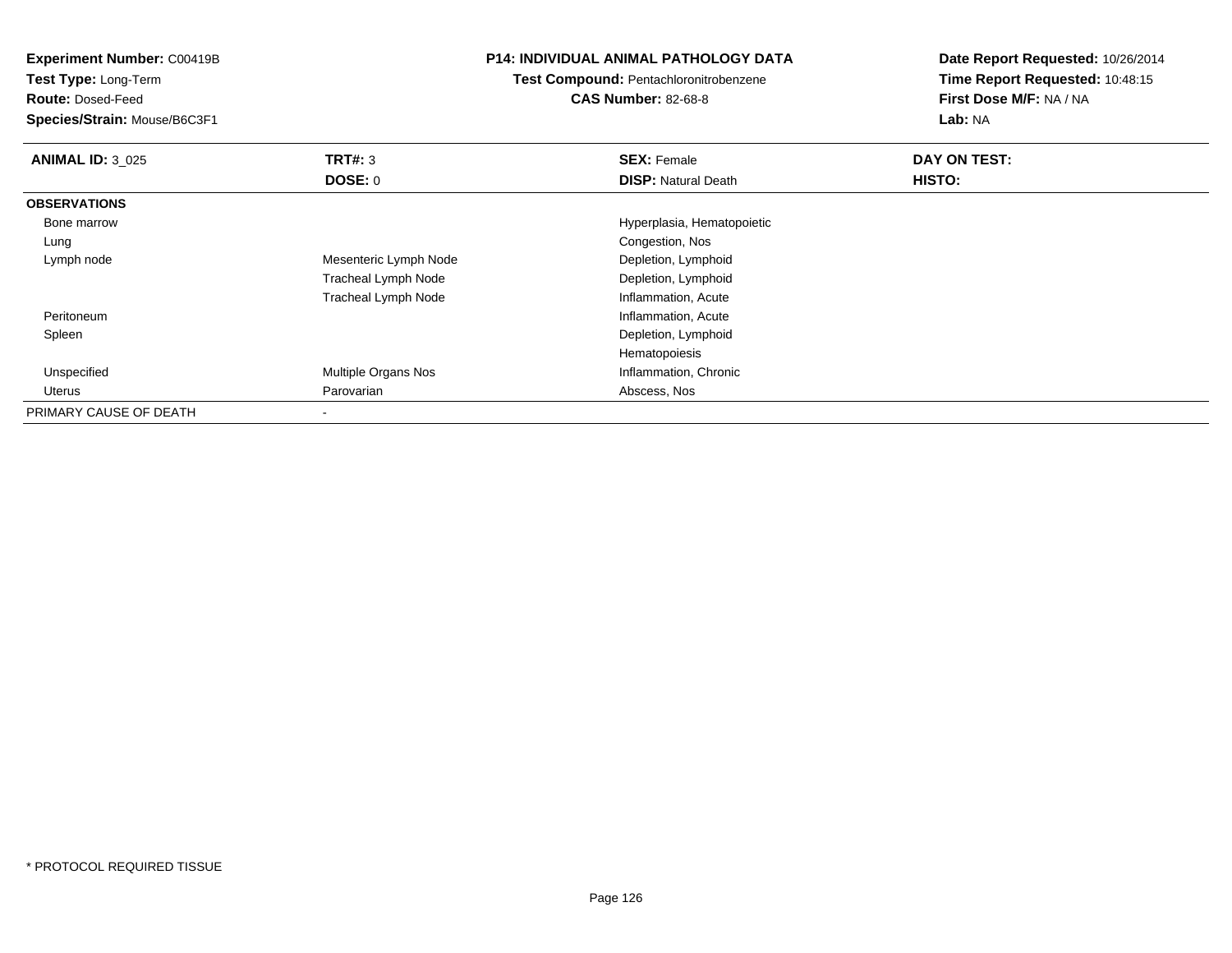**Test Type:** Long-Term

**Route:** Dosed-Feed

**Species/Strain:** Mouse/B6C3F1

## **P14: INDIVIDUAL ANIMAL PATHOLOGY DATA**

**Test Compound:** Pentachloronitrobenzene

**CAS Number:** 82-68-8

| <b>ANIMAL ID: 3_026</b> | <b>TRT#: 3</b>            | <b>SEX: Female</b>         | DAY ON TEST: |  |
|-------------------------|---------------------------|----------------------------|--------------|--|
|                         | <b>DOSE: 0</b>            | <b>DISP: Natural Death</b> | HISTO:       |  |
| <b>OBSERVATIONS</b>     |                           |                            |              |  |
| Bone marrow             |                           | Hyperplasia, Hematopoietic |              |  |
| Brain                   | Thalamus                  | Mineralization             |              |  |
| Eye                     | Nasolacrimal Duct         | Inflammation, Chronic      |              |  |
| Kidney                  |                           | Inflammation, Chronic      |              |  |
| Liver                   |                           | Hematopoiesis              |              |  |
|                         |                           | Necrosis, Coagulative      |              |  |
| Peritoneum              |                           | Inflammation, Acute        |              |  |
| Salivary gland          |                           | Inflammation, Chronic      |              |  |
| Skeletal muscle         | <b>Intercostal Muscle</b> | Inflammation, Acute        |              |  |
| Spleen                  |                           | Depletion, Lymphoid        |              |  |
|                         |                           | Hematopoiesis              |              |  |
| Urinary bladder         |                           | Inflammation, Chronic      |              |  |
| Uterus                  | Parovarian                | Abscess, Nos               |              |  |
|                         | Parovarian                | Adhesion, Nos              |              |  |
|                         |                           | Inflammation, Acute        |              |  |
| PRIMARY CAUSE OF DEATH  |                           |                            |              |  |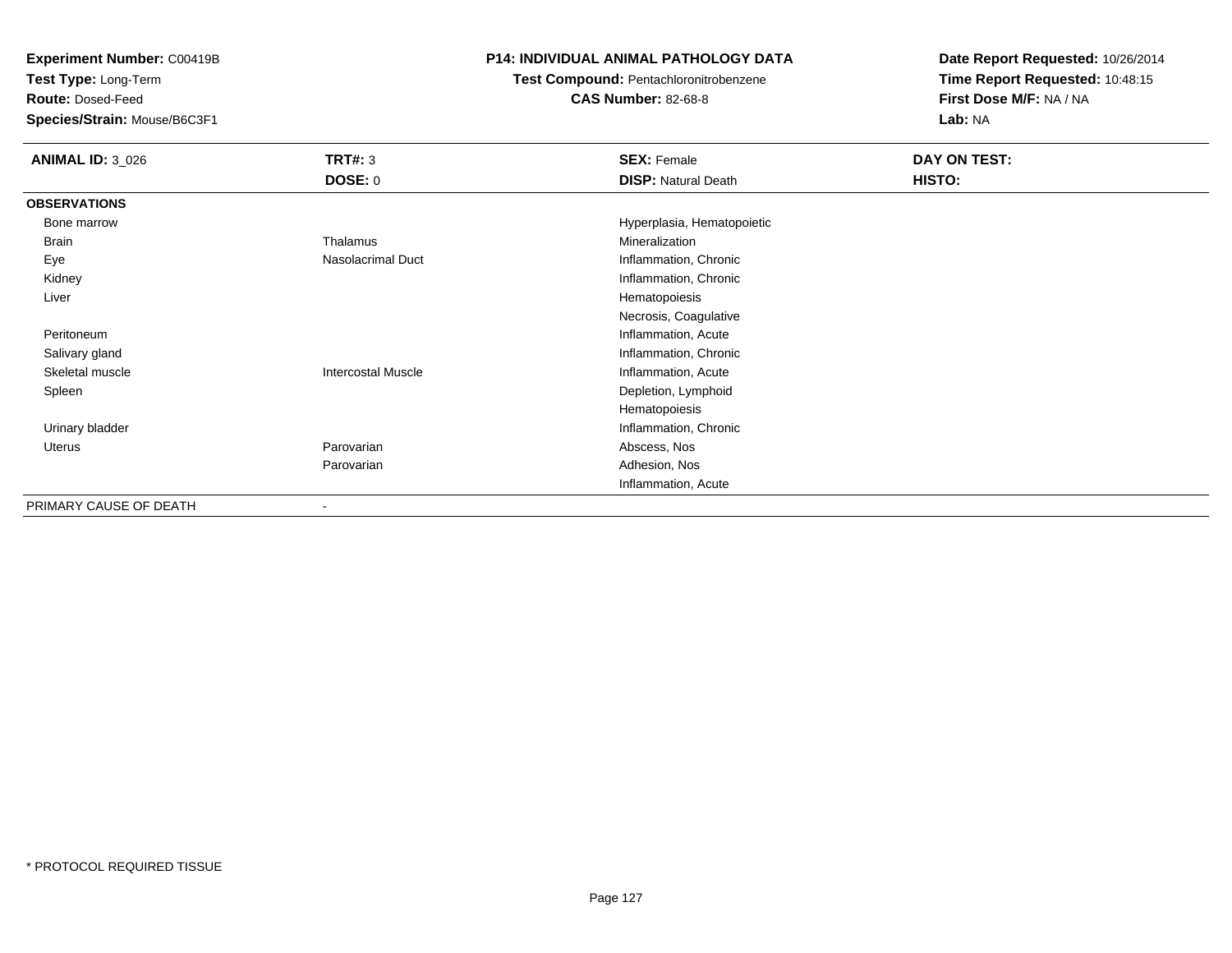**Test Type:** Long-Term

**Route:** Dosed-Feed

**Species/Strain:** Mouse/B6C3F1

## **P14: INDIVIDUAL ANIMAL PATHOLOGY DATA**

**Test Compound:** Pentachloronitrobenzene

## **CAS Number:** 82-68-8

| <b>ANIMAL ID: 3_027</b> | TRT#: 3                   | <b>SEX: Female</b>              | DAY ON TEST: |  |
|-------------------------|---------------------------|---------------------------------|--------------|--|
|                         | <b>DOSE: 0</b>            | <b>DISP: Terminal Sacrifice</b> | HISTO:       |  |
| <b>OBSERVATIONS</b>     |                           |                                 |              |  |
| Bone marrow             |                           | Fibrosis, Myelo                 |              |  |
| Brain                   | Thalamus                  | Mineralization                  |              |  |
| Heart                   |                           | Periarteritis                   |              |  |
| Kidney                  |                           | Inflammation, Chronic           |              |  |
| Ovary                   |                           | Cyst, Parovarian                |              |  |
| Pituitary gland         | <b>Anterior Pituitary</b> | Adenoma, Nos                    |              |  |
| Salivary gland          |                           | Inflammation, Chronic           |              |  |
| Stomach                 | Forestomach               | Inflammation, Active Chronic    |              |  |
| Urinary bladder         |                           | Inflammation, Chronic           |              |  |
| Uterus                  | Endometrium               | Hyperplasia, Nos                |              |  |
|                         |                           | Inflammation, Active Chronic    |              |  |
|                         | Parovarian                | Inflammation, Chronic           |              |  |
| PRIMARY CAUSE OF DEATH  |                           |                                 |              |  |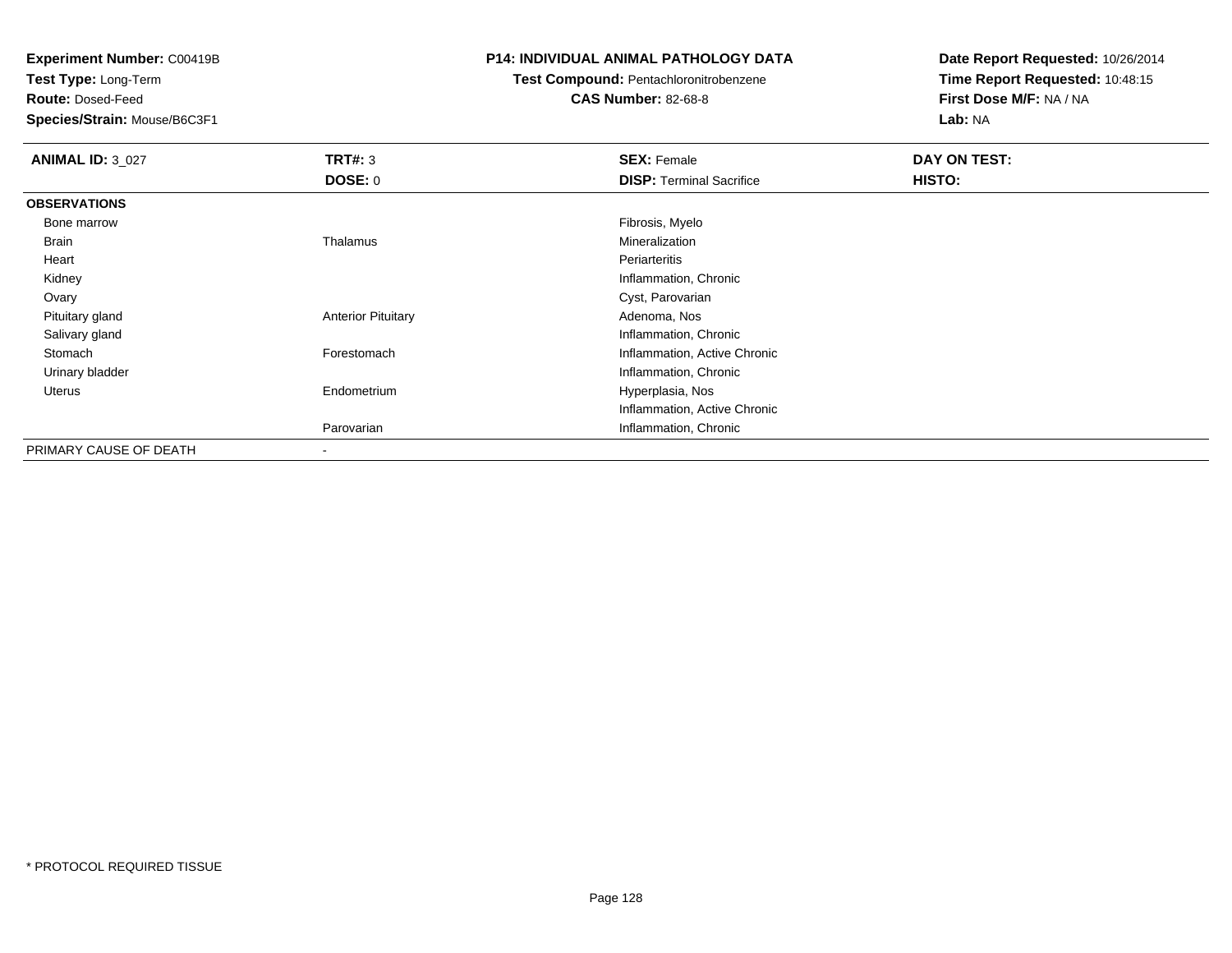**Test Type:** Long-Term

**Route:** Dosed-Feed

**Species/Strain:** Mouse/B6C3F1

## **P14: INDIVIDUAL ANIMAL PATHOLOGY DATA**

## **Test Compound:** Pentachloronitrobenzene**CAS Number:** 82-68-8

| <b>ANIMAL ID: 3_028</b> | <b>TRT#: 3</b>            | <b>SEX: Female</b>           | DAY ON TEST: |  |
|-------------------------|---------------------------|------------------------------|--------------|--|
|                         | <b>DOSE: 0</b>            | <b>DISP: Natural Death</b>   | HISTO:       |  |
| <b>OBSERVATIONS</b>     |                           |                              |              |  |
| Brain                   | Thalamus                  | Mineralization               |              |  |
| Heart                   | Myocardium Nos            | Degeneration, Nos            |              |  |
| Kidney                  |                           | Glomerulonephritis, Nos      |              |  |
|                         |                           | Inflammation, Chronic        |              |  |
| Liver                   |                           | Hematopoiesis                |              |  |
| Lymph node              | Mesenteric Lymph Node     | Hemorrhage                   |              |  |
|                         | Mesenteric Lymph Node     | Thrombosis, Nos              |              |  |
| Pancreas                |                           | Adhesion, Nos                |              |  |
|                         |                           | Inflammation, Chronic        |              |  |
| Peritoneum              |                           | Inflammation, Active Chronic |              |  |
| Salivary gland          |                           | Inflammation, Chronic        |              |  |
| Skeletal muscle         | <b>Intercostal Muscle</b> | Inflammation, Acute          |              |  |
| Urinary bladder         |                           | Inflammation, Chronic        |              |  |
| Uterus                  | Parovarian                | Abscess, Nos                 |              |  |
|                         |                           | Hydrometra                   |              |  |
|                         | Endometrium               | Hyperplasia, Nos             |              |  |
| PRIMARY CAUSE OF DEATH  |                           |                              |              |  |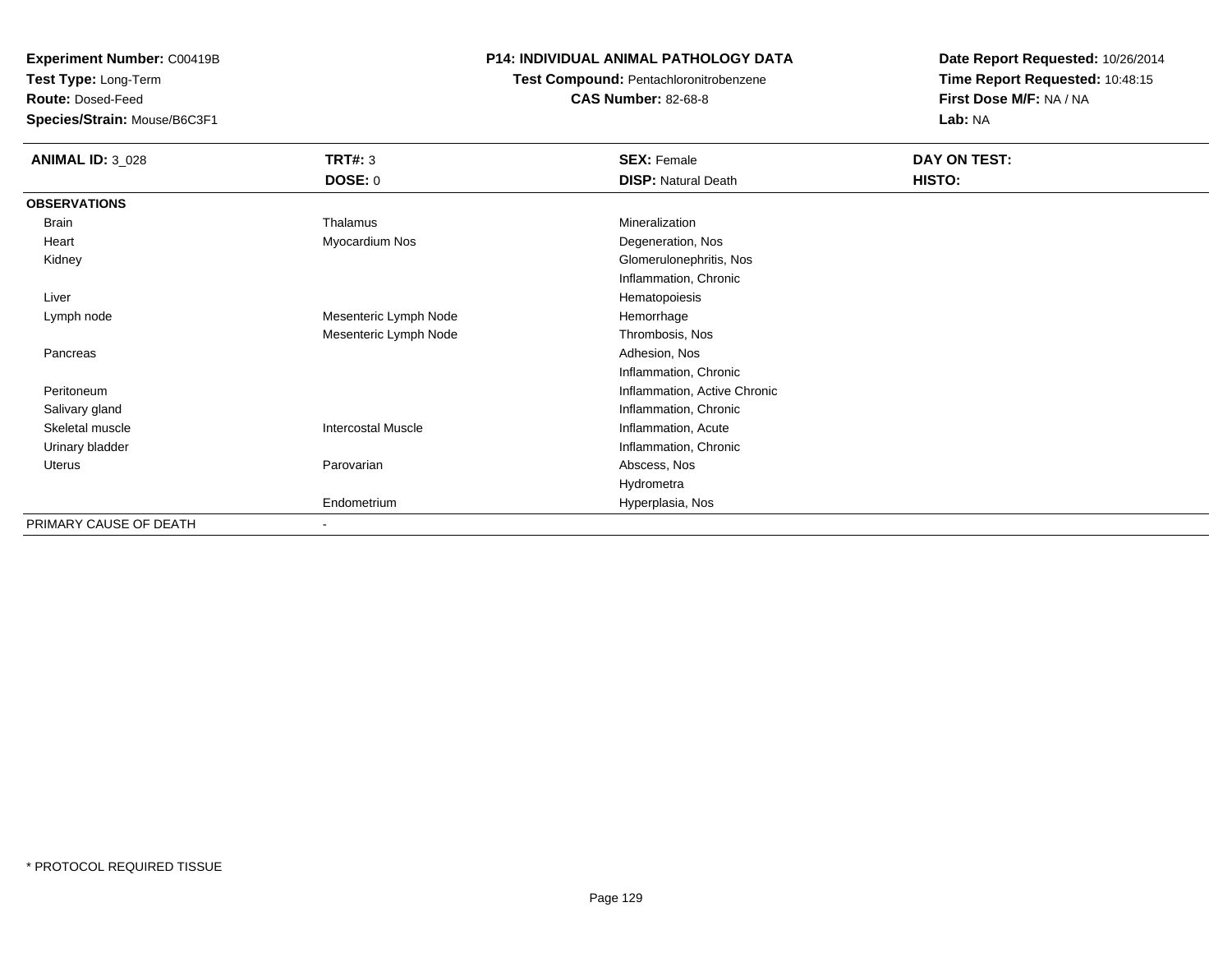| <b>Experiment Number: C00419B</b><br>Test Type: Long-Term |                     | <b>P14: INDIVIDUAL ANIMAL PATHOLOGY DATA</b> | Date Report Requested: 10/26/2014 |
|-----------------------------------------------------------|---------------------|----------------------------------------------|-----------------------------------|
|                                                           |                     | Test Compound: Pentachloronitrobenzene       | Time Report Requested: 10:48:15   |
| <b>Route: Dosed-Feed</b>                                  |                     | <b>CAS Number: 82-68-8</b>                   | First Dose M/F: NA / NA           |
| Species/Strain: Mouse/B6C3F1                              |                     |                                              | Lab: NA                           |
| <b>ANIMAL ID: 3_029</b>                                   | <b>TRT#: 3</b>      | <b>SEX: Female</b>                           | DAY ON TEST:                      |
|                                                           | DOSE: 0             | <b>DISP:</b> Terminal Sacrifice              | HISTO:                            |
| <b>OBSERVATIONS</b>                                       |                     |                                              |                                   |
| Bone marrow                                               |                     | Fibrosis, Myelo                              |                                   |
| Brain                                                     | Thalamus            | Mineralization                               |                                   |
| Liver                                                     |                     | Inflammation, Active Chronic                 |                                   |
| Ovary                                                     |                     | Cyst, Hemorrhagic                            |                                   |
|                                                           |                     | Cyst, Nos                                    |                                   |
| Pancreas                                                  |                     | Inflammation, Active Chronic                 |                                   |
|                                                           |                     | Necrosis, Coagulative                        |                                   |
| Unspecified                                               | Multiple Organs Nos | Inflammation, Chronic                        |                                   |
| Uterus                                                    | Endometrium         | Hyperplasia, Nos                             |                                   |
| PRIMARY CAUSE OF DEATH                                    |                     |                                              |                                   |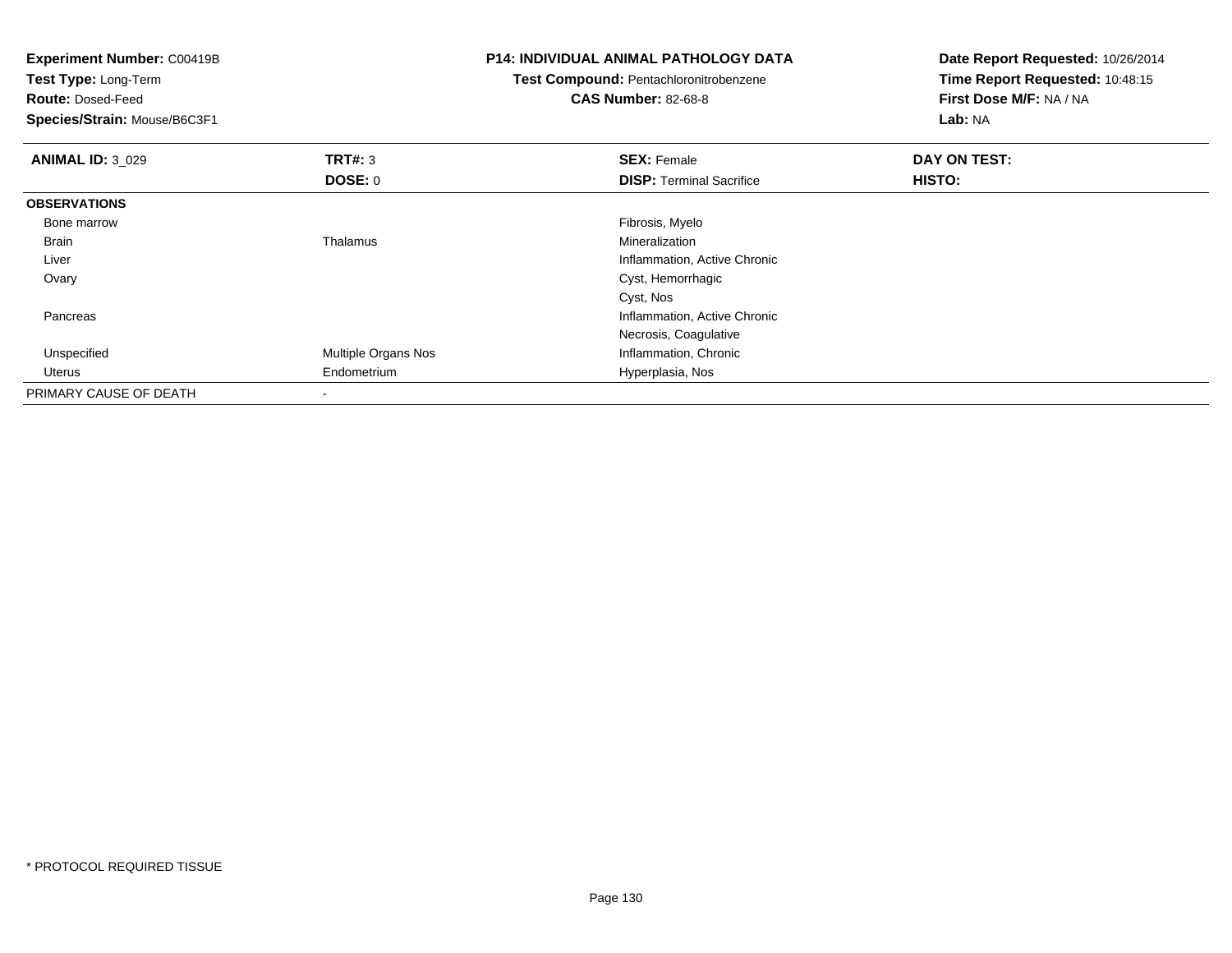| <b>Experiment Number: C00419B</b><br>Test Type: Long-Term<br><b>Route: Dosed-Feed</b><br>Species/Strain: Mouse/B6C3F1 |                           | <b>P14: INDIVIDUAL ANIMAL PATHOLOGY DATA</b><br><b>Test Compound: Pentachloronitrobenzene</b><br><b>CAS Number: 82-68-8</b> | Date Report Requested: 10/26/2014<br>Time Report Requested: 10:48:15<br>First Dose M/F: NA / NA<br>Lab: NA |
|-----------------------------------------------------------------------------------------------------------------------|---------------------------|-----------------------------------------------------------------------------------------------------------------------------|------------------------------------------------------------------------------------------------------------|
| <b>ANIMAL ID: 3 030</b>                                                                                               | <b>TRT#: 3</b>            | <b>SEX: Female</b>                                                                                                          | DAY ON TEST:                                                                                               |
|                                                                                                                       | DOSE: 0                   | <b>DISP:</b> Terminal Sacrifice                                                                                             | HISTO:                                                                                                     |
| <b>OBSERVATIONS</b>                                                                                                   |                           |                                                                                                                             |                                                                                                            |
| Bone marrow                                                                                                           |                           | Fibrosis, Myelo                                                                                                             |                                                                                                            |
| <b>Brain</b>                                                                                                          | Thalamus                  | Mineralization                                                                                                              |                                                                                                            |
| Nasal cavity                                                                                                          | Nasal Gland               | Inflammation, Acute                                                                                                         |                                                                                                            |
| Pituitary gland                                                                                                       | <b>Anterior Pituitary</b> | Adenoma, Nos                                                                                                                |                                                                                                            |
|                                                                                                                       | <b>Anterior Pituitary</b> | Hyperplasia, Nos                                                                                                            |                                                                                                            |
| Spleen                                                                                                                |                           | Hyperplasia, Lymphoid                                                                                                       |                                                                                                            |
| Thymus                                                                                                                |                           | Cyst, Nos                                                                                                                   |                                                                                                            |
| Unspecified                                                                                                           | Multiple Organs Nos       | Inflammation, Chronic                                                                                                       |                                                                                                            |
| PRIMARY CAUSE OF DEATH                                                                                                |                           |                                                                                                                             |                                                                                                            |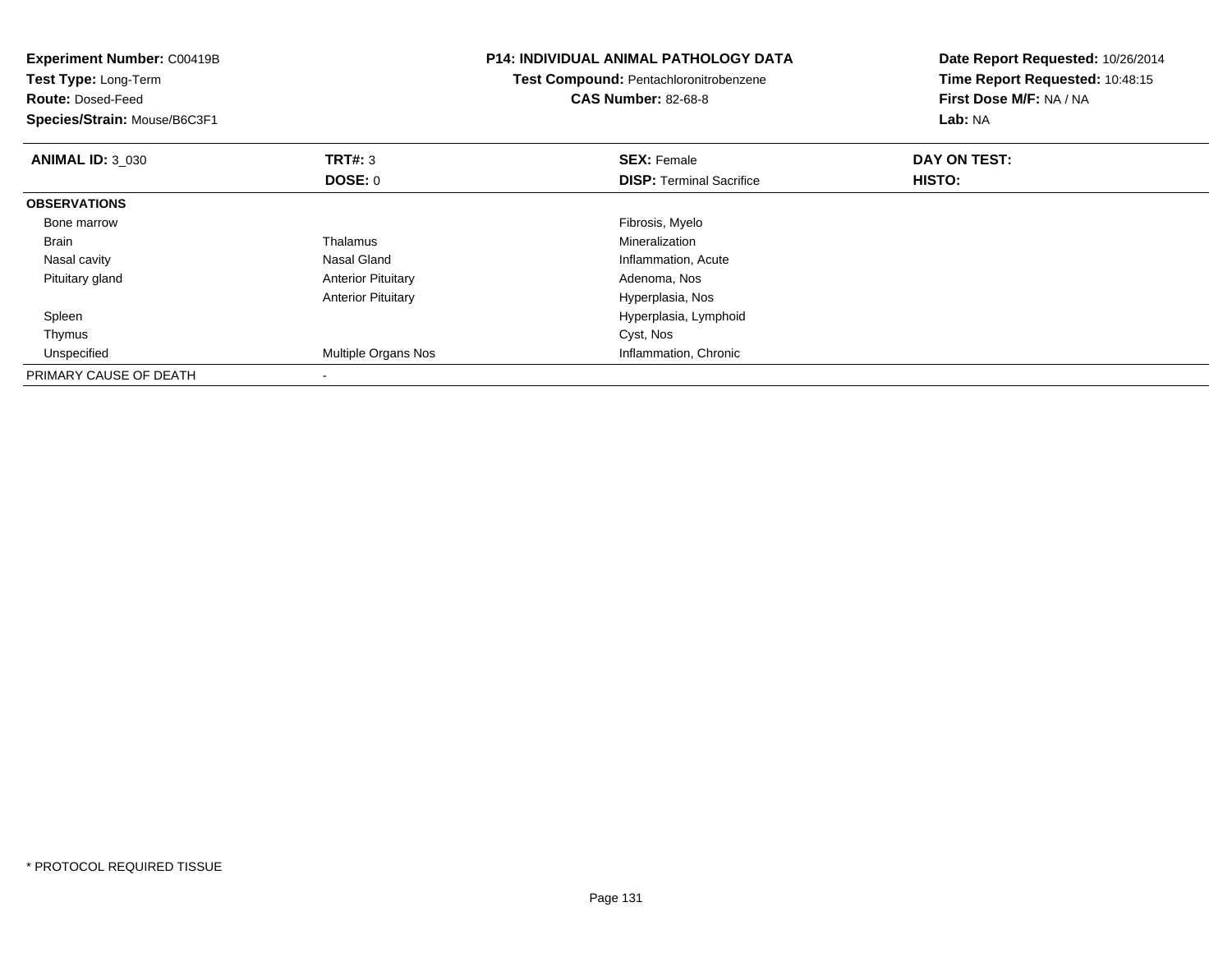| <b>Experiment Number: C00419B</b><br>Test Type: Long-Term<br><b>Route: Dosed-Feed</b><br>Species/Strain: Mouse/B6C3F1 |                        | P14: INDIVIDUAL ANIMAL PATHOLOGY DATA<br><b>Test Compound: Pentachloronitrobenzene</b><br><b>CAS Number: 82-68-8</b> | Date Report Requested: 10/26/2014<br>Time Report Requested: 10:48:15<br>First Dose M/F: NA / NA<br>Lab: NA |  |
|-----------------------------------------------------------------------------------------------------------------------|------------------------|----------------------------------------------------------------------------------------------------------------------|------------------------------------------------------------------------------------------------------------|--|
| <b>ANIMAL ID: 3_031</b>                                                                                               | TRT#: 3                | <b>SEX: Female</b>                                                                                                   | DAY ON TEST:                                                                                               |  |
|                                                                                                                       | <b>DOSE: 0</b>         | <b>DISP: Natural Death</b>                                                                                           | HISTO:                                                                                                     |  |
| <b>OBSERVATIONS</b>                                                                                                   |                        |                                                                                                                      |                                                                                                            |  |
| Kidney                                                                                                                |                        | Glomerulonephritis, Nos                                                                                              |                                                                                                            |  |
| Liver                                                                                                                 |                        | Hematopoiesis                                                                                                        |                                                                                                            |  |
| Lung                                                                                                                  | <b>Pleura Nos</b>      | Inflammation, Acute                                                                                                  |                                                                                                            |  |
| Lymph node                                                                                                            | Mediastinal Lymph Node | Hyperplasia, Plasma Cell                                                                                             |                                                                                                            |  |
| Peritoneum                                                                                                            |                        | Inflammation, Acute                                                                                                  |                                                                                                            |  |
| Spleen                                                                                                                |                        | Depletion, Lymphoid                                                                                                  |                                                                                                            |  |
|                                                                                                                       |                        | Hematopoiesis                                                                                                        |                                                                                                            |  |
| Thymus                                                                                                                |                        | Depletion, Lymphoid                                                                                                  |                                                                                                            |  |
| Uterus                                                                                                                | Parovarian             | Abscess, Nos                                                                                                         |                                                                                                            |  |
| PRIMARY CAUSE OF DEATH                                                                                                |                        |                                                                                                                      |                                                                                                            |  |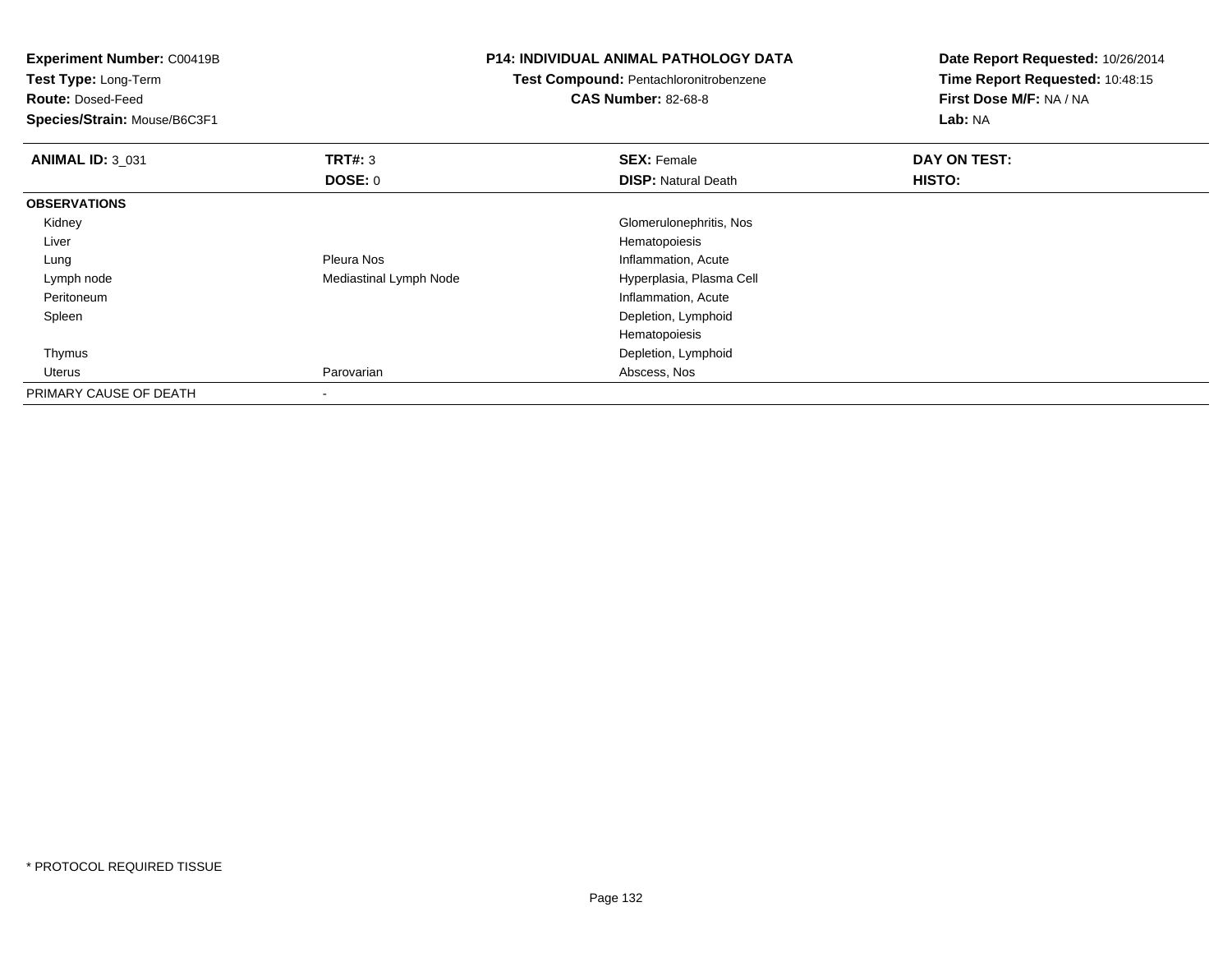**Test Type:** Long-Term

**Route:** Dosed-Feed

**Species/Strain:** Mouse/B6C3F1

## **P14: INDIVIDUAL ANIMAL PATHOLOGY DATA**

**Test Compound:** Pentachloronitrobenzene

**CAS Number:** 82-68-8

| <b>ANIMAL ID: 3_032</b> | <b>TRT#: 3</b>            | <b>SEX: Female</b>                        | DAY ON TEST: |  |
|-------------------------|---------------------------|-------------------------------------------|--------------|--|
|                         | <b>DOSE: 0</b>            | <b>DISP: Terminal Sacrifice</b>           | HISTO:       |  |
| <b>OBSERVATIONS</b>     |                           |                                           |              |  |
| Brain                   | Thalamus                  | Mineralization                            |              |  |
| Kidney                  |                           | Inflammation, Chronic                     |              |  |
|                         | Tubule                    | Regeneration, Nos                         |              |  |
| Ovary                   |                           | Cyst, Parovarian                          |              |  |
| Pancreas                |                           | Inflammation, Chronic                     |              |  |
| Pituitary gland         | <b>Anterior Pituitary</b> | Adenoma, Nos                              |              |  |
| Stomach                 | Forestomach               | Acanthosis                                |              |  |
|                         | Forestomach               | Hyperkeratosis                            |              |  |
|                         | Forestomach               | Inflammation, Active Chronic              |              |  |
|                         | Forestomach               | Inflammation, Acute Necrotizing           |              |  |
|                         | Forestomach               | Ulcer, Nos                                |              |  |
| Thymus                  |                           | Cyst, Nos                                 |              |  |
| Thyroid                 |                           | Hyperplasia, Follicular Cell              |              |  |
| Unspecified             | Multiple Organs Nos       | Lymphoma, Undifferentiated-Malignant Type |              |  |
| Urinary bladder         |                           | Inflammation, Chronic                     |              |  |
| Uterus                  | Endometrium               | Hyperplasia, Nos                          |              |  |
|                         | Parovarian                | Inflammation, Chronic                     |              |  |
|                         | Parovarian                | Mineralization                            |              |  |
| PRIMARY CAUSE OF DEATH  | $\overline{\phantom{a}}$  |                                           |              |  |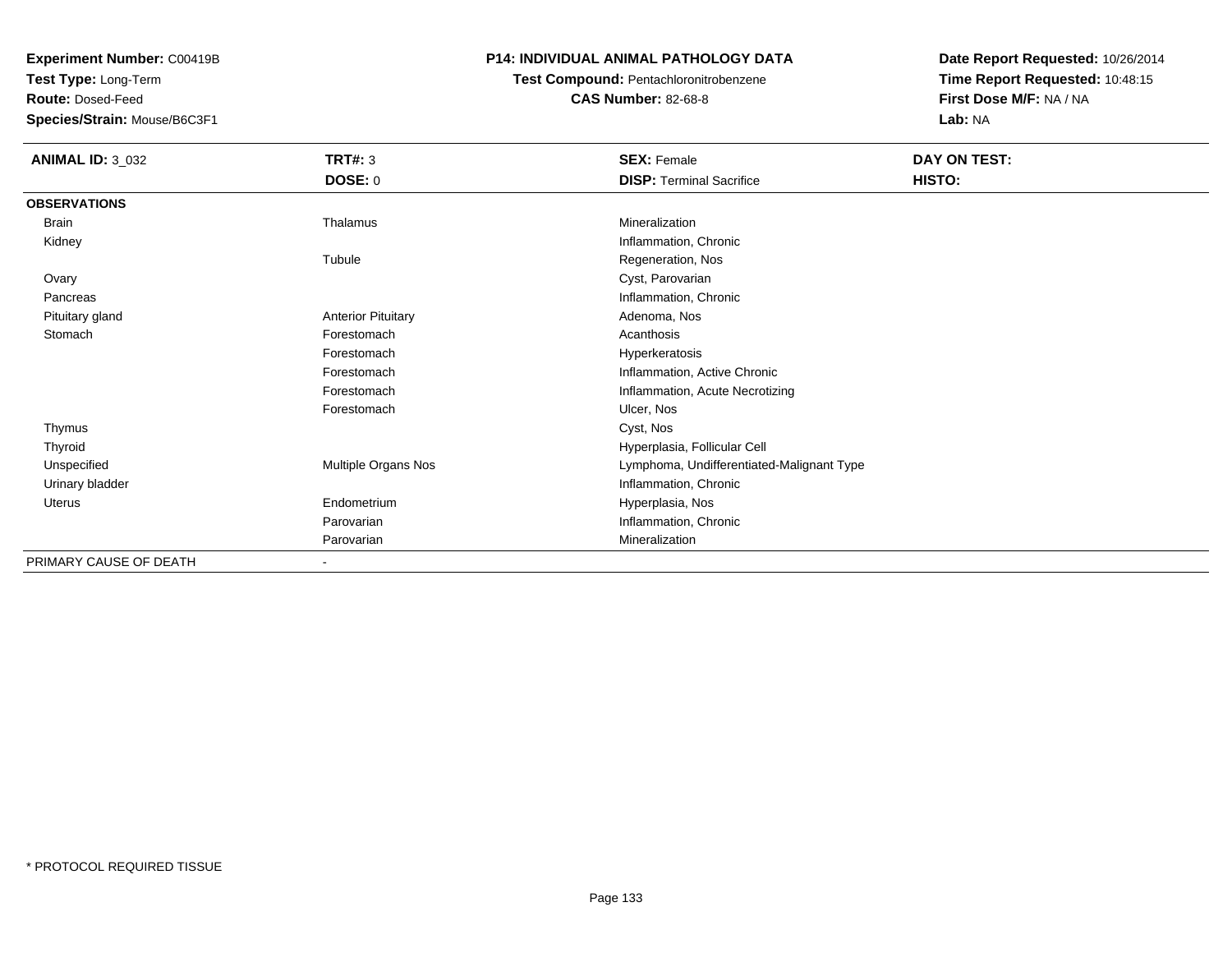**Test Type:** Long-Term

**Route:** Dosed-Feed

**Species/Strain:** Mouse/B6C3F1

## **P14: INDIVIDUAL ANIMAL PATHOLOGY DATA**

**Test Compound:** Pentachloronitrobenzene

**CAS Number:** 82-68-8

| <b>ANIMAL ID: 3_033</b> | <b>TRT#: 3</b>      | <b>SEX: Female</b>           | DAY ON TEST: |
|-------------------------|---------------------|------------------------------|--------------|
|                         | <b>DOSE: 0</b>      | <b>DISP: Natural Death</b>   | HISTO:       |
| <b>OBSERVATIONS</b>     |                     |                              |              |
| Bone marrow             |                     | Hyperplasia, Hematopoietic   |              |
| Heart                   |                     | Degeneration, Nos            |              |
| Kidney                  |                     | Inflammation, Chronic        |              |
| Liver                   |                     | Hematopoiesis                |              |
| Lung                    | Pleura Nos          | Inflammation, Acute          |              |
|                         |                     | Perivasculitis               |              |
| Lymph node              | Tracheal Lymph Node | Abscess, Nos                 |              |
|                         | Tracheal Lymph Node | Hyperplasia, Plasma Cell     |              |
| Mammary gland           |                     | Inflammation, Active Chronic |              |
| Peritoneum              |                     | Inflammation, Acute          |              |
| Salivary gland          |                     | Inflammation, Chronic        |              |
| Spleen                  |                     | Hematopoiesis                |              |
| Unspecified             | Groin               | Abscess, Nos                 |              |
|                         | Thorax Nos          | Empyema                      |              |
| Urinary bladder         |                     | Inflammation, Chronic        |              |
| Uterus                  | Parovarian          | Abscess, Nos                 |              |
|                         |                     | Inflammation, Acute          |              |
| PRIMARY CAUSE OF DEATH  | ۰                   |                              |              |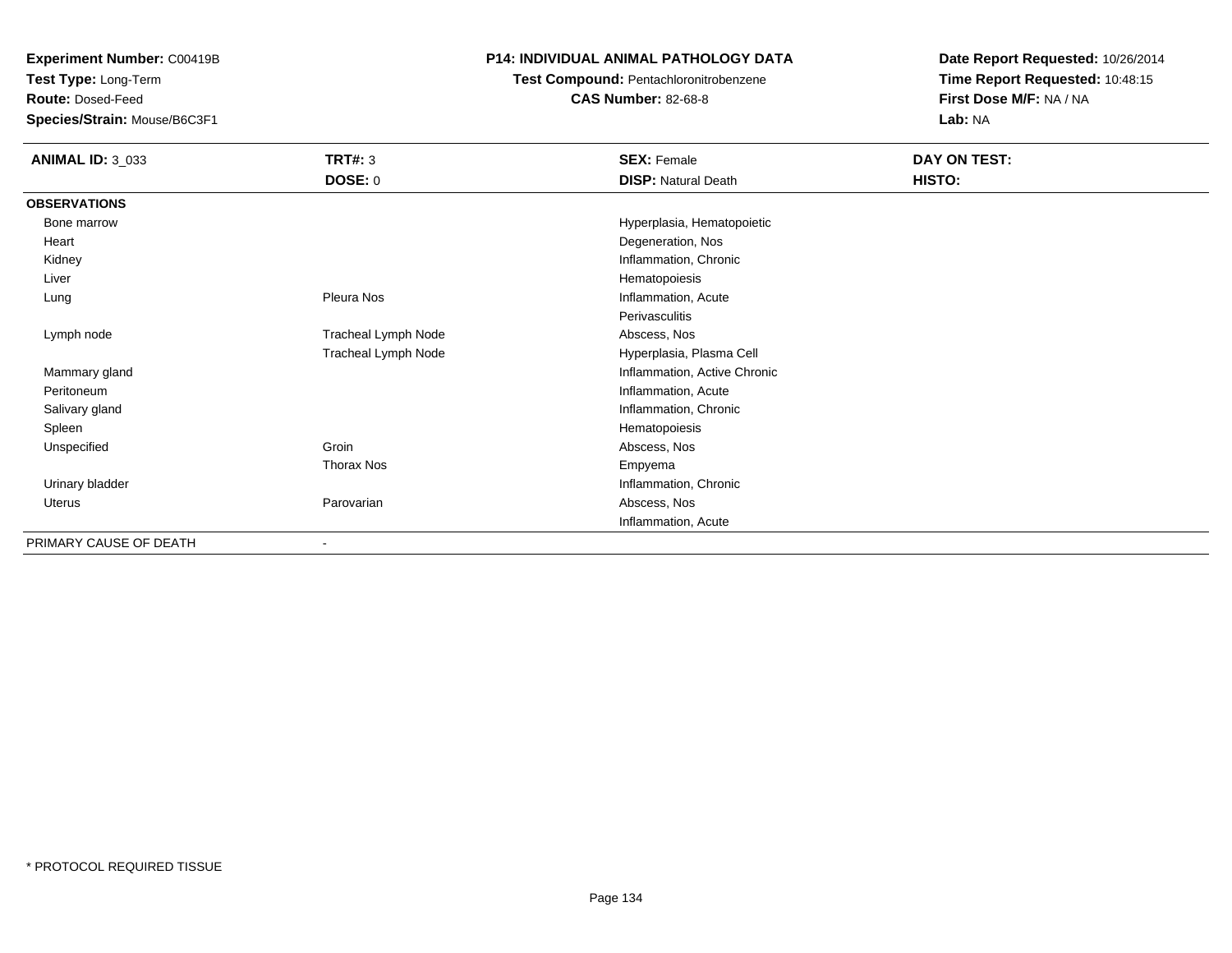| <b>Experiment Number: C00419B</b><br><b>Test Type: Long-Term</b><br><b>Route: Dosed-Feed</b><br>Species/Strain: Mouse/B6C3F1 |                              | <b>P14: INDIVIDUAL ANIMAL PATHOLOGY DATA</b><br><b>Test Compound: Pentachloronitrobenzene</b><br><b>CAS Number: 82-68-8</b> | Date Report Requested: 10/26/2014<br>Time Report Requested: 10:48:15<br>First Dose M/F: NA / NA<br>Lab: NA |
|------------------------------------------------------------------------------------------------------------------------------|------------------------------|-----------------------------------------------------------------------------------------------------------------------------|------------------------------------------------------------------------------------------------------------|
| <b>ANIMAL ID: 3 034</b>                                                                                                      | TRT#: 3                      | <b>SEX: Female</b>                                                                                                          | DAY ON TEST:                                                                                               |
|                                                                                                                              | DOSE: 0                      | <b>DISP:</b> Natural Death                                                                                                  | <b>HISTO:</b>                                                                                              |
| <b>OBSERVATIONS</b>                                                                                                          |                              |                                                                                                                             |                                                                                                            |
| Heart                                                                                                                        |                              | Necrosis, Coagulative                                                                                                       |                                                                                                            |
| Lymph node                                                                                                                   | Mesenteric Lymph Node        | Angiectasis                                                                                                                 |                                                                                                            |
| Peritoneum                                                                                                                   | <b>Peritoneal Cavity Nos</b> | Hemoperitoneum                                                                                                              |                                                                                                            |
| Unspecified                                                                                                                  | Multiple Organs Nos          | Leukemia, Lymphocytic                                                                                                       |                                                                                                            |
| Uterus                                                                                                                       | Endometrium                  | Hyperplasia, Nos                                                                                                            |                                                                                                            |
| PRIMARY CAUSE OF DEATH                                                                                                       |                              |                                                                                                                             |                                                                                                            |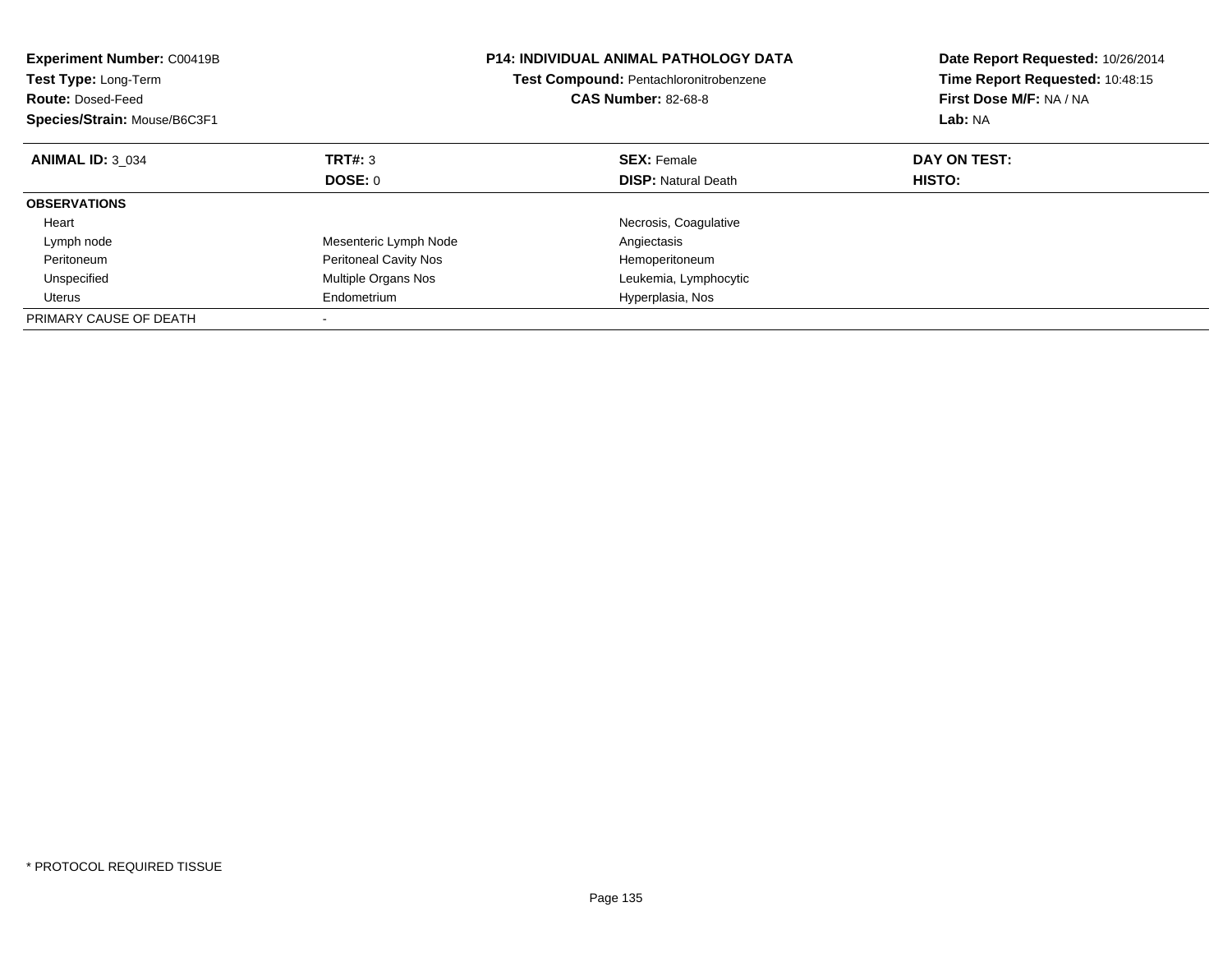**Test Type:** Long-Term

**Route:** Dosed-Feed

**Species/Strain:** Mouse/B6C3F1

## **P14: INDIVIDUAL ANIMAL PATHOLOGY DATA**

**Test Compound:** Pentachloronitrobenzene

**CAS Number:** 82-68-8

| <b>ANIMAL ID: 3 035</b> | TRT#: 3                | <b>SEX: Female</b>              | DAY ON TEST: |  |
|-------------------------|------------------------|---------------------------------|--------------|--|
|                         | <b>DOSE: 0</b>         | <b>DISP: Terminal Sacrifice</b> | HISTO:       |  |
| <b>OBSERVATIONS</b>     |                        |                                 |              |  |
| Adrenal gland           |                        | Angiectasis                     |              |  |
| Bone marrow             |                        | Fibrosis, Myelo                 |              |  |
| Brain                   | Thalamus               | Mineralization                  |              |  |
| Harderian gland         | <b>Hardarian Gland</b> | Adenoma, Nos                    |              |  |
| Lung                    |                        | Alveolar/Bronchiolar Carcinoma  |              |  |
|                         |                        | Hemorrhage                      |              |  |
| Nasal cavity            | Nasal Gland            | Inflammation, Acute             |              |  |
| Ovary                   |                        | Cyst, Parovarian                |              |  |
| Unspecified             | Multiple Organs Nos    | Inflammation, Chronic           |              |  |
| Uterus                  | Endometrium            | Hyperplasia, Nos                |              |  |
| PRIMARY CAUSE OF DEATH  |                        |                                 |              |  |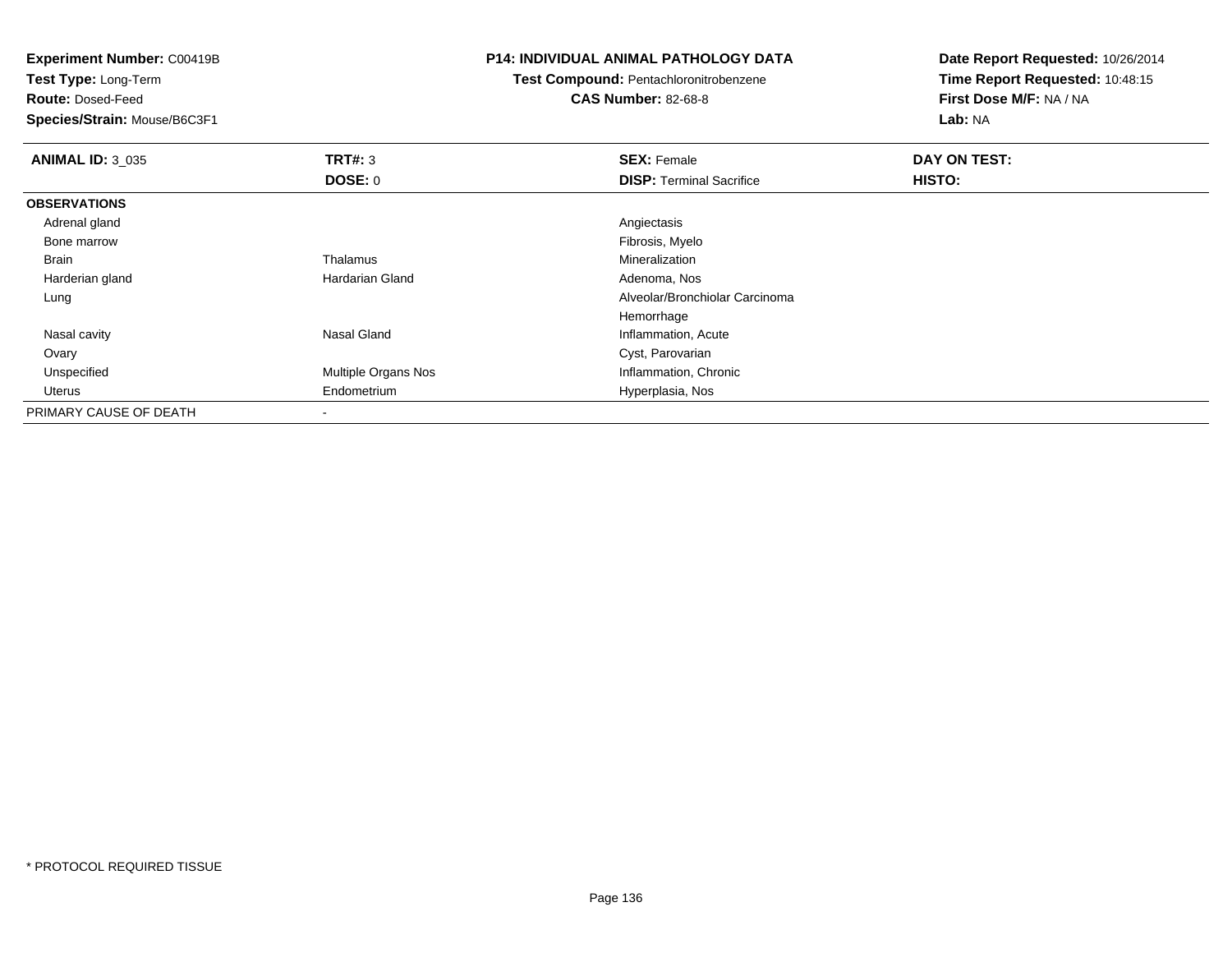**Test Type:** Long-Term

**Route:** Dosed-Feed

**Species/Strain:** Mouse/B6C3F1

## **P14: INDIVIDUAL ANIMAL PATHOLOGY DATA**

## **Test Compound:** Pentachloronitrobenzene

**CAS Number:** 82-68-8

| <b>ANIMAL ID: 3_036</b> | TRT#: 3                    | <b>SEX: Female</b>         | DAY ON TEST: |  |
|-------------------------|----------------------------|----------------------------|--------------|--|
|                         | DOSE: 0                    | <b>DISP:</b> Natural Death | HISTO:       |  |
| <b>OBSERVATIONS</b>     |                            |                            |              |  |
| Bone marrow             |                            | Hyperplasia, Hematopoietic |              |  |
| Brain                   | Thalamus                   | Mineralization             |              |  |
| Kidney                  |                            | Inflammation, Chronic      |              |  |
| Liver                   |                            | Metamorphosis, Fatty       |              |  |
| Lymph node              | Mesenteric Lymph Node      | Hyperplasia, Nos           |              |  |
| Mammary gland           |                            | Galactocele                |              |  |
| Spleen                  |                            | Hematopoiesis              |              |  |
| Unspecified             | Thorax Nos                 | Empyema                    |              |  |
|                         | <b>Multiple Organs Nos</b> | Inflammation, Acute        |              |  |
| Urinary bladder         |                            | Inflammation, Chronic      |              |  |
| Uterus                  | Parovarian                 | Abscess, Nos               |              |  |
| PRIMARY CAUSE OF DEATH  |                            |                            |              |  |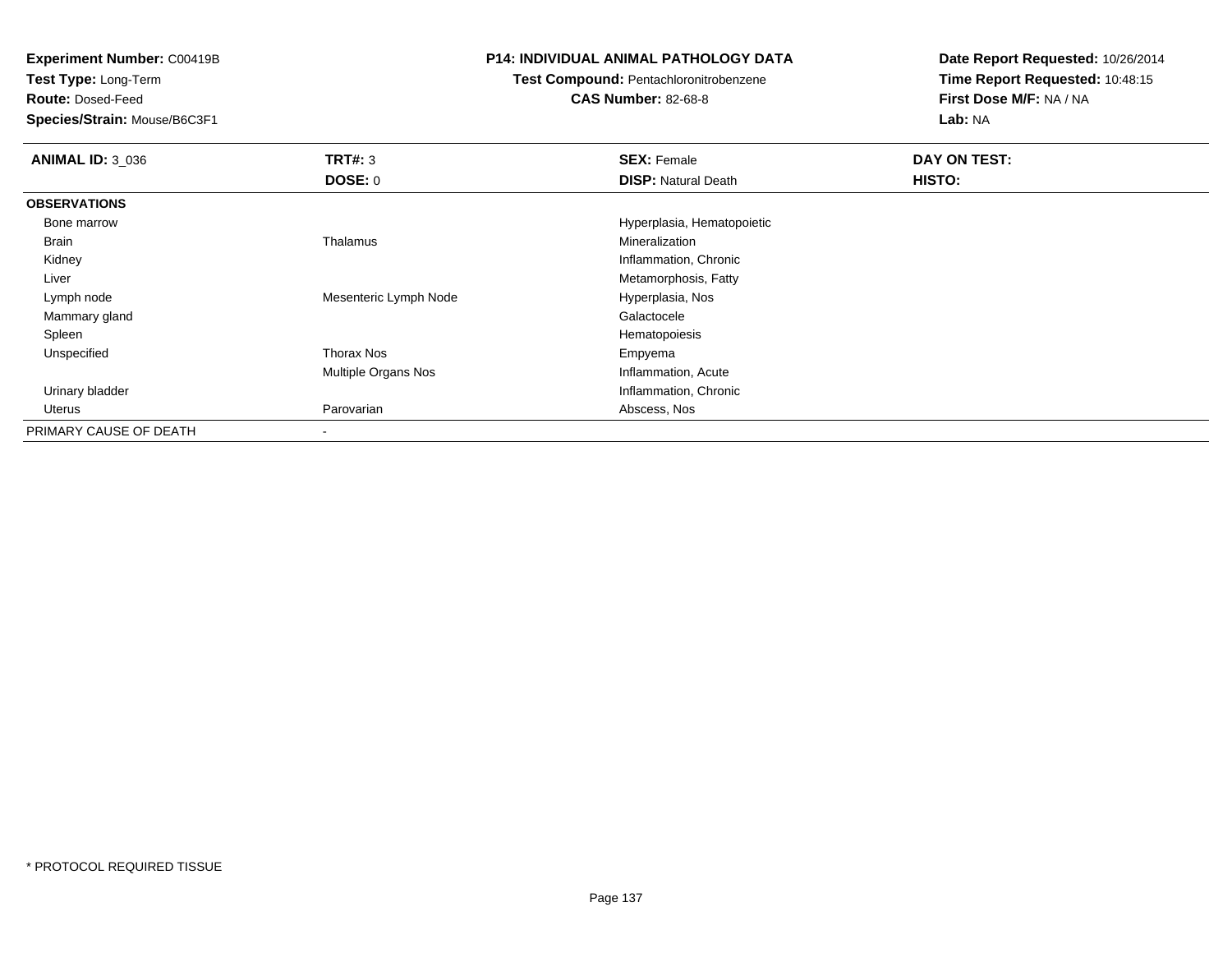**Test Type:** Long-Term

**Route:** Dosed-Feed

**Species/Strain:** Mouse/B6C3F1

## **P14: INDIVIDUAL ANIMAL PATHOLOGY DATA**

## **Test Compound:** Pentachloronitrobenzene

**CAS Number:** 82-68-8

| <b>ANIMAL ID: 3_037</b> | TRT#: 3                   | <b>SEX: Female</b>              | DAY ON TEST: |  |
|-------------------------|---------------------------|---------------------------------|--------------|--|
|                         | <b>DOSE: 0</b>            | <b>DISP: Terminal Sacrifice</b> | HISTO:       |  |
| <b>OBSERVATIONS</b>     |                           |                                 |              |  |
| Bone marrow             |                           | Fibrosis, Myelo                 |              |  |
| Brain                   | Thalamus                  | Mineralization                  |              |  |
| Heart                   |                           | Inflammation, Chronic           |              |  |
| Kidney                  |                           | Inflammation, Chronic           |              |  |
|                         | Tubule                    | Regeneration, Nos               |              |  |
| Liver                   |                           | Inflammation, Chronic           |              |  |
| Pituitary gland         | <b>Anterior Pituitary</b> | Adenoma, Nos                    |              |  |
| Stomach                 | Forestomach               | Acanthosis                      |              |  |
|                         | Forestomach               | Hyperkeratosis                  |              |  |
|                         | Forestomach               | Inflammation, Active Chronic    |              |  |
| Thymus                  |                           | Cyst, Nos                       |              |  |
| Urinary bladder         |                           | Inflammation, Chronic           |              |  |
| Uterus                  |                           | Hyperplasia, Epithelial         |              |  |
| PRIMARY CAUSE OF DEATH  |                           |                                 |              |  |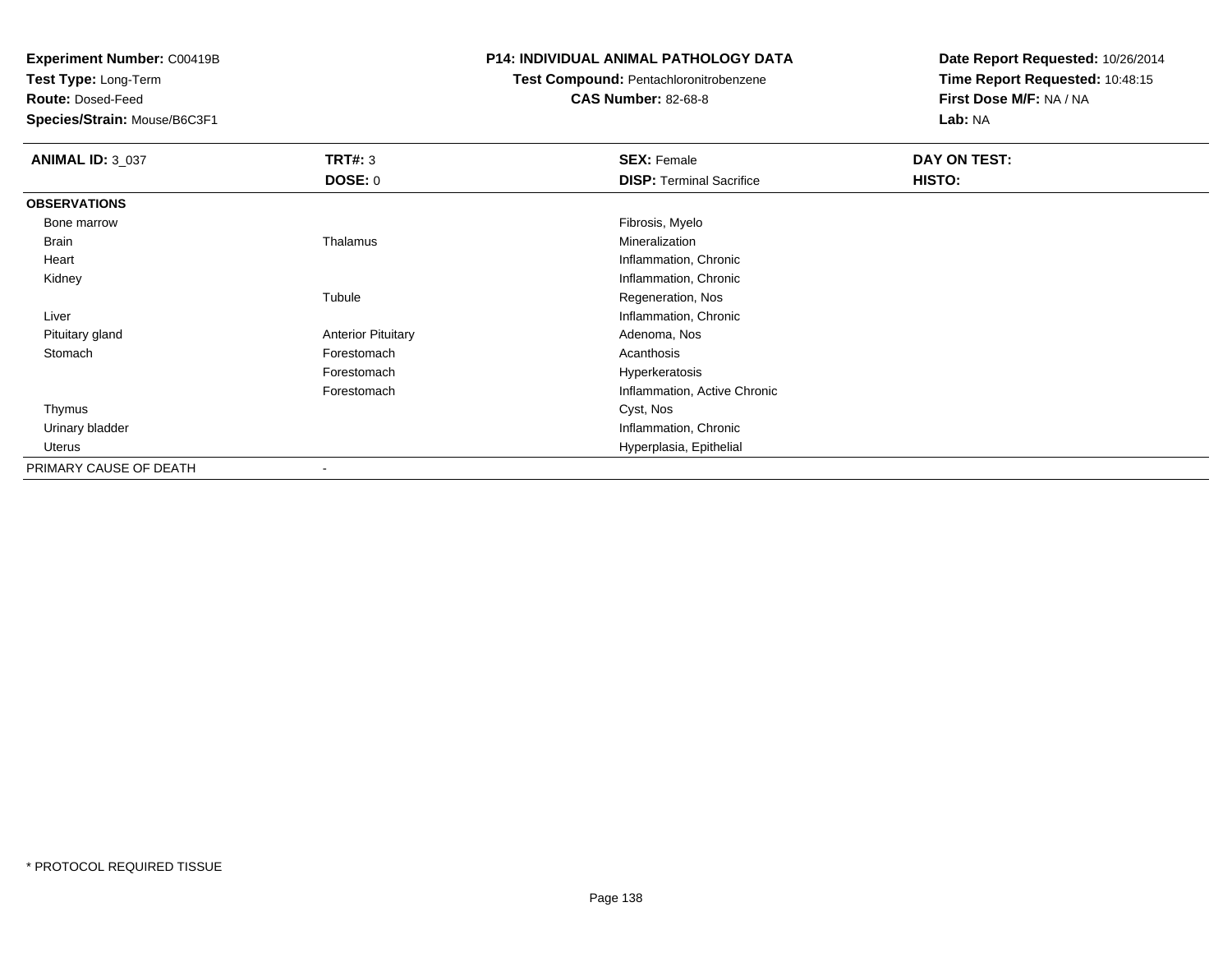**Test Type:** Long-Term

**Route:** Dosed-Feed

**Species/Strain:** Mouse/B6C3F1

## **P14: INDIVIDUAL ANIMAL PATHOLOGY DATA**

# **Test Compound:** Pentachloronitrobenzene

**CAS Number:** 82-68-8

| <b>ANIMAL ID: 3_038</b> | TRT#: 3                   | <b>SEX: Female</b>           | DAY ON TEST: |
|-------------------------|---------------------------|------------------------------|--------------|
|                         | <b>DOSE: 0</b>            | <b>DISP: Natural Death</b>   | HISTO:       |
| <b>OBSERVATIONS</b>     |                           |                              |              |
| Eye                     | Nasolacrimal Duct         | Inflammation, Chronic        |              |
| Kidney                  |                           | Inflammation, Active Chronic |              |
| Liver                   |                           | Hematopoiesis                |              |
| Lung                    | Pleura Nos                | Inflammation, Acute          |              |
| Lymph node              |                           | Abscess, Nos                 |              |
| Mammary gland           |                           | Cyst, Nos                    |              |
|                         |                           | Inflammation, Active Chronic |              |
| Peritoneum              |                           | Inflammation, Acute          |              |
| Skeletal muscle         | <b>Intercostal Muscle</b> | Inflammation, Acute          |              |
| Spleen                  |                           | Hematopoiesis                |              |
| Stomach                 | Omentum Nos               | Inflammation, Active Chronic |              |
| Thyroid                 |                           | Hyperplasia, Follicular Cell |              |
| Uterus                  | Parovarian                | Abscess, Nos                 |              |
|                         |                           | Abscess, Nos                 |              |
|                         | Endometrium               | Hyperplasia, Nos             |              |
| PRIMARY CAUSE OF DEATH  | $\blacksquare$            |                              |              |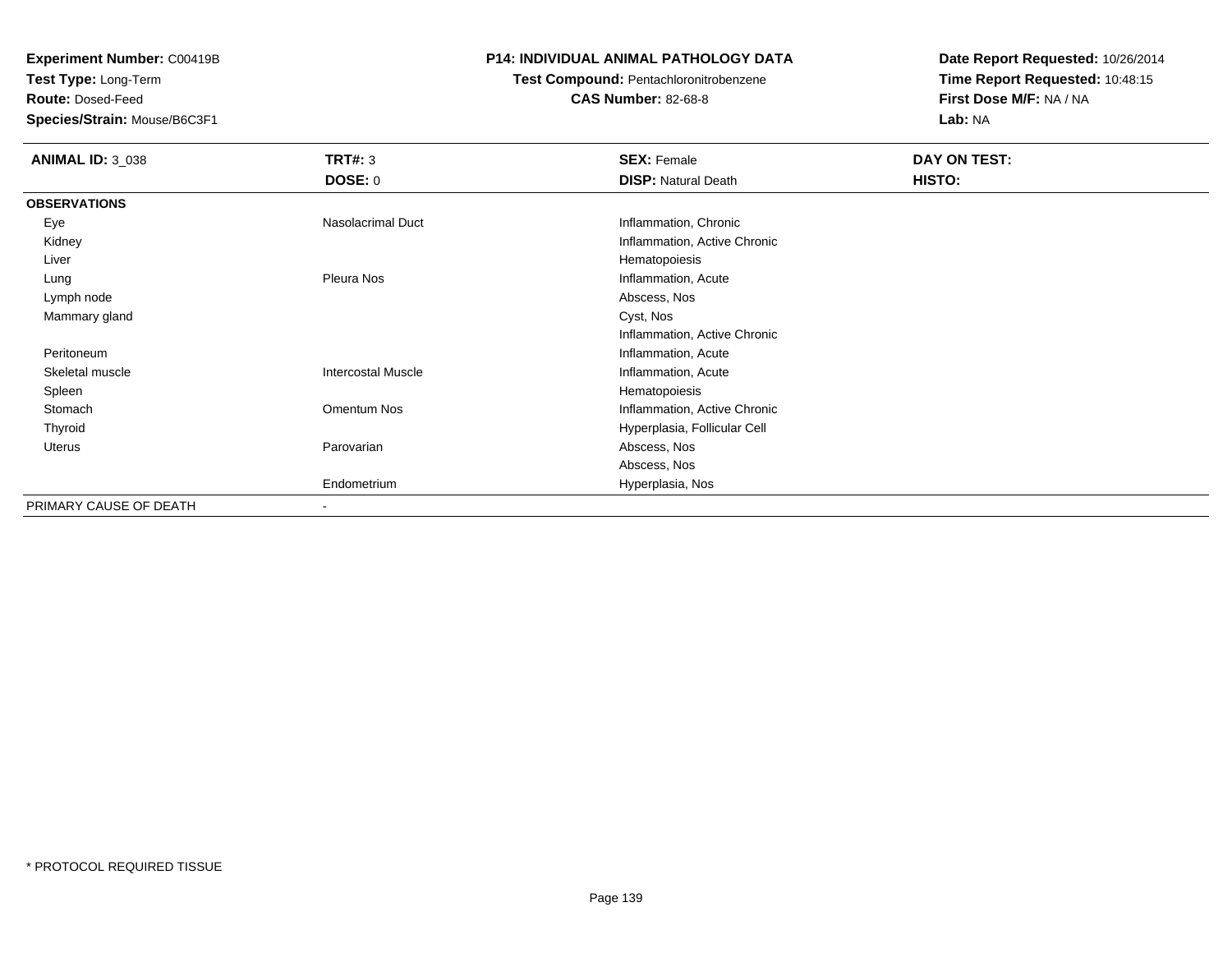**Test Type:** Long-Term

**Route:** Dosed-Feed

**Species/Strain:** Mouse/B6C3F1

## **P14: INDIVIDUAL ANIMAL PATHOLOGY DATA**

# **Test Compound:** Pentachloronitrobenzene

**CAS Number:** 82-68-8

| <b>ANIMAL ID: 3_039</b> | TRT#: 3                   | <b>SEX: Female</b>               | DAY ON TEST: |  |
|-------------------------|---------------------------|----------------------------------|--------------|--|
|                         | <b>DOSE: 0</b>            | <b>DISP: Terminal Sacrifice</b>  | HISTO:       |  |
| <b>OBSERVATIONS</b>     |                           |                                  |              |  |
| Bone marrow             |                           | Fibrosis, Myelo                  |              |  |
| Brain                   | Thalamus                  | Mineralization                   |              |  |
| Kidney                  |                           | Inflammation, Chronic            |              |  |
| Lung                    |                           | Histiocytosis                    |              |  |
|                         |                           | Hyperplasia, Alveolar Epithelium |              |  |
|                         |                           | Inflammation, Chronic            |              |  |
| Lymph node              | Mesenteric Lymph Node     | Angiectasis                      |              |  |
| Nasal cavity            | Nasal Gland               | Inflammation, Acute              |              |  |
| Pancreas                |                           | Inflammation, Chronic            |              |  |
| Pituitary gland         | <b>Anterior Pituitary</b> | Hyperplasia, Nos                 |              |  |
| Stomach                 | Forestomach               | Inflammation, Acute Focal        |              |  |
| Urinary bladder         |                           | Inflammation, Chronic            |              |  |
| Uterus                  |                           | Hyperplasia, Epithelial          |              |  |
| PRIMARY CAUSE OF DEATH  | $\overline{\phantom{a}}$  |                                  |              |  |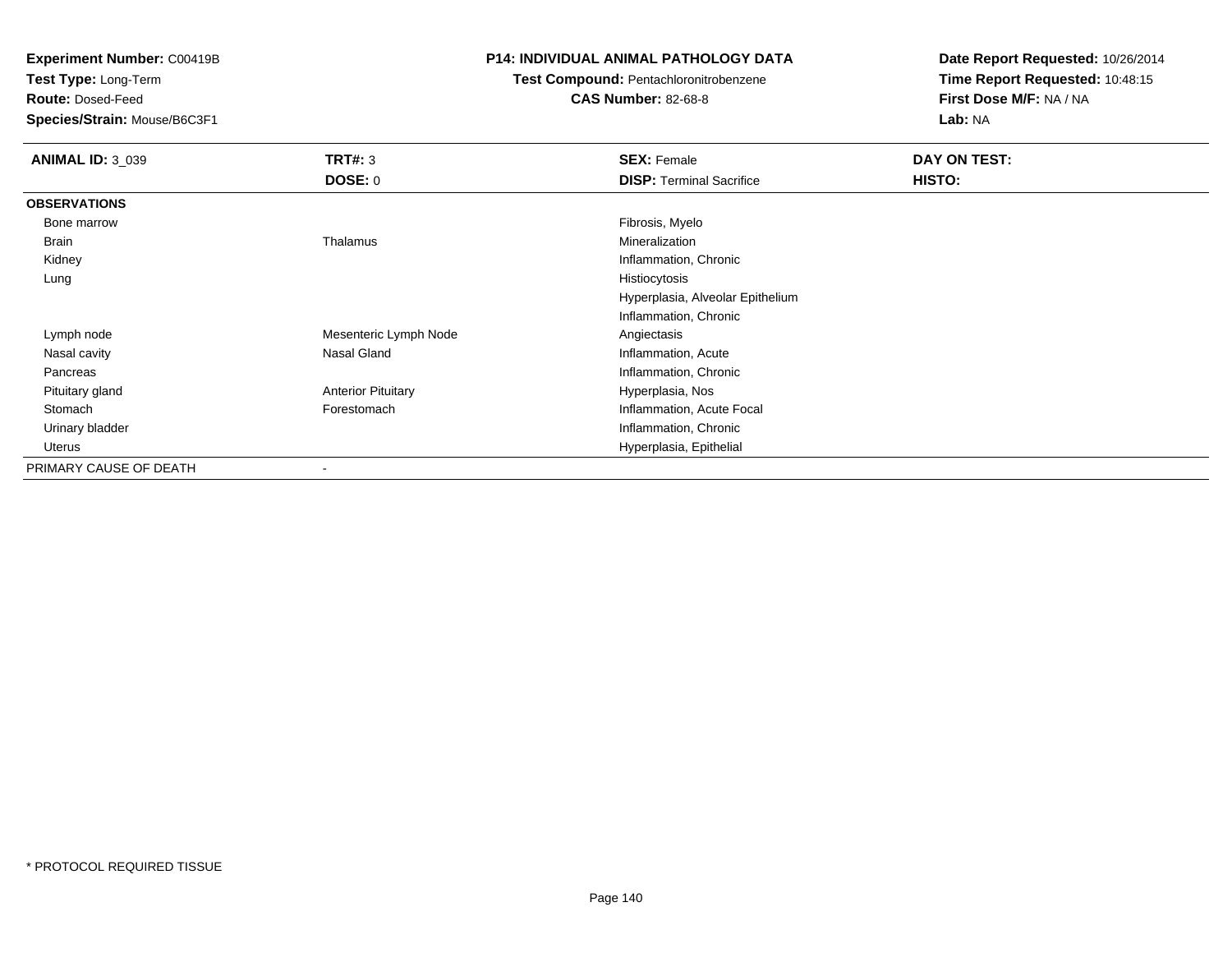**Test Type:** Long-Term

**Route:** Dosed-Feed

**Species/Strain:** Mouse/B6C3F1

## **P14: INDIVIDUAL ANIMAL PATHOLOGY DATA**

**Test Compound:** Pentachloronitrobenzene

**CAS Number:** 82-68-8

| <b>ANIMAL ID: 3 040</b> | TRT#: 3                  | <b>SEX: Female</b>              | DAY ON TEST: |
|-------------------------|--------------------------|---------------------------------|--------------|
|                         | <b>DOSE: 0</b>           | <b>DISP: Terminal Sacrifice</b> | HISTO:       |
| <b>OBSERVATIONS</b>     |                          |                                 |              |
| Bone marrow             |                          | Fibrosis, Myelo                 |              |
| Brain                   | Thalamus                 | Mineralization                  |              |
| Intestine Small         | Peyers Patch             | Hyperplasia, Lymphoid           |              |
| Kidney                  |                          | Inflammation, Chronic           |              |
| Liver                   |                          | Hepatocellular Adenoma          |              |
| Ovary                   |                          | Cyst, Nos                       |              |
| Salivary gland          |                          | Inflammation, Chronic           |              |
| Stomach                 | Forestomach              | Inflammation, Acute             |              |
| Urinary bladder         |                          | Inflammation, Chronic           |              |
| Uterus                  |                          | Hydrometra                      |              |
|                         | Endometrium              | Hyperplasia, Nos                |              |
| PRIMARY CAUSE OF DEATH  | $\overline{\phantom{a}}$ |                                 |              |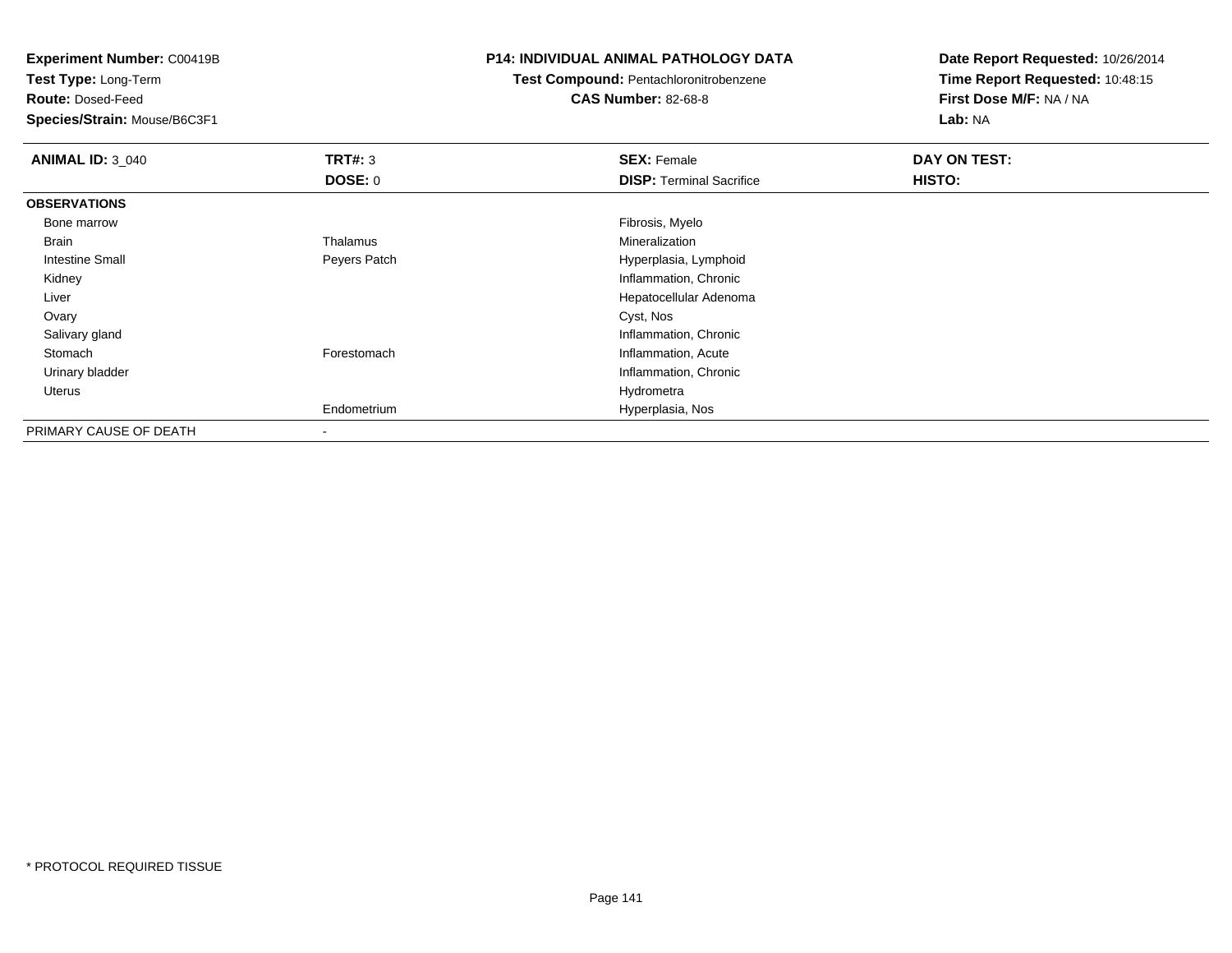**Test Type:** Long-Term

**Route:** Dosed-Feed

**Species/Strain:** Mouse/B6C3F1

## **P14: INDIVIDUAL ANIMAL PATHOLOGY DATA**

**Test Compound:** Pentachloronitrobenzene

**CAS Number:** 82-68-8

| <b>ANIMAL ID: 3_041</b> | TRT#: 3        | <b>SEX: Female</b>               | DAY ON TEST: |  |
|-------------------------|----------------|----------------------------------|--------------|--|
|                         | <b>DOSE: 0</b> | <b>DISP: Terminal Sacrifice</b>  | HISTO:       |  |
| <b>OBSERVATIONS</b>     |                |                                  |              |  |
| Bone marrow             |                | Fibrosis, Myelo                  |              |  |
| Brain                   | Thalamus       | Mineralization                   |              |  |
| Kidney                  |                | Inflammation, Chronic            |              |  |
| Liver                   |                | Necrosis, Coagulative            |              |  |
| Lung                    |                | Histiocytosis                    |              |  |
|                         |                | Hyperplasia, Alveolar Epithelium |              |  |
|                         |                | Inflammation, Acute              |              |  |
|                         |                | Perivasculitis                   |              |  |
| Ovary                   |                | Cyst, Parovarian                 |              |  |
| Pancreas                |                | Inflammation, Chronic            |              |  |
| Salivary gland          |                | Inflammation, Chronic            |              |  |
| Uterus                  | Endometrium    | Hyperplasia, Nos                 |              |  |
|                         | Parovarian     | Inflammation, Chronic            |              |  |
| PRIMARY CAUSE OF DEATH  |                |                                  |              |  |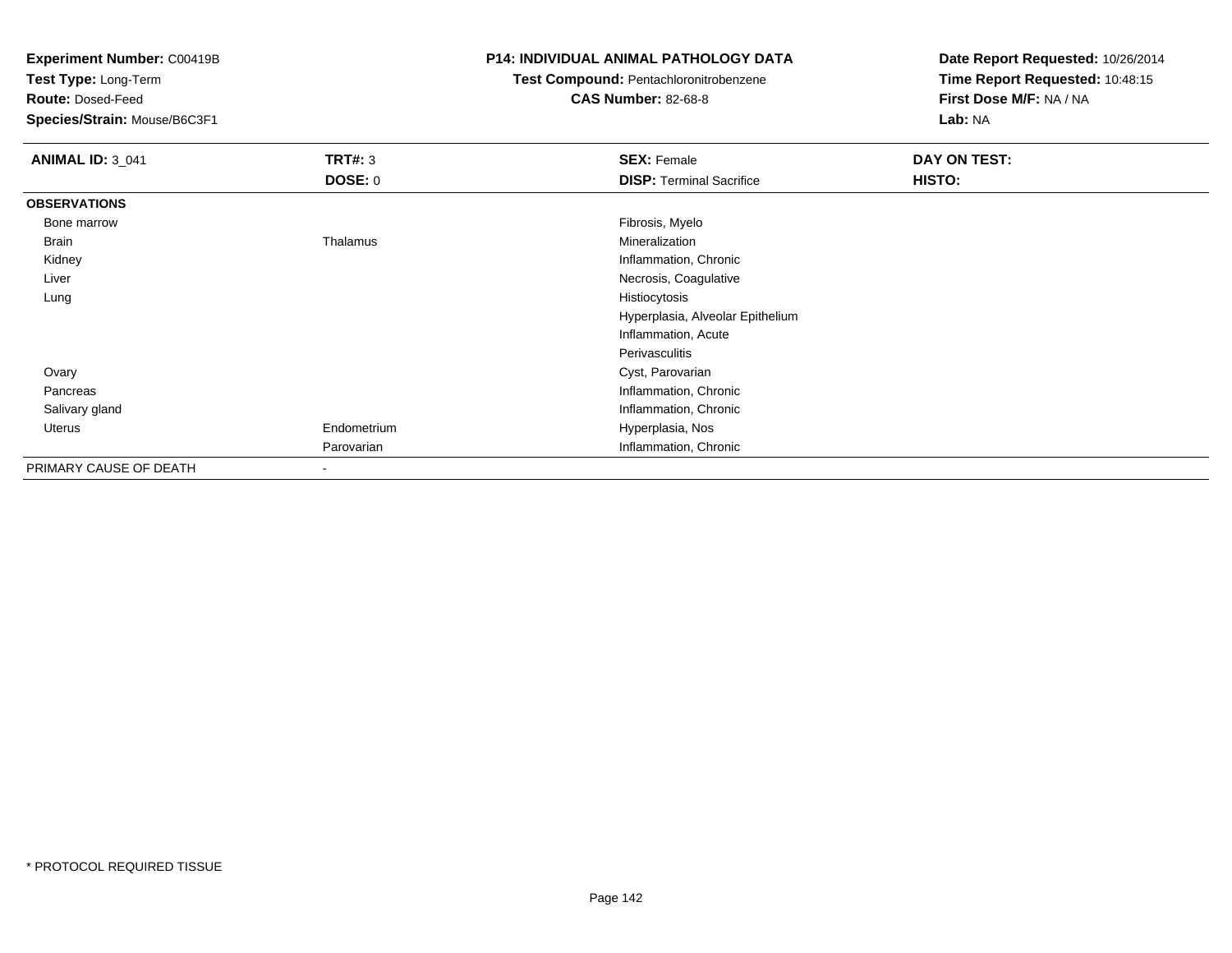| <b>Experiment Number: C00419B</b><br>Test Type: Long-Term<br><b>Route: Dosed-Feed</b><br>Species/Strain: Mouse/B6C3F1 |                     | <b>P14: INDIVIDUAL ANIMAL PATHOLOGY DATA</b><br>Test Compound: Pentachloronitrobenzene<br><b>CAS Number: 82-68-8</b> | Date Report Requested: 10/26/2014<br>Time Report Requested: 10:48:15<br>First Dose M/F: NA / NA<br>Lab: NA |
|-----------------------------------------------------------------------------------------------------------------------|---------------------|----------------------------------------------------------------------------------------------------------------------|------------------------------------------------------------------------------------------------------------|
| <b>ANIMAL ID: 3 042</b>                                                                                               | TRT#: 3             | <b>SEX: Female</b>                                                                                                   | DAY ON TEST:                                                                                               |
|                                                                                                                       | DOSE: 0             | <b>DISP:</b> Natural Death                                                                                           | HISTO:                                                                                                     |
| <b>OBSERVATIONS</b>                                                                                                   |                     |                                                                                                                      |                                                                                                            |
| Kidney                                                                                                                |                     | Inflammation, Chronic                                                                                                |                                                                                                            |
| Liver                                                                                                                 |                     | Cytoplasmic Change, Basophilic                                                                                       |                                                                                                            |
| Spleen                                                                                                                |                     | Depletion, Lymphoid                                                                                                  |                                                                                                            |
| Stomach                                                                                                               | Forestomach         | Acanthosis                                                                                                           |                                                                                                            |
|                                                                                                                       | Forestomach         | Hyperkeratosis                                                                                                       |                                                                                                            |
|                                                                                                                       | Forestomach         | Inflammation, Active Chronic                                                                                         |                                                                                                            |
| Unspecified                                                                                                           | Multiple Organs Nos | Adenocarcinoma, Nos, Metastatic                                                                                      |                                                                                                            |
| Uterus                                                                                                                |                     | Adenocarcinoma, Nos                                                                                                  |                                                                                                            |
| PRIMARY CAUSE OF DEATH                                                                                                |                     |                                                                                                                      |                                                                                                            |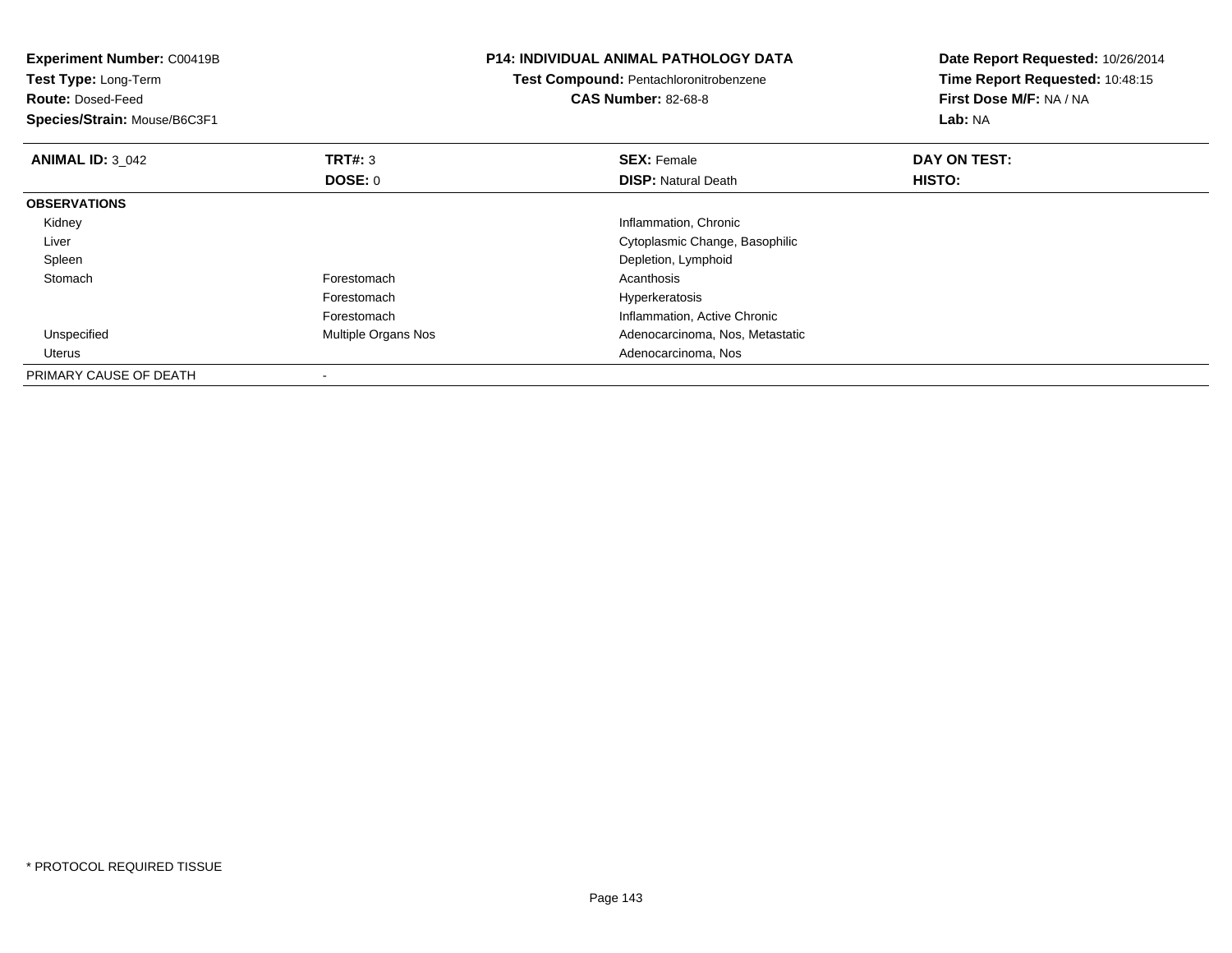**Test Type:** Long-Term

**Route:** Dosed-Feed

**Species/Strain:** Mouse/B6C3F1

## **P14: INDIVIDUAL ANIMAL PATHOLOGY DATA**

**Test Compound:** Pentachloronitrobenzene

**CAS Number:** 82-68-8

| <b>ANIMAL ID: 3_043</b> | <b>TRT#: 3</b>            | <b>SEX: Female</b>               | DAY ON TEST: |  |
|-------------------------|---------------------------|----------------------------------|--------------|--|
|                         | <b>DOSE: 0</b>            | <b>DISP: Terminal Sacrifice</b>  | HISTO:       |  |
| <b>OBSERVATIONS</b>     |                           |                                  |              |  |
| Brain                   | Thalamus                  | Mineralization                   |              |  |
| Kidney                  | Tubule                    | Dilatation, Nos                  |              |  |
|                         |                           | Glomerulosclerosis, Nos          |              |  |
|                         |                           | Nephropathy                      |              |  |
|                         | Tubule                    | Regeneration, Nos                |              |  |
| Lung                    |                           | Hemorrhage                       |              |  |
|                         |                           | Hyperplasia, Alveolar Epithelium |              |  |
|                         |                           | Inflammation, Active Chronic     |              |  |
| Mammary gland           |                           | Hyperplasia, Nos                 |              |  |
| Ovary                   |                           | Cyst, Parovarian                 |              |  |
| Pancreas                | Islets                    | Angiectasis                      |              |  |
|                         | Islets                    | Hyperplasia, Nos                 |              |  |
| Pituitary gland         | <b>Anterior Pituitary</b> | Adenoma, Nos                     |              |  |
| Spleen                  |                           | Hematopoiesis                    |              |  |
| Tooth                   |                           | Deformity, Nos                   |              |  |
| Unspecified             | Multiple Organs Nos       | Inflammation, Chronic            |              |  |
| Uterus                  | Endometrium               | Hyperplasia, Nos                 |              |  |
| PRIMARY CAUSE OF DEATH  | $\sim$                    |                                  |              |  |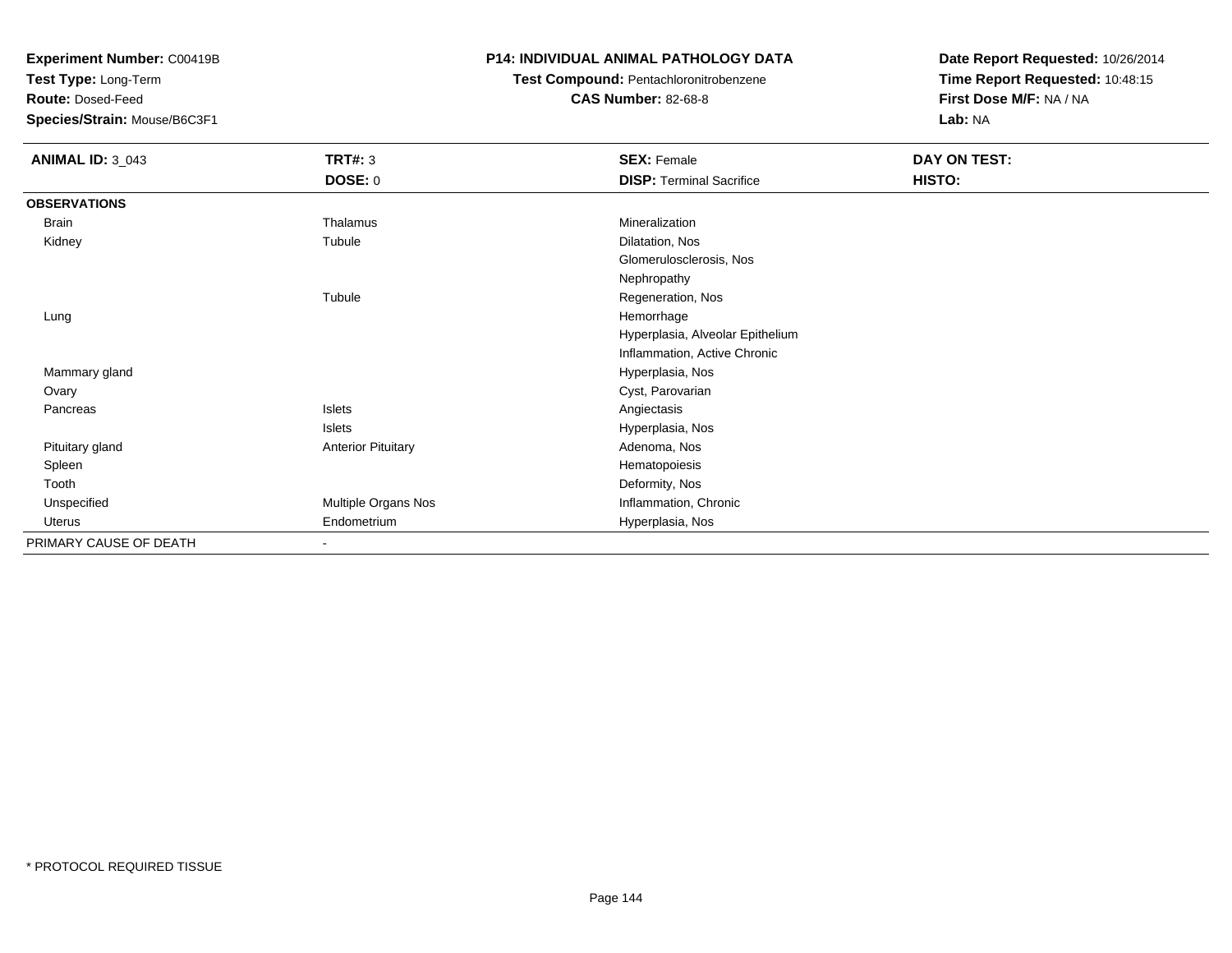**Test Type:** Long-Term

**Route:** Dosed-Feed

**Species/Strain:** Mouse/B6C3F1

## **P14: INDIVIDUAL ANIMAL PATHOLOGY DATA**

**Test Compound:** Pentachloronitrobenzene

**CAS Number:** 82-68-8

| <b>ANIMAL ID: 3_044</b> | <b>TRT#: 3</b>               | <b>SEX: Female</b>               | DAY ON TEST: |  |
|-------------------------|------------------------------|----------------------------------|--------------|--|
|                         | <b>DOSE: 0</b>               | <b>DISP: Terminal Sacrifice</b>  | HISTO:       |  |
| <b>OBSERVATIONS</b>     |                              |                                  |              |  |
| Bone marrow             |                              | Fibrosis, Myelo                  |              |  |
| Brain                   | Thalamus                     | Mineralization                   |              |  |
| Kidney                  |                              | Glomerulosclerosis, Nos          |              |  |
|                         |                              | Inflammation, Chronic            |              |  |
| Liver                   |                              | Necrosis, Coagulative            |              |  |
| Lung                    |                              | Histiocytosis                    |              |  |
|                         |                              | Hyperplasia, Alveolar Epithelium |              |  |
| Nasal cavity            | Nasal Gland                  | Inflammation, Acute              |              |  |
| Ovary                   |                              | Cyst, Parovarian                 |              |  |
| Pancreas                |                              | Inflammation, Chronic            |              |  |
| Pituitary gland         | <b>Anterior Pituitary</b>    | Hyperplasia, Nos                 |              |  |
| Salivary gland          |                              | Inflammation, Chronic            |              |  |
| Thymus                  |                              | Cyst, Nos                        |              |  |
|                         |                              | Hyperplasia, Lymphoid            |              |  |
| Urinary bladder         |                              | Inflammation, Chronic            |              |  |
| Uterus                  | Endometrium                  | Hyperplasia, Nos                 |              |  |
| PRIMARY CAUSE OF DEATH  | $\qquad \qquad \blacksquare$ |                                  |              |  |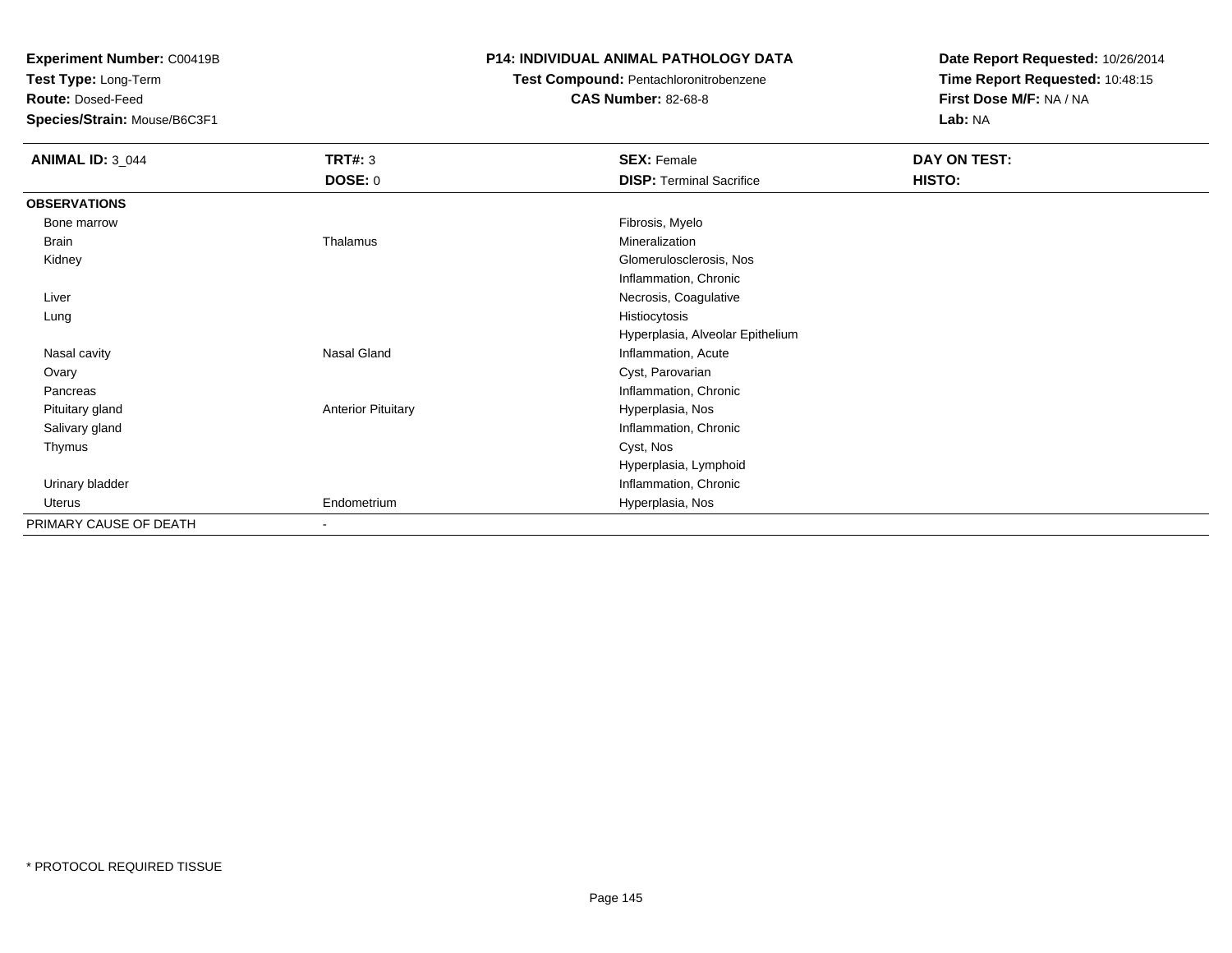| <b>Experiment Number: C00419B</b><br>Test Type: Long-Term<br><b>Route: Dosed-Feed</b><br>Species/Strain: Mouse/B6C3F1 |                | <b>P14: INDIVIDUAL ANIMAL PATHOLOGY DATA</b><br>Test Compound: Pentachloronitrobenzene<br><b>CAS Number: 82-68-8</b> | Date Report Requested: 10/26/2014<br>Time Report Requested: 10:48:15<br>First Dose M/F: NA / NA<br>Lab: NA |
|-----------------------------------------------------------------------------------------------------------------------|----------------|----------------------------------------------------------------------------------------------------------------------|------------------------------------------------------------------------------------------------------------|
| <b>ANIMAL ID: 3 045</b>                                                                                               | <b>TRT#: 3</b> | <b>SEX: Female</b>                                                                                                   | DAY ON TEST:                                                                                               |
|                                                                                                                       | DOSE: 0        | <b>DISP:</b> Terminal Sacrifice                                                                                      | <b>HISTO:</b>                                                                                              |
| <b>OBSERVATIONS</b>                                                                                                   |                |                                                                                                                      |                                                                                                            |
| Bone marrow                                                                                                           |                | Fibrosis, Myelo                                                                                                      |                                                                                                            |
| Kidney                                                                                                                |                | Inflammation, Chronic                                                                                                |                                                                                                            |
| Nasal cavity                                                                                                          | Nasal Gland    | Inflammation, Acute                                                                                                  |                                                                                                            |
| Ovary                                                                                                                 |                | Angiectasis                                                                                                          |                                                                                                            |
| Salivary gland                                                                                                        |                | Inflammation, Chronic                                                                                                |                                                                                                            |
| Urinary bladder                                                                                                       |                | Inflammation, Chronic                                                                                                |                                                                                                            |
| Uterus                                                                                                                | Endometrium    | Hyperplasia, Nos                                                                                                     |                                                                                                            |
| PRIMARY CAUSE OF DEATH                                                                                                |                |                                                                                                                      |                                                                                                            |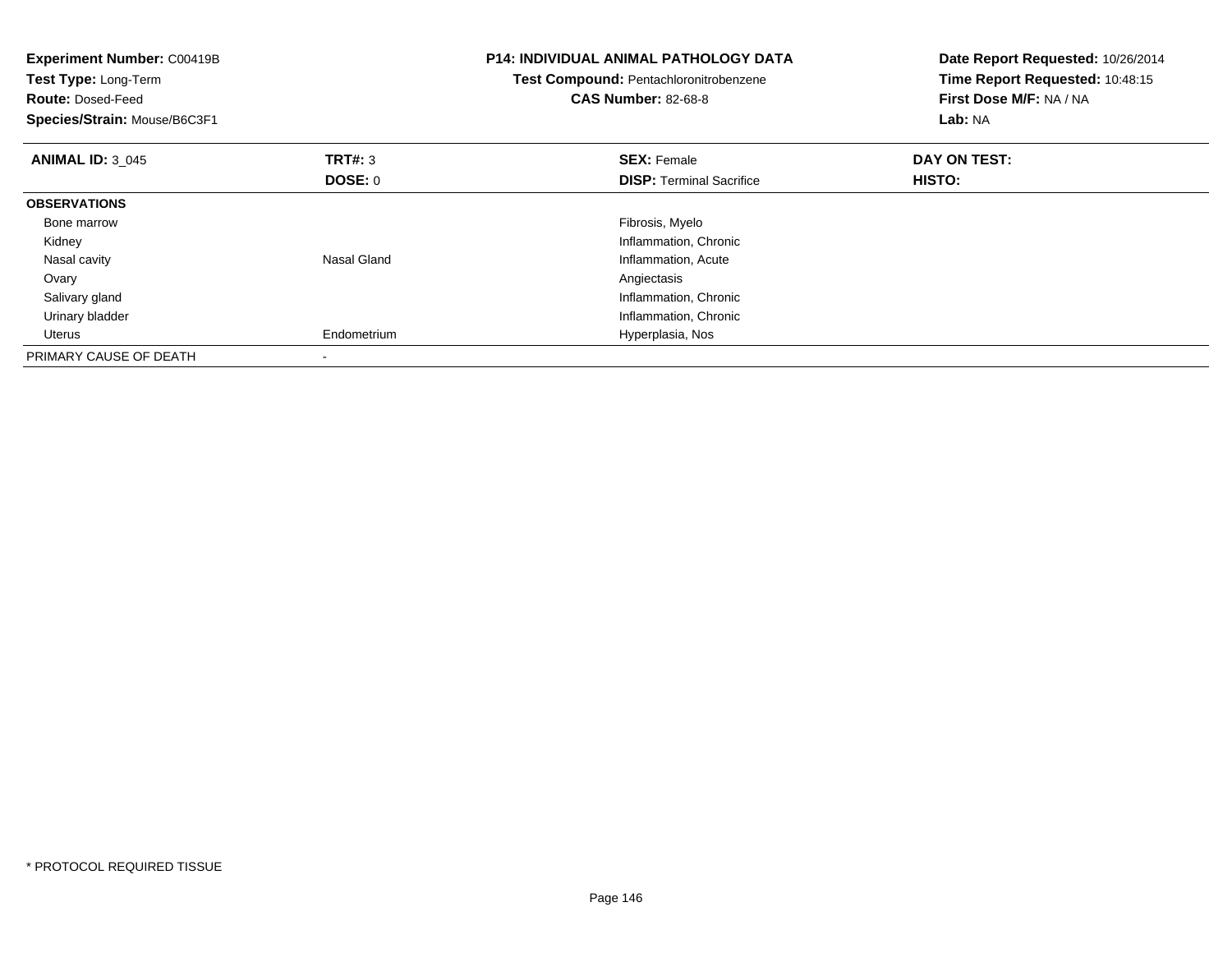**Test Type:** Long-Term

**Route:** Dosed-Feed

**Species/Strain:** Mouse/B6C3F1

## **P14: INDIVIDUAL ANIMAL PATHOLOGY DATA**

# **Test Compound:** Pentachloronitrobenzene

**CAS Number:** 82-68-8

| <b>ANIMAL ID: 3_046</b> | <b>TRT#: 3</b>            | <b>SEX: Female</b>                   | DAY ON TEST: |  |
|-------------------------|---------------------------|--------------------------------------|--------------|--|
|                         | <b>DOSE: 0</b>            | <b>DISP: Terminal Sacrifice</b>      | HISTO:       |  |
| <b>OBSERVATIONS</b>     |                           |                                      |              |  |
| Brain                   | Thalamus                  | Mineralization                       |              |  |
| Heart                   |                           | Mineralization                       |              |  |
| Kidney                  |                           | Glomerulosclerosis, Nos              |              |  |
|                         |                           | Nephrosis, Hydro                     |              |  |
|                         | Tubule                    | Regeneration, Nos                    |              |  |
| Liver                   |                           | Necrosis, Coagulative                |              |  |
| Lung                    |                           | Histiocytosis                        |              |  |
|                         |                           | Hyperplasia, Alveolar Epithelium     |              |  |
|                         |                           | Inflammation, Active Chronic         |              |  |
| Lymph node              | Mesenteric Lymph Node     | Angiectasis                          |              |  |
| Ovary                   |                           | Cyst, Parovarian                     |              |  |
|                         |                           | Hemorrhage                           |              |  |
| Pancreas                | Islets                    | Hyperplasia, Nos                     |              |  |
| Pituitary gland         | <b>Anterior Pituitary</b> | Hyperplasia, Nos                     |              |  |
| Salivary gland          |                           | Inflammation, Chronic                |              |  |
| Spleen                  |                           | Hematopoiesis                        |              |  |
| Unspecified             | Multiple Organs Nos       | Lymphoma, Histiocytic-Malignant Type |              |  |
| PRIMARY CAUSE OF DEATH  | $\overline{\phantom{a}}$  |                                      |              |  |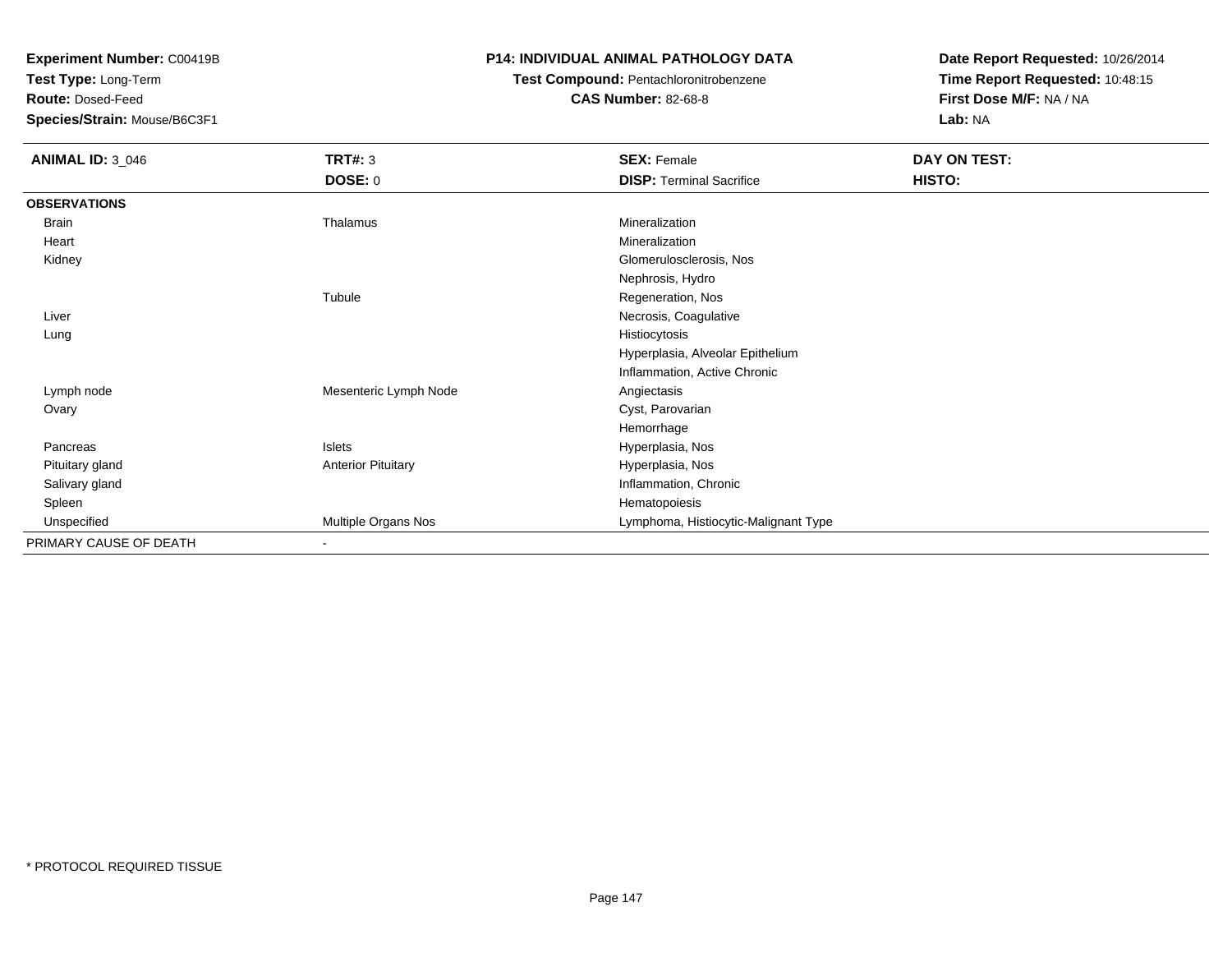**Test Type:** Long-Term

**Route:** Dosed-Feed

**Species/Strain:** Mouse/B6C3F1

## **P14: INDIVIDUAL ANIMAL PATHOLOGY DATA**

# **Test Compound:** Pentachloronitrobenzene

**CAS Number:** 82-68-8

| <b>ANIMAL ID: 3_047</b> | <b>TRT#: 3</b>      | <b>SEX: Female</b>                        | DAY ON TEST: |
|-------------------------|---------------------|-------------------------------------------|--------------|
|                         | DOSE: 0             | <b>DISP: Terminal Sacrifice</b>           | HISTO:       |
| <b>OBSERVATIONS</b>     |                     |                                           |              |
| Bone marrow             |                     | Fibrosis, Myelo                           |              |
| Kidney                  |                     | Inflammation, Chronic                     |              |
| Liver                   |                     | Hepatocellular Adenoma                    |              |
|                         |                     | Inflammation, Active Chronic              |              |
|                         |                     | Necrosis, Coagulative                     |              |
|                         |                     | Pigmentation, Nos                         |              |
| Lung                    |                     | Hyperplasia, Alveolar Epithelium          |              |
|                         |                     | Inflammation, Active Chronic              |              |
| Ovary                   |                     | Cyst, Nos                                 |              |
| Salivary gland          |                     | Inflammation, Chronic                     |              |
| Stomach                 | Forestomach         | Cyst, Nos                                 |              |
|                         | Forestomach         | Mineralization                            |              |
| Thymus                  |                     | Hemorrhage                                |              |
|                         |                     | Inflammation, Chronic                     |              |
| Thyroid                 |                     | Inflammation, Acute                       |              |
| Unspecified             | Multiple Organs Nos | Lymphoma, Undifferentiated-Malignant Type |              |
| Uterus                  |                     | Hyperplasia, Epithelial                   |              |
| PRIMARY CAUSE OF DEATH  |                     |                                           |              |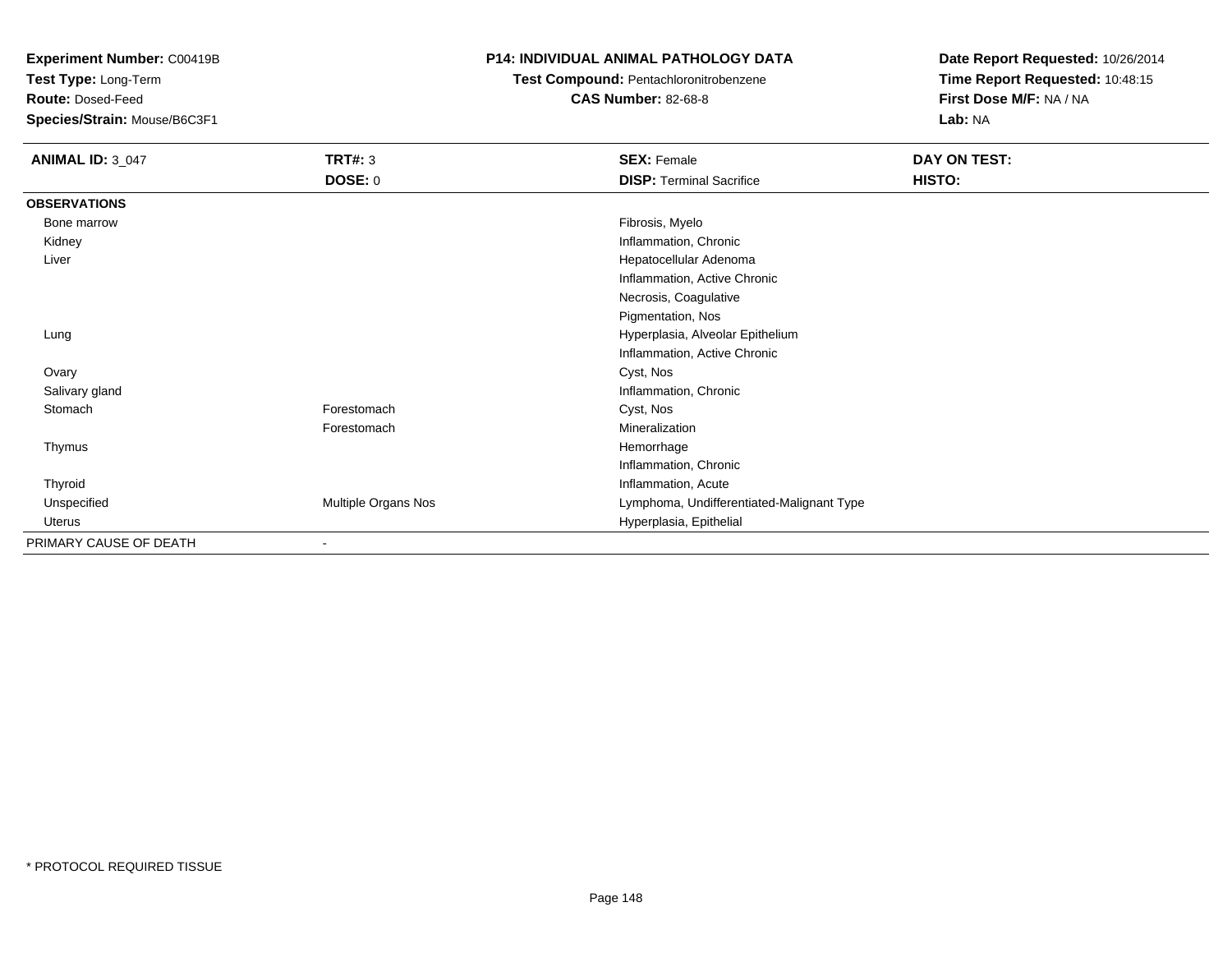| <b>Experiment Number: C00419B</b> |                           | <b>P14: INDIVIDUAL ANIMAL PATHOLOGY DATA</b> | Date Report Requested: 10/26/2014 |
|-----------------------------------|---------------------------|----------------------------------------------|-----------------------------------|
| <b>Test Type: Long-Term</b>       |                           | Test Compound: Pentachloronitrobenzene       | Time Report Requested: 10:48:15   |
| <b>Route: Dosed-Feed</b>          |                           | <b>CAS Number: 82-68-8</b>                   | First Dose M/F: NA / NA           |
| Species/Strain: Mouse/B6C3F1      |                           |                                              | Lab: NA                           |
| <b>ANIMAL ID: 3_048</b>           | <b>TRT#: 3</b>            | <b>SEX: Female</b>                           | DAY ON TEST:                      |
|                                   | <b>DOSE: 0</b>            | <b>DISP:</b> Terminal Sacrifice              | <b>HISTO:</b>                     |
| <b>OBSERVATIONS</b>               |                           |                                              |                                   |
| Bone marrow                       |                           | Fibrosis, Myelo                              |                                   |
| Heart                             |                           | Inflammation, Chronic                        |                                   |
| Kidney                            |                           | Inflammation, Chronic                        |                                   |
| Pancreas                          |                           | Inflammation, Chronic                        |                                   |
| Pituitary gland                   | <b>Anterior Pituitary</b> | Hyperplasia, Nos                             |                                   |
| Salivary gland                    |                           | Inflammation, Chronic                        |                                   |
| Spleen                            |                           | Hyperplasia, Lymphoid                        |                                   |
| Thyroid                           |                           | Inflammation, Chronic Focal                  |                                   |
| Urinary bladder                   |                           | Inflammation, Chronic                        |                                   |
| Uterus                            | Endometrium               | Hyperplasia, Nos                             |                                   |
| PRIMARY CAUSE OF DEATH            |                           |                                              |                                   |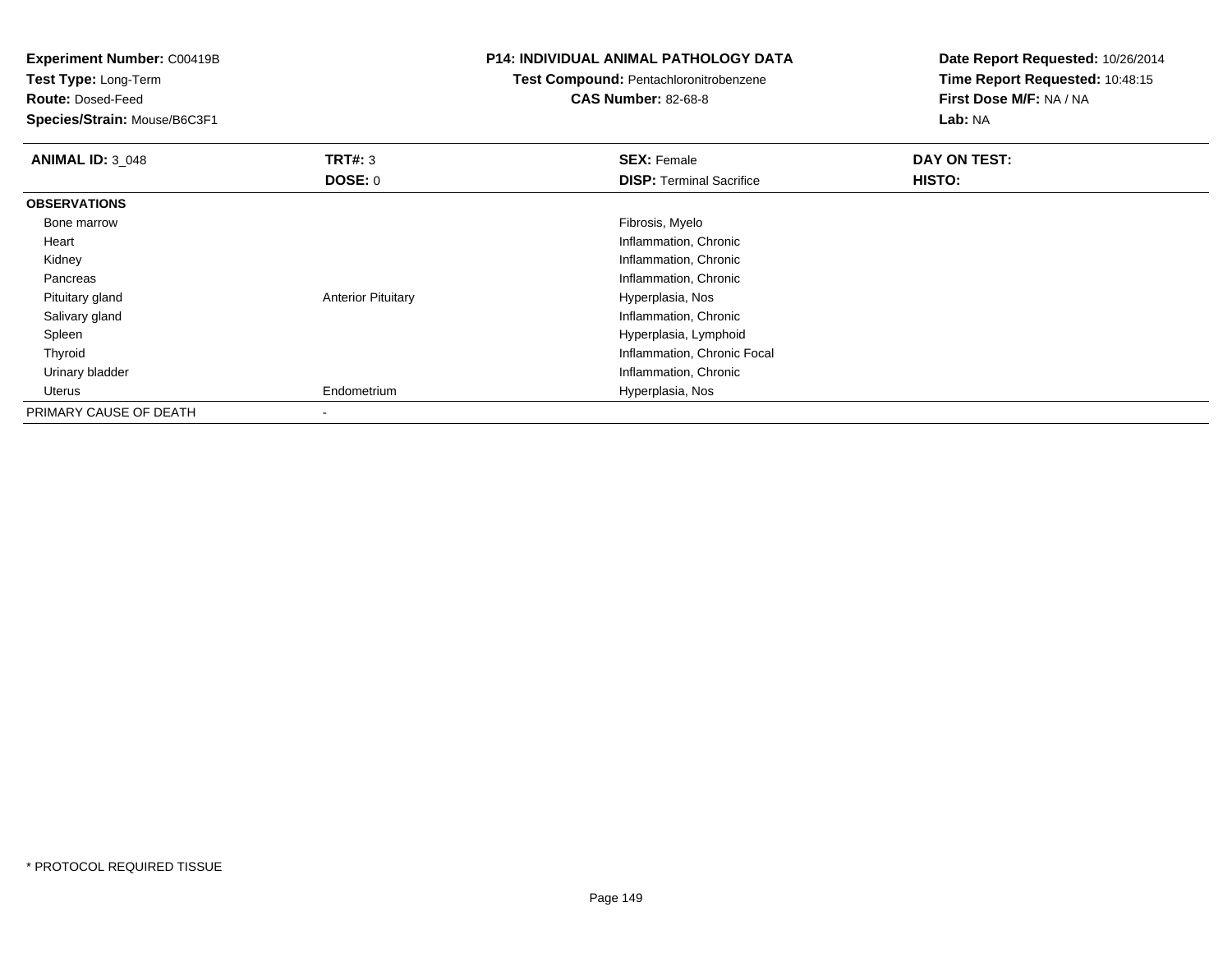**Test Type:** Long-Term

**Route:** Dosed-Feed

**Species/Strain:** Mouse/B6C3F1

## **P14: INDIVIDUAL ANIMAL PATHOLOGY DATA**

**Test Compound:** Pentachloronitrobenzene

**CAS Number:** 82-68-8

| <b>ANIMAL ID: 3_049</b> | <b>TRT#: 3</b>            | <b>SEX: Female</b>           | DAY ON TEST: |  |
|-------------------------|---------------------------|------------------------------|--------------|--|
|                         | <b>DOSE: 0</b>            | <b>DISP: Natural Death</b>   | HISTO:       |  |
| <b>OBSERVATIONS</b>     |                           |                              |              |  |
| Adrenal gland           |                           | Inflammation, Acute/Chronic  |              |  |
| Kidney                  |                           | Abscess, Nos                 |              |  |
|                         |                           | Adhesion, Nos                |              |  |
|                         |                           | Inflammation, Active Chronic |              |  |
| Liver                   |                           | Adhesion, Fibrous            |              |  |
|                         |                           | Hematopoiesis                |              |  |
| Lung                    |                           | Inflammation, Chronic        |              |  |
| Lymph node              |                           | Depletion, Lymphoid          |              |  |
|                         | Mesenteric Lymph Node     | Hyperplasia, Nos             |              |  |
| Peritoneum              |                           | Inflammation, Active Chronic |              |  |
| Skeletal muscle         | <b>Intercostal Muscle</b> | Hyperplasia, Hematopoietic   |              |  |
| Spleen                  |                           | Depletion, Lymphoid          |              |  |
|                         |                           | Hematopoiesis                |              |  |
| Stomach                 | Omentum Nos               | Inflammation, Active Chronic |              |  |
| Uterus                  | Parovarian                | Abscess, Nos                 |              |  |
| PRIMARY CAUSE OF DEATH  | $\blacksquare$            |                              |              |  |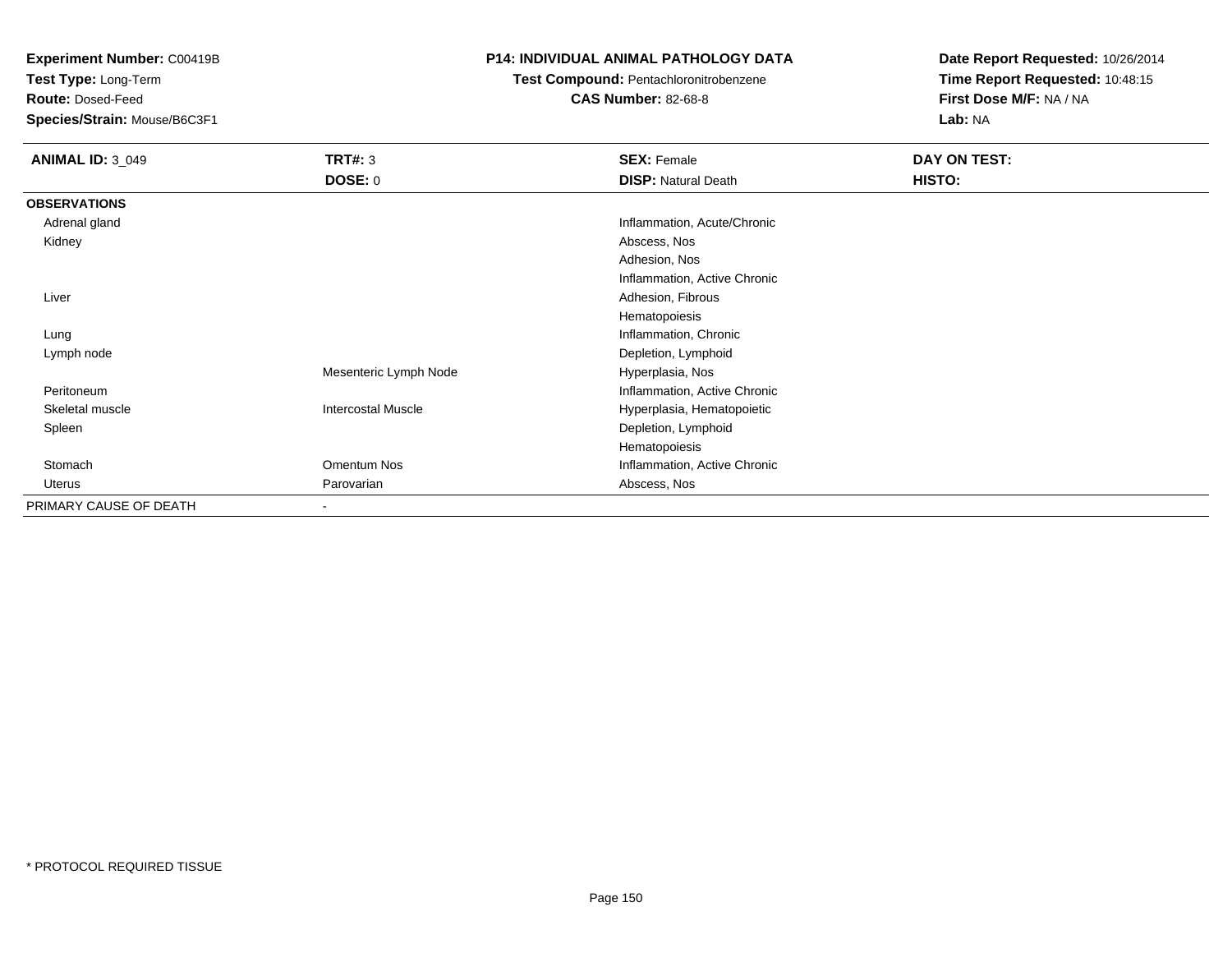| <b>Experiment Number: C00419B</b><br>Test Type: Long-Term<br><b>Route: Dosed-Feed</b><br>Species/Strain: Mouse/B6C3F1 |             | <b>P14: INDIVIDUAL ANIMAL PATHOLOGY DATA</b><br>Test Compound: Pentachloronitrobenzene<br><b>CAS Number: 82-68-8</b> | Date Report Requested: 10/26/2014<br>Time Report Requested: 10:48:15<br>First Dose M/F: NA / NA<br>Lab: NA |
|-----------------------------------------------------------------------------------------------------------------------|-------------|----------------------------------------------------------------------------------------------------------------------|------------------------------------------------------------------------------------------------------------|
| <b>ANIMAL ID: 3 050</b>                                                                                               | TRT#: 3     | <b>SEX: Female</b>                                                                                                   | DAY ON TEST:                                                                                               |
|                                                                                                                       | DOSE: 0     | <b>DISP:</b> Terminal Sacrifice                                                                                      | HISTO:                                                                                                     |
| <b>OBSERVATIONS</b>                                                                                                   |             |                                                                                                                      |                                                                                                            |
| <b>Brain</b>                                                                                                          | Thalamus    | Mineralization                                                                                                       |                                                                                                            |
| Liver                                                                                                                 |             | Inflammation, Chronic                                                                                                |                                                                                                            |
| Lung                                                                                                                  |             | Histiocytosis                                                                                                        |                                                                                                            |
| Nasal cavity                                                                                                          | Nasal Gland | Inflammation, Acute                                                                                                  |                                                                                                            |
| Urinary bladder                                                                                                       |             | Inflammation, Chronic                                                                                                |                                                                                                            |
| Uterus                                                                                                                | Endometrium | Hyperplasia, Nos                                                                                                     |                                                                                                            |
| PRIMARY CAUSE OF DEATH                                                                                                |             |                                                                                                                      |                                                                                                            |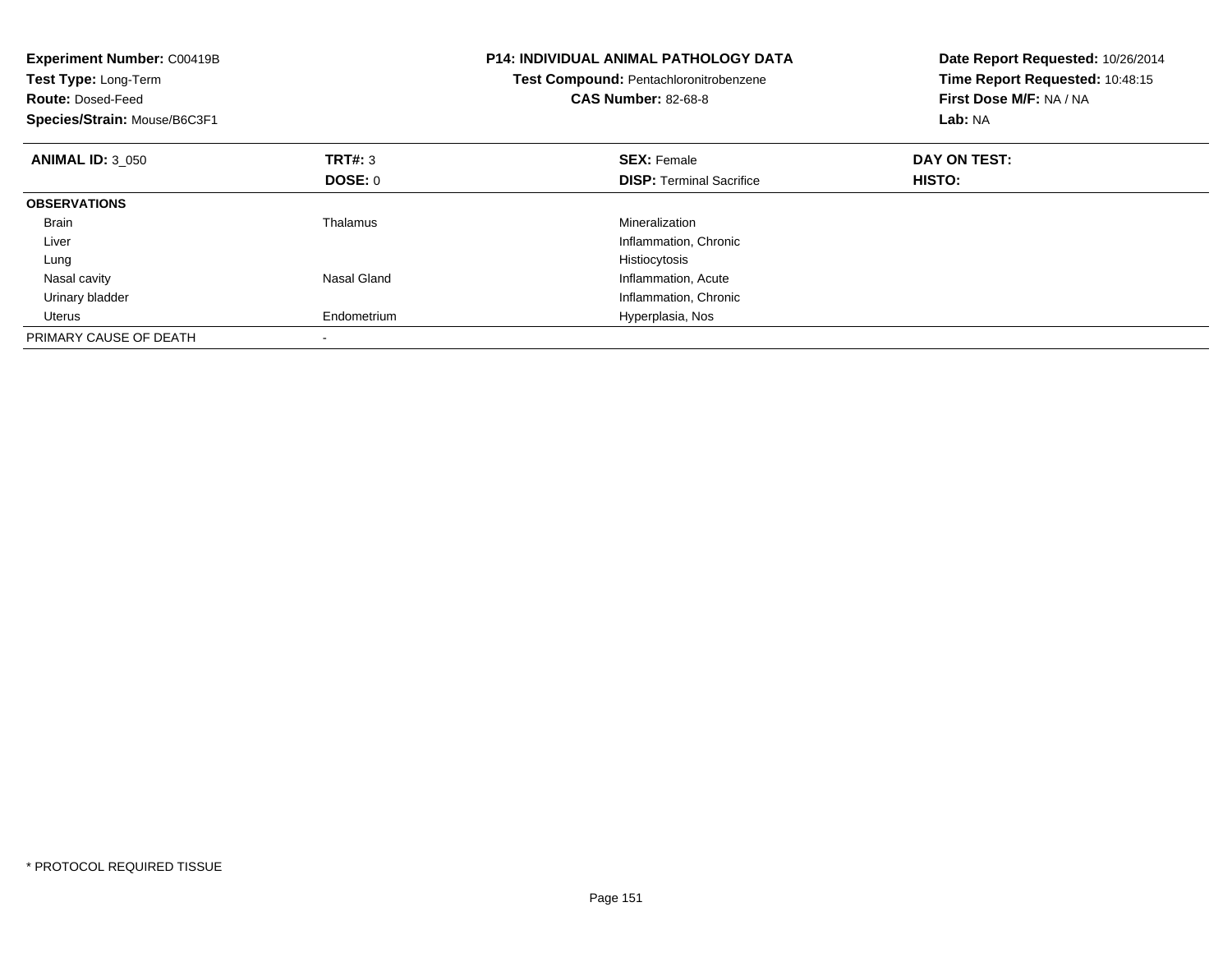| <b>Experiment Number: C00419B</b><br>Test Type: Long-Term<br><b>Route: Dosed-Feed</b><br>Species/Strain: Mouse/B6C3F1 |                                  | <b>P14: INDIVIDUAL ANIMAL PATHOLOGY DATA</b><br>Test Compound: Pentachloronitrobenzene<br><b>CAS Number: 82-68-8</b> | Date Report Requested: 10/26/2014<br>Time Report Requested: 10:48:15<br>First Dose M/F: NA / NA<br>Lab: NA |
|-----------------------------------------------------------------------------------------------------------------------|----------------------------------|----------------------------------------------------------------------------------------------------------------------|------------------------------------------------------------------------------------------------------------|
| <b>ANIMAL ID: 4 001</b>                                                                                               | <b>TRT#: 4</b><br><b>DOSE: 0</b> | <b>SEX:</b> Female<br><b>DISP:</b> Scheduled Sacrifice                                                               | DAY ON TEST:<br><b>HISTO:</b>                                                                              |
| <b>OBSERVATIONS</b>                                                                                                   |                                  |                                                                                                                      |                                                                                                            |
| Spleen                                                                                                                |                                  | Hemangiosarcoma                                                                                                      |                                                                                                            |
| Uterus                                                                                                                | Endometrium                      | Hyperplasia, Cystic                                                                                                  |                                                                                                            |
|                                                                                                                       |                                  | Inflammation, Nos                                                                                                    |                                                                                                            |
| PRIMARY CAUSE OF DEATH                                                                                                |                                  |                                                                                                                      |                                                                                                            |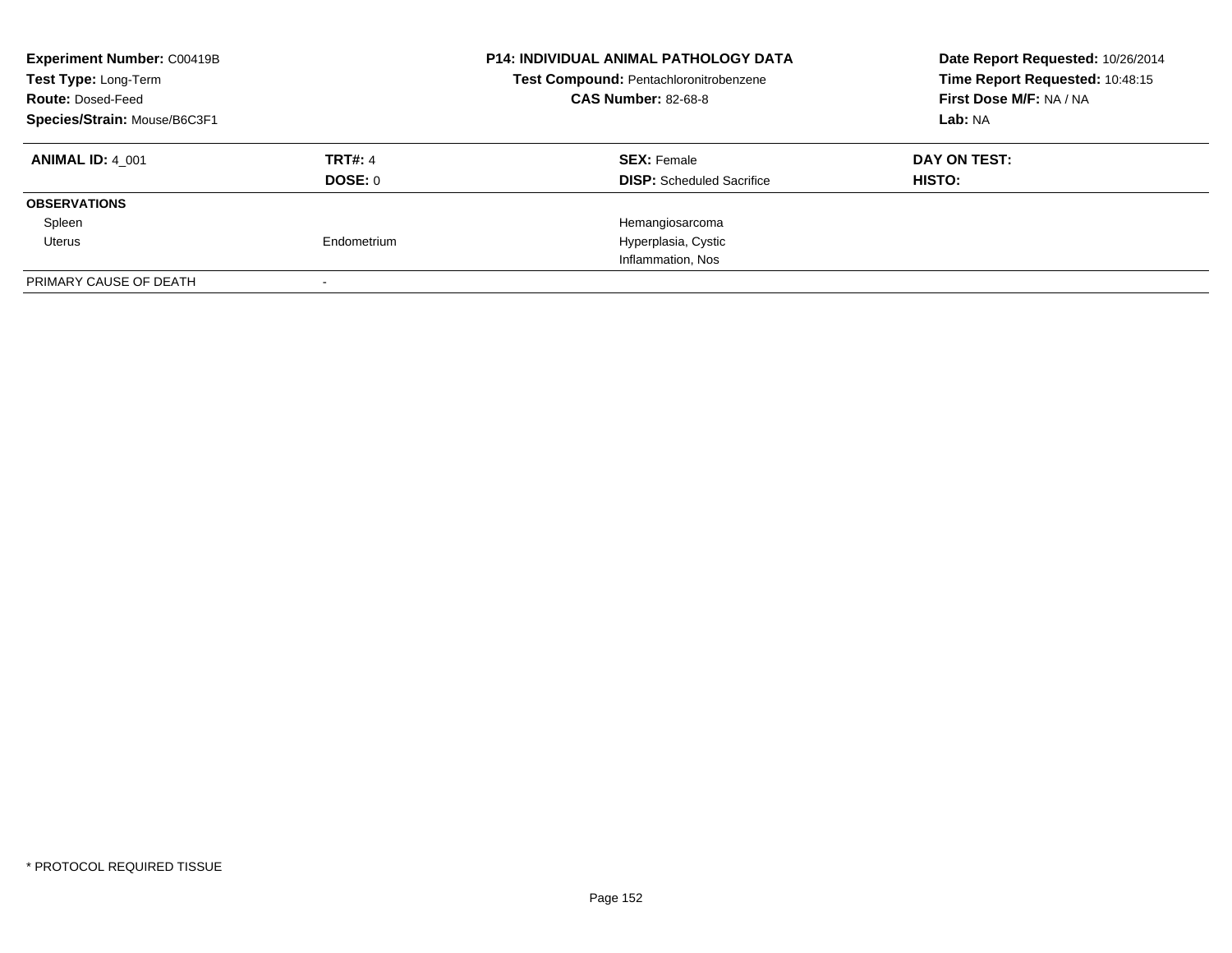| <b>Experiment Number: C00419B</b><br>Test Type: Long-Term |                | <b>P14: INDIVIDUAL ANIMAL PATHOLOGY DATA</b><br>Test Compound: Pentachloronitrobenzene | Date Report Requested: 10/26/2014<br>Time Report Requested: 10:48:15 |
|-----------------------------------------------------------|----------------|----------------------------------------------------------------------------------------|----------------------------------------------------------------------|
| <b>Route: Dosed-Feed</b>                                  |                | <b>CAS Number: 82-68-8</b>                                                             | First Dose M/F: NA / NA                                              |
| Species/Strain: Mouse/B6C3F1                              |                |                                                                                        | Lab: NA                                                              |
| <b>ANIMAL ID: 4 002</b>                                   | <b>TRT#: 4</b> | <b>SEX: Female</b>                                                                     | DAY ON TEST:                                                         |
|                                                           | DOSE: 0        | <b>DISP:</b> Scheduled Sacrifice                                                       | HISTO:                                                               |
| <b>OBSERVATIONS</b>                                       |                |                                                                                        |                                                                      |
| Uterus                                                    |                | Hydrometra                                                                             |                                                                      |
|                                                           |                | Inflammation, Nos                                                                      |                                                                      |
| PRIMARY CAUSE OF DEATH                                    |                |                                                                                        |                                                                      |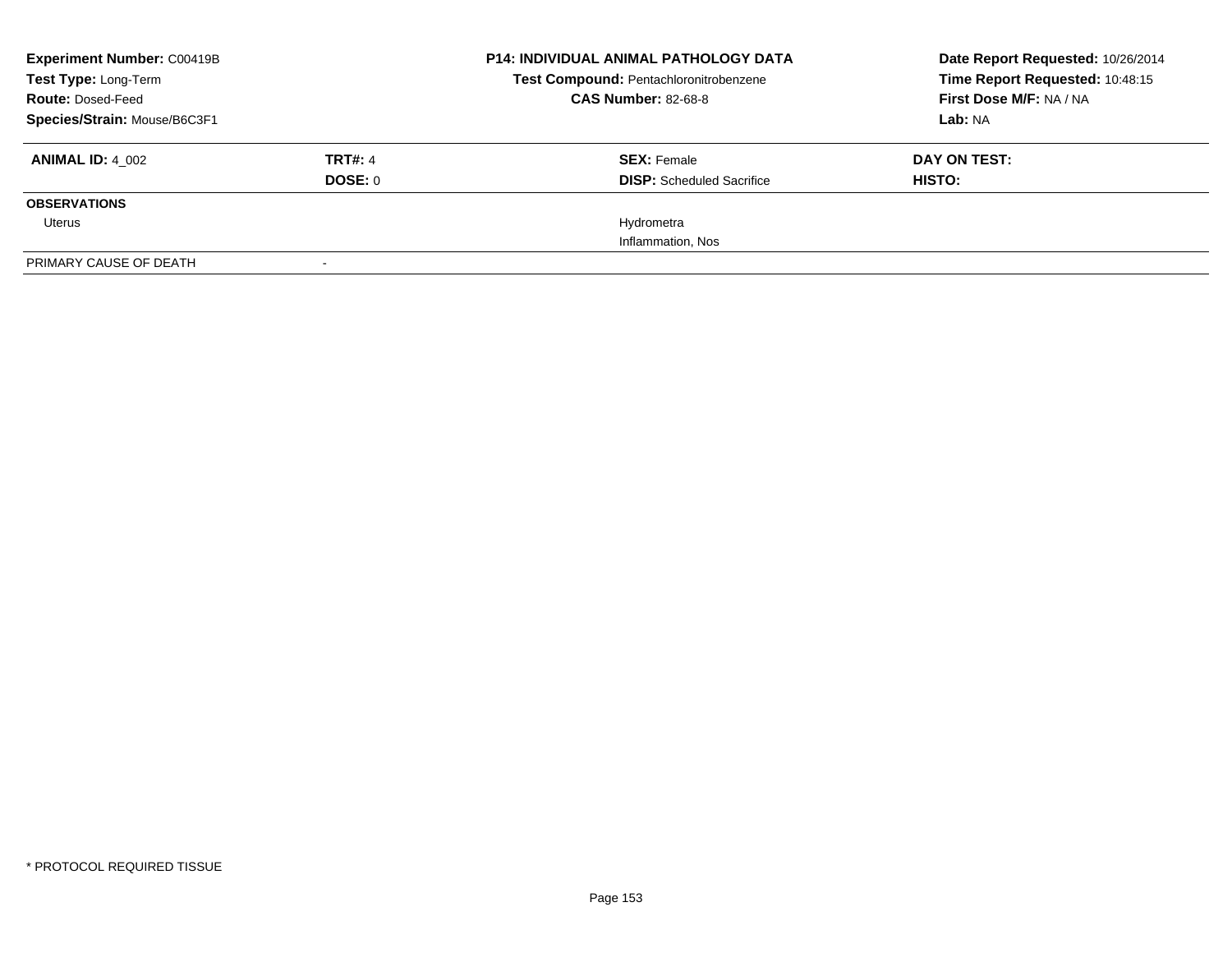| <b>Experiment Number: C00419B</b><br>Test Type: Long-Term<br><b>Route: Dosed-Feed</b><br>Species/Strain: Mouse/B6C3F1 |                       | <b>P14: INDIVIDUAL ANIMAL PATHOLOGY DATA</b><br>Test Compound: Pentachloronitrobenzene<br><b>CAS Number: 82-68-8</b> | Date Report Requested: 10/26/2014<br>Time Report Requested: 10:48:15<br>First Dose M/F: NA / NA<br>Lab: NA |
|-----------------------------------------------------------------------------------------------------------------------|-----------------------|----------------------------------------------------------------------------------------------------------------------|------------------------------------------------------------------------------------------------------------|
| <b>ANIMAL ID: 4 003</b>                                                                                               | <b>TRT#: 4</b>        | <b>SEX: Female</b>                                                                                                   | DAY ON TEST:                                                                                               |
|                                                                                                                       | DOSE: 0               | <b>DISP:</b> Scheduled Sacrifice                                                                                     | HISTO:                                                                                                     |
| <b>OBSERVATIONS</b>                                                                                                   |                       |                                                                                                                      |                                                                                                            |
| Intestine Large                                                                                                       | Colon                 | Parasitism                                                                                                           |                                                                                                            |
| Lymph node                                                                                                            | Pancreatic Lymph Node | Inflammation, Nos                                                                                                    |                                                                                                            |
| Ovary                                                                                                                 |                       | Cyst, Nos                                                                                                            |                                                                                                            |
| PRIMARY CAUSE OF DEATH                                                                                                |                       |                                                                                                                      |                                                                                                            |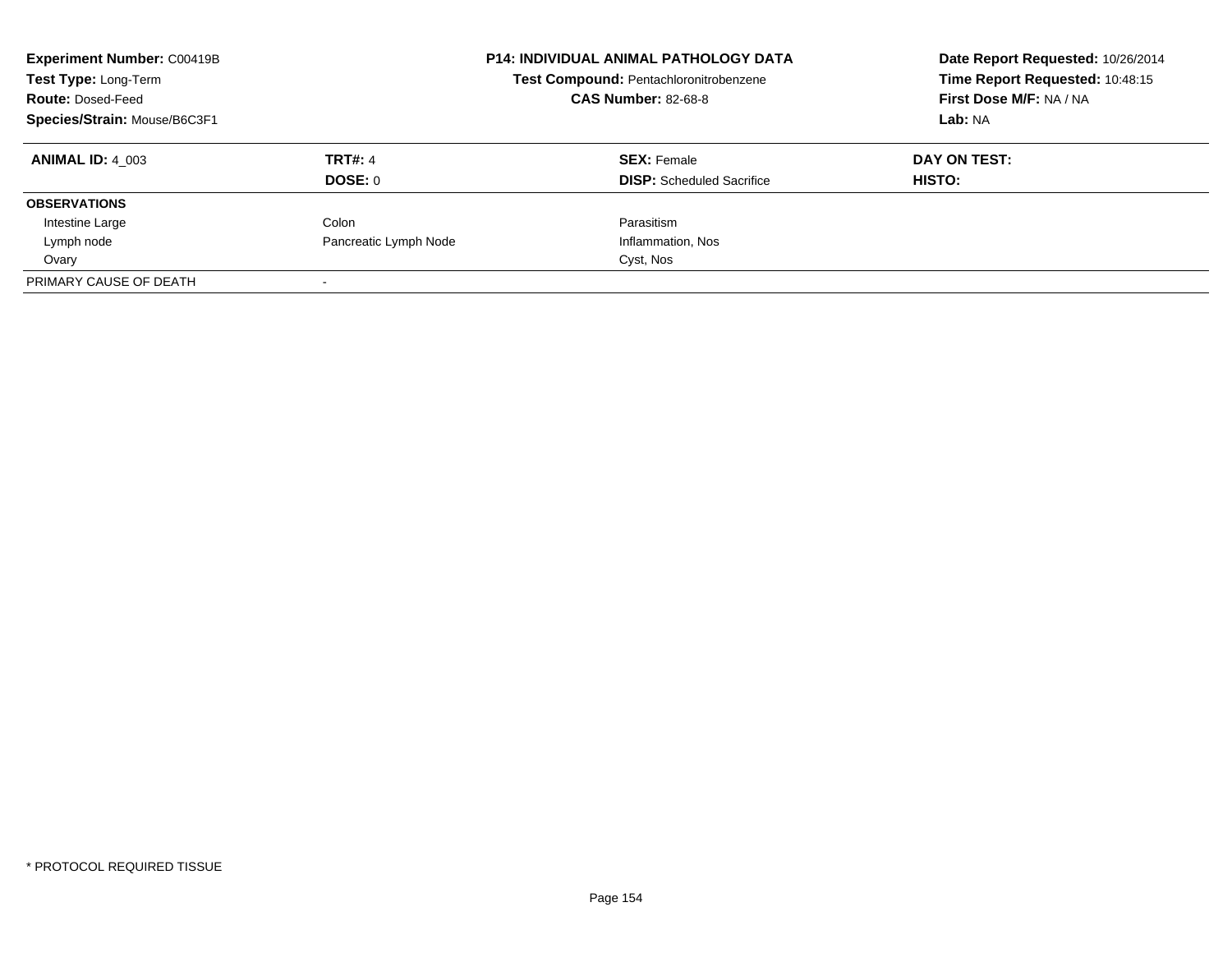| <b>Experiment Number: C00419B</b><br><b>Test Type: Long-Term</b> |                     | <b>P14: INDIVIDUAL ANIMAL PATHOLOGY DATA</b><br>Test Compound: Pentachloronitrobenzene | Date Report Requested: 10/26/2014<br>Time Report Requested: 10:48:15 |
|------------------------------------------------------------------|---------------------|----------------------------------------------------------------------------------------|----------------------------------------------------------------------|
| <b>Route: Dosed-Feed</b>                                         |                     | <b>CAS Number: 82-68-8</b>                                                             | First Dose M/F: NA / NA                                              |
| Species/Strain: Mouse/B6C3F1                                     |                     |                                                                                        | Lab: NA                                                              |
| <b>ANIMAL ID: 4 004</b>                                          | <b>TRT#: 4</b>      | <b>SEX: Female</b>                                                                     | DAY ON TEST:                                                         |
|                                                                  | DOSE: 0             | <b>DISP:</b> Scheduled Sacrifice                                                       | HISTO:                                                               |
| <b>OBSERVATIONS</b>                                              |                     |                                                                                        |                                                                      |
| Unspecified                                                      | Multiple Organs Nos | Lymphoma, Histiocytic-Malignant Type                                                   |                                                                      |
| Uterus                                                           | Endometrium         | Hyperplasia, Cystic                                                                    |                                                                      |
| PRIMARY CAUSE OF DEATH                                           |                     |                                                                                        |                                                                      |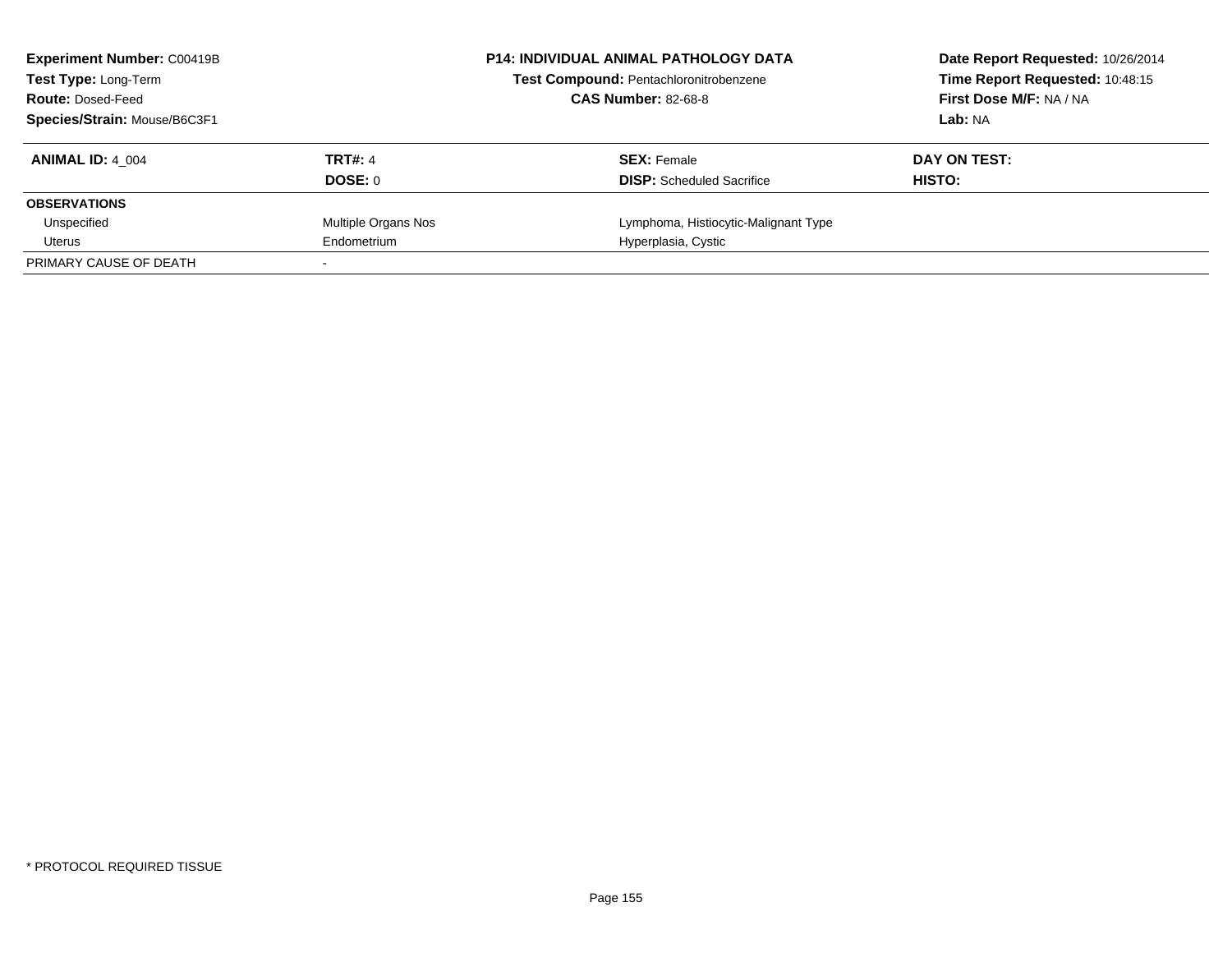| Experiment Number: C00419B<br>Test Type: Long-Term<br><b>Route: Dosed-Feed</b><br>Species/Strain: Mouse/B6C3F1 |                           | <b>P14: INDIVIDUAL ANIMAL PATHOLOGY DATA</b><br><b>Test Compound: Pentachloronitrobenzene</b><br><b>CAS Number: 82-68-8</b> | Date Report Requested: 10/26/2014<br>Time Report Requested: 10:48:15<br>First Dose M/F: NA / NA<br>Lab: NA |
|----------------------------------------------------------------------------------------------------------------|---------------------------|-----------------------------------------------------------------------------------------------------------------------------|------------------------------------------------------------------------------------------------------------|
| <b>ANIMAL ID: 4 006</b>                                                                                        | <b>TRT#: 4</b><br>DOSE: 0 | <b>SEX: Female</b><br><b>DISP:</b> Scheduled Sacrifice                                                                      | DAY ON TEST:<br>HISTO:                                                                                     |
| <b>OBSERVATIONS</b>                                                                                            |                           |                                                                                                                             |                                                                                                            |
| Uterus                                                                                                         | Endometrium               | Hyperplasia, Cystic                                                                                                         |                                                                                                            |
| PRIMARY CAUSE OF DEATH                                                                                         |                           |                                                                                                                             |                                                                                                            |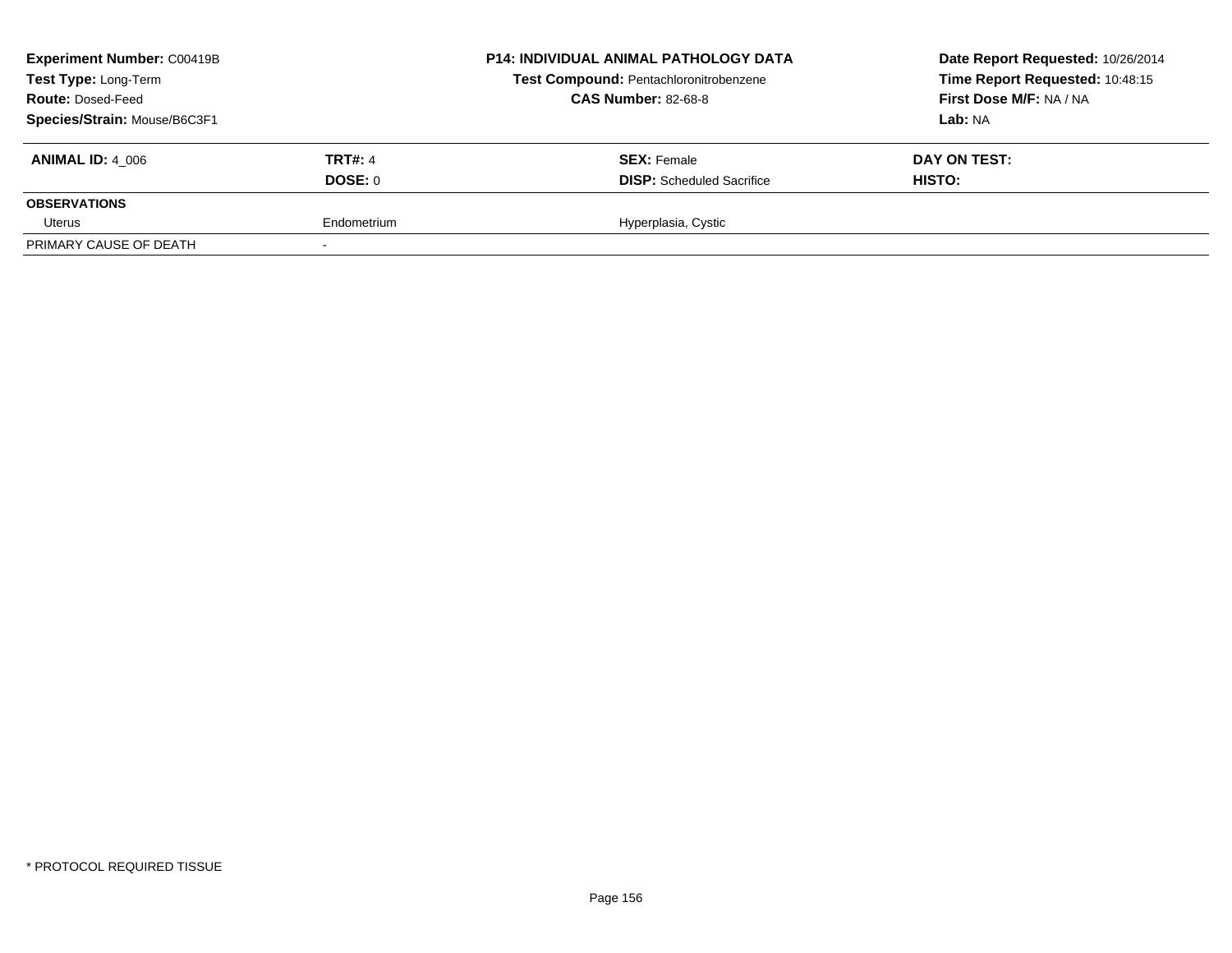| <b>Experiment Number: C00419B</b><br>Test Type: Long-Term |                | <b>P14: INDIVIDUAL ANIMAL PATHOLOGY DATA</b><br>Test Compound: Pentachloronitrobenzene<br><b>CAS Number: 82-68-8</b> | Date Report Requested: 10/26/2014<br>Time Report Requested: 10:48:15<br>First Dose M/F: NA / NA |  |
|-----------------------------------------------------------|----------------|----------------------------------------------------------------------------------------------------------------------|-------------------------------------------------------------------------------------------------|--|
| <b>Route: Dosed-Feed</b><br>Species/Strain: Mouse/B6C3F1  |                |                                                                                                                      | <b>Lab: NA</b>                                                                                  |  |
| <b>ANIMAL ID: 4 008</b>                                   | <b>TRT#: 4</b> | <b>SEX: Female</b>                                                                                                   | DAY ON TEST:                                                                                    |  |
|                                                           | DOSE: 0        | <b>DISP:</b> Scheduled Sacrifice                                                                                     | <b>HISTO:</b>                                                                                   |  |
| <b>OBSERVATIONS</b>                                       |                |                                                                                                                      |                                                                                                 |  |
| Uterus                                                    |                | Hydrometra                                                                                                           |                                                                                                 |  |
| PRIMARY CAUSE OF DEATH                                    | $\sim$         |                                                                                                                      |                                                                                                 |  |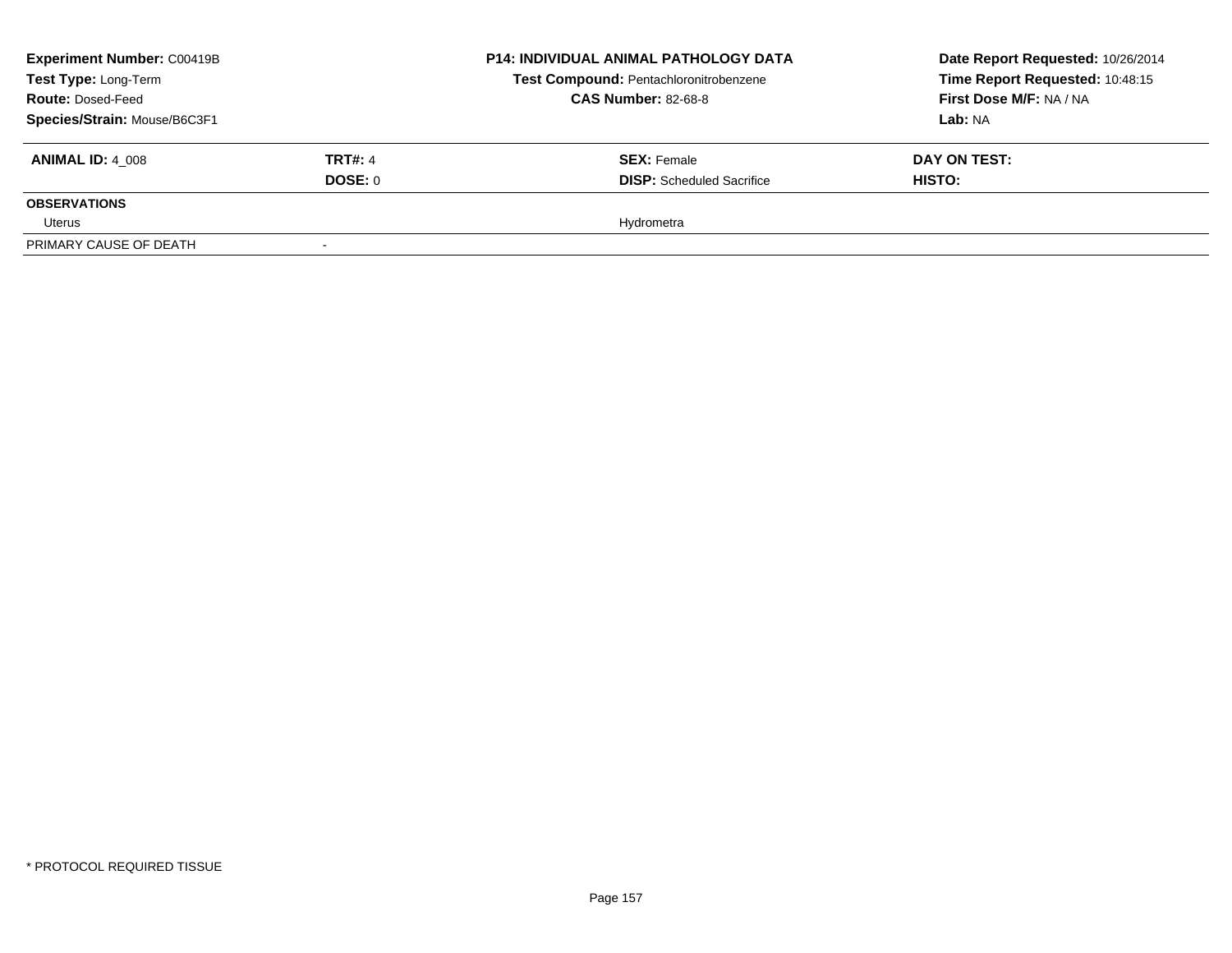| <b>Experiment Number: C00419B</b> |                | <b>P14: INDIVIDUAL ANIMAL PATHOLOGY DATA</b> | Date Report Requested: 10/26/2014 |
|-----------------------------------|----------------|----------------------------------------------|-----------------------------------|
| Test Type: Long-Term              |                | Test Compound: Pentachloronitrobenzene       | Time Report Requested: 10:48:15   |
| <b>Route: Dosed-Feed</b>          |                | <b>CAS Number: 82-68-8</b>                   | First Dose M/F: NA / NA           |
| Species/Strain: Mouse/B6C3F1      |                |                                              | Lab: NA                           |
| <b>ANIMAL ID: 4 009</b>           | <b>TRT#: 4</b> | <b>SEX: Female</b>                           | DAY ON TEST:                      |
|                                   | DOSE: 0        | <b>DISP:</b> Scheduled Sacrifice             | <b>HISTO:</b>                     |
| <b>OBSERVATIONS</b>               |                |                                              |                                   |
| Ovary                             |                | Cyst, Nos                                    |                                   |
| Spleen                            |                | Hematopoiesis                                |                                   |
| PRIMARY CAUSE OF DEATH            |                |                                              |                                   |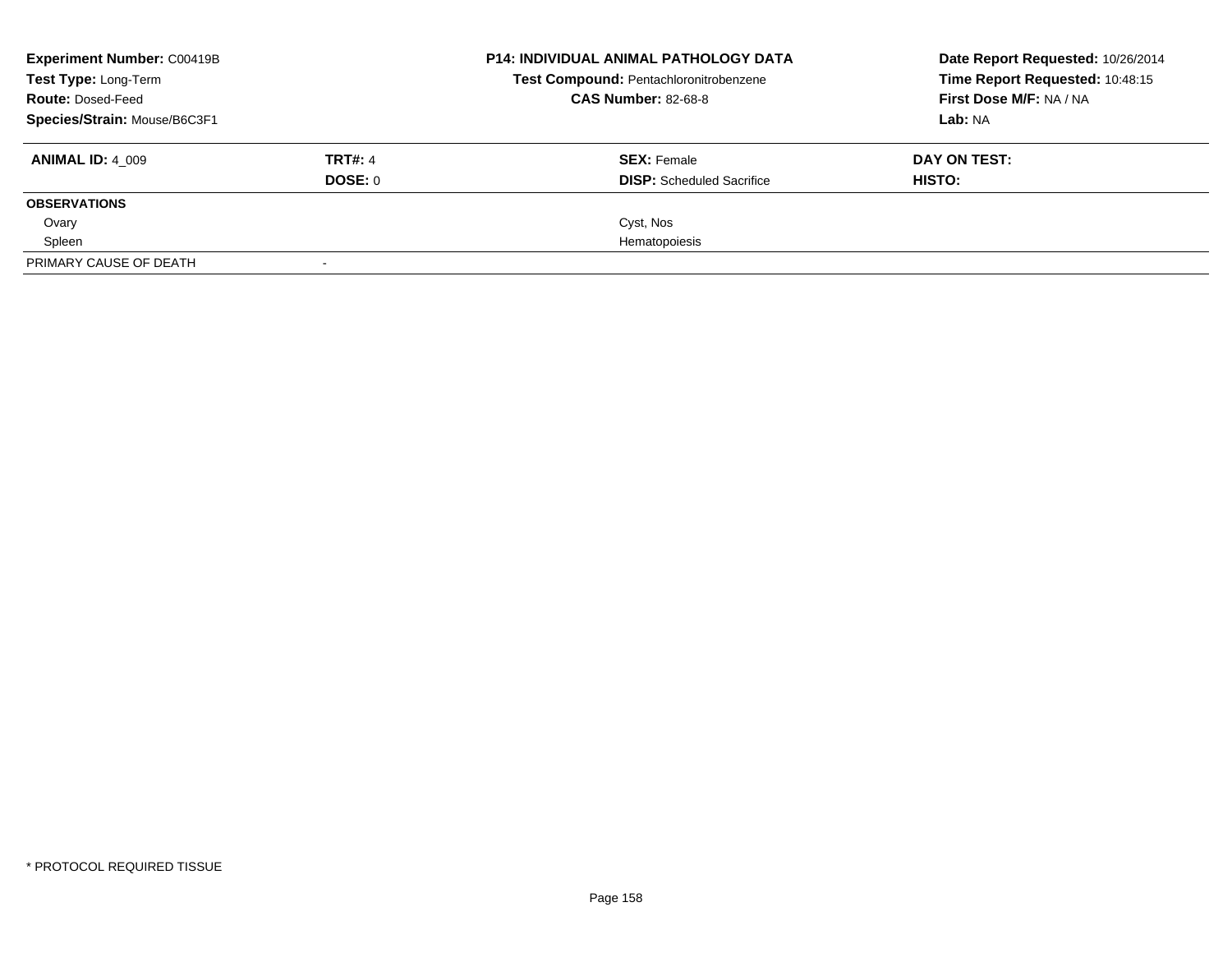| <b>Experiment Number: C00419B</b><br>Test Type: Long-Term<br><b>Route: Dosed-Feed</b><br>Species/Strain: Mouse/B6C3F1 |                           | <b>P14: INDIVIDUAL ANIMAL PATHOLOGY DATA</b><br><b>Test Compound: Pentachloronitrobenzene</b><br><b>CAS Number: 82-68-8</b> | Date Report Requested: 10/26/2014<br>Time Report Requested: 10:48:15<br>First Dose M/F: NA / NA<br>Lab: NA |
|-----------------------------------------------------------------------------------------------------------------------|---------------------------|-----------------------------------------------------------------------------------------------------------------------------|------------------------------------------------------------------------------------------------------------|
| <b>ANIMAL ID: 4 012</b>                                                                                               | <b>TRT#: 4</b><br>DOSE: 0 | <b>SEX: Female</b><br><b>DISP:</b> Scheduled Sacrifice                                                                      | DAY ON TEST:<br><b>HISTO:</b>                                                                              |
| <b>OBSERVATIONS</b>                                                                                                   |                           |                                                                                                                             |                                                                                                            |
| Uterus                                                                                                                |                           | Inflammation, Nos                                                                                                           |                                                                                                            |
| PRIMARY CAUSE OF DEATH                                                                                                |                           |                                                                                                                             |                                                                                                            |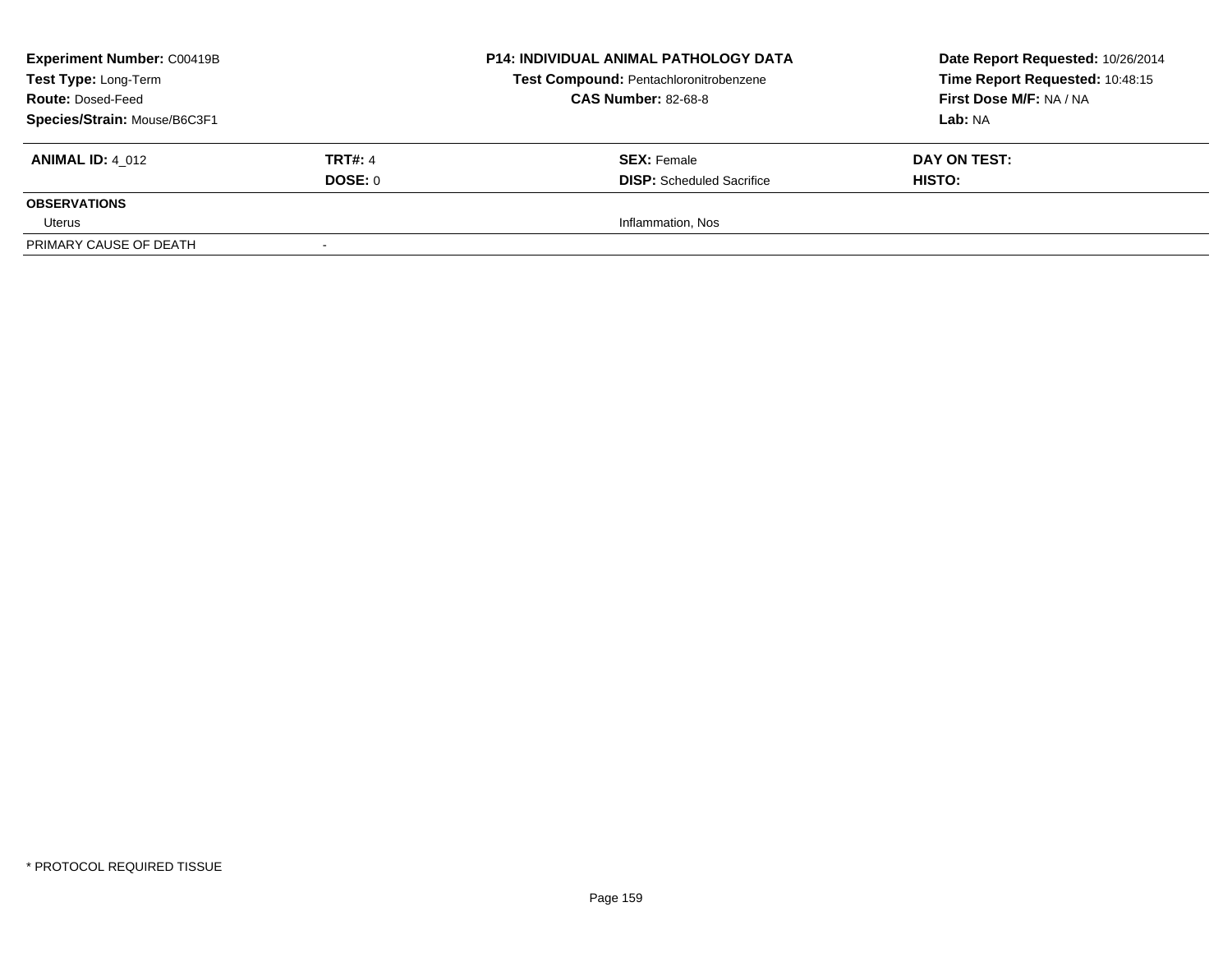| <b>Experiment Number: C00419B</b><br>Test Type: Long-Term<br><b>Route: Dosed-Feed</b><br>Species/Strain: Mouse/B6C3F1 |                           | <b>P14: INDIVIDUAL ANIMAL PATHOLOGY DATA</b><br>Test Compound: Pentachloronitrobenzene<br><b>CAS Number: 82-68-8</b> | Date Report Requested: 10/26/2014<br>Time Report Requested: 10:48:15<br>First Dose M/F: NA / NA<br>Lab: NA |
|-----------------------------------------------------------------------------------------------------------------------|---------------------------|----------------------------------------------------------------------------------------------------------------------|------------------------------------------------------------------------------------------------------------|
| <b>ANIMAL ID: 4 013</b>                                                                                               | <b>TRT#: 4</b><br>DOSE: 0 | <b>SEX: Female</b><br><b>DISP:</b> Scheduled Sacrifice                                                               | DAY ON TEST:<br><b>HISTO:</b>                                                                              |
| <b>OBSERVATIONS</b>                                                                                                   |                           |                                                                                                                      |                                                                                                            |
| Ovary                                                                                                                 |                           | Inflammation, Nos                                                                                                    |                                                                                                            |
| Peritoneum                                                                                                            |                           | Inflammation, Nos                                                                                                    |                                                                                                            |
| Spleen                                                                                                                |                           | Hematopoiesis                                                                                                        |                                                                                                            |
| Uterus                                                                                                                |                           | Inflammation, Nos                                                                                                    |                                                                                                            |
| PRIMARY CAUSE OF DEATH                                                                                                |                           |                                                                                                                      |                                                                                                            |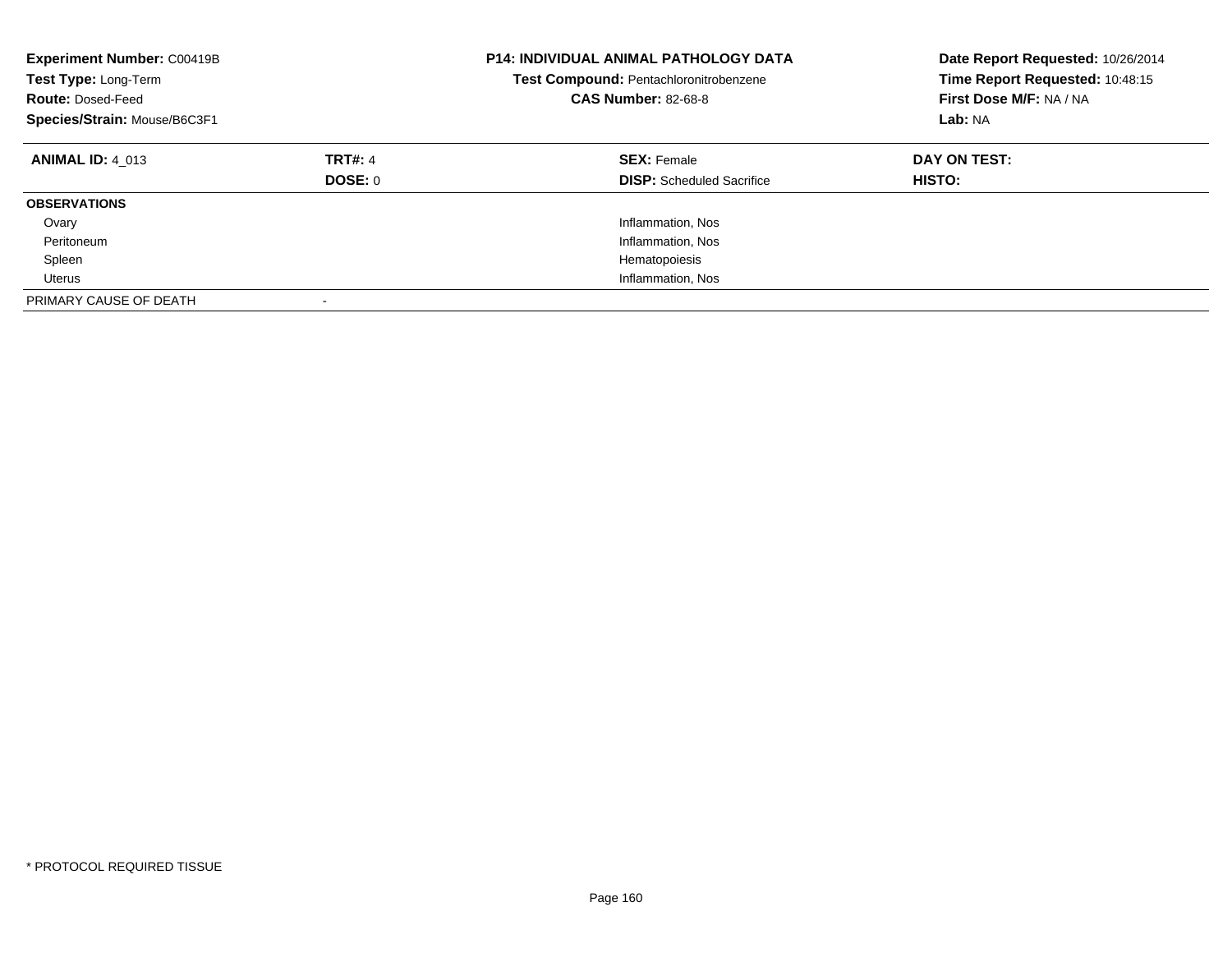| Experiment Number: C00419B<br>Test Type: Long-Term<br><b>Route: Dosed-Feed</b><br>Species/Strain: Mouse/B6C3F1 |                           | <b>P14: INDIVIDUAL ANIMAL PATHOLOGY DATA</b><br><b>Test Compound: Pentachloronitrobenzene</b><br><b>CAS Number: 82-68-8</b> | Date Report Requested: 10/26/2014<br>Time Report Requested: 10:48:15<br>First Dose M/F: NA / NA<br>Lab: NA |
|----------------------------------------------------------------------------------------------------------------|---------------------------|-----------------------------------------------------------------------------------------------------------------------------|------------------------------------------------------------------------------------------------------------|
| <b>ANIMAL ID: 4 014</b>                                                                                        | <b>TRT#: 4</b><br>DOSE: 0 | <b>SEX: Female</b><br><b>DISP:</b> Scheduled Sacrifice                                                                      | DAY ON TEST:<br>HISTO:                                                                                     |
| <b>OBSERVATIONS</b>                                                                                            |                           |                                                                                                                             |                                                                                                            |
| Uterus                                                                                                         | Endometrium               | Hyperplasia, Cystic                                                                                                         |                                                                                                            |
| PRIMARY CAUSE OF DEATH                                                                                         |                           |                                                                                                                             |                                                                                                            |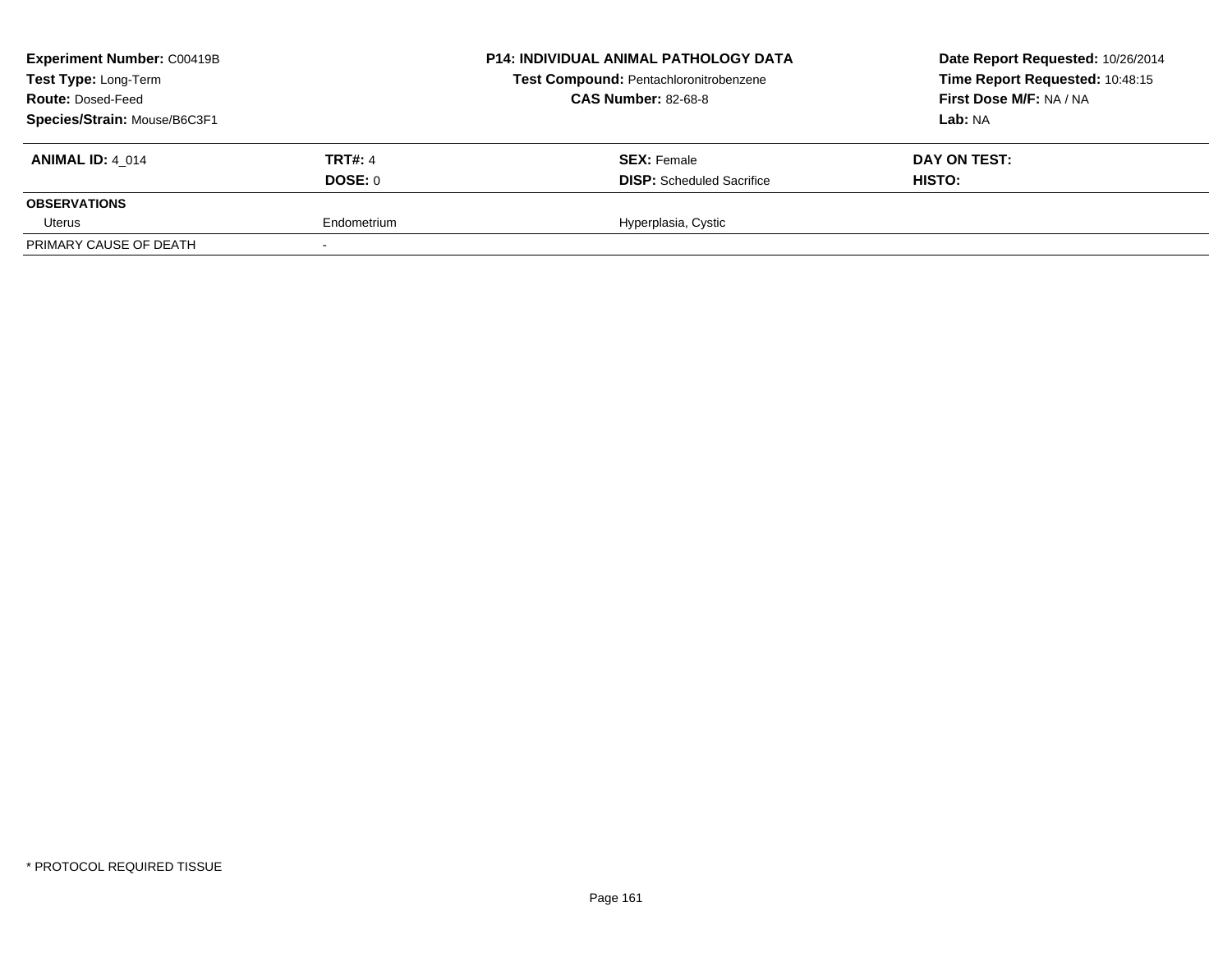| <b>Experiment Number: C00419B</b><br>Test Type: Long-Term<br><b>Route: Dosed-Feed</b><br>Species/Strain: Mouse/B6C3F1 |                           | <b>P14: INDIVIDUAL ANIMAL PATHOLOGY DATA</b><br>Test Compound: Pentachloronitrobenzene<br><b>CAS Number: 82-68-8</b> | Date Report Requested: 10/26/2014<br>Time Report Requested: 10:48:15<br>First Dose M/F: NA / NA<br>Lab: NA |
|-----------------------------------------------------------------------------------------------------------------------|---------------------------|----------------------------------------------------------------------------------------------------------------------|------------------------------------------------------------------------------------------------------------|
| <b>ANIMAL ID: 4 015</b>                                                                                               | <b>TRT#: 4</b><br>DOSE: 0 | <b>SEX: Female</b><br><b>DISP:</b> Scheduled Sacrifice                                                               | DAY ON TEST:<br><b>HISTO:</b>                                                                              |
| <b>OBSERVATIONS</b>                                                                                                   |                           |                                                                                                                      |                                                                                                            |
| Ovary                                                                                                                 |                           | Inflammation, Nos                                                                                                    |                                                                                                            |
| Uterus                                                                                                                | <b>Fallopian Tube</b>     | Inflammation, Nos                                                                                                    |                                                                                                            |
|                                                                                                                       |                           | Inflammation, Nos                                                                                                    |                                                                                                            |
| PRIMARY CAUSE OF DEATH                                                                                                |                           |                                                                                                                      |                                                                                                            |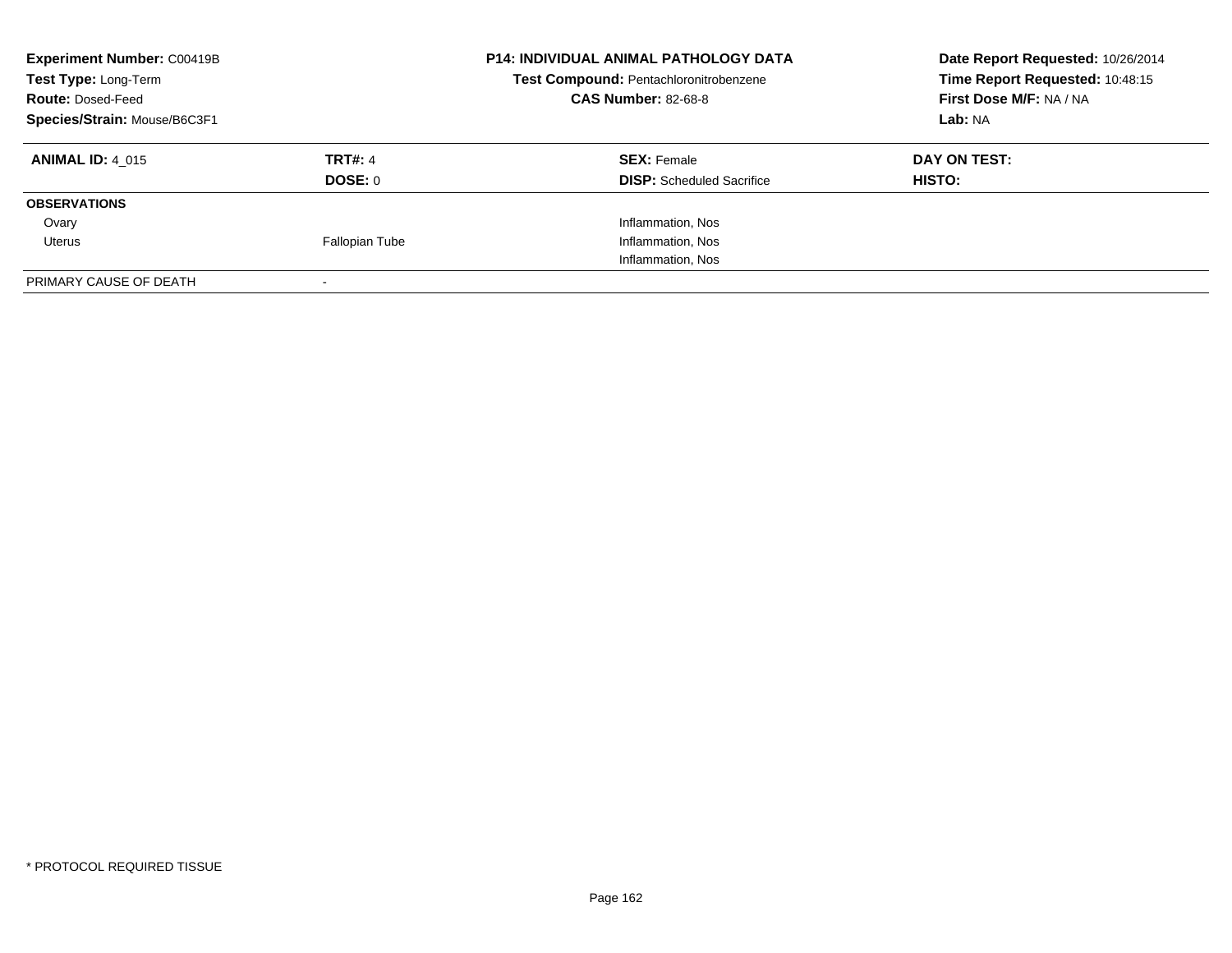| <b>Experiment Number: C00419B</b><br>Test Type: Long-Term |                | <b>P14: INDIVIDUAL ANIMAL PATHOLOGY DATA</b><br>Test Compound: Pentachloronitrobenzene | Date Report Requested: 10/26/2014<br>Time Report Requested: 10:48:15 |
|-----------------------------------------------------------|----------------|----------------------------------------------------------------------------------------|----------------------------------------------------------------------|
| <b>Route: Dosed-Feed</b>                                  |                | <b>CAS Number: 82-68-8</b>                                                             | First Dose M/F: NA / NA                                              |
| Species/Strain: Mouse/B6C3F1                              |                |                                                                                        | Lab: NA                                                              |
| <b>ANIMAL ID: 4 017</b>                                   | <b>TRT#: 4</b> | <b>SEX: Female</b>                                                                     | DAY ON TEST:                                                         |
|                                                           | DOSE: 0        | <b>DISP:</b> Scheduled Sacrifice                                                       | HISTO:                                                               |
| <b>OBSERVATIONS</b>                                       |                |                                                                                        |                                                                      |
| Uterus                                                    |                | Hydrometra                                                                             |                                                                      |
|                                                           |                | Inflammation, Nos                                                                      |                                                                      |
| PRIMARY CAUSE OF DEATH                                    |                |                                                                                        |                                                                      |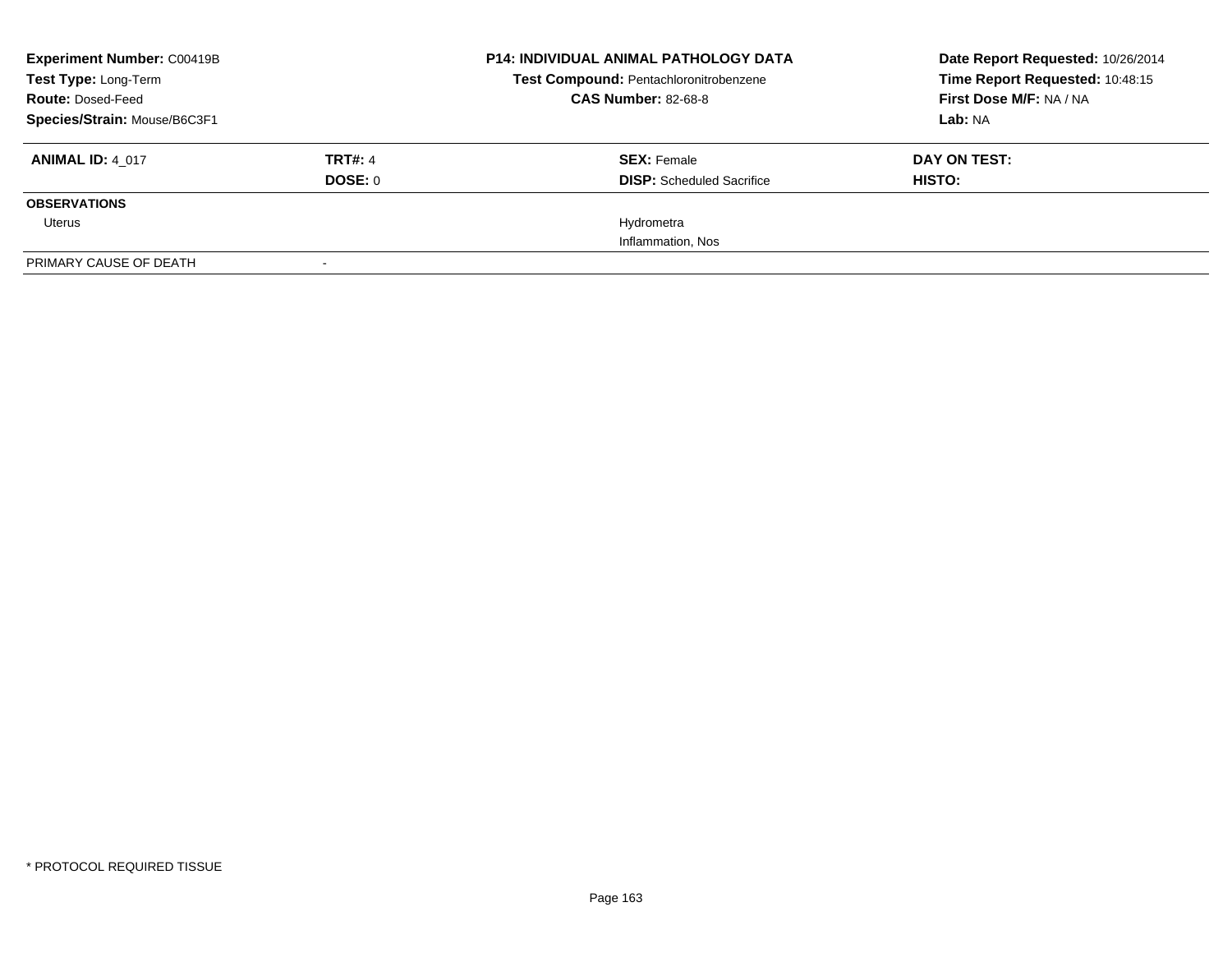| <b>Experiment Number: C00419B</b><br>Test Type: Long-Term<br><b>Route: Dosed-Feed</b><br>Species/Strain: Mouse/B6C3F1 |                           | <b>P14: INDIVIDUAL ANIMAL PATHOLOGY DATA</b><br>Test Compound: Pentachloronitrobenzene<br><b>CAS Number: 82-68-8</b> | Date Report Requested: 10/26/2014<br>Time Report Requested: 10:48:15<br>First Dose M/F: NA / NA<br>Lab: NA |
|-----------------------------------------------------------------------------------------------------------------------|---------------------------|----------------------------------------------------------------------------------------------------------------------|------------------------------------------------------------------------------------------------------------|
| <b>ANIMAL ID: 4 018</b>                                                                                               | <b>TRT#: 4</b><br>DOSE: 0 | <b>SEX: Female</b><br><b>DISP:</b> Scheduled Sacrifice                                                               | DAY ON TEST:<br>HISTO:                                                                                     |
| <b>OBSERVATIONS</b>                                                                                                   |                           |                                                                                                                      |                                                                                                            |
| Ovary                                                                                                                 |                           | Cyst, Nos                                                                                                            |                                                                                                            |
| PRIMARY CAUSE OF DEATH                                                                                                |                           |                                                                                                                      |                                                                                                            |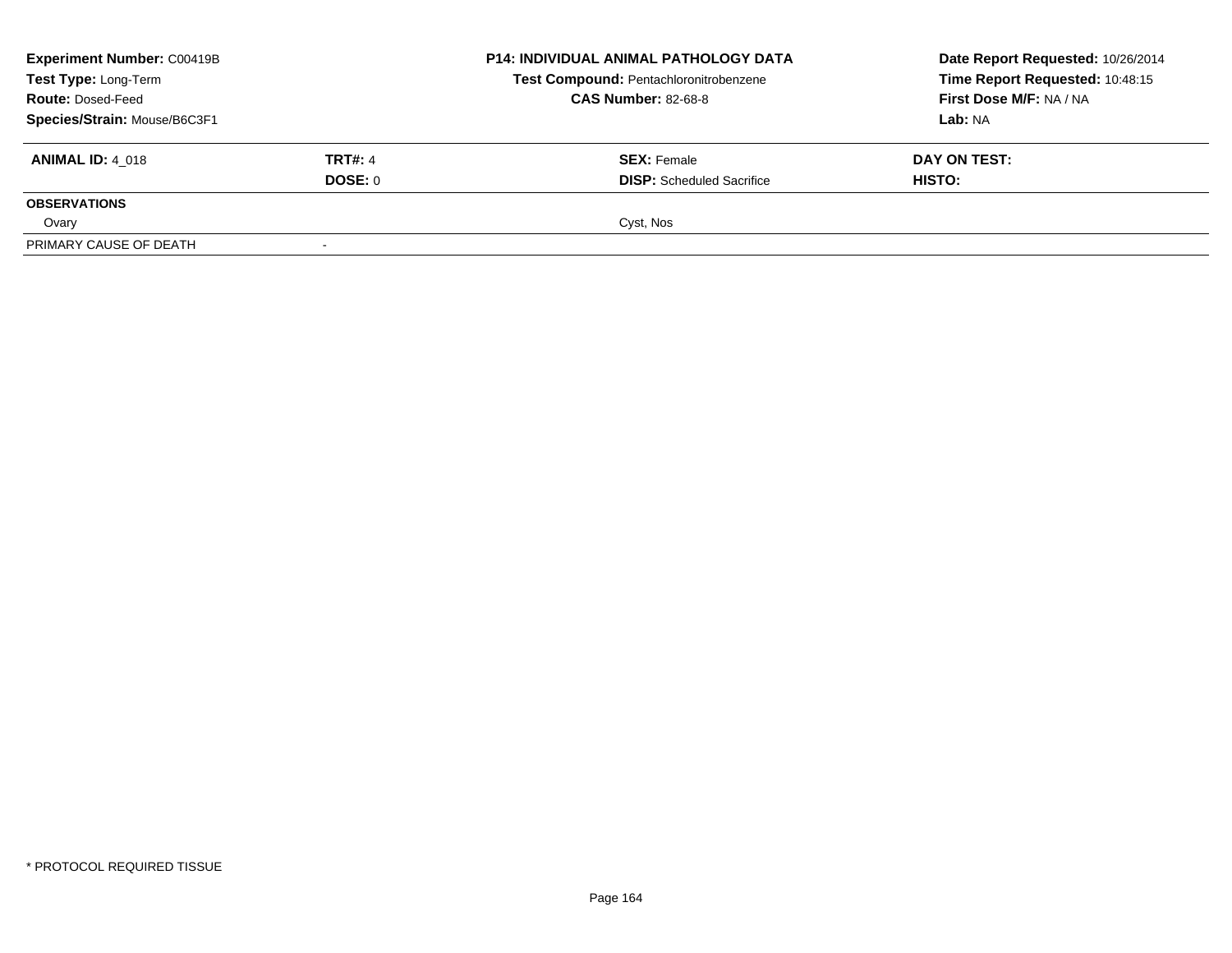| <b>Experiment Number: C00419B</b> | <b>P14: INDIVIDUAL ANIMAL PATHOLOGY DATA</b> | Date Report Requested: 10/26/2014      |                                 |
|-----------------------------------|----------------------------------------------|----------------------------------------|---------------------------------|
| Test Type: Long-Term              |                                              | Test Compound: Pentachloronitrobenzene | Time Report Requested: 10:48:15 |
| <b>Route: Dosed-Feed</b>          |                                              | <b>CAS Number: 82-68-8</b>             | First Dose M/F: NA / NA         |
| Species/Strain: Mouse/B6C3F1      |                                              |                                        | Lab: NA                         |
| <b>ANIMAL ID: 4 019</b>           | <b>TRT#: 4</b>                               | <b>SEX: Female</b>                     | DAY ON TEST:                    |
|                                   | DOSE: 0                                      | <b>DISP:</b> Scheduled Sacrifice       | <b>HISTO:</b>                   |
| <b>OBSERVATIONS</b>               |                                              |                                        |                                 |
| Ovary                             |                                              | Cyst, Nos                              |                                 |
| Uterus                            | Endometrium                                  | Hyperplasia, Cystic                    |                                 |
| PRIMARY CAUSE OF DEATH            |                                              |                                        |                                 |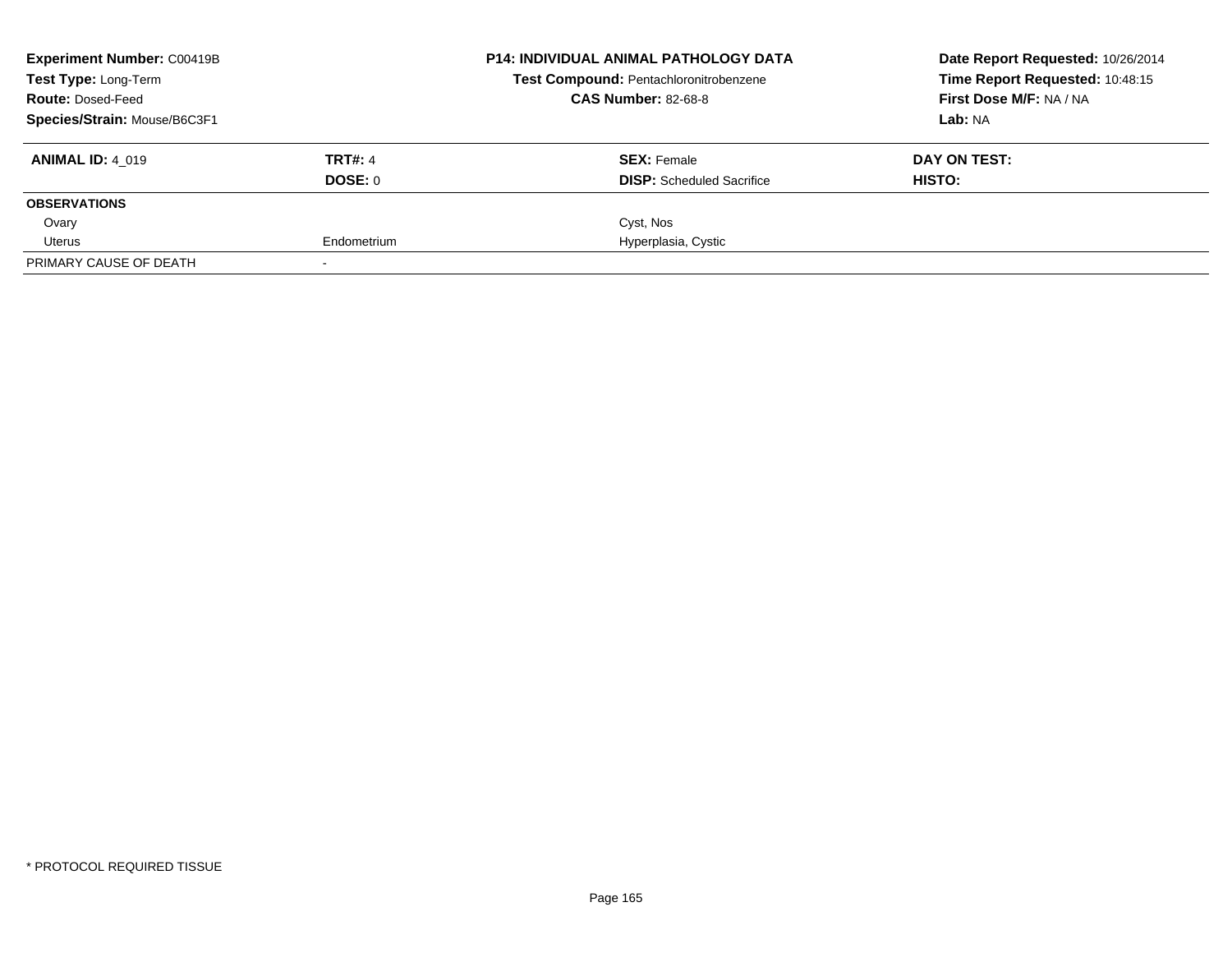| <b>Experiment Number: C00419B</b><br>Test Type: Long-Term<br><b>Route: Dosed-Feed</b><br>Species/Strain: Mouse/B6C3F1 |                                  | <b>P14: INDIVIDUAL ANIMAL PATHOLOGY DATA</b><br>Test Compound: Pentachloronitrobenzene<br><b>CAS Number: 82-68-8</b> | Date Report Requested: 10/26/2014<br>Time Report Requested: 10:48:15<br>First Dose M/F: NA / NA<br>Lab: NA |
|-----------------------------------------------------------------------------------------------------------------------|----------------------------------|----------------------------------------------------------------------------------------------------------------------|------------------------------------------------------------------------------------------------------------|
| <b>ANIMAL ID: 4 020</b>                                                                                               | <b>TRT#: 4</b><br><b>DOSE: 0</b> | <b>SEX: Female</b><br><b>DISP:</b> Scheduled Sacrifice                                                               | DAY ON TEST:<br>HISTO:                                                                                     |
| <b>OBSERVATIONS</b>                                                                                                   |                                  |                                                                                                                      |                                                                                                            |
| Ovary                                                                                                                 |                                  | Inflammation, Nos                                                                                                    |                                                                                                            |
| Peritoneum                                                                                                            |                                  | Inflammation, Nos                                                                                                    |                                                                                                            |
| Uterus                                                                                                                | Fallopian Tube                   | Inflammation, Nos                                                                                                    |                                                                                                            |
| PRIMARY CAUSE OF DEATH                                                                                                |                                  |                                                                                                                      |                                                                                                            |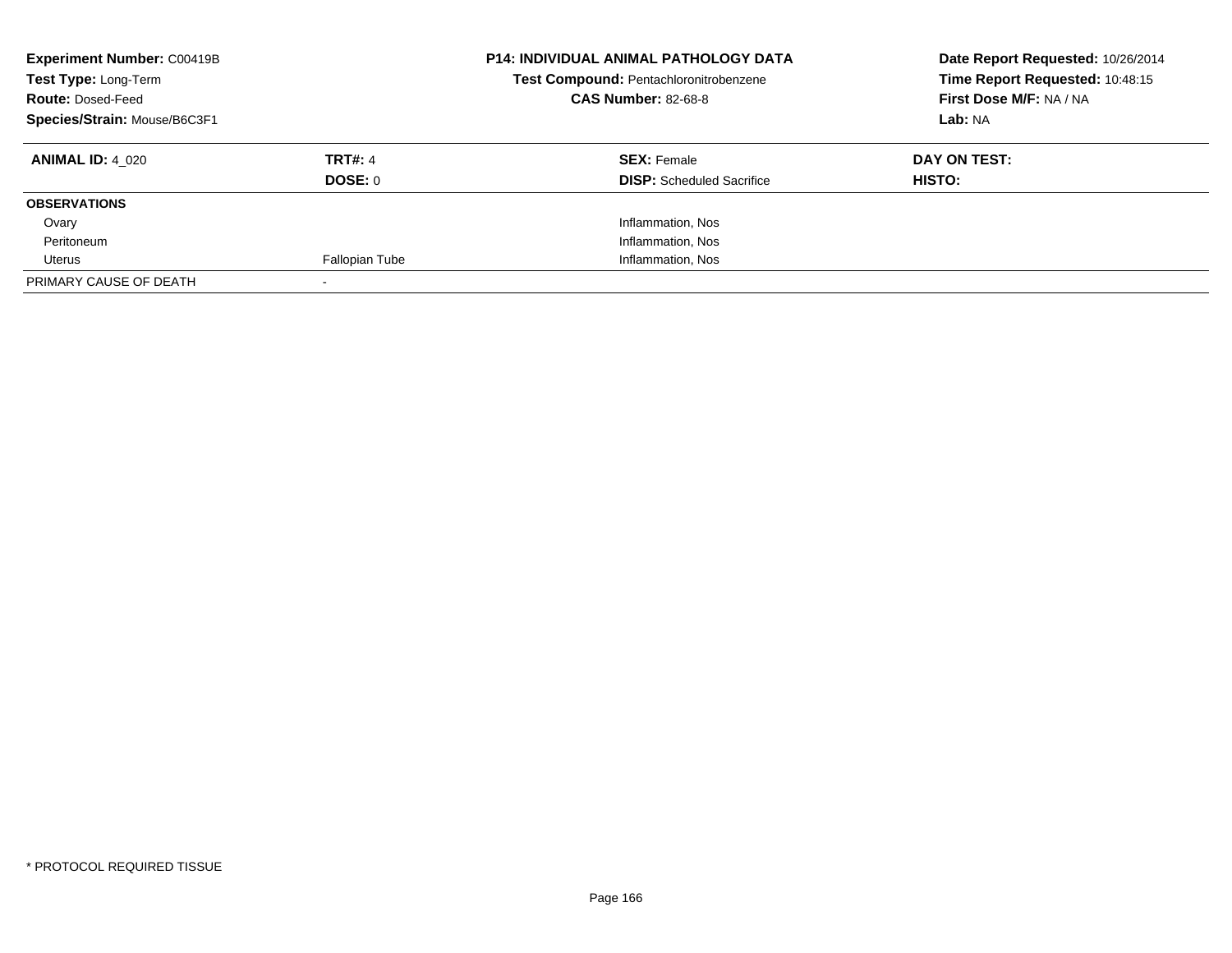| <b>Experiment Number: C00419B</b><br>Test Type: Long-Term<br><b>Route: Dosed-Feed</b><br>Species/Strain: Mouse/B6C3F1 |                                  | <b>P14: INDIVIDUAL ANIMAL PATHOLOGY DATA</b><br>Test Compound: Pentachloronitrobenzene<br><b>CAS Number: 82-68-8</b> | Date Report Requested: 10/26/2014<br>Time Report Requested: 10:48:15<br>First Dose M/F: NA / NA<br>Lab: NA |
|-----------------------------------------------------------------------------------------------------------------------|----------------------------------|----------------------------------------------------------------------------------------------------------------------|------------------------------------------------------------------------------------------------------------|
| <b>ANIMAL ID: 5 001</b>                                                                                               | TRT#: 5<br><b>DOSE: 2320 PPM</b> | <b>SEX: Female</b><br><b>DISP:</b> Scheduled Sacrifice                                                               | DAY ON TEST:<br>HISTO:                                                                                     |
| <b>OBSERVATIONS</b>                                                                                                   |                                  |                                                                                                                      |                                                                                                            |
| Uterus                                                                                                                | Endometrium                      | Hyperplasia, Cystic                                                                                                  |                                                                                                            |
| PRIMARY CAUSE OF DEATH                                                                                                |                                  |                                                                                                                      |                                                                                                            |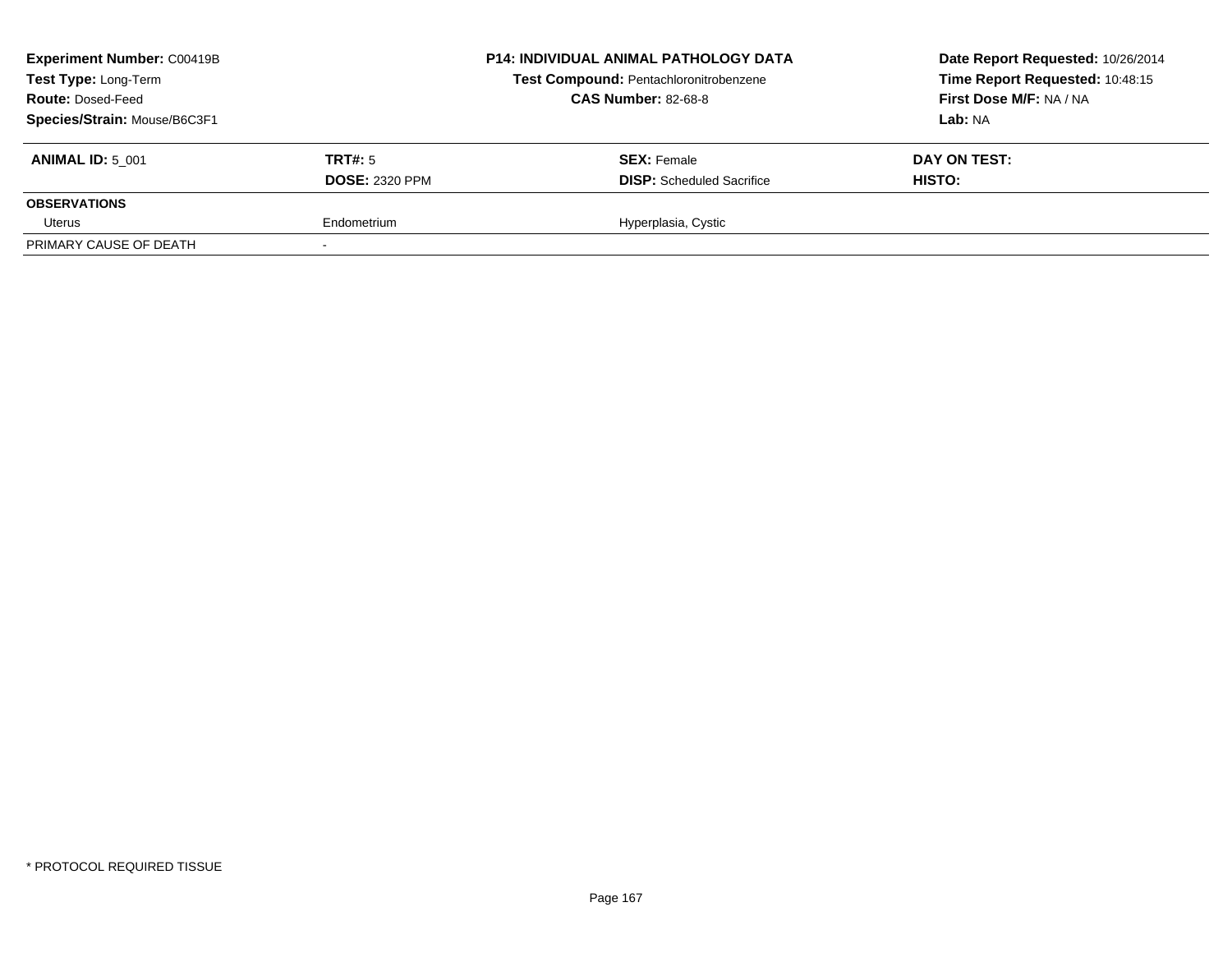| <b>Experiment Number: C00419B</b><br>Test Type: Long-Term<br><b>Route: Dosed-Feed</b><br>Species/Strain: Mouse/B6C3F1 |                                  | <b>P14: INDIVIDUAL ANIMAL PATHOLOGY DATA</b><br>Test Compound: Pentachloronitrobenzene<br><b>CAS Number: 82-68-8</b> | Date Report Requested: 10/26/2014<br>Time Report Requested: 10:48:15<br>First Dose M/F: NA / NA<br>Lab: NA |
|-----------------------------------------------------------------------------------------------------------------------|----------------------------------|----------------------------------------------------------------------------------------------------------------------|------------------------------------------------------------------------------------------------------------|
| <b>ANIMAL ID: 5 013</b>                                                                                               | TRT#: 5<br><b>DOSE: 2320 PPM</b> | <b>SEX: Female</b><br><b>DISP:</b> Scheduled Sacrifice                                                               | DAY ON TEST:<br>HISTO:                                                                                     |
| <b>OBSERVATIONS</b>                                                                                                   |                                  |                                                                                                                      |                                                                                                            |
| Ovary                                                                                                                 |                                  | Inflammation, Nos                                                                                                    |                                                                                                            |
| Uterus                                                                                                                |                                  | Inflammation, Nos                                                                                                    |                                                                                                            |
| PRIMARY CAUSE OF DEATH                                                                                                |                                  |                                                                                                                      |                                                                                                            |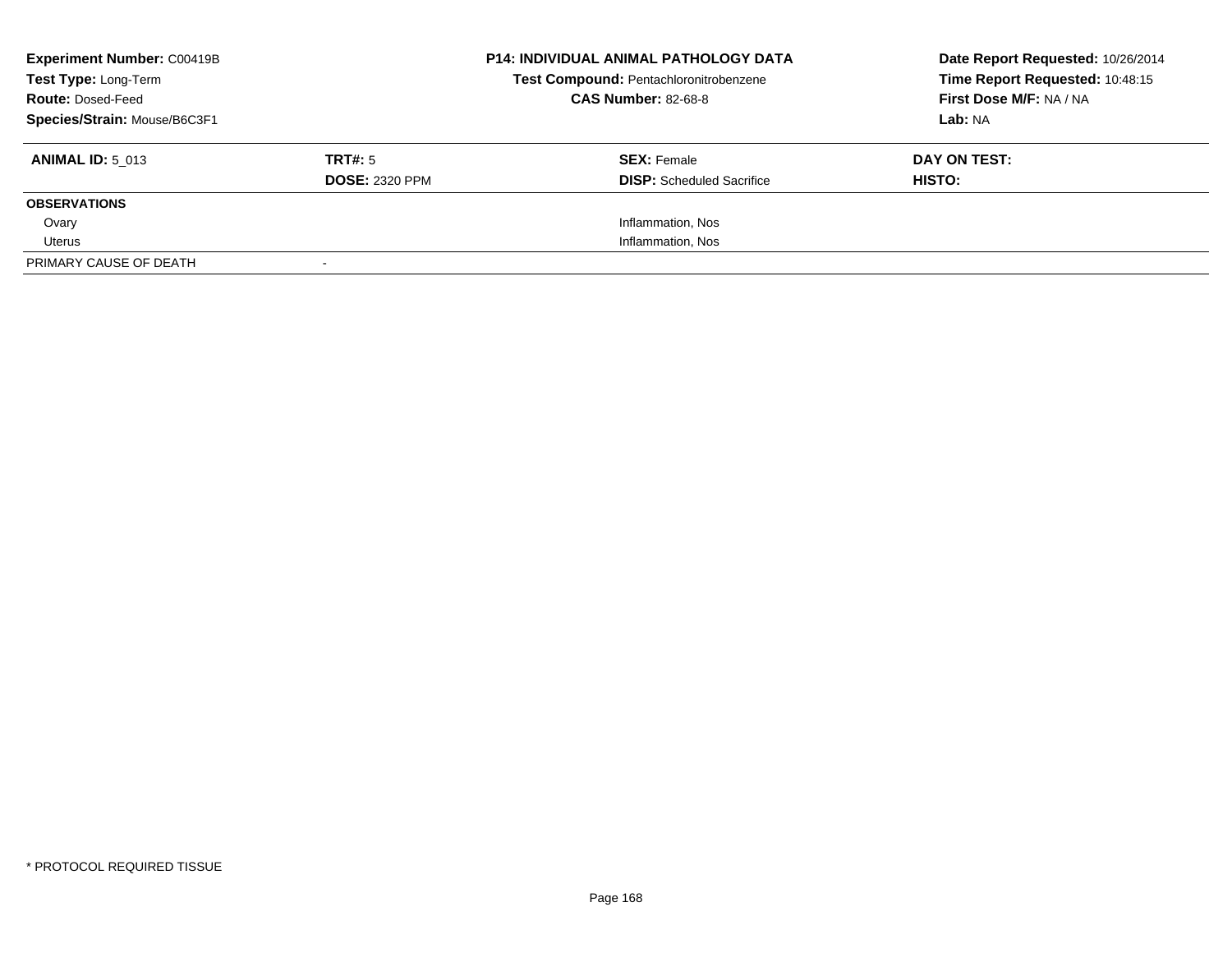| <b>Experiment Number: C00419B</b><br>Test Type: Long-Term<br><b>Route: Dosed-Feed</b><br>Species/Strain: Mouse/B6C3F1 |                                  | <b>P14: INDIVIDUAL ANIMAL PATHOLOGY DATA</b><br>Test Compound: Pentachloronitrobenzene<br><b>CAS Number: 82-68-8</b> | Date Report Requested: 10/26/2014<br>Time Report Requested: 10:48:15<br>First Dose M/F: NA / NA<br>Lab: NA |
|-----------------------------------------------------------------------------------------------------------------------|----------------------------------|----------------------------------------------------------------------------------------------------------------------|------------------------------------------------------------------------------------------------------------|
| <b>ANIMAL ID: 5 016</b>                                                                                               | TRT#: 5<br><b>DOSE: 2320 PPM</b> | <b>SEX: Female</b><br><b>DISP:</b> Scheduled Sacrifice                                                               | DAY ON TEST:<br>HISTO:                                                                                     |
| <b>OBSERVATIONS</b>                                                                                                   |                                  |                                                                                                                      |                                                                                                            |
| Ovary                                                                                                                 |                                  | Cyst, Nos                                                                                                            |                                                                                                            |
| Spleen                                                                                                                |                                  | Hematopoiesis                                                                                                        |                                                                                                            |
| Uterus                                                                                                                |                                  | Inflammation, Nos                                                                                                    |                                                                                                            |
| PRIMARY CAUSE OF DEATH                                                                                                |                                  |                                                                                                                      |                                                                                                            |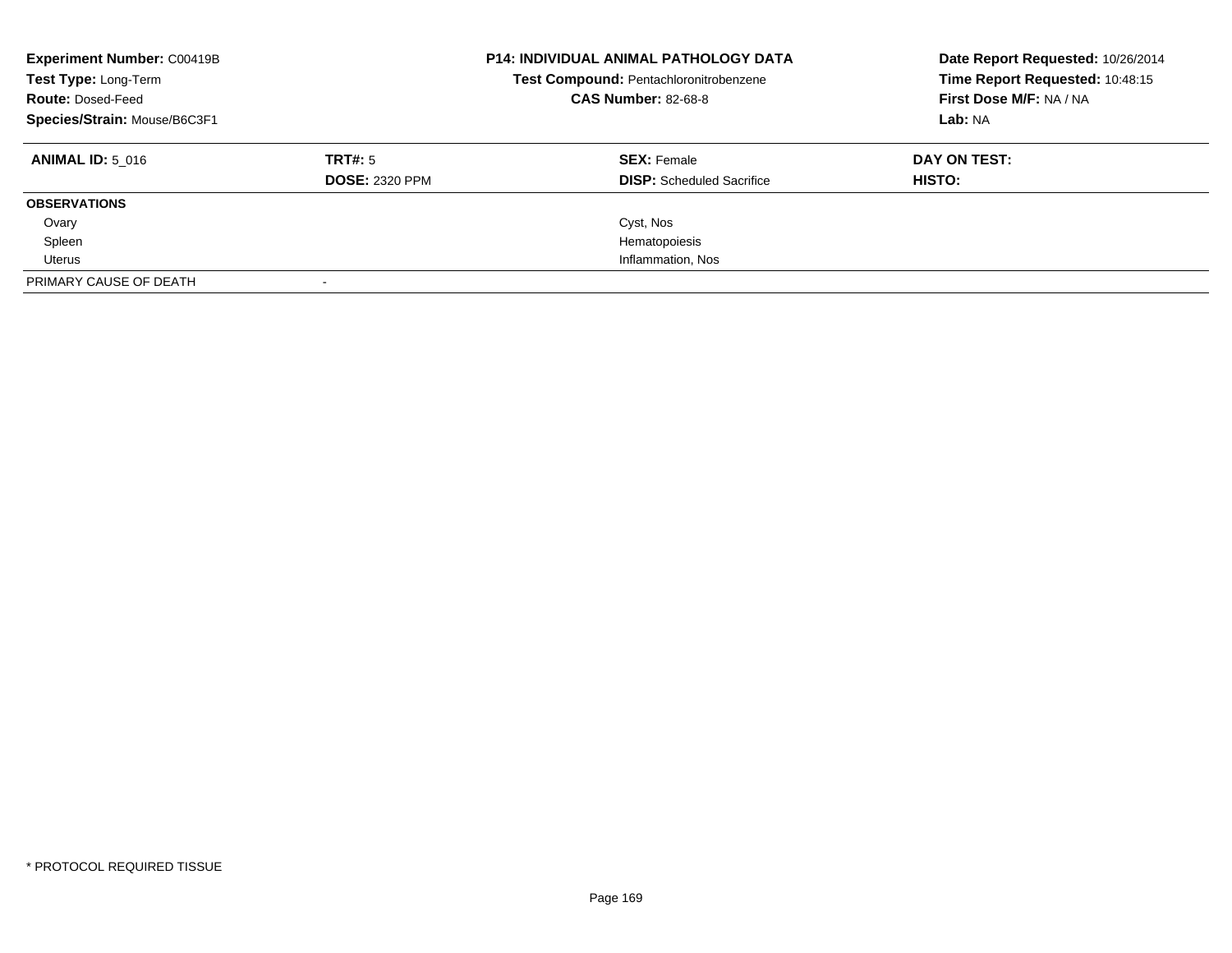| <b>Experiment Number: C00419B</b><br>Test Type: Long-Term<br><b>Route: Dosed-Feed</b><br>Species/Strain: Mouse/B6C3F1 |                                  | <b>P14: INDIVIDUAL ANIMAL PATHOLOGY DATA</b><br>Test Compound: Pentachloronitrobenzene<br><b>CAS Number: 82-68-8</b> | Date Report Requested: 10/26/2014<br>Time Report Requested: 10:48:15<br>First Dose M/F: NA / NA<br>Lab: NA |
|-----------------------------------------------------------------------------------------------------------------------|----------------------------------|----------------------------------------------------------------------------------------------------------------------|------------------------------------------------------------------------------------------------------------|
| <b>ANIMAL ID: 5 017</b>                                                                                               | TRT#: 5<br><b>DOSE: 2320 PPM</b> | <b>SEX: Female</b><br><b>DISP:</b> Scheduled Sacrifice                                                               | DAY ON TEST:<br><b>HISTO:</b>                                                                              |
|                                                                                                                       |                                  |                                                                                                                      |                                                                                                            |
| <b>OBSERVATIONS</b>                                                                                                   |                                  |                                                                                                                      |                                                                                                            |
| Ovary                                                                                                                 |                                  | Inflammation, Nos                                                                                                    |                                                                                                            |
| Peritoneum                                                                                                            |                                  | Inflammation, Nos                                                                                                    |                                                                                                            |
| Uterus                                                                                                                |                                  | Inflammation, Nos                                                                                                    |                                                                                                            |
| PRIMARY CAUSE OF DEATH                                                                                                |                                  |                                                                                                                      |                                                                                                            |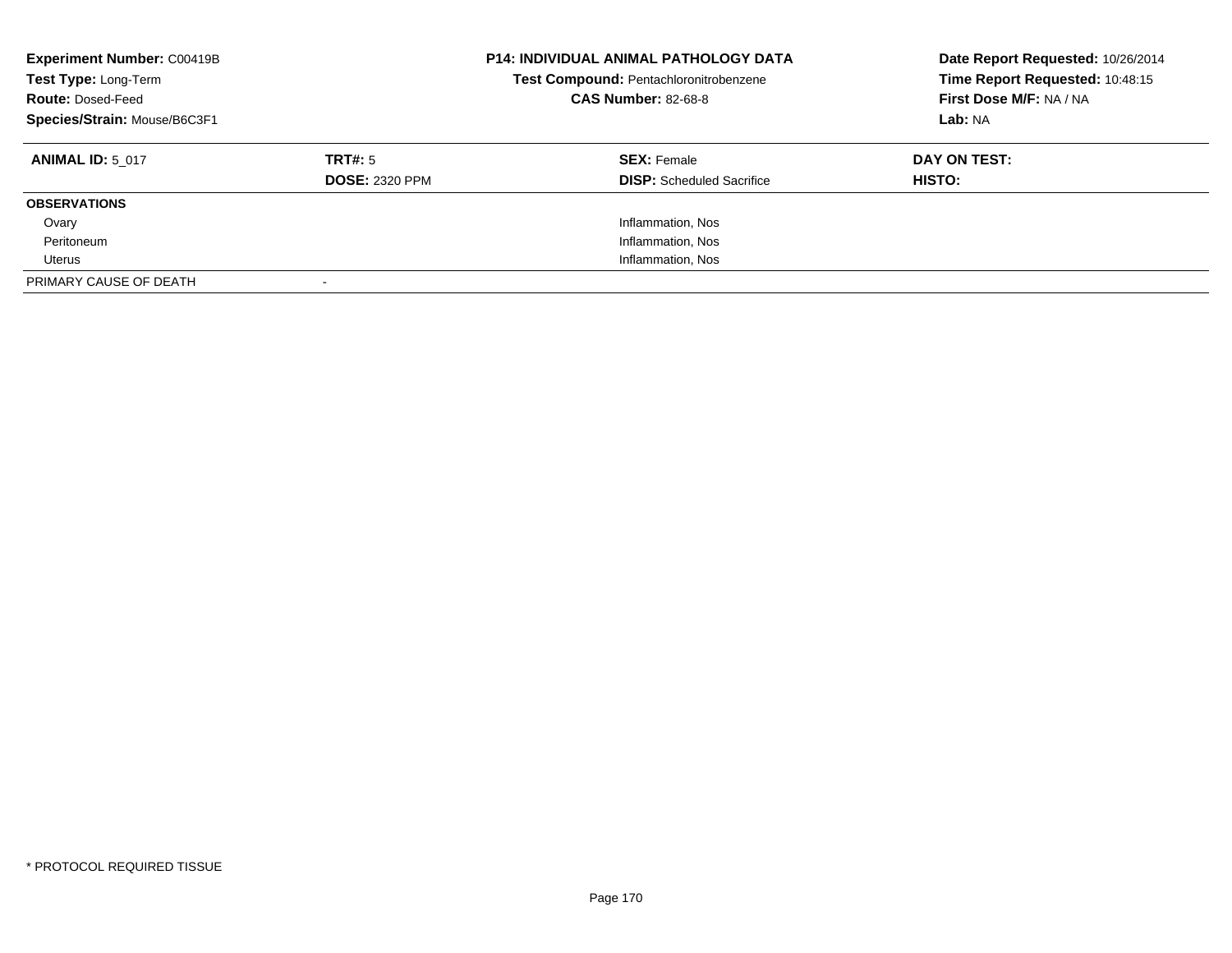| <b>Experiment Number: C00419B</b><br>Test Type: Long-Term<br><b>Route: Dosed-Feed</b><br>Species/Strain: Mouse/B6C3F1 |                       | <b>P14: INDIVIDUAL ANIMAL PATHOLOGY DATA</b><br>Test Compound: Pentachloronitrobenzene<br><b>CAS Number: 82-68-8</b> | Date Report Requested: 10/26/2014<br>Time Report Requested: 10:48:15<br>First Dose M/F: NA / NA<br>Lab: NA |
|-----------------------------------------------------------------------------------------------------------------------|-----------------------|----------------------------------------------------------------------------------------------------------------------|------------------------------------------------------------------------------------------------------------|
| <b>ANIMAL ID: 5 019</b>                                                                                               | TRT#: 5               | <b>SEX:</b> Female                                                                                                   | DAY ON TEST:                                                                                               |
|                                                                                                                       | <b>DOSE: 2320 PPM</b> | <b>DISP: Natural Death</b>                                                                                           | HISTO:                                                                                                     |
| <b>OBSERVATIONS</b>                                                                                                   |                       |                                                                                                                      |                                                                                                            |
| Mammary gland                                                                                                         |                       | Adenoma, Nos                                                                                                         |                                                                                                            |
| PRIMARY CAUSE OF DEATH                                                                                                |                       |                                                                                                                      |                                                                                                            |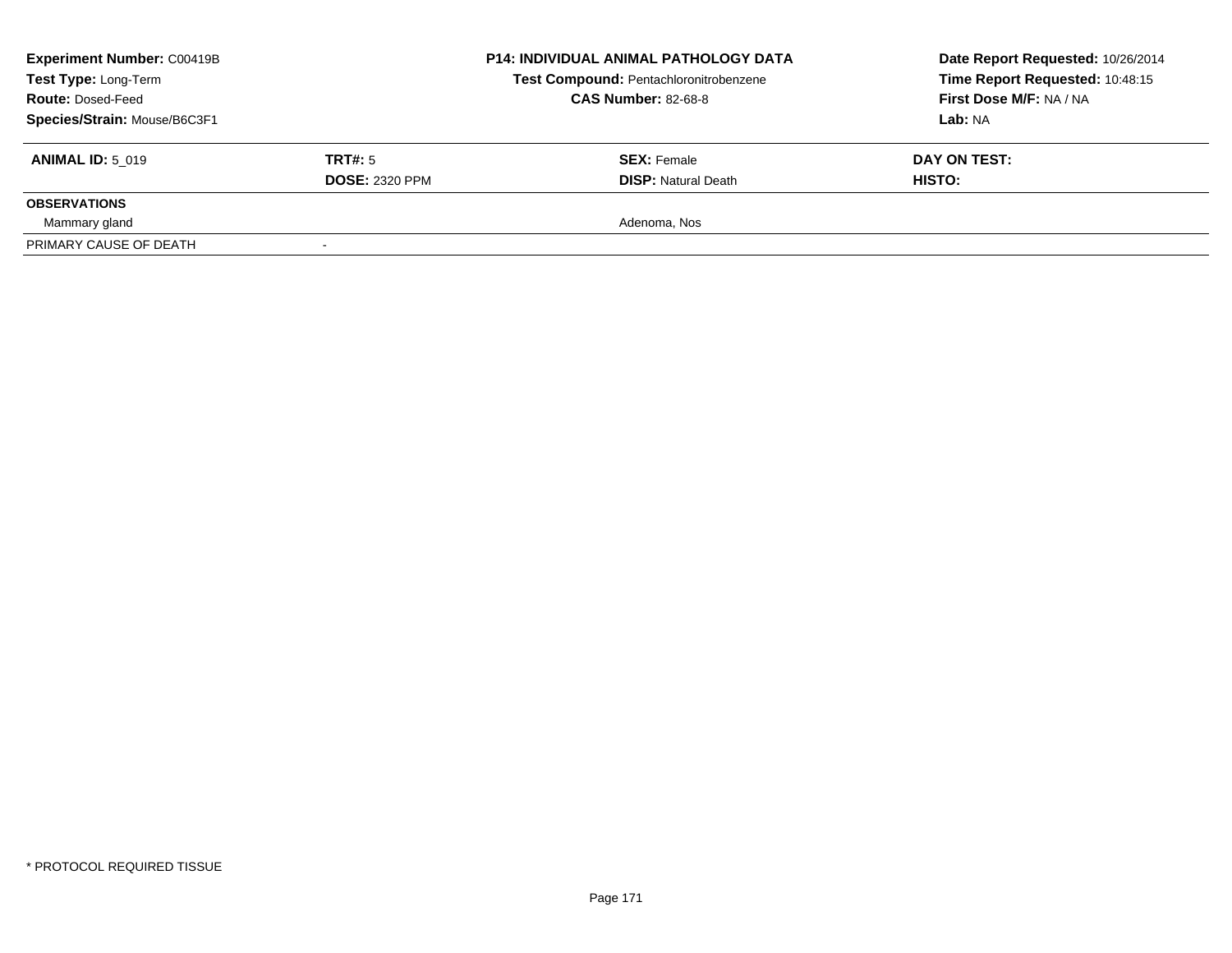| <b>Experiment Number: C00419B</b><br>Test Type: Long-Term<br><b>Route: Dosed-Feed</b><br>Species/Strain: Mouse/B6C3F1 |                                  | <b>P14: INDIVIDUAL ANIMAL PATHOLOGY DATA</b><br>Test Compound: Pentachloronitrobenzene<br><b>CAS Number: 82-68-8</b> | Date Report Requested: 10/26/2014<br>Time Report Requested: 10:48:16<br>First Dose M/F: NA / NA<br>Lab: NA |
|-----------------------------------------------------------------------------------------------------------------------|----------------------------------|----------------------------------------------------------------------------------------------------------------------|------------------------------------------------------------------------------------------------------------|
| <b>ANIMAL ID: 5 021</b>                                                                                               | TRT#: 5<br><b>DOSE: 2320 PPM</b> | <b>SEX: Female</b><br><b>DISP:</b> Scheduled Sacrifice                                                               | DAY ON TEST:<br>HISTO:                                                                                     |
| <b>OBSERVATIONS</b>                                                                                                   |                                  |                                                                                                                      |                                                                                                            |
| Mammary gland                                                                                                         |                                  | Adenocarcinoma, Nos                                                                                                  |                                                                                                            |
| Uterus                                                                                                                |                                  | Inflammation, Nos                                                                                                    |                                                                                                            |
| PRIMARY CAUSE OF DEATH                                                                                                |                                  |                                                                                                                      |                                                                                                            |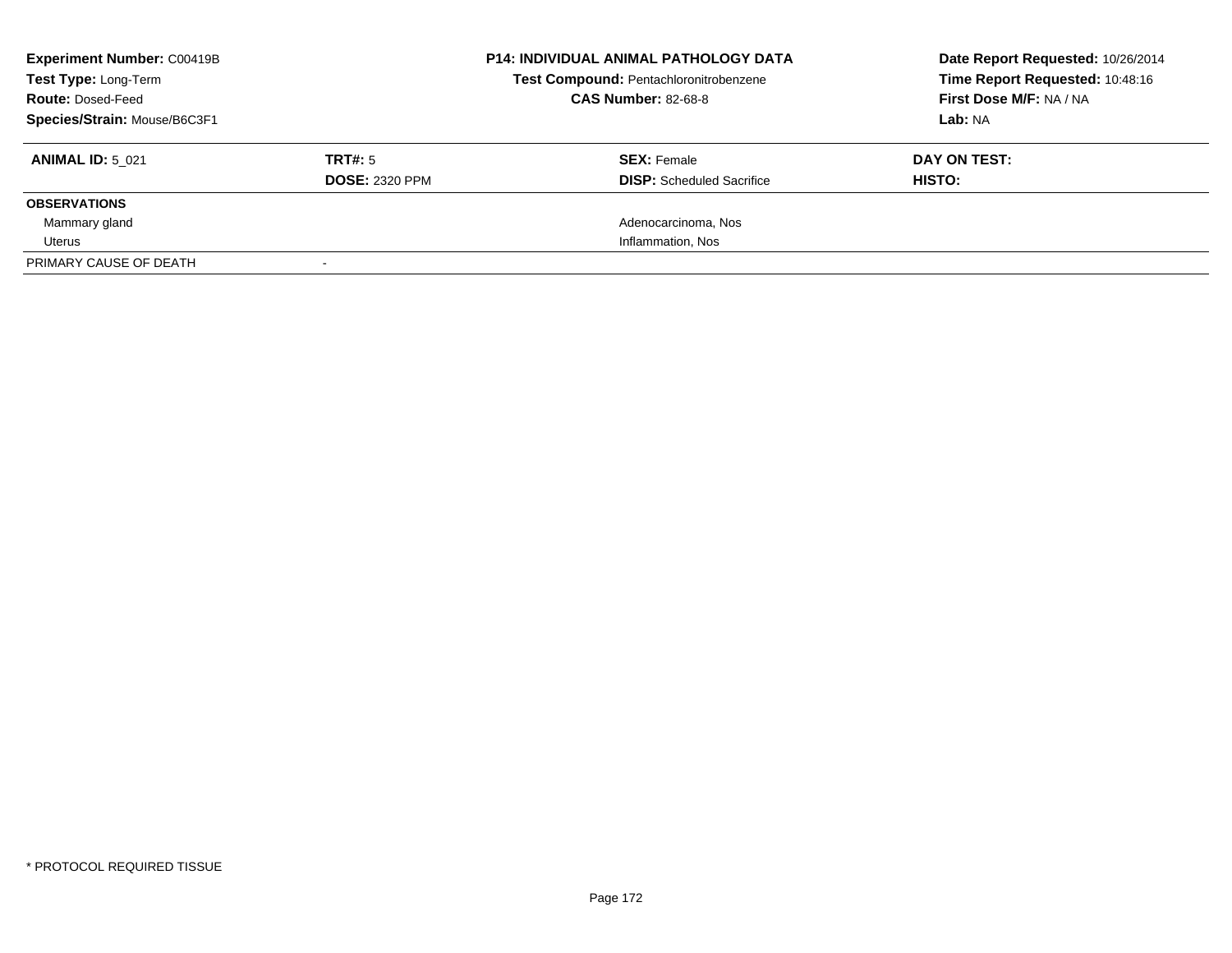| <b>Experiment Number: C00419B</b><br>Test Type: Long-Term<br><b>Route: Dosed-Feed</b><br>Species/Strain: Mouse/B6C3F1 |                                         | <b>P14: INDIVIDUAL ANIMAL PATHOLOGY DATA</b><br>Test Compound: Pentachloronitrobenzene<br><b>CAS Number: 82-68-8</b> | Date Report Requested: 10/26/2014<br>Time Report Requested: 10:48:16<br><b>First Dose M/F: NA / NA</b><br>Lab: NA |
|-----------------------------------------------------------------------------------------------------------------------|-----------------------------------------|----------------------------------------------------------------------------------------------------------------------|-------------------------------------------------------------------------------------------------------------------|
| <b>ANIMAL ID: 5 023</b>                                                                                               | <b>TRT#:</b> 5<br><b>DOSE: 2320 PPM</b> | <b>SEX:</b> Female<br><b>DISP:</b> Scheduled Sacrifice                                                               | DAY ON TEST:<br>HISTO:                                                                                            |
| <b>OBSERVATIONS</b>                                                                                                   |                                         |                                                                                                                      |                                                                                                                   |
| Uterus                                                                                                                |                                         | Inflammation, Nos                                                                                                    |                                                                                                                   |
| PRIMARY CAUSE OF DEATH                                                                                                |                                         |                                                                                                                      |                                                                                                                   |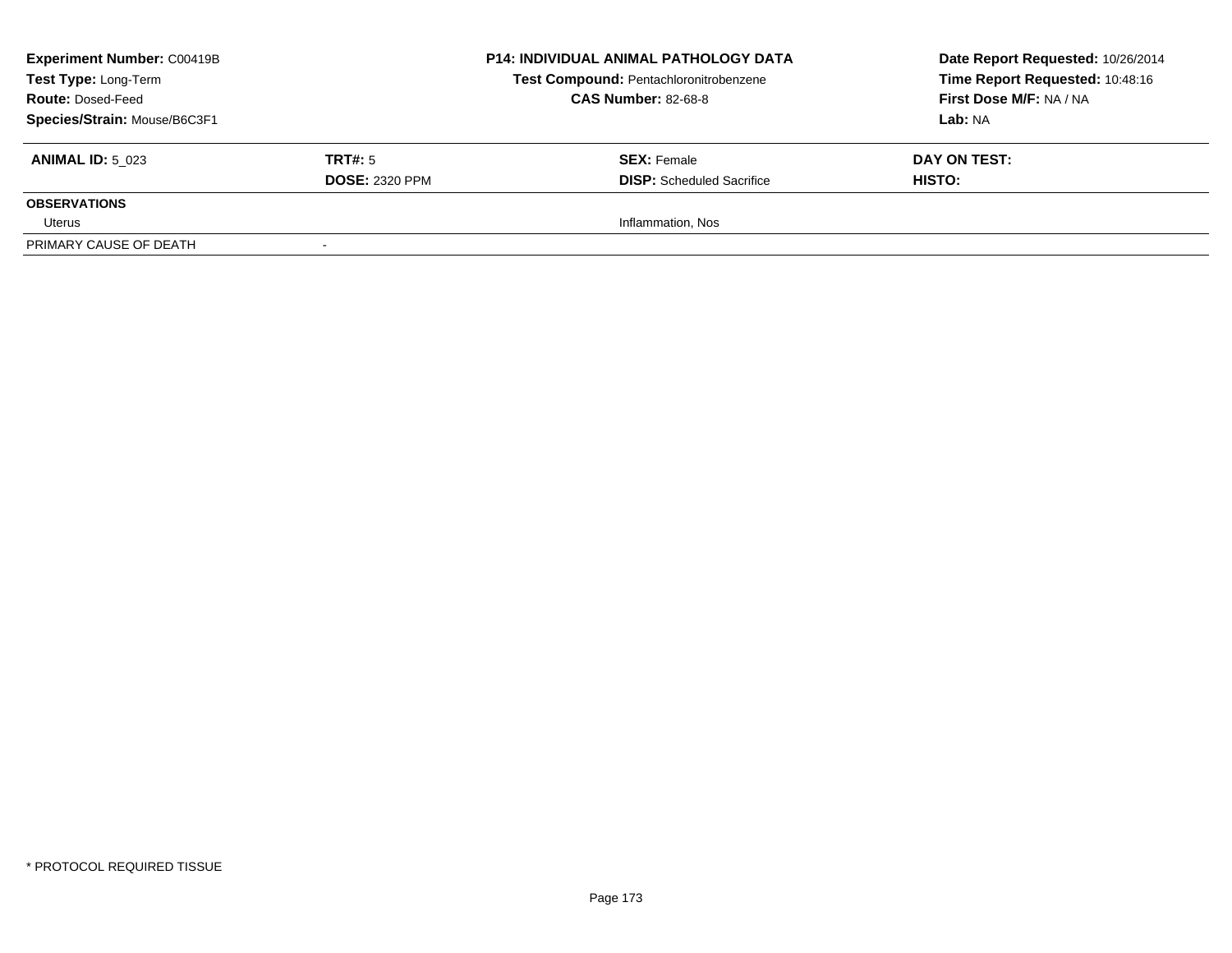| <b>Experiment Number: C00419B</b><br>Test Type: Long-Term<br><b>Route: Dosed-Feed</b><br>Species/Strain: Mouse/B6C3F1 |                       | <b>P14: INDIVIDUAL ANIMAL PATHOLOGY DATA</b><br>Test Compound: Pentachloronitrobenzene<br><b>CAS Number: 82-68-8</b> | Date Report Requested: 10/26/2014<br>Time Report Requested: 10:48:16<br>First Dose M/F: NA / NA<br>Lab: NA |
|-----------------------------------------------------------------------------------------------------------------------|-----------------------|----------------------------------------------------------------------------------------------------------------------|------------------------------------------------------------------------------------------------------------|
| <b>ANIMAL ID: 5 025</b>                                                                                               | TRT#: 5               | <b>SEX: Female</b>                                                                                                   | DAY ON TEST:                                                                                               |
|                                                                                                                       | <b>DOSE: 2320 PPM</b> | <b>DISP:</b> Scheduled Sacrifice                                                                                     | HISTO:                                                                                                     |
| <b>OBSERVATIONS</b>                                                                                                   |                       |                                                                                                                      |                                                                                                            |
| Mammary gland                                                                                                         |                       | Adenoma, Nos                                                                                                         |                                                                                                            |
| Ovary                                                                                                                 |                       | Inflammation, Nos                                                                                                    |                                                                                                            |
| Uterus                                                                                                                |                       | Inflammation, Nos                                                                                                    |                                                                                                            |
| PRIMARY CAUSE OF DEATH                                                                                                |                       |                                                                                                                      |                                                                                                            |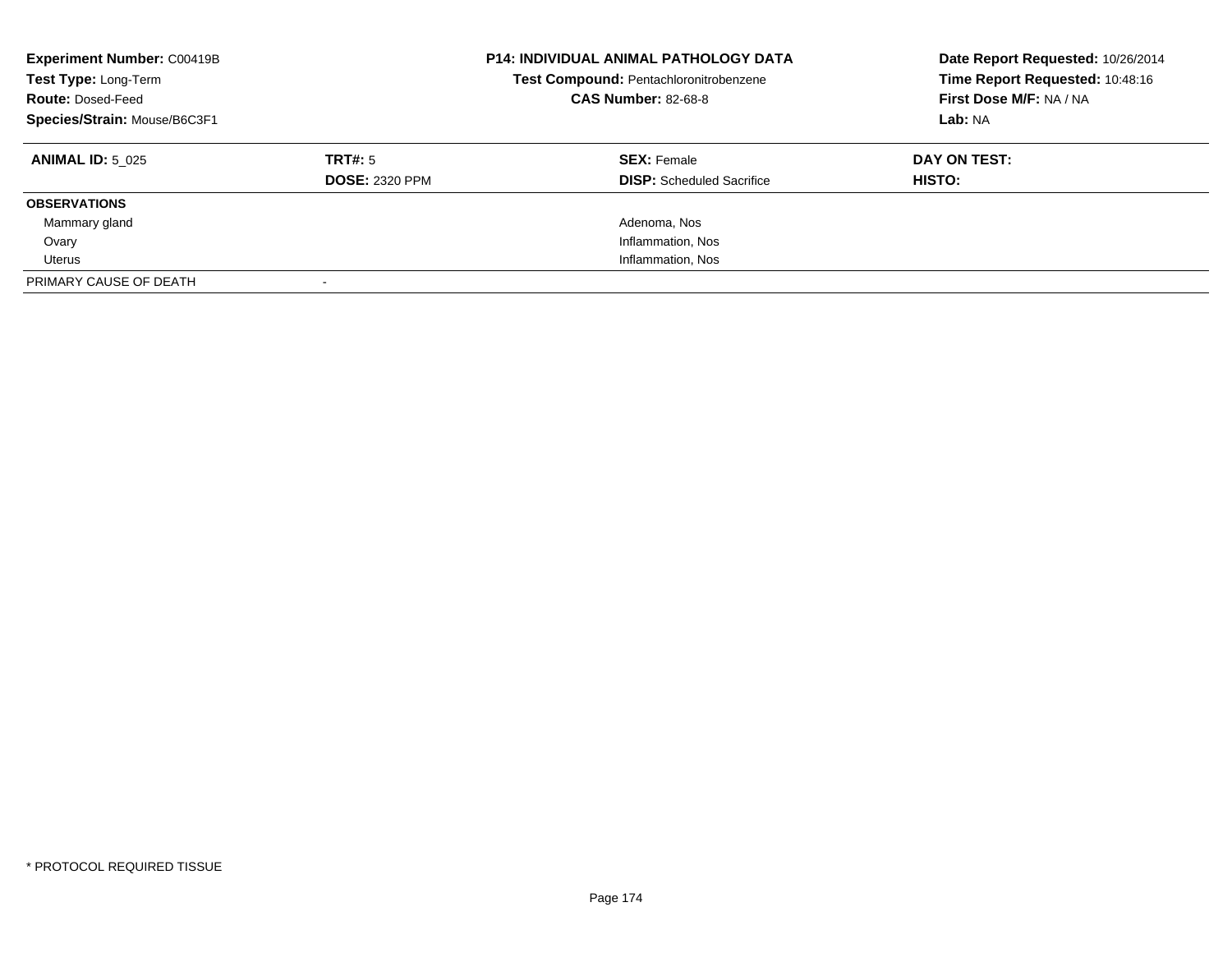| <b>Experiment Number: C00419B</b><br>Test Type: Long-Term<br><b>Route: Dosed-Feed</b><br>Species/Strain: Mouse/B6C3F1 |                                         | <b>P14: INDIVIDUAL ANIMAL PATHOLOGY DATA</b><br>Test Compound: Pentachloronitrobenzene<br><b>CAS Number: 82-68-8</b> | Date Report Requested: 10/26/2014<br>Time Report Requested: 10:48:16<br><b>First Dose M/F: NA / NA</b><br>Lab: NA |
|-----------------------------------------------------------------------------------------------------------------------|-----------------------------------------|----------------------------------------------------------------------------------------------------------------------|-------------------------------------------------------------------------------------------------------------------|
| <b>ANIMAL ID: 5 026</b>                                                                                               | <b>TRT#:</b> 5<br><b>DOSE: 2320 PPM</b> | <b>SEX:</b> Female<br><b>DISP:</b> Scheduled Sacrifice                                                               | DAY ON TEST:<br>HISTO:                                                                                            |
| <b>OBSERVATIONS</b>                                                                                                   |                                         |                                                                                                                      |                                                                                                                   |
| Uterus                                                                                                                |                                         | Hydrometra                                                                                                           |                                                                                                                   |
| PRIMARY CAUSE OF DEATH                                                                                                |                                         |                                                                                                                      |                                                                                                                   |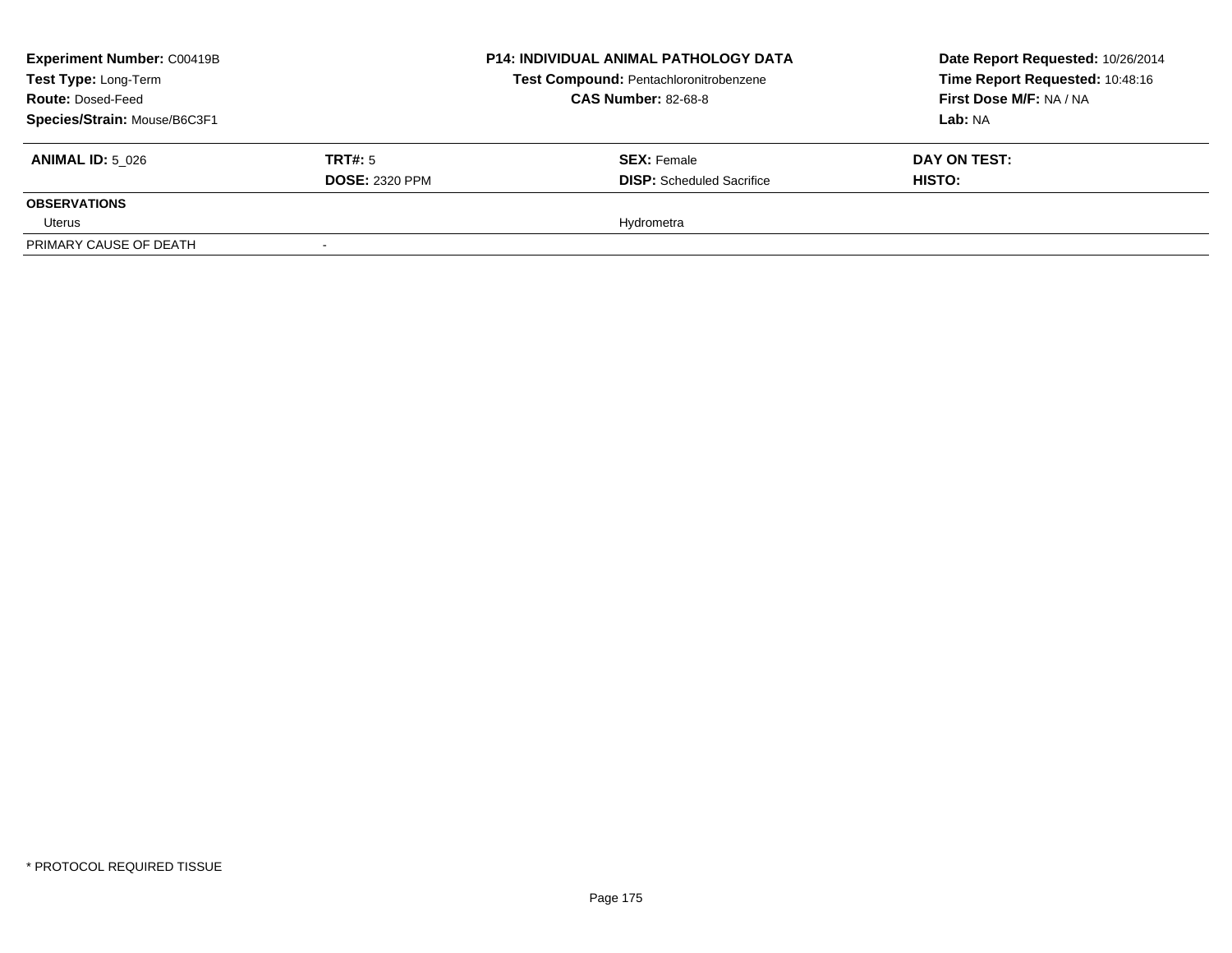| <b>Experiment Number: C00419B</b><br>Test Type: Long-Term<br><b>Route: Dosed-Feed</b><br>Species/Strain: Mouse/B6C3F1 |                                  | <b>P14: INDIVIDUAL ANIMAL PATHOLOGY DATA</b><br>Test Compound: Pentachloronitrobenzene<br><b>CAS Number: 82-68-8</b> | Date Report Requested: 10/26/2014<br>Time Report Requested: 10:48:16<br>First Dose M/F: NA / NA<br>Lab: NA |
|-----------------------------------------------------------------------------------------------------------------------|----------------------------------|----------------------------------------------------------------------------------------------------------------------|------------------------------------------------------------------------------------------------------------|
| <b>ANIMAL ID: 5 028</b>                                                                                               | TRT#: 5<br><b>DOSE: 2320 PPM</b> | <b>SEX:</b> Female<br><b>DISP:</b> Scheduled Sacrifice                                                               | DAY ON TEST:<br>HISTO:                                                                                     |
| <b>OBSERVATIONS</b>                                                                                                   |                                  |                                                                                                                      |                                                                                                            |
| Ovary                                                                                                                 |                                  | Inflammation, Nos                                                                                                    |                                                                                                            |
| Uterus                                                                                                                |                                  | Inflammation, Nos                                                                                                    |                                                                                                            |
| PRIMARY CAUSE OF DEATH                                                                                                |                                  |                                                                                                                      |                                                                                                            |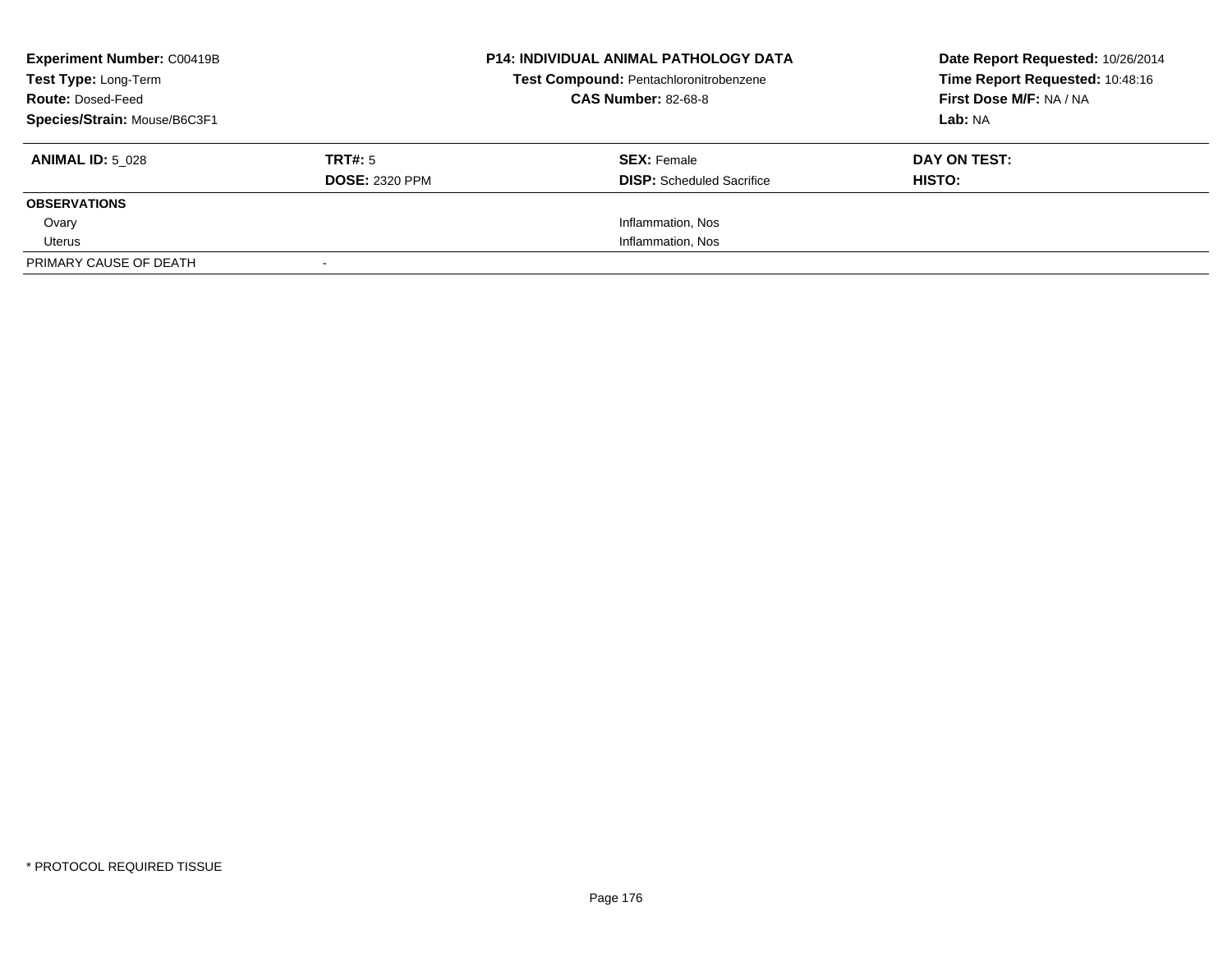| <b>Experiment Number: C00419B</b><br>Test Type: Long-Term<br><b>Route: Dosed-Feed</b><br>Species/Strain: Mouse/B6C3F1 |                                  | <b>P14: INDIVIDUAL ANIMAL PATHOLOGY DATA</b><br>Test Compound: Pentachloronitrobenzene<br><b>CAS Number: 82-68-8</b> | Date Report Requested: 10/26/2014<br>Time Report Requested: 10:48:16<br>First Dose M/F: NA / NA<br>Lab: NA |
|-----------------------------------------------------------------------------------------------------------------------|----------------------------------|----------------------------------------------------------------------------------------------------------------------|------------------------------------------------------------------------------------------------------------|
| <b>ANIMAL ID: 5 035</b>                                                                                               | TRT#: 5<br><b>DOSE: 2320 PPM</b> | <b>SEX: Female</b><br><b>DISP:</b> Scheduled Sacrifice                                                               | DAY ON TEST:<br>HISTO:                                                                                     |
| <b>OBSERVATIONS</b>                                                                                                   |                                  |                                                                                                                      |                                                                                                            |
| Uterus                                                                                                                | Endometrium                      | Hyperplasia, Cystic                                                                                                  |                                                                                                            |
| PRIMARY CAUSE OF DEATH                                                                                                |                                  |                                                                                                                      |                                                                                                            |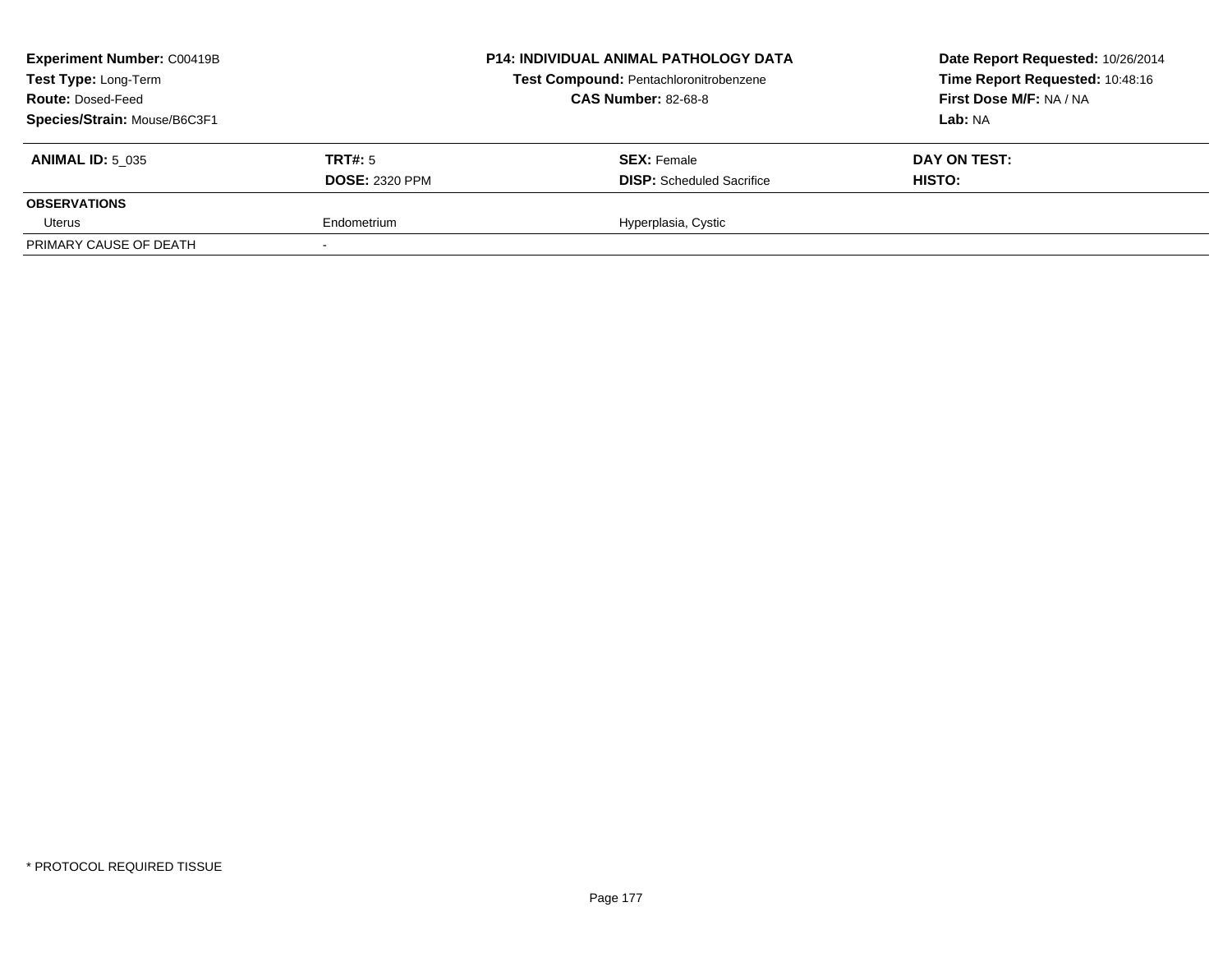| <b>Experiment Number: C00419B</b><br>Test Type: Long-Term<br><b>Route: Dosed-Feed</b><br>Species/Strain: Mouse/B6C3F1 |                       | <b>P14: INDIVIDUAL ANIMAL PATHOLOGY DATA</b><br>Test Compound: Pentachloronitrobenzene<br><b>CAS Number: 82-68-8</b> | Date Report Requested: 10/26/2014<br>Time Report Requested: 10:48:16<br>First Dose M/F: NA / NA<br>Lab: NA |
|-----------------------------------------------------------------------------------------------------------------------|-----------------------|----------------------------------------------------------------------------------------------------------------------|------------------------------------------------------------------------------------------------------------|
| <b>ANIMAL ID: 5 036</b>                                                                                               | TRT#: 5               | <b>SEX: Female</b>                                                                                                   | DAY ON TEST:                                                                                               |
|                                                                                                                       | <b>DOSE: 2320 PPM</b> | <b>DISP:</b> Scheduled Sacrifice                                                                                     | <b>HISTO:</b>                                                                                              |
| <b>OBSERVATIONS</b>                                                                                                   |                       |                                                                                                                      |                                                                                                            |
| Lung                                                                                                                  |                       | Pneumonia, Chronic Murine                                                                                            |                                                                                                            |
| Lymph node                                                                                                            | Mesenteric Lymph Node | Hyperplasia, Nos                                                                                                     |                                                                                                            |
| Spleen                                                                                                                |                       | Hematopoiesis                                                                                                        |                                                                                                            |
| PRIMARY CAUSE OF DEATH                                                                                                |                       |                                                                                                                      |                                                                                                            |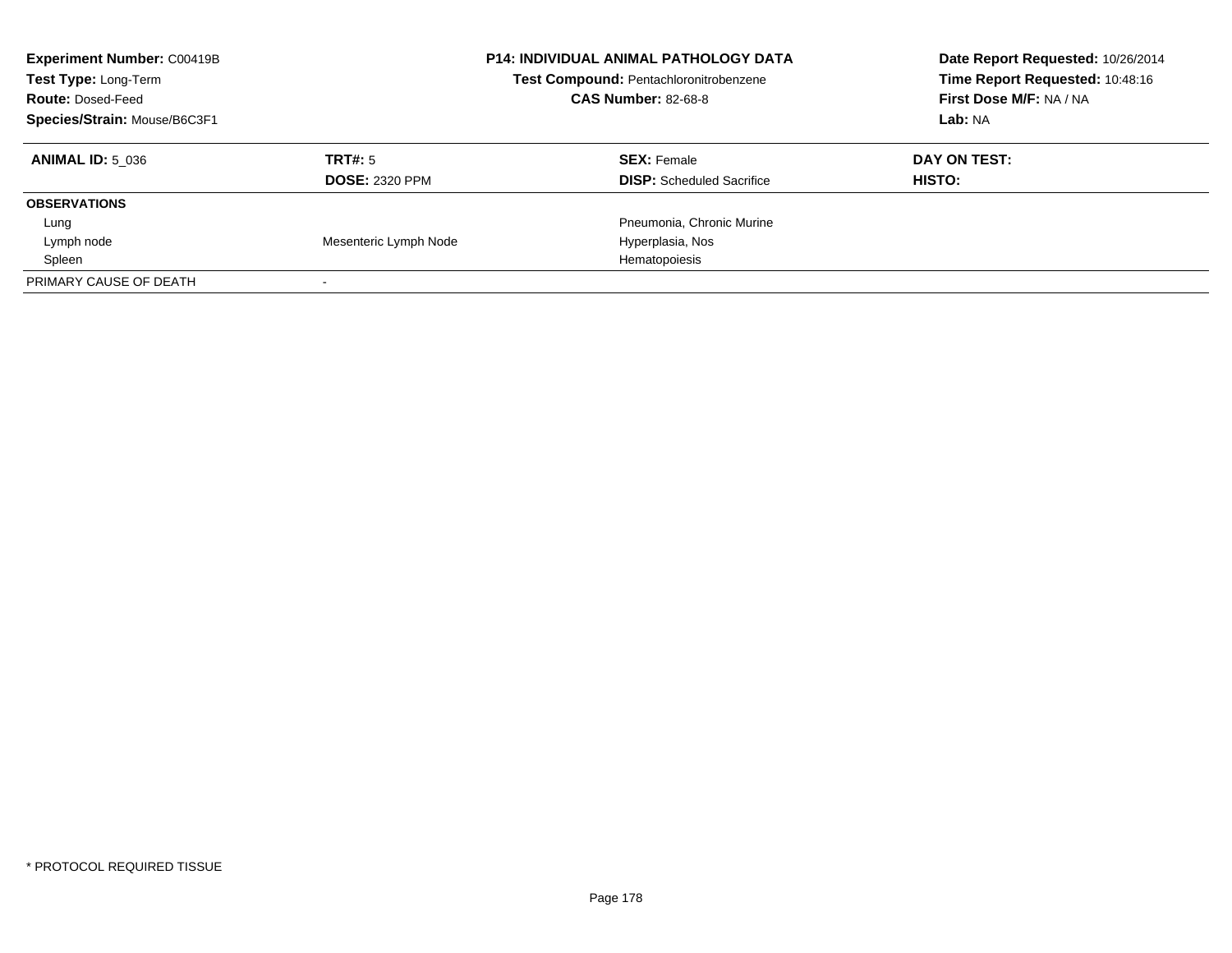| <b>Experiment Number: C00419B</b><br>Test Type: Long-Term<br><b>Route: Dosed-Feed</b><br>Species/Strain: Mouse/B6C3F1 |                                  | <b>P14: INDIVIDUAL ANIMAL PATHOLOGY DATA</b><br>Test Compound: Pentachloronitrobenzene<br><b>CAS Number: 82-68-8</b> | Date Report Requested: 10/26/2014<br>Time Report Requested: 10:48:16<br>First Dose M/F: NA / NA<br>Lab: NA |
|-----------------------------------------------------------------------------------------------------------------------|----------------------------------|----------------------------------------------------------------------------------------------------------------------|------------------------------------------------------------------------------------------------------------|
| <b>ANIMAL ID: 5 037</b>                                                                                               | TRT#: 5<br><b>DOSE: 2320 PPM</b> | <b>SEX: Female</b><br><b>DISP:</b> Scheduled Sacrifice                                                               | DAY ON TEST:<br>HISTO:                                                                                     |
| <b>OBSERVATIONS</b>                                                                                                   |                                  |                                                                                                                      |                                                                                                            |
| Spleen                                                                                                                |                                  | Hemangiosarcoma                                                                                                      |                                                                                                            |
| PRIMARY CAUSE OF DEATH                                                                                                |                                  |                                                                                                                      |                                                                                                            |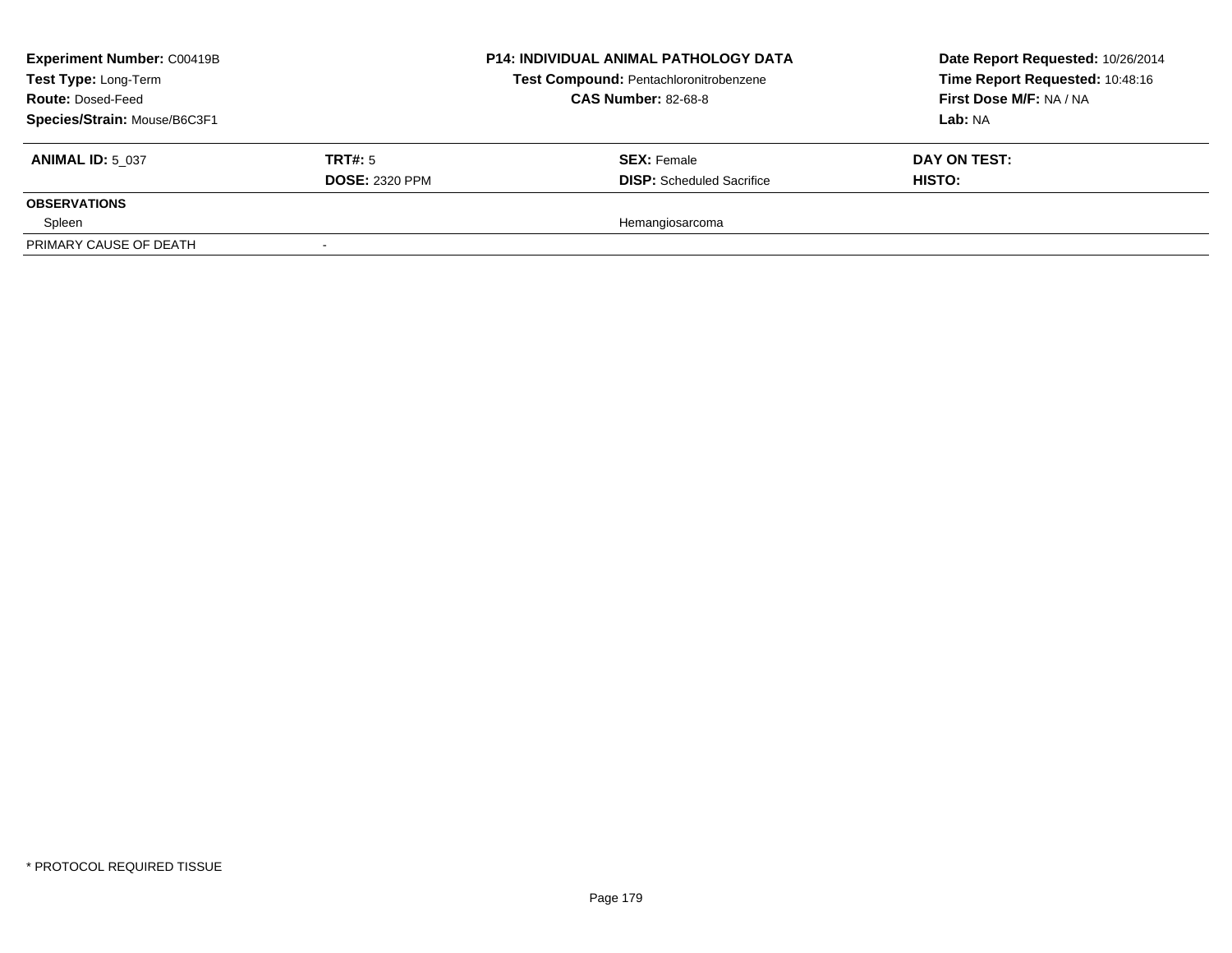| <b>Experiment Number: C00419B</b><br>Test Type: Long-Term<br><b>Route: Dosed-Feed</b><br>Species/Strain: Mouse/B6C3F1 |                                  | <b>P14: INDIVIDUAL ANIMAL PATHOLOGY DATA</b><br>Test Compound: Pentachloronitrobenzene<br><b>CAS Number: 82-68-8</b> | Date Report Requested: 10/26/2014<br>Time Report Requested: 10:48:16<br>First Dose M/F: NA / NA<br>Lab: NA |
|-----------------------------------------------------------------------------------------------------------------------|----------------------------------|----------------------------------------------------------------------------------------------------------------------|------------------------------------------------------------------------------------------------------------|
| <b>ANIMAL ID: 5 038</b>                                                                                               | TRT#: 5<br><b>DOSE: 2320 PPM</b> | <b>SEX: Female</b><br><b>DISP:</b> Scheduled Sacrifice                                                               | DAY ON TEST:<br>HISTO:                                                                                     |
| <b>OBSERVATIONS</b>                                                                                                   |                                  |                                                                                                                      |                                                                                                            |
| Uterus                                                                                                                | Endometrium                      | Hyperplasia, Cystic                                                                                                  |                                                                                                            |
| PRIMARY CAUSE OF DEATH                                                                                                |                                  |                                                                                                                      |                                                                                                            |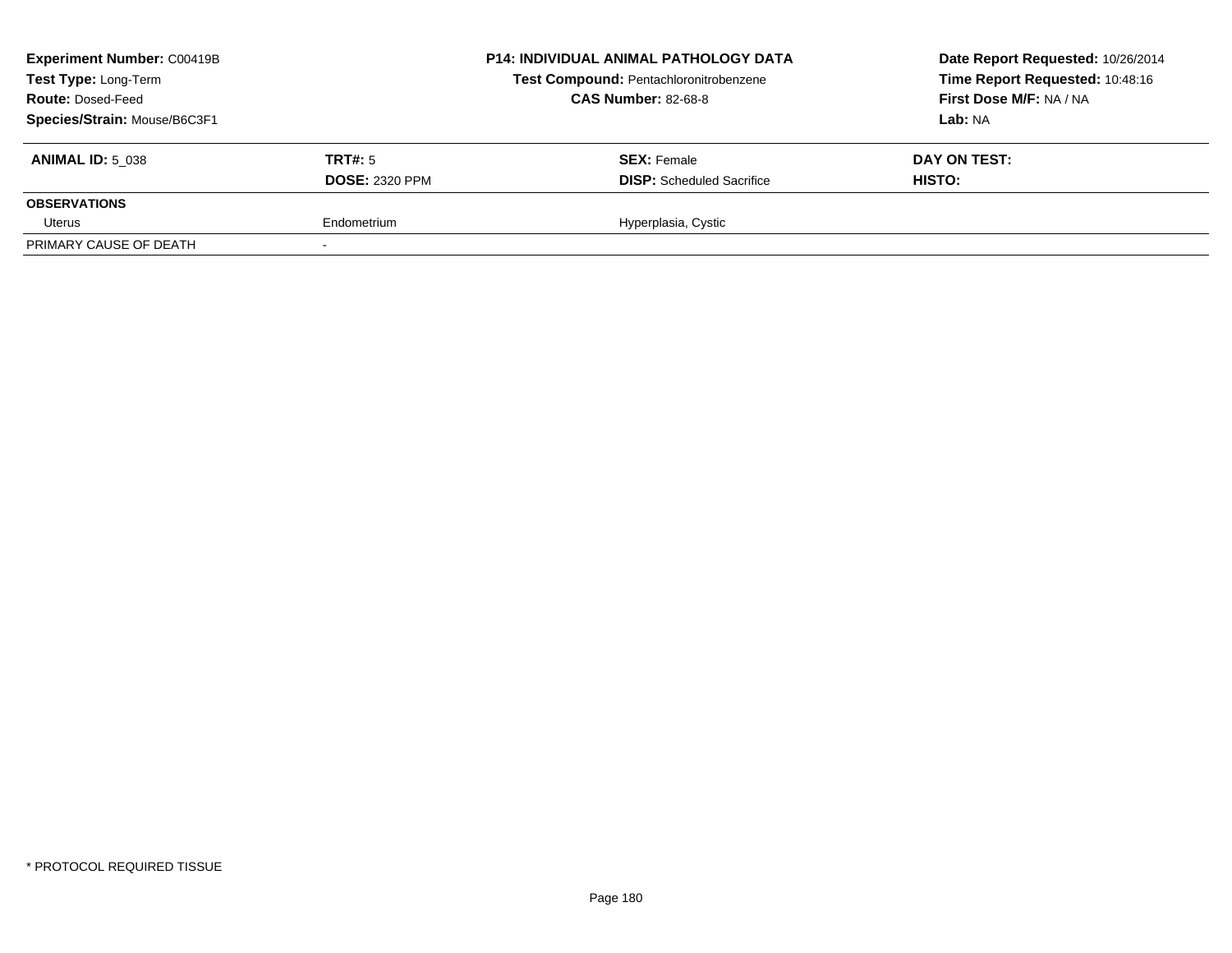| <b>Experiment Number: C00419B</b><br>Test Type: Long-Term<br><b>Route: Dosed-Feed</b><br>Species/Strain: Mouse/B6C3F1 |                                  | <b>P14: INDIVIDUAL ANIMAL PATHOLOGY DATA</b><br>Test Compound: Pentachloronitrobenzene<br><b>CAS Number: 82-68-8</b> | Date Report Requested: 10/26/2014<br>Time Report Requested: 10:48:16<br>First Dose M/F: NA / NA<br>Lab: NA |
|-----------------------------------------------------------------------------------------------------------------------|----------------------------------|----------------------------------------------------------------------------------------------------------------------|------------------------------------------------------------------------------------------------------------|
| <b>ANIMAL ID: 5 045</b>                                                                                               | TRT#: 5<br><b>DOSE: 2320 PPM</b> | <b>SEX: Female</b><br><b>DISP:</b> Scheduled Sacrifice                                                               | DAY ON TEST:<br>HISTO:                                                                                     |
| <b>OBSERVATIONS</b>                                                                                                   |                                  |                                                                                                                      |                                                                                                            |
| Uterus                                                                                                                | Endometrium                      | Hyperplasia, Cystic                                                                                                  |                                                                                                            |
| PRIMARY CAUSE OF DEATH                                                                                                |                                  |                                                                                                                      |                                                                                                            |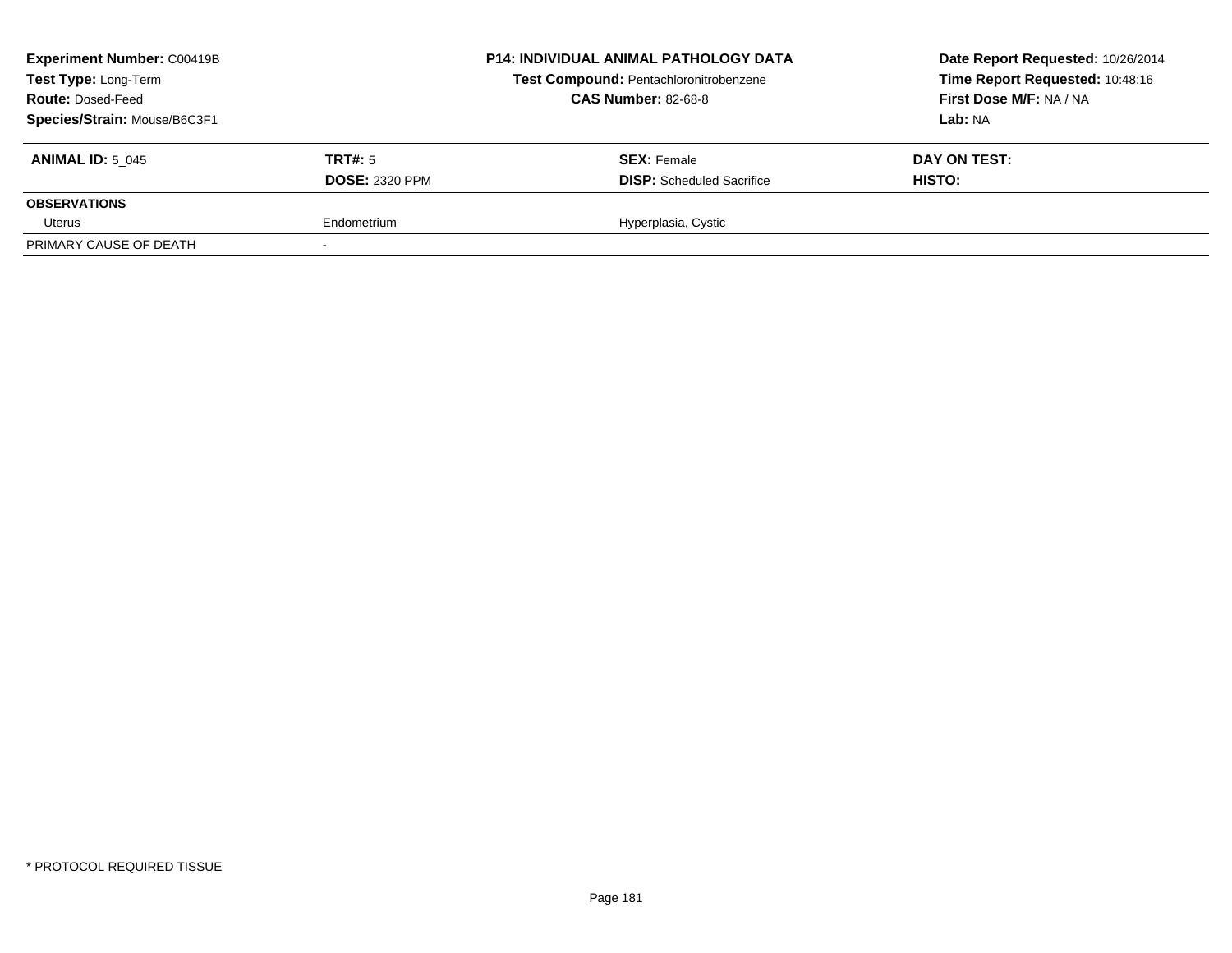| <b>Experiment Number: C00419B</b><br><b>Test Type: Long-Term</b><br><b>Route: Dosed-Feed</b><br>Species/Strain: Mouse/B6C3F1 |                                  | <b>P14: INDIVIDUAL ANIMAL PATHOLOGY DATA</b><br>Test Compound: Pentachloronitrobenzene<br><b>CAS Number: 82-68-8</b> | Date Report Requested: 10/26/2014<br>Time Report Requested: 10:48:16<br>First Dose M/F: NA / NA<br>Lab: NA |
|------------------------------------------------------------------------------------------------------------------------------|----------------------------------|----------------------------------------------------------------------------------------------------------------------|------------------------------------------------------------------------------------------------------------|
| <b>ANIMAL ID: 5 049</b>                                                                                                      | TRT#: 5<br><b>DOSE: 2320 PPM</b> | <b>SEX: Female</b><br><b>DISP:</b> Natural Death                                                                     | DAY ON TEST:<br>HISTO:                                                                                     |
| <b>OBSERVATIONS</b>                                                                                                          |                                  |                                                                                                                      |                                                                                                            |
| Unspecified                                                                                                                  | Multiple Organs Nos              | Lymphoma, Nos-Malignant                                                                                              |                                                                                                            |
| PRIMARY CAUSE OF DEATH                                                                                                       |                                  |                                                                                                                      |                                                                                                            |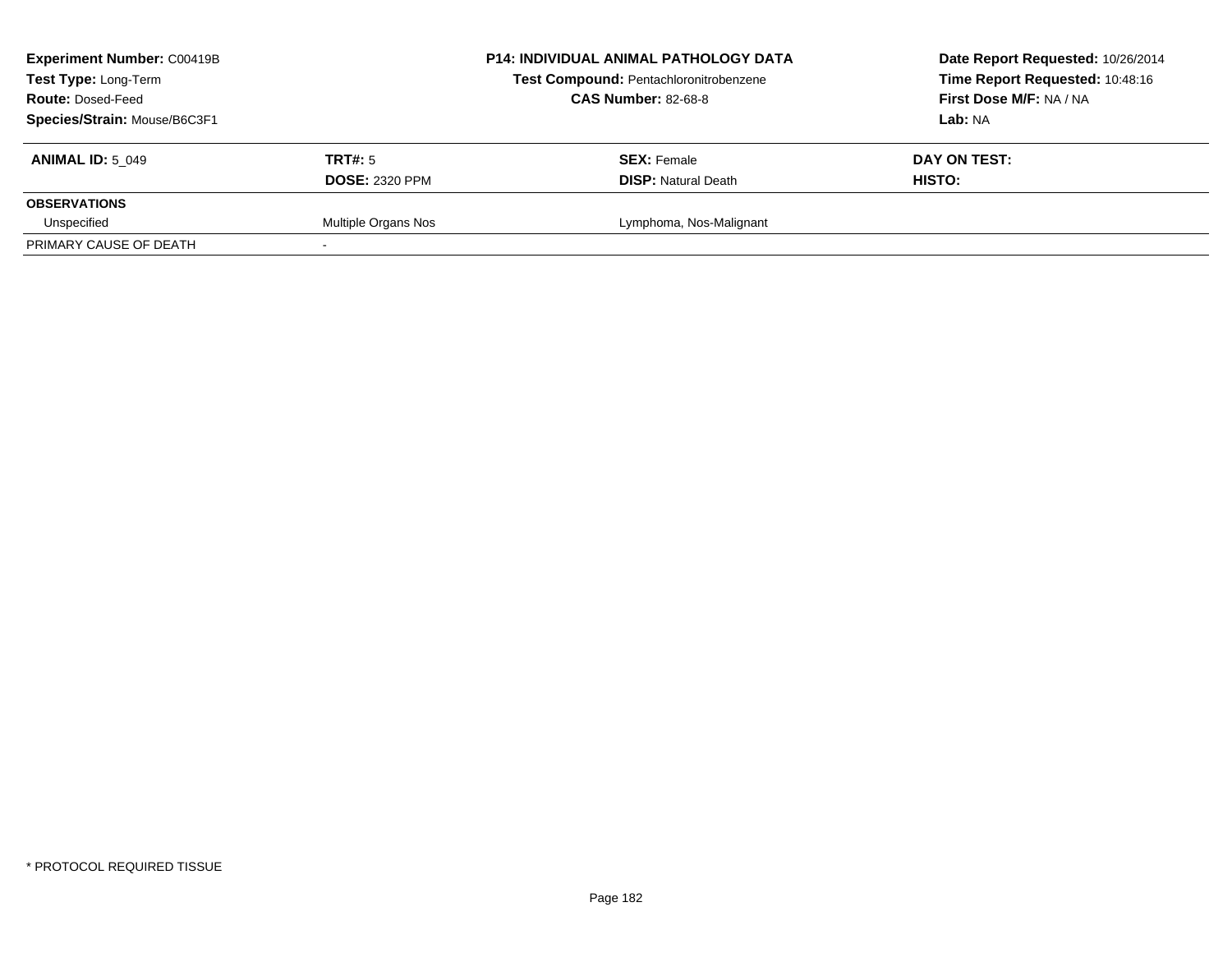| <b>Experiment Number: C00419B</b><br>Test Type: Long-Term<br><b>Route: Dosed-Feed</b><br>Species/Strain: Mouse/B6C3F1 |                                         | <b>P14: INDIVIDUAL ANIMAL PATHOLOGY DATA</b><br>Test Compound: Pentachloronitrobenzene<br><b>CAS Number: 82-68-8</b> | Date Report Requested: 10/26/2014<br>Time Report Requested: 10:48:16<br>First Dose M/F: NA / NA<br>Lab: NA |
|-----------------------------------------------------------------------------------------------------------------------|-----------------------------------------|----------------------------------------------------------------------------------------------------------------------|------------------------------------------------------------------------------------------------------------|
| <b>ANIMAL ID: 6 001</b>                                                                                               | <b>TRT#: 6</b><br><b>DOSE: 4640 PPM</b> | <b>SEX: Female</b><br><b>DISP:</b> Scheduled Sacrifice                                                               | DAY ON TEST:<br>HISTO:                                                                                     |
| <b>OBSERVATIONS</b>                                                                                                   |                                         |                                                                                                                      |                                                                                                            |
| Liver                                                                                                                 |                                         | Hepatocellular Carcinoma                                                                                             |                                                                                                            |
| PRIMARY CAUSE OF DEATH                                                                                                |                                         |                                                                                                                      |                                                                                                            |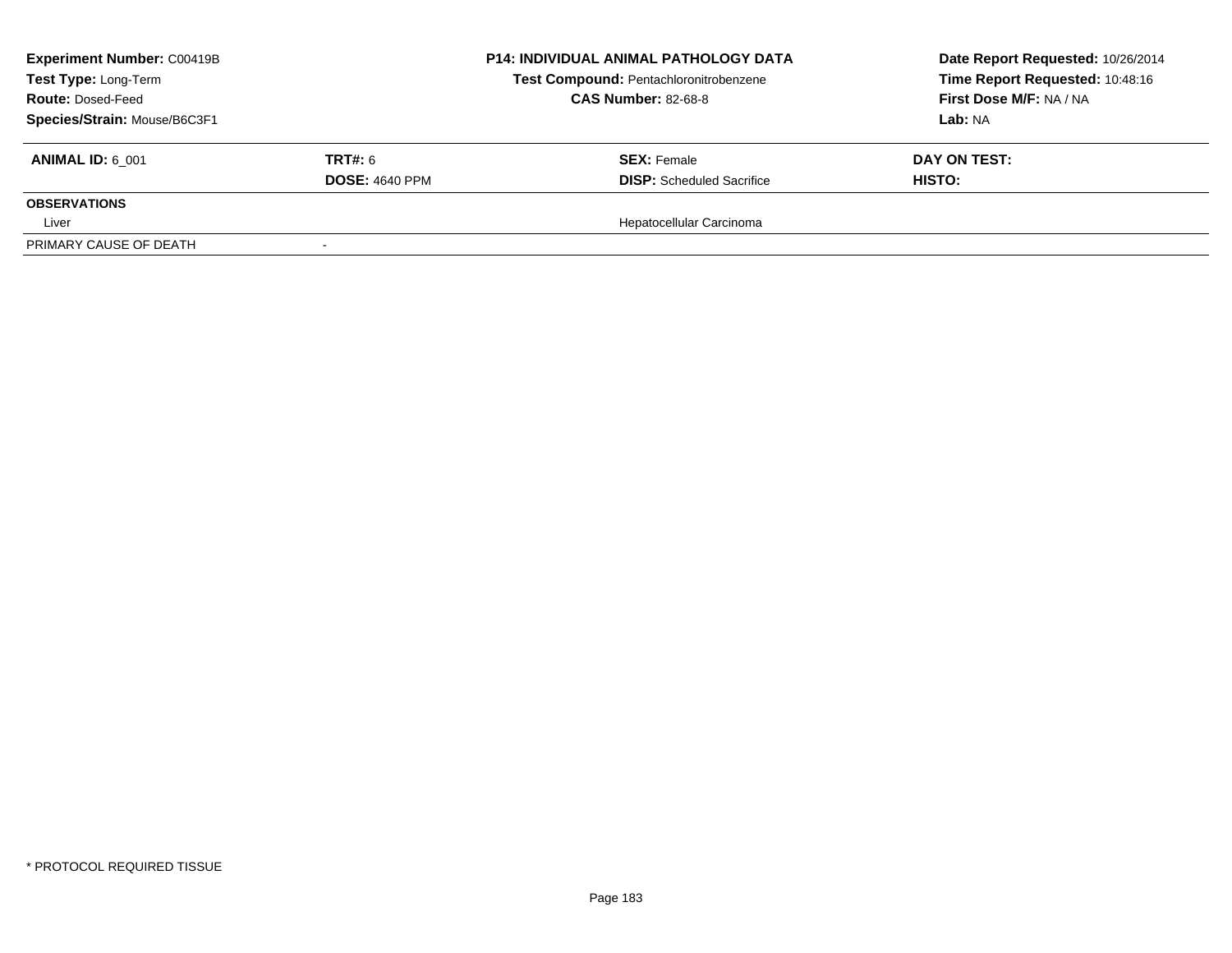| <b>Experiment Number: C00419B</b><br>Test Type: Long-Term<br><b>Route: Dosed-Feed</b> |                       | <b>P14: INDIVIDUAL ANIMAL PATHOLOGY DATA</b><br>Test Compound: Pentachloronitrobenzene<br><b>CAS Number: 82-68-8</b> | Date Report Requested: 10/26/2014<br>Time Report Requested: 10:48:16<br>First Dose M/F: NA / NA |
|---------------------------------------------------------------------------------------|-----------------------|----------------------------------------------------------------------------------------------------------------------|-------------------------------------------------------------------------------------------------|
| Species/Strain: Mouse/B6C3F1                                                          |                       |                                                                                                                      | <b>Lab: NA</b>                                                                                  |
| <b>ANIMAL ID: 6 003</b>                                                               | <b>TRT#:</b> 6        | <b>SEX: Female</b>                                                                                                   | DAY ON TEST:                                                                                    |
|                                                                                       | <b>DOSE: 4640 PPM</b> | <b>DISP:</b> Scheduled Sacrifice                                                                                     | <b>HISTO:</b>                                                                                   |
| <b>OBSERVATIONS</b>                                                                   |                       |                                                                                                                      |                                                                                                 |
| Uterus                                                                                |                       | Hydrometra                                                                                                           |                                                                                                 |
| PRIMARY CAUSE OF DEATH                                                                |                       |                                                                                                                      |                                                                                                 |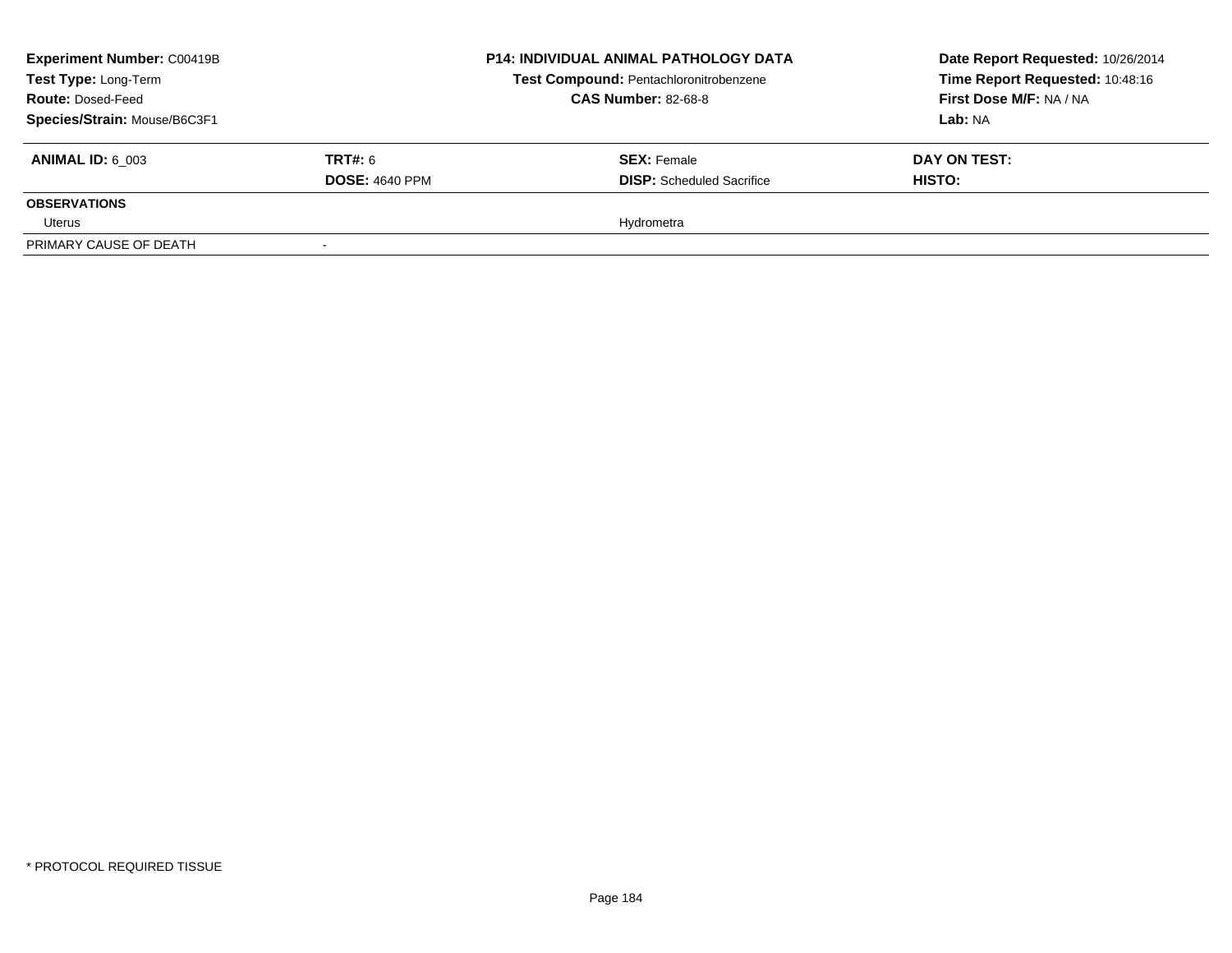| <b>Experiment Number: C00419B</b><br><b>Test Type: Long-Term</b> |                       | <b>P14: INDIVIDUAL ANIMAL PATHOLOGY DATA</b><br>Test Compound: Pentachloronitrobenzene | Date Report Requested: 10/26/2014<br>Time Report Requested: 10:48:16 |
|------------------------------------------------------------------|-----------------------|----------------------------------------------------------------------------------------|----------------------------------------------------------------------|
| <b>Route: Dosed-Feed</b>                                         |                       | <b>CAS Number: 82-68-8</b>                                                             | First Dose M/F: NA / NA                                              |
| Species/Strain: Mouse/B6C3F1                                     |                       |                                                                                        | Lab: NA                                                              |
| <b>ANIMAL ID: 6 004</b>                                          | TRT#: 6               | <b>SEX: Female</b>                                                                     | DAY ON TEST:                                                         |
|                                                                  | <b>DOSE: 4640 PPM</b> | <b>DISP:</b> Scheduled Sacrifice                                                       | HISTO:                                                               |
| <b>OBSERVATIONS</b>                                              |                       |                                                                                        |                                                                      |
| Spleen                                                           |                       | Hemangiosarcoma                                                                        |                                                                      |
| Uterus                                                           | Endometrium           | Hyperplasia, Cystic                                                                    |                                                                      |
| PRIMARY CAUSE OF DEATH                                           |                       |                                                                                        |                                                                      |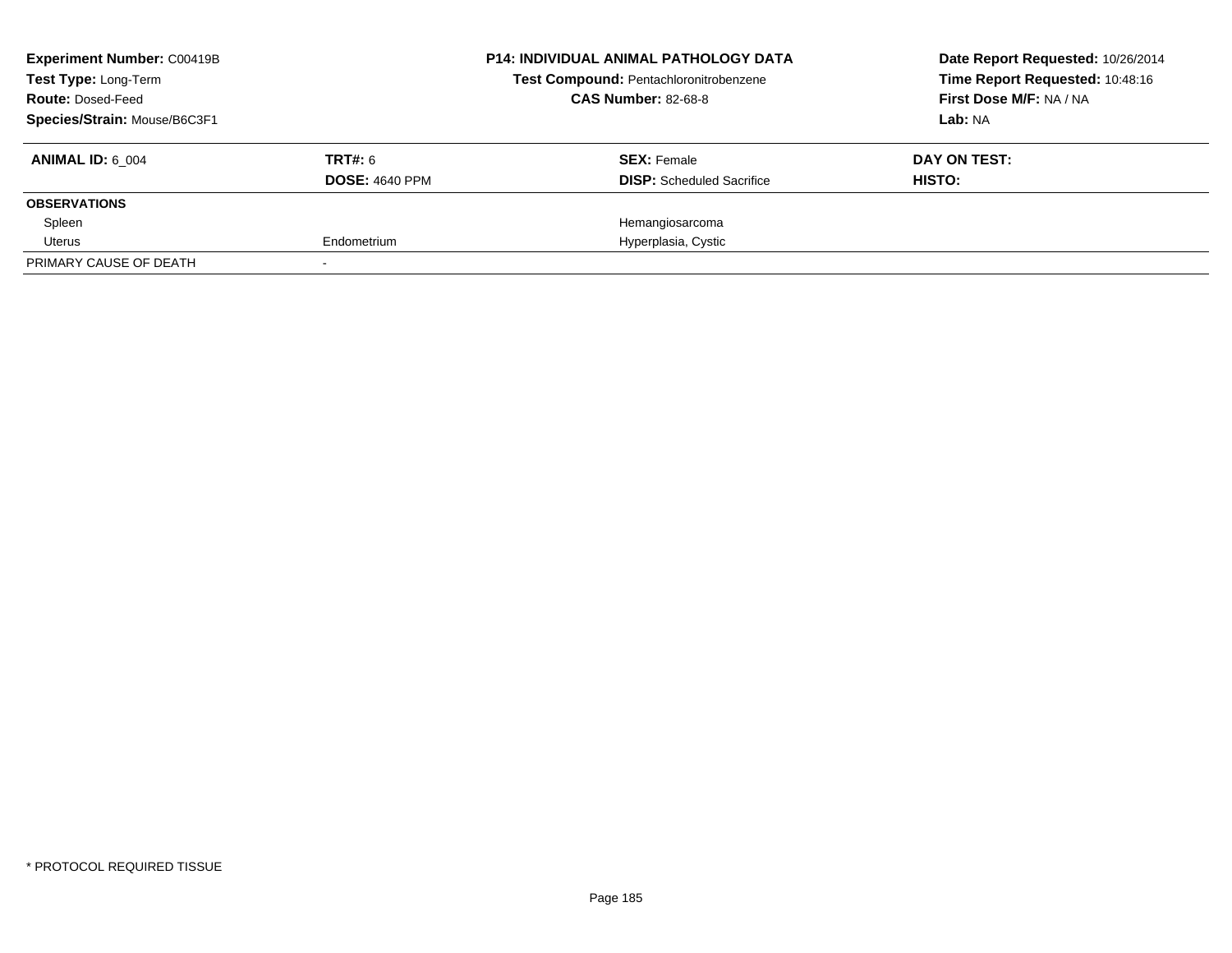| <b>Experiment Number: C00419B</b><br><b>Test Type: Long-Term</b><br><b>Route: Dosed-Feed</b> | <b>P14: INDIVIDUAL ANIMAL PATHOLOGY DATA</b><br><b>Test Compound: Pentachloronitrobenzene</b><br><b>CAS Number: 82-68-8</b> |                                      | Date Report Requested: 10/26/2014<br>Time Report Requested: 10:48:16<br>First Dose M/F: NA / NA |
|----------------------------------------------------------------------------------------------|-----------------------------------------------------------------------------------------------------------------------------|--------------------------------------|-------------------------------------------------------------------------------------------------|
| Species/Strain: Mouse/B6C3F1                                                                 |                                                                                                                             |                                      | Lab: NA                                                                                         |
| <b>ANIMAL ID: 6 005</b>                                                                      | TRT#: 6                                                                                                                     | <b>SEX:</b> Female                   | DAY ON TEST:                                                                                    |
|                                                                                              | <b>DOSE: 4640 PPM</b>                                                                                                       | <b>DISP:</b> Scheduled Sacrifice     | HISTO:                                                                                          |
| <b>OBSERVATIONS</b>                                                                          |                                                                                                                             |                                      |                                                                                                 |
| Unspecified                                                                                  | Multiple Organs Nos                                                                                                         | Lymphoma, Histiocytic-Malignant Type |                                                                                                 |
| Uterus                                                                                       | Endometrium                                                                                                                 | Hyperplasia, Cystic                  |                                                                                                 |
| PRIMARY CAUSE OF DEATH                                                                       |                                                                                                                             |                                      |                                                                                                 |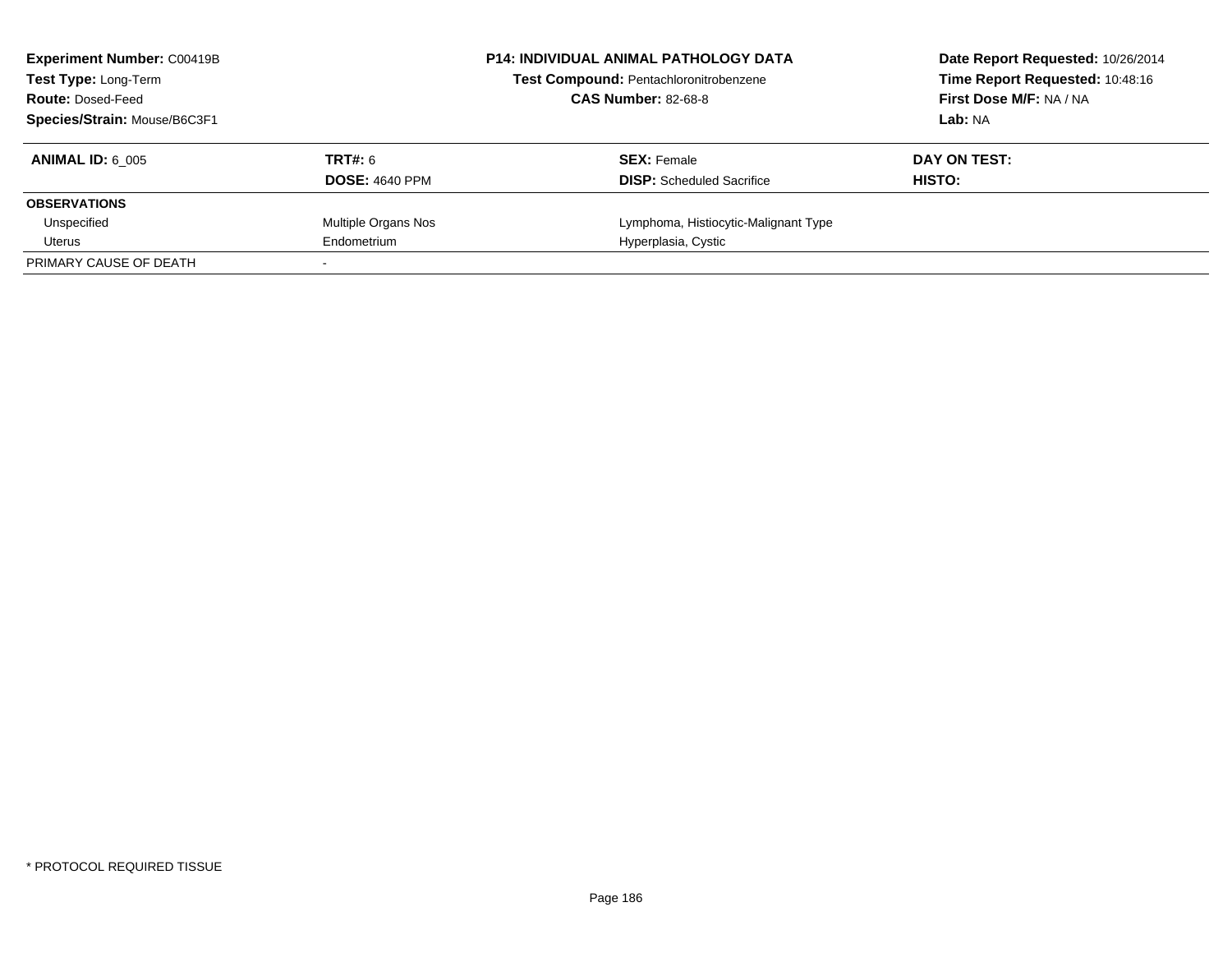| <b>Experiment Number: C00419B</b><br>Test Type: Long-Term<br><b>Route: Dosed-Feed</b><br>Species/Strain: Mouse/B6C3F1 |                                  | P14: INDIVIDUAL ANIMAL PATHOLOGY DATA<br><b>Test Compound: Pentachloronitrobenzene</b><br><b>CAS Number: 82-68-8</b> | Date Report Requested: 10/26/2014<br>Time Report Requested: 10:48:16<br>First Dose M/F: NA / NA<br>Lab: NA |
|-----------------------------------------------------------------------------------------------------------------------|----------------------------------|----------------------------------------------------------------------------------------------------------------------|------------------------------------------------------------------------------------------------------------|
| <b>ANIMAL ID: 6 009</b>                                                                                               | TRT#: 6<br><b>DOSE: 4640 PPM</b> | <b>SEX: Female</b><br><b>DISP:</b> Natural Death                                                                     | DAY ON TEST:<br>HISTO:                                                                                     |
| <b>OBSERVATIONS</b>                                                                                                   |                                  |                                                                                                                      |                                                                                                            |
| Lymph node                                                                                                            | Mesenteric Lymph Node            | Fibrosarcoma, Metastatic                                                                                             |                                                                                                            |
| Ovary<br>Spleen                                                                                                       |                                  | Cyst, Nos<br>Hematopoiesis                                                                                           |                                                                                                            |
| Unspecified                                                                                                           | <b>Back</b>                      | Fibrosarcoma                                                                                                         |                                                                                                            |
| PRIMARY CAUSE OF DEATH                                                                                                | $\overline{\phantom{a}}$         |                                                                                                                      |                                                                                                            |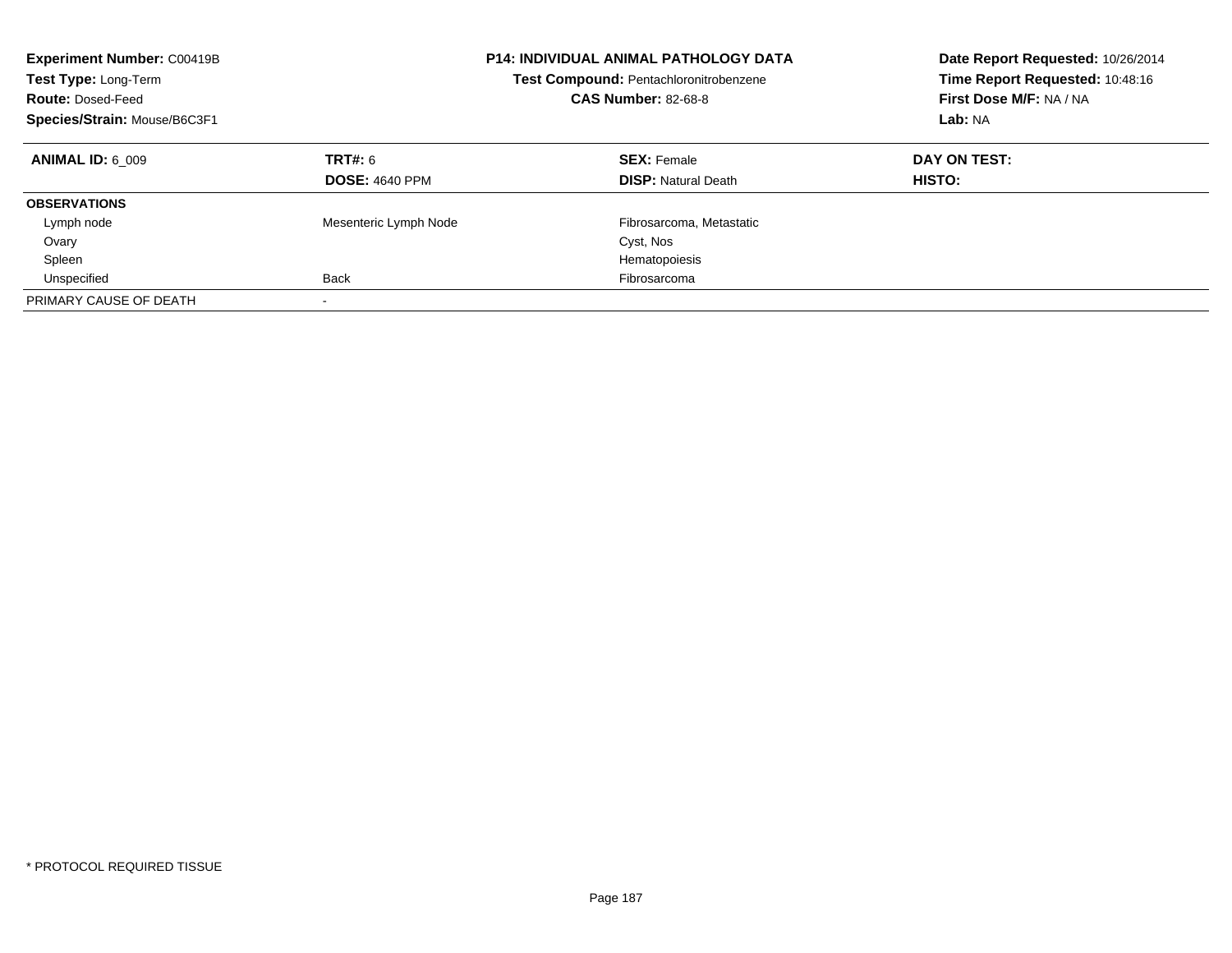| <b>Experiment Number: C00419B</b><br>Test Type: Long-Term<br><b>Route: Dosed-Feed</b> |                       | <b>P14: INDIVIDUAL ANIMAL PATHOLOGY DATA</b><br>Test Compound: Pentachloronitrobenzene<br><b>CAS Number: 82-68-8</b> | Date Report Requested: 10/26/2014<br>Time Report Requested: 10:48:16<br>First Dose M/F: NA / NA<br>Lab: NA |
|---------------------------------------------------------------------------------------|-----------------------|----------------------------------------------------------------------------------------------------------------------|------------------------------------------------------------------------------------------------------------|
| Species/Strain: Mouse/B6C3F1                                                          |                       |                                                                                                                      |                                                                                                            |
| <b>ANIMAL ID: 6 010</b>                                                               | TRT#: 6               | <b>SEX:</b> Female                                                                                                   | DAY ON TEST:                                                                                               |
|                                                                                       | <b>DOSE: 4640 PPM</b> | <b>DISP: Natural Death</b>                                                                                           | HISTO:                                                                                                     |
| <b>OBSERVATIONS</b>                                                                   |                       |                                                                                                                      |                                                                                                            |
| Liver                                                                                 |                       | Hepatocellular Carcinoma                                                                                             |                                                                                                            |
| Lung                                                                                  |                       | Osteosarcoma, Metastatic                                                                                             |                                                                                                            |
| PRIMARY CAUSE OF DEATH                                                                |                       |                                                                                                                      |                                                                                                            |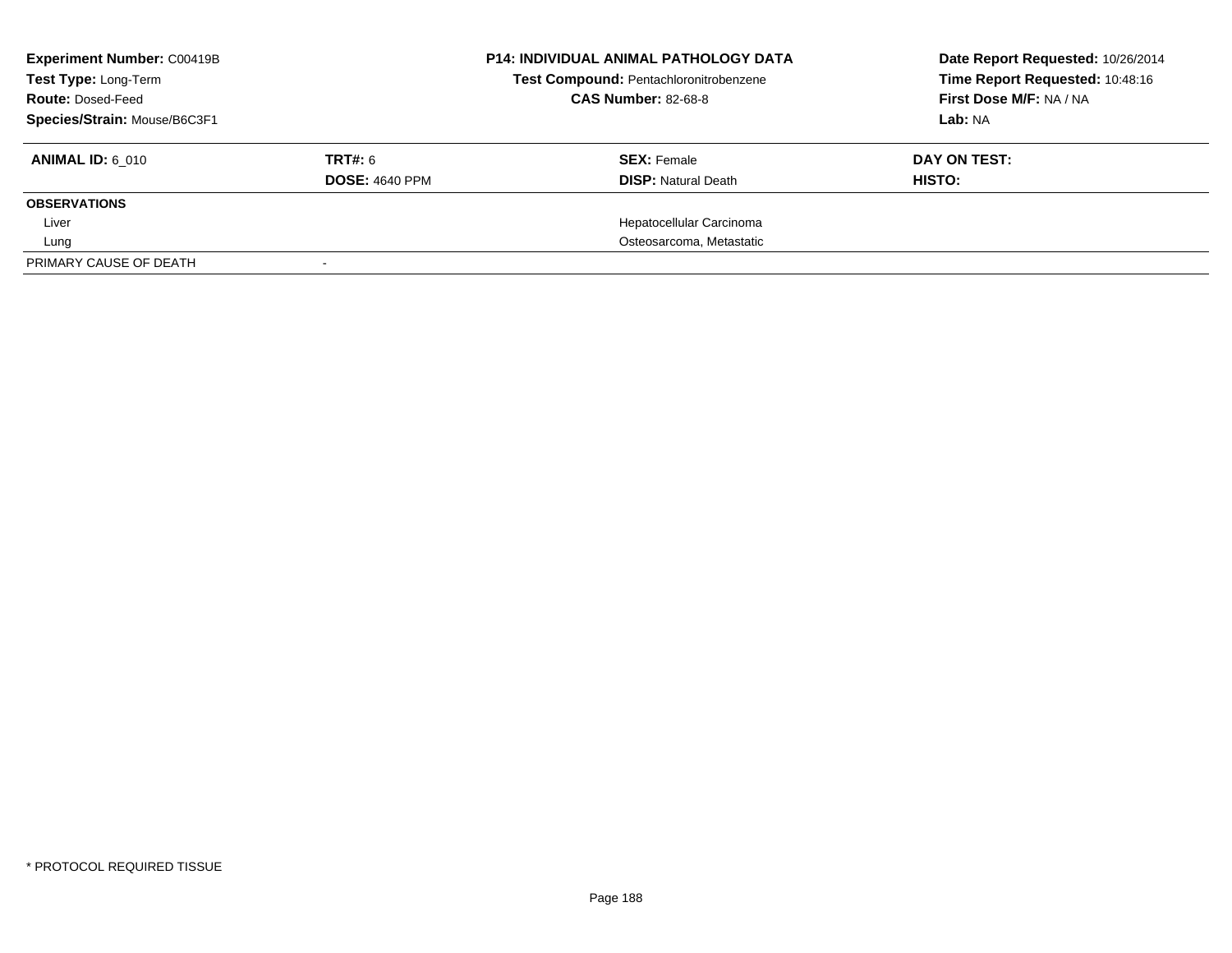| <b>Experiment Number: C00419B</b><br><b>Test Type: Long-Term</b><br><b>Route: Dosed-Feed</b><br>Species/Strain: Mouse/B6C3F1 |                                  | <b>P14: INDIVIDUAL ANIMAL PATHOLOGY DATA</b><br>Test Compound: Pentachloronitrobenzene<br><b>CAS Number: 82-68-8</b> | Date Report Requested: 10/26/2014<br>Time Report Requested: 10:48:16<br>First Dose M/F: NA / NA<br>Lab: NA |
|------------------------------------------------------------------------------------------------------------------------------|----------------------------------|----------------------------------------------------------------------------------------------------------------------|------------------------------------------------------------------------------------------------------------|
| <b>ANIMAL ID: 6 011</b>                                                                                                      | TRT#: 6<br><b>DOSE: 4640 PPM</b> | <b>SEX: Female</b><br><b>DISP:</b> Scheduled Sacrifice                                                               | DAY ON TEST:<br>HISTO:                                                                                     |
| <b>OBSERVATIONS</b>                                                                                                          |                                  |                                                                                                                      |                                                                                                            |
| Ovary                                                                                                                        |                                  | Inflammation, Nos                                                                                                    |                                                                                                            |
| Peritoneum                                                                                                                   |                                  | Inflammation, Nos                                                                                                    |                                                                                                            |
| PRIMARY CAUSE OF DEATH                                                                                                       |                                  |                                                                                                                      |                                                                                                            |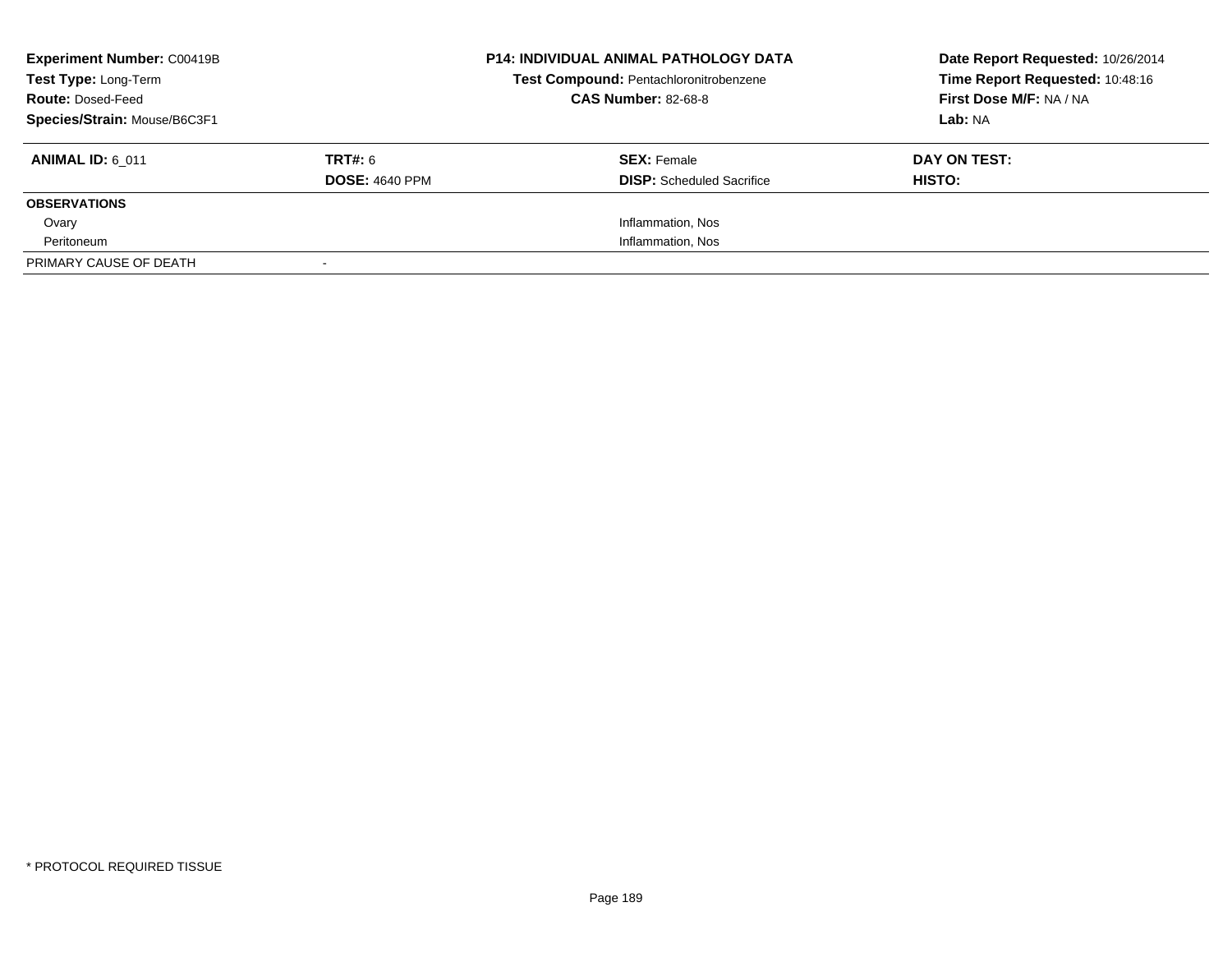| <b>Experiment Number: C00419B</b><br>Test Type: Long-Term<br><b>Route: Dosed-Feed</b> |                                         | <b>P14: INDIVIDUAL ANIMAL PATHOLOGY DATA</b><br>Test Compound: Pentachloronitrobenzene<br><b>CAS Number: 82-68-8</b> | Date Report Requested: 10/26/2014<br>Time Report Requested: 10:48:16<br>First Dose M/F: NA / NA<br><b>Lab:</b> NA |
|---------------------------------------------------------------------------------------|-----------------------------------------|----------------------------------------------------------------------------------------------------------------------|-------------------------------------------------------------------------------------------------------------------|
| Species/Strain: Mouse/B6C3F1<br><b>ANIMAL ID: 6 014</b>                               | <b>TRT#:</b> 6<br><b>DOSE: 4640 PPM</b> | <b>SEX: Female</b><br><b>DISP:</b> Scheduled Sacrifice                                                               | DAY ON TEST:<br><b>HISTO:</b>                                                                                     |
| <b>OBSERVATIONS</b><br>Ovary                                                          |                                         | Cyst, Nos                                                                                                            |                                                                                                                   |
| PRIMARY CAUSE OF DEATH                                                                |                                         |                                                                                                                      |                                                                                                                   |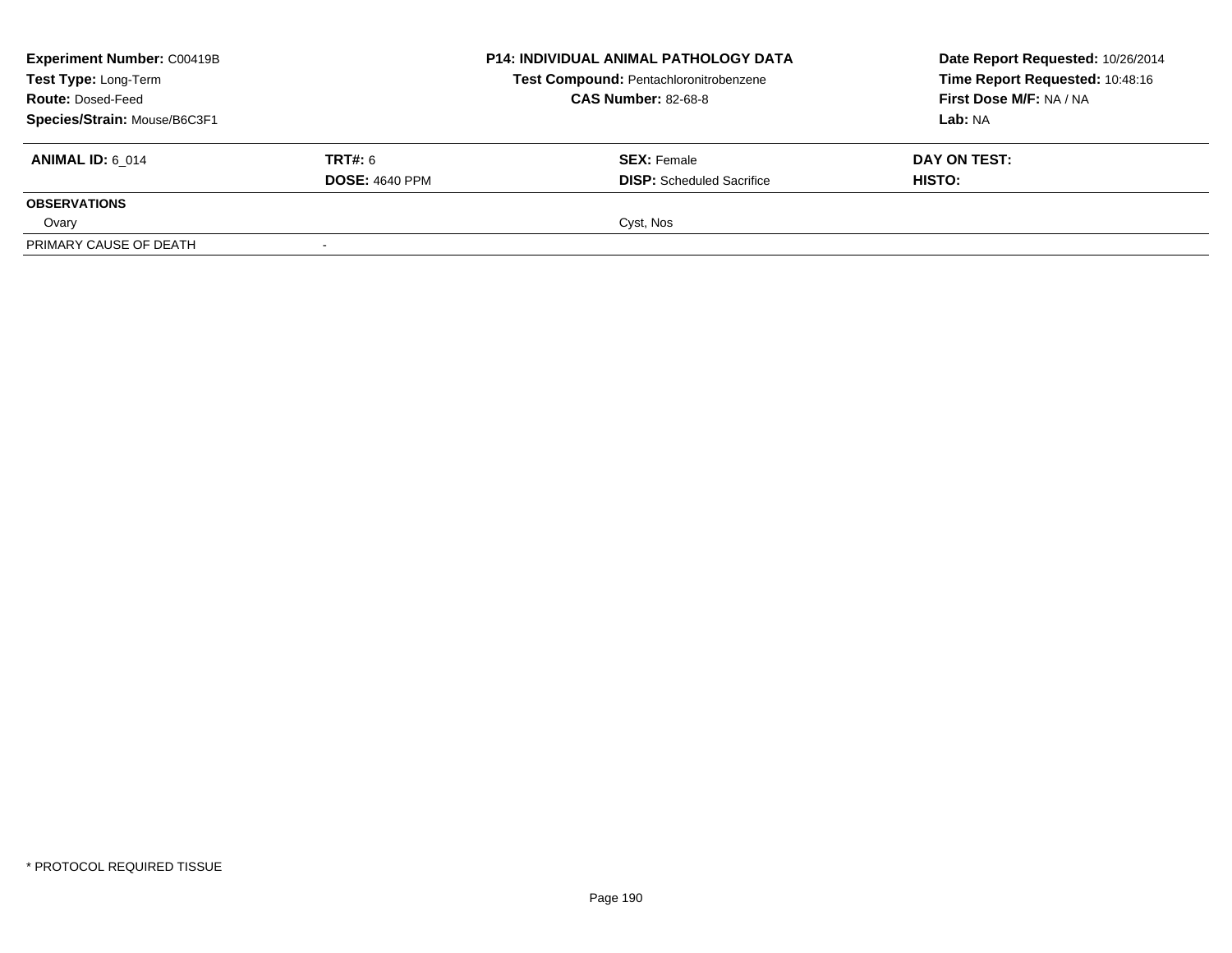| <b>Experiment Number: C00419B</b><br><b>P14: INDIVIDUAL ANIMAL PATHOLOGY DATA</b><br><b>Test Compound: Pentachloronitrobenzene</b><br>Test Type: Long-Term |                       |                                      | Date Report Requested: 10/26/2014<br>Time Report Requested: 10:48:16 |
|------------------------------------------------------------------------------------------------------------------------------------------------------------|-----------------------|--------------------------------------|----------------------------------------------------------------------|
| <b>Route: Dosed-Feed</b>                                                                                                                                   |                       | <b>CAS Number: 82-68-8</b>           | First Dose M/F: NA / NA                                              |
| Species/Strain: Mouse/B6C3F1                                                                                                                               |                       |                                      | Lab: NA                                                              |
| <b>ANIMAL ID: 6 016</b>                                                                                                                                    | TRT#: 6               | <b>SEX: Female</b>                   | DAY ON TEST:                                                         |
|                                                                                                                                                            | <b>DOSE: 4640 PPM</b> | <b>DISP:</b> Natural Death           | HISTO:                                                               |
| <b>OBSERVATIONS</b>                                                                                                                                        |                       |                                      |                                                                      |
| Unspecified                                                                                                                                                | Multiple Organs Nos   | Lymphoma, Histiocytic-Malignant Type |                                                                      |
| Uterus                                                                                                                                                     |                       | Inflammation, Nos                    |                                                                      |
| PRIMARY CAUSE OF DEATH                                                                                                                                     |                       |                                      |                                                                      |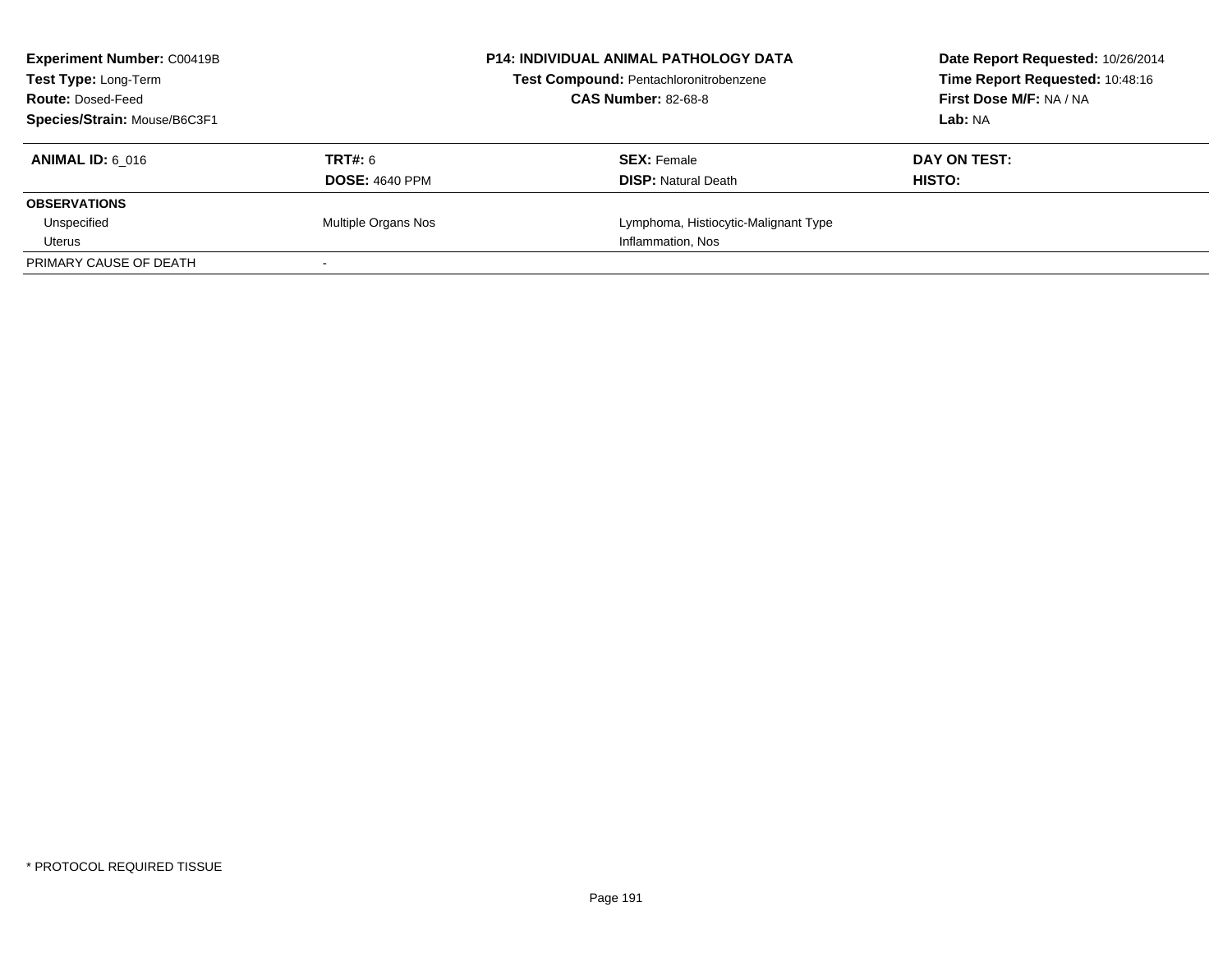**Experiment Number:** C00419B

**Test Type:** Long-Term

**Route:** Dosed-Feed

**Species/Strain:** Mouse/B6C3F1

## **P14: INDIVIDUAL ANIMAL PATHOLOGY DATA**

## **Test Compound:** Pentachloronitrobenzene

**CAS Number:** 82-68-8

**Date Report Requested:** 10/26/2014**Time Report Requested:** 10:48:16**First Dose M/F:** NA / NA**Lab:** NA

| <b>ANIMAL ID: 6_018</b> | TRT#: 6                  | <b>SEX: Female</b>         | DAY ON TEST: |
|-------------------------|--------------------------|----------------------------|--------------|
|                         | <b>DOSE: 4640 PPM</b>    | <b>DISP: Natural Death</b> | HISTO:       |
| <b>OBSERVATIONS</b>     |                          |                            |              |
| Gall bladder            |                          | Inflammation, Nos          |              |
| Heart                   | Myocardium Nos           | Inflammation, Nos          |              |
| Kidney                  |                          | Pyelonephritis, Nos        |              |
| Liver                   |                          | Inflammation, Nos          |              |
| Lung                    |                          | Pneumonia, Chronic Murine  |              |
| Lymph node              |                          | Inflammation, Nos          |              |
| Pancreas                |                          | Inflammation, Nos          |              |
| Peritoneum              |                          | Inflammation, Nos          |              |
| Spleen                  |                          | Amyloidosis                |              |
| Uterus                  |                          | Inflammation, Nos          |              |
| PRIMARY CAUSE OF DEATH  | $\overline{\phantom{a}}$ |                            |              |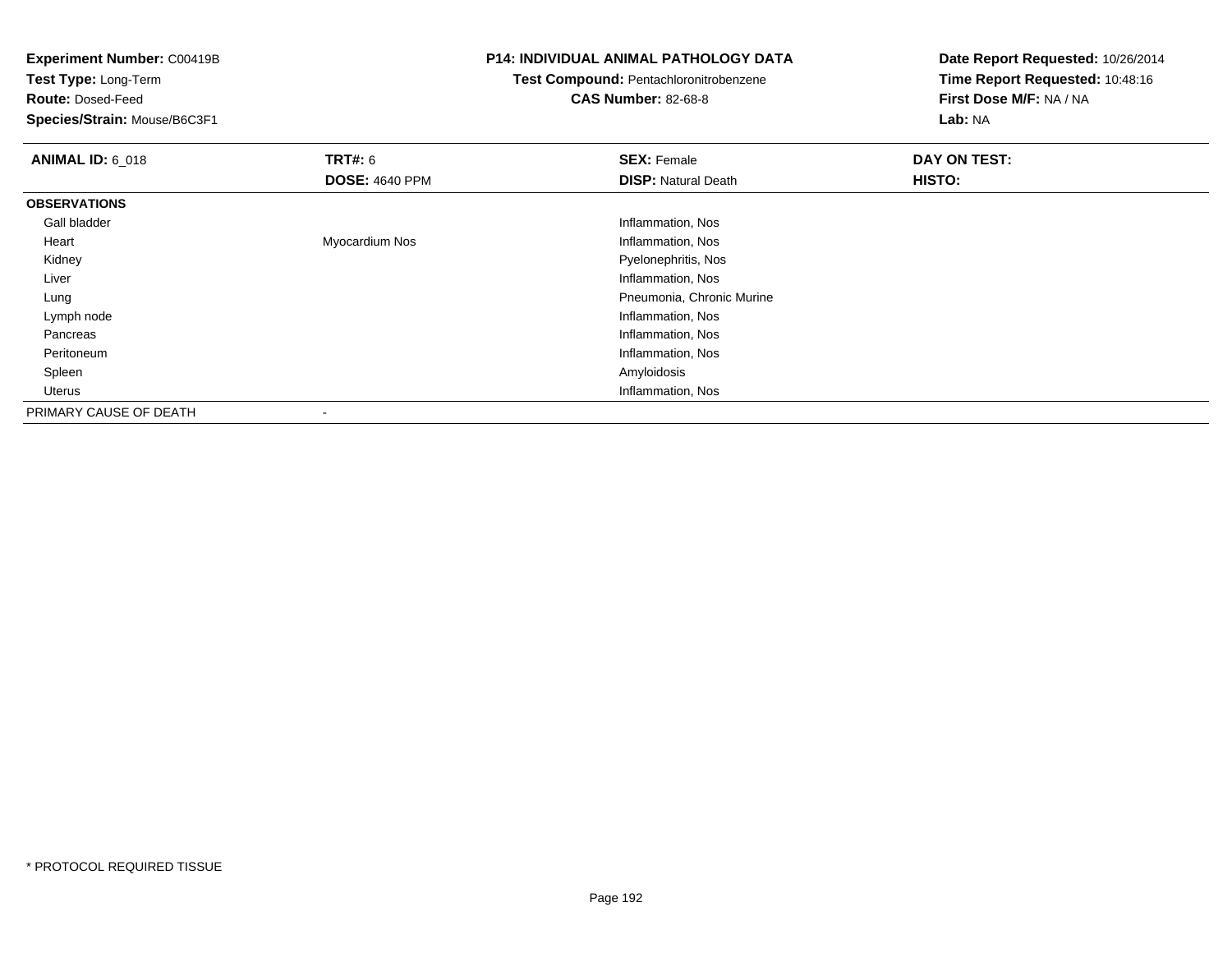| <b>Experiment Number: C00419B</b><br><b>Test Type: Long-Term</b><br><b>Route: Dosed-Feed</b><br>Species/Strain: Mouse/B6C3F1 |                                  | <b>P14: INDIVIDUAL ANIMAL PATHOLOGY DATA</b><br>Test Compound: Pentachloronitrobenzene<br><b>CAS Number: 82-68-8</b> | Date Report Requested: 10/26/2014<br>Time Report Requested: 10:48:16<br>First Dose M/F: NA / NA<br>Lab: NA |
|------------------------------------------------------------------------------------------------------------------------------|----------------------------------|----------------------------------------------------------------------------------------------------------------------|------------------------------------------------------------------------------------------------------------|
| <b>ANIMAL ID: 6 019</b>                                                                                                      | TRT#: 6<br><b>DOSE: 4640 PPM</b> | <b>SEX: Female</b><br><b>DISP:</b> Natural Death                                                                     | DAY ON TEST:<br>HISTO:                                                                                     |
| <b>OBSERVATIONS</b>                                                                                                          |                                  |                                                                                                                      |                                                                                                            |
| Unspecified<br>PRIMARY CAUSE OF DEATH                                                                                        | Multiple Organs Nos              | Lymphoma, Histiocytic-Malignant Type                                                                                 |                                                                                                            |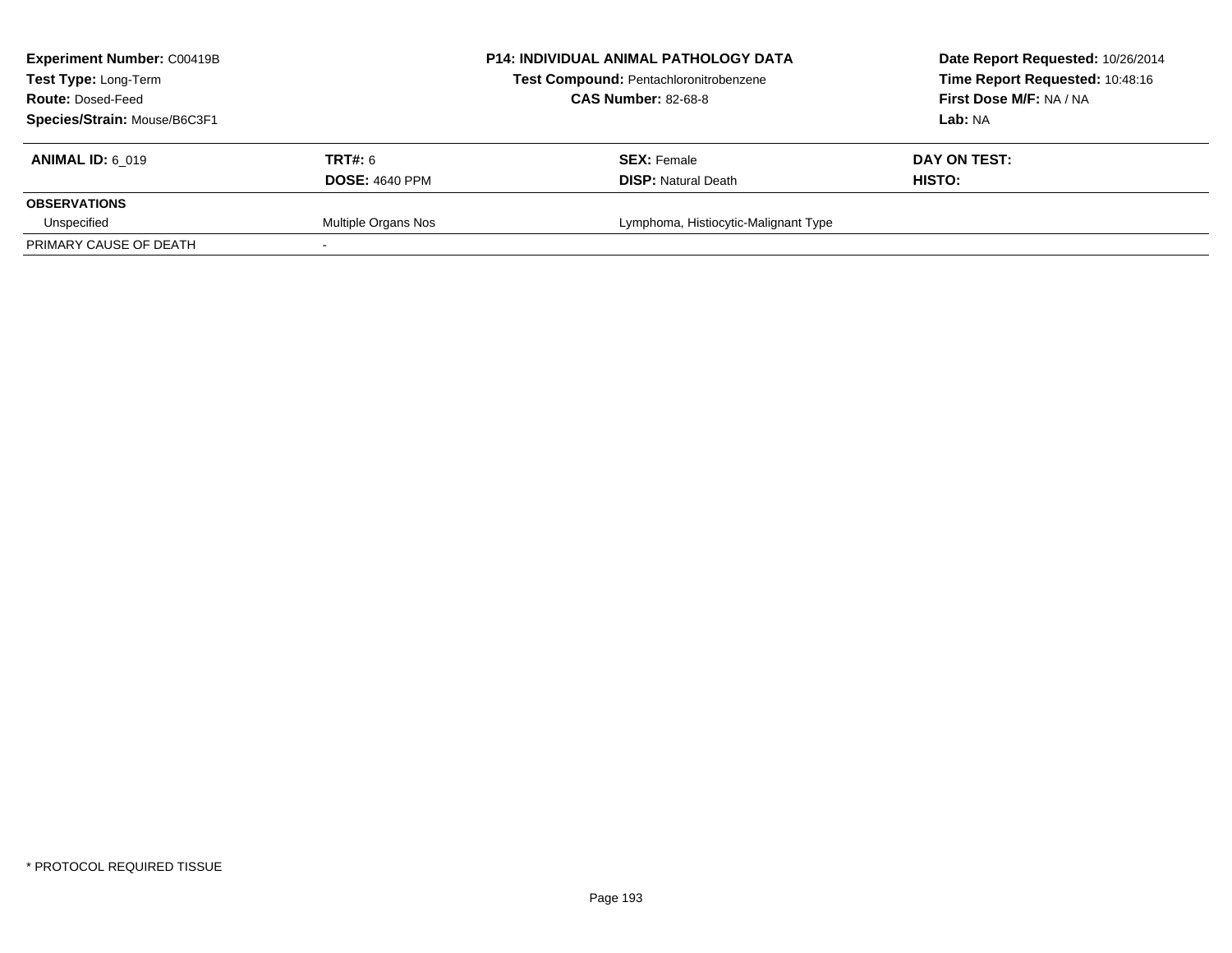| <b>Experiment Number: C00419B</b><br>Test Type: Long-Term<br><b>Route: Dosed-Feed</b><br>Species/Strain: Mouse/B6C3F1 |                                  | <b>P14: INDIVIDUAL ANIMAL PATHOLOGY DATA</b><br>Test Compound: Pentachloronitrobenzene<br><b>CAS Number: 82-68-8</b> | Date Report Requested: 10/26/2014<br>Time Report Requested: 10:48:16<br>First Dose M/F: NA / NA<br>Lab: NA |
|-----------------------------------------------------------------------------------------------------------------------|----------------------------------|----------------------------------------------------------------------------------------------------------------------|------------------------------------------------------------------------------------------------------------|
| <b>ANIMAL ID: 6 020</b>                                                                                               | TRT#: 6<br><b>DOSE: 4640 PPM</b> | <b>SEX:</b> Female<br><b>DISP:</b> Natural Death                                                                     | DAY ON TEST:<br>HISTO:                                                                                     |
| <b>OBSERVATIONS</b>                                                                                                   |                                  |                                                                                                                      |                                                                                                            |
| Eye                                                                                                                   |                                  | Inflammation, Nos                                                                                                    |                                                                                                            |
| Ovary                                                                                                                 |                                  | Cyst, Nos                                                                                                            |                                                                                                            |
| PRIMARY CAUSE OF DEATH                                                                                                |                                  |                                                                                                                      |                                                                                                            |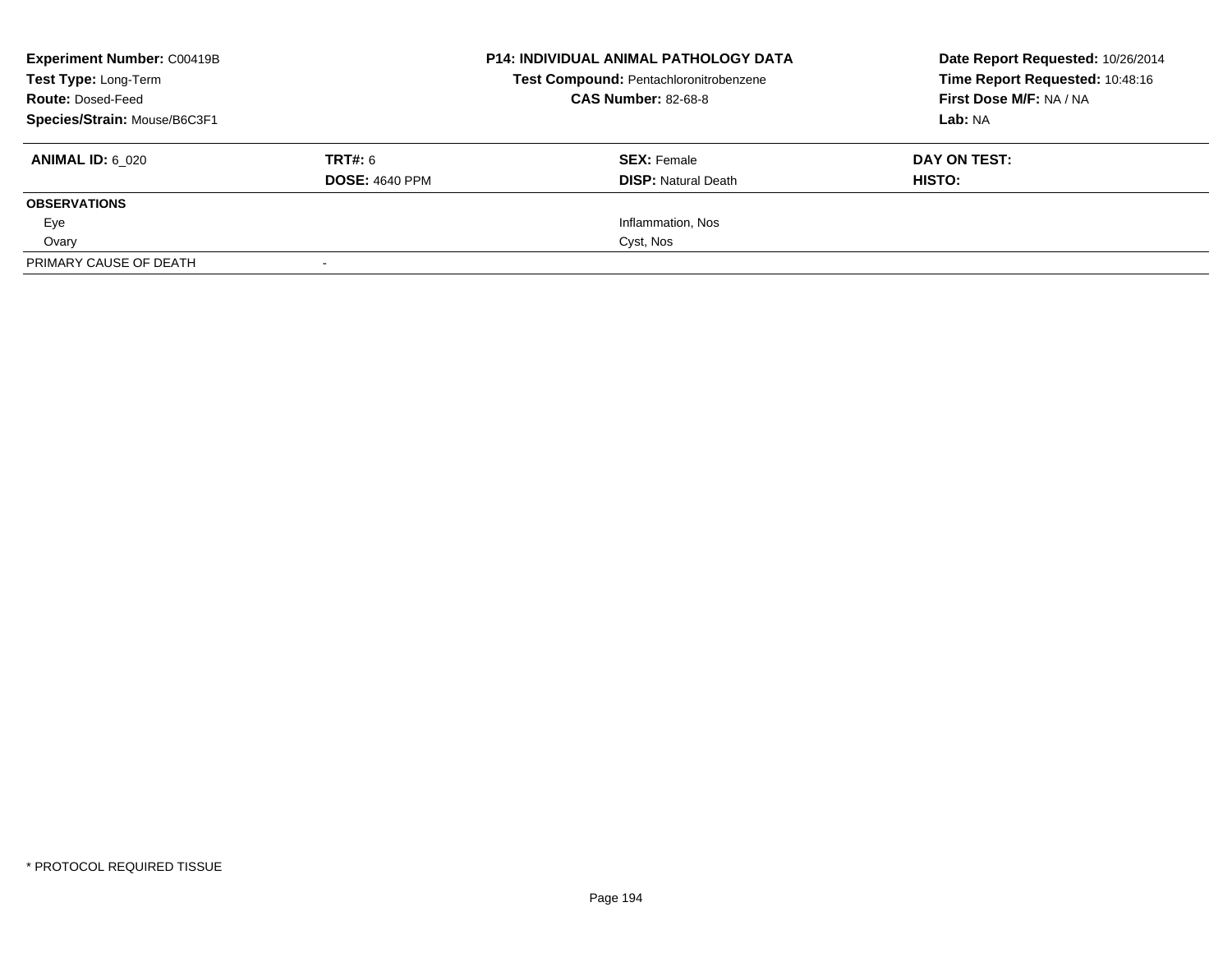| <b>Experiment Number: C00419B</b><br>Test Type: Long-Term<br><b>Route: Dosed-Feed</b><br>Species/Strain: Mouse/B6C3F1 |                                  | <b>P14: INDIVIDUAL ANIMAL PATHOLOGY DATA</b><br><b>Test Compound: Pentachloronitrobenzene</b><br><b>CAS Number: 82-68-8</b> | Date Report Requested: 10/26/2014<br>Time Report Requested: 10:48:16<br>First Dose M/F: NA / NA<br>Lab: NA |
|-----------------------------------------------------------------------------------------------------------------------|----------------------------------|-----------------------------------------------------------------------------------------------------------------------------|------------------------------------------------------------------------------------------------------------|
| <b>ANIMAL ID: 6 023</b>                                                                                               | TRT#: 6<br><b>DOSE: 4640 PPM</b> | <b>SEX: Female</b><br><b>DISP:</b> Scheduled Sacrifice                                                                      | DAY ON TEST:<br><b>HISTO:</b>                                                                              |
| <b>OBSERVATIONS</b>                                                                                                   |                                  |                                                                                                                             |                                                                                                            |
| Liver                                                                                                                 |                                  | Hepatocellular Carcinoma                                                                                                    |                                                                                                            |
| Ovary                                                                                                                 |                                  | Cyst, Nos                                                                                                                   |                                                                                                            |
| Unspecified                                                                                                           | Multiple Organs Nos              | Lymphoma, Histiocytic-Malignant Type                                                                                        |                                                                                                            |
| Uterus                                                                                                                |                                  | Inflammation, Nos                                                                                                           |                                                                                                            |
| PRIMARY CAUSE OF DEATH                                                                                                |                                  |                                                                                                                             |                                                                                                            |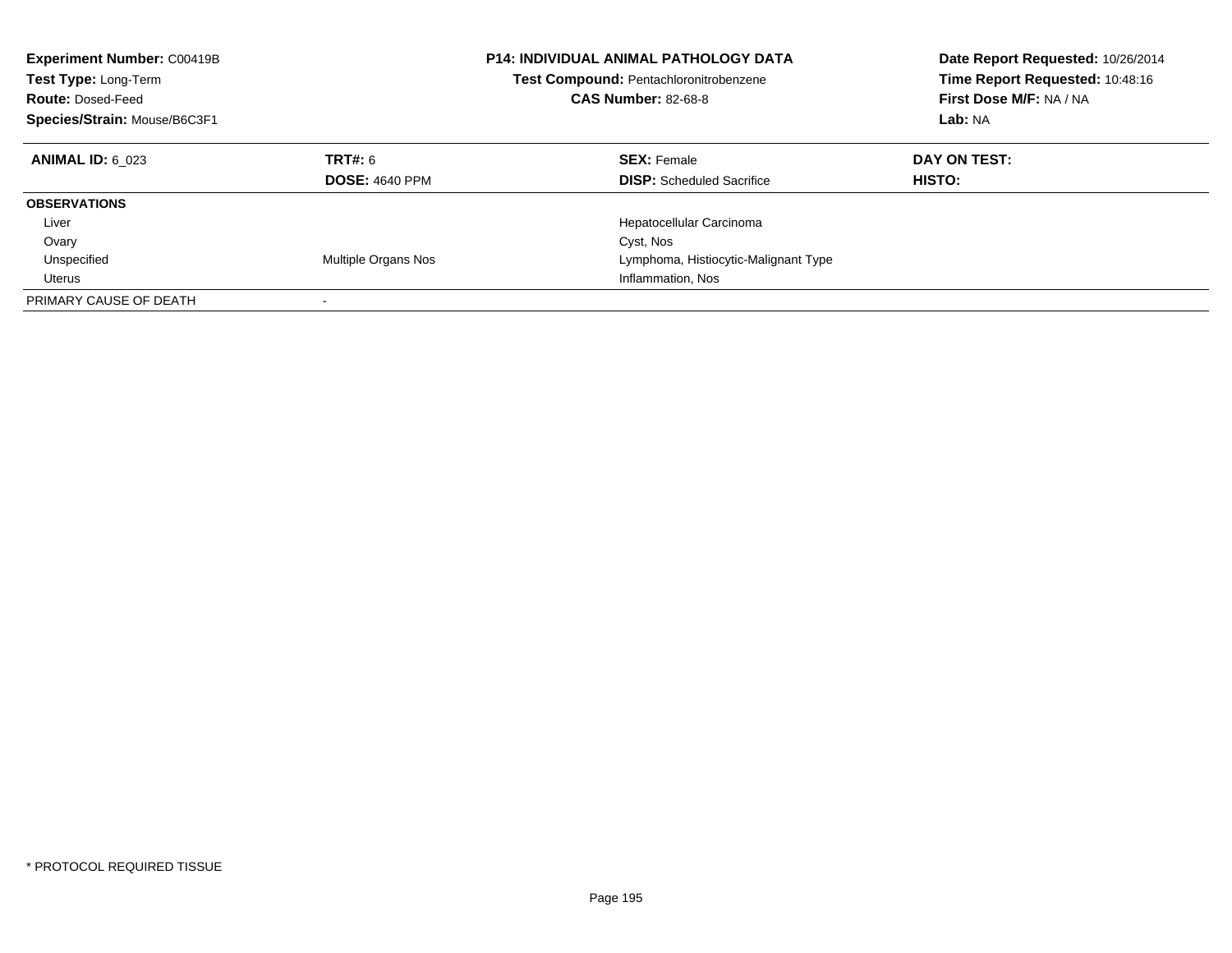| <b>Experiment Number: C00419B</b><br>Test Type: Long-Term<br><b>Route: Dosed-Feed</b><br>Species/Strain: Mouse/B6C3F1 |                                  | <b>P14: INDIVIDUAL ANIMAL PATHOLOGY DATA</b><br>Test Compound: Pentachloronitrobenzene<br><b>CAS Number: 82-68-8</b> | Date Report Requested: 10/26/2014<br>Time Report Requested: 10:48:16<br>First Dose M/F: NA / NA<br>Lab: NA |
|-----------------------------------------------------------------------------------------------------------------------|----------------------------------|----------------------------------------------------------------------------------------------------------------------|------------------------------------------------------------------------------------------------------------|
| <b>ANIMAL ID:</b> 6 026                                                                                               | TRT#: 6<br><b>DOSE: 4640 PPM</b> | <b>SEX: Female</b><br><b>DISP:</b> Scheduled Sacrifice                                                               | DAY ON TEST:<br><b>HISTO:</b>                                                                              |
| <b>OBSERVATIONS</b>                                                                                                   |                                  |                                                                                                                      |                                                                                                            |
|                                                                                                                       |                                  |                                                                                                                      |                                                                                                            |
| Ovary                                                                                                                 |                                  | Inflammation, Nos                                                                                                    |                                                                                                            |
| Peritoneum                                                                                                            |                                  | Inflammation, Nos                                                                                                    |                                                                                                            |
| Uterus                                                                                                                |                                  | Inflammation, Nos                                                                                                    |                                                                                                            |
| PRIMARY CAUSE OF DEATH                                                                                                |                                  |                                                                                                                      |                                                                                                            |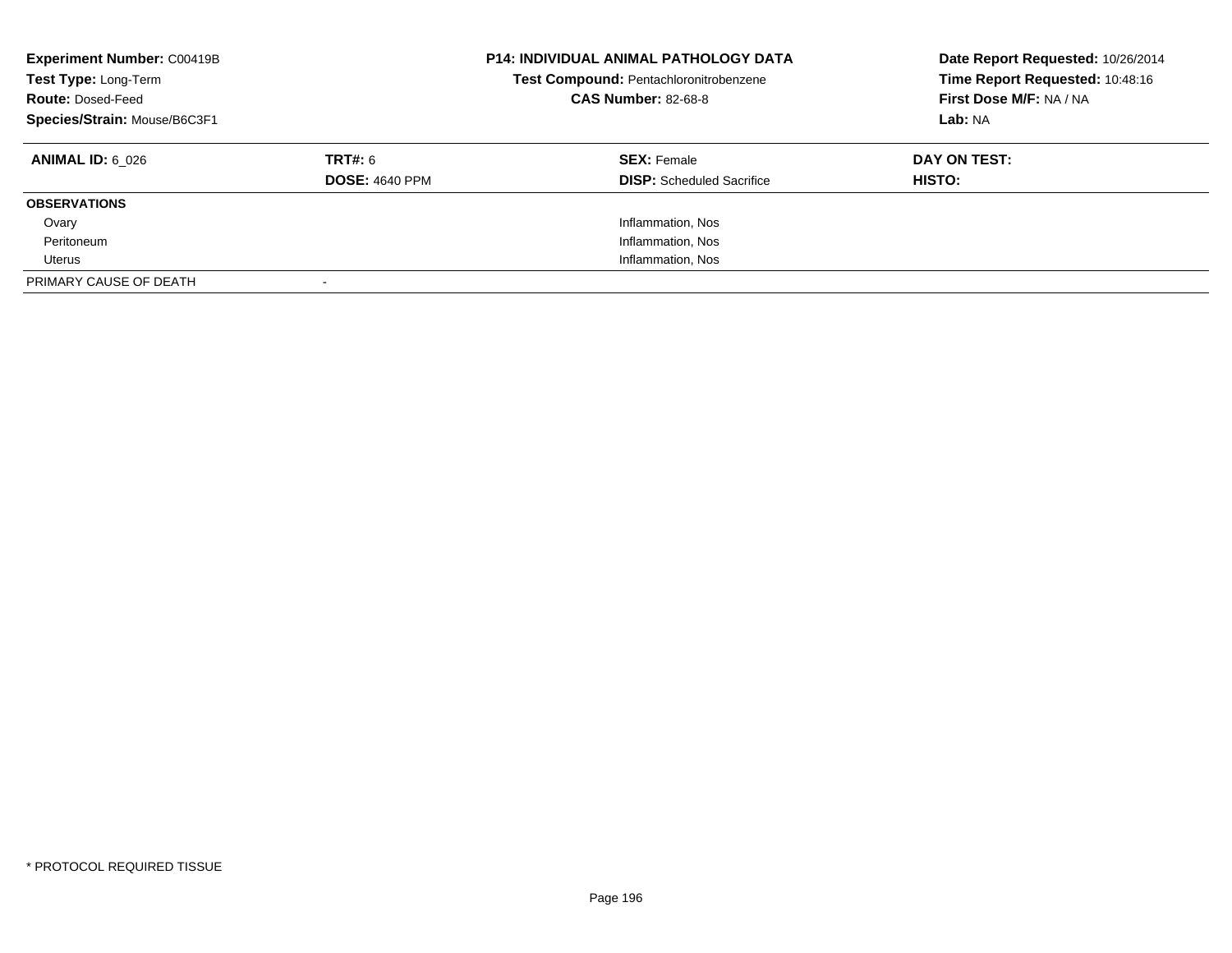| <b>Experiment Number: C00419B</b><br>Test Type: Long-Term<br><b>Route: Dosed-Feed</b> |                       | <b>P14: INDIVIDUAL ANIMAL PATHOLOGY DATA</b><br>Test Compound: Pentachloronitrobenzene<br><b>CAS Number: 82-68-8</b> | Date Report Requested: 10/26/2014<br>Time Report Requested: 10:48:16<br>First Dose M/F: NA / NA |
|---------------------------------------------------------------------------------------|-----------------------|----------------------------------------------------------------------------------------------------------------------|-------------------------------------------------------------------------------------------------|
| Species/Strain: Mouse/B6C3F1                                                          |                       |                                                                                                                      | <b>Lab: NA</b>                                                                                  |
| <b>ANIMAL ID: 6 031</b>                                                               | <b>TRT#:</b> 6        | <b>SEX: Female</b>                                                                                                   | DAY ON TEST:                                                                                    |
|                                                                                       | <b>DOSE: 4640 PPM</b> | <b>DISP:</b> Scheduled Sacrifice                                                                                     | <b>HISTO:</b>                                                                                   |
| <b>OBSERVATIONS</b>                                                                   |                       |                                                                                                                      |                                                                                                 |
| Uterus                                                                                |                       | Hydrometra                                                                                                           |                                                                                                 |
| PRIMARY CAUSE OF DEATH                                                                |                       |                                                                                                                      |                                                                                                 |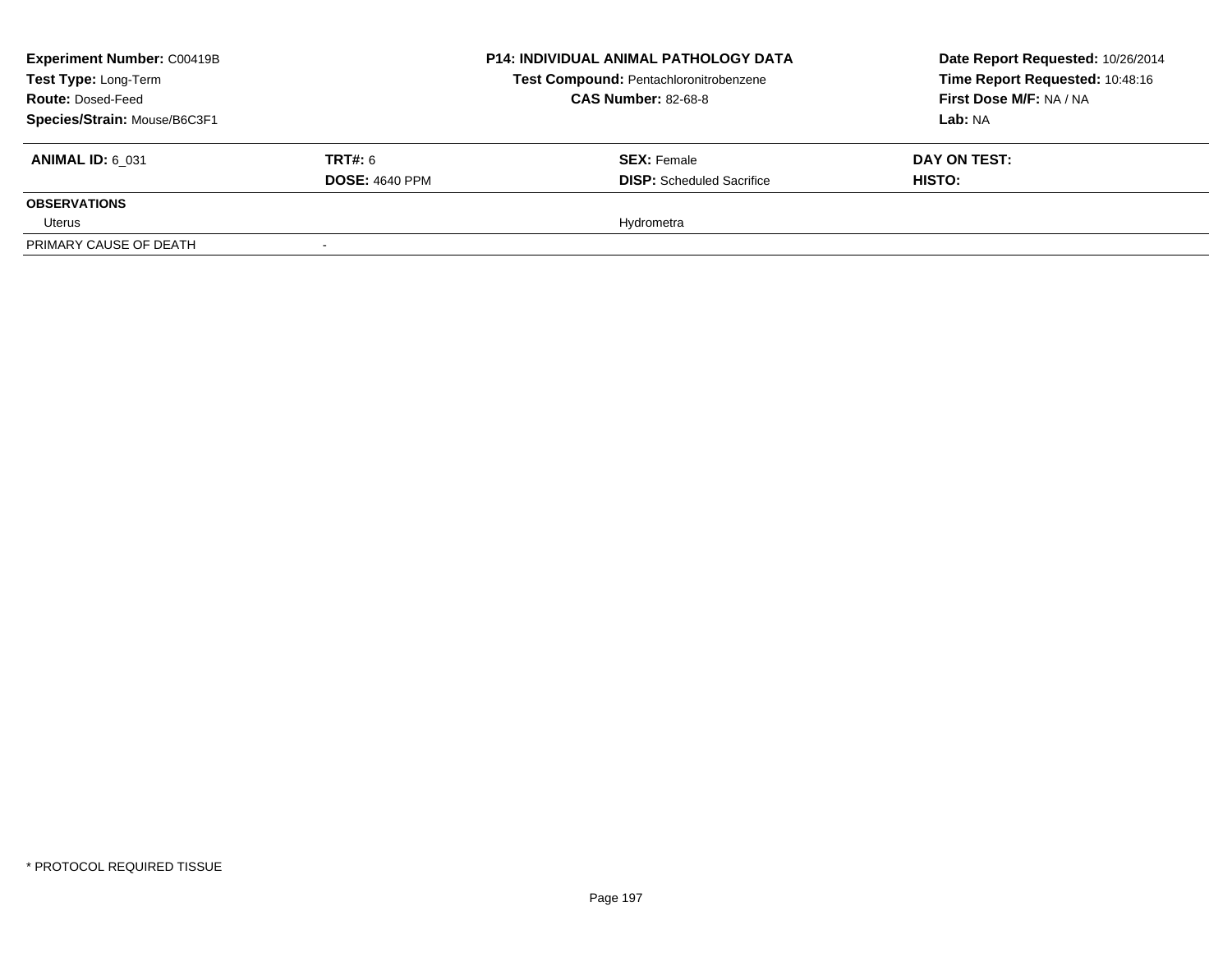| <b>Experiment Number: C00419B</b><br>Test Type: Long-Term<br><b>Route: Dosed-Feed</b><br>Species/Strain: Mouse/B6C3F1 |                                         | <b>P14: INDIVIDUAL ANIMAL PATHOLOGY DATA</b><br>Test Compound: Pentachloronitrobenzene<br><b>CAS Number: 82-68-8</b> | Date Report Requested: 10/26/2014<br>Time Report Requested: 10:48:16<br>First Dose M/F: NA / NA<br>Lab: NA |
|-----------------------------------------------------------------------------------------------------------------------|-----------------------------------------|----------------------------------------------------------------------------------------------------------------------|------------------------------------------------------------------------------------------------------------|
| <b>ANIMAL ID: 6 036</b>                                                                                               | <b>TRT#: 6</b><br><b>DOSE: 4640 PPM</b> | <b>SEX: Female</b><br><b>DISP:</b> Scheduled Sacrifice                                                               | DAY ON TEST:<br>HISTO:                                                                                     |
| <b>OBSERVATIONS</b>                                                                                                   |                                         |                                                                                                                      |                                                                                                            |
| Uterus                                                                                                                | Endometrium                             | Hyperplasia, Cystic                                                                                                  |                                                                                                            |
| PRIMARY CAUSE OF DEATH                                                                                                |                                         |                                                                                                                      |                                                                                                            |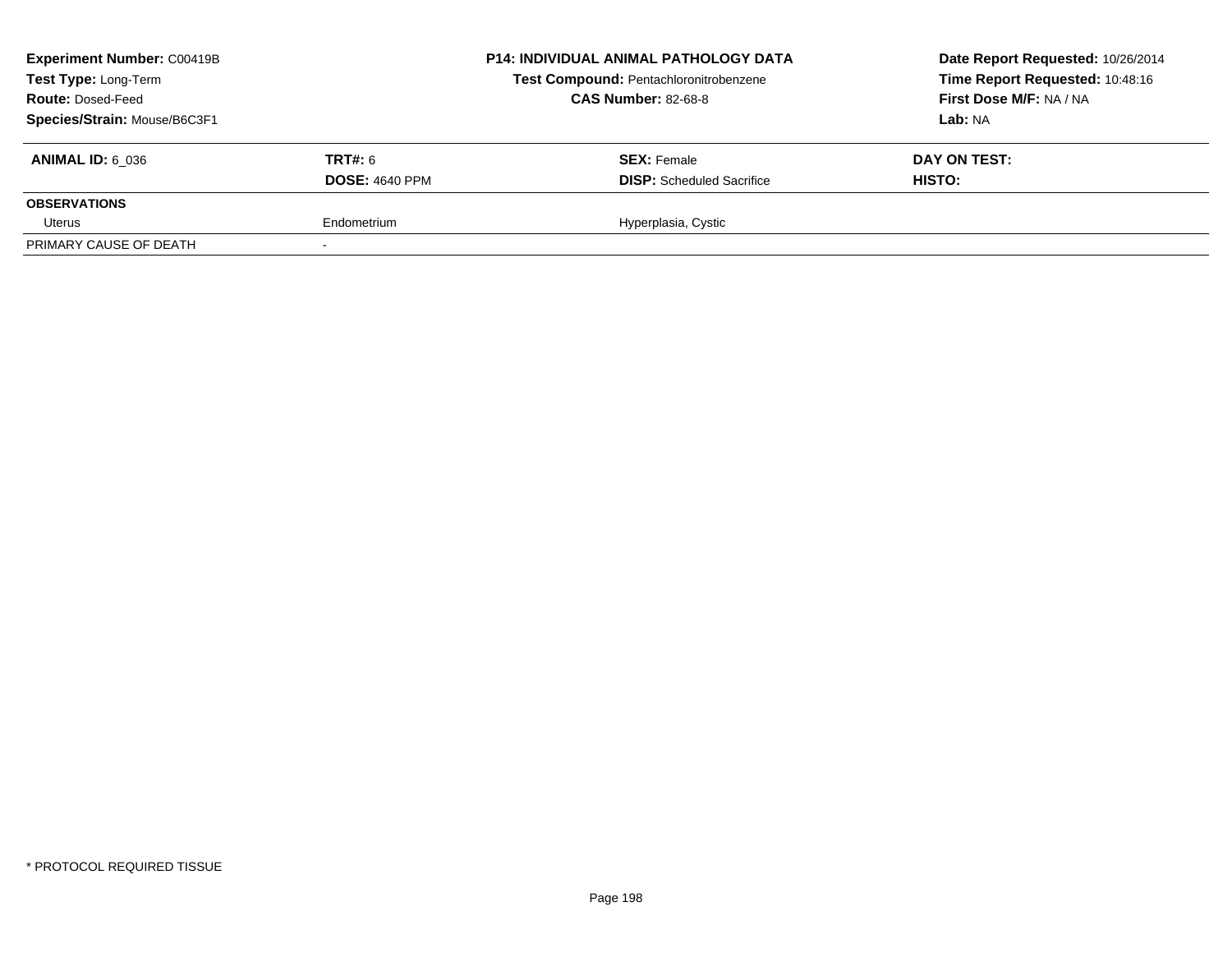| <b>Experiment Number: C00419B</b><br>Test Type: Long-Term<br><b>Route: Dosed-Feed</b><br>Species/Strain: Mouse/B6C3F1 |                                  | <b>P14: INDIVIDUAL ANIMAL PATHOLOGY DATA</b><br>Test Compound: Pentachloronitrobenzene<br><b>CAS Number: 82-68-8</b> | Date Report Requested: 10/26/2014<br>Time Report Requested: 10:48:16<br>First Dose M/F: NA / NA<br>Lab: NA |
|-----------------------------------------------------------------------------------------------------------------------|----------------------------------|----------------------------------------------------------------------------------------------------------------------|------------------------------------------------------------------------------------------------------------|
| <b>ANIMAL ID: 6 038</b>                                                                                               | TRT#: 6<br><b>DOSE: 4640 PPM</b> | <b>SEX: Female</b><br><b>DISP:</b> Natural Death                                                                     | DAY ON TEST:<br><b>HISTO:</b>                                                                              |
| <b>OBSERVATIONS</b>                                                                                                   |                                  |                                                                                                                      |                                                                                                            |
| Lung                                                                                                                  |                                  | Alveolar/Bronchiolar Adenoma                                                                                         |                                                                                                            |
|                                                                                                                       |                                  | Pneumonia, Chronic Murine                                                                                            |                                                                                                            |
| PRIMARY CAUSE OF DEATH                                                                                                |                                  |                                                                                                                      |                                                                                                            |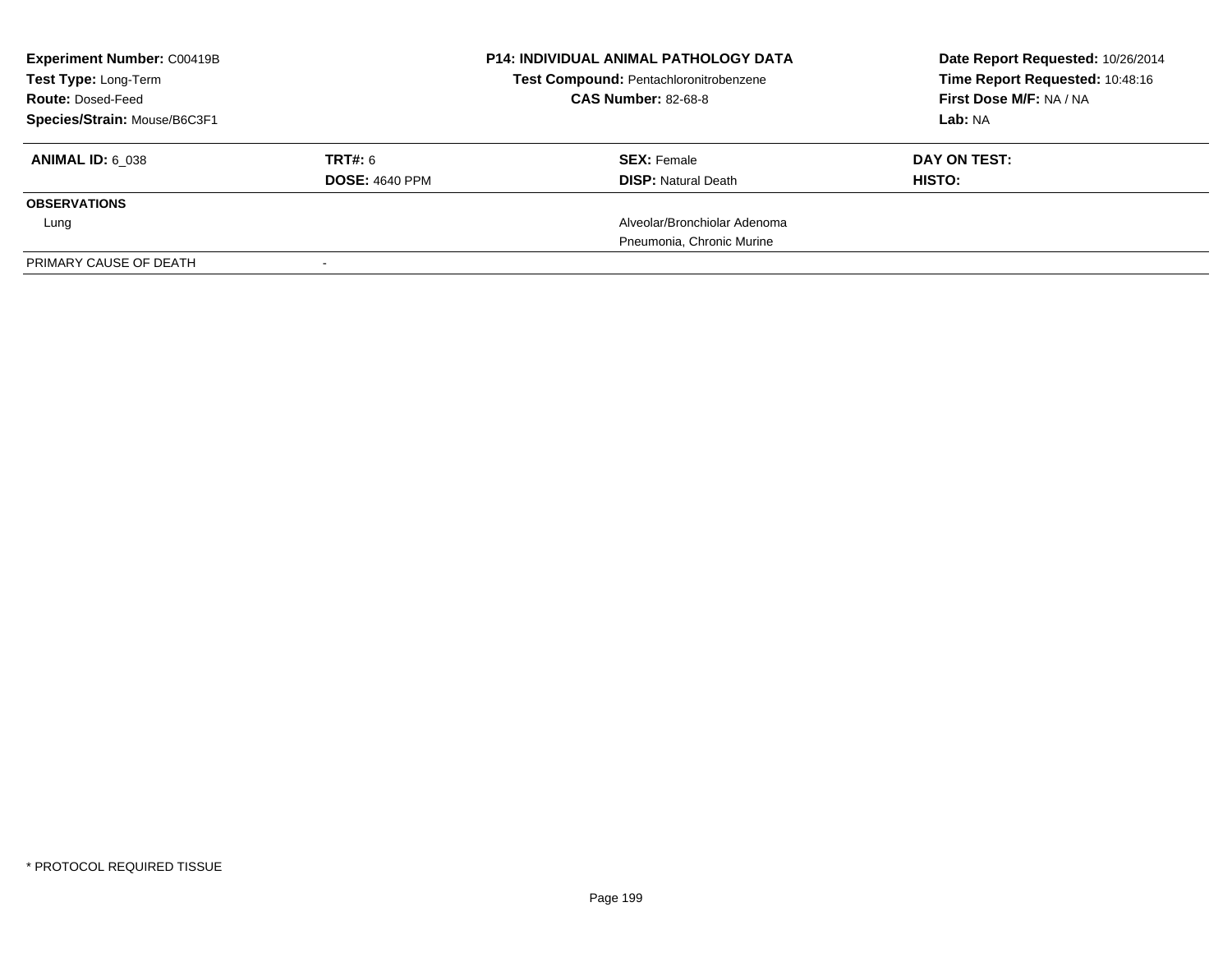| <b>Experiment Number: C00419B</b><br>Test Type: Long-Term<br><b>Route: Dosed-Feed</b><br>Species/Strain: Mouse/B6C3F1 |                       | <b>P14: INDIVIDUAL ANIMAL PATHOLOGY DATA</b><br>Test Compound: Pentachloronitrobenzene<br><b>CAS Number: 82-68-8</b> | Date Report Requested: 10/26/2014<br>Time Report Requested: 10:48:16<br>First Dose M/F: NA / NA<br>Lab: NA |
|-----------------------------------------------------------------------------------------------------------------------|-----------------------|----------------------------------------------------------------------------------------------------------------------|------------------------------------------------------------------------------------------------------------|
| <b>ANIMAL ID:</b> 6 042                                                                                               | TRT#: 6               | <b>SEX: Female</b>                                                                                                   | DAY ON TEST:                                                                                               |
|                                                                                                                       | <b>DOSE: 4640 PPM</b> | <b>DISP:</b> Scheduled Sacrifice                                                                                     | HISTO:                                                                                                     |
| <b>OBSERVATIONS</b>                                                                                                   |                       |                                                                                                                      |                                                                                                            |
| Ovary                                                                                                                 |                       | Cyst, Nos                                                                                                            |                                                                                                            |
| Unspecified                                                                                                           | Multiple Organs Nos   | Lymphoma, Histiocytic-Malignant Type                                                                                 |                                                                                                            |
| Uterus                                                                                                                | Endometrium           | Hyperplasia, Cystic                                                                                                  |                                                                                                            |
| PRIMARY CAUSE OF DEATH                                                                                                |                       |                                                                                                                      |                                                                                                            |